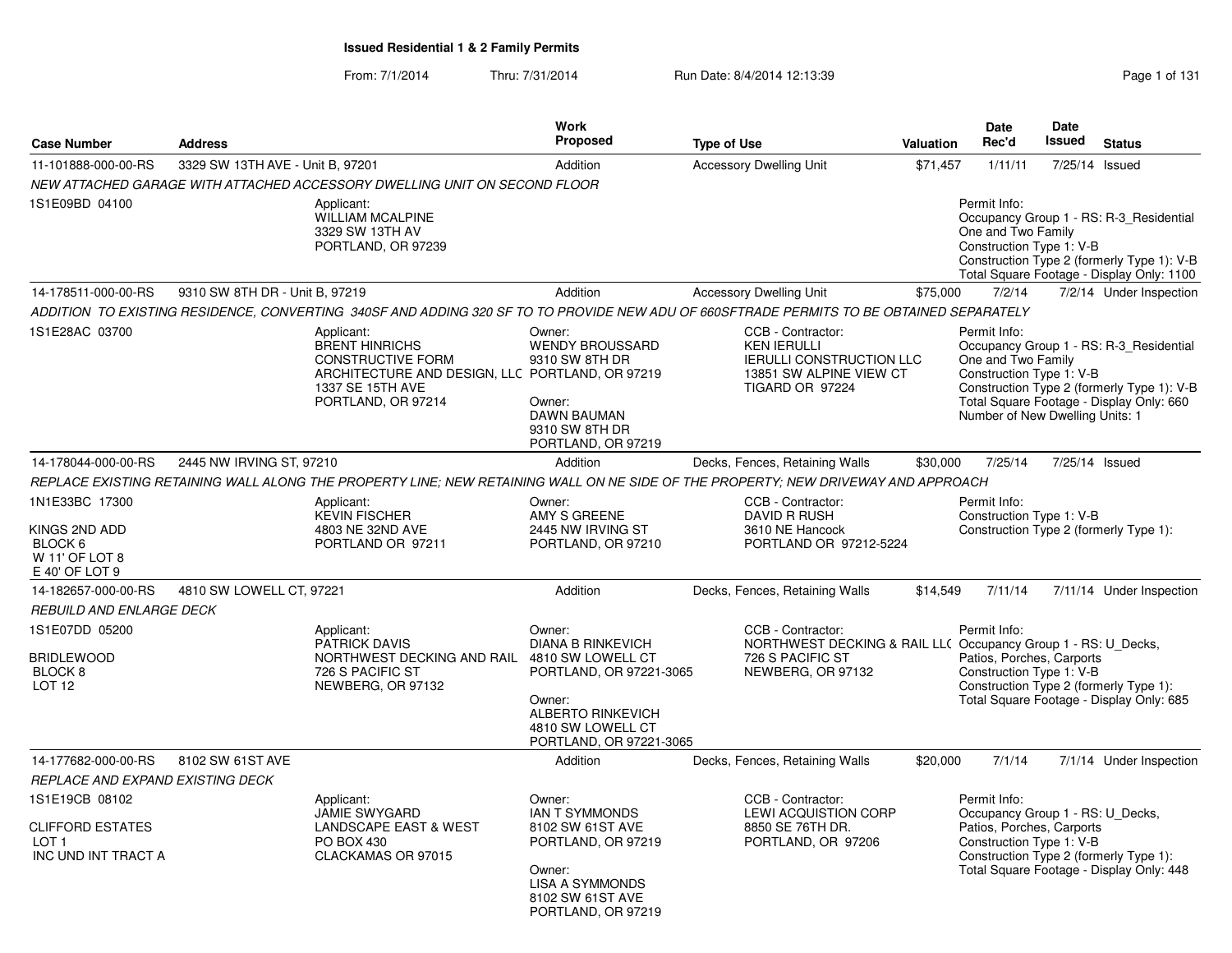From: 7/1/2014Thru: 7/31/2014 Run Date: 8/4/2014 12:13:39 Research 2014 13:14:05 Page 2 of 131

| <b>Case Number</b>                                                                          | <b>Address</b>                                   |                                                                                                                                              | <b>Work</b><br>Proposed                                                                                                                                             | <b>Type of Use</b>                                                                                                                            | <b>Valuation</b> | <b>Date</b><br>Rec'd                                                                                      | Date<br><b>Issued</b> | <b>Status</b>                                                                                                                      |
|---------------------------------------------------------------------------------------------|--------------------------------------------------|----------------------------------------------------------------------------------------------------------------------------------------------|---------------------------------------------------------------------------------------------------------------------------------------------------------------------|-----------------------------------------------------------------------------------------------------------------------------------------------|------------------|-----------------------------------------------------------------------------------------------------------|-----------------------|------------------------------------------------------------------------------------------------------------------------------------|
|                                                                                             |                                                  |                                                                                                                                              |                                                                                                                                                                     |                                                                                                                                               |                  |                                                                                                           |                       |                                                                                                                                    |
| 14-167898-REV-01-RS                                                                         | 3725 SW CULLEN BLVD, 97221                       |                                                                                                                                              | Addition                                                                                                                                                            | Decks, Fences, Retaining Walls                                                                                                                |                  | \$<br>7/11/14                                                                                             | 7/11/14 Final         |                                                                                                                                    |
| <b>REVISION - MODIFY DECK RAILING</b>                                                       |                                                  |                                                                                                                                              |                                                                                                                                                                     |                                                                                                                                               |                  |                                                                                                           |                       |                                                                                                                                    |
| 1S1E17CA 01400<br>DEWITT HTS<br>BLOCK 3<br>E 21' OF LOT 2<br>W 40' OF LOT 3                 |                                                  | Applicant:<br><b>MIKE MONTGOMERY</b><br>SIMPL HOME DESIGNS<br>5531 SW BUDDINGTON ST<br>PORTLAND OR 97219                                     | Owner:<br><b>CHARLES T WEDICK</b><br>3725 SW CULLEN BLVD<br>PORTLAND, OR 97221-3525<br>Owner:<br>NOBUKO WEDICK<br>3725 SW CULLEN BLVD<br>PORTLAND, OR 97221-3525    | CCB - Contractor:<br><b>MITICA LEONTESCU</b><br><b>CREATIVE FENCES &amp; DECKS INC</b><br>14782 SW FERN ST<br><b>TIGARD, OR 97225</b>         |                  | Permit Info:<br>Occupancy Group 1 - RS: U Decks,<br>Patios, Porches, Carports<br>Construction Type 1: V-B |                       | Construction Type 2 (formerly Type 1):                                                                                             |
| 14-188317-000-00-RS                                                                         | 3506 NE 141ST AVE, 97230                         |                                                                                                                                              | Addition                                                                                                                                                            | Decks, Fences, Retaining Walls                                                                                                                | \$6,000          | 7/23/14                                                                                                   |                       | 7/23/14 Issued                                                                                                                     |
|                                                                                             | REMOVING AND REPLACING DECK WITH LARGER NEW DECK |                                                                                                                                              |                                                                                                                                                                     |                                                                                                                                               |                  |                                                                                                           |                       |                                                                                                                                    |
| 1N2E26AA 00500<br>STRATHMORE<br>BLOCK 10<br>LOT 5                                           |                                                  | Applicant:<br><b>BOSTON SERVICES</b><br>5331 NE SIMPSON ST<br>PORTLAND, OR 97218                                                             | Owner:<br>PAMELA CHURCHILL<br>3506 NE 141ST AVE<br>PORTLAND, OR 97230-3624                                                                                          | CCB - Contractor:<br><b>BOSTON SERVICES</b><br>5331 NE SIMPSON ST<br>PORTLAND, OR 97218                                                       |                  | Permit Info:<br>Construction Type 1: V-B                                                                  |                       | Construction Type 2 (formerly Type 1):                                                                                             |
| 14-185349-000-00-RS                                                                         | 1144 NW PARKRIDGE LN, 97229                      |                                                                                                                                              | Addition                                                                                                                                                            | Decks, Fences, Retaining Walls                                                                                                                | \$1,529          | 7/21/14                                                                                                   |                       | 7/21/14 Issued                                                                                                                     |
|                                                                                             |                                                  | ADDITION TO 3RD LEVEL DECK, ADD NEW SPIRL STAIRS DOWN TO EXISTING DECKS AT 2ND LEVEL AND MAIN LEVEL. LIMITED ENGINEERING REVIEW FORM SIGNED. |                                                                                                                                                                     |                                                                                                                                               |                  |                                                                                                           |                       |                                                                                                                                    |
| 1N1W36BB 08000<br><b>BLUE POINTE</b><br>LOT 44<br>UND INT TRACT C                           |                                                  | Applicant:<br><b>GREG HANKEN</b><br>1470 NW 116th AVE<br>PORTLAND, OR 97229                                                                  | Owner:<br><b>BARRY J PARSHALL</b><br>1144 NW PARK RIDGE LN<br>PORTLAND, OR 97229<br>Owner:<br><b>GINA L PARSHALL</b><br>1144 NW PARK RIDGE LN<br>PORTLAND, OR 97229 | CCB - Contractor:<br><b>MITICA LEONTESCU</b><br>CREATIVE FENCES & DECKS INC<br>14782 SW FERN ST<br><b>TIGARD, OR 97225</b>                    |                  | Permit Info:<br>Occupancy Group 1 - RS: U_Decks,<br>Patios, Porches, Carports<br>Construction Type 1: V-B |                       | Construction Type 2 (formerly Type 1):<br>Total Square Footage - Display Only: 72                                                  |
| 14-184390-000-00-RS                                                                         | 13626 NW OLD GERMANTOWN RD, 97229                |                                                                                                                                              | Addition                                                                                                                                                            | Single Family Dwelling                                                                                                                        | \$14.448         | 7/16/14                                                                                                   |                       | 7/19/14 Issued                                                                                                                     |
|                                                                                             |                                                  | ENCLOSE EXISTING 78 SQUARE FOOT REAR PATIO AND 53 SQUARE FOOT MAIN FLOOR SIDE PORCH, CONVERT GARAGE TO DEN.                                  |                                                                                                                                                                     |                                                                                                                                               |                  |                                                                                                           |                       |                                                                                                                                    |
| 1N1W09C 01800<br>ANDREWS ACRES<br>LOT 31&33&34 TL 1800<br>DEFERRAL-POTENTIAL ADDITIONAL TAX |                                                  | Applicant:<br>NEIL KELLY CO INC<br>804 N ALBERTA ST<br>PORTLAND, OR 97217-2693                                                               | Owner:<br>PENELOPE D BARNES<br>PORTLAND, OR 97231                                                                                                                   | CCB - Contractor:<br>NEIL KELLY CO INC<br>13626 NW OLD GERMANTOWN RD 804 N ALBERTA ST<br>PORTLAND, OR 97217-2693                              |                  | Permit Info:<br>One and Two Family<br>Construction Type 1: V-B                                            |                       | Occupancy Group 1 - RS: R-3 Residential<br>Construction Type 2 (formerly Type 1):<br>Total Square Footage - Display Only: 131      |
| 13-121679-REV-01-RS                                                                         | 10535 NE PACIFIC ST, 97220                       |                                                                                                                                              | Addition                                                                                                                                                            | Single Family Dwelling                                                                                                                        |                  | \$<br>7/21/14                                                                                             |                       | 7/21/14 Issued                                                                                                                     |
|                                                                                             |                                                  | REVISION TO DELETE 2ND FLOOR ADDITION, BUT RETAIN 1ST FLOOR ADDITION WITH ROOF OVER ATTIC SPACE, TRUSSES TO BE DEFERRED.                     |                                                                                                                                                                     |                                                                                                                                               |                  |                                                                                                           |                       |                                                                                                                                    |
| 1N2E34BC 01300<br><b>TULIP AC</b><br>BLOCK <sub>2</sub><br>S 1/2 OF LOT 6                   |                                                  | Applicant:<br><b>Steve Sand</b>                                                                                                              | Owner:<br><b>AMIR BESIC</b><br>10535 NE PACIFIC ST<br>PORTLAND, OR 97220<br>Owner:<br>SANELA BESIC<br>10535 NE PACIFIC ST<br>PORTLAND, OR 97220                     | CCB - Contractor:<br><b>ASMIR TRNJANIN</b><br>ABSOLUTE CONSTRUCTION<br><b>SERVICES LLC</b><br>4529 SE POWELL BUTTE PKWY<br>PORTLAND, OR 97236 |                  | Permit Info:<br>One and Two Family<br>Construction Type 1: V-B                                            |                       | Occupancy Group 1 - RS: R-3_Residential<br>Construction Type 2 (formerly Type 1): V-B<br>Total Square Footage - Display Only: 1200 |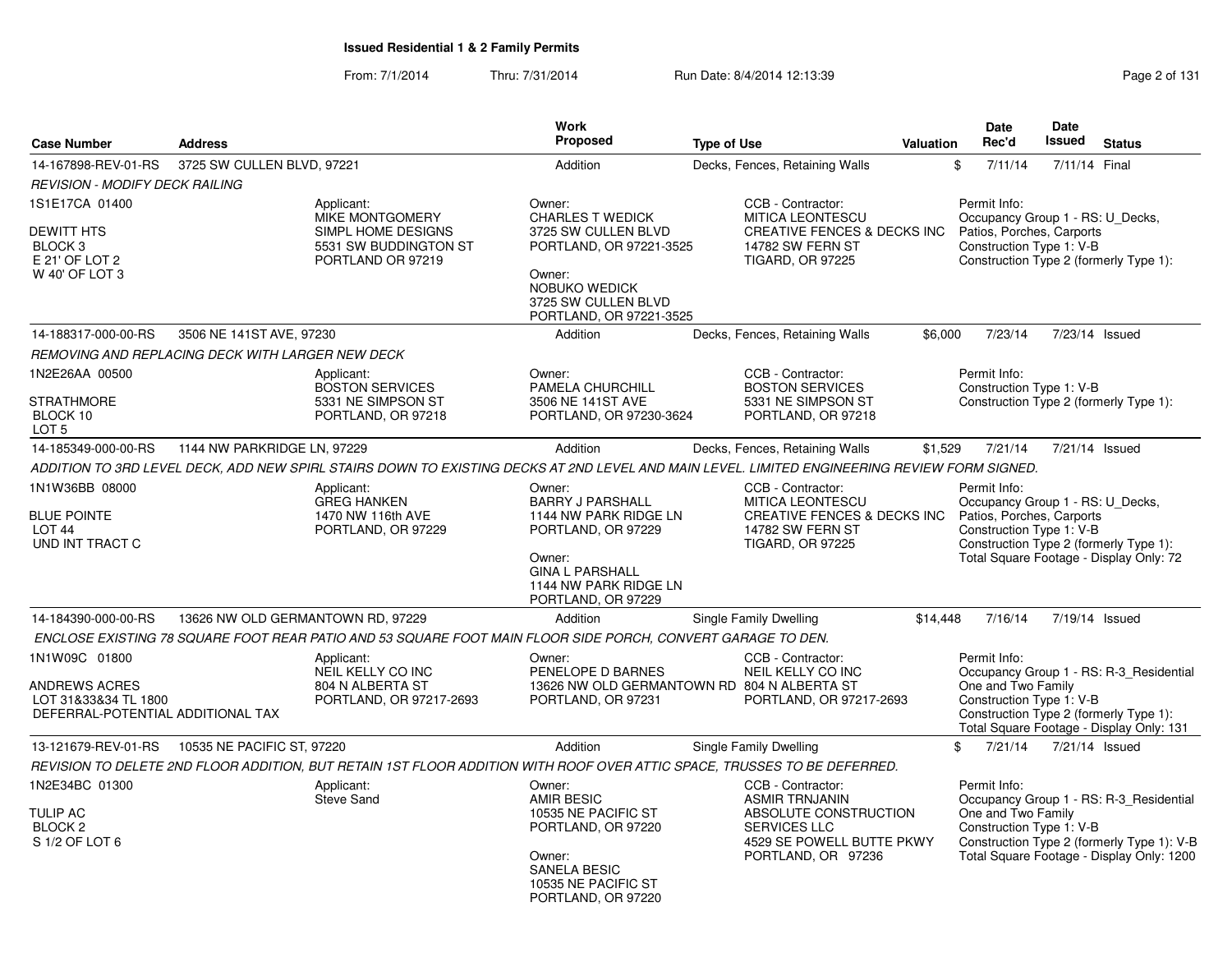### From: 7/1/2014Thru: 7/31/2014 Run Date: 8/4/2014 12:13:39 Rege 3 of 131

| Case Number                                  | <b>Address</b>          |                                                                                                  | Work<br>Propose                             | <b>Type of Use</b>                                                                                                                                            | Valuation    | Date<br>Rec'd                                  | Date<br>Issued<br><b>Status</b>                                                    |
|----------------------------------------------|-------------------------|--------------------------------------------------------------------------------------------------|---------------------------------------------|---------------------------------------------------------------------------------------------------------------------------------------------------------------|--------------|------------------------------------------------|------------------------------------------------------------------------------------|
| 14-187203-000-00-RS                          | 8917 SW 8TH AVE, 97219  |                                                                                                  | Addition                                    | Single Family Dwelling                                                                                                                                        |              |                                                | \$30,000 7/21/14 7/21/14 Issued                                                    |
|                                              |                         | ADDITION TO THE BACK OF THE HOUSE TO REMOVE SUN-ROOM AND ADD NEW FAMILY, AND NEW DECK AND COVER; |                                             |                                                                                                                                                               |              |                                                |                                                                                    |
|                                              |                         |                                                                                                  |                                             |                                                                                                                                                               |              |                                                |                                                                                    |
| 1S1E28AB 00300                               |                         | Applicant:<br><b>KRAIG B O'CONNOR</b>                                                            | Owner:<br><b>KRAIG B O'CONNOR</b>           |                                                                                                                                                               | Permit Info: |                                                | Occupancy Group 1 - RS: R-3 Residential                                            |
| NORTHROP AC                                  |                         | 8917 SW 8TH AVE                                                                                  | 8917 SW 8TH AVE                             |                                                                                                                                                               |              | One and Two Family                             |                                                                                    |
| <b>BLOCK A</b>                               |                         | PORTLAND, OR 97219                                                                               | PORTLAND, OR 97219                          |                                                                                                                                                               |              | Construction Type 1: V-B                       |                                                                                    |
| N 80' OF E 100' OF LOT 2                     |                         |                                                                                                  |                                             |                                                                                                                                                               |              |                                                | Construction Type 2 (formerly Type 1):                                             |
|                                              |                         |                                                                                                  |                                             |                                                                                                                                                               |              |                                                | Total Square Footage - Display Only: 324                                           |
| 14-187185-000-00-RS 7416 N LEONARD ST, 97203 |                         |                                                                                                  | Addition                                    | Single Family Dwelling                                                                                                                                        |              |                                                | \$36,405 7/21/14 7/21/14 Issued                                                    |
|                                              |                         |                                                                                                  |                                             | ADDITION OF NEW VAULTED GABLE ENTRY: NEW EXTERIOR STAIRS AT THE FRONT OF THE HOUSE AND REAR OF THE HOUSE: REMOVE WALLS IN THE BASEMENT:RECONFIGURE WALLS ON T |              |                                                |                                                                                    |
| 1N1E07BB 11200                               |                         | Applicant:                                                                                       | Owner:                                      | CCB - Contractor:                                                                                                                                             | Permit Info: |                                                |                                                                                    |
|                                              |                         | AFFORDABLE NEW HOMES LLC                                                                         |                                             | METRO HOMES NORTHWEST LLC AFFORDABLE NEW HOMES LLC                                                                                                            |              |                                                | Occupancy Group 1 - RS: R-3 Remodel                                                |
| SOUTH ST JOHNS                               |                         | 211 NE WEIDER                                                                                    | 211 NE WEIDLER ST                           | 211 NE WEIDER                                                                                                                                                 |              | Construction Type 1: V-B                       |                                                                                    |
| BLOCK 2                                      |                         | PORTLAND, OR 97232                                                                               | PORTLAND, OR 97232-1155                     | PORTLAND, OR 97232                                                                                                                                            |              |                                                | Construction Type 2 (formerly Type 1):                                             |
| LOT 3 EXC E 10'                              |                         |                                                                                                  |                                             |                                                                                                                                                               |              |                                                | Total Square Footage - Display Only: 1072                                          |
| 14-169654-000-00-RS                          | 1605 N JESSUP ST, 97217 |                                                                                                  | Addition                                    | Single Family Dwelling                                                                                                                                        |              |                                                | \$6,176 6/14/14 7/22/14 Issued                                                     |
|                                              |                         | LEGALIVE 7 X 8 ADDITION ON MAIN FLOOR AND COVERT BASEMENT TO HABITABLE SPACE                     |                                             |                                                                                                                                                               |              |                                                |                                                                                    |
| 1N1E16DD 12800                               |                         | Applicant:                                                                                       | Owner:                                      | CCB - Contractor:                                                                                                                                             | Permit Info: |                                                |                                                                                    |
|                                              |                         | <b>RAINBOW VALLEY DESIGN &amp;</b>                                                               | JUAN G MARTINEZ                             | <b>RAINBOW VALLEY DESIGN &amp;</b>                                                                                                                            |              |                                                | Occupancy Group 1 - RS: R-3 Residential                                            |
| HAVELOCK                                     |                         | CONSTRUCTION                                                                                     | 1713 N CHURCH ST                            | CONSTRUCTION                                                                                                                                                  |              | One and Two Family                             |                                                                                    |
| BLOCK 3<br>LOT 18                            |                         | 785 GRANT STREET<br>EUGENE OR 97402                                                              | PORTLAND, OR 97217                          | 785 GRANT STREET<br>EUGENE OR 97402                                                                                                                           |              | Construction Type 1: V-B                       |                                                                                    |
|                                              |                         |                                                                                                  |                                             |                                                                                                                                                               |              |                                                | Construction Type 2 (formerly Type 1):<br>Total Square Footage - Display Only: 56  |
| 14-160144-REV-01-RS 512 NE BRAZEE ST, 97212  |                         |                                                                                                  | Addition                                    | Single Family Dwelling                                                                                                                                        |              |                                                | \$ 7/22/14 7/22/14 Issued                                                          |
|                                              |                         |                                                                                                  |                                             |                                                                                                                                                               |              |                                                |                                                                                    |
|                                              |                         |                                                                                                  |                                             | REVISION TO LEAVE IN PLACE ORIGINAL BRICK FOUNDATION. NO LONGER RAISING HOUSE, STILL INCULDES PARTIAL EXCAVATION AND NEW BASEMENT IN ONE AREA.                |              |                                                |                                                                                    |
| 1N1E26CB 04900                               |                         | Applicant:                                                                                       | Owner:                                      | CCB - Contractor:                                                                                                                                             | Permit Info: |                                                |                                                                                    |
|                                              |                         | MIKE MONTGOMERY                                                                                  | <b>DOUGLAS TANSILL</b>                      | <b>TEDDY REYNOLDS</b>                                                                                                                                         |              |                                                | Occupancy Group 1 - RS: R-3_Remodel                                                |
| ALBINA<br><b>BLOCK 5</b>                     |                         | SIMPL HOME DESIGNS                                                                               | 4914 NE 17TH AVE<br>PORTLAND, OR 97211-5710 | ROYAL FLUSH PLUMBING CO<br>PO BOX 507                                                                                                                         |              | Construction Type 1: V-B                       |                                                                                    |
| W 26' OF LOT 24                              |                         | 5531 SW BUDDINGTON ST<br>PORTLAND OR 97219                                                       |                                             | BEAVERCREEK OR 97004                                                                                                                                          |              |                                                | Construction Type 2 (formerly Type 1):<br>Total Square Footage - Display Only: 596 |
| 14-187051-000-00-RS 5722 SE 52ND AVE, 97206  |                         |                                                                                                  | Addition                                    | Single Family Dwelling                                                                                                                                        |              |                                                | \$94,721 7/22/14 7/22/14 Under Inspection                                          |
|                                              |                         |                                                                                                  |                                             | REMODEL AND ADDITION TO SINGLE FAMILY RESIDENCE; ADDITION TO REAR FOR MASTER BEDROOM AND COVERED PORCH, FRAME WALLS FOR NEW BATHROOM AND CLOSET TO CREATE N   |              |                                                |                                                                                    |
|                                              |                         |                                                                                                  |                                             |                                                                                                                                                               |              |                                                |                                                                                    |
| 1S2E18DB 07400                               |                         | Applicant:                                                                                       | Owner:                                      |                                                                                                                                                               | Permit Info: |                                                |                                                                                    |
| <b>TREMONT PK</b>                            |                         | <b>LORI B MORROW</b><br>5722 SE 52ND AVE                                                         | <b>LORI B MORROW</b><br>5722 SE 52ND AVE    |                                                                                                                                                               |              |                                                | Occupancy Group 1 - RS: R-3_Residential                                            |
| BLOCK 2                                      |                         | PORTLAND, OR 97206-6002                                                                          | PORTLAND, OR 97206-6002                     |                                                                                                                                                               |              | One and Two Family<br>Construction Type 1: V-B |                                                                                    |
| N 60' OF LOT 1-3                             |                         |                                                                                                  |                                             |                                                                                                                                                               |              |                                                | Construction Type 2 (formerly Type 1): V-B                                         |
|                                              |                         |                                                                                                  |                                             |                                                                                                                                                               |              |                                                | Total Square Footage - Display Only: 2201                                          |
| 14-187903-000-00-RS                          | 8435 SE 15TH AVE, 97202 |                                                                                                  | Addition                                    | Single Family Dwelling                                                                                                                                        |              |                                                | \$75,000 7/22/14 7/22/14 Issued                                                    |
|                                              |                         | ADDITION TO ADD A BEDROOM AND BATHROOM - SEPARATE TRADE PERMITS                                  |                                             |                                                                                                                                                               |              |                                                |                                                                                    |
| 1S1E23CD 07300                               |                         |                                                                                                  | Owner:                                      | CCB - Contractor:                                                                                                                                             | Permit Info: |                                                |                                                                                    |
|                                              |                         | Applicant:<br>BEATE IOANIDE-CULI                                                                 | <b>DEANNA E CULLY</b>                       | CHRISTIAN A IOANIDE                                                                                                                                           |              |                                                | Occupancy Group 1 - RS: R-3 Residential                                            |
| SELLWOOD                                     |                         | <b>R&amp;B DESIGN STUDIO, LLC</b>                                                                | 8435 SE 15TH AVE                            | WESTERN OREGON BUILDERS                                                                                                                                       |              | One and Two Family                             |                                                                                    |
| BLOCK 59                                     |                         | 70 N FREMONT ST                                                                                  | PORTLAND, OR 97202                          | 68 NE FREEMONT                                                                                                                                                |              | Construction Type 1: V-B                       |                                                                                    |
| LOT <sub>4</sub>                             |                         | PORTLAND, OR 97212                                                                               |                                             | PORTLAND, OR 97212                                                                                                                                            |              |                                                | Construction Type 2 (formerly Type 1):                                             |
|                                              |                         |                                                                                                  |                                             |                                                                                                                                                               |              |                                                | Total Square Footage - Display Only: 196                                           |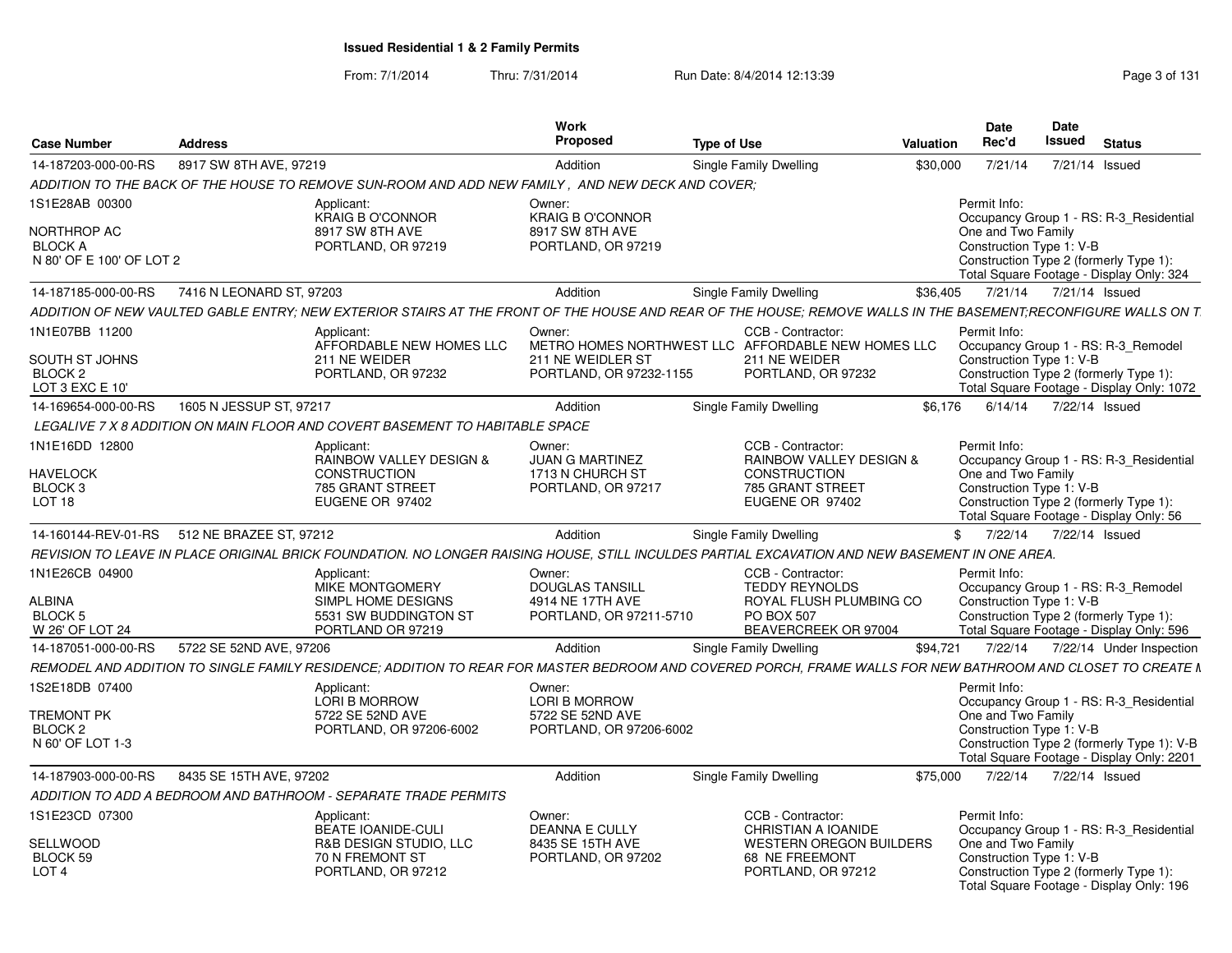### From: 7/1/2014Thru: 7/31/2014 **Run Date: 8/4/2014 12:13:39** Page 4 of 1311/2014

| Page 4 of 131 |  |  |
|---------------|--|--|
|---------------|--|--|

| <b>Case Number</b>                                | <b>Address</b>                                   |                                                                                         | <b>Work</b><br>Proposed                        | <b>Type of Use</b>                                                    | Date<br>Rec'd<br>Valuation | Date<br>Issued<br><b>Status</b>                                        |
|---------------------------------------------------|--------------------------------------------------|-----------------------------------------------------------------------------------------|------------------------------------------------|-----------------------------------------------------------------------|----------------------------|------------------------------------------------------------------------|
| 14-168690-000-00-RS                               | 5212 NE 32ND PL, 9721                            |                                                                                         | Addition                                       | Single Family Dwelling                                                |                            | \$72,000 6/12/14 7/23/14 Under Inspection                              |
|                                                   |                                                  | ADDITION/REMODEL TO EXISTING SINGLE FAMILY RESIDENCE; ADDITION TO REAR OF HOUSE, COMPLE |                                                | ELY RECONFIGURE STAIRS FROM BASEMENT UP TO SECOND STORY, DEMO CHIMNEY |                            |                                                                        |
| 1N1E24BA 13800                                    |                                                  | Applicant:                                                                              | Owner:                                         |                                                                       | Permit Info:               |                                                                        |
|                                                   |                                                  | EAN ELDRED                                                                              | <b>CHARLES E BREED</b>                         |                                                                       |                            | Occupancy Group 1 - RS: R-3_Residential                                |
| FOXCHASE ADD                                      |                                                  | RHIZA ART AND DESIGN                                                                    | 5212 NE 32ND PL                                |                                                                       | One and Two Family         |                                                                        |
| BLOCK 10<br><b>LOT 10</b>                         |                                                  | 2127 N ALBINA ST #203<br>PORTLAND OR 97227                                              | PORTLAND, OR 97211                             |                                                                       |                            | Construction Type 1: V-B<br>Construction Type 2 (formerly Type 1):     |
|                                                   |                                                  |                                                                                         | Owner:                                         |                                                                       |                            | Total Square Footage - Display Only: 535                               |
|                                                   |                                                  |                                                                                         | <b>SUANNA K BREED</b>                          |                                                                       |                            |                                                                        |
|                                                   |                                                  |                                                                                         | 5212 NE 32ND PL<br>PORTLAND, OR 97211          |                                                                       |                            |                                                                        |
|                                                   | 14-128492-REV-01-RS   6035 SE HARRISON ST, 97215 |                                                                                         | Addition                                       | Single Family Dwelling                                                |                            | \$ 7/23/14 7/23/14 Issued                                              |
|                                                   |                                                  |                                                                                         |                                                |                                                                       |                            |                                                                        |
| <b>REVISION TO SHEAR WALL</b>                     |                                                  |                                                                                         |                                                |                                                                       |                            |                                                                        |
| 1S2E06DA 16300                                    |                                                  | Applicant:<br>RAY CULI                                                                  | Owner:<br>EDWARD T AMANN                       | CCB - Contractor:<br>BRADFORD CAMERON                                 | Permit Info:               | Occupancy Group 1 - RS: R-3_Residential                                |
| SECTION 06 1S 2E                                  |                                                  | R & B DESIGN STUDIO LL                                                                  | 6035 SE HARRISON ST                            | CAMERON CONSTRUCTION INC                                              | One and Two Family         |                                                                        |
| TL 16300 0.13 ACRES                               |                                                  | 70 NE FREMONT ST<br>PORTLAND OR 97212                                                   | PORTLAND, OR 97215-3444                        | 322 SE 61ST AVE<br>PORTLAND OR 97215                                  |                            | Construction Type 1: V-B<br>Construction Type 2 (formerly Type 1): V-B |
|                                                   |                                                  |                                                                                         | Owner:                                         |                                                                       |                            | Total Square Footage - Display Only: 1179                              |
|                                                   |                                                  |                                                                                         | <b>KAREN A TALERICO</b>                        | CCB - Contractor:                                                     |                            |                                                                        |
|                                                   |                                                  |                                                                                         | 6035 SE HARRISON ST<br>PORTLAND, OR 97215-3444 | <b>GARYS ELECTRIC CO LLC</b><br>1401 SW WALLULA DR                    |                            |                                                                        |
|                                                   |                                                  |                                                                                         |                                                | GRESHAM, OR 97080                                                     |                            |                                                                        |
|                                                   | 14-110558-REV-02-RS 9136 SW 36TH AVE, 97219      |                                                                                         | Addition                                       | Single Family Dwelling                                                |                            | \$ 7/23/14 7/23/14 Final                                               |
| REVISION TO REMOVE ADDITION TO WEST SIDE OF HOUSE |                                                  |                                                                                         |                                                |                                                                       |                            |                                                                        |
| 1S1E29BA 04600                                    |                                                  | Applicant:                                                                              | Owner:                                         | CCB - Contractor:                                                     | Permit Info:               |                                                                        |
|                                                   |                                                  | FDWARD ANDREW                                                                           | BARBARA J LIMANDRI                             | <b>IMPROVEMENT REDMODELING</b>                                        |                            | Occupancy Group 1 - RS: R-3_Residential                                |
| <b>ARA VISTA</b><br>BLOCK 5                       |                                                  | <b>IMPROVEMENT REMODELING</b><br>17020 NW Pumpkin Ridge                                 | 9136 SW 36TH AVE<br>PORTLAND, OR 97219         | LLC  <br>17020 NW PUMPIN RIDGE RD                                     | One and Two Family         | Construction Type 1: V-B                                               |
| LOT 8                                             |                                                  | North Plains OR 97133                                                                   |                                                | NORTH PLAINS, OR 97133                                                |                            | Construction Type 2 (formerly Type 1):                                 |
|                                                   |                                                  |                                                                                         |                                                |                                                                       |                            | Total Square Footage - Display Only: 40                                |
|                                                   | 14-182554-000-00-RS 3819 NE 67TH AVE, 97213      |                                                                                         | Addition                                       | Single Family Dwelling                                                |                            | \$17,646 7/24/14 7/24/14 Issued                                        |
| DORMER ADDITION FOR NEW BATHROOM ON 2ND FLOOR     |                                                  |                                                                                         |                                                |                                                                       |                            |                                                                        |
| 1N2E20CC 12900                                    |                                                  | Applicant:                                                                              | Owner:                                         | CCB - Contractor:                                                     | Permit Info:               |                                                                        |
|                                                   |                                                  | CITY HOME IMPROVEMENT INC                                                               | <b>JAMES C DAMERON</b>                         | CITY HOME IMPROVEMENT INC                                             |                            | Occupancy Group 1 - RS: R-3_Residential                                |
| HYDE PK<br>BLOCK 11                               |                                                  | 8811 NE SANDY BLVD<br>PORTLAND, OR 972204996                                            | 3819 NE 67TH AVE<br>PORTLAND, OR 97213-5107    | 8811 NE SANDY BLVD<br>PORTLAND, OR 972204996                          | One and Two Family         | Construction Type 1: V-B                                               |
| LOT 5&6                                           |                                                  |                                                                                         |                                                |                                                                       |                            | Construction Type 2 (formerly Type 1):                                 |
|                                                   |                                                  |                                                                                         | Owner:<br><b>NANCY G CLARKE</b>                |                                                                       |                            | Total Square Footage - Display Only: 160                               |
|                                                   |                                                  |                                                                                         | 3819 NE 67TH AVE                               |                                                                       |                            |                                                                        |

PORTLAND, OR 97213-5107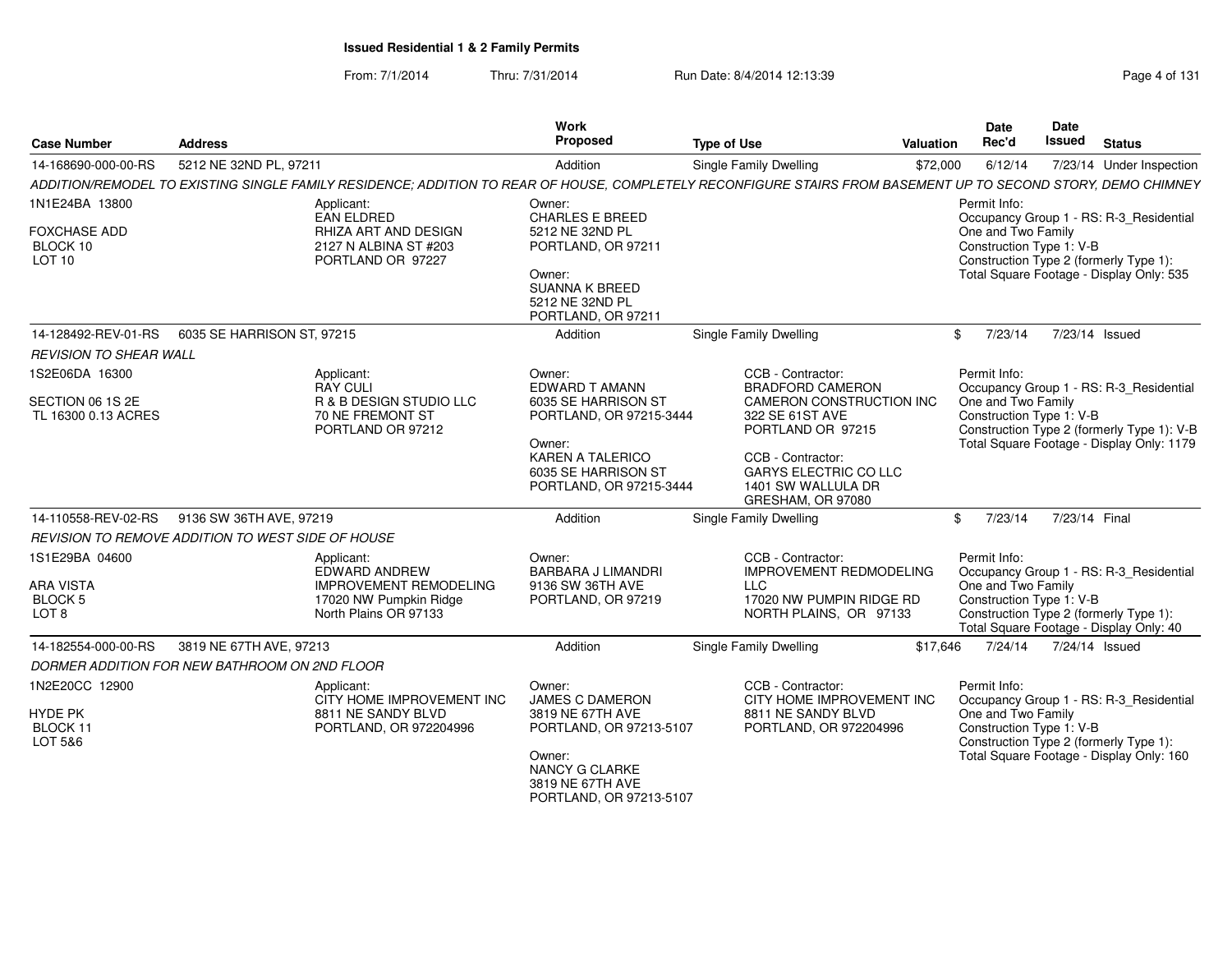From: 7/1/2014Thru: 7/31/2014 **Run Date: 8/4/2014 12:13:39** Page 5 of 131

| <b>Case Number</b>                                                                         | <b>Address</b>                                          |                                                                                                                                                             | Work<br>Proposed                                                                                                                          | <b>Type of Use</b>                                                                                                       | Valuation | <b>Date</b><br>Rec'd                                           | <b>Date</b><br>Issued | <b>Status</b>                                                                                                                      |
|--------------------------------------------------------------------------------------------|---------------------------------------------------------|-------------------------------------------------------------------------------------------------------------------------------------------------------------|-------------------------------------------------------------------------------------------------------------------------------------------|--------------------------------------------------------------------------------------------------------------------------|-----------|----------------------------------------------------------------|-----------------------|------------------------------------------------------------------------------------------------------------------------------------|
| 14-188660-000-00-RS                                                                        | 4251 NE HAZELFERN PL, 97213                             |                                                                                                                                                             | Addition                                                                                                                                  | Single Family Dwelling                                                                                                   | \$11,029  | 7/24/14                                                        | 7/24/14 Issued        |                                                                                                                                    |
|                                                                                            |                                                         | 2ND FLOOR DORMER ADDITION 100 SQ. FT. ADD BATHROOM AND CLOSET; TRADE PERMITS TO BE OBTAINED SEPARATELY                                                      |                                                                                                                                           |                                                                                                                          |           |                                                                |                       |                                                                                                                                    |
| 1N2E31BB 08500<br>LAURELHURST<br>BLOCK 53<br>LOT <sub>26</sub>                             |                                                         | Applicant<br>ERIC N CAMPBELL<br>4251 NE HAZELFERN PL<br>PORTLAND, OR 97213-1659                                                                             | Owner:<br><b>ERIC N CAMPBELL</b><br>4251 NE HAZELFERN PL<br>PORTLAND, OR 97213-1659<br>Owner:<br>THESSIE FUJIHIRA<br>4251 NE HAZELFERN PL | CCB - Contractor:<br>PETER GERALD FOX<br>5445 SE 41ST AVE<br>PORTLAND, OR 97202                                          |           | Permit Info:<br>One and Two Family<br>Construction Type 1: V-B |                       | Occupancy Group 1 - RS: R-3 Residential<br>Construction Type 2 (formerly Type 1):<br>Total Square Footage - Display Only: 100      |
| 13-168873-REV-01-RS                                                                        | 2234 NE HANCOCK ST, 97212                               |                                                                                                                                                             | PORTLAND, OR 97213-1659                                                                                                                   |                                                                                                                          |           | 7/24/14                                                        | 7/24/14 Final         |                                                                                                                                    |
|                                                                                            |                                                         |                                                                                                                                                             | Addition                                                                                                                                  | <b>Single Family Dwelling</b>                                                                                            |           | $\mathbb{S}$                                                   |                       |                                                                                                                                    |
|                                                                                            | <b>REVISION TO REMOVE TWO WINDOWS: SEE 14-126514-LU</b> |                                                                                                                                                             |                                                                                                                                           |                                                                                                                          |           |                                                                |                       |                                                                                                                                    |
| 1N1E26DD 01700<br>JOHN IRVINGS 1ST ADD<br>BLOCK 16<br>LOT <sub>12</sub><br>W 1/2 OF LOT 13 |                                                         | Applicant:<br>THORDARSON CONSTRUCTION<br><b>INC</b><br>PO BOX 2170<br>CLACKAMAS, OR 97015                                                                   | Owner:<br>CHRISTOPHER T BONIFACE<br>2234 NE HANCOCK ST<br>PORTLAND, OR 97212<br>Owner:                                                    | CCB - Contractor:<br>NW SUNDANCE SERVICES INC<br>10117 SE SUNNYSIDE RD STE<br>CLACKAMAS OR 97015<br>CCB - Contractor:    |           | Permit Info:<br>One and Two Family<br>Construction Type 1: V-B |                       | Occupancy Group 1 - RS: R-3 Residential<br>Construction Type 2 (formerly Type 1): V-B<br>Total Square Footage - Display Only: 2132 |
|                                                                                            |                                                         |                                                                                                                                                             | <b>EMILY R BONIFACE</b><br>2234 NE HANCOCK ST<br>PORTLAND, OR 97212                                                                       | THORDARSON CONSTRUCTION<br><b>INC</b><br>PO BOX 2170<br>CLACKAMAS, OR 97015                                              |           |                                                                |                       |                                                                                                                                    |
| 14-170528-000-00-RS                                                                        | 7710 N DENVER AVE, 97217                                |                                                                                                                                                             | Addition                                                                                                                                  | Single Family Dwelling                                                                                                   | \$75,000  | 7/24/14                                                        | 7/24/14 Issued        |                                                                                                                                    |
|                                                                                            |                                                         | ADULT FOSTER CARE HOME SCOPE OF WORK INCLUDES2ND FLOOR: NEW 2ND LEVEL EGRESS DECK AND EXTERIOR STAIRS, CHANGE EXISTING WINDOWS TO EGRESS DOORS @ BEDROOM.   |                                                                                                                                           |                                                                                                                          |           |                                                                |                       |                                                                                                                                    |
| 1N1E09DD 10000<br><b>KENTON</b><br>BLOCK 18<br>S 8' OF LOT 35<br>LOT 36-38                 |                                                         | Applicant:<br>DANIEL TORRENCE<br>WELCOME HOME COMMUNITIES<br><b>LLC</b><br>7710 N DENVER AVE<br>PORTLAND, OR 97217                                          | Owner:<br>BEAGLE BURKE & ASSOC & OF<br><b>WASHINGTON</b><br>7710 N DENVER AVE<br>PORTLAND, OR 97217-6502                                  | CCB - Contractor:<br>NEIL COOPER<br>SILVER FERN CARPENTRY &<br>REMODELING LLC<br>1824 SW MARKET ST<br>PORTLAND, OR 97201 |           | Permit Info:<br>Construction Type 1: V-B                       |                       | Occupancy Group 1 - RS: R-3 Remodel<br>Construction Type 2 (formerly Type 1):                                                      |
| 14-121347-000-00-RS                                                                        | 3704 SE OGDEN ST, 97202                                 |                                                                                                                                                             | Addition                                                                                                                                  | Single Family Dwelling                                                                                                   | \$155,116 | 3/27/14                                                        |                       | 7/24/14 Under Inspection                                                                                                           |
|                                                                                            |                                                         | ADDITION OF NEW COVERED FRONT PORCH. RECONFIGURE ENTRY FOR NEW STAIRS. 2 GABLED DORMERS AT FRONT OF HOUSE AND SHED DORMER AT REAR TO CREATE LIVING SPACE ON |                                                                                                                                           |                                                                                                                          |           |                                                                |                       |                                                                                                                                    |
| 1S1E24AD 12500                                                                             |                                                         | Applicant:                                                                                                                                                  | Owner:                                                                                                                                    | CCB - Contractor:                                                                                                        |           | Permit Info:                                                   |                       |                                                                                                                                    |
| <b>BERKELEY</b><br>BLOCK 11<br>LOT 15&16                                                   |                                                         | JONATHAN J OSBORNE<br>3704 SE OGDEN ST<br>PORTLAND, OR 97202-7827                                                                                           | CARLEY M DILLON<br>3704 SE OGDEN ST<br>PORTLAND, OR 97202-7827<br>Owner:                                                                  | WHITE LIGHTNING ELECTRIC<br>7524 SE 52ND<br>PORTLAND, OR. 97206                                                          |           | One and Two Family<br>Construction Type 1: V-B                 |                       | Occupancy Group 1 - RS: R-3 Residential<br>Construction Type 2 (formerly Type 1): V-B<br>Total Square Footage - Display Only: 1822 |
|                                                                                            |                                                         |                                                                                                                                                             | JONATHAN J OSBORNE<br>3704 SE OGDEN ST<br>PORTLAND, OR 97202-7827                                                                         |                                                                                                                          |           |                                                                |                       |                                                                                                                                    |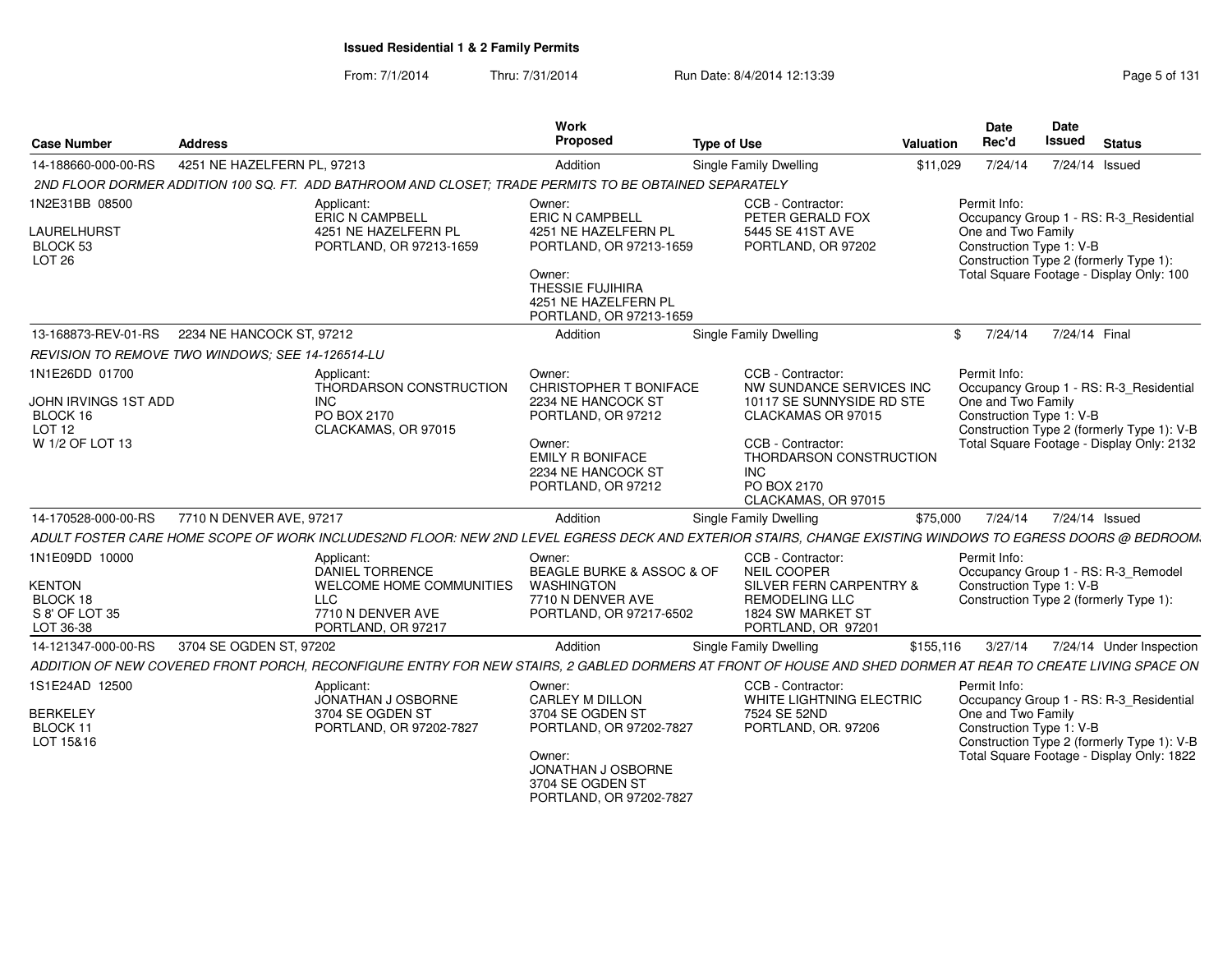From: 7/1/2014Thru: 7/31/2014 Run Date: 8/4/2014 12:13:39 Research 2010 Page 6 of 131

| <b>Case Number</b>                                                                                                | <b>Address</b>              |                                                                                                                                                                 | Work<br><b>Proposed</b>                                                                                                                                            | <b>Type of Use</b>                                                                                                                 | <b>Valuation</b> | Date<br>Rec'd                                                  | Date<br><b>Issued</b> | <b>Status</b>                                                                                                                     |
|-------------------------------------------------------------------------------------------------------------------|-----------------------------|-----------------------------------------------------------------------------------------------------------------------------------------------------------------|--------------------------------------------------------------------------------------------------------------------------------------------------------------------|------------------------------------------------------------------------------------------------------------------------------------|------------------|----------------------------------------------------------------|-----------------------|-----------------------------------------------------------------------------------------------------------------------------------|
| 14-123062-REV-02-RS                                                                                               | 11375 SW CAPITOL HWY, 97219 |                                                                                                                                                                 | Addition                                                                                                                                                           | <b>Single Family Dwelling</b>                                                                                                      |                  | \$<br>7/24/14                                                  |                       | 7/24/14 Issued                                                                                                                    |
|                                                                                                                   |                             | REVISION: TO 2X8 INSTEAD OF 2X10 AND ADD FOUNDATION BEAM AT BATHROOM                                                                                            |                                                                                                                                                                    |                                                                                                                                    |                  |                                                                |                       |                                                                                                                                   |
| 1S1E31BD 02300<br>SECTION 31 1S 1E<br>TL 2300 0.41 ACRES                                                          |                             | Applicant:<br>EDWARD RADULESCU<br>EPR DESIGN<br>825 NE 20TH AVE STE 202<br>PORTLAND OR 97232                                                                    | Owner:<br><b>PAVEL MATIS</b><br>11375 SW CAPITOL HWY<br>PORTLAND, OR 97219-7244<br>Owner:<br><b>LIVIA MATIS</b><br>11375 SW CAPITOL HWY<br>PORTLAND, OR 97219-7244 |                                                                                                                                    |                  | Permit Info:<br>One and Two Family<br>Construction Type 1: V-B |                       | Occupancy Group 1 - RS: R-3_Residential<br>Construction Type 2 (formerly Type 1):<br>Total Square Footage - Display Only: 3283    |
| 14-187711-000-00-RS                                                                                               | 9717 SE LINCOLN ST, 97216   |                                                                                                                                                                 | Addition                                                                                                                                                           | Single Family Dwelling                                                                                                             | \$9,388          | 7/22/14                                                        |                       | 7/24/14 Under Inspection                                                                                                          |
|                                                                                                                   |                             | 221 SQUARE FOOT EXPANSION OF EXISTING ATTACHED GARAGE AND CONVERSION OF 88 SQUARE FEET OF EXISTING GARAGE INTO A LAUNDRY ROOM.                                  |                                                                                                                                                                    |                                                                                                                                    |                  |                                                                |                       |                                                                                                                                   |
| 1S2E04DA 06000<br><b>CHERRY BLOSSOM PK</b><br>BLOCK <sub>7</sub><br>LOT <sub>17</sub>                             |                             | Applicant:<br>Scott Wacker<br><b>WACKER REMODEL, LLC</b><br>1126 SE 52nd Avenue<br>Portland, OR 97215                                                           | Owner:<br><b>FAY A GEURIN</b><br>9717 SE LINCOLN ST<br>PORTLAND, OR 97216-2653                                                                                     | CCB - Contractor:<br><b>SCOTT A WACKER</b><br>1126 SE 52ND AVE<br>PORTLAND, OR 97215                                               |                  | Permit Info:<br>One and Two Family<br>Construction Type 1: V-B |                       | Occupancy Group 1 - RS: R-3_Residential<br>Construction Type 2 (formerly Type 1): V-B<br>Total Square Footage - Display Only: 221 |
| 14-182413-000-00-RS                                                                                               | 4635 SE CLINTON ST, 97206   |                                                                                                                                                                 | Addition                                                                                                                                                           | <b>Single Family Dwelling</b>                                                                                                      | \$9.926          | 7/10/14                                                        |                       | 7/25/14 Issued                                                                                                                    |
|                                                                                                                   |                             | NEW SINGLE FLOOR ADDITION TO THE BACK OF EXISTING DWELLING TO EXPAND MASTER BEDROOM.  RELOCATE EXISTING BATHROOM AND LAUNDRY.  REMODEL KITCHEN.                 |                                                                                                                                                                    |                                                                                                                                    |                  |                                                                |                       |                                                                                                                                   |
| 1S2E07BA 08200<br>WINDSOR HTS<br>BLOCK <sub>8</sub><br>LOT <sub>8</sub>                                           |                             | Applicant:<br>NWC NICK WEITZER COMPANY<br><b>LLC</b><br>2038 SE CESAR CHAVEZ BLVD<br>PORTLAND, OR 97214                                                         | Owner:<br><b>LAURA ROLLINS-MARTIN</b><br>4635 SE CLINTON ST<br>PORTLAND, OR 97206<br>Owner:<br>DAVID W MARTIN<br>4635 SE CLINTON ST<br>PORTLAND, OR 97206          | CCB - Contractor:<br>NWC NICK WEITZER COMPANY<br><b>LLC</b><br>2038 SE CESAR CHAVEZ BLVD<br>PORTLAND, OR 97214                     |                  | Permit Info:<br>One and Two Family<br>Construction Type 1: V-B |                       | Occupancy Group 1 - RS: R-3 Residential<br>Construction Type 2 (formerly Type 1):<br>Total Square Footage - Display Only: 90      |
| 14-187586-000-00-RS                                                                                               | 1245 SW ENGLEWOOD DR, 97034 |                                                                                                                                                                 | Addition                                                                                                                                                           | <b>Single Family Dwelling</b>                                                                                                      | \$40,000         | 7/25/14                                                        |                       | 7/25/14 Issued                                                                                                                    |
|                                                                                                                   |                             | ADDITION OF NEW SPA. DECK AND STAIRS TO WEST SIDE OF HOUSE OFF MASTER BATHROOM. INCLUDES SAUNA. NEW HOT TUB ON ELEVATED DECK (ET TRADE PERMIT TO BE OBTAINED SE |                                                                                                                                                                    |                                                                                                                                    |                  |                                                                |                       |                                                                                                                                   |
| 1S1E33DC 00900<br><b>ENGLEWOOD RPLT</b><br>LOT 16 TL 900                                                          |                             | Applicant:<br>LIANNE B RICHLAND<br>1245 ENGLEWOOD DR<br>LAKE OSWEGO, OR 97034-1113                                                                              | Owner:<br><b>LIANNE B RICHLAND</b><br>1245 ENGLEWOOD DR<br>LAKE OSWEGO, OR 97034-1113                                                                              |                                                                                                                                    |                  | Permit Info:<br>One and Two Family<br>Construction Type 1: V-B |                       | Occupancy Group 1 - RS: R-3 Residential<br>Construction Type 2 (formerly Type 1): V-B<br>Total Square Footage - Display Only: 486 |
| 14-173808-000-00-RS                                                                                               | 653 SW SHERMAN ST, 97201    |                                                                                                                                                                 | Addition                                                                                                                                                           | <b>Single Family Dwelling</b>                                                                                                      | \$34,962         | 6/24/14                                                        |                       | 7/25/14 Under Inspection                                                                                                          |
|                                                                                                                   |                             | Three level addition to existing residence. 163 square foot footprint. Addition to the rear wall of residence. Addition includes two bedrooms and one bathroom. |                                                                                                                                                                    |                                                                                                                                    |                  |                                                                |                       |                                                                                                                                   |
| 1S1E04DD 06400<br><b>CARUTHERS ADD</b><br>BLOCK 36<br>S 20' OF W 27' OF E 77' OF LOT 3<br>W 27' OF E 77' OF LOT 4 |                             | Applicant:<br><b>RON HAYES</b><br>PRECISION HOMES AND<br>DEVELOPMENT LLC<br>9655 SW SUNSHINE CT #100<br>BEAVERTON, OR 97005                                     | Owner:<br><b>BRIAN DAPP</b><br>3324 SW 10TH AVE<br>PORTLAND, OR 97239-2906                                                                                         | CCB - Contractor:<br><b>RON HAYES</b><br>PRECISION HOMES AND<br>DEVELOPMENT LLC<br>9655 SW SUNSHINE CT #100<br>BEAVERTON, OR 97005 |                  | Permit Info:<br>One and Two Family<br>Construction Type 1: V-B |                       | Occupancy Group 1 - RS: R-3 Residential<br>Construction Type 2 (formerly Type 1):<br>Total Square Footage - Display Only: 317     |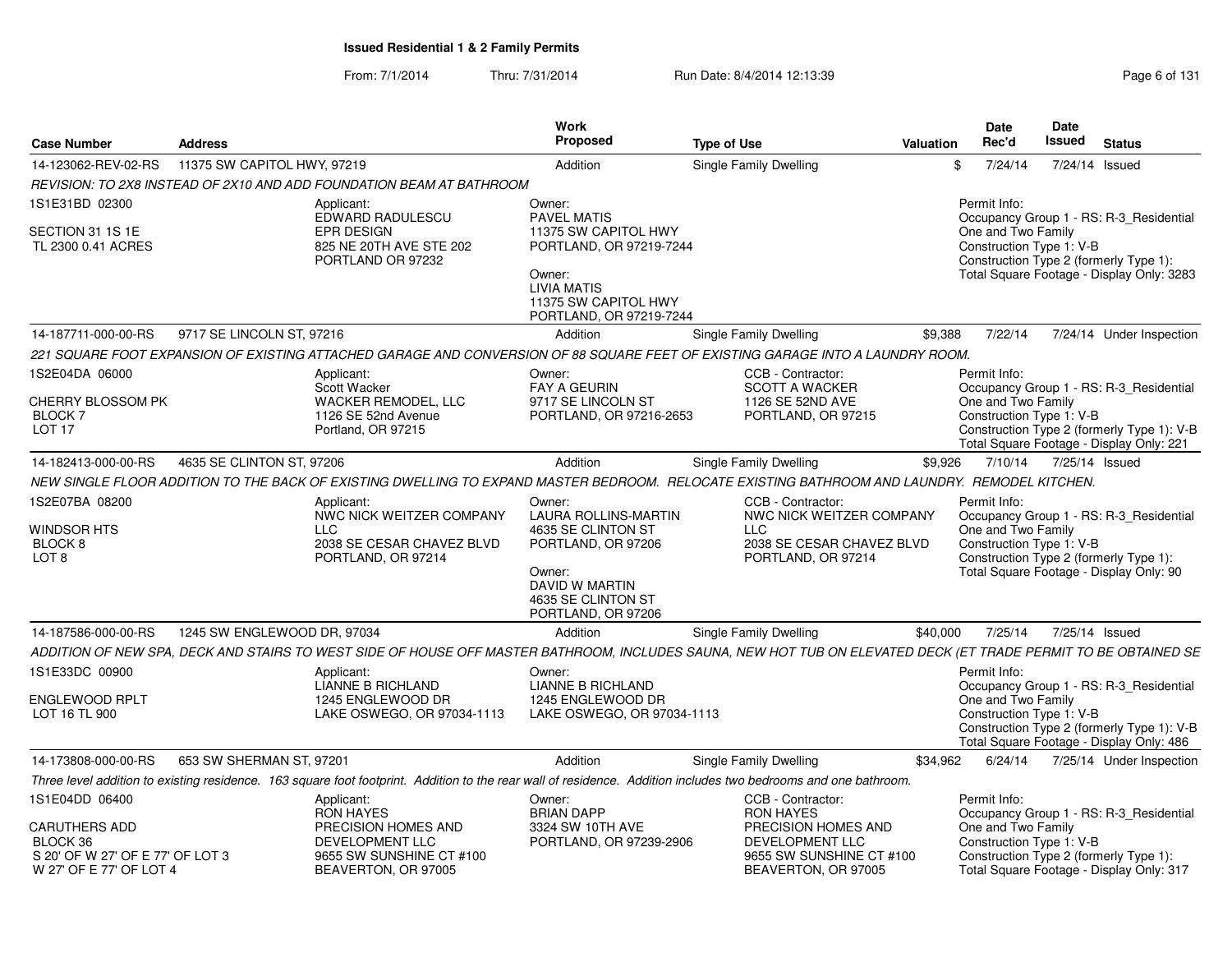From: 7/1/2014Thru: 7/31/2014 Run Date: 8/4/2014 12:13:39 Research 2014 131

|                                                                    |                             |                                                                                                                                | <b>Work</b>                                                                                                                                                         |                        |                                                                                                            |                  | <b>Date</b>                                                    | <b>Date</b>   |                                                                                                                                    |
|--------------------------------------------------------------------|-----------------------------|--------------------------------------------------------------------------------------------------------------------------------|---------------------------------------------------------------------------------------------------------------------------------------------------------------------|------------------------|------------------------------------------------------------------------------------------------------------|------------------|----------------------------------------------------------------|---------------|------------------------------------------------------------------------------------------------------------------------------------|
| <b>Case Number</b>                                                 | <b>Address</b>              |                                                                                                                                | Proposed                                                                                                                                                            | <b>Type of Use</b>     |                                                                                                            | <b>Valuation</b> | Rec'd                                                          | <b>Issued</b> | <b>Status</b>                                                                                                                      |
| 14-146373-REV-01-RS                                                | 1905 SE 44TH AVE, 97215     |                                                                                                                                | Addition                                                                                                                                                            | Single Family Dwelling |                                                                                                            | \$2,000          | 7/25/14                                                        |               | 7/25/14 Issued                                                                                                                     |
|                                                                    |                             | VALUE ADDED REVISION TO REPLACE EXISTING RAFTERS OF EXISTING HOUSE WITH TRUSSES                                                |                                                                                                                                                                     |                        |                                                                                                            |                  |                                                                |               |                                                                                                                                    |
| 1S2E06CB 11800<br><b>FAILING ADD</b><br><b>BLOCK 4 TL 11800</b>    |                             | Applicant:<br><b>JOSEPH KARMAN</b><br><b>JOSEPH A KARMAN, ARCHITECT</b><br>2892 NW UPSHUR ST<br>PORTLAND, OR 97210             | Owner:<br><b>JOSEPH A KARMAN</b><br>1905 SE 44TH AVE<br>PORTLAND, OR 97215-3128<br>Owner:<br><b>DEBORAH A KARMAN</b><br>1905 SE 44TH AVE<br>PORTLAND, OR 97215-3128 |                        | CCB - Contractor:<br>MICHAEL DEAN WILSON<br><b>WILSON PLUMBING CO</b><br>3927 SE 14TH<br>GRESHAM, OR 97080 |                  | Permit Info:<br>One and Two Family<br>Construction Type 1: V-B |               | Occupancy Group 1 - RS: R-3 Residential<br>Construction Type 2 (formerly Type 1): V-B<br>Total Square Footage - Display Only: 2789 |
| 14-148220-000-00-RS                                                | 2804 SE 35TH PL, 97202      |                                                                                                                                | Addition                                                                                                                                                            | Single Family Dwelling |                                                                                                            | \$35,000         | 4/25/14                                                        |               | 7/25/14 Issued                                                                                                                     |
|                                                                    |                             | 194 SQ FT ADDITION FOR HALF BATH ON MAIN FLOOR; ENCLOSE EXISTING 2ND FLOOR PORCH ABOVE TO CREATE SUNROOM                       |                                                                                                                                                                     |                        |                                                                                                            |                  |                                                                |               |                                                                                                                                    |
| 1S1E12AB 18100<br><b>RAVENSWOOD</b><br>BLOCK 7<br>LOT <sub>9</sub> |                             | Applicant:<br><b>JAMES ROBINSON</b><br>2804 SE 35TH PL<br>PORTLAND, OR 97202-1516                                              | Owner:<br><b>JAMES ROBINSON</b><br>2804 SE 35TH PL<br>PORTLAND, OR 97202-1516                                                                                       |                        |                                                                                                            |                  | Permit Info:<br>One and Two Family<br>Construction Type 1: V-B |               | Occupancy Group 1 - RS: R-3_Residential<br>Construction Type 2 (formerly Type 1): V-B<br>Total Square Footage - Display Only: 418  |
| 14-148150-REV-01-RS                                                | 5933 SE LAFAYETTE ST, 97206 |                                                                                                                                | Addition                                                                                                                                                            | Single Family Dwelling |                                                                                                            |                  | \$<br>7/25/14                                                  |               | 7/25/14 Issued                                                                                                                     |
|                                                                    |                             | REVISION TO CHANGE DIMENSION FROM BUILDING AT WEST PROPERTY LINE                                                               |                                                                                                                                                                     |                        |                                                                                                            |                  |                                                                |               |                                                                                                                                    |
| 1S2E07DA 04200<br>STRANGS ADD<br><b>BLOCK1</b><br>LOT 12&13        |                             | Applicant:<br>GUTHRIE CONSTRUCTION CO<br>12466 SE ASHLEY ST<br>CLACKAMAS, OR 97015                                             | Owner:<br>PAUL A WOODS<br>5933 SE LAFAYETTE ST<br>PORTLAND, OR 97206<br>Owner:<br><b>MARIA P WOODS</b><br>5933 SE LAFAYETTE ST<br>PORTLAND, OR 97206                |                        | CCB - Contractor:<br>GUTHRIE CONSTRUCTION CO<br>12466 SE ASHLEY ST<br>CLACKAMAS, OR 97015                  |                  | Permit Info:<br>One and Two Family<br>Construction Type 1: V-B |               | Occupancy Group 1 - RS: R-3_Residential<br>Construction Type 2 (formerly Type 1):<br>Total Square Footage - Display Only: 97       |
| 14-189619-000-00-RS                                                | 7766 SE 19TH AVE, 97202     |                                                                                                                                | Addition                                                                                                                                                            | Single Family Dwelling |                                                                                                            | \$7,169          | 7/25/14                                                        |               | 7/25/14 Issued                                                                                                                     |
| DORMER ADDITION TO ADD BATHROOM ON SECOND FLOOR                    |                             |                                                                                                                                |                                                                                                                                                                     |                        |                                                                                                            |                  |                                                                |               |                                                                                                                                    |
| 1S1E23AD 12100<br>SOUTHMORELAND<br>BLOCK 4<br>LOT 8 EXC N 15'      |                             | Applicant:<br><b>KELLY A WIEBKE</b><br>7766 SE 19TH AVE<br>PORTLAND, OR 97202-6209                                             | Owner:<br><b>RONALD C WIEBKE</b><br>7766 SE 19TH AVE<br>PORTLAND, OR 97202-6209<br>Owner:<br><b>KELLY A WIEBKE</b><br>7766 SE 19TH AVE<br>PORTLAND, OR 97202-6209   |                        |                                                                                                            |                  | Permit Info:<br>One and Two Family<br>Construction Type 1: V-B |               | Occupancy Group 1 - RS: R-3 Residential<br>Construction Type 2 (formerly Type 1):<br>Total Square Footage - Display Only: 65       |
| 14-164671-000-00-RS                                                | 3325 NE 46TH AVE, 97213     |                                                                                                                                | Addition                                                                                                                                                            | Single Family Dwelling |                                                                                                            | \$210,686        | 6/4/14                                                         |               | 7/25/14 Issued                                                                                                                     |
|                                                                    |                             | WHOLE HOUSE REMODEL AND ADDITION; CONVERTING BASEMENT TO LIVING SPACE; NEW SECOND LEVEL; TRADES TO BE PULLED SEPARATELY        |                                                                                                                                                                     |                        |                                                                                                            |                  |                                                                |               |                                                                                                                                    |
| 1N2E30BB 02200<br>ROSE CITY PK<br>BLOCK 158<br>LOT <sub>6</sub>    |                             | Applicant:<br><b>STEVE EWOLDT</b><br>ARTIFEKT ARCHITECTURE +<br><b>INTERIORS</b><br>519 SW PARK AVE #410<br>PORTLAND, OR 97205 | Owner:<br>HAHN CASCADE PROPERTIES LLC RICHARD CROOKS<br>2904 NE HANCOCK ST<br>PORTLAND, OR 97212                                                                    |                        | CCB - Contractor:<br><b>RELIABLE RENOVATIONS</b><br>4621 SE GLEN ECHO AV<br>MILWAUKIE, OR 97217            |                  | Permit Info:<br>One and Two Family<br>Construction Type 1: V-B |               | Occupancy Group 1 - RS: R-3_Residential<br>Construction Type 2 (formerly Type 1): V-B<br>Total Square Footage - Display Only: 2867 |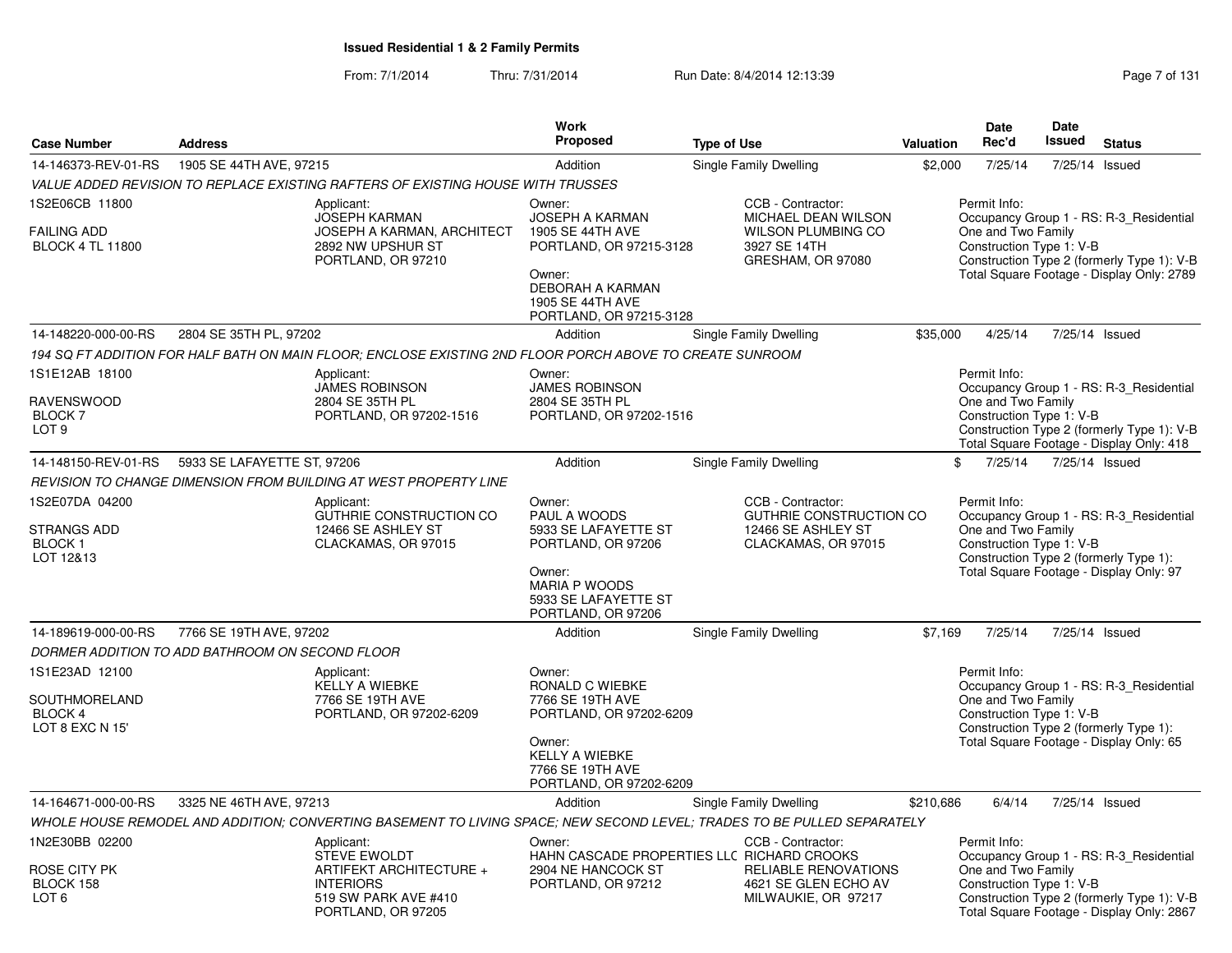From: 7/1/2014Thru: 7/31/2014 Run Date: 8/4/2014 12:13:39 Research 2014 13:14

| 14-162843-000-00-RS 3428 SE 9TH AVE, 97202<br>\$183,125  5/30/14  7/28/14  Issued<br>Addition<br>Single Family Dwelling<br>ADDITION TO RAISE HOUSE, REPLACE FOUNDATION AND CONVERT BASEMENT TO HABITABLE SPACE TO INCLUDE BEDROOM, CRAFTROOM AND BATH; MODIFICATION OF ROOF FROM SHED<br>CCB - Contractor:<br>Permit Info:<br>Applicant:<br>Owner:<br><b>JOHN WRIGHT</b><br><b>IRENE J BACHHUBER</b><br>SKYLINE CONSTRUCTION INC<br>Occupancy Group 1 - RS: R-3 Residential<br>OAK KNOLL ANX ADD<br><b>WRIGHT DESIGN OFFICE</b><br>10561 SE IDLEMAN RD<br>1481 NE EVENING STAR DR<br>One and Two Family<br>150 SW HARRISON<br>HILLSBORO OR 97124<br>HAPPY VALLEY, OR 97086-6914<br>Construction Type 1: V-B<br>PORTLAND, OR 97201<br>Construction Type 2 (formerly Type 1): V-B<br>Owner:<br>Total Square Footage - Display Only: 2918<br>STEPHEN R BACHHUBER<br>10561 SE IDLEMAN RD<br>HAPPY VALLEY, OR 97086-6914<br>14-176241-000-00-RS 3117 NE 30TH AVE, 97212<br>Single Family Dwelling<br>\$259,249 6/27/14 7/28/14 Under Inspection<br>Addition<br>ADDITION: MAIN FLOOR SOUTH WALL TO REMAIN ,DEMO NORTH, EAST, AND WEST MAIN FLOOR WALLS, EXISTING MAIN FLOOR FRAMING TO REMAIN, COMPLETE RECONFIGURE AT MAIN FLOO<br>CCB - Contractor:<br>Applicant:<br>Owner:<br>Permit Info:<br><b>LIBERTY NW HOMES LLC</b><br><b>GEOFFREY WRIGHT</b><br>ALICIA LIBERTY<br>Occupancy Group 1 - RS: R-3 Residential<br>UTF CONSULTING<br>16542 SE ORCHARD VIEW LN<br><b>LIBERTY NW HOMES</b><br>One and Two Family<br>17740 SW FLORENCE STREET<br>DAMASCUS, OR 97089-5810<br>16542 SE ORCHARD VIEW LN<br>Construction Type 1: V-B<br>BEAVERTON, OR 97078<br>DAMASCUS, OR 97089<br>Construction Type 2 (formerly Type 1): V-B<br>Total Square Footage - Display Only: 3594<br>1654 N WILLAMETTE BLVD, 97217<br>\$100,000 7/28/14 7/28/14 Issued<br>Addition<br>Single Family Dwelling<br>ADDITION TO FIRST FLOOR TO EXPAND KITCHEN; REMODEL DINING ROOM, BATHROOM, BEDROOM 2; CONVERT PORTION OF BASEMENT TO LIVING SPACE, CONVERT PORTION OF ATTIC TO (<br>CCB - Contractor:<br>Permit Info:<br>Applicant:<br>Owner:<br><b>WILLIAM RAGLIONE</b><br>JODIE SCHIMKE<br>RAGLIONE CONSTRUCTION LLC<br>Occupancy Group 1 - RS: R-3_Residential<br>RIVERSIDE ADD<br>1654 NW 57TH<br>PO BOX 1600<br>3133 NW ST HELENS RD<br>One and Two Family<br>PORTLAND OR 97210<br>KINGSTON, WA 98346-1600<br>PORTLAND OR 97210<br>Construction Type 1: V-B<br>W 52.5' OF LOT 1 EXC PT IN ST<br>Construction Type 2 (formerly Type 1): V-B<br>Total Square Footage - Display Only: 662<br>14-189864-000-00-RS     2631 NW OVERTON ST, 97210<br>\$33,087 7/26/14 7/29/14 Issued<br>Single Family Dwelling<br>Addition<br>DORMER ADDITION WITH ADDED BEDROOM AND REMODEL OF EXISTING BEDROOM AND BATH. TWO (2) BATHROOMS TOTAL<br>1N1E32AA 04500<br>CCB - Contractor:<br>Permit Info:<br>Applicant:<br>Owner:<br>ADAM REED<br><b>CHANTAL E SAMECK</b><br>Occupancy Group 1 - RS: R-3 Residential<br>ADAM REED<br>CASCADE CONTRACTING<br>2631 NW OVERTON ST<br><b>CASCADE CONTRACTING</b><br>One and Two Family<br>7410 SW MACADAM<br>PORTLAND, OR 97210<br>7410 SW MACADAM<br>Construction Type 1: V-B<br>PORTLAND OR 97219<br>PORTLAND OR 97219<br>Construction Type 2 (formerly Type 1):<br>Total Square Footage - Display Only: 300<br>Owner:<br>CHRISTOPHER J SAMECK<br>2631 NW OVERTON ST<br>PORTLAND, OR 97210<br>14-176326-000-00-RS 7310 SE SCHILLER ST, 97206<br>\$22,000 7/29/14 7/29/14 Under Inspection<br>Addition<br>Single Family Dwelling<br>ADDITION TO ADD NEW FRONT PORCH; ADD CARPORT TO NE SIDE OF THE HOUSE TO CREATE ADDITIONAL PARKING SPACE; NEW CONCRETE PAD; CONVERT GARAGE TO LIVING SPACE TO IN<br>CCB - Contractor:<br>Permit Info:<br>Applicant:<br>Owner:<br>JLG CONSTRUCTION LLC<br>PORTLAND REAL ESTATE<br>Custom Plumbing & Construction LL( Occupancy Group 1 - RS: R-3_Residential<br>2825 SE 75TH AVE<br><b>FIRLAND</b><br>17720 BOONES FERRY RD NE<br>PO BOX 1051<br>One and Two Family<br>PORTLAND, OR 97206<br>CANBY, OR 97013<br>HUBBARD, OR 97032<br>Construction Type 1: V-B<br>Construction Type 2 (formerly Type 1):<br>CCB - Contractor:<br>Owner:<br><b>INVESTMENTS LLC</b><br>JLG CONSTRUCTION LLC<br>2825 SE 75TH AVE<br>17720 BOONES FERRY RD NE<br>PORTLAND, OR 97206<br>HUBBARD, OR 97032 | Case Number                  | <b>Address</b> | Work<br>Proposed | Type of Use | Valuation | Date<br>Date<br>Rec'd<br><b>Issued</b> Status |
|--------------------------------------------------------------------------------------------------------------------------------------------------------------------------------------------------------------------------------------------------------------------------------------------------------------------------------------------------------------------------------------------------------------------------------------------------------------------------------------------------------------------------------------------------------------------------------------------------------------------------------------------------------------------------------------------------------------------------------------------------------------------------------------------------------------------------------------------------------------------------------------------------------------------------------------------------------------------------------------------------------------------------------------------------------------------------------------------------------------------------------------------------------------------------------------------------------------------------------------------------------------------------------------------------------------------------------------------------------------------------------------------------------------------------------------------------------------------------------------------------------------------------------------------------------------------------------------------------------------------------------------------------------------------------------------------------------------------------------------------------------------------------------------------------------------------------------------------------------------------------------------------------------------------------------------------------------------------------------------------------------------------------------------------------------------------------------------------------------------------------------------------------------------------------------------------------------------------------------------------------------------------------------------------------------------------------------------------------------------------------------------------------------------------------------------------------------------------------------------------------------------------------------------------------------------------------------------------------------------------------------------------------------------------------------------------------------------------------------------------------------------------------------------------------------------------------------------------------------------------------------------------------------------------------------------------------------------------------------------------------------------------------------------------------------------------------------------------------------------------------------------------------------------------------------------------------------------------------------------------------------------------------------------------------------------------------------------------------------------------------------------------------------------------------------------------------------------------------------------------------------------------------------------------------------------------------------------------------------------------------------------------------------------------------------------------------------------------------------------------------------------------------------------------------------------------------------------------------------------------------------------------------------------------------------------------------------------------------------------------------------------------------------------------------------------------------------------------------------------------------------------------------------------------------------------------------------------------------------------------------------------------------------------------------------------------|------------------------------|----------------|------------------|-------------|-----------|-----------------------------------------------|
|                                                                                                                                                                                                                                                                                                                                                                                                                                                                                                                                                                                                                                                                                                                                                                                                                                                                                                                                                                                                                                                                                                                                                                                                                                                                                                                                                                                                                                                                                                                                                                                                                                                                                                                                                                                                                                                                                                                                                                                                                                                                                                                                                                                                                                                                                                                                                                                                                                                                                                                                                                                                                                                                                                                                                                                                                                                                                                                                                                                                                                                                                                                                                                                                                                                                                                                                                                                                                                                                                                                                                                                                                                                                                                                                                                                                                                                                                                                                                                                                                                                                                                                                                                                                                                                                                                                    |                              |                |                  |             |           |                                               |
|                                                                                                                                                                                                                                                                                                                                                                                                                                                                                                                                                                                                                                                                                                                                                                                                                                                                                                                                                                                                                                                                                                                                                                                                                                                                                                                                                                                                                                                                                                                                                                                                                                                                                                                                                                                                                                                                                                                                                                                                                                                                                                                                                                                                                                                                                                                                                                                                                                                                                                                                                                                                                                                                                                                                                                                                                                                                                                                                                                                                                                                                                                                                                                                                                                                                                                                                                                                                                                                                                                                                                                                                                                                                                                                                                                                                                                                                                                                                                                                                                                                                                                                                                                                                                                                                                                                    |                              |                |                  |             |           |                                               |
|                                                                                                                                                                                                                                                                                                                                                                                                                                                                                                                                                                                                                                                                                                                                                                                                                                                                                                                                                                                                                                                                                                                                                                                                                                                                                                                                                                                                                                                                                                                                                                                                                                                                                                                                                                                                                                                                                                                                                                                                                                                                                                                                                                                                                                                                                                                                                                                                                                                                                                                                                                                                                                                                                                                                                                                                                                                                                                                                                                                                                                                                                                                                                                                                                                                                                                                                                                                                                                                                                                                                                                                                                                                                                                                                                                                                                                                                                                                                                                                                                                                                                                                                                                                                                                                                                                                    | 1S1E11BC 12900               |                |                  |             |           |                                               |
|                                                                                                                                                                                                                                                                                                                                                                                                                                                                                                                                                                                                                                                                                                                                                                                                                                                                                                                                                                                                                                                                                                                                                                                                                                                                                                                                                                                                                                                                                                                                                                                                                                                                                                                                                                                                                                                                                                                                                                                                                                                                                                                                                                                                                                                                                                                                                                                                                                                                                                                                                                                                                                                                                                                                                                                                                                                                                                                                                                                                                                                                                                                                                                                                                                                                                                                                                                                                                                                                                                                                                                                                                                                                                                                                                                                                                                                                                                                                                                                                                                                                                                                                                                                                                                                                                                                    |                              |                |                  |             |           |                                               |
|                                                                                                                                                                                                                                                                                                                                                                                                                                                                                                                                                                                                                                                                                                                                                                                                                                                                                                                                                                                                                                                                                                                                                                                                                                                                                                                                                                                                                                                                                                                                                                                                                                                                                                                                                                                                                                                                                                                                                                                                                                                                                                                                                                                                                                                                                                                                                                                                                                                                                                                                                                                                                                                                                                                                                                                                                                                                                                                                                                                                                                                                                                                                                                                                                                                                                                                                                                                                                                                                                                                                                                                                                                                                                                                                                                                                                                                                                                                                                                                                                                                                                                                                                                                                                                                                                                                    | BLOCK <sub>1</sub>           |                |                  |             |           |                                               |
|                                                                                                                                                                                                                                                                                                                                                                                                                                                                                                                                                                                                                                                                                                                                                                                                                                                                                                                                                                                                                                                                                                                                                                                                                                                                                                                                                                                                                                                                                                                                                                                                                                                                                                                                                                                                                                                                                                                                                                                                                                                                                                                                                                                                                                                                                                                                                                                                                                                                                                                                                                                                                                                                                                                                                                                                                                                                                                                                                                                                                                                                                                                                                                                                                                                                                                                                                                                                                                                                                                                                                                                                                                                                                                                                                                                                                                                                                                                                                                                                                                                                                                                                                                                                                                                                                                                    | LOT <sub>2</sub>             |                |                  |             |           |                                               |
|                                                                                                                                                                                                                                                                                                                                                                                                                                                                                                                                                                                                                                                                                                                                                                                                                                                                                                                                                                                                                                                                                                                                                                                                                                                                                                                                                                                                                                                                                                                                                                                                                                                                                                                                                                                                                                                                                                                                                                                                                                                                                                                                                                                                                                                                                                                                                                                                                                                                                                                                                                                                                                                                                                                                                                                                                                                                                                                                                                                                                                                                                                                                                                                                                                                                                                                                                                                                                                                                                                                                                                                                                                                                                                                                                                                                                                                                                                                                                                                                                                                                                                                                                                                                                                                                                                                    |                              |                |                  |             |           |                                               |
|                                                                                                                                                                                                                                                                                                                                                                                                                                                                                                                                                                                                                                                                                                                                                                                                                                                                                                                                                                                                                                                                                                                                                                                                                                                                                                                                                                                                                                                                                                                                                                                                                                                                                                                                                                                                                                                                                                                                                                                                                                                                                                                                                                                                                                                                                                                                                                                                                                                                                                                                                                                                                                                                                                                                                                                                                                                                                                                                                                                                                                                                                                                                                                                                                                                                                                                                                                                                                                                                                                                                                                                                                                                                                                                                                                                                                                                                                                                                                                                                                                                                                                                                                                                                                                                                                                                    |                              |                |                  |             |           |                                               |
|                                                                                                                                                                                                                                                                                                                                                                                                                                                                                                                                                                                                                                                                                                                                                                                                                                                                                                                                                                                                                                                                                                                                                                                                                                                                                                                                                                                                                                                                                                                                                                                                                                                                                                                                                                                                                                                                                                                                                                                                                                                                                                                                                                                                                                                                                                                                                                                                                                                                                                                                                                                                                                                                                                                                                                                                                                                                                                                                                                                                                                                                                                                                                                                                                                                                                                                                                                                                                                                                                                                                                                                                                                                                                                                                                                                                                                                                                                                                                                                                                                                                                                                                                                                                                                                                                                                    |                              |                |                  |             |           |                                               |
|                                                                                                                                                                                                                                                                                                                                                                                                                                                                                                                                                                                                                                                                                                                                                                                                                                                                                                                                                                                                                                                                                                                                                                                                                                                                                                                                                                                                                                                                                                                                                                                                                                                                                                                                                                                                                                                                                                                                                                                                                                                                                                                                                                                                                                                                                                                                                                                                                                                                                                                                                                                                                                                                                                                                                                                                                                                                                                                                                                                                                                                                                                                                                                                                                                                                                                                                                                                                                                                                                                                                                                                                                                                                                                                                                                                                                                                                                                                                                                                                                                                                                                                                                                                                                                                                                                                    |                              |                |                  |             |           |                                               |
|                                                                                                                                                                                                                                                                                                                                                                                                                                                                                                                                                                                                                                                                                                                                                                                                                                                                                                                                                                                                                                                                                                                                                                                                                                                                                                                                                                                                                                                                                                                                                                                                                                                                                                                                                                                                                                                                                                                                                                                                                                                                                                                                                                                                                                                                                                                                                                                                                                                                                                                                                                                                                                                                                                                                                                                                                                                                                                                                                                                                                                                                                                                                                                                                                                                                                                                                                                                                                                                                                                                                                                                                                                                                                                                                                                                                                                                                                                                                                                                                                                                                                                                                                                                                                                                                                                                    |                              |                |                  |             |           |                                               |
|                                                                                                                                                                                                                                                                                                                                                                                                                                                                                                                                                                                                                                                                                                                                                                                                                                                                                                                                                                                                                                                                                                                                                                                                                                                                                                                                                                                                                                                                                                                                                                                                                                                                                                                                                                                                                                                                                                                                                                                                                                                                                                                                                                                                                                                                                                                                                                                                                                                                                                                                                                                                                                                                                                                                                                                                                                                                                                                                                                                                                                                                                                                                                                                                                                                                                                                                                                                                                                                                                                                                                                                                                                                                                                                                                                                                                                                                                                                                                                                                                                                                                                                                                                                                                                                                                                                    | 1N1E25BA 11400               |                |                  |             |           |                                               |
|                                                                                                                                                                                                                                                                                                                                                                                                                                                                                                                                                                                                                                                                                                                                                                                                                                                                                                                                                                                                                                                                                                                                                                                                                                                                                                                                                                                                                                                                                                                                                                                                                                                                                                                                                                                                                                                                                                                                                                                                                                                                                                                                                                                                                                                                                                                                                                                                                                                                                                                                                                                                                                                                                                                                                                                                                                                                                                                                                                                                                                                                                                                                                                                                                                                                                                                                                                                                                                                                                                                                                                                                                                                                                                                                                                                                                                                                                                                                                                                                                                                                                                                                                                                                                                                                                                                    | <b>DUNSMEADE</b>             |                |                  |             |           |                                               |
|                                                                                                                                                                                                                                                                                                                                                                                                                                                                                                                                                                                                                                                                                                                                                                                                                                                                                                                                                                                                                                                                                                                                                                                                                                                                                                                                                                                                                                                                                                                                                                                                                                                                                                                                                                                                                                                                                                                                                                                                                                                                                                                                                                                                                                                                                                                                                                                                                                                                                                                                                                                                                                                                                                                                                                                                                                                                                                                                                                                                                                                                                                                                                                                                                                                                                                                                                                                                                                                                                                                                                                                                                                                                                                                                                                                                                                                                                                                                                                                                                                                                                                                                                                                                                                                                                                                    | BLOCK 1                      |                |                  |             |           |                                               |
|                                                                                                                                                                                                                                                                                                                                                                                                                                                                                                                                                                                                                                                                                                                                                                                                                                                                                                                                                                                                                                                                                                                                                                                                                                                                                                                                                                                                                                                                                                                                                                                                                                                                                                                                                                                                                                                                                                                                                                                                                                                                                                                                                                                                                                                                                                                                                                                                                                                                                                                                                                                                                                                                                                                                                                                                                                                                                                                                                                                                                                                                                                                                                                                                                                                                                                                                                                                                                                                                                                                                                                                                                                                                                                                                                                                                                                                                                                                                                                                                                                                                                                                                                                                                                                                                                                                    | LOT <sub>9</sub>             |                |                  |             |           |                                               |
|                                                                                                                                                                                                                                                                                                                                                                                                                                                                                                                                                                                                                                                                                                                                                                                                                                                                                                                                                                                                                                                                                                                                                                                                                                                                                                                                                                                                                                                                                                                                                                                                                                                                                                                                                                                                                                                                                                                                                                                                                                                                                                                                                                                                                                                                                                                                                                                                                                                                                                                                                                                                                                                                                                                                                                                                                                                                                                                                                                                                                                                                                                                                                                                                                                                                                                                                                                                                                                                                                                                                                                                                                                                                                                                                                                                                                                                                                                                                                                                                                                                                                                                                                                                                                                                                                                                    | 14-186996-000-00-RS          |                |                  |             |           |                                               |
|                                                                                                                                                                                                                                                                                                                                                                                                                                                                                                                                                                                                                                                                                                                                                                                                                                                                                                                                                                                                                                                                                                                                                                                                                                                                                                                                                                                                                                                                                                                                                                                                                                                                                                                                                                                                                                                                                                                                                                                                                                                                                                                                                                                                                                                                                                                                                                                                                                                                                                                                                                                                                                                                                                                                                                                                                                                                                                                                                                                                                                                                                                                                                                                                                                                                                                                                                                                                                                                                                                                                                                                                                                                                                                                                                                                                                                                                                                                                                                                                                                                                                                                                                                                                                                                                                                                    |                              |                |                  |             |           |                                               |
|                                                                                                                                                                                                                                                                                                                                                                                                                                                                                                                                                                                                                                                                                                                                                                                                                                                                                                                                                                                                                                                                                                                                                                                                                                                                                                                                                                                                                                                                                                                                                                                                                                                                                                                                                                                                                                                                                                                                                                                                                                                                                                                                                                                                                                                                                                                                                                                                                                                                                                                                                                                                                                                                                                                                                                                                                                                                                                                                                                                                                                                                                                                                                                                                                                                                                                                                                                                                                                                                                                                                                                                                                                                                                                                                                                                                                                                                                                                                                                                                                                                                                                                                                                                                                                                                                                                    | 1N1E21AA 05300               |                |                  |             |           |                                               |
|                                                                                                                                                                                                                                                                                                                                                                                                                                                                                                                                                                                                                                                                                                                                                                                                                                                                                                                                                                                                                                                                                                                                                                                                                                                                                                                                                                                                                                                                                                                                                                                                                                                                                                                                                                                                                                                                                                                                                                                                                                                                                                                                                                                                                                                                                                                                                                                                                                                                                                                                                                                                                                                                                                                                                                                                                                                                                                                                                                                                                                                                                                                                                                                                                                                                                                                                                                                                                                                                                                                                                                                                                                                                                                                                                                                                                                                                                                                                                                                                                                                                                                                                                                                                                                                                                                                    |                              |                |                  |             |           |                                               |
|                                                                                                                                                                                                                                                                                                                                                                                                                                                                                                                                                                                                                                                                                                                                                                                                                                                                                                                                                                                                                                                                                                                                                                                                                                                                                                                                                                                                                                                                                                                                                                                                                                                                                                                                                                                                                                                                                                                                                                                                                                                                                                                                                                                                                                                                                                                                                                                                                                                                                                                                                                                                                                                                                                                                                                                                                                                                                                                                                                                                                                                                                                                                                                                                                                                                                                                                                                                                                                                                                                                                                                                                                                                                                                                                                                                                                                                                                                                                                                                                                                                                                                                                                                                                                                                                                                                    | BLOCK 15                     |                |                  |             |           |                                               |
|                                                                                                                                                                                                                                                                                                                                                                                                                                                                                                                                                                                                                                                                                                                                                                                                                                                                                                                                                                                                                                                                                                                                                                                                                                                                                                                                                                                                                                                                                                                                                                                                                                                                                                                                                                                                                                                                                                                                                                                                                                                                                                                                                                                                                                                                                                                                                                                                                                                                                                                                                                                                                                                                                                                                                                                                                                                                                                                                                                                                                                                                                                                                                                                                                                                                                                                                                                                                                                                                                                                                                                                                                                                                                                                                                                                                                                                                                                                                                                                                                                                                                                                                                                                                                                                                                                                    |                              |                |                  |             |           |                                               |
|                                                                                                                                                                                                                                                                                                                                                                                                                                                                                                                                                                                                                                                                                                                                                                                                                                                                                                                                                                                                                                                                                                                                                                                                                                                                                                                                                                                                                                                                                                                                                                                                                                                                                                                                                                                                                                                                                                                                                                                                                                                                                                                                                                                                                                                                                                                                                                                                                                                                                                                                                                                                                                                                                                                                                                                                                                                                                                                                                                                                                                                                                                                                                                                                                                                                                                                                                                                                                                                                                                                                                                                                                                                                                                                                                                                                                                                                                                                                                                                                                                                                                                                                                                                                                                                                                                                    | W 52.5' OF LOT 2             |                |                  |             |           |                                               |
|                                                                                                                                                                                                                                                                                                                                                                                                                                                                                                                                                                                                                                                                                                                                                                                                                                                                                                                                                                                                                                                                                                                                                                                                                                                                                                                                                                                                                                                                                                                                                                                                                                                                                                                                                                                                                                                                                                                                                                                                                                                                                                                                                                                                                                                                                                                                                                                                                                                                                                                                                                                                                                                                                                                                                                                                                                                                                                                                                                                                                                                                                                                                                                                                                                                                                                                                                                                                                                                                                                                                                                                                                                                                                                                                                                                                                                                                                                                                                                                                                                                                                                                                                                                                                                                                                                                    |                              |                |                  |             |           |                                               |
|                                                                                                                                                                                                                                                                                                                                                                                                                                                                                                                                                                                                                                                                                                                                                                                                                                                                                                                                                                                                                                                                                                                                                                                                                                                                                                                                                                                                                                                                                                                                                                                                                                                                                                                                                                                                                                                                                                                                                                                                                                                                                                                                                                                                                                                                                                                                                                                                                                                                                                                                                                                                                                                                                                                                                                                                                                                                                                                                                                                                                                                                                                                                                                                                                                                                                                                                                                                                                                                                                                                                                                                                                                                                                                                                                                                                                                                                                                                                                                                                                                                                                                                                                                                                                                                                                                                    |                              |                |                  |             |           |                                               |
|                                                                                                                                                                                                                                                                                                                                                                                                                                                                                                                                                                                                                                                                                                                                                                                                                                                                                                                                                                                                                                                                                                                                                                                                                                                                                                                                                                                                                                                                                                                                                                                                                                                                                                                                                                                                                                                                                                                                                                                                                                                                                                                                                                                                                                                                                                                                                                                                                                                                                                                                                                                                                                                                                                                                                                                                                                                                                                                                                                                                                                                                                                                                                                                                                                                                                                                                                                                                                                                                                                                                                                                                                                                                                                                                                                                                                                                                                                                                                                                                                                                                                                                                                                                                                                                                                                                    |                              |                |                  |             |           |                                               |
|                                                                                                                                                                                                                                                                                                                                                                                                                                                                                                                                                                                                                                                                                                                                                                                                                                                                                                                                                                                                                                                                                                                                                                                                                                                                                                                                                                                                                                                                                                                                                                                                                                                                                                                                                                                                                                                                                                                                                                                                                                                                                                                                                                                                                                                                                                                                                                                                                                                                                                                                                                                                                                                                                                                                                                                                                                                                                                                                                                                                                                                                                                                                                                                                                                                                                                                                                                                                                                                                                                                                                                                                                                                                                                                                                                                                                                                                                                                                                                                                                                                                                                                                                                                                                                                                                                                    | <b>GOLDSMITHS ADD</b>        |                |                  |             |           |                                               |
|                                                                                                                                                                                                                                                                                                                                                                                                                                                                                                                                                                                                                                                                                                                                                                                                                                                                                                                                                                                                                                                                                                                                                                                                                                                                                                                                                                                                                                                                                                                                                                                                                                                                                                                                                                                                                                                                                                                                                                                                                                                                                                                                                                                                                                                                                                                                                                                                                                                                                                                                                                                                                                                                                                                                                                                                                                                                                                                                                                                                                                                                                                                                                                                                                                                                                                                                                                                                                                                                                                                                                                                                                                                                                                                                                                                                                                                                                                                                                                                                                                                                                                                                                                                                                                                                                                                    | BLOCK 25<br>LOT <sub>7</sub> |                |                  |             |           |                                               |
|                                                                                                                                                                                                                                                                                                                                                                                                                                                                                                                                                                                                                                                                                                                                                                                                                                                                                                                                                                                                                                                                                                                                                                                                                                                                                                                                                                                                                                                                                                                                                                                                                                                                                                                                                                                                                                                                                                                                                                                                                                                                                                                                                                                                                                                                                                                                                                                                                                                                                                                                                                                                                                                                                                                                                                                                                                                                                                                                                                                                                                                                                                                                                                                                                                                                                                                                                                                                                                                                                                                                                                                                                                                                                                                                                                                                                                                                                                                                                                                                                                                                                                                                                                                                                                                                                                                    |                              |                |                  |             |           |                                               |
|                                                                                                                                                                                                                                                                                                                                                                                                                                                                                                                                                                                                                                                                                                                                                                                                                                                                                                                                                                                                                                                                                                                                                                                                                                                                                                                                                                                                                                                                                                                                                                                                                                                                                                                                                                                                                                                                                                                                                                                                                                                                                                                                                                                                                                                                                                                                                                                                                                                                                                                                                                                                                                                                                                                                                                                                                                                                                                                                                                                                                                                                                                                                                                                                                                                                                                                                                                                                                                                                                                                                                                                                                                                                                                                                                                                                                                                                                                                                                                                                                                                                                                                                                                                                                                                                                                                    |                              |                |                  |             |           |                                               |
|                                                                                                                                                                                                                                                                                                                                                                                                                                                                                                                                                                                                                                                                                                                                                                                                                                                                                                                                                                                                                                                                                                                                                                                                                                                                                                                                                                                                                                                                                                                                                                                                                                                                                                                                                                                                                                                                                                                                                                                                                                                                                                                                                                                                                                                                                                                                                                                                                                                                                                                                                                                                                                                                                                                                                                                                                                                                                                                                                                                                                                                                                                                                                                                                                                                                                                                                                                                                                                                                                                                                                                                                                                                                                                                                                                                                                                                                                                                                                                                                                                                                                                                                                                                                                                                                                                                    |                              |                |                  |             |           |                                               |
|                                                                                                                                                                                                                                                                                                                                                                                                                                                                                                                                                                                                                                                                                                                                                                                                                                                                                                                                                                                                                                                                                                                                                                                                                                                                                                                                                                                                                                                                                                                                                                                                                                                                                                                                                                                                                                                                                                                                                                                                                                                                                                                                                                                                                                                                                                                                                                                                                                                                                                                                                                                                                                                                                                                                                                                                                                                                                                                                                                                                                                                                                                                                                                                                                                                                                                                                                                                                                                                                                                                                                                                                                                                                                                                                                                                                                                                                                                                                                                                                                                                                                                                                                                                                                                                                                                                    |                              |                |                  |             |           |                                               |
|                                                                                                                                                                                                                                                                                                                                                                                                                                                                                                                                                                                                                                                                                                                                                                                                                                                                                                                                                                                                                                                                                                                                                                                                                                                                                                                                                                                                                                                                                                                                                                                                                                                                                                                                                                                                                                                                                                                                                                                                                                                                                                                                                                                                                                                                                                                                                                                                                                                                                                                                                                                                                                                                                                                                                                                                                                                                                                                                                                                                                                                                                                                                                                                                                                                                                                                                                                                                                                                                                                                                                                                                                                                                                                                                                                                                                                                                                                                                                                                                                                                                                                                                                                                                                                                                                                                    |                              |                |                  |             |           |                                               |
|                                                                                                                                                                                                                                                                                                                                                                                                                                                                                                                                                                                                                                                                                                                                                                                                                                                                                                                                                                                                                                                                                                                                                                                                                                                                                                                                                                                                                                                                                                                                                                                                                                                                                                                                                                                                                                                                                                                                                                                                                                                                                                                                                                                                                                                                                                                                                                                                                                                                                                                                                                                                                                                                                                                                                                                                                                                                                                                                                                                                                                                                                                                                                                                                                                                                                                                                                                                                                                                                                                                                                                                                                                                                                                                                                                                                                                                                                                                                                                                                                                                                                                                                                                                                                                                                                                                    | S2E17AB 11800                |                |                  |             |           |                                               |
|                                                                                                                                                                                                                                                                                                                                                                                                                                                                                                                                                                                                                                                                                                                                                                                                                                                                                                                                                                                                                                                                                                                                                                                                                                                                                                                                                                                                                                                                                                                                                                                                                                                                                                                                                                                                                                                                                                                                                                                                                                                                                                                                                                                                                                                                                                                                                                                                                                                                                                                                                                                                                                                                                                                                                                                                                                                                                                                                                                                                                                                                                                                                                                                                                                                                                                                                                                                                                                                                                                                                                                                                                                                                                                                                                                                                                                                                                                                                                                                                                                                                                                                                                                                                                                                                                                                    |                              |                |                  |             |           |                                               |
|                                                                                                                                                                                                                                                                                                                                                                                                                                                                                                                                                                                                                                                                                                                                                                                                                                                                                                                                                                                                                                                                                                                                                                                                                                                                                                                                                                                                                                                                                                                                                                                                                                                                                                                                                                                                                                                                                                                                                                                                                                                                                                                                                                                                                                                                                                                                                                                                                                                                                                                                                                                                                                                                                                                                                                                                                                                                                                                                                                                                                                                                                                                                                                                                                                                                                                                                                                                                                                                                                                                                                                                                                                                                                                                                                                                                                                                                                                                                                                                                                                                                                                                                                                                                                                                                                                                    | BLOCK 3                      |                |                  |             |           |                                               |
|                                                                                                                                                                                                                                                                                                                                                                                                                                                                                                                                                                                                                                                                                                                                                                                                                                                                                                                                                                                                                                                                                                                                                                                                                                                                                                                                                                                                                                                                                                                                                                                                                                                                                                                                                                                                                                                                                                                                                                                                                                                                                                                                                                                                                                                                                                                                                                                                                                                                                                                                                                                                                                                                                                                                                                                                                                                                                                                                                                                                                                                                                                                                                                                                                                                                                                                                                                                                                                                                                                                                                                                                                                                                                                                                                                                                                                                                                                                                                                                                                                                                                                                                                                                                                                                                                                                    | LOT 24                       |                |                  |             |           |                                               |
|                                                                                                                                                                                                                                                                                                                                                                                                                                                                                                                                                                                                                                                                                                                                                                                                                                                                                                                                                                                                                                                                                                                                                                                                                                                                                                                                                                                                                                                                                                                                                                                                                                                                                                                                                                                                                                                                                                                                                                                                                                                                                                                                                                                                                                                                                                                                                                                                                                                                                                                                                                                                                                                                                                                                                                                                                                                                                                                                                                                                                                                                                                                                                                                                                                                                                                                                                                                                                                                                                                                                                                                                                                                                                                                                                                                                                                                                                                                                                                                                                                                                                                                                                                                                                                                                                                                    |                              |                |                  |             |           |                                               |
|                                                                                                                                                                                                                                                                                                                                                                                                                                                                                                                                                                                                                                                                                                                                                                                                                                                                                                                                                                                                                                                                                                                                                                                                                                                                                                                                                                                                                                                                                                                                                                                                                                                                                                                                                                                                                                                                                                                                                                                                                                                                                                                                                                                                                                                                                                                                                                                                                                                                                                                                                                                                                                                                                                                                                                                                                                                                                                                                                                                                                                                                                                                                                                                                                                                                                                                                                                                                                                                                                                                                                                                                                                                                                                                                                                                                                                                                                                                                                                                                                                                                                                                                                                                                                                                                                                                    |                              |                |                  |             |           |                                               |
|                                                                                                                                                                                                                                                                                                                                                                                                                                                                                                                                                                                                                                                                                                                                                                                                                                                                                                                                                                                                                                                                                                                                                                                                                                                                                                                                                                                                                                                                                                                                                                                                                                                                                                                                                                                                                                                                                                                                                                                                                                                                                                                                                                                                                                                                                                                                                                                                                                                                                                                                                                                                                                                                                                                                                                                                                                                                                                                                                                                                                                                                                                                                                                                                                                                                                                                                                                                                                                                                                                                                                                                                                                                                                                                                                                                                                                                                                                                                                                                                                                                                                                                                                                                                                                                                                                                    |                              |                |                  |             |           |                                               |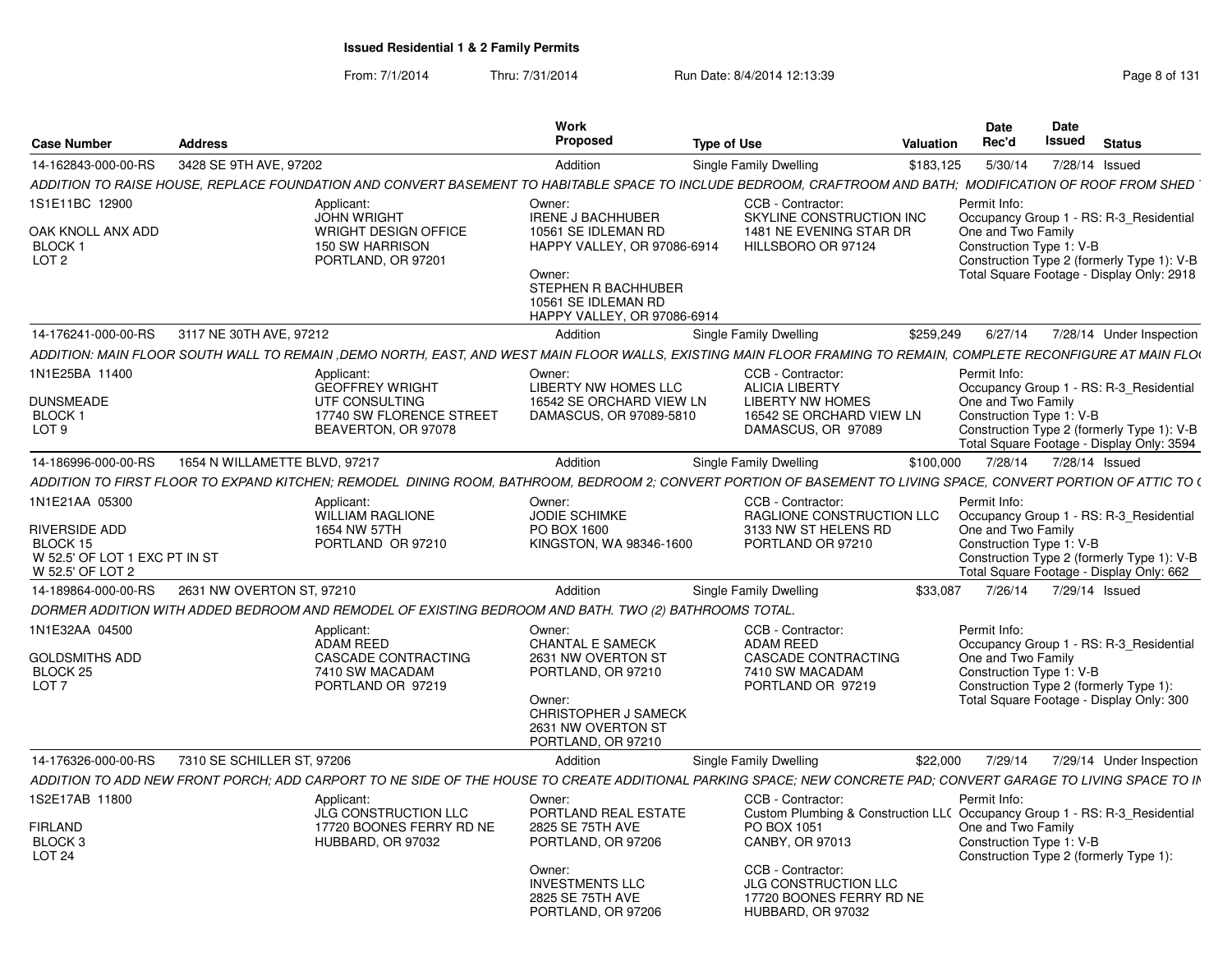From: 7/1/2014Thru: 7/31/2014 Run Date: 8/4/2014 12:13:39 Research 2014 131

| <b>Case Number</b>                                | <b>Address</b>                                                                                                                                               | <b>Work</b><br><b>Proposed</b>                                                | <b>Type of Use</b>                                      | <b>Valuation</b> | <b>Date</b><br>Rec'd                           | Date<br><b>Issued</b> | <b>Status</b>                                                                          |
|---------------------------------------------------|--------------------------------------------------------------------------------------------------------------------------------------------------------------|-------------------------------------------------------------------------------|---------------------------------------------------------|------------------|------------------------------------------------|-----------------------|----------------------------------------------------------------------------------------|
| 14-169174-000-00-RS                               | 3705 SE FLAVEL ST, 97202                                                                                                                                     | Addition                                                                      | Single Family Dwelling                                  | \$75,000         | 6/13/14                                        |                       | 7/29/14 Under Inspection                                                               |
|                                                   | TWO STORY ADDITION TO REAR OF HOUSE; NEW FAMILY ROOM AND EXTENSION TO BEDROOM ON MAIN; TWO NEW BATHROOMS AND MASTER BEDROOM ON SECOND FLOOR; TRADES TO BE    |                                                                               |                                                         |                  |                                                |                       |                                                                                        |
| 1S1E24AD 10800                                    | Applicant:<br><b>TODD MICHAEL SANDERS</b>                                                                                                                    | Owner:<br>CHRISTA FISKE                                                       | CCB - Contractor:<br><b>TODD MICHAEL SANDERS</b>        |                  | Permit Info:                                   |                       | Occupancy Group 1 - RS: R-3_Residential                                                |
| <b>BERKELEY</b><br>BLOCK 17<br>LOT 17&18          | 3439 NE SANDY BLVD SUITE 421<br>PORTLAND, OR 97232                                                                                                           | 3705 SE FLAVEL ST<br>PORTLAND, OR 97202-7903                                  | 3439 NE SANDY BLVD SUITE 421<br>PORTLAND, OR 97232      |                  | One and Two Family<br>Construction Type 1: V-B |                       | Construction Type 2 (formerly Type 1):                                                 |
|                                                   |                                                                                                                                                              | Owner:<br><b>ANDREW FISKE</b><br>3705 SE FLAVEL ST<br>PORTLAND, OR 97202-7903 |                                                         |                  |                                                |                       | Total Square Footage - Display Only: 715                                               |
| 14-132458-REV-01-RS                               | 4525 SE CLINTON ST, 97206                                                                                                                                    | Addition                                                                      | Single Family Dwelling                                  | $^{\circ}$       | 7/29/14                                        |                       | 7/29/14 Issued                                                                         |
|                                                   | REVISION FOR STRUCTURAL UPGRADES TO WALLS AT VAULTED PORCH CEILING, MOVE FRONT WINDOW TO EQUAL HAVE 24" PANEL ON EACH SIDE                                   |                                                                               |                                                         |                  |                                                |                       |                                                                                        |
| 1S2E07BB 02100                                    | Applicant:<br>DAVID F WADLEY                                                                                                                                 | Owner:<br><b>STASHIA CABRAL</b>                                               | CCB - Contractor:<br>DAVID F WADLEY                     |                  | Permit Info:                                   |                       | Occupancy Group 1 - RS: R-3 Residential                                                |
| MCMAHONS ADD<br><b>BLOCK7</b><br>LOT <sub>9</sub> | 52596 NORTH RD<br>SCAPPOOSE, OR 97056                                                                                                                        | 4525 SE CLINTON ST<br>PORTLAND, OR 97206-1623                                 | 52596 NORTH RD<br>SCAPPOOSE, OR 97056                   |                  | One and Two Family<br>Construction Type 1: V-B |                       | Construction Type 2 (formerly Type 1):<br>Total Square Footage - Display Only: 78      |
| 14-190738-000-00-RS                               | 2645 NW OVERTON ST, 97210                                                                                                                                    | Addition                                                                      | <b>Single Family Dwelling</b>                           | \$12,278         | 7/29/14                                        |                       | 7/29/14 Issued                                                                         |
|                                                   | ADDITION TO REAR OF HOUSE FOR KITCHEN EXPANSION AND REMODEL                                                                                                  |                                                                               |                                                         |                  |                                                |                       |                                                                                        |
| 1N1E32AA 04400<br><b>GOLDSMITHS ADD</b>           | Applicant:<br><b>JACK LOBACK</b><br>4594 NE 35TH PLACE                                                                                                       | Owner:<br><b>CHARLES D DAVIDSON</b><br>2645 NW OVERTON ST                     | CCB - Contractor:<br><b>RANDY GROUT</b><br>THE GROUT CO |                  | Permit Info:                                   |                       | Occupancy Group 1 - RS: R-3 Residential                                                |
| BLOCK <sub>25</sub><br>LOT 10                     | PORTLAND OR 97211                                                                                                                                            | PORTLAND, OR 97210-2442                                                       | 1120 NW 14TH AVE<br>PORTLAND OR 97209                   |                  | One and Two Family<br>Construction Type 1: V-B |                       | Construction Type 2 (formerly Type 1): V-B<br>Total Square Footage - Display Only: 238 |
| 14-190533-000-00-RS                               | 5730 SE 60TH AVE, 97206                                                                                                                                      | Addition                                                                      | Single Family Dwelling                                  | \$40,146         | 7/29/14                                        | 7/29/14 Issued        |                                                                                        |
|                                                   | SINGLE STORY ADDITION FOR MASTER BEDROOM, BATHROOM AND LAUNDRY ROOM                                                                                          |                                                                               |                                                         |                  |                                                |                       |                                                                                        |
| 1S2E18DA 05600                                    | Applicant:                                                                                                                                                   | Owner:                                                                        |                                                         |                  | Permit Info:                                   |                       |                                                                                        |
| TREMONT PL<br>BLOCK 16                            | JACOB BLASQUEZ<br>5730 SE 60TH AVE<br>PORTLAND, OR 97206                                                                                                     | <b>LINDSAY A ROWAN</b><br>8338 NE WEBSTER ST<br>PORTLAND, OR 97220-4645       |                                                         |                  | One and Two Family<br>Construction Type 1: V-B |                       | Occupancy Group 1 - RS: R-3_Residential                                                |
| N 1/2 OF LOT 1&2                                  |                                                                                                                                                              |                                                                               |                                                         |                  |                                                |                       | Construction Type 2 (formerly Type 1):<br>Total Square Footage - Display Only: 364     |
| 14-172454-000-00-RS                               | 7119 N MCKENNA AVE, 97203                                                                                                                                    | Addition                                                                      | Single Family Dwelling                                  | \$22,000         | 6/27/14                                        | 7/30/14 Issued        |                                                                                        |
|                                                   | LEGALIZE CONVERSION OF ATTIC TO LIVING SPACE WITH NEW BEDROOM AND BATHROOM; SHED DORMER ADDITION TO ALLOW FOR HEAD CLEARANCE, MOVING LOCATION OF DOOR ON REA |                                                                               |                                                         |                  |                                                |                       |                                                                                        |
| 1N1E07DB 08700                                    | Applicant:<br>DAVE2 SQUARED ENTERPRISES                                                                                                                      | Owner:<br>J P CHRISTY                                                         | CCB - Contractor:<br>DAVE2 SQUARED ENTERPRISES          |                  | Permit Info:                                   |                       | Occupancy Group 1 - RS: R-3_Remodel                                                    |
| MCKENNA PK<br>BLOCK 10                            | <b>LLC</b><br><b>PO BOX 877</b>                                                                                                                              | 7119 N MCKENNA AVE<br>PORTLAND, OR 97203-5127                                 | LLC<br>PO BOX 877                                       |                  | Construction Type 1: V-B                       |                       | Construction Type 2 (formerly Type 1):                                                 |
| LOT <sub>3</sub><br>NLY 1/2 OF LOT 4              | NORTH PLAINS, OR 97133                                                                                                                                       |                                                                               | NORTH PLAINS, OR 97133                                  |                  |                                                |                       | Total Square Footage - Display Only: 360                                               |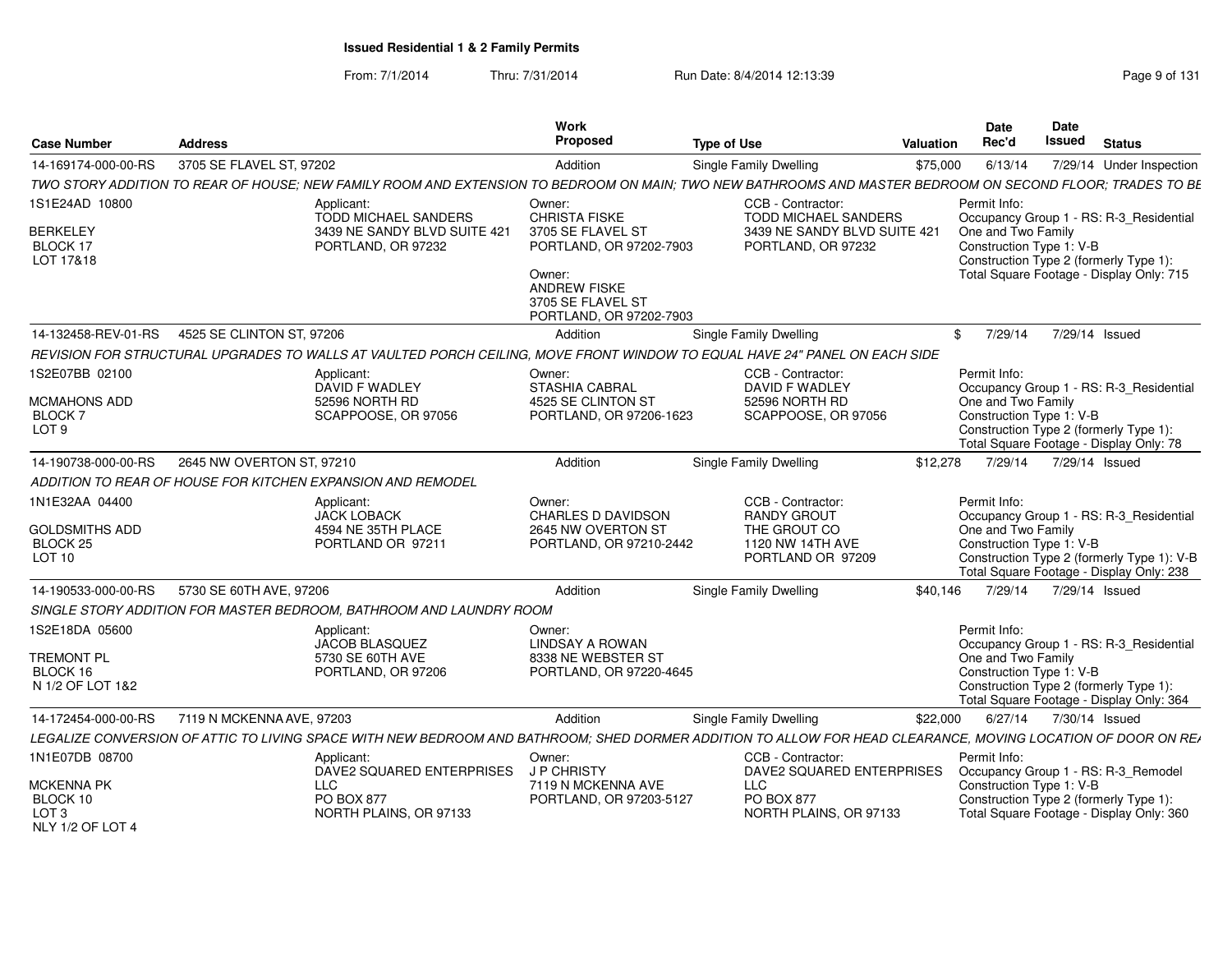From: 7/1/2014Thru: 7/31/2014 Run Date: 8/4/2014 12:13:39 Research 2010 of 131

| <b>Case Number</b>                                                        | <b>Address</b>                                                                                                                                            | Work<br>Proposed                                                                                                      | <b>Type of Use</b>                                                                                                      | <b>Valuation</b> | Date<br>Rec'd                                                  | Date<br><b>Issued</b> | <b>Status</b>                                                                                                                 |
|---------------------------------------------------------------------------|-----------------------------------------------------------------------------------------------------------------------------------------------------------|-----------------------------------------------------------------------------------------------------------------------|-------------------------------------------------------------------------------------------------------------------------|------------------|----------------------------------------------------------------|-----------------------|-------------------------------------------------------------------------------------------------------------------------------|
| 14-168690-REV-01-RS                                                       | 5212 NE 32ND PL. 97211                                                                                                                                    | Addition                                                                                                              | <b>Single Family Dwelling</b>                                                                                           | \$               | 7/30/14                                                        |                       | 7/30/14 Issued                                                                                                                |
|                                                                           | REVISION TO CHANGE HOLD-DOWN DETAIL FROM ENGINEER TO ELIMINATE WORK WITH OLD/WEAK FOUNDATION ATTACHMENT BY NEW REPLACEMENT FOUNDAITON POUR: REMOVE SPECIA |                                                                                                                       |                                                                                                                         |                  |                                                                |                       |                                                                                                                               |
| 1N1E24BA 13800                                                            | Applicant:                                                                                                                                                | Owner:                                                                                                                |                                                                                                                         |                  | Permit Info:                                                   |                       |                                                                                                                               |
| <b>FOXCHASE ADD</b><br>BLOCK 10<br>LOT <sub>10</sub>                      | <b>EAN ELDRED</b><br>RHIZA ART AND DESIGN<br>2127 N ALBINA ST #203<br>PORTLAND OR 97227                                                                   | <b>CHARLES E BREED</b><br>5212 NE 32ND PL<br>PORTLAND, OR 97211<br>Owner:<br><b>SUANNA K BREED</b><br>5212 NE 32ND PL |                                                                                                                         |                  | One and Two Family<br>Construction Type 1: V-B                 |                       | Occupancy Group 1 - RS: R-3_Residential<br>Construction Type 2 (formerly Type 1):<br>Total Square Footage - Display Only: 535 |
|                                                                           |                                                                                                                                                           | PORTLAND, OR 97211                                                                                                    |                                                                                                                         |                  |                                                                |                       |                                                                                                                               |
| 14-169174-REV-01-RS                                                       | 3705 SE FLAVEL ST, 97202                                                                                                                                  | Addition                                                                                                              | Single Family Dwelling                                                                                                  | \$500            | 7/31/14                                                        |                       | 7/31/14 Issued                                                                                                                |
|                                                                           | ADDED VALUE REVISION; MAIN FLOOR BUMP OUT TO EXPAND THE FAMILY ROOM; MOVE FOOTING IN BASEMENT                                                             |                                                                                                                       |                                                                                                                         |                  |                                                                |                       |                                                                                                                               |
| 1S1E24AD 10800<br><b>BERKELEY</b>                                         | Applicant:<br><b>TODD MICHAEL SANDERS</b><br>3439 NE SANDY BLVD SUITE 421                                                                                 | Owner:<br><b>CHRISTA FISKE</b><br>3705 SE FLAVEL ST                                                                   | CCB - Contractor:<br>TODD MICHAEL SANDERS<br>3439 NE SANDY BLVD SUITE 421                                               |                  | Permit Info:<br>One and Two Family                             |                       | Occupancy Group 1 - RS: R-3_Residential                                                                                       |
| BLOCK 17<br>LOT 17&18                                                     | PORTLAND, OR 97232                                                                                                                                        | PORTLAND, OR 97202-7903<br>Owner:<br><b>ANDREW FISKE</b><br>3705 SE FLAVEL ST<br>PORTLAND, OR 97202-7903              | PORTLAND, OR 97232                                                                                                      |                  | Construction Type 1: V-B                                       |                       | Construction Type 2 (formerly Type 1):<br>Total Square Footage - Display Only: 715                                            |
| 14-191626-000-00-RS                                                       | 4234 NE HAZELFERN PL, 97213                                                                                                                               | Addition                                                                                                              | <b>Single Family Dwelling</b>                                                                                           | \$20,000         | 7/31/14                                                        |                       | 7/31/14 Issued                                                                                                                |
|                                                                           | ADDITION TO ADD 58SQ TO THE BACK OF THE HOUSE, REMOVE EXISTING REAR DOOR AND REMOVE EXISTING STAIRS AND REALIGN STEPS LEADING TO BASEMENT                 |                                                                                                                       |                                                                                                                         |                  |                                                                |                       |                                                                                                                               |
| 1N2E31BC 18200<br><b>LAURELHURST</b><br>BLOCK 54<br>LOT <sub>4</sub>      | Applicant:<br><b>THIA BANKEY</b><br>CYNTHIA BANKEY ARCHITECT. IN 4234 NE HAZELFERN PL<br>2115 SE 46TH AVE<br>PORTLAND, OR 97215                           | Owner:<br>AARON BRUCE<br>PORTLAND, OR 97213<br>Owner:<br>ANGELA BRUCE<br>4234 NE HAZELFERN PL<br>PORTLAND, OR 97213   | CCB - Contractor:<br><b>WILLIAM SPEAR</b><br>EVERGREEN CRAFTSMAN<br>6035 SE CENTER ST<br>PORTLAND OR 97206              |                  | Permit Info:<br>One and Two Family<br>Construction Type 1: V-B |                       | Occupancy Group 1 - RS: R-3_Residential<br>Construction Type 2 (formerly Type 1):<br>Total Square Footage - Display Only: 58  |
| 14-168335-REV-01-RS                                                       | 3025 SE TAYLOR ST, 97214                                                                                                                                  | Addition                                                                                                              | <b>Single Family Dwelling</b>                                                                                           | \$               | 7/31/14                                                        |                       | 7/31/14 Issued                                                                                                                |
|                                                                           | REVISION - MODIFICATIONS TO 2 HOLD DOWNS - NO EXTERIOR CHANGES                                                                                            |                                                                                                                       |                                                                                                                         |                  |                                                                |                       |                                                                                                                               |
| 1S1E01BD 03800<br>SUNNYSIDE & PLAT 2 & 3<br>BLOCK 26<br>LOT 1-3&8 TL 3800 | Applicant:<br>DAVID JOSEPH SCHUETZE<br><b>JOSHUA CONSTRUCTION</b><br>13370 SW WHITMORE RD<br>HILLSBORO, OR 97123                                          | Owner:<br><b>BRIAN T ROY</b><br>3025 SE TAYLOR ST<br>PORTLAND, OR 97214<br>Owner:<br><b>JESSICA L ROY</b>             | CCB - Contractor:<br>DAVID JOSEPH SCHUETZE<br><b>JOSHUA CONSTRUCTION</b><br>13370 SW WHITMORE RD<br>HILLSBORO, OR 97123 |                  | Permit Info:<br>One and Two Family<br>Construction Type 1: V-B |                       | Occupancy Group 1 - RS: R-3 Residential<br>Construction Type 2 (formerly Type 1):<br>Total Square Footage - Display Only: 40  |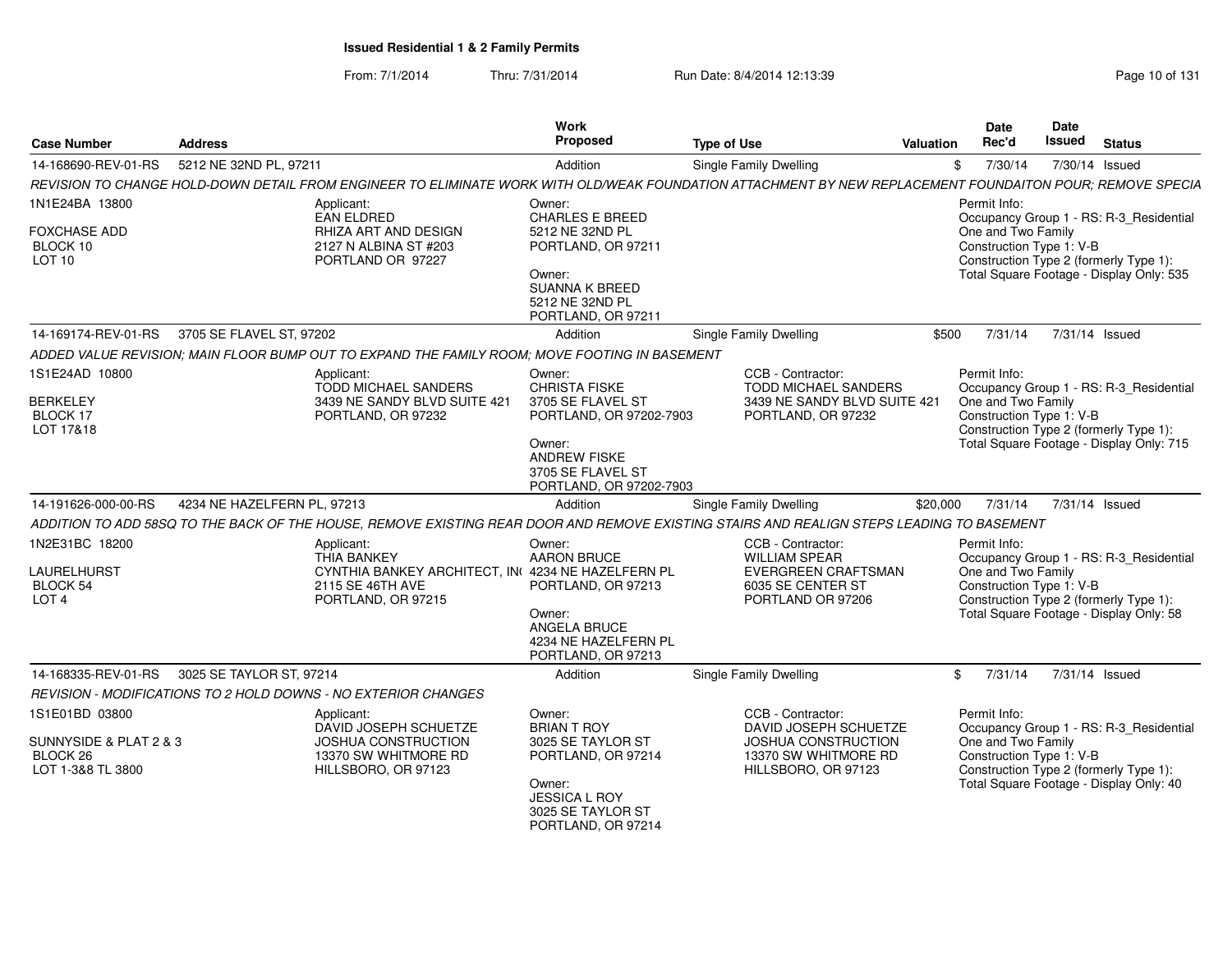From: 7/1/2014Thru: 7/31/2014 Run Date: 8/4/2014 12:13:39 Rege 11 of 131

| <b>Case Number</b>                                          | <b>Address</b>                                                                                                                                                        | <b>Work</b><br>Proposed                                                               | <b>Type of Use</b>                                                                                      | <b>Valuation</b> | Date<br>Rec'd                                                  | Date<br>Issued | <b>Status</b>                                                                                                                      |
|-------------------------------------------------------------|-----------------------------------------------------------------------------------------------------------------------------------------------------------------------|---------------------------------------------------------------------------------------|---------------------------------------------------------------------------------------------------------|------------------|----------------------------------------------------------------|----------------|------------------------------------------------------------------------------------------------------------------------------------|
| 14-191666-000-00-RS                                         | 2337 NE 54TH AVE, 97213                                                                                                                                               | Addition                                                                              | <b>Single Family Dwelling</b>                                                                           | \$72,605         | 7/31/14                                                        | 7/31/14 Issued |                                                                                                                                    |
|                                                             | ADDITION TO THE REAR OF THE HOUSE ON THE MAIN FLOOR TO EXPAND EXISTING BATHROOM AND ADD DORMER TO INCLUDE 2 BEDROOMS AND NEW BATHROOM                                 |                                                                                       |                                                                                                         |                  |                                                                |                |                                                                                                                                    |
| 1N2E30DB 05300                                              | Applicant:                                                                                                                                                            | Owner:                                                                                | CCB - Contractor:                                                                                       |                  | Permit Info:                                                   |                |                                                                                                                                    |
| MERLOW & EXTD<br>BLOCK <sub>5</sub><br>LOT <sub>3</sub>     | <b>JOHN HASENBERG</b><br>2104 NE 45TH AVENUE<br>PORTLAND OR 97213                                                                                                     | <b>JEAN E MALEN</b><br>2337 NE 54TH AVE<br>PORTLAND, OR 97213-2620                    | <b>RAND BLACKMAN</b><br><b>RB HOMEFINISHING</b><br>1564 SE LEXINGTON ST<br>PORTLAND OR 97202            |                  | One and Two Family<br>Construction Type 1: V-B                 |                | Occupancy Group 1 - RS: R-3 Residential<br>Construction Type 2 (formerly Type 1): V-B<br>Total Square Footage - Display Only: 1145 |
| 13-118625-REV-01-RS                                         | 3145 NE 92ND AVE, 97220                                                                                                                                               | Addition                                                                              | Single Family Dwelling                                                                                  | $\mathbb{S}$     | 7/31/14                                                        | 7/31/14 Issued |                                                                                                                                    |
|                                                             | REVISION - STRUCTURAL MODIFICATIONS - NO EXTERIOR CHANGES                                                                                                             |                                                                                       |                                                                                                         |                  |                                                                |                |                                                                                                                                    |
| 1N2E28BA 16700<br><b>ACADEMY HTS</b>                        | Applicant:<br><b>ERIC TOBAR</b><br>17265 SW SWANK RD                                                                                                                  | Owner:<br>NATHAN SCHNEIDERMAN<br>3145 NE 92ND AVE                                     | CCB - Contractor:<br><b>BRIDGETOWN ELECTRIC DBA</b><br>STEENSLID & CO                                   |                  | Permit Info:<br>One and Two Family                             |                | Occupancy Group 1 - RS: R-3_Residential                                                                                            |
| BLOCK 11<br>S 40' OF LOT 2<br>N 18' OF LOT 3                | SHERWOOD, OR 97140                                                                                                                                                    | PORTLAND, OR 97220                                                                    | 5701 N LOMBARD ST<br>PORTLAND OR 97203                                                                  |                  | Construction Type 1: V-B                                       |                | Construction Type 2 (formerly Type 1): V-B<br>Total Square Footage - Display Only: 300                                             |
| 14-151878-000-00-RS                                         | 4731 NE 77TH AVE, 97218                                                                                                                                               | Addition                                                                              | Single Family Dwelling                                                                                  | \$245,649        | 5/8/14                                                         |                | 7/1/14 Under Inspection                                                                                                            |
|                                                             | ADDITION TO ADD AN ADDITIONAL TWO STORY 1035SF OF LIVING SPACE TO EXISTING SINGLE FAMILY DWELLING. ADDITION WILL CONNECT THE DETACHED GARAGE TO HOME. Trade Permits \ |                                                                                       |                                                                                                         |                  |                                                                |                |                                                                                                                                    |
| 1N2E20AC 01900                                              | Applicant:<br><b>MIKE MONTGOMERY</b>                                                                                                                                  | Owner:<br><b>ZACHARY DILLON</b>                                                       | CCB - Contractor:<br>THE TASK MAN LLC                                                                   |                  | Permit Info:                                                   |                | Occupancy Group 1 - RS: R-3 Residential                                                                                            |
| <b>BEDFORD PK</b><br>BLOCK <sub>6</sub><br><b>LOT 1-4</b>   | SIMPL HOME DESIGNS<br>5531 SW BUDDINGTON ST<br>PORTLAND OR 97219                                                                                                      | 4731 NE 77TH AVE<br>PORTLAND, OR 97218<br>Owner:<br>AMY MACKINNON<br>4731 NE 77TH AVE | 15450 BOONES FERRY RD SUITE<br>$9 - 365$<br>LAKE OSWEGO, OR 97035                                       |                  | One and Two Family<br>Construction Type 1: V-B                 |                | Construction Type 2 (formerly Type 1): V-B<br>Total Square Footage - Display Only: 2938                                            |
|                                                             |                                                                                                                                                                       | PORTLAND, OR 97218                                                                    |                                                                                                         |                  |                                                                |                |                                                                                                                                    |
| 14-172593-000-00-RS                                         | 11046 SE HENDERSON DR, 97266                                                                                                                                          | Addition                                                                              | Single Family Dwelling                                                                                  | \$17,000         | 7/1/14                                                         |                | 7/1/14 Under Inspection                                                                                                            |
|                                                             | ADDITION OF FAMILY ROOM, BEDROOM AND OFFICE AT REAR OF HOUSE                                                                                                          |                                                                                       |                                                                                                         |                  |                                                                |                |                                                                                                                                    |
| 1S2E22BD 00112                                              | Applicant:<br>ABOOD H EL-KHAL                                                                                                                                         | Owner:<br>ABOOD H EL-KHAL                                                             |                                                                                                         |                  | Permit Info:                                                   |                | Occupancy Group 1 - RS: R-3 Residential                                                                                            |
| TERRACE TRAILS<br>LOT <sub>12</sub>                         | 11046 SE HENDERSON DR<br>PORTLAND, OR 97266                                                                                                                           | 11046 SE HENDERSON DR<br>PORTLAND, OR 97266<br>Owner:<br>JAMIE M EL-KHAL              |                                                                                                         |                  | One and Two Family<br>Construction Type 1: V-B                 |                | Construction Type 2 (formerly Type 1):<br>Total Square Footage - Display Only: 682                                                 |
|                                                             |                                                                                                                                                                       | 11046 SE HENDERSON DR<br>PORTLAND, OR 97266                                           |                                                                                                         |                  |                                                                |                |                                                                                                                                    |
| 14-176939-000-00-RS                                         | 130 SE 155TH PL, 97233                                                                                                                                                | Addition                                                                              | Single Family Dwelling                                                                                  | \$42,420         | 7/1/14                                                         |                | 7/1/14 Under Inspection                                                                                                            |
|                                                             | ADDITION TO THE REAR OF THE HOUSE TO EXPAND LIVING ROOM AND ADD WALLS FOR NEW LAUNDRY ROOM***TRADES TO BE OBTAINED SEPARATELY***                                      |                                                                                       |                                                                                                         |                  |                                                                |                |                                                                                                                                    |
| 1N2E36DC 00800<br><b>EASTGLADE PK</b><br>BLOCK <sub>2</sub> | Applicant:<br><b>PROLINE BUILDERS &amp;</b><br><b>ASSOCIATES LLC</b><br>16 NE TANDEM WAY APT 255                                                                      | Owner:<br><b>BYRON L SUMMERS</b><br>130 SE 155TH PL<br>PORTLAND, OR 97233-3149        | CCB - Contractor:<br><b>PROLINE BUILDERS &amp;</b><br><b>ASSOCIATES LLC</b><br>16 NE TANDEM WAY APT 255 |                  | Permit Info:<br>One and Two Family<br>Construction Type 1: V-B |                | Occupancy Group 1 - RS: R-3 Residential                                                                                            |
| LOT <sub>10</sub>                                           | HILLBORO, OR 97124                                                                                                                                                    | Owner:<br>ALICE N SUMMERS<br>130 SE 155TH PL<br>PORTLAND, OR 97233-3149               | HILLBORO, OR 97124                                                                                      |                  |                                                                |                | Construction Type 2 (formerly Type 1):<br>Total Square Footage - Display Only: 218                                                 |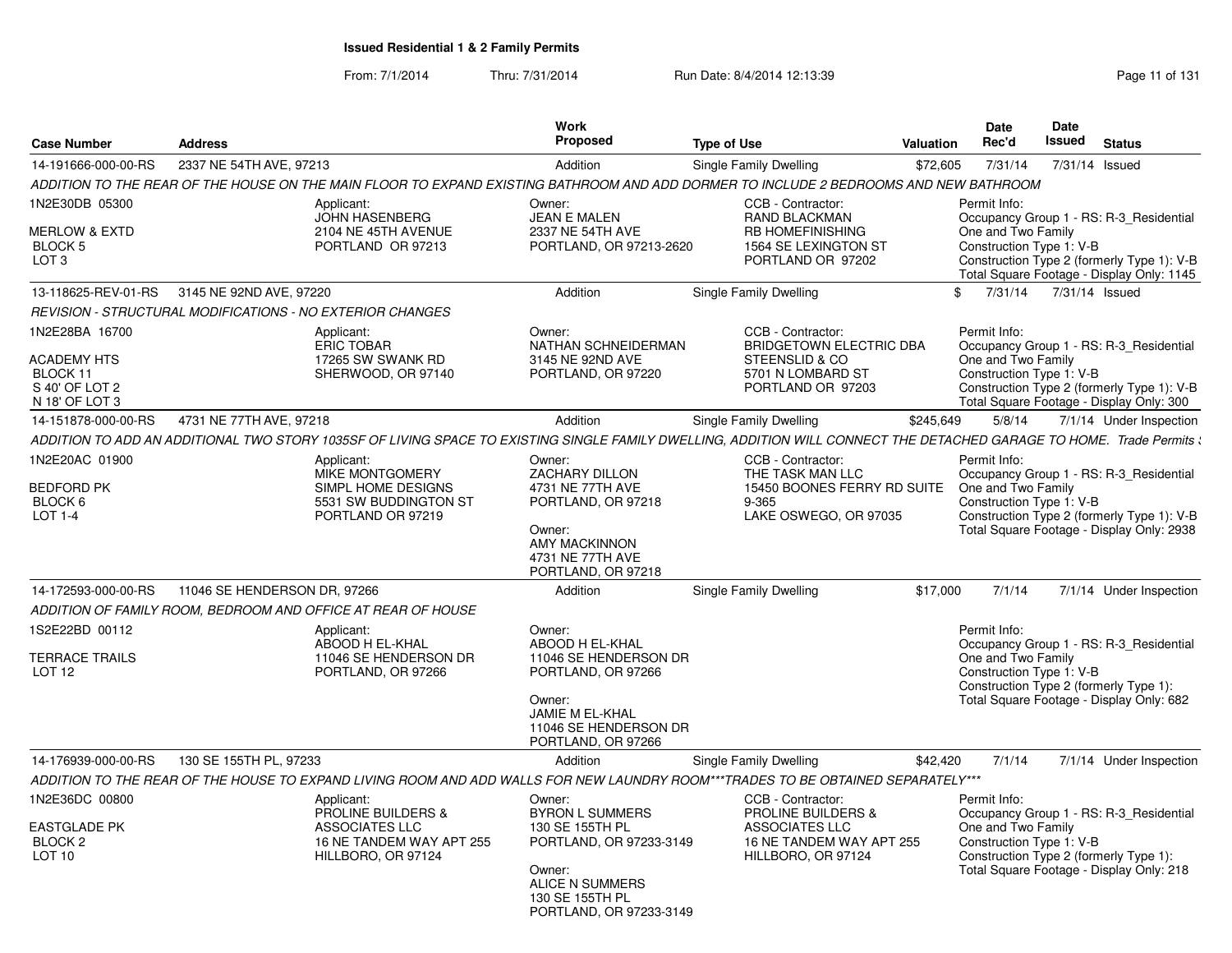From: 7/1/2014Thru: 7/31/2014 Run Date: 8/4/2014 12:13:39 Research 2014 131

| <b>Case Number</b>                                     | <b>Address</b>                                |                                                                                                                                                             | Work<br>Proposed                                                                   | <b>Type of Use</b> |                                                                                                                       | <b>Valuation</b> | Date<br>Rec'd                                                  | <b>Date</b><br><b>Issued</b> | <b>Status</b>                                                                                                                      |
|--------------------------------------------------------|-----------------------------------------------|-------------------------------------------------------------------------------------------------------------------------------------------------------------|------------------------------------------------------------------------------------|--------------------|-----------------------------------------------------------------------------------------------------------------------|------------------|----------------------------------------------------------------|------------------------------|------------------------------------------------------------------------------------------------------------------------------------|
| 14-175618-000-00-RS                                    | 15537 SE LINCOLN ST, 97233                    |                                                                                                                                                             | Addition                                                                           |                    | <b>Single Family Dwelling</b>                                                                                         | \$3,860          | 7/1/14                                                         | 7/1/14 Final                 |                                                                                                                                    |
|                                                        | NEW COVERED PORCH ON FRONT ELEVATION OF HOUSE |                                                                                                                                                             |                                                                                    |                    |                                                                                                                       |                  |                                                                |                              |                                                                                                                                    |
| 1S2E01DC 03400                                         |                                               | Applicant:<br><b>JEFF BERTOZZI</b>                                                                                                                          | Owner:<br>LEE TXHA MOUA                                                            |                    | CCB - Contractor:<br>FRIENDLY REMODELING INC                                                                          |                  | Permit Info:                                                   |                              | Occupancy Group 1 - RS: R-3_Residential                                                                                            |
| <b>HUNTWICK ESTATES</b><br>BLOCK 1<br>LOT <sub>2</sub> |                                               | 128 SE 199TH<br>PORTLAND OREGON 97230                                                                                                                       | 15537 SE LINCOLN ST<br>PORTLAND, OR 97233-3455                                     |                    | 128 NE 199TH AVE<br>PORTLAND, OR 97230                                                                                |                  | One and Two Family<br>Construction Type 1: V-B                 |                              | Construction Type 2 (formerly Type 1):<br>Total Square Footage - Display Only: 35                                                  |
| 14-178151-000-00-RS                                    | 131 SE 74TH AVE, 97215                        |                                                                                                                                                             | Addition                                                                           |                    | Single Family Dwelling                                                                                                | \$14,669         | 7/2/14                                                         |                              | $7/2/14$ Issued                                                                                                                    |
|                                                        |                                               | REPLACE ROOF WITH NEW, CONVERT EXISTING ATTIC SPACE TO TWO BEDROOMS AND BATHROOM, NEW STAIRS FROM MAIN FLOOR TO UPSTAIRS, REMODEL KITCHEN AND BATHROOM ON N |                                                                                    |                    |                                                                                                                       |                  |                                                                |                              |                                                                                                                                    |
| 1N2E32DC 05000<br><b>MT TABOR VILLA</b>                |                                               | Applicant:<br><b>BOB STEELE</b><br><b>DESIGN INTELLIGENCE</b>                                                                                               | Owner:<br>WILDE PROPERTIES INC<br>3735 SE CLAY ST #204                             |                    | CCB - Contractor:<br>WILDE PROPERTIES INC<br>3735 SE CLAY STE 204                                                     |                  | Permit Info:                                                   |                              | Occupancy Group 1 - RS: R-3_Residential                                                                                            |
| BLOCK 11<br>LOT <sub>10</sub>                          |                                               | 3013 SE WASHOUGAL RIVER RD<br>WASHOUGAL, WA 98671                                                                                                           | PORTLAND, OR 97214-5139                                                            |                    | PORTLAND, OR 97214                                                                                                    |                  | One and Two Family<br>Construction Type 1: V-B                 |                              | Construction Type 2 (formerly Type 1):<br>Total Square Footage - Display Only: 133                                                 |
| 14-170996-000-00-RS                                    | 10900 SW RIVERWOOD RD                         |                                                                                                                                                             | Addition                                                                           |                    | Single Family Dwelling                                                                                                | \$110            | 6/18/14                                                        |                              | 7/2/14 Under Inspection                                                                                                            |
|                                                        |                                               | REPAIR EXISTING DECK ABOVE LIVING SPACE. CONSTRUCT NEW SUNROOM OVER EXISTING FOOTPRINT. ADD 4 PILES TO 2 EXISTING FOOTINGS.                                 |                                                                                    |                    |                                                                                                                       |                  |                                                                |                              |                                                                                                                                    |
| 1S1E26CC 00600                                         |                                               | Applicant:<br>Scott Gregor                                                                                                                                  | Owner:<br><b>CHARISSE M SPADA</b>                                                  |                    | CCB - Contractor:<br><b>IBUILDPDX COMPANY LLC</b>                                                                     |                  | Permit Info:                                                   |                              | Occupancy Group 1 - RS: R-3_Residential                                                                                            |
| <b>PALATINE HILL</b><br>LOT 1 TL 600                   |                                               | <b>IBUILD PDX COMPANY, LLC</b><br>P.O. BOX 25376                                                                                                            | 8448 NE 33RD DR<br>PORTLAND, OR 97211-2163                                         |                    | 1936 SE 23RD AVE<br>PORTLAND, OR 97214                                                                                |                  | One and Two Family<br>Construction Type 1: V-B                 |                              |                                                                                                                                    |
| SPLIT LEVY & SPLIT MAP R232761<br>(R638800120)         |                                               | Portland, OR 97298-0376                                                                                                                                     |                                                                                    |                    |                                                                                                                       |                  |                                                                |                              | Construction Type 2 (formerly Type 1):<br>Total Square Footage - Display Only: 1                                                   |
| 14-138926-REV-01-RS                                    | 26750 NW SAUVIE ISLAND RD                     |                                                                                                                                                             | Addition                                                                           |                    | <b>Single Family Dwelling</b>                                                                                         | \$37,500         | 6/6/14                                                         |                              | 7/2/14 Issued                                                                                                                      |
|                                                        |                                               | VALUED ADDED REVISION-CHANGE TO ROOFLINE TO VAULT SALON ROOM, ADDED WINDOWS, CHIMNEY SIZE CHANGED, NEW DOG KENNEL FENCESEE ATTACHED                         |                                                                                    |                    |                                                                                                                       |                  |                                                                |                              |                                                                                                                                    |
| 3N1W30 00500                                           |                                               | Applicant:<br>Mike Covle<br><b>Faster Permits</b><br>14334 NW Eagleridge<br>Portland, OR 97229                                                              | Owner:<br><b>WALTER REMMERS</b><br>26750 NW SAUVIE ISLAND RD<br>PORTLAND, OR 97231 |                    | CCB - Contractor:<br><b>VIC REMMERS</b><br>EVERETT CUSTOM HOMES INC<br>735 SW 158TH AVE STE 180<br>BEAVERTON OR 97008 |                  | Permit Info:<br>One and Two Family<br>Construction Type 1: V-B |                              | Occupancy Group 1 - RS: R-3_Residential<br>Construction Type 2 (formerly Type 1): V-B<br>Total Square Footage - Display Only: 4994 |
| 14-156423-000-00-RS                                    | 3405 NE 43RD AVE, 97213                       |                                                                                                                                                             | Addition                                                                           |                    | Single Family Dwelling                                                                                                | \$50,000         | 5/21/14                                                        |                              | 7/2/14 Under Inspection                                                                                                            |
|                                                        |                                               | 3 DORMER ADDITIONS ON EAST AND WEST SIDES TO EXPAND EXISTING BEDROOMS AND ADD NEW BATHROOM; PLUMBING AND ELECTRICAL TO BE PULLED LATER                      |                                                                                    |                    |                                                                                                                       |                  |                                                                |                              |                                                                                                                                    |
| 1N2E30BB 06800                                         |                                               | Applicant:<br><b>DON OWENS</b>                                                                                                                              | Owner:<br>CATHLEEN M HESLIN                                                        |                    | CCB - Contractor:<br>PORTLANDS CHOICE                                                                                 |                  | Permit Info:                                                   |                              | Occupancy Group 1 - RS: R-3_Residential                                                                                            |
| <b>BEAUMONT</b><br>BLOCK <sub>3</sub>                  |                                               | PORTLAND'S CHOICE<br><b>REMODELING INC</b>                                                                                                                  | 3405 NE 43RD AVE<br>PORTLAND, OR 97213-1132                                        |                    | <b>REMODELING INC</b><br>6540 SE FOSTER RD                                                                            |                  | One and Two Family<br>Construction Type 1: V-B                 |                              |                                                                                                                                    |
| LOT <sub>4</sub>                                       |                                               | 6540 SE FOSTER ROAD<br>PORTLAND, OR 97206                                                                                                                   |                                                                                    |                    | PORTLAND, OR 97206                                                                                                    |                  |                                                                |                              | Construction Type 2 (formerly Type 1):<br>Total Square Footage - Display Only: 103                                                 |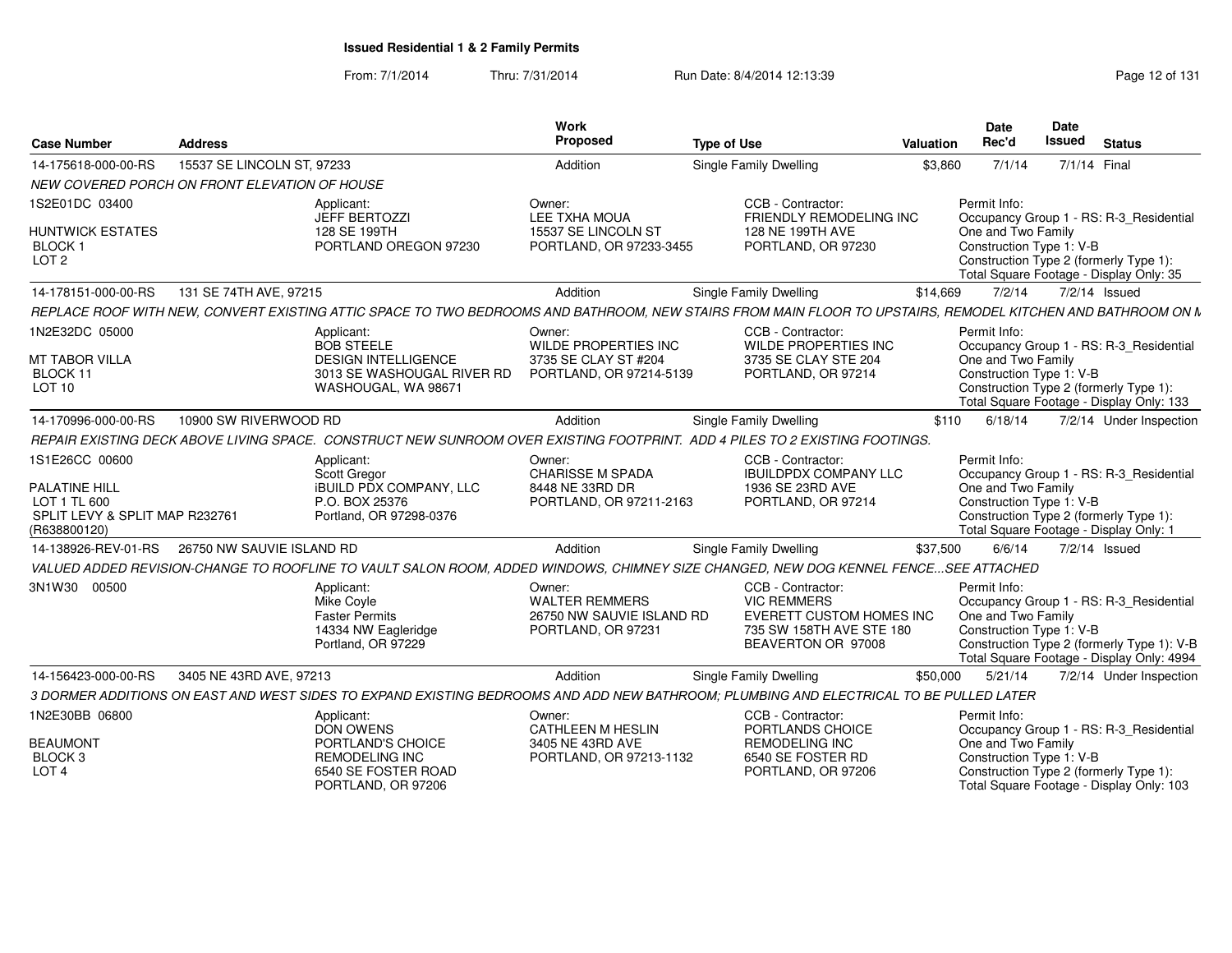From: 7/1/2014Thru: 7/31/2014 Run Date: 8/4/2014 12:13:39 Research 2010 Rage 13 of 131

| <b>Case Number</b>                                        | <b>Address</b>                                                                                                                                              | <b>Work</b><br><b>Proposed</b>                                                                                                                                     | <b>Type of Use</b>                                                                                                             | Valuation | Date<br>Rec'd                                                                                                                          | Date<br><b>Issued</b> | <b>Status</b>                                                                                                                     |
|-----------------------------------------------------------|-------------------------------------------------------------------------------------------------------------------------------------------------------------|--------------------------------------------------------------------------------------------------------------------------------------------------------------------|--------------------------------------------------------------------------------------------------------------------------------|-----------|----------------------------------------------------------------------------------------------------------------------------------------|-----------------------|-----------------------------------------------------------------------------------------------------------------------------------|
| 14-174969-REV-01-RS                                       | 3214 NE HOYT ST, 97232                                                                                                                                      | Addition                                                                                                                                                           | Single Family Dwelling                                                                                                         | \$        | 7/2/14                                                                                                                                 |                       | 7/2/14 Issued                                                                                                                     |
|                                                           | REVISION TO CHANGE REVISED AND NEW ROOF STRUCTURE FROM FULLY STICK-FRAMED TO A COMBINATION OF ROOF TRUSSES AND STICK-FRAMED, BEW POSTS AND BEAMS TO FOUNDA1 |                                                                                                                                                                    |                                                                                                                                |           |                                                                                                                                        |                       |                                                                                                                                   |
| 1N1E36BD 06500                                            | Applicant:<br>RYAN LANIGAN                                                                                                                                  | Owner:<br>RYAN LANIGAN                                                                                                                                             |                                                                                                                                |           | Permit Info:                                                                                                                           |                       | Occupancy Group 1 - RS: R-3 Residential                                                                                           |
| LAURELHURST<br>BLOCK 15<br>LOT <sub>2</sub>               | 3214 NE HOYT ST<br>PORTLAND, OR 97232                                                                                                                       | 3214 NE HOYT ST<br>PORTLAND, OR 97232                                                                                                                              |                                                                                                                                |           | One and Two Family<br>Construction Type 1: V-B                                                                                         |                       | Construction Type 2 (formerly Type 1):                                                                                            |
|                                                           |                                                                                                                                                             | Owner:<br>SARAH C LANIGAN<br>3214 NE HOYT ST<br>PORTLAND, OR 97232                                                                                                 |                                                                                                                                |           | Total Square Footage - Display Only: 390                                                                                               |                       |                                                                                                                                   |
| 14-146157-000-00-RS                                       | 2702 NE BRYCE ST - Unit B, 97212                                                                                                                            | Addition                                                                                                                                                           | Single Family Dwelling                                                                                                         | \$140,000 | 4/24/14                                                                                                                                |                       | 7/2/14 Under Inspection                                                                                                           |
|                                                           | ADDITION TO BACK OF SINGLE FAMILY TO CREATE SINGLE STORY ADU WITH BASEMENT.                                                                                 |                                                                                                                                                                    |                                                                                                                                |           |                                                                                                                                        |                       |                                                                                                                                   |
| 1N1E24CB 20600                                            | Applicant:<br><b>TRISHA WONDERLICK</b><br>2702 NE BRYCE ST<br>PORTLAND, OR 97212                                                                            | Owner:<br><b>BRET A WONDERLICK</b><br>2702 NE BRYCE ST<br>PORTLAND, OR 97212<br>Owner:<br><b>TRISHA WONDERLICK</b>                                                 | CCB - Contractor:<br><b>PREMIER REMODELING &amp;</b><br><b>DESIGN LLC</b><br>2435 CRESTMONT CIRCLE S<br><b>SALEM, OR 97302</b> |           | Permit Info:<br>One and Two Family<br>Construction Type 1: V-B<br>Number of New Dwelling Units: 1                                      |                       | Occupancy Group 1 - RS: R-3 Residential<br>Construction Type 2 (formerly Type 1): V-B<br>Total Square Footage - Display Only: 776 |
|                                                           |                                                                                                                                                             | 2702 NE BRYCE ST<br>PORTLAND, OR 97212                                                                                                                             |                                                                                                                                |           |                                                                                                                                        |                       |                                                                                                                                   |
| 14-178785-000-00-RS                                       | 5734 SW 53RD AVE, 97221                                                                                                                                     | Addition                                                                                                                                                           | Single Family Dwelling                                                                                                         | \$7,000   | 7/3/14                                                                                                                                 |                       | $7/3/14$ Issued                                                                                                                   |
|                                                           | BUILD PATIO COVER OVER EXISTING CONCRETE PATIO                                                                                                              |                                                                                                                                                                    |                                                                                                                                |           |                                                                                                                                        |                       |                                                                                                                                   |
| 1S1E18DB 02300<br>WESTHAMPTON<br>BLOCK 5<br>LOT 6 TL 2300 | Applicant:<br><b>BOBBY DANIELS</b><br><b>LYFE DESIGNS</b><br>7236 SE RURAL ST<br>PORTLAND, OR 97206                                                         | Owner:<br><b>CLARK CHEN</b><br>5734 SW 53RD AVE<br>PORTLAND, OR 97221-1727<br>Owner:<br><b>CASANDRA SUE HIBBARD</b><br>5734 SW 53RD AVE<br>PORTLAND, OR 97221-1727 | Primary Contractor:<br><b>TO BID</b>                                                                                           |           | Permit Info:<br>Patios, Porches, Carports<br>Construction Type 1: V-B                                                                  |                       | Occupancy Group 1 - RS: U_Decks,<br>Construction Type 2 (formerly Type 1):<br>Total Square Footage - Display Only: 360            |
| 14-119507-000-00-RS                                       | 4243 SW 6TH AVENUE DR, 97201                                                                                                                                | Addition                                                                                                                                                           | <b>Single Family Dwelling</b>                                                                                                  | \$17,467  | 2/27/14                                                                                                                                |                       | 7/3/14 Issued                                                                                                                     |
|                                                           | NEW SHOP LOWER LEVEL OF SINGLE FAMILY HOME, DIG OUT UP TO 5', NEW FOUNDATION AT BOTTOM OF EXT. WALL, DIG OUT ALL BY HAND                                    |                                                                                                                                                                    |                                                                                                                                |           |                                                                                                                                        |                       |                                                                                                                                   |
| 1S1E09DD 01800                                            | Applicant:<br><b>DAVE SPITZER</b>                                                                                                                           | Owner:<br>DANIEL W FRECH                                                                                                                                           |                                                                                                                                |           | Permit Info:<br>Occupancy Group 1 - RS: U_Private                                                                                      |                       |                                                                                                                                   |
| PARTITION PLAT 1991-154<br>LOT <sub>3</sub>               | 2325 NE 19TH AVENUE<br>PORTLAND, OR 97212                                                                                                                   | 4243 SW 6TH AVENUE DR<br>PORTLAND, OR 97239<br>Owner:<br><b>MARY T KATCHUR</b>                                                                                     |                                                                                                                                |           | Garage\Utility Misc.<br>Construction Type 1: V-B<br>Construction Type 2 (formerly Type 1):<br>Total Square Footage - Display Only: 430 |                       |                                                                                                                                   |
|                                                           |                                                                                                                                                             | 4243 SW 6TH AVENUE DR<br>PORTLAND, OR 97239                                                                                                                        |                                                                                                                                |           |                                                                                                                                        |                       |                                                                                                                                   |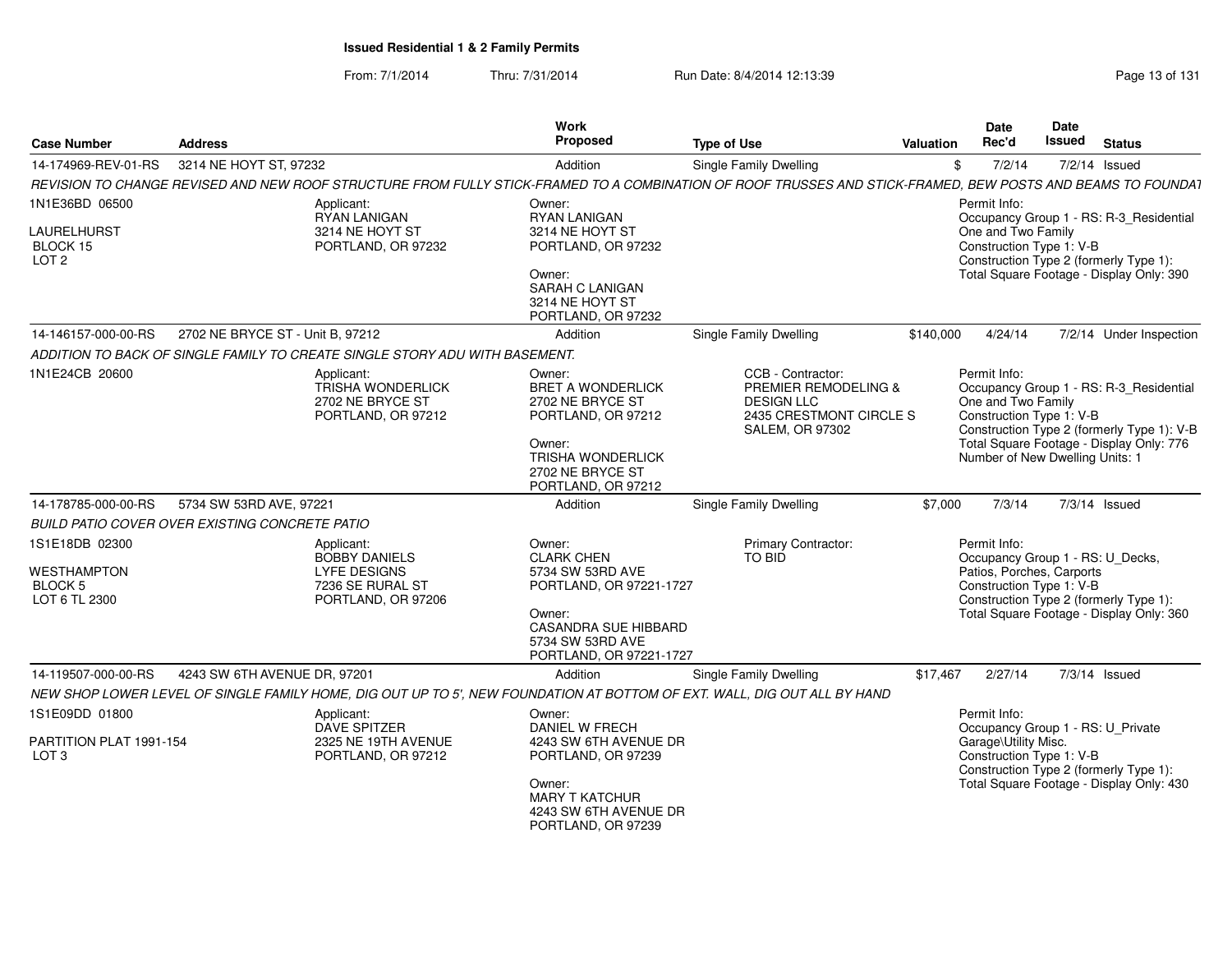From: 7/1/2014Thru: 7/31/2014 Run Date: 8/4/2014 12:13:39 Research 2014 131

|                                                |                                                                                                                                                             | Work                                        |                                                                       | Date                                           | Date                                                                                    |
|------------------------------------------------|-------------------------------------------------------------------------------------------------------------------------------------------------------------|---------------------------------------------|-----------------------------------------------------------------------|------------------------------------------------|-----------------------------------------------------------------------------------------|
| Case Number<br><b>Address</b>                  |                                                                                                                                                             | Proposed                                    | Type of Use                                                           | <b>Valuation Rec'd</b>                         | <b>Issued Status</b>                                                                    |
| 13-242093-000-00-RS 710 SE LAMBERT ST, 97202   |                                                                                                                                                             | Addition                                    | Single Family Dwelling                                                | \$236,895 12/31/13                             | 7/3/14 Under Inspection                                                                 |
|                                                | WHOLE HOUSE REMODEL AND ADDITION WITH NEW ATTACHED ACCESSORY L                                                                                              | DWELLING UNIT AT REAR,                      | DNNECTED TO MAIN RESIDENCE BY COVERED BREEZEWAY; NEW POSTS IN BASEMEI |                                                |                                                                                         |
| 1S1E23CB 01000                                 | Applicant:                                                                                                                                                  | Owner:                                      | CCB - Contractor:                                                     | Permit Info:                                   |                                                                                         |
|                                                | MIKE COYLE                                                                                                                                                  | <b>GEOFFREY DENTON</b>                      | <b>CHRIS WISDOM</b>                                                   |                                                | Occupancy Group 1 - RS: R-3 Residential                                                 |
| CITY VIEW PK                                   | <b>FASTER PERMITS</b>                                                                                                                                       | 710 SE LAMBERT ST                           | <b>WISDOM INC</b>                                                     | One and Two Family                             |                                                                                         |
| BLOCK 20                                       | 14334 NW EAGLERIDGE LANE                                                                                                                                    | PORTLAND, OR 97202-6324                     | 5331 SW MACADAM AVE SUITE                                             | Construction Type 1: V-B                       |                                                                                         |
| W 1/2 OF LOT 8<br>LOT 9                        | PORTLAND, OR 97229                                                                                                                                          | Owner:                                      | 258-519<br>PORTLAND, OR 97239                                         |                                                | Construction Type 2 (formerly Type 1): V-B<br>Total Square Footage - Display Only: 4056 |
|                                                |                                                                                                                                                             | <b>SHANNON DENTON</b>                       |                                                                       |                                                | Number of New Dwelling Units: 1                                                         |
|                                                |                                                                                                                                                             | 710 SE LAMBERT ST                           |                                                                       |                                                |                                                                                         |
|                                                |                                                                                                                                                             | PORTLAND, OR 97202-6324                     |                                                                       |                                                |                                                                                         |
| 14-148826-000-00-RS 4405 SE OGDEN ST, 97206    |                                                                                                                                                             | Addition                                    | Single Family Dwelling                                                |                                                | \$174,704  4/28/14  7/3/14  Under Inspection                                            |
|                                                | COMPLETE NEW 2ND STORY ADDITION FOR 3 BEDROOMS AND 2 BATHS; REMODEL MAIN FLOOR TO ADD INTERIOR STAIRS, KITCHEN REMODEL AND ADD DINING ROOM; NEW FRONT PORCH |                                             |                                                                       |                                                |                                                                                         |
| 1S2E19BC 04100                                 | Applicant:                                                                                                                                                  | Owner:                                      | CCB - Contractor:                                                     | Permit Info:                                   |                                                                                         |
|                                                | MICHELLE JERESEK                                                                                                                                            | MICHAEL E MCGOWAN                           | ROBERT JOHN LESZEWSKI                                                 |                                                | Occupancy Group 1 - RS: R-3_Residential                                                 |
| DOVER<br>BLOCK 13                              | IVON STREET STUDIO<br>1524 SE IVON ST                                                                                                                       | 4405 SE OGDEN ST<br>PORTLAND, OR 97206-8455 | 2444 NE 43RD<br>PORTLAND, OR 97213                                    | One and Two Family<br>Construction Type 1: V-B |                                                                                         |
| LOT 13&14                                      | PORTLAND OR 97202                                                                                                                                           |                                             |                                                                       |                                                | Construction Type 2 (formerly Type 1): V-B                                              |
|                                                |                                                                                                                                                             | Owner:                                      |                                                                       |                                                | Total Square Footage - Display Only: 2800                                               |
|                                                |                                                                                                                                                             | NICOLE D MCGOWAN                            |                                                                       |                                                |                                                                                         |
|                                                |                                                                                                                                                             | 4405 SE OGDEN ST<br>PORTLAND, OR 97206-8455 |                                                                       |                                                |                                                                                         |
| 14-170533-000-00-RS 4525 NE 8TH AVE, 97211     |                                                                                                                                                             | Addition                                    | Single Family Dwelling                                                | \$3,059 7/3/14                                 | 7/3/14 Under Inspection                                                                 |
|                                                | ADDITION OF NEW FRONT DECK; REMOVE OLD DECK AND ROOF COVER. BUILD NEW UNCOVERED DECK TO FULL WIDTH OF HOUSE***see 14-164620-IQ***                           |                                             |                                                                       |                                                |                                                                                         |
|                                                |                                                                                                                                                             |                                             |                                                                       |                                                |                                                                                         |
| 1N1E23BC 13100                                 | Applicant:<br>DL HOME REMODELING LLC                                                                                                                        | Owner:<br>KAITLIN M PAUL                    | CCB - Contractor:<br>DL HOME REMODELING LLC                           | Permit Info:                                   | Occupancy Group 1 - RS: U Decks,                                                        |
| HIGHLAND                                       | 13347 SE PIPER DR                                                                                                                                           | 4525 NE 8TH AVE                             | 13347 SE PIPER DR                                                     | Patios, Porches, Carports                      |                                                                                         |
| BLOCK 19                                       | HAPPY VALLEY, OR 97086                                                                                                                                      | PORTLAND, OR 97211-3947                     | HAPPY VALLEY, OR 97086                                                | Construction Type 1: V-B                       |                                                                                         |
| LOT 9                                          |                                                                                                                                                             |                                             |                                                                       |                                                | Construction Type 2 (formerly Type 1):                                                  |
|                                                |                                                                                                                                                             |                                             |                                                                       |                                                | Total Square Footage - Display Only: 144                                                |
| 14-176311-000-00-RS   12412 SW 60TH AVE, 97219 |                                                                                                                                                             | Addition                                    | <b>Single Family Dwelling</b>                                         |                                                | \$47,425 7/3/14 7/3/14 Under Inspection                                                 |
|                                                | ADDITION TO EXPAND THE FOOTPRINT OF THE HOUSE TO NE SIDE OF THE HOUSE; ADDITION TO INCLUDE NEW MASTERBEDROOM AND NEW BATHROOM                               |                                             |                                                                       |                                                |                                                                                         |
| 1S1E31CD 03800                                 | Applicant:                                                                                                                                                  | Owner:                                      | CCB - Contractor:                                                     | Permit Info:                                   |                                                                                         |
|                                                | DAN MANNING<br><b>DAN MANNING PC</b>                                                                                                                        | JONATHAN R HOLLAND                          | <b>DAN MANNING</b><br><b>DAN MANNING PC</b>                           |                                                | Occupancy Group 1 - RS: R-3_Residential                                                 |
| SPRUCE<br>$1$ OT 1                             | 2926 SW BOUNDARY                                                                                                                                            | 12412 SW 60TH AVE<br>PORTLAND, OR 97219     | 2926 SW BOUNDARY                                                      | One and Two Family                             | Construction Type 1: V-B                                                                |
| LOT 2 EXC S 54'                                | PORTLAND, OREGON 97239                                                                                                                                      |                                             | PORTLAND, OREGON 97239                                                |                                                | Construction Type 2 (formerly Type 1):                                                  |
|                                                |                                                                                                                                                             | Owner:                                      |                                                                       |                                                | Total Square Footage - Display Only: 430                                                |
|                                                |                                                                                                                                                             | MARY J ELVERHOY<br>12412 SW 60TH AVE        | CCB - Contractor:<br><b>WESTERN SPRAY FOAM LLC</b>                    |                                                |                                                                                         |
|                                                |                                                                                                                                                             | PORTLAND, OR 97219                          | 22765 SE YELLOWHAMMER ST                                              |                                                |                                                                                         |
|                                                |                                                                                                                                                             |                                             | DAMASCUS, OR 97089                                                    |                                                |                                                                                         |
|                                                |                                                                                                                                                             |                                             |                                                                       |                                                |                                                                                         |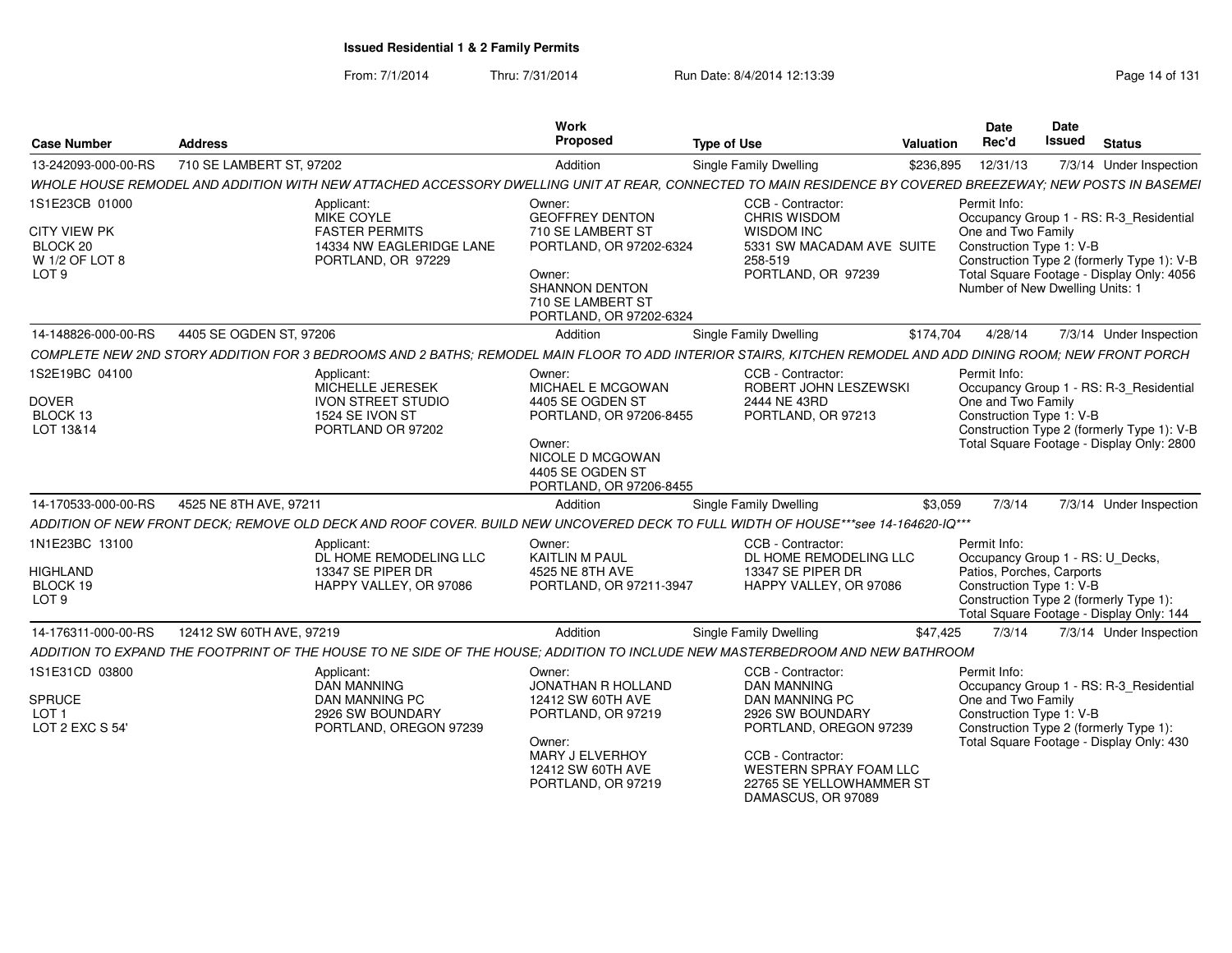From: 7/1/2014Thru: 7/31/2014 Run Date: 8/4/2014 12:13:39 Research 2010 Rage 15 of 131

| <b>Case Number</b><br><b>Address</b>                                                                                                                            |                                                                                                                    | Work<br>Proposed                                                                                                                                               | <b>Type of Use</b>                                                                                         | <b>Date</b><br>Rec'd<br>Valuation  | <b>Date</b><br><b>Issued</b><br><b>Status</b>                                                                                                                  |
|-----------------------------------------------------------------------------------------------------------------------------------------------------------------|--------------------------------------------------------------------------------------------------------------------|----------------------------------------------------------------------------------------------------------------------------------------------------------------|------------------------------------------------------------------------------------------------------------|------------------------------------|----------------------------------------------------------------------------------------------------------------------------------------------------------------|
| 14-163229-REV-01-RS<br>1906 NE 52ND AVE, 97213                                                                                                                  |                                                                                                                    | Addition                                                                                                                                                       | Single Family Dwelling                                                                                     | 7/7/14<br>$\mathcal{S}$            | 7/7/14 Issued                                                                                                                                                  |
| REVISION TO CHANGE TYPE OF INSULATION AT EXTERIOR WALL                                                                                                          |                                                                                                                    |                                                                                                                                                                |                                                                                                            |                                    |                                                                                                                                                                |
| 1N2E30DC 05500<br>ELMHURST<br><b>BLOCK 8</b>                                                                                                                    | Applicant:<br>ANGELLA BRAY<br>1906 NE 52ND AVE<br>PORTLAND, OR 97213-2732                                          | Owner:<br>ANGELLA BRAY<br>1906 NE 52ND AVE<br>PORTLAND, OR 97213-2732                                                                                          |                                                                                                            | Permit Info:<br>One and Two Family | Occupancy Group 1 - RS: R-3_Residential<br>Construction Type 1: V-B                                                                                            |
| LOT 9                                                                                                                                                           |                                                                                                                    |                                                                                                                                                                |                                                                                                            |                                    | Construction Type 2 (formerly Type 1):<br>Total Square Footage - Display Only: 660                                                                             |
| 14-179349-000-00-RS<br>2618 SE 30TH AVE, 97202                                                                                                                  |                                                                                                                    | Addition                                                                                                                                                       | Single Family Dwelling                                                                                     | \$63,968<br>7/7/14                 | 7/7/14 Under Inspection                                                                                                                                        |
| SECOND STORY ADDITION OVER GARAGE FOR OFFICE AND NEW BEDROOM AND ADD NEW PORCH **TRADE PERMITS TO BE OBTAINED SEPARATELY**                                      |                                                                                                                    |                                                                                                                                                                |                                                                                                            |                                    |                                                                                                                                                                |
| 1S1E12BA 05400<br><b>EAST PORTLAND HTS</b><br>BLOCK <sub>6</sub><br>LOT <sub>12</sub>                                                                           | Applicant:<br>MITCHELL SNYDER<br>MITCHELL SNYDER<br>ARCHITECTURE, LLC<br>5936 NE 18TH AVE<br>PORTLAND, OR 97211    | Owner:<br><b>GREGORY TEMKIN</b><br>2618 SE 30TH AVE<br>PORTLAND, OR 97202-1338<br>Owner:<br><b>ELENA TEMKIN</b><br>2618 SE 30TH AVE<br>PORTLAND, OR 97202-1338 | CCB - Contractor:<br><b>JOHN SMALL</b><br>LEWIS & CLARK HOMES<br>16074 S FRONT ST<br>OREGON CITY, OR 97045 | Permit Info:<br>One and Two Family | Occupancy Group 1 - RS: R-3_Residential<br>Construction Type 1: V-B<br>Construction Type 2 (formerly Type 1):<br>Total Square Footage - Display Only: 580      |
| 14-139270-000-00-RS<br>6603 SE 31ST AVE, 97202                                                                                                                  |                                                                                                                    | Addition                                                                                                                                                       | Single Family Dwelling                                                                                     | \$250,000<br>4/11/14               | 7/7/14 Under Inspection                                                                                                                                        |
| MAJOR REMODEL; RECONFIGURE AND FINISH BASEMENT INCLUDING FAMILY ROOM WITH NEW BAR AREA. MAIN FLOOR: RECONFIGURE LAYOUT, CONVERT SUNROOM TO MUDROOM WITH D\      |                                                                                                                    |                                                                                                                                                                |                                                                                                            |                                    |                                                                                                                                                                |
| 1S1E24BA 01300<br>EASTMORELAND<br>BLOCK 30<br>LOT 16&17<br>S 1/2 OF LOT 18                                                                                      | Applicant:<br><b>JOSEPH KARMAN</b><br><b>JOSEPH A KARMAN, ARCHITECT</b><br>2892 NW UPSHUR ST<br>PORTLAND, OR 97210 | Owner:<br>MITCHELL WRIGHT<br>6603 SE 31ST AVE<br>PORTLAND, OR 97202-8629<br>Owner:<br><b>BARBARA WRIGHT</b><br>6603 SE 31ST AVE<br>PORTLAND, OR 97202-8629     | CCB - Contractor:<br><b>RIVERLAND HOMES INC</b><br>PO BOX 2432<br>PORTLAND, OR 972198233                   | Permit Info:<br>One and Two Family | Occupancy Group 1 - RS: R-3_Residential<br>Construction Type 1: V-B<br>Construction Type 2 (formerly Type 1): V-B<br>Total Square Footage - Display Only: 4485 |
| 13-183331-000-00-RS<br>4130 SW WASHOUGA AVE, 97201                                                                                                              |                                                                                                                    | Addition                                                                                                                                                       | Single Family Dwelling                                                                                     | \$35,000<br>7/8/14                 | 7/8/14 Under Inspection                                                                                                                                        |
| SMALL ADDITION TO EXPAND LANDING OF EXISTING STAIRS. REPLACE EXTERIOR STAIRS. REBUILD INTERIOR STAIRS AND ADD NEW BEDROOM. REMOVE WALLS OF ATTACHED GARAGE WITH |                                                                                                                    |                                                                                                                                                                |                                                                                                            |                                    |                                                                                                                                                                |
| 1S1E08DD 09800<br><b>FAIRCREST</b><br>LOT 16 EXC WLY 2.75'                                                                                                      | Applicant:<br><b>JOHN SARGENT</b><br>SARGENT DESIGN WORKS<br>2225 NE CESAR CHAVEZ BLVD<br>PORTLAND, OR 97212       | Owner:<br>TRACY A WAECHTER<br>4130 SW WASHOUGA AVE<br>PORTLAND, OR 97239<br>Owner:<br><b>GARY A HUNT</b><br>4130 SW WASHOUGA AVE<br>PORTLAND, OR 97239         | CCB - Contractor:<br><b>KLN RENOVATIONS LLC</b><br>2411 SE ELLIOTT ST<br>PORTLAND OR                       | Permit Info:<br>One and Two Family | Occupancy Group 1 - RS: R-3_Residential<br>Construction Type 1: V-B<br>Construction Type 2 (formerly Type 1):                                                  |
| 14-180490-000-00-RS 2847 NE RODNEY AVE, 97212                                                                                                                   |                                                                                                                    | Addition                                                                                                                                                       | Single Family Dwelling                                                                                     | \$5.000<br>7/8/14                  | 7/8/14 Issued                                                                                                                                                  |
| ADDITION OF NEW EXTERIOR STAIRS FROM HALL LANDING DOWN TO EXISTING DECK FOR EGRESS. REPLACE EXISTING WINDOW WITH NEW DOOR.                                      |                                                                                                                    |                                                                                                                                                                |                                                                                                            |                                    |                                                                                                                                                                |
| 1N1E27AD 06500                                                                                                                                                  | Applicant:<br>LARRY COWLISHAW                                                                                      | Owner:<br>LINCOLN LOAN CO                                                                                                                                      | CCB - Contractor:<br><b>LARRY COWLISHAW</b>                                                                | Permit Info:                       | Occupancy Group 1 - RS: R-3_Residential                                                                                                                        |
|                                                                                                                                                                 |                                                                                                                    |                                                                                                                                                                |                                                                                                            |                                    |                                                                                                                                                                |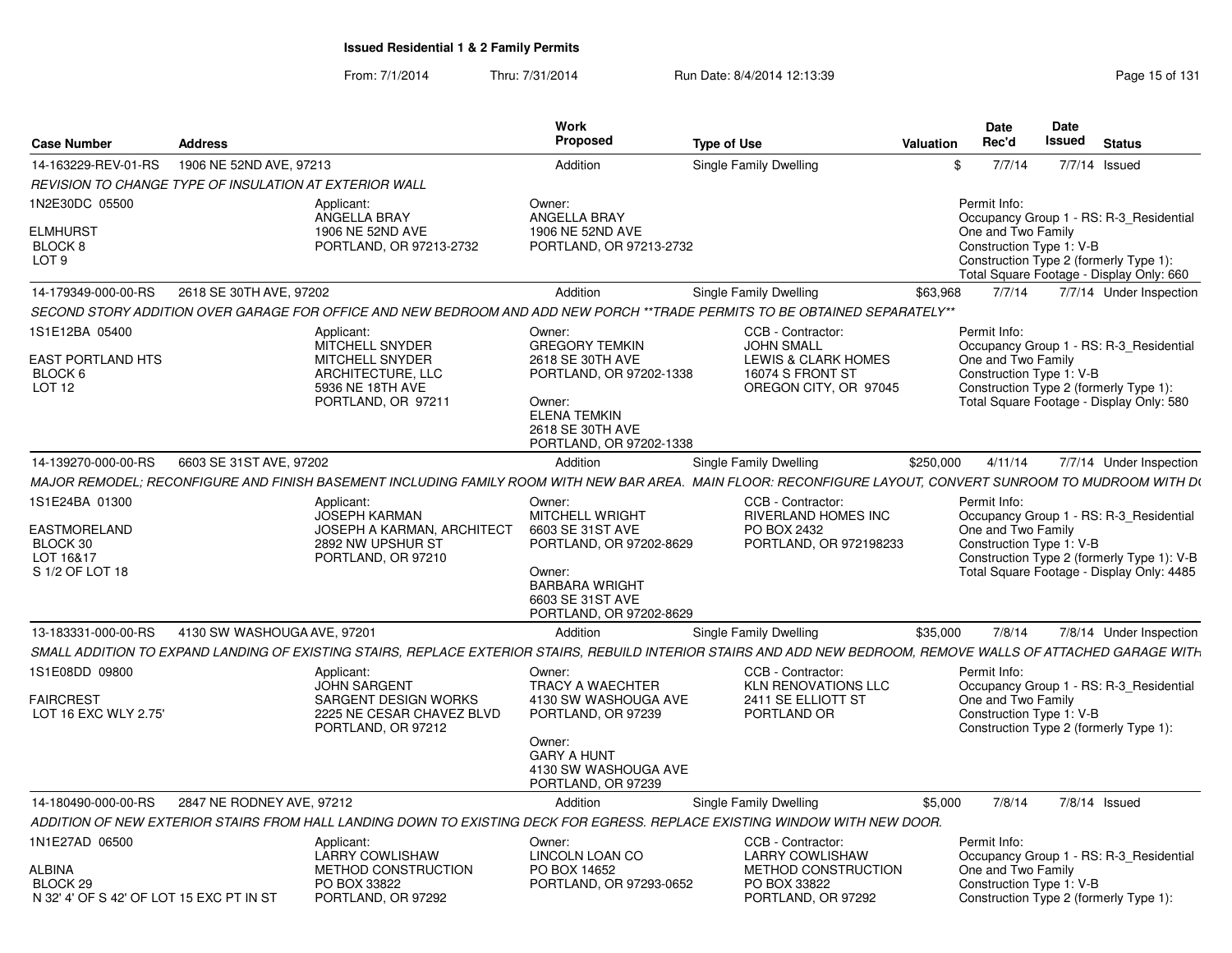#### From: 7/1/2014Thru: 7/31/2014 Run Date: 8/4/2014 12:13:39

| <b>Case Number</b>                    | <b>Address</b>            |                                                                                                                                                                    | Work<br><b>Proposed</b>                                                 | <b>Type of Use</b>                            | <b>Valuation</b> | Date<br>Rec'd                                  | Date<br>Issued | <b>Status</b>                            |
|---------------------------------------|---------------------------|--------------------------------------------------------------------------------------------------------------------------------------------------------------------|-------------------------------------------------------------------------|-----------------------------------------------|------------------|------------------------------------------------|----------------|------------------------------------------|
| 14-178298-000-00-RS                   | 5905 NE EVERETT ST, 97213 |                                                                                                                                                                    | Addition                                                                | Single Family Dwelling                        | \$67,277         | 7/8/14                                         |                | $7/8/14$ Issued                          |
|                                       |                           | DORMER ADDITION TO CONVERT EXISTING ATTIC SPACE TO LIVING SPACE, INCLUDES 2 BEDROOMS, ONE BATHROOM AND DEN AREA, REBUILD STAIRS TO ATTIC IN EXISTING LOCATION, REN |                                                                         |                                               |                  |                                                |                |                                          |
| 1N2E31DA 07400                        |                           | Applicant:<br><b>BOB SCHATZ</b>                                                                                                                                    | Owner:<br><b>REBECCA S FLANAGAN</b>                                     |                                               |                  | Permit Info:                                   |                | Occupancy Group 1 - RS: R-3_Residential  |
| VILLAMEAD<br>BLOCK 4<br><b>LOT 15</b> |                           | ALLUSA ARCHICTECTURE<br>2118 SE DIVISION ST<br>PORTLAND, OR 97202                                                                                                  | 5905 NE EVERETT ST<br>PORTLAND, OR 97213                                |                                               |                  | One and Two Family<br>Construction Type 1: V-B |                | Construction Type 2 (formerly Type 1):   |
|                                       |                           |                                                                                                                                                                    | Owner:<br>ANDREW J FLANAGAN<br>5905 NE EVERETT ST<br>PORTLAND, OR 97213 |                                               |                  |                                                |                | Total Square Footage - Display Only: 610 |
| 14-179891-000-00-RS                   | 5235 NE DAVIS ST, 97213   |                                                                                                                                                                    | Addition                                                                | Single Family Dwelling                        | \$4,500          | 7/8/14                                         |                | 7/8/14 Under Inspection                  |
|                                       |                           | ADDITION TO FRONT OF HOUSE FOR PORCH, ADD WINDOWS AND ENLARGE DOOR IN BACK OF HOUSE                                                                                |                                                                         |                                               |                  |                                                |                |                                          |
| 1N2E31DB 18700                        |                           | Applicant:<br>PAUL COTTLE CONSTRUCTION                                                                                                                             | Owner:<br><b>CLINTON ROCKEY</b>                                         | CCB - Contractor:<br>PAUL COTTLE CONSTRUCTION |                  | Permit Info:                                   |                | Occupancy Group 1 - RS: R-3_Residential  |
| <b>CENTER ADD</b>                     |                           | <b>LLC</b>                                                                                                                                                         | 5235 NE DAVIS ST                                                        | LLC                                           |                  | One and Two Family                             |                |                                          |
| BLOCK 11<br>LOT <sub>10</sub>         |                           | 4420 NE 54TH AVE #2<br>PORTLAND, OR 97218                                                                                                                          | PORTLAND, OR 97213                                                      | 4420 NE 54TH AVE #2<br>PORTLAND, OR 97218     |                  | Construction Type 1: V-B                       |                | Construction Type 2 (formerly Type 1):   |
|                                       |                           |                                                                                                                                                                    | Owner:                                                                  |                                               |                  |                                                |                | Total Square Footage - Display Only: 75  |
|                                       |                           |                                                                                                                                                                    | <b>TRACI HODGSON</b>                                                    |                                               |                  |                                                |                |                                          |
|                                       |                           |                                                                                                                                                                    | 5235 NE DAVIS ST<br>PORTLAND, OR 97213                                  |                                               |                  |                                                |                |                                          |
| 14-175048-000-00-RS                   | 5115 N HUDSON ST, 97203   |                                                                                                                                                                    | Addition                                                                | Single Family Dwelling                        | \$29,408         | 7/8/14                                         |                | 7/8/14 Under Inspection                  |
|                                       |                           | ADDITION TO DIG DOWN 6" IN BASEMENT; CONVERT BASEMENT TO HABITABLE SPACE TO INCLUDE (2) BEDROOMS AND BATHROOM; ADD EGRESS WINDOWS AND WINDOW WELL, REBUILD BA      |                                                                         |                                               |                  |                                                |                |                                          |
| 1N1E08BB 10200                        |                           | Applicant:                                                                                                                                                         | Owner:                                                                  |                                               |                  | Permit Info:                                   |                |                                          |
|                                       |                           | <b>ROBERT B WILLETT</b>                                                                                                                                            | <b>TATIANA XENELIS-MENDOZA</b>                                          |                                               |                  |                                                |                | Occupancy Group 1 - RS: R-3_Remodel      |
| <b>WHITNEYS ADD</b><br>BLOCK 3        |                           | 5403 SE 91ST AVE<br>PORTLAND, OR 97266                                                                                                                             | 5017 N NEWARK ST<br>PORTLAND, OR 97203                                  |                                               |                  | Construction Type 1: V-B                       |                | Construction Type 2 (formerly Type 1):   |
| LOT 15&16                             |                           |                                                                                                                                                                    |                                                                         |                                               |                  |                                                |                | Total Square Footage - Display Only: 800 |
|                                       |                           |                                                                                                                                                                    | Owner:<br>RAFAEL MENDOZA<br>5017 N NEWARK ST<br>PORTLAND, OR 97203      |                                               |                  |                                                |                |                                          |
| 14-181201-000-00-RS                   | 2715 SW HUME ST, 97219    |                                                                                                                                                                    | Addition                                                                | Single Family Dwelling                        | \$8,823          | 7/9/14                                         |                | 7/9/14 Issued                            |
|                                       |                           | ENCLOSING PATIO TO EXPAND LIVING ROOM/DEN AREA; REMOVING CHIMNEY ON FRONT ELEVATION AND ADDING THREE NEW WINDOWS AND NEW SLIDING DOOR. HVAC AND ELEC TO BE PL      |                                                                         |                                               |                  |                                                |                |                                          |
| 1S1E20DA 10400                        |                           | Applicant:                                                                                                                                                         | Owner:                                                                  |                                               |                  | Permit Info:                                   |                |                                          |
|                                       |                           | <b>TERRY HELLEM</b>                                                                                                                                                | ALAN D ALBRIGHT                                                         |                                               |                  |                                                |                | Occupancy Group 1 - RS: R-3_Residential  |
| <b>RYAN PL</b><br>BLOCK 10            |                           | PROJECTIVE BUILDING DESIGNS<br>PO BOX 6542                                                                                                                         | 2715 SW HUME ST<br>PORTLAND, OR 97219                                   |                                               |                  | One and Two Family<br>Construction Type 1: V-B |                |                                          |
| S 100' OF E 10' OF LOT 8 EXC PT IN ST |                           | BEAVERTON OR 97007                                                                                                                                                 |                                                                         |                                               |                  |                                                |                | Construction Type 2 (formerly Type 1):   |
| S 100' OF W 60' OF LOT 9 EXC PT IN ST |                           |                                                                                                                                                                    | Owner:<br>KAREN JO ALBRIGHT<br>2715 SW HUME ST<br>PORTLAND, OR 97219    |                                               |                  |                                                |                | Total Square Footage - Display Only: 80  |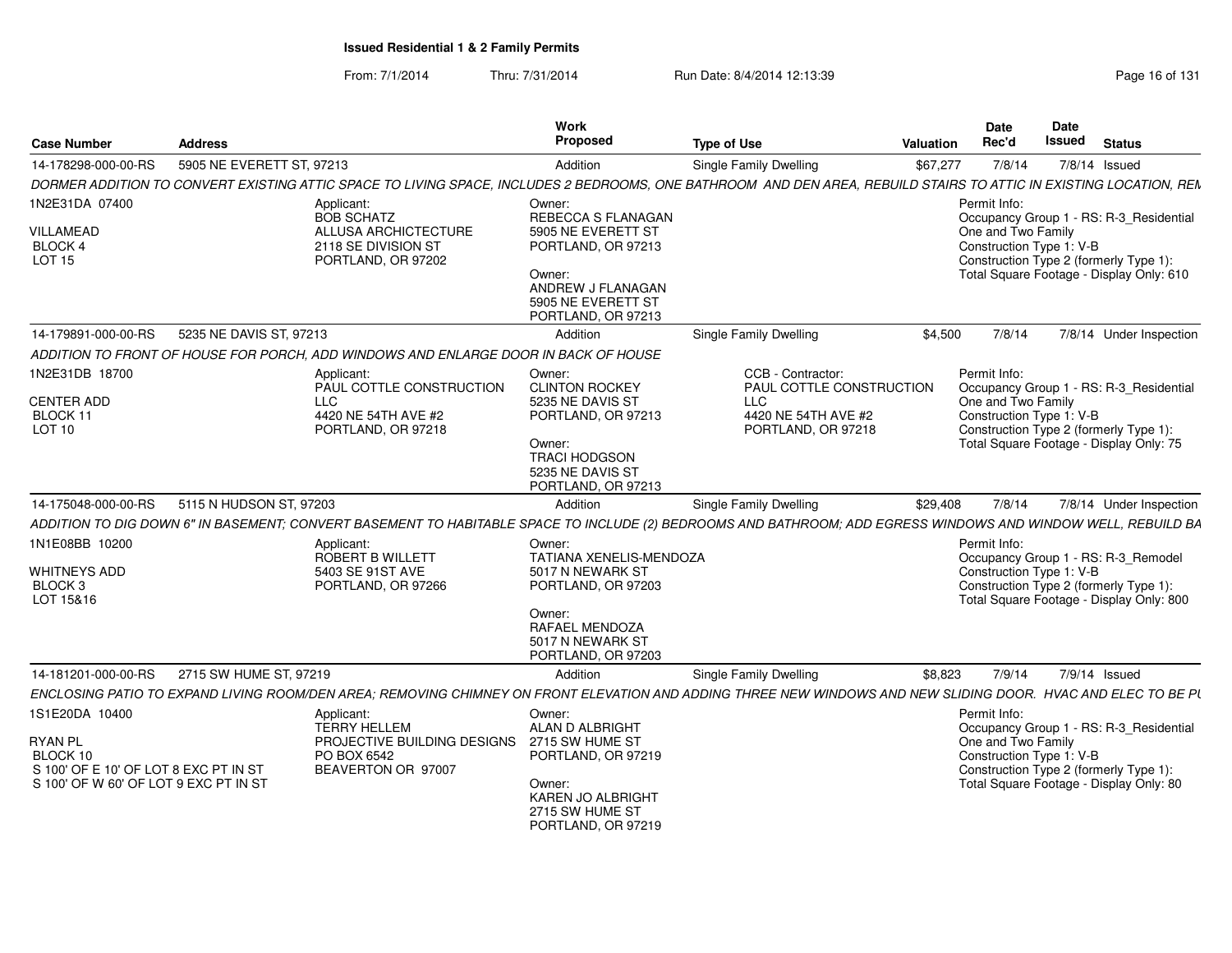From: 7/1/2014Thru: 7/31/2014 Run Date: 8/4/2014 12:13:39 Research 2010 Rage 17 of 131

| <b>Case Number</b>                                                | <b>Address</b>                              |                                                                                 | Work<br>Proposed                                                                   | <b>Type of Use</b>                                                                                                                                              | Valuation | <b>Date</b><br>Rec'd                                           | <b>Date</b><br>Issued | <b>Status</b>                                                                           |
|-------------------------------------------------------------------|---------------------------------------------|---------------------------------------------------------------------------------|------------------------------------------------------------------------------------|-----------------------------------------------------------------------------------------------------------------------------------------------------------------|-----------|----------------------------------------------------------------|-----------------------|-----------------------------------------------------------------------------------------|
| 14-168002-000-00-RS                                               | 3015 NE 44TH AVE, 97213                     |                                                                                 | Addition                                                                           | Single Family Dwelling                                                                                                                                          | \$225,322 | 6/11/14                                                        |                       | 7/9/14 Under Inspection                                                                 |
|                                                                   |                                             |                                                                                 |                                                                                    | REMOVE EXISTING DWELLING TO FLOOR FRAMING. NEW TWO STORY ADDITIONS AT FRONT AND REAR OF EXISTING FOOTPRINT. NEW FINISHED ATTIC LIVING SPACE. BASEMENT TO BE HAL |           |                                                                |                       |                                                                                         |
| 1N2E30BB 22500                                                    |                                             | Applicant:<br>Oliver S. Olson                                                   | Owner:<br><b>KCD INVESTMENTS LLC</b>                                               | CCB - Contractor:<br>Oliver Olson                                                                                                                               |           | Permit Info:                                                   |                       | Occupancy Group 1 - RS: R-3_Residential                                                 |
| <b>BEAUMONT</b><br>BLOCK 14<br>LOT <sub>4</sub>                   |                                             | OLSON DESIGN BUILD<br>PO BOX 10323<br>PORTLAND OR 97296                         | 10181 SW MORRISON ST<br>PORTLAND, OR 97225                                         | OLSON DESIGN BUILD INC<br>PO BOX 10323<br>PORTLAND, OR 97296                                                                                                    |           | One and Two Family<br>Construction Type 1: V-B                 |                       | Construction Type 2 (formerly Type 1):<br>Total Square Footage - Display Only: 2043     |
| 14-142020-000-00-RS                                               | 4705 SE KNAPP ST, 97206                     |                                                                                 | Addition                                                                           | Single Family Dwelling                                                                                                                                          | \$164,113 | 4/15/14                                                        |                       | 7/9/14 Under Inspection                                                                 |
|                                                                   |                                             |                                                                                 |                                                                                    | ADDITION FOR ATTACHED GARAGE AND LIVING SPACE: WHOLE HOUSE REMODEL: DEMO AND REBUILD PORCH: LEGALIZE WORK THAT WAS ORIGINALLY DONE UNDER CANCELLED PERMIT RE    |           |                                                                |                       |                                                                                         |
| 1S2E19BD 18700                                                    |                                             | Applicant:<br><b>DAN WILLIAMS</b>                                               | Owner:                                                                             | CCB - Contractor:<br>COLUMBIA REDEVELOPMENT LLC COLUMBIA REDEVELOPMENT LLC Occupancy Group 1 - RS: R-3_Remodel                                                  |           | Permit Info:                                                   |                       |                                                                                         |
| <b>ERROL HTS</b><br>BLOCK 9<br>LOT 33&34                          |                                             | <b>FASTER PERMITS</b><br>14334 NW EAGLERIDGE LANE<br>PORTLAND, OR 97229         | 2235 NE 46TH AVE<br>PORTLAND, OR 97213-1903                                        | 2235 NE 46TH AVE<br>PORTLAND, OR 97213                                                                                                                          |           | Construction Type 1: V-B                                       |                       | Construction Type 2 (formerly Type 1): V-B<br>Total Square Footage - Display Only: 2972 |
| 14-172507-000-00-RS                                               | 10021 SE GRANT ST, 97216                    |                                                                                 | Addition                                                                           | Single Family Dwelling                                                                                                                                          | \$23,381  | 7/9/14                                                         |                       | 7/9/14 Issued                                                                           |
|                                                                   |                                             |                                                                                 |                                                                                    | EXPAND GARAGE AT EAST ELEVATION OUT TO 5 FT SET BACK, NEW 18 FT FRONT GARAGE OPENING, NEW SINGLE CAR OVERHEAD DOOR AT REAR (TRADE PERMITS TO BE OBTAINED SEPAR) |           |                                                                |                       |                                                                                         |
| 1S2E04DD 05800                                                    |                                             | Applicant:                                                                      | Owner:                                                                             | CCB - Contractor:                                                                                                                                               |           | Permit Info:                                                   |                       |                                                                                         |
| SECTION 04 1S 2E<br>TL 5800 0.16 ACRES                            |                                             | <b>ALUNA SCHROEDER</b><br>920 SE CARUTHERS ST<br>PORTLAND, OR 97214             | <b>LORETTA RYAN</b><br>10021 SE GRANT ST<br>PORTLAND, OR 97216-2637                | WILLCO PAINTING CONSTRUCTIO Occupancy Group 1 - RS: R-3_Residential<br>3380 SE 20TH AV<br>PORTLAND, OR 97202                                                    |           | One and Two Family<br>Construction Type 1: V-B                 |                       | Construction Type 2 (formerly Type 1):<br>Total Square Footage - Display Only: 212      |
| 14-110707-000-00-RS                                               | 8927 NW BARTHOLOMEW DR, 97229               |                                                                                 | Addition                                                                           | Single Family Dwelling                                                                                                                                          | \$22,166  | 1/29/14                                                        |                       | 7/10/14 Under Inspection                                                                |
|                                                                   |                                             |                                                                                 |                                                                                    | ADDITION-DORMER ADDITION ON THE SOUTH ELEVATION SECOND LEVEL TO CREATE MASTER CLOSET AND CONVERT UNFINISHED SPACE IN ATTIC TO NEW LAUNDRY ROOM: MECHANICAL. E   |           |                                                                |                       |                                                                                         |
| 1N1W26DB 05600<br><b>FOREST RIDGE</b><br>BLOCK 6<br><b>LOT 15</b> |                                             | Applicant:<br><b>JIM MOORE</b><br>2327 SW MARKET ST DR. B<br>PORTLAND, OR 97201 | Owner:<br>STEPHEN VAN DOREN<br>8927 NW BARTHOLOMEW DR<br>PORTLAND, OR 97229        | CCB - Contractor:<br><b>WINNEN RELIABLE REMODEL</b><br>2225 NW HOYT ST<br>PORTLAND, OR 97210                                                                    |           | Permit Info:<br>One and Two Family<br>Construction Type 1: V-B |                       | Occupancy Group 1 - RS: R-3_Residential<br>Construction Type 2 (formerly Type 1):       |
|                                                                   |                                             |                                                                                 | Owner:<br><b>MELISSA VAN DOREN</b><br>8927 NW BARTHOLOMEW DR<br>PORTLAND, OR 97229 |                                                                                                                                                                 |           |                                                                |                       | Total Square Footage - Display Only: 207                                                |
|                                                                   | 14-175048-REV-01-RS 5115 N HUDSON ST, 97203 |                                                                                 | Addition                                                                           | Single Family Dwelling                                                                                                                                          |           | \$7/10/14                                                      | 7/10/14 Issued        |                                                                                         |
| REVISION TO CLARIFY FOOTING DETAIL                                |                                             |                                                                                 |                                                                                    |                                                                                                                                                                 |           |                                                                |                       |                                                                                         |
| 1N1E08BB 10200                                                    |                                             | Applicant:<br>ROBERT B WILLETT                                                  | Owner:<br><b>TATIANA XENELIS-MENDOZA</b>                                           |                                                                                                                                                                 |           | Permit Info:                                                   |                       | Occupancy Group 1 - RS: R-3_Remodel                                                     |
| WHITNEYS ADD<br>BLOCK <sub>3</sub><br>LOT 15&16                   |                                             | 5403 SE 91ST AVE<br>PORTLAND, OR 97266                                          | 5017 N NEWARK ST<br>PORTLAND, OR 97203                                             |                                                                                                                                                                 |           | Construction Type 1: V-B                                       |                       | Construction Type 2 (formerly Type 1):<br>Total Square Footage - Display Only: 800      |
|                                                                   |                                             |                                                                                 | Owner:<br>RAFAEL MENDOZA<br>5017 N NEWARK ST<br>PORTLAND, OR 97203                 |                                                                                                                                                                 |           |                                                                |                       |                                                                                         |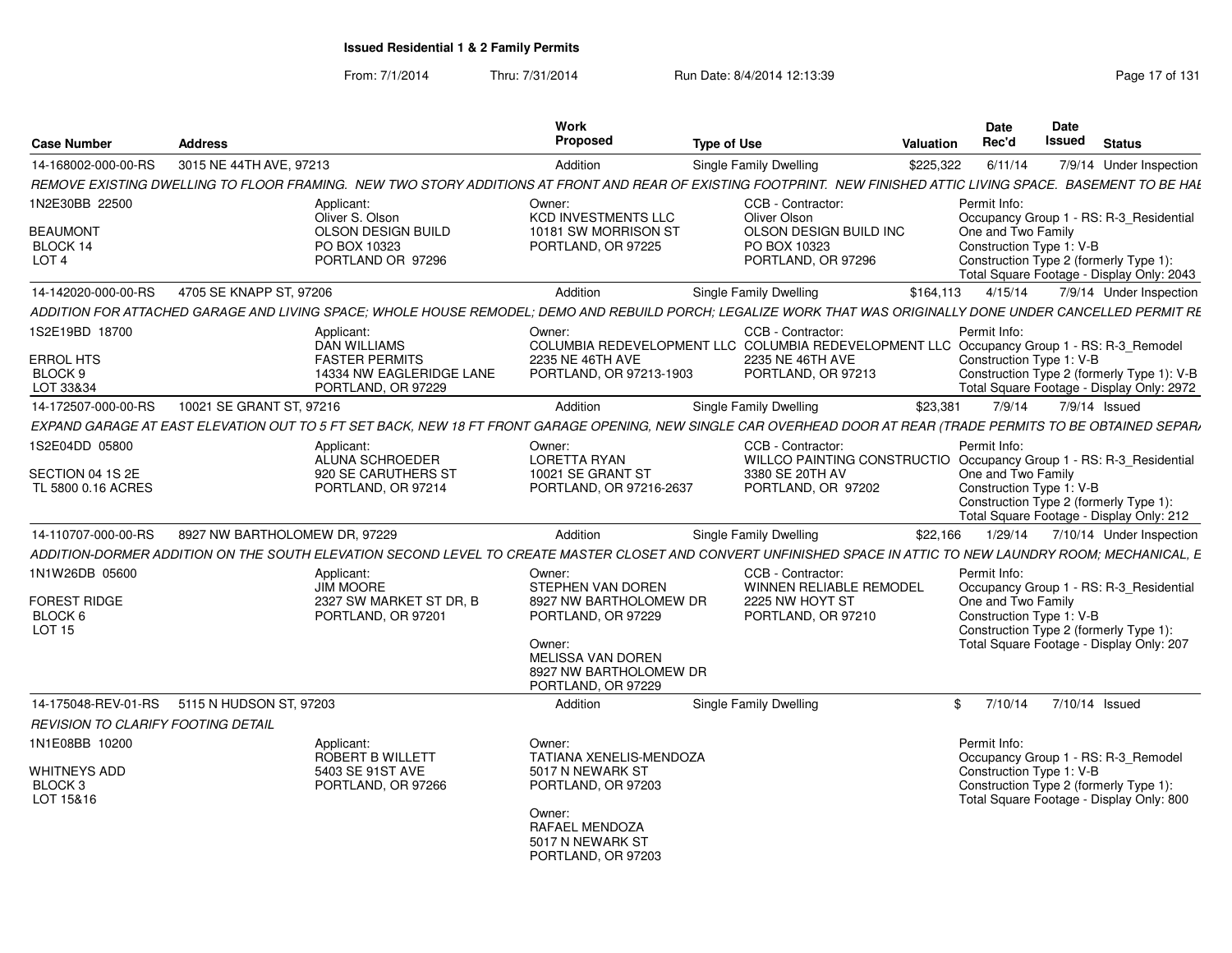From: 7/1/2014Thru: 7/31/2014 Run Date: 8/4/2014 12:13:39 Research 2010 Rage 18 of 131

|                                                                          |                             |                                                                                                                                                                     | Work                                                                                                                                                                  |                    |                                                                                                                                                                                                                                                                         |           | Date                                                           | <b>Date</b> |                                                                                                                                   |
|--------------------------------------------------------------------------|-----------------------------|---------------------------------------------------------------------------------------------------------------------------------------------------------------------|-----------------------------------------------------------------------------------------------------------------------------------------------------------------------|--------------------|-------------------------------------------------------------------------------------------------------------------------------------------------------------------------------------------------------------------------------------------------------------------------|-----------|----------------------------------------------------------------|-------------|-----------------------------------------------------------------------------------------------------------------------------------|
| <b>Case Number</b>                                                       | <b>Address</b>              |                                                                                                                                                                     | Proposed                                                                                                                                                              | <b>Type of Use</b> |                                                                                                                                                                                                                                                                         | Valuation | Rec'd                                                          | Issued      | <b>Status</b>                                                                                                                     |
| 14-180552-000-00-RS                                                      | 8028 SE TAYLOR ST, 97215    |                                                                                                                                                                     | Addition                                                                                                                                                              |                    | Single Family Dwelling                                                                                                                                                                                                                                                  | \$30.437  | 7/10/14                                                        |             | 7/10/14 Issued                                                                                                                    |
|                                                                          |                             | FIRE DAMAGE REPAIR AND DORMER ADDITION TO CREATE APROPRIATE HEAD HEIGHT AND LEGALIZE HABITABLE SPACE IN ATTIC AREA IN RESPONSE TO VIOLATION CASE 14-161717VI, NEW L |                                                                                                                                                                       |                    |                                                                                                                                                                                                                                                                         |           |                                                                |             |                                                                                                                                   |
| 1S2E05AD 00800<br>STRAWBERRY DALE<br>BLOCK 10<br>LOT <sub>3</sub>        |                             | Applicant:<br>ROBERT HAYDEN<br><b>DELTA STUDIOS ARCH &amp;</b><br><b>PLANNING</b><br>3344 NE 25TH AVE<br>PORTLAND, OR 97212                                         | Owner:<br><b>BIGTIMEWICK PROPERTIES LLC</b><br>7718 SE 120TH PL<br>PORTLAND, OR 97266-5077<br>Owner:<br>ROBERT E MOYER<br>7718 SE 120TH PL<br>PORTLAND, OR 97266-5077 |                    | CCB - Contractor:<br>VISCOUNTE CONSTRUCTION LLC<br>2723 SE MALCOLM ST<br>MILWAUKIE, OR 97222                                                                                                                                                                            |           | Permit Info:<br>Construction Type 1: V-B                       |             | Occupancy Group 1 - RS: R-3_Remodel<br>Construction Type 2 (formerly Type 1):<br>Total Square Footage - Display Only: 828         |
| 14-174635-000-00-RS                                                      | 13525 SE GLENWOOD ST, 97236 |                                                                                                                                                                     | Addition                                                                                                                                                              |                    | Single Family Dwelling                                                                                                                                                                                                                                                  | \$13,235  | 7/11/14                                                        |             | 7/11/14 Under Inspection                                                                                                          |
| ADDITION TO REAR OF HOUSE FOR KITCHEN EXPANSION/REMODEL                  |                             |                                                                                                                                                                     |                                                                                                                                                                       |                    |                                                                                                                                                                                                                                                                         |           |                                                                |             |                                                                                                                                   |
| 1S2E23AB 06600<br>TERRABOONE<br>BLOCK <sub>3</sub><br>LOT <sub>7</sub>   |                             | Applicant:<br><b>RICHARD C BURSCH</b><br>13525 SE GLENWOOD ST<br>PORTLAND, OR 97236-4983                                                                            | Owner:<br><b>RICHARD C BURSCH</b><br>13525 SE GLENWOOD ST<br>PORTLAND, OR 97236-4983<br>Owner:<br>LINNAEA L BURSCH<br>13525 SE GLENWOOD ST<br>PORTLAND, OR 97236-4983 |                    |                                                                                                                                                                                                                                                                         |           | Permit Info:<br>One and Two Family<br>Construction Type 1: V-B |             | Occupancy Group 1 - RS: R-3_Residential<br>Construction Type 2 (formerly Type 1):<br>Total Square Footage - Display Only: 120     |
| 14-182596-000-00-RS                                                      | 997 SW WESTWOOD DR, 97201   |                                                                                                                                                                     | Addition                                                                                                                                                              |                    | <b>Single Family Dwelling</b>                                                                                                                                                                                                                                           | \$25,697  | 7/11/14                                                        |             | 7/11/14 Under Inspection                                                                                                          |
|                                                                          |                             | CONVERT CRAWL SPACE TO BEDROOM; NEW FOUNDATION; NEW EGRESS WINDOW                                                                                                   |                                                                                                                                                                       |                    |                                                                                                                                                                                                                                                                         |           |                                                                |             |                                                                                                                                   |
| 1S1E16DB 00300<br>TERWILLIGER HTS<br><b>BLOCK 7</b><br>LOT <sub>40</sub> |                             | Applicant:<br><b>MIKE ANDREYUK</b><br><b>RECRAFT</b><br>5506 NE 32ND PL<br>PORTLAND, OR 97211                                                                       | Owner:<br>MICHAEL P ANDREYUK<br>997 SW WESTWOOD DR<br>PORTLAND, OR 97239<br>Owner:<br><b>JILL K ANDREYUK</b><br>997 SW WESTWOOD DR<br>PORTLAND, OR 97239              |                    | CCB - Contractor:<br>L & K ELECTRIC INC<br>10122 SE SHADY LN<br>DAMASCUS OR 97089-6304<br>CCB - Contractor:<br>MIKE ANDREYUK<br><b>RECRAFT</b><br>5506 NE 32ND PL<br>PORTLAND, OR 97211<br>CCB - Contractor:<br>elk country plumbing<br>6931 se 71<br>portland OR 97206 |           | Permit Info:<br>One and Two Family<br>Construction Type 1: V-B |             | Occupancy Group 1 - RS: R-3_Residential<br>Construction Type 2 (formerly Type 1): V-B<br>Total Square Footage - Display Only: 265 |
| 14-167408-000-00-RS                                                      | 2704 SE 48TH AVE, 97206     |                                                                                                                                                                     | Addition                                                                                                                                                              |                    | Single Family Dwelling                                                                                                                                                                                                                                                  | \$198,000 | 6/10/14                                                        |             | 7/11/14 Issued                                                                                                                    |
|                                                                          |                             | 2ND STORY ADDITION TO ADD NEW BEDROOMS AND BATHROOM, BUILD NEW INTERIOR STAIRS; CONVERT BEDROOM TO FAMILY ROOM AND MAIN AND ADD NEW PORCH**trade permits to be obt  |                                                                                                                                                                       |                    |                                                                                                                                                                                                                                                                         |           |                                                                |             |                                                                                                                                   |
| 1S2E07BA 11900                                                           |                             | Applicant:<br>DEWAYNE KOTTER                                                                                                                                        | Owner:<br><b>BENJAMIN J MATASAR</b>                                                                                                                                   |                    | CCB - Contractor:<br><b>DEWAYNE KOTTER</b>                                                                                                                                                                                                                              |           | Permit Info:                                                   |             | Occupancy Group 1 - RS: R-3_Residential                                                                                           |
| WINDSOR HTS<br><b>BLOCK 4</b><br>LOT <sub>12</sub>                       |                             | CON CAL INC<br>10307 W 4TH ST<br>ISLAND CITY OR 97850                                                                                                               | 2704 SE 48TH AVE<br>PORTLAND, OR 97206-1519                                                                                                                           |                    | CON CAL INC<br>10307 W 4TH ST<br>ISLAND CITY OR 97850                                                                                                                                                                                                                   |           | One and Two Family<br>Construction Type 1: V-B                 |             | Construction Type 2 (formerly Type 1): V-B<br>Total Square Footage - Display Only: 929                                            |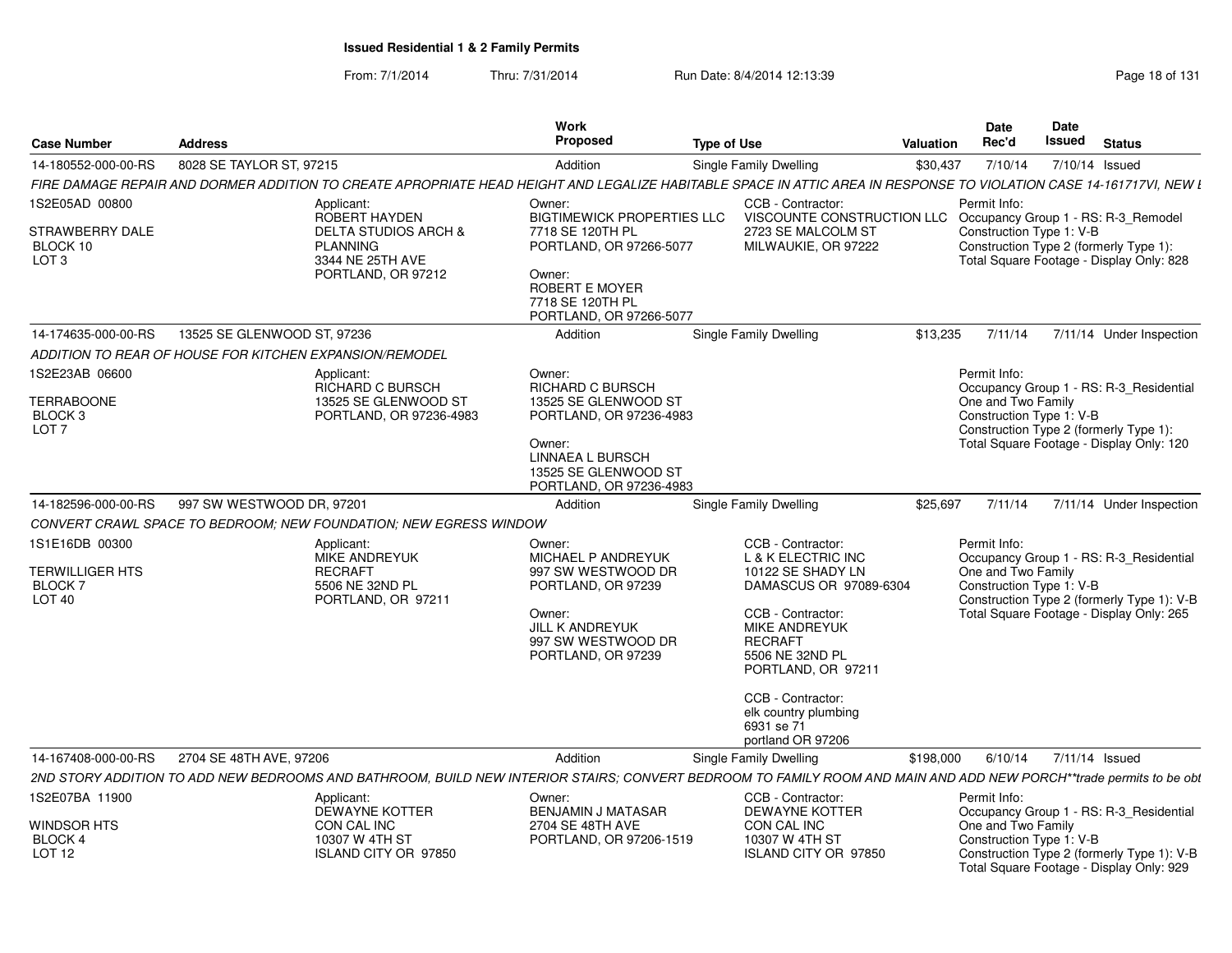### From: 7/1/2014Thru: 7/31/2014 Run Date: 8/4/2014 12:13:39 Research 2010 131

| <b>Case Number</b>                                                                                   | <b>Address</b>              |                                                                                                                                         | Work<br>Proposed                                                                                                                                          | <b>Type of Use</b>                                                                                                                                                                                        | <b>Valuation</b> | <b>Date</b><br>Rec'd                                           | Date<br><b>Issued</b>                                                                                                                                     | <b>Status</b>                                                                                                                  |  |
|------------------------------------------------------------------------------------------------------|-----------------------------|-----------------------------------------------------------------------------------------------------------------------------------------|-----------------------------------------------------------------------------------------------------------------------------------------------------------|-----------------------------------------------------------------------------------------------------------------------------------------------------------------------------------------------------------|------------------|----------------------------------------------------------------|-----------------------------------------------------------------------------------------------------------------------------------------------------------|--------------------------------------------------------------------------------------------------------------------------------|--|
| 14-160294-REV-01-RS                                                                                  | 4725 NE MASON ST, 97218     |                                                                                                                                         | Addition                                                                                                                                                  | <b>Single Family Dwelling</b>                                                                                                                                                                             | \$8,000          | 7/11/14                                                        |                                                                                                                                                           | 7/11/14 Issued                                                                                                                 |  |
|                                                                                                      |                             | VALUE ADDED REVISION TO ADD HALF BATHROOM OFF BEDROOM. ADD 2ND STORY OVER NEW ADDITION FOR FULL HEIGHT ATTIC. NEW TRUSSES FOR ADDITION. |                                                                                                                                                           |                                                                                                                                                                                                           |                  |                                                                |                                                                                                                                                           |                                                                                                                                |  |
| 1N2E19CA 12000                                                                                       |                             | Applicant:                                                                                                                              | Owner:                                                                                                                                                    |                                                                                                                                                                                                           |                  | Permit Info:                                                   |                                                                                                                                                           |                                                                                                                                |  |
| <b>IRVINGTON ACREAGE TR</b><br><b>BLOCK 2 TL 12000</b>                                               |                             | ROGER CONRIQUE<br>PACIFIC HEIGHTS CONSTRUCTION 4725 NE MASON ST<br>75 NE TELIMA LN<br><b>BEND OR 97701</b>                              | ATHENA J HALL<br>PORTLAND, OR 97218                                                                                                                       |                                                                                                                                                                                                           |                  | One and Two Family                                             | Occupancy Group 1 - RS: R-3_Residential<br>Construction Type 1: V-B<br>Construction Type 2 (formerly Type 1):<br>Total Square Footage - Display Only: 376 |                                                                                                                                |  |
| 14-123062-REV-01-RS                                                                                  | 11375 SW CAPITOL HWY, 97219 |                                                                                                                                         | Addition                                                                                                                                                  | <b>Single Family Dwelling</b>                                                                                                                                                                             | \$               | 7/11/14                                                        |                                                                                                                                                           | 7/11/14 Issued                                                                                                                 |  |
|                                                                                                      |                             | REVISION TO LAUNDRY ROOM, REMOVE WALL TO ENLARGE SPACE, ADD BEAM ABOVE AND CREATE NEW DOOR                                              |                                                                                                                                                           |                                                                                                                                                                                                           |                  |                                                                |                                                                                                                                                           |                                                                                                                                |  |
| 1S1E31BD 02300<br>SECTION 31 1S 1E<br>TL 2300 0.41 ACRES                                             |                             | Applicant:<br>EDWARD RADULESCU<br><b>EPR DESIGN</b><br>825 NE 20TH AVE STE 202<br>PORTLAND OR 97232                                     | Owner:<br>PAVEL MATIS<br>11375 SW CAPITOL HWY<br>PORTLAND, OR 97219-7244<br>Owner:<br>LIVIA MATIS<br>11375 SW CAPITOL HWY<br>PORTLAND, OR 97219-7244      |                                                                                                                                                                                                           |                  | Permit Info:<br>One and Two Family<br>Construction Type 1: V-B |                                                                                                                                                           | Occupancy Group 1 - RS: R-3_Residential<br>Construction Type 2 (formerly Type 1):<br>Total Square Footage - Display Only: 3283 |  |
| 14-182850-000-00-RS                                                                                  | 1609 SE FLAVEL ST, 97202    |                                                                                                                                         | Addition                                                                                                                                                  | Single Family Dwelling                                                                                                                                                                                    | \$15,000         | 7/11/14                                                        |                                                                                                                                                           | 7/11/14 Under Inspection                                                                                                       |  |
|                                                                                                      |                             | ADDITION OF APPROXIMATELY 63 SF MUDROOM AT REAR OF HOUSE                                                                                |                                                                                                                                                           |                                                                                                                                                                                                           |                  |                                                                |                                                                                                                                                           |                                                                                                                                |  |
| 1S1E23AC 07600<br>CITY VIEW PK ADD & NO 2<br>BLOCK 14<br>E 1/2 OF LOT 7&8                            |                             | Applicant:<br>MELISSA MCCALL<br>MCCALL DESIGN LLC<br>4336 NE 65TH AVE<br>PORTLAND OR 97218                                              | Owner:<br>JOHN C HOPKINS<br>1609 SE FLAVEL ST<br>PORTLAND, OR 97202-6033<br>Owner:<br>LINDA H HOPKINS<br>1609 SE FLAVEL ST<br>PORTLAND, OR 97202-6033     | CCB - Contractor:<br><b>B &amp; H ELECTRIC INC</b><br>604 SE 70TH<br>PORTLAND OR 97215<br>CCB - Contractor:<br>HELP HOME ENERGY LIFE<br>PERFORMANCE GROUP INC<br>10006 SW CANYON RD<br>PORTLAND, OR 97225 |                  | Permit Info:<br>One and Two Family<br>Construction Type 1: V-B |                                                                                                                                                           | Occupancy Group 1 - RS: R-3_Residential<br>Construction Type 2 (formerly Type 1):<br>Total Square Footage - Display Only: 60   |  |
| 13-196592-REV-02-RS                                                                                  | 3548 SE 74TH AVE, 97206     |                                                                                                                                         | Addition                                                                                                                                                  | Single Family Dwelling                                                                                                                                                                                    | \$               | 7/11/14                                                        |                                                                                                                                                           | 7/11/14 Issued                                                                                                                 |  |
|                                                                                                      |                             | REVISION TO PUSH FIREPLACE OUT FURTHER INTO EXTERIOR SPACE . Add Simpson Strongwall.                                                    |                                                                                                                                                           |                                                                                                                                                                                                           |                  |                                                                |                                                                                                                                                           |                                                                                                                                |  |
| 1S2E08DB 05300<br>ESSEX PK<br>E 71' OF W 166' OF S 35' OF LOT 2<br>E 71' OF W 166' OF N 65' OF LOT 3 |                             | Applicant:<br>JOHANNES MOOYMAN<br>3548 SE 74TH AVE<br>PORTLAND, OR 97206-2432                                                           | Owner:<br><b>JOHANNES MOOYMAN</b><br>3548 SE 74TH AVE<br>PORTLAND, OR 97206-2432<br>Owner:<br>LISA MOOYMAN<br>3548 SE 74TH AVE<br>PORTLAND, OR 97206-2432 |                                                                                                                                                                                                           |                  | Permit Info:<br>One and Two Family<br>Construction Type 1: V-B |                                                                                                                                                           | Occupancy Group 1 - RS: R-3_Residential<br>Construction Type 2 (formerly Type 1):<br>Total Square Footage - Display Only: 196  |  |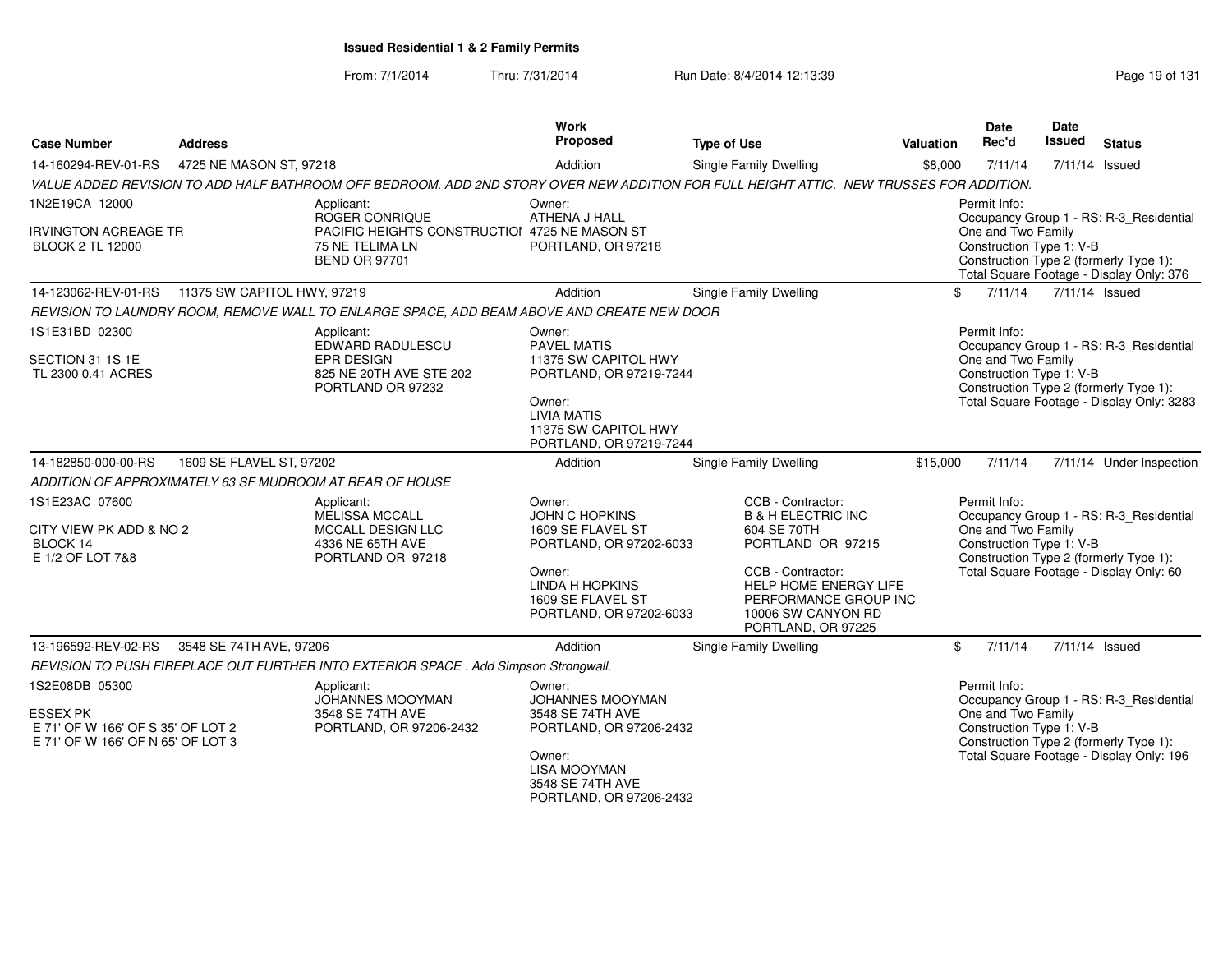From: 7/1/2014Thru: 7/31/2014 Run Date: 8/4/2014 12:13:39 Research 20 of 131

| <b>Case Number</b>                                                            | <b>Address</b>              |                                                                                                                      | <b>Work</b><br><b>Proposed</b>                                                                                                                                     | <b>Type of Use</b>                                                                                                                                             | <b>Valuation</b> | Date<br>Rec'd                                                  | Date<br>Issued | <b>Status</b>                                                                                                                 |  |
|-------------------------------------------------------------------------------|-----------------------------|----------------------------------------------------------------------------------------------------------------------|--------------------------------------------------------------------------------------------------------------------------------------------------------------------|----------------------------------------------------------------------------------------------------------------------------------------------------------------|------------------|----------------------------------------------------------------|----------------|-------------------------------------------------------------------------------------------------------------------------------|--|
| 14-182938-000-00-RS                                                           | 3930 SW PENDLETON ST, 97221 |                                                                                                                      | Addition                                                                                                                                                           | Single Family Dwelling                                                                                                                                         | \$50,000         | 7/11/14                                                        | 7/11/14 Issued |                                                                                                                               |  |
|                                                                               |                             |                                                                                                                      |                                                                                                                                                                    | EXTEND COVERED FRONT PORCH. RECONFIGURE BATHROOM IN BASEMENT AND ADD SHOWER. REMODEL KITCHEN. OPENING UP WALL BETWEEN KITCHEN AND DINING ROOM AND ADD BEA      |                  |                                                                |                |                                                                                                                               |  |
| 1S1E17CA 09900                                                                |                             | Applicant:<br><b>ARAM IRWIN</b>                                                                                      | Owner:<br><b>GREGORY D CALDWELL</b>                                                                                                                                | CCB - Contractor:<br><b>RANDY CHANDLER</b>                                                                                                                     |                  | Permit Info:                                                   |                | Occupancy Group 1 - RS: R-3_Residential                                                                                       |  |
| <b>DEWITT HTS</b><br>BLOCK 9<br>LOT <sub>10</sub>                             |                             | ARAM IRWIN DESIGN<br><b>8 NE ROSA PARKS WAY</b><br>PORTLAND OR 97211                                                 | 3930 SW PENDLETON ST<br>PORTLAND, OR 97221-3447<br>Owner:<br>CHRISTINE W CALDWELL<br>3930 SW PENDLETON ST                                                          | RANDALL RAY CHANDLER<br>3523 NE MULTNOMAH<br>PORTLAND OR 97232                                                                                                 |                  | One and Two Family<br>Construction Type 1: V-B                 |                | Construction Type 2 (formerly Type 1): V-B                                                                                    |  |
|                                                                               |                             |                                                                                                                      | PORTLAND, OR 97221-3447                                                                                                                                            |                                                                                                                                                                |                  |                                                                |                |                                                                                                                               |  |
| 14-182444-000-00-RS                                                           | 4054 SW 55TH DR, 97221      |                                                                                                                      | Addition                                                                                                                                                           | Single Family Dwelling                                                                                                                                         | \$29.117         | 7/10/14                                                        | 7/12/14 Issued |                                                                                                                               |  |
|                                                                               |                             | 39' - 6" X 10' - 6" ADDITION IN PLACE OF AN EXISTING STRUCTURE. ADDING 1 BATHROOM. 3 TOILETS TOTAL.                  |                                                                                                                                                                    |                                                                                                                                                                |                  |                                                                |                |                                                                                                                               |  |
| 1S1E07CD 00300<br><b>GREENTREES</b><br>BLOCK <sub>3</sub><br>LOT <sub>3</sub> |                             |                                                                                                                      | Owner:<br><b>LUCIA V THOENIG</b><br>4054 SW 55TH DR<br>PORTLAND, OR 97221-2026<br>Owner:<br><b>MATTHEW D BARKLEY</b><br>4054 SW 55TH DR<br>PORTLAND, OR 97221-2026 | CCB - Contractor:<br><b>JOE LYONS</b><br>JDL DEVELOPMENT INC<br>2314 NW SAVIER ST<br>PORTLAND, OR 97210-2514                                                   |                  | Permit Info:<br>One and Two Family<br>Construction Type 1: V-B |                | Occupancy Group 1 - RS: R-3 Residential<br>Construction Type 2 (formerly Type 1):<br>Total Square Footage - Display Only: 264 |  |
| 14-168913-REV-01-RS                                                           | 3008 SE 134TH AVE, 97236    |                                                                                                                      | Addition                                                                                                                                                           | Single Family Dwelling                                                                                                                                         | $\mathbf{F}$     | 7/14/14                                                        | 7/14/14 Issued |                                                                                                                               |  |
|                                                                               |                             | REVISION TO OMIT STAIR ENCLOSURE ROOF/WALLS AND 5'/8" TYPE "X" GY BOARD: PROVIDE OPEN STAIR WITH RAILINGS TO OUTSIDE |                                                                                                                                                                    |                                                                                                                                                                |                  |                                                                |                |                                                                                                                               |  |
| 1S2E11AC 02700<br>SECTION 11 1S 2E<br>TL 2700 0.31 ACRES                      |                             | Applicant:<br>STEVEN JACOBSEN<br>17680 NW SHADYFIR LP<br>BEAVERTON, OR 97006                                         | Owner:<br><b>TADELE GELAGAY</b><br>3008 SE 134TH AVE<br>PORTLAND, OR 97236-3031                                                                                    |                                                                                                                                                                |                  | Permit Info:<br>One and Two Family<br>Construction Type 1: V-B |                | Occupancy Group 1 - RS: R-3_Residential<br>Construction Type 2 (formerly Type 1):<br>Total Square Footage - Display Only: 80  |  |
| 14-183206-000-00-RS                                                           | 315 NE SOUTH SHORE RD       |                                                                                                                      | Addition                                                                                                                                                           | Single Family Dwelling                                                                                                                                         | \$22,389         | 7/14/14                                                        |                | 7/14/14 Under Inspection                                                                                                      |  |
|                                                                               |                             |                                                                                                                      |                                                                                                                                                                    | CONVERT AND ENCLOSE EXISTING ATTACHED CARPORT TO LIVING SPACE. FRAME IN PARTITION WALLS FOR CLOSET AND STORAGE AT REAR. 3 NEW WINDOWS AND NEW MAN DOOR         |                  |                                                                |                |                                                                                                                               |  |
| 1N1E03DA 00301                                                                |                             | Applicant:<br><b>ARLENE BUCK</b>                                                                                     | Owner:<br><b>ARLENE BUCK</b>                                                                                                                                       |                                                                                                                                                                |                  | Permit Info:                                                   |                | Occupancy Group 1 - RS: R-3 Residential                                                                                       |  |
| PARCHMAN FARMS<br>LOT <sub>1</sub><br>INC UND INT TRACT A                     |                             | 64501 NEHALEM HWY N<br>VERNONIA, OR 97064-9759                                                                       | 64501 NEHALEM HWY N<br><b>VERNONIA, OR 97064-9759</b>                                                                                                              |                                                                                                                                                                |                  | One and Two Family<br>Construction Type 1: V-B                 |                | Construction Type 2 (formerly Type 1):<br>Total Square Footage - Display Only: 203                                            |  |
| 14-157742-000-00-RS                                                           | 6224 SE HARNEY ST. 97206    |                                                                                                                      | Addition                                                                                                                                                           | Single Family Dwelling                                                                                                                                         | \$101,062        | 5/22/14                                                        |                | 7/14/14 Under Inspection                                                                                                      |  |
|                                                                               |                             |                                                                                                                      |                                                                                                                                                                    | SECOND STORY ADDITION TO INCLUDE TWO MASTER BEDROOMS AND ENTERTAINMENT SPACE ON NEW SECOND LEVEL, ADDITION ON FIRST LEVEL TO EXPAND EXISITING KITCHEN*** TRADI |                  |                                                                |                |                                                                                                                               |  |
| 1S2E20CC 13300                                                                |                             | Applicant:<br><b>CUONG NGUYEN</b>                                                                                    | Owner:<br><b>HA KIM WILLIAMS</b>                                                                                                                                   | CCB - Contractor:<br>RELIABLE CONTRACTOR INC                                                                                                                   |                  | Permit Info:                                                   |                | Occupancy Group 1 - RS: R-3_Residential                                                                                       |  |
| DES MOINES ADD<br><b>BLOCK7</b><br>W 53' OF LOT 1&2                           |                             | 16125 SE HAWTHORNE CT<br>PORTLAND, OR 97233-3679                                                                     | 6224 SE HARNEY ST<br>PORTLAND, OR 97206<br>Owner:<br>HA PHOI DIEP<br>6224 SE HARNEY ST<br>PORTLAND, OR 97206                                                       | 4606 SE 115TH<br>PORTLAND OR 97266                                                                                                                             |                  | One and Two Family<br>Construction Type 1: V-B                 |                | Construction Type 2 (formerly Type 1): V-B<br>Total Square Footage - Display Only: 953                                        |  |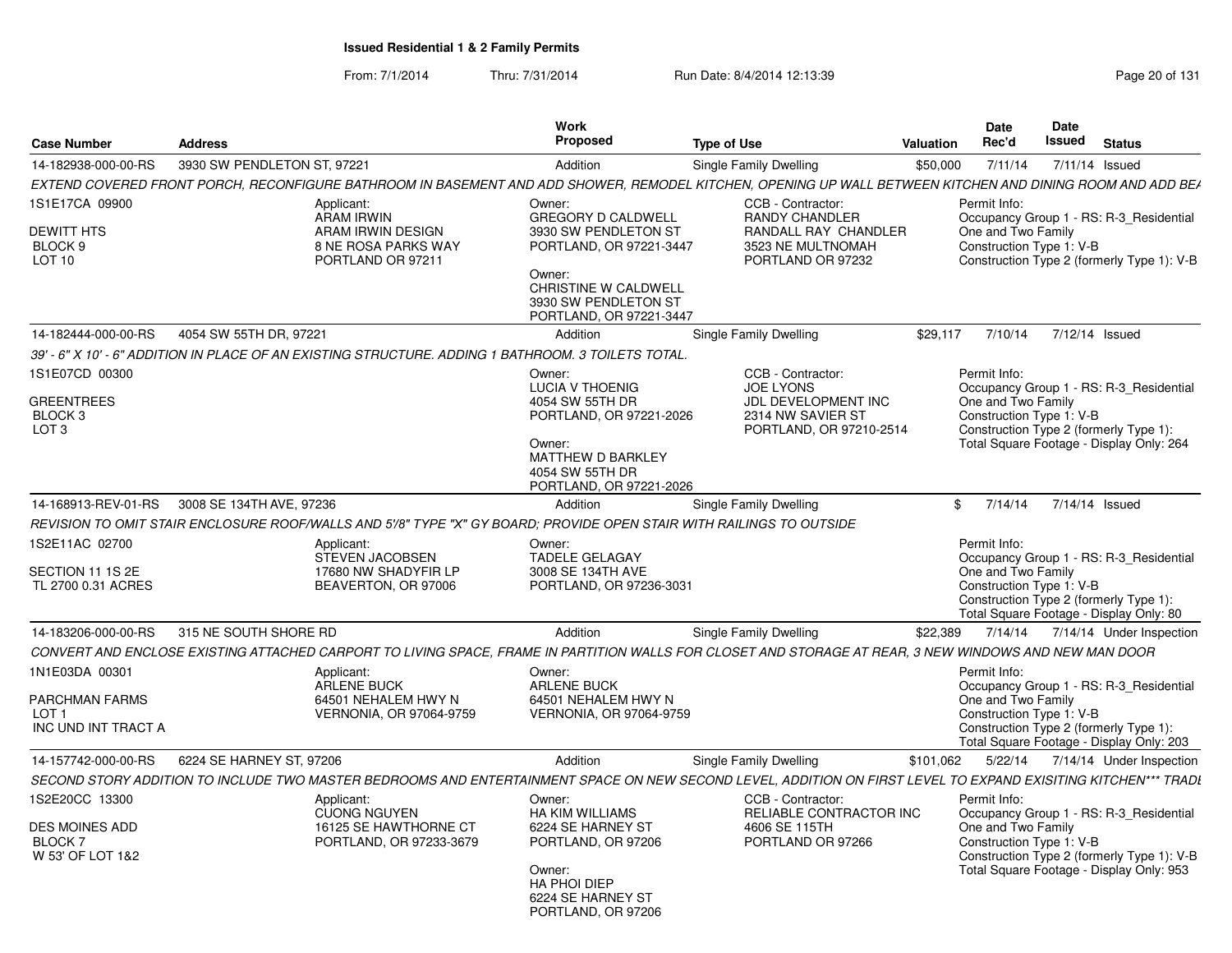From: 7/1/2014Thru: 7/31/2014 Run Date: 8/4/2014 12:13:39 Research 2010 Rage 21 of 131

| <b>Case Number</b>                                                    | <b>Address</b>            |                                                                                                                                                      | <b>Work</b><br>Proposed                                                                                                                              | <b>Type of Use</b>                                                                                                                 | <b>Valuation</b> | <b>Date</b><br>Rec'd                                                                                     | <b>Date</b><br><b>Issued</b> | <b>Status</b>                                                                       |
|-----------------------------------------------------------------------|---------------------------|------------------------------------------------------------------------------------------------------------------------------------------------------|------------------------------------------------------------------------------------------------------------------------------------------------------|------------------------------------------------------------------------------------------------------------------------------------|------------------|----------------------------------------------------------------------------------------------------------|------------------------------|-------------------------------------------------------------------------------------|
|                                                                       |                           |                                                                                                                                                      |                                                                                                                                                      |                                                                                                                                    |                  |                                                                                                          |                              |                                                                                     |
| 14-183920-000-00-RS                                                   | 3654 SE NEHALEM ST, 97202 |                                                                                                                                                      | Addition                                                                                                                                             | Single Family Dwelling                                                                                                             | \$29,117         | 7/15/14                                                                                                  | 7/15/14                      | Issued                                                                              |
| 1S1E24DA 21300                                                        |                           | ADDITION TO RAISE PORTION OF THE ROOF FOR ADDITIONAL HEIGHT *** TRADE PERMITS TO BE OBTAINED SEPARATELY***                                           | Owner:                                                                                                                                               | CCB - Contractor:                                                                                                                  |                  | Permit Info:                                                                                             |                              |                                                                                     |
| <b>BERKELEY</b><br>BLOCK 34<br><b>LOT 7&amp;8</b>                     |                           | Applicant:<br>ROBERT HAYDEN<br><b>DELTA STUDIOS ARCH &amp;</b><br><b>PLANNING</b><br>3344 NE 25TH AVE<br>PORTLAND, OR 97212                          | PAUL T MUKAI<br>3654 SE NEHALEM ST<br>PORTLAND, OR 97202-8444<br>Owner:<br><b>ALISA A MUKAI</b><br>3654 SE NEHALEM ST<br>PORTLAND, OR 97202-8444     | RAPID INTERVENTION TEAM INC<br>PO BOX 51<br>GLADSTONE, OR 97027                                                                    |                  | One and Two Family<br>Construction Type 1: V-B<br>Construction Type 2 (formerly Type 1):                 |                              | Occupancy Group 1 - RS: R-3 Residential<br>Total Square Footage - Display Only: 264 |
| 14-178151-REV-01-RS                                                   | 131 SE 74TH AVE, 97215    |                                                                                                                                                      | Addition                                                                                                                                             | <b>Single Family Dwelling</b>                                                                                                      |                  | \$<br>7/15/14                                                                                            | 7/15/14 Issued               |                                                                                     |
|                                                                       |                           | REVISION TO REMOVE OLD STAIRS AND BUILD NEW ONES DOWN TO BASEMENT                                                                                    |                                                                                                                                                      |                                                                                                                                    |                  |                                                                                                          |                              |                                                                                     |
| 1N2E32DC 05000<br>MT TABOR VILLA<br>BLOCK 11<br>LOT <sub>10</sub>     |                           | Applicant:<br><b>BOB STEELE</b><br><b>DESIGN INTELLIGENCE</b><br>3013 SE WASHOUGAL RIVER RD<br>WASHOUGAL, WA 98671                                   | Owner:<br>WILDE PROPERTIES INC<br>3735 SE CLAY ST #204<br>PORTLAND, OR 97214-5139                                                                    | CCB - Contractor:<br>WILDE PROPERTIES INC<br>3735 SE CLAY STE 204<br>PORTLAND, OR 97214                                            |                  | Permit Info:<br>One and Two Family<br>Construction Type 1: V-B<br>Construction Type 2 (formerly Type 1): |                              | Occupancy Group 1 - RS: R-3_Residential<br>Total Square Footage - Display Only: 133 |
| 14-183531-000-00-RS                                                   | 3933 NE 32ND AVE, 97212   |                                                                                                                                                      | Addition                                                                                                                                             | Single Family Dwelling                                                                                                             | \$8,000          | 7/15/14                                                                                                  | 7/15/14 Issued               |                                                                                     |
|                                                                       |                           | CONVERT EXISTING PORCH TO LIVING SPACE TO EXPAND KITCHEN AREA: ADD NEW PORCH TO THE NW SIDE OF THE HOUSE                                             |                                                                                                                                                      |                                                                                                                                    |                  |                                                                                                          |                              |                                                                                     |
| 1N1E24CD 03200<br>OLMSTED PK<br>BLOCK 13<br>LOT <sub>5</sub>          |                           | Applicant:<br><b>BONNIE HAROLD</b><br><b>BWH DESIGN</b><br><b>1705 FERN PL</b><br>LAKE OSWEGO, OR 97034                                              | Owner:<br>CHARLES C DOBSON<br>3933 NE 32ND AVE<br>PORTLAND, OR 97212<br>Owner:<br><b>JULIANNE M DOBSON</b><br>3933 NE 32ND AVE<br>PORTLAND, OR 97212 | CCB - Contractor:<br>ARCADA CONSTRUCTION LLC<br>1734 SE REEDWAY ST<br>PORTLAND, OR 97202                                           |                  | Permit Info:<br>One and Two Family<br>Construction Type 1: V-B<br>Construction Type 2 (formerly Type 1): |                              | Occupancy Group 1 - RS: R-3_Residential<br>Total Square Footage - Display Only: 40  |
| 14-183118-000-00-RS                                                   | 5834 NE 32ND PL, 97211    |                                                                                                                                                      | Addition                                                                                                                                             | <b>Single Family Dwelling</b>                                                                                                      | \$30.440         | 7/12/14                                                                                                  |                              | 7/15/14 Under Inspection                                                            |
|                                                                       |                           | BUILD 276 SF OF ADDITION TO INCLUDE NEW MASTER BATH AND BEDROOM. REMODEL EXISTING BATHROOM AND TURN EXISTING BEDROOM INTO OFFICE. TWO TOILETS TOTAL. |                                                                                                                                                      |                                                                                                                                    |                  |                                                                                                          |                              |                                                                                     |
| 1N1E13CD 01600<br><b>IRVINGTON PK</b><br>BLOCK 53<br>LOT 33&35        |                           | Applicant:<br>RMJ CONSTRUCTION AND<br><b>DEVELOPMENT INC</b><br>9619 SW 3RD AVE<br>PORTLAND, OR 97219                                                | Owner:<br><b>MEGAN K KAHRS</b><br>5834 NE 32ND PL<br>PORTLAND, OR 97211-6712                                                                         | CCB - Contractor:<br>RMJ CONSTRUCTION AND<br><b>DEVELOPMENT INC</b><br>9619 SW 3RD AVE<br>PORTLAND, OR 97219                       |                  | Permit Info:<br>One and Two Family<br>Construction Type 1: V-B<br>Construction Type 2 (formerly Type 1): |                              | Occupancy Group 1 - RS: R-3 Residential<br>Total Square Footage - Display Only: 276 |
| 14-174288-000-00-RS                                                   | 655 SW SHERMAN ST, 97201  |                                                                                                                                                      | Addition                                                                                                                                             | Single Family Dwelling                                                                                                             | \$38,712         | 6/24/14                                                                                                  |                              | 7/16/14 Under Inspection                                                            |
|                                                                       |                           | one level 351 sq ft addition to an existing single family residence. Addition includes a bedroom, bathroom, office, laundry closet, and library.     |                                                                                                                                                      |                                                                                                                                    |                  |                                                                                                          |                              |                                                                                     |
| 1S1E04DD 06300<br><b>CARUTHERS ADD</b><br>BLOCK 36<br>LOT 3&4 TL 6300 |                           | Applicant:<br><b>RON HAYES</b><br>PRECISION HOMES AND<br>DEVELOPMENT LLC<br>9655 SW SUNSHINE CT #100<br>BEAVERTON, OR 97005                          | Owner:<br><b>BRIAN DAPP</b><br>3324 SW 10TH AVE<br>PORTLAND, OR 97239-2906                                                                           | CCB - Contractor:<br><b>RON HAYES</b><br>PRECISION HOMES AND<br>DEVELOPMENT LLC<br>9655 SW SUNSHINE CT #100<br>BEAVERTON, OR 97005 |                  | Permit Info:<br>One and Two Family<br>Construction Type 1: V-B<br>Construction Type 2 (formerly Type 1): |                              | Occupancy Group 1 - RS: R-3_Residential<br>Total Square Footage - Display Only: 351 |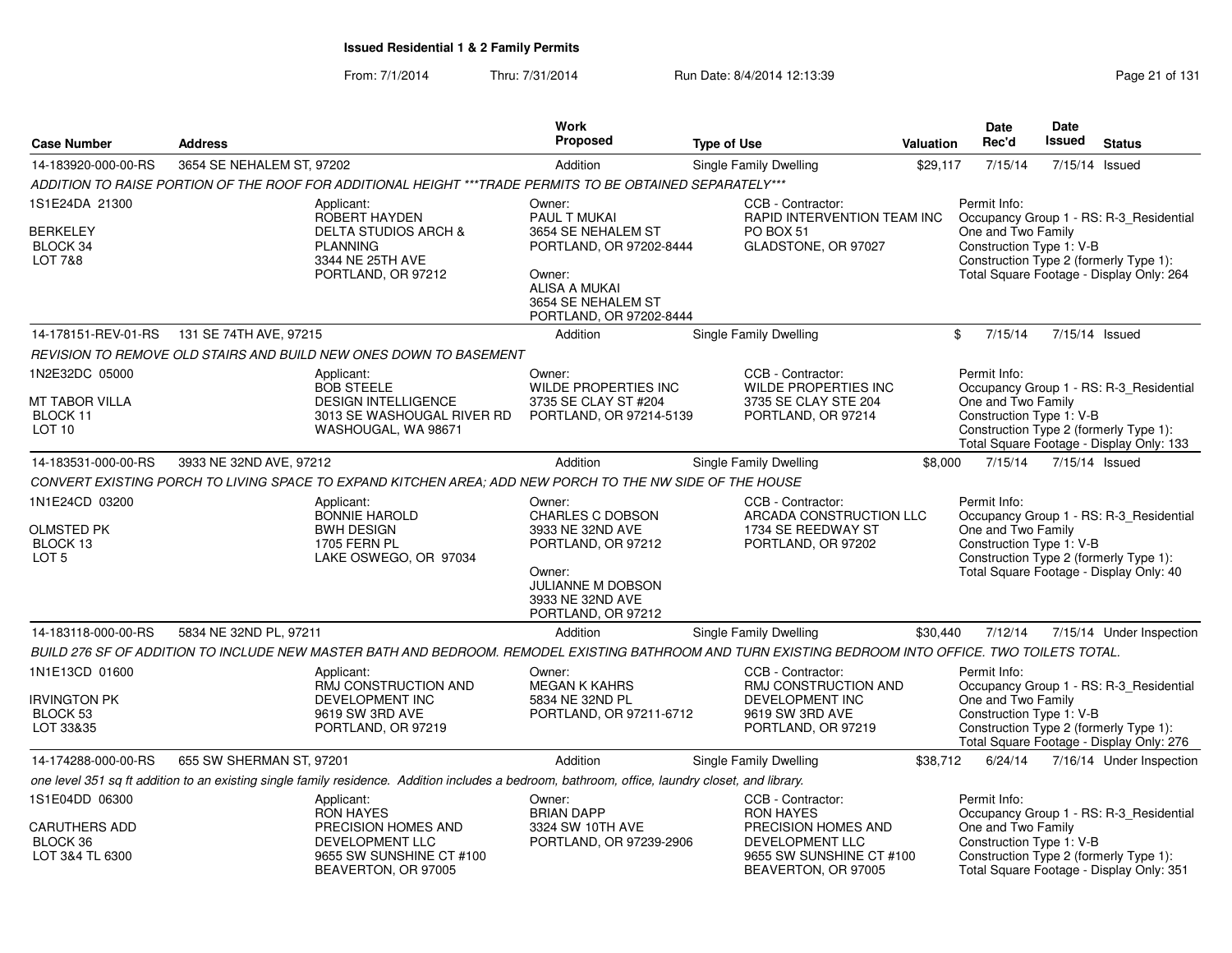From: 7/1/2014Thru: 7/31/2014 Run Date: 8/4/2014 12:13:39 Research 2010 Rage 22 of 131

| <b>Case Number</b>                                                     | <b>Address</b>                                                                                                                                                                                           | <b>Work</b><br>Proposed                                                                                                                                                    | <b>Type of Use</b>                                                                                                                                                                                                                               | Valuation | Date<br>Rec'd                                                                                                                                                                                       | <b>Date</b><br>Issued                                                                                                                                                          | <b>Status</b>                                                                                                                 |  |  |
|------------------------------------------------------------------------|----------------------------------------------------------------------------------------------------------------------------------------------------------------------------------------------------------|----------------------------------------------------------------------------------------------------------------------------------------------------------------------------|--------------------------------------------------------------------------------------------------------------------------------------------------------------------------------------------------------------------------------------------------|-----------|-----------------------------------------------------------------------------------------------------------------------------------------------------------------------------------------------------|--------------------------------------------------------------------------------------------------------------------------------------------------------------------------------|-------------------------------------------------------------------------------------------------------------------------------|--|--|
| 14-181496-000-00-RS                                                    | 5265 N HARVARD ST                                                                                                                                                                                        | Addition                                                                                                                                                                   | Single Family Dwelling                                                                                                                                                                                                                           | \$32,646  | 7/9/14                                                                                                                                                                                              |                                                                                                                                                                                | 7/16/14 Under Inspection                                                                                                      |  |  |
|                                                                        | 296 sq ft addition to rear of existing residence. New foundation front wall of existing residence. Alterations to load path to re support front room ceiling. Alterations to expand covered front porch. |                                                                                                                                                                            |                                                                                                                                                                                                                                                  |           |                                                                                                                                                                                                     |                                                                                                                                                                                |                                                                                                                               |  |  |
| 1N1E18AA 09601<br>UNIVERSITY PK<br>BLOCK 46<br>LOT 17 TL 9601          | Applicant:<br>Jim Wilburn<br>Orlando Construction Inc.<br>4110 SE Hawthorne Blvd #446<br>Portland, OR 97214                                                                                              | Owner:<br>SECRETARY OF HOUSING<br>3476 STATEVIEW BLVD<br>FORT MILL, SC 29715-7203<br>Owner:<br><b>URBAN DEVELOPMENT</b><br>3476 STATEVIEW BLVD<br>FORT MILL, SC 29715-7203 | CCB - Contractor:<br>ORLANDO CONSTRUCTION INC<br>4110 SE HAWTHORNE BLVD #446 One and Two Family<br>PORTLAND OR 97214                                                                                                                             |           | Permit Info:<br>Construction Type 1: V-B                                                                                                                                                            |                                                                                                                                                                                | Occupancy Group 1 - RS: R-3_Residential<br>Construction Type 2 (formerly Type 1):<br>Total Square Footage - Display Only: 296 |  |  |
| 14-176176-000-00-RS                                                    | 4505 NE DAVIS ST, 97213                                                                                                                                                                                  | Addition                                                                                                                                                                   | Single Family Dwelling                                                                                                                                                                                                                           | \$5,294   | 6/27/14                                                                                                                                                                                             |                                                                                                                                                                                | 7/16/14 Issued                                                                                                                |  |  |
|                                                                        | Addition of 48 sq ft to existing residence. Conversion of garage/entry to covered deck/kitchen at side and rear of structure                                                                             |                                                                                                                                                                            |                                                                                                                                                                                                                                                  |           |                                                                                                                                                                                                     |                                                                                                                                                                                |                                                                                                                               |  |  |
| 1N2E31CB 01100<br>LAURELCREST<br><b>BLOCK1</b><br>LOT <sub>9</sub>     | Applicant:<br><b>JAMES KREIPE</b><br>SQUARE DEAL REMODELING CO<br>INC.<br>8603 SE STARK AVE<br>PORTLAND, OR 97216                                                                                        | Owner:<br>MICHAEL DAMMARELL<br>4505 NE DAVIS ST<br>PORTLAND, OR 97213-2328<br>Owner:<br><b>AMY DAMMARELL</b><br>4505 NE DAVIS ST<br>PORTLAND, OR 97213-2328                | CCB - Contractor:<br>NORTHWEST CENTRAL<br>PLUMBING CO INC<br>2870 SE 75TH AVE, #206<br>HILLSBORO, OR 971236715<br>CCB - Contractor:<br><b>JAMES KREIPE</b><br>SQUARE DEAL REMODELING CO<br><b>INC</b><br>8603 SE STARK AVE<br>PORTLAND, OR 97216 |           | Permit Info:                                                                                                                                                                                        | Occupancy Group 1 - RS: R-3_Residential<br>One and Two Family<br>Construction Type 1: V-B<br>Construction Type 2 (formerly Type 1):<br>Total Square Footage - Display Only: 48 |                                                                                                                               |  |  |
| 14-184673-000-00-RS                                                    | 3917 NE 8TH AVE, 97212                                                                                                                                                                                   | Addition                                                                                                                                                                   | Single Family Dwelling                                                                                                                                                                                                                           | \$30,000  | 7/16/14                                                                                                                                                                                             |                                                                                                                                                                                | 7/16/14 Issued                                                                                                                |  |  |
|                                                                        | 2 STORY ADDITION AT BACK OF HOUSE, TO ADD 1 BEDROOM AND 1 BATHROOM ON EACH FLOOR                                                                                                                         |                                                                                                                                                                            |                                                                                                                                                                                                                                                  |           |                                                                                                                                                                                                     |                                                                                                                                                                                |                                                                                                                               |  |  |
| 1N1E23CC 02900<br>NORTH IRVINGTON<br><b>BLOCK 4</b><br>N 33' OF LOT 10 | Applicant:<br>JEFF WILLEMSEN<br>WNB DEVELOPMENT<br>P0 BOX 16967<br>PORTLAND OR 97292                                                                                                                     | Owner:<br><b>NORAH SMITH</b><br>3917 NE 8TH AVE<br>PORTLAND, OR 97212-1206<br>Owner:<br><b>NORAH S SMITH</b><br>3917 NE 8TH AVE<br>PORTLAND, OR 97212-1206                 | CCB - Contractor:<br>JEFF WILLEMSEN<br><b>WNB DEVELOPMENT</b><br>P0 BOX 16967<br>PORTLAND OR 97292                                                                                                                                               |           | Permit Info:<br>One and Two Family<br>Construction Type 1: V-B                                                                                                                                      |                                                                                                                                                                                | Occupancy Group 1 - RS: R-3_Residential<br>Construction Type 2 (formerly Type 1):<br>Total Square Footage - Display Only: 90  |  |  |
| 14-182499-000-00-RS                                                    | 3115 SE 21ST AVE, 97202                                                                                                                                                                                  | Addition                                                                                                                                                                   | Single Family Dwelling                                                                                                                                                                                                                           | \$39,404  | 7/11/14                                                                                                                                                                                             |                                                                                                                                                                                | 7/17/14 Issued                                                                                                                |  |  |
|                                                                        | RAISE ROOF ON REAR OF STRUCTURE TO CONVERT ATTIC TO HABITABLE SPACE TO INCLUDE BEDROOM AND BATHROOM, CONVERT PORTION OF FIRST STORY ROOF TO DECK. TOTAL (3) T(                                           |                                                                                                                                                                            |                                                                                                                                                                                                                                                  |           |                                                                                                                                                                                                     |                                                                                                                                                                                |                                                                                                                               |  |  |
| 1S1E11AD 14100<br><b>TIBBETTS ADD</b><br>BLOCK 55<br>LOT <sub>6</sub>  | Applicant:<br><b>DAVISBUILT LLC</b><br>2931 NE 34TH AVE<br>PORTLAND OR 97212                                                                                                                             | Owner:<br>PHILIP J QUITSLUND<br>3115 SE 21ST AVE<br>PORTLAND, OR 97202-2317<br>Owner:<br><b>JESSICA E BEEBE</b><br>3115 SE 21ST AVE<br>PORTLAND, OR 97202-2317             | CCB - Contractor:<br><b>DAVISBUILT LLC</b><br>2931 NE 34TH AVE<br>PORTLAND OR 97212                                                                                                                                                              |           | Permit Info:<br>Occupancy Group 1 - RS: R-3_Residential<br>One and Two Family<br>Construction Type 1: V-B<br>Construction Type 2 (formerly Type 1): V-B<br>Total Square Footage - Display Only: 501 |                                                                                                                                                                                |                                                                                                                               |  |  |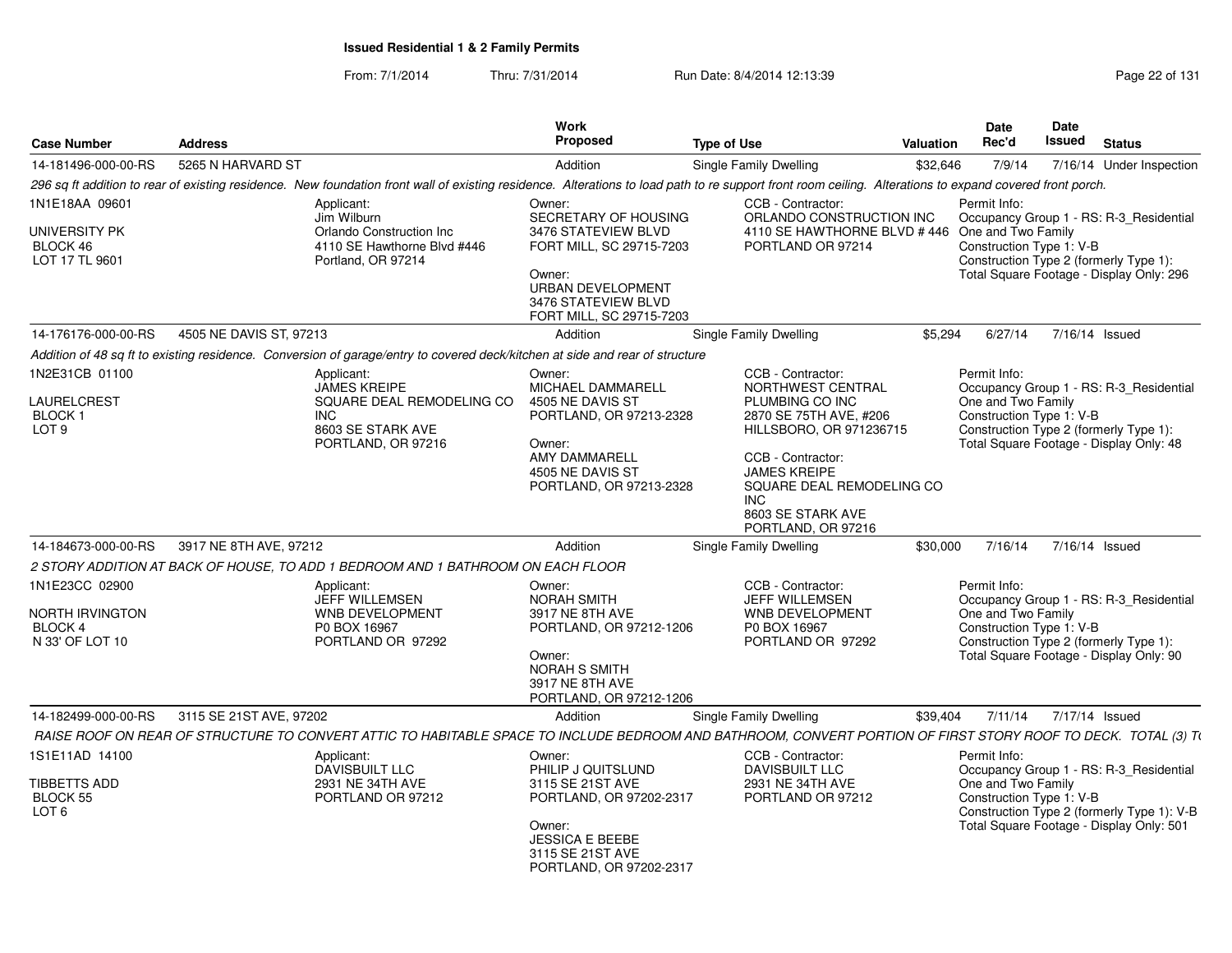From: 7/1/2014Thru: 7/31/2014 Run Date: 8/4/2014 12:13:39 Research 2010 Rage 23 of 131

| <b>Case Number</b>                                                     | <b>Address</b>                                                                                                                                           | Work<br>Proposed                                                                                                                                  | <b>Type of Use</b><br>Valuation                                                                                                |              | Date<br>Rec'd      | Date<br>Issued<br><b>Status</b>                                                                                                                           |
|------------------------------------------------------------------------|----------------------------------------------------------------------------------------------------------------------------------------------------------|---------------------------------------------------------------------------------------------------------------------------------------------------|--------------------------------------------------------------------------------------------------------------------------------|--------------|--------------------|-----------------------------------------------------------------------------------------------------------------------------------------------------------|
| 14-164237-REV-01-RS                                                    | 741 NE MEADOW DR, 97211                                                                                                                                  | Addition                                                                                                                                          | Single Family Dwelling                                                                                                         |              | 7/17/14            | 7/17/14 Issued                                                                                                                                            |
|                                                                        | REVISION TO SHOW LEDGER DETAIL AT ADDITION AREA PER INSPECTOR                                                                                            |                                                                                                                                                   |                                                                                                                                |              |                    |                                                                                                                                                           |
| 1N1E02CC 00500<br><b>MEADOWS ADD</b><br>BLOCK 1<br>LOT 21              | Applicant:<br><b>GEORGE FRANKLIN MAESTAS &amp;</b><br><b>FRANK LYN MAESTAS</b><br>6021 NW EL REY DR<br><b>CAMAS, WA 98607</b>                            | Owner:<br><b>WILLIE DAVIS</b><br>741 NE MEADOW DR<br>PORTLAND, OR 97211<br>Owner:<br><b>CHERI DAVIS</b><br>741 NE MEADOW DR<br>PORTLAND, OR 97211 | CCB - Contractor:<br><b>GEORGE FRANKLIN MAESTAS</b><br><b>FRANK LYN MAESTAS</b><br>6021 NW EL REY DR<br><b>CAMAS, WA 98607</b> | Permit Info: | One and Two Family | Occupancy Group 1 - RS: R-3_Residential<br>Construction Type 1: V-B<br>Construction Type 2 (formerly Type 1):<br>Total Square Footage - Display Only: 220 |
| 14-184463-000-00-RS                                                    | 2280 SE 35TH PL, 97214                                                                                                                                   | Addition                                                                                                                                          | Single Family Dwelling                                                                                                         | \$22.000     |                    | 7/16/14 7/17/14 Under Inspection                                                                                                                          |
|                                                                        | KITCHEN ADDITION AND REMODEL. REMOVE SHEETROCK AND REINSULATE 2 EXTERIOR KITCHEN WALLS AND ADD PASS THROUGH                                              |                                                                                                                                                   |                                                                                                                                |              |                    |                                                                                                                                                           |
| 1S1E01DC 06500                                                         | Applicant:<br>DAVID FARRIN CONSTRUCTION                                                                                                                  | Owner:<br>EDWARD J SUHR                                                                                                                           | CCB - Contractor:<br><b>DAVID FARRIN CONSTRUCTION</b>                                                                          | Permit Info: |                    | Occupancy Group 1 - RS: R-3_Residential                                                                                                                   |
| PARK VIEW ANX<br>N 1/2 OF LOT 12                                       | LLC<br>4885 SUMMIT ST<br>WEST LINN, OR 97068                                                                                                             | 2280 SE 35TH PL<br>PORTLAND, OR 97214<br>Owner:<br>PATRICIA K SUHR<br>2280 SE 35TH PL<br>PORTLAND, OR 97214                                       | <b>LLC</b><br>4885 SUMMIT ST<br>WEST LINN, OR 97068                                                                            |              | One and Two Family | Construction Type 1: V-B<br>Construction Type 2 (formerly Type 1):<br>Total Square Footage - Display Only: 12                                             |
| 14-160085-000-00-RS                                                    | 6924 SE MARTINS ST, 97206                                                                                                                                | Addition                                                                                                                                          | Single Family Dwelling                                                                                                         | \$90,000     | 5/22/14            | 7/18/14 Under Inspection                                                                                                                                  |
|                                                                        | REPAIR FIRE DAMAGE; MODIFY SHED DORMER TO GABLE AND CONVERT BEDROOM TO BATHROOM ON 2ND FLOOR; REMOVE INTERIOR WALL TO EXPAND MASTER BEDROOM AND RECONFIG |                                                                                                                                                   |                                                                                                                                |              |                    |                                                                                                                                                           |
| 1S2E17CD 03400<br><b>POMONA</b><br>BLOCK <sub>2</sub><br><b>LOT 21</b> | Applicant:<br><b>RICK RAIVIO</b><br><b>RAIVIO CONSTRUCTION LLC</b><br>2704 SE NORELIUS DR<br>VANCOUVER, WA 98683                                         | Owner:<br>EDWIN R III CLOSS<br>2740 WEMBLEY PARK RD<br>LAKE OSWEGO, OR 97034                                                                      | CCB - Contractor:<br><b>RAIVIO CONSTRUCTION LLC'</b><br>2704 SE NORELIUS DR<br>VANCOUVER, WA 98683                             | Permit Info: |                    | Occupancy Group 1 - RS: R-3_Remodel<br>Construction Type 1: V-B<br>Construction Type 2 (formerly Type 1):<br>Total Square Footage - Display Only: 1593    |
|                                                                        | 14-167951-REV-01-RS 2824 NE 36TH AVE, 97212                                                                                                              | Addition                                                                                                                                          | Single Family Dwelling                                                                                                         |              |                    | \$ 7/18/14 7/18/14 Issued                                                                                                                                 |
|                                                                        | REVISION TO CHANGE SHEAR WALL TO ORDINARY MOMENT FRAME (OMF).                                                                                            |                                                                                                                                                   |                                                                                                                                |              |                    |                                                                                                                                                           |
| 1N1E25AC 16400<br><b>HOLLYROOD</b><br>BLOCK 11<br>LOT <sub>2</sub>     | Applicant:<br><b>BETSY HURST</b><br>3435 NE 45TH AVE SUITE I<br>PORTLAND, OR 97213                                                                       | Owner:<br>MICHAEL J LICURSE<br>2824 NE 36TH AVE<br>PORTLAND, OR 97212<br>Owner:<br>ANN R LICURSE<br>2824 NE 36TH AVE<br>PORTLAND, OR 97212        | CCB - Contractor:<br>TURNKEY CONSTRUCTION LLC<br>4207 NE 8TH AVE<br>PORTLAND, OR 97211                                         | Permit Info: | One and Two Family | Occupancy Group 1 - RS: R-3_Residential<br>Construction Type 1: V-B<br>Construction Type 2 (formerly Type 1):<br>Total Square Footage - Display Only: 312 |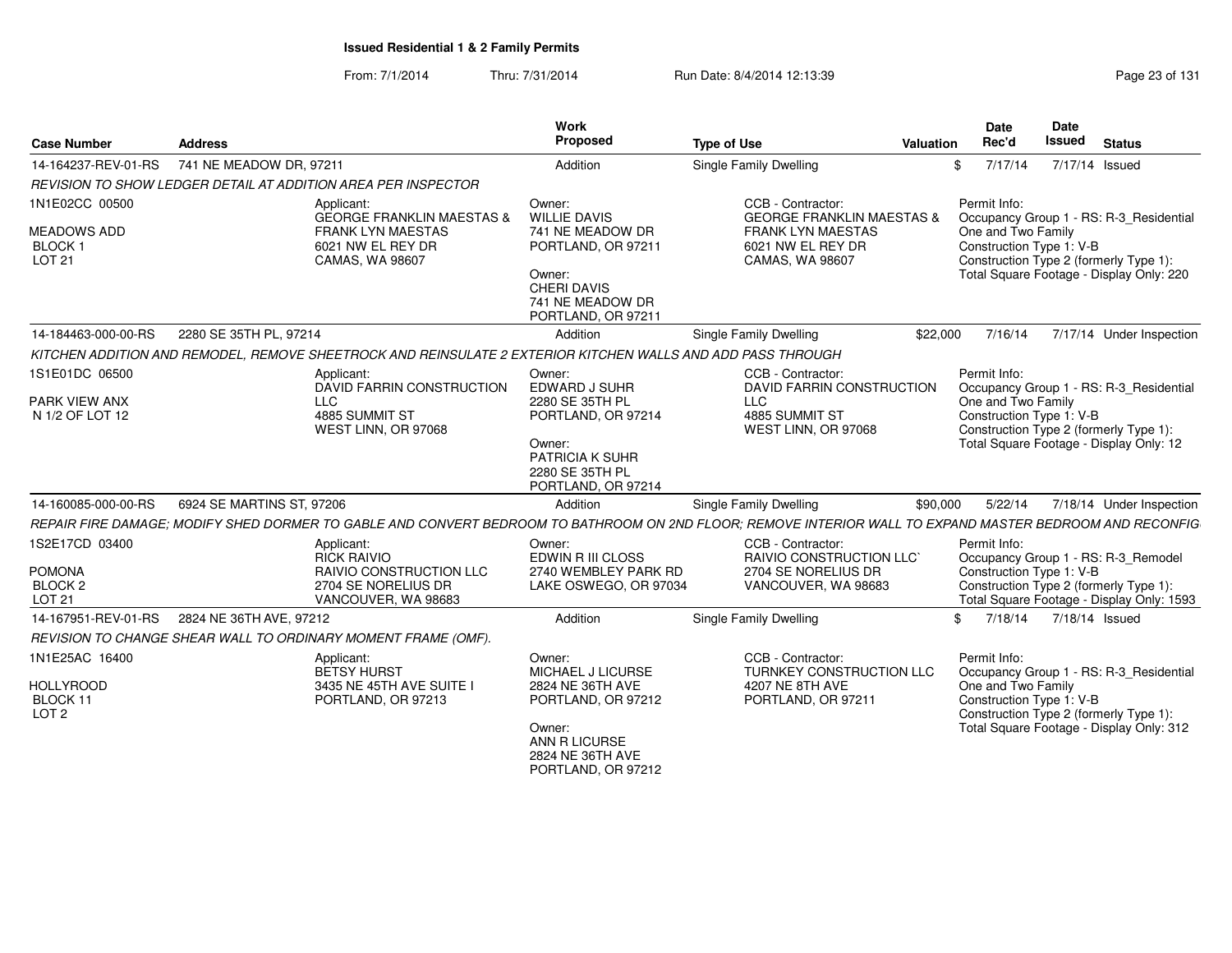From: 7/1/2014Thru: 7/31/2014 Run Date: 8/4/2014 12:13:39 Rege 24 of 131

|                                                                          |                             |                                                                                                                               | Work                                                                                                                               |                                                                                                                                                               |           | Date                               | Date                     |                                                                                         |
|--------------------------------------------------------------------------|-----------------------------|-------------------------------------------------------------------------------------------------------------------------------|------------------------------------------------------------------------------------------------------------------------------------|---------------------------------------------------------------------------------------------------------------------------------------------------------------|-----------|------------------------------------|--------------------------|-----------------------------------------------------------------------------------------|
| <b>Case Number</b>                                                       | <b>Address</b>              |                                                                                                                               | Propose                                                                                                                            | <b>Type of Use</b>                                                                                                                                            | Valuation | Rec'd                              | <b>Issued</b>            | <b>Status</b>                                                                           |
| 14-186234-000-00-RS                                                      | 4138 SE CLINTON ST, 97202   |                                                                                                                               | Addition                                                                                                                           | <b>Single Family Dwelling</b>                                                                                                                                 | \$25,000  | 7/18/14                            | 7/18/14 Issued           |                                                                                         |
|                                                                          |                             |                                                                                                                               |                                                                                                                                    | ADDITION OF NEW DECK AND COVER AT REAR OF HOUSE: SHIFT STAIRS AT BASEMENT AND CHANGE DOOR AT LANDING TO WINDOW: REMOVE WALL BETWEEN KITCHEN AND DINING ROOM   |           |                                    |                          |                                                                                         |
| 1S2E07BB 18200                                                           |                             | Applicant:<br>ELLEN MEKJAVICH                                                                                                 | Owner:<br><b>JAMES E ZIMMERMAN</b>                                                                                                 | CCB - Contractor:<br>NW INNOVATIVE CONSTRUCTION Occupancy Group 1 - RS: R-3 Remodel                                                                           |           | Permit Info:                       |                          |                                                                                         |
| RICHMOND ADD<br><b>BLOCK</b><br>LOT 9                                    |                             | 4138 SE CLINTON ST<br>PORTLAND, OR 97202-1639                                                                                 | 4138 SE CLINTON ST<br>PORTLAND, OR 97202-1639                                                                                      | CONCEPTS LLC<br>1265 NE CORNELL RD<br>HILLSBORO, OR 97124                                                                                                     |           |                                    | Construction Type 1: V-B | Construction Type 2 (formerly Type 1): V-B<br>Total Square Footage - Display Only: 628  |
|                                                                          |                             |                                                                                                                               | Owner:<br><b>ELLEN MEKJAVICH</b><br>4138 SE CLINTON ST<br>PORTLAND, OR 97202-1639                                                  |                                                                                                                                                               |           |                                    |                          |                                                                                         |
| 14-186054-000-00-RS                                                      | 275 N LOTUS BEACH DR. 97217 |                                                                                                                               | Addition                                                                                                                           | <b>Single Family Dwelling</b>                                                                                                                                 | \$150.000 | 7/18/14                            |                          | 7/18/14 Under Inspection                                                                |
|                                                                          |                             |                                                                                                                               |                                                                                                                                    | REMODEL EXISTING SINGLE FAMILY RESIDENCE, REMOVE WALL BETWEEN KITCHEN AND DINING ROOM AND ADD BEAM ABOVE, REMOVE STAIRS AT SUNKEN GREAT ROOM ON MAIN FLOOR; 2 |           |                                    |                          |                                                                                         |
| 2N1E34DC 01100<br>HAYDEN BAY MARINA<br><b>BLOCK1</b><br>LOT <sub>8</sub> |                             | Applicant:<br>TODD ALBERT HOMES LLC<br>333 N STATE ST STE V 448<br>LAKE OSWEGO, OR 97034                                      | Owner:<br>ARTHUR L PARKER<br>275 N LOTUS BEACH DR<br>PORTLAND, OR 97217<br>Owner:<br>DEBRA K RUNYAN-PARKER<br>275 N LOTUS BEACH DR | CCB - Contractor:<br>TODD ALBERT HOMES LLC<br>333 N STATE ST STE V 448<br>LAKE OSWEGO, OR 97034                                                               |           | Permit Info:<br>One and Two Family | Construction Type 1: V-B | Occupancy Group 1 - RS: R-3_Residential<br>Construction Type 2 (formerly Type 1):       |
|                                                                          |                             |                                                                                                                               | PORTLAND, OR 97217                                                                                                                 |                                                                                                                                                               |           |                                    |                          |                                                                                         |
| 13-149185-000-00-RS                                                      | 3624 SE 130TH AVE, 97236    |                                                                                                                               | Addition                                                                                                                           | Single Family Dwelling                                                                                                                                        | \$285,115 | 5/7/13                             | 7/18/14 Issued           |                                                                                         |
|                                                                          |                             | WHOLE HOUSE REMODEL - 2 STORY ADDITION INCLUDING GARAGE, ENGINEERED Septic Decommissioning Required. Call for Inspection 842. |                                                                                                                                    |                                                                                                                                                               |           |                                    |                          |                                                                                         |
| 1S2E11CA 01000<br>LINN PK                                                |                             | Applicant:<br>VIC SEMCHUK<br>1919 SE 162ND AVE                                                                                | Owner:<br><b>ANATOLIY BALTAG</b><br>3624 SE 130TH AVE                                                                              |                                                                                                                                                               |           | Permit Info:                       | Construction Type 1: V-B | Occupancy Group 1 - RS: R-3_Remodel                                                     |
| LOT 8 TL 1000                                                            |                             | Portland, OR 97233                                                                                                            | PORTLAND, OR 97236-3310                                                                                                            |                                                                                                                                                               |           |                                    |                          | Construction Type 2 (formerly Type 1): V-B<br>Total Square Footage - Display Only: 3395 |
| 14-184792-000-00-RS                                                      | 9488 N ST LOUIS AVE, 97203  |                                                                                                                               | Addition                                                                                                                           | <b>Single Family Dwelling</b>                                                                                                                                 | \$10,000  | 7/18/14                            |                          | 7/18/14 Under Inspection                                                                |
|                                                                          |                             |                                                                                                                               |                                                                                                                                    | ADDITION TO CREATE FOYER AND RELOCATE ENTRY DOOR; NEW FRONT AND REAR PORCHES; REMOVE WINDOW AND REPLACE WITH FRENCH DOOR AT REAR; NEW SKYLIGHTS; EXTEND AL    |           |                                    |                          |                                                                                         |
| 1N1W01DB 13200                                                           |                             | Applicant:<br>MARK TOBIAS                                                                                                     | Owner:<br><b>MARK TOBIAS</b>                                                                                                       |                                                                                                                                                               |           | Permit Info:                       |                          | Occupancy Group 1 - RS: R-3_Residential                                                 |
| <b>RAVENA PK</b><br><b>BLOCK 3 TL 13200</b>                              |                             | 9488 N SAINT LOUIS AVE<br>PORTLAND, OR 97203-2281                                                                             | 9488 N SAINT LOUIS AVE<br>PORTLAND, OR 97203-2281                                                                                  |                                                                                                                                                               |           | One and Two Family                 | Construction Type 1: V-B | Construction Type 2 (formerly Type 1)<br>Total Square Footage - Display Only: 40        |

**Total # of RS Addition permits issued: 110**

**Total valuation of RS Addition permits issued: \$5,220,578**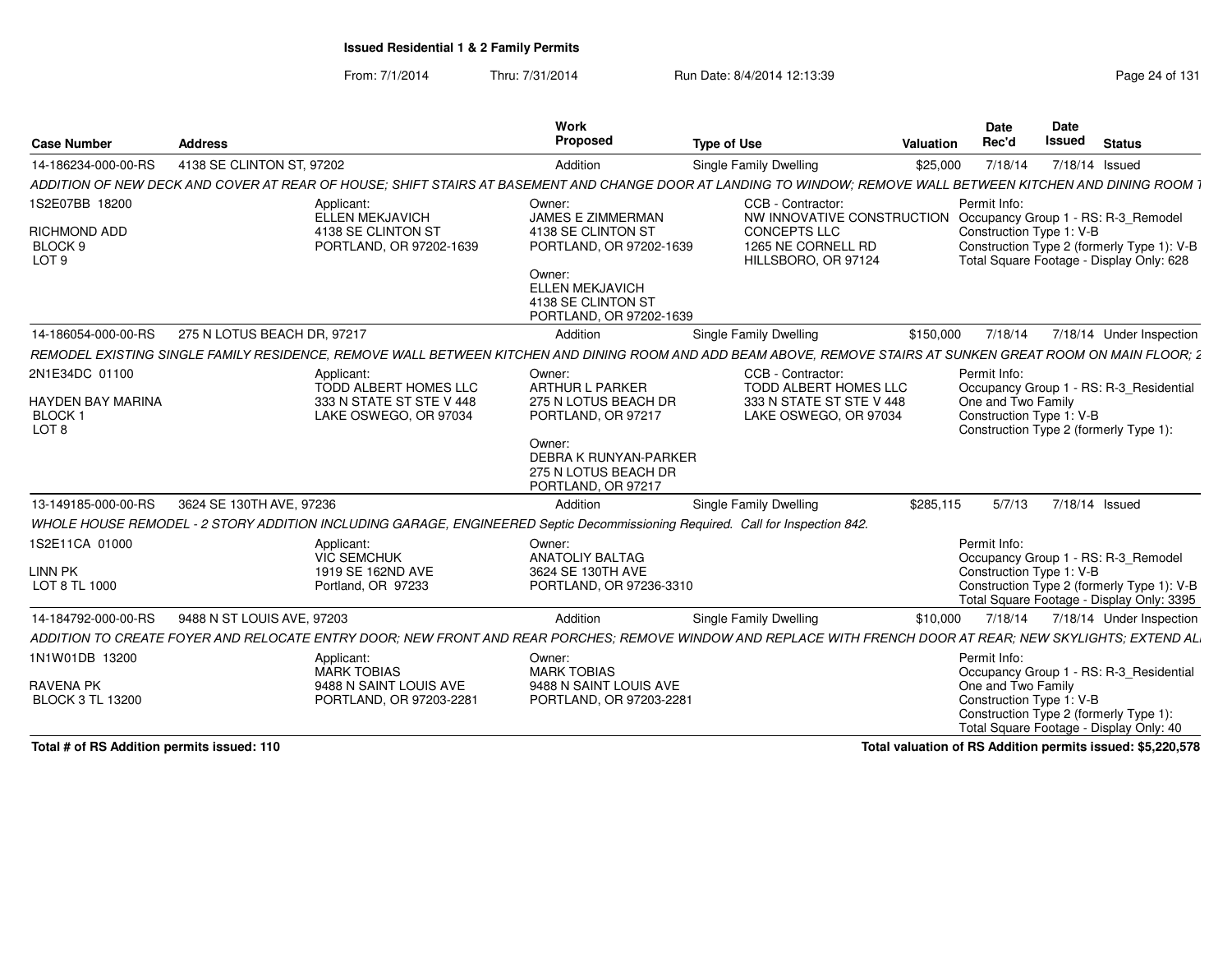From: 7/1/2014Thru: 7/31/2014 Run Date: 8/4/2014 12:13:39 Research 2010 Rage 25 of 131

| <b>Address</b>                                                                                           | <b>Work</b><br><b>Proposed</b>                                                                                                                  | <b>Type of Use</b>                                                                                                                                                                                                                     |                                                                                                                                                                                       | <b>Date</b><br>Rec'd                                                                                                                                                    | <b>Date</b><br><b>Issued</b>                   | <b>Status</b>                                                                                                                                                                                                                                                                                                                                                                                                                                                                                                                                                                                                                                              |
|----------------------------------------------------------------------------------------------------------|-------------------------------------------------------------------------------------------------------------------------------------------------|----------------------------------------------------------------------------------------------------------------------------------------------------------------------------------------------------------------------------------------|---------------------------------------------------------------------------------------------------------------------------------------------------------------------------------------|-------------------------------------------------------------------------------------------------------------------------------------------------------------------------|------------------------------------------------|------------------------------------------------------------------------------------------------------------------------------------------------------------------------------------------------------------------------------------------------------------------------------------------------------------------------------------------------------------------------------------------------------------------------------------------------------------------------------------------------------------------------------------------------------------------------------------------------------------------------------------------------------------|
| 1828 N JARRETT ST - Unit B, 97217                                                                        | Alteration                                                                                                                                      | <b>Accessory Dwelling Unit</b>                                                                                                                                                                                                         |                                                                                                                                                                                       | 7/2/14                                                                                                                                                                  |                                                | 7/2/14 Under Inspection                                                                                                                                                                                                                                                                                                                                                                                                                                                                                                                                                                                                                                    |
|                                                                                                          |                                                                                                                                                 |                                                                                                                                                                                                                                        |                                                                                                                                                                                       |                                                                                                                                                                         |                                                |                                                                                                                                                                                                                                                                                                                                                                                                                                                                                                                                                                                                                                                            |
| Applicant:<br>ORLANDO CONSTRUCTION INC<br>PORTLAND OR 97214                                              | Owner:<br><b>ALLEN PERLSTEIN</b><br>LONG BEACH, CA 90802                                                                                        | CCB - Contractor:<br>PREMIER PLUMBING INC<br>20 SW 131ST AVE<br>BEAVERTON OR 97005                                                                                                                                                     |                                                                                                                                                                                       | Permit Info:                                                                                                                                                            |                                                |                                                                                                                                                                                                                                                                                                                                                                                                                                                                                                                                                                                                                                                            |
|                                                                                                          | Owner:<br><b>JAMES GOODRICH</b><br>1625 E APPLETON ST<br>LONG BEACH, CA 90802                                                                   | CCB - Contractor:<br>SQUIRES ELECTRIC INC<br>PORTLAND, OR 97202                                                                                                                                                                        |                                                                                                                                                                                       |                                                                                                                                                                         |                                                |                                                                                                                                                                                                                                                                                                                                                                                                                                                                                                                                                                                                                                                            |
|                                                                                                          |                                                                                                                                                 | CCB - Contractor:<br>PORTLAND OR 97214                                                                                                                                                                                                 |                                                                                                                                                                                       |                                                                                                                                                                         |                                                |                                                                                                                                                                                                                                                                                                                                                                                                                                                                                                                                                                                                                                                            |
| 2387 NW KEARNEY ST - Unit B, 97210                                                                       | Alteration                                                                                                                                      | <b>Accessory Dwelling Unit</b>                                                                                                                                                                                                         |                                                                                                                                                                                       | 7/7/14                                                                                                                                                                  |                                                | 7/7/14 Issued                                                                                                                                                                                                                                                                                                                                                                                                                                                                                                                                                                                                                                              |
| REVISION - REPLACE POST AND ADD FOOTING BASEMENT                                                         |                                                                                                                                                 |                                                                                                                                                                                                                                        |                                                                                                                                                                                       |                                                                                                                                                                         |                                                |                                                                                                                                                                                                                                                                                                                                                                                                                                                                                                                                                                                                                                                            |
| Applicant:<br><b>RON HANSON</b><br><b>SCHOMMER &amp; SON</b><br>6421 NE COLWOOD WY.<br>PORTLAND OR 97218 | Owner:<br>2387 NW KEARNEY LLC                                                                                                                   | CCB - Contractor:<br>2214 SE 8TH AVE<br>PORTLAND OR 97214<br>CCB - Contractor:<br><b>RON HANSON</b><br><b>SCHOMMER &amp; SON</b><br>6421 NE COLWOOD WY.                                                                                |                                                                                                                                                                                       | Permit Info:                                                                                                                                                            |                                                |                                                                                                                                                                                                                                                                                                                                                                                                                                                                                                                                                                                                                                                            |
| 5111 N GIRARD ST - Unit B, 97203                                                                         | Alteration                                                                                                                                      | <b>Accessory Dwelling Unit</b>                                                                                                                                                                                                         |                                                                                                                                                                                       | 7/15/14                                                                                                                                                                 |                                                | 7/15/14 Issued                                                                                                                                                                                                                                                                                                                                                                                                                                                                                                                                                                                                                                             |
|                                                                                                          |                                                                                                                                                 |                                                                                                                                                                                                                                        |                                                                                                                                                                                       |                                                                                                                                                                         |                                                |                                                                                                                                                                                                                                                                                                                                                                                                                                                                                                                                                                                                                                                            |
| Applicant:<br><b>HOLLY HUNTLEY</b><br><b>ENVIRONS LLC</b><br>5919 NE 10TH AVE<br>PORTLAND OR 97211       | Owner:<br><b>FAITH K WATKINS</b><br>5111 N GIRARD ST<br>PORTLAND, OR 97203<br>Owner:<br>ANDREA COOPER<br>5111 N GIRARD ST<br>PORTLAND, OR 97203 | CCB - Contractor:<br><b>HOLLY HUNTLEY</b><br><b>ENVIRONS LLC</b><br>5919 NE 10TH AVE<br>PORTLAND OR 97211<br>CCB - Contractor:<br>8100 SW ELMWOOD ST<br>PORTLAND, OR 97223<br>CCB - Contractor:<br>PO BOX 68456<br>MILWAUKIE, OR 97267 |                                                                                                                                                                                       | Permit Info:                                                                                                                                                            |                                                |                                                                                                                                                                                                                                                                                                                                                                                                                                                                                                                                                                                                                                                            |
|                                                                                                          |                                                                                                                                                 | 4110 SE HAWTHORNE BLVD #446 1625 E APPLETON ST                                                                                                                                                                                         | 6312 SW CAPITOL HWY #505<br>PORTLAND, OR 97239-1938<br>PORTLAND OR 97218<br>CONVERT GARAGE TO ACCESSORY DWELLING UNIT; NEW INTERIOR WALLS TO CREATE KITCHEN, BATHROOM, AND 2 BEDROOMS | 1001 SE DIVISION ST; SUITE 1<br>ORLANDO CONSTRUCTION INC<br>4110 SE HAWTHORNE BLVD #446<br>ROBBEN & SONS HEATING INC<br>LOTUS PLUMBING COMPANY<br>ALL WAYS ELECTRIC LLC | <b>Valuation</b><br>\$41,762<br>\$<br>\$22,938 | CONVERT PORTION OF BASEMENT TO A 734 SF ADU. REMAINING AREA WILL BE COMMON AREA. SHARED AREA WILL BE UTILITY ROOM. NEW WINDOW WELL ON WEST ELEVATION.<br>Occupancy Group 1 - RS: R-3_Remodel<br>Construction Type 1: V-B<br>Construction Type 2 (formerly Type 1):<br>Number of New Dwelling Units: 1<br>Occupancy Group 1 - RS: R-3_Remodel<br>Construction Type 1: V-B<br>Construction Type 2 (formerly Type 1):<br>Total Square Footage - Display Only: 782<br>Occupancy Group 1 - RS: R-3_Remodel<br>Construction Type 1: V-B<br>Construction Type 2 (formerly Type 1):<br>Total Square Footage - Display Only: 624<br>Number of New Dwelling Units: 1 |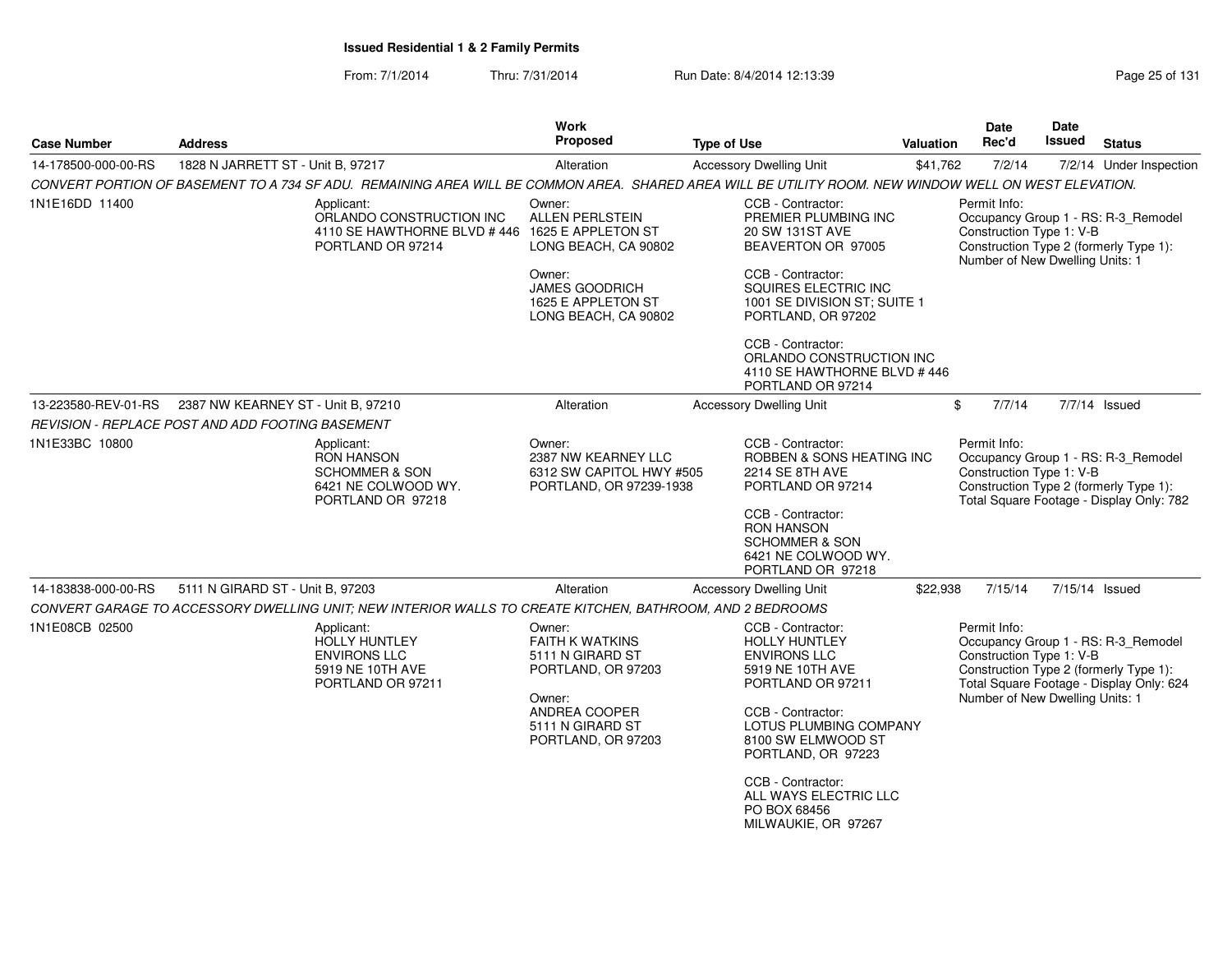From: 7/1/2014Thru: 7/31/2014 Run Date: 8/4/2014 12:13:39 Research 2014 13:14

| <b>Case Number</b>                            | <b>Address</b>                                                                                                                                                | Work<br>Proposed                                                                                                                                                | <b>Type of Use</b>                                                                                        | Valuation | <b>Date</b><br>Rec'd                                                                              | <b>Date</b><br><b>Issued</b> | <b>Status</b>                                                                                                                 |
|-----------------------------------------------|---------------------------------------------------------------------------------------------------------------------------------------------------------------|-----------------------------------------------------------------------------------------------------------------------------------------------------------------|-----------------------------------------------------------------------------------------------------------|-----------|---------------------------------------------------------------------------------------------------|------------------------------|-------------------------------------------------------------------------------------------------------------------------------|
| 14-174832-000-00-RS                           | 3613 SE 10TH AVE - Unit B, 97202                                                                                                                              | Alteration                                                                                                                                                      | <b>Accessory Dwelling Unit</b>                                                                            | \$45,000  | 7/3/14                                                                                            |                              | 7/3/14 Issued                                                                                                                 |
|                                               | CONVERT EXISTING 2 STORY GARAGE TO ACCESSORY DWELLING UNIT WITH STORAGE ABOVE, MAIN FLOOR INFILL OVERHEAD DOOR AND ADD MAN DOOR AND WINDOW, FRAME IN WALLS F  |                                                                                                                                                                 |                                                                                                           |           |                                                                                                   |                              |                                                                                                                               |
| 1S1E11CA 06000                                | Applicant:<br>JEREMY D ROMAGNA<br>3613 SE 10TH AVE<br>PORTLAND, OR 97202                                                                                      | Owner:<br>JEREMY D ROMAGNA<br>3613 SE 10TH AVE<br>PORTLAND, OR 97202<br>Owner:<br><b>MEREDITH A BUTNER</b><br>3613 SE 10TH AVE<br>PORTLAND, OR 97202            | CCB - Contractor:<br><b>HOLLY HUNTLEY</b><br><b>ENVIRONS LLC</b><br>5919 NE 10TH AVE<br>PORTLAND OR 97211 |           | Permit Info:<br>One and Two Family<br>Construction Type 1: V-B<br>Number of New Dwelling Units: 1 |                              | Occupancy Group 1 - RS: R-3_Residential<br>Construction Type 2 (formerly Type 1):                                             |
| 14-172673-000-00-RS                           | 1841 SE 54TH AVE - Unit B. 97215                                                                                                                              | Alteration                                                                                                                                                      | <b>Accessory Dwelling Unit</b>                                                                            | \$32,315  | 7/9/14                                                                                            |                              | 7/9/14 Issued                                                                                                                 |
|                                               | CONVERT EXISTING DETACHED GARAGE TO ACCESSORY DWELLING UNIT. INCLUDES BATHROOM. CLOSET. KITCHENETTE AND STUDIO LIVING AREA. NEW WINDOWS. INFILL OVERHEAD DOOF |                                                                                                                                                                 |                                                                                                           |           |                                                                                                   |                              |                                                                                                                               |
| 1S2E06DB 15000                                | Applicant:<br>JOHN B EICHENAUER<br>1841 SE 54TH AVE<br>PORTLAND, OR 97215-3333                                                                                | Owner:<br><b>JOHN B EICHENAUER</b><br>1841 SE 54TH AVE<br>PORTLAND, OR 97215-3333                                                                               |                                                                                                           |           | Permit Info:<br>One and Two Family<br>Construction Type 1: V-B<br>Number of New Dwelling Units: 1 |                              | Occupancy Group 1 - RS: R-3 Residential<br>Construction Type 2 (formerly Type 1):<br>Total Square Footage - Display Only: 293 |
| 14-191103-000-00-RS                           | 6356 NE DURHAM AVE - Unit B, 97211                                                                                                                            | Alteration                                                                                                                                                      | <b>Accessory Dwelling Unit</b>                                                                            | \$30.000  | 7/30/14                                                                                           |                              | 7/30/14 Issued                                                                                                                |
|                                               | CONVERT DETACHED GARAGE TO ACCESSORY DWELLING UNIT: PREVIOUSLY REVIEWED UNDER 12-215094-RS                                                                    |                                                                                                                                                                 |                                                                                                           |           |                                                                                                   |                              |                                                                                                                               |
| 1N1E14CA 02100                                | Applicant:<br>GREGGORY J LAVENDER<br>6356 NE DURHAM AVE<br>PORTLAND, OR 97211                                                                                 | Owner:<br><b>GREGGORY J LAVENDER</b><br>6356 NE DURHAM AVE<br>PORTLAND, OR 97211<br>Owner:<br><b>NICOLE M KRESS</b><br>6356 NE DURHAM AVE<br>PORTLAND, OR 97211 |                                                                                                           |           | Permit Info:<br>One and Two Family<br>Construction Type 1: V-B                                    |                              | Occupancy Group 1 - RS: R-3_Residential<br>Construction Type 2 (formerly Type 1):                                             |
| 14-179907-000-00-RS                           | 3835 NE ALAMEDA ST, 97212                                                                                                                                     | Alteration                                                                                                                                                      | <b>Accessory Structure</b>                                                                                | \$27,242  | 7/7/14                                                                                            |                              | 7/7/14 Under Inspection                                                                                                       |
|                                               | CONVERT EXISTING GARAGE TO LIVING SPACE TO INCLUDE NEW BEDROOM, AND NEW WALLS FOR BATHROOM                                                                    |                                                                                                                                                                 |                                                                                                           |           |                                                                                                   |                              |                                                                                                                               |
| 1N1E25AA 13400<br><b>BEAUMONT</b><br>BLOCK 49 | Applicant:<br><b>BRIAN D AUSTIN</b><br>3835 NE ALAMEDA ST<br>PORTLAND, OR 97212-2819                                                                          | Owner:<br><b>RACHEL E AUSTIN</b><br>3835 NE ALAMEDA ST<br>PORTLAND, OR 97212-2819                                                                               |                                                                                                           |           | Permit Info:<br>One and Two Family<br>Construction Type 1: V-B                                    |                              | Occupancy Group 1 - RS: R-3_Residential                                                                                       |
| S 22' OF LOT 4<br>LOT <sub>5</sub>            |                                                                                                                                                               | Owner:<br><b>BRIAN D AUSTIN</b><br>3835 NE ALAMEDA ST<br>PORTLAND, OR 97212-2819                                                                                |                                                                                                           |           |                                                                                                   |                              | Construction Type 2 (formerly Type 1):<br>Total Square Footage - Display Only: 247                                            |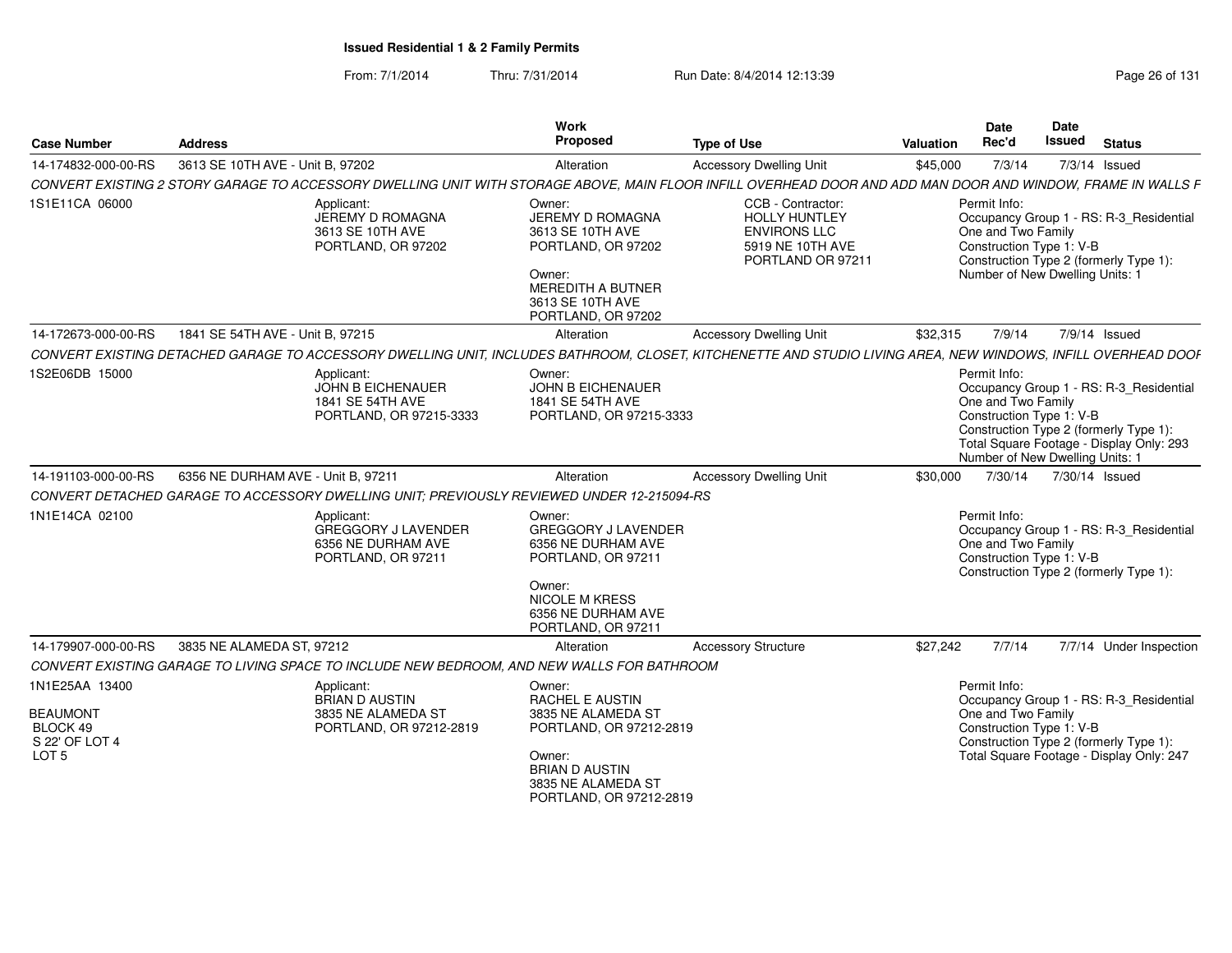### From: 7/1/2014Thru: 7/31/2014 Run Date: 8/4/2014 12:13:39 Research 2010 Page 27 of 131

|                                    |                               |                                                                                                                                                       | <b>Work</b><br>Proposed                               |                                              |                  | <b>Date</b><br>Rec'd                                          | <b>Date</b><br><b>Issued</b> |                                                                                    |
|------------------------------------|-------------------------------|-------------------------------------------------------------------------------------------------------------------------------------------------------|-------------------------------------------------------|----------------------------------------------|------------------|---------------------------------------------------------------|------------------------------|------------------------------------------------------------------------------------|
| <b>Case Number</b>                 | <b>Address</b>                |                                                                                                                                                       |                                                       | <b>Type of Use</b>                           | <b>Valuation</b> |                                                               |                              | <b>Status</b>                                                                      |
| 14-179907-REV-01-RS                | 3835 NE ALAMEDA ST, 97212     |                                                                                                                                                       | Alteration                                            | <b>Accessory Structure</b>                   | \$               | 7/23/14                                                       | 7/23/14 Final                |                                                                                    |
|                                    |                               | REVISION TO CHANGE LOCATION OF SHOWER AND TOILET IN NEW BATHROOM                                                                                      |                                                       |                                              |                  |                                                               |                              |                                                                                    |
| 1N1E25AA 13400                     |                               | Applicant:<br><b>BRIAN D AUSTIN</b>                                                                                                                   | Owner:<br>RACHEL E AUSTIN                             |                                              |                  | Permit Info:                                                  |                              | Occupancy Group 1 - RS: R-3_Residential                                            |
| <b>BEAUMONT</b>                    |                               | 3835 NE ALAMEDA ST                                                                                                                                    | 3835 NE ALAMEDA ST                                    |                                              |                  | One and Two Family                                            |                              |                                                                                    |
| BLOCK 49                           |                               | PORTLAND, OR 97212-2819                                                                                                                               | PORTLAND, OR 97212-2819                               |                                              |                  | Construction Type 1: V-B                                      |                              |                                                                                    |
| S 22' OF LOT 4<br>LOT <sub>5</sub> |                               |                                                                                                                                                       |                                                       |                                              |                  |                                                               |                              | Construction Type 2 (formerly Type 1):<br>Total Square Footage - Display Only: 247 |
|                                    |                               |                                                                                                                                                       | Owner:<br><b>BRIAN D AUSTIN</b><br>3835 NE ALAMEDA ST |                                              |                  |                                                               |                              |                                                                                    |
|                                    |                               |                                                                                                                                                       | PORTLAND, OR 97212-2819                               |                                              |                  |                                                               |                              |                                                                                    |
| 14-182519-000-00-RS                | 4650 N CAMPBELL AVE, 97217    |                                                                                                                                                       | Alteration                                            | <b>Accessory Structure</b>                   | \$2,500          | 7/21/14                                                       |                              | 7/21/14 Issued                                                                     |
|                                    |                               | GARAGE CONVERSION; ADD NEW BATHROOM AND DOUBLE DOOR TO ACCESSORY STRUCTURE. (PLUMB, ELEV, HVAC TO BE PULLED SEPERATLY)/***ADD BATHROOM FAN 7/25/14*** |                                                       |                                              |                  |                                                               |                              |                                                                                    |
| 1N1E21AD 10200                     |                               | Applicant:                                                                                                                                            | Owner:                                                |                                              |                  | Permit Info:                                                  |                              |                                                                                    |
| PITTENGERS ADD                     |                               | ANN F REED<br>4650 N CAMPBELL AVE                                                                                                                     | ANN F REED<br>4650 N CAMPBELL AVE                     |                                              |                  | One and Two Family                                            |                              | Occupancy Group 1 - RS: R-3_Residential                                            |
| BLOCK <sub>2</sub>                 |                               | PORTLAND, OR 97217-3323                                                                                                                               | PORTLAND, OR 97217-3323                               |                                              |                  | Construction Type 1: V-B                                      |                              |                                                                                    |
| LOT <sub>16</sub>                  |                               |                                                                                                                                                       |                                                       |                                              |                  |                                                               |                              | Construction Type 2 (formerly Type 1):                                             |
| 14-190272-000-00-RS                | 6344 N BURRAGE AVE, 97217     |                                                                                                                                                       | Alteration                                            | <b>Accessory Structure</b>                   | \$4,000          | 7/28/14                                                       |                              | 7/28/14 Issued                                                                     |
|                                    |                               | CONVERT EXISTING GARAGE INTO LIVING SPACE; NEW SPACE TO INCLUDE BEDROOM***SEE 14-152545-IQ***                                                         |                                                       |                                              |                  |                                                               |                              |                                                                                    |
| 1N1E16CA 03200                     |                               | Applicant:                                                                                                                                            | Owner:                                                | CCB - Contractor:                            |                  | Permit Info:                                                  |                              |                                                                                    |
| <b>WILLAMETTE</b>                  |                               | <b>MEGAN ROE</b><br>6344 N BURRAGE AVE                                                                                                                | <b>MEGAN ROE</b><br>6344 N BURRAGE AVE                | DAYSTAR SVCS LLC<br><b>PO BOX 744</b>        |                  | Construction Type 1: V-B                                      |                              | Occupancy Group 1 - RS: R-3_Remodel                                                |
| BLOCK <sub>8</sub>                 |                               | PORTLAND, OR 97217                                                                                                                                    | PORTLAND, OR 97217                                    | AUMSVILLE, OR 97325                          |                  |                                                               |                              | Construction Type 2 (formerly Type 1):                                             |
| <b>LOT 16</b>                      |                               |                                                                                                                                                       |                                                       |                                              |                  |                                                               |                              |                                                                                    |
| 14-178487-000-00-RS                | 3342 SW FAIRMOUNT BLVD, 97201 |                                                                                                                                                       | Alteration                                            | Decks, Fences, Retaining Walls               | \$17,000         | 7/10/14                                                       | 7/10/14 Final                |                                                                                    |
|                                    |                               | LEGALIZE ELEVATED DECK AND HANDRAIL REPLACEMENT AT REAR OF HOUSE                                                                                      |                                                       |                                              |                  |                                                               |                              |                                                                                    |
| 1S1E08DB 02300                     |                               | Applicant:                                                                                                                                            | Owner:                                                |                                              |                  | Permit Info:                                                  |                              |                                                                                    |
| LOOKAWAY HILL                      |                               | <b>GAROLD H PEARLMAN</b><br>3342 SW FAIRMOUNT BLVD                                                                                                    | <b>GAROLD H PEARLMAN</b><br>3342 SW FAIRMOUNT BLVD    |                                              |                  | Occupancy Group 1 - RS: U_Decks,<br>Patios, Porches, Carports |                              |                                                                                    |
| LOT 3 TL 2300                      |                               | PORTLAND, OR 97239                                                                                                                                    | PORTLAND, OR 97239                                    |                                              |                  | Construction Type 1: V-B                                      |                              |                                                                                    |
|                                    |                               |                                                                                                                                                       |                                                       |                                              |                  |                                                               |                              | Construction Type 2 (formerly Type 1):                                             |
|                                    |                               |                                                                                                                                                       | Owner:<br>SYLVIA S PEARLMAN                           |                                              |                  |                                                               |                              |                                                                                    |
|                                    |                               |                                                                                                                                                       | 3342 SW FAIRMOUNT BLVD                                |                                              |                  |                                                               |                              |                                                                                    |
|                                    |                               |                                                                                                                                                       | PORTLAND, OR 97239                                    |                                              |                  |                                                               |                              |                                                                                    |
| 14-176820-000-00-RS                | 9416 SW 4TH AVE, 97219        |                                                                                                                                                       | Alteration                                            | Decks, Fences, Retaining Walls               | \$11,470         | 7/8/14                                                        |                              | 7/8/14 Issued                                                                      |
| REPLACE EXISTING DECK AND STAIRS   |                               |                                                                                                                                                       |                                                       |                                              |                  |                                                               |                              |                                                                                    |
| 1S1E28AD 01400                     |                               | Applicant:<br>MIKE MONTGOMERY                                                                                                                         | Owner:<br><b>RENEE MOULUN</b>                         | CCB - Contractor:<br><b>MITICA LEONTESCU</b> |                  | Permit Info:<br>Occupancy Group 1 - RS: U_Decks,              |                              |                                                                                    |
| COLLINS VIEW TR                    |                               | 5531 SW BUDDINGTON ST                                                                                                                                 | 9416 SW 4TH AVE                                       | <b>CREATIVE FENCES &amp; DECKS INC</b>       |                  | Patios, Porches, Carports                                     |                              |                                                                                    |
| BLOCK 11                           |                               | PORTLAND, OR 97219                                                                                                                                    | PORTLAND, OR 97219-4819                               | <b>14782 SW FERN ST</b>                      |                  | Construction Type 1: V-B                                      |                              |                                                                                    |
| <b>LOT 8&amp;9</b>                 |                               |                                                                                                                                                       |                                                       | <b>TIGARD, OR 97225</b>                      |                  |                                                               |                              | Construction Type 2 (formerly Type 1):<br>Total Square Footage - Display Only: 540 |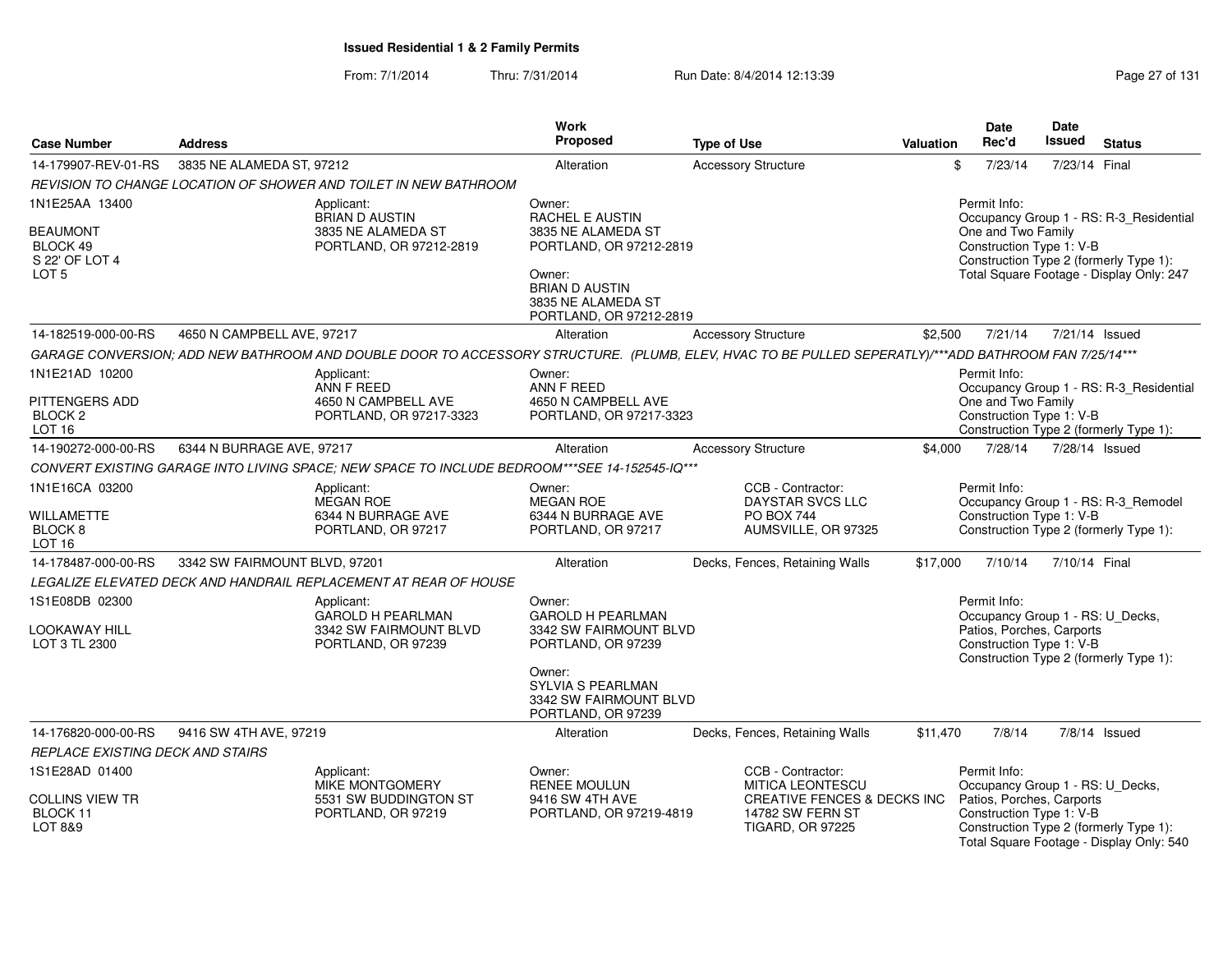From: 7/1/2014Thru: 7/31/2014 Run Date: 8/4/2014 12:13:39 Research 2010 Rage 28 of 131

| <b>Case Number</b>                                                                   | <b>Address</b>                                                                                                                             | Work<br>Proposed                                                                                                                                                   | <b>Type of Use</b>                                  |                                                                                                                                       | Valuation | <b>Date</b><br>Rec'd                                                                                                                                | Date<br><b>Issued</b> | <b>Status</b>                            |
|--------------------------------------------------------------------------------------|--------------------------------------------------------------------------------------------------------------------------------------------|--------------------------------------------------------------------------------------------------------------------------------------------------------------------|-----------------------------------------------------|---------------------------------------------------------------------------------------------------------------------------------------|-----------|-----------------------------------------------------------------------------------------------------------------------------------------------------|-----------------------|------------------------------------------|
| 14-187216-000-00-RS                                                                  | 5543 SE 38TH AVE, 97202                                                                                                                    | Alteration                                                                                                                                                         |                                                     | Decks, Fences, Retaining Walls                                                                                                        | \$20,000  | 4/29/14                                                                                                                                             |                       | 7/7/14 Issued                            |
|                                                                                      | REPAIR, REPLACE EXISTING PERMITTED (SEE PERMIT 95-054584 RS) OPEN DECK. SAME SIZE AND LOCATION.                                            |                                                                                                                                                                    |                                                     |                                                                                                                                       |           |                                                                                                                                                     |                       |                                          |
| 1S1E13DA 02800<br><b>RITMANIS ESTATES</b><br>LOT <sub>2</sub><br>INC UND INT TRACT A | Applicant:<br>ANDREW GOLD<br><b>GOLD STAR DESIGN AND</b><br><b>CONSTRUCTION LLC</b><br>2528 SE SALMON ST<br>PORTLAND, OR 97214             | Owner:<br>THE REED INSTITUTE                                                                                                                                       | 3203 SE WOODSTOCK BLVD<br>PORTLAND, OR 97202-8138   | CCB - Contractor:<br>ANDREW GOLD<br><b>GOLD STAR DESIGN AND</b><br><b>CONSTRUCTION LLC</b><br>2528 SE SALMON ST<br>PORTLAND, OR 97214 |           | Permit Info:<br>Occupancy Group 1 - RS: U_Decks,<br>Patios, Porches, Carports<br>Construction Type 1: V-B<br>Construction Type 2 (formerly Type 1): |                       |                                          |
| 12-157620-REV-01-RS                                                                  | 4334 SW WASHOUGA AVE, 97201                                                                                                                | Alteration                                                                                                                                                         |                                                     | Decks, Fences, Retaining Walls                                                                                                        |           | 7/31/14<br>\$                                                                                                                                       | 7/31/14 Final         |                                          |
|                                                                                      | REVISION TO OMIT FENCING AND CONCRETE WALL FOUNDATIONS FROM PLANS; INSTALL SEGMENTAL BLOCK WALL see inspectors comments on the main permit |                                                                                                                                                                    |                                                     |                                                                                                                                       |           |                                                                                                                                                     |                       |                                          |
| 1S1E08DD 08300<br><b>COUNCIL CREST PK</b><br>BLOCK 34<br>LOT 13&14                   | Applicant:<br><b>CRAIG CHRISTY</b><br><b>INDUSTRY CONSULTING</b><br><b>ENGINEERS</b><br>4334 SW WASHOUGA AVE<br>PORTLAND, OR 97239         | Owner:<br><b>CRAIG T CHRISTY</b><br>4334 SW WASHOUGA AVE<br>PORTLAND, OR 97239<br>Owner:<br><b>CYNTHIA F CHRISTY</b><br>4334 SW WASHOUGA AVE<br>PORTLAND, OR 97239 |                                                     |                                                                                                                                       |           | Permit Info:<br>Occupancy Group 1 - RS: U Decks,<br>Patios, Porches, Carports<br>Construction Type 1: V-B<br>Construction Type 2 (formerly Type 1): |                       |                                          |
| 14-178191-000-00-RS                                                                  | 2305 NE 47TH AVE, 97213                                                                                                                    | Alteration                                                                                                                                                         |                                                     | Decks, Fences, Retaining Walls                                                                                                        | \$1,200   | 7/2/14                                                                                                                                              |                       | $7/2/14$ Issued                          |
|                                                                                      | REPLACE EXISTING 7 FT TALL FENCE, 6 FT TALL WITH 1 FT LATTICE ON TOP                                                                       |                                                                                                                                                                    |                                                     |                                                                                                                                       |           |                                                                                                                                                     |                       |                                          |
| 1N2E30CB 12000<br>ROSE CITY PK<br>BLOCK <sub>27</sub><br>LOT <sub>10</sub>           | Applicant:<br>MEGAN J MANCHESTER<br>2305 NE 47TH AVE<br>PORTLAND, OR 97213-1913                                                            | Owner:<br><b>SEAN R MCCLENDON</b><br>2305 NE 47TH AVE<br>Owner:<br><b>MEGAN J MANCHESTER</b><br>2305 NE 47TH AVE                                                   | PORTLAND, OR 97213-1913<br>PORTLAND, OR 97213-1913  |                                                                                                                                       |           | Permit Info:<br>Occupancy Group 1 - RS: U_Decks,<br>Patios, Porches, Carports<br>Construction Type 1: V-B<br>Construction Type 2 (formerly Type 1): |                       |                                          |
| 14-178282-000-00-RS                                                                  | 302 NE FREMONT ST, 97212                                                                                                                   | Alteration                                                                                                                                                         |                                                     | Decks, Fences, Retaining Walls                                                                                                        | \$500     | 7/2/14                                                                                                                                              | 7/2/14 Final          |                                          |
|                                                                                      | REPLACE EXISTING 4' x 10' DECK WITH SAME SIZE DECK AT THE REAR OF HOME.                                                                    |                                                                                                                                                                    |                                                     |                                                                                                                                       |           |                                                                                                                                                     |                       |                                          |
| 1N1E27AA 00300<br>WILLIAMS AVE ADD<br>BLOCK 15<br>W 10' OF LOT 16<br>E 40' OF LOT 17 | Applicant:<br><b>ALENA MCELROY</b><br>PORTLAND, OR 97219-4358                                                                              | Owner:<br><b>ALENA MCELROY</b><br>1327 SW SPRING GARDEN ST                                                                                                         | 1327 SW SPRING GARDEN ST<br>PORTLAND, OR 97219-4358 |                                                                                                                                       |           | Permit Info:<br>Occupancy Group 1 - RS: U_Decks,<br>Patios, Porches, Carports<br>Construction Type 1: V-B<br>Construction Type 2 (formerly Type 1): |                       |                                          |
| 14-182542-000-00-RS                                                                  | 3424 NW VAUGHN ST, 97210                                                                                                                   | Alteration                                                                                                                                                         |                                                     | Decks, Fences, Retaining Walls                                                                                                        | \$9,000   | 7/31/14                                                                                                                                             | 7/31/14 Issued        |                                          |
|                                                                                      | REPLACE 12 X 12 DECK OVER DRIVEWAY AT FRONT OF HOUSE.                                                                                      |                                                                                                                                                                    |                                                     |                                                                                                                                       |           |                                                                                                                                                     |                       |                                          |
| 1N1E29CA 03100<br>WILLAMETTE HTS ADD<br>BLOCK 31<br><b>LOT 27</b>                    | Applicant:<br><b>MIKE MONTGOMERY</b><br>5531 SW BUDDINGTON ST<br>PORTLAND, OR 97219                                                        | Owner:<br><b>SUMMER L DAY</b><br>3424 NW VAUGHN ST<br>Owner:<br><b>GREGORY J GORSKI</b><br>3424 NW VAUGHN ST                                                       | PORTLAND, OR 97210-1247<br>PORTLAND, OR 97210-1247  | CCB - Contractor:<br>MITICA LEONTESCU<br>CREATIVE FENCES & DECKS INC<br>14782 SW FERN ST<br>TIGARD, OR 97225                          |           | Permit Info:<br>Occupancy Group 1 - RS: U_Decks,<br>Patios, Porches, Carports<br>Construction Type 1: V-B<br>Construction Type 2 (formerly Type 1): |                       | Total Square Footage - Display Only: 144 |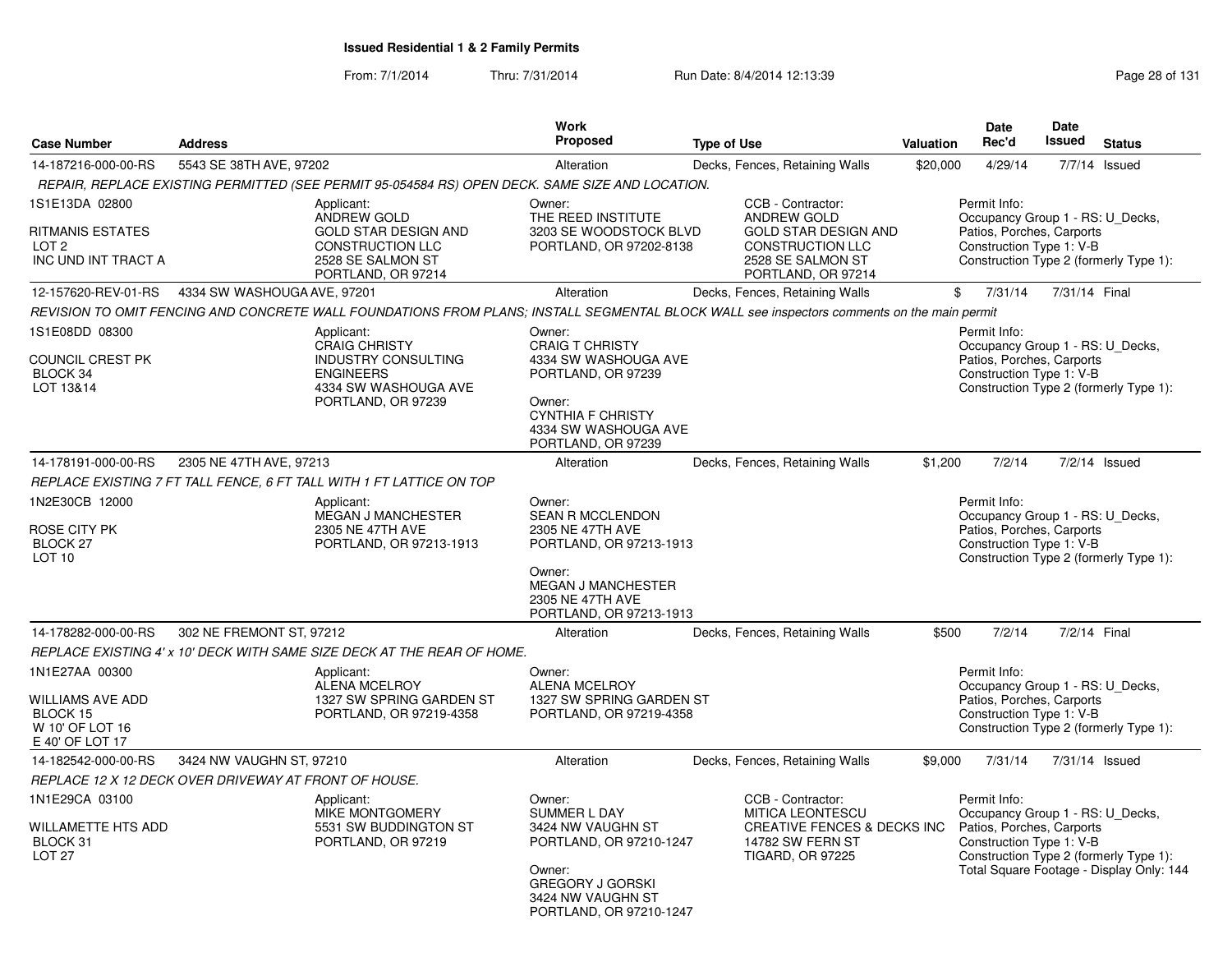From: 7/1/2014

Thru: 7/31/2014 Run Date: 8/4/2014 12:13:39 Research 2010 Page 29 of 131

| <b>Case Number</b>                                                                    | <b>Address</b>                 |                                                                                                                                      | Work<br><b>Proposed</b>                                                                                                                                                    | <b>Type of Use</b>                                                                                                                        | <b>Valuation</b> | <b>Date</b><br>Rec'd                                                                                                                                | <b>Date</b><br>Issued | <b>Status</b>                                                                       |
|---------------------------------------------------------------------------------------|--------------------------------|--------------------------------------------------------------------------------------------------------------------------------------|----------------------------------------------------------------------------------------------------------------------------------------------------------------------------|-------------------------------------------------------------------------------------------------------------------------------------------|------------------|-----------------------------------------------------------------------------------------------------------------------------------------------------|-----------------------|-------------------------------------------------------------------------------------|
| 14-149448-REV-02-RS                                                                   | 1840 SW MILL STREET TER, 97201 |                                                                                                                                      | Alteration                                                                                                                                                                 | Decks, Fences, Retaining Walls                                                                                                            |                  | 7/28/14<br>\$                                                                                                                                       |                       | 7/28/14 Issued                                                                      |
|                                                                                       |                                | REVISION - REVISE BACK SLOPE FROM 2H:1V TO 1.8H:1V TO THE UPPER TIER WALL (2' HIGH).                                                 |                                                                                                                                                                            |                                                                                                                                           |                  |                                                                                                                                                     |                       |                                                                                     |
| 1S1E04BD 02100                                                                        |                                | Applicant:<br>RUSSEL RAY BARTELS                                                                                                     | Owner:<br>LESLEY A HESS                                                                                                                                                    | CCB - Contractor:<br><b>RUSSEL RAY BARTELS</b>                                                                                            |                  | Permit Info:<br>Occupancy Group 1 - RS: U_Private                                                                                                   |                       |                                                                                     |
| <b>MARKET ST ADD</b><br>BLOCK 4<br>LOT <sub>13</sub>                                  |                                | RMH BARTELS CONSTRUCTION<br><b>INC</b><br>41173 SE VISTA LOOP DR<br>SANDY, OREGON 97055                                              | 1840 SW MILL ST TER<br>PORTLAND, OR 97201                                                                                                                                  | RMH BARTELS CONSTRUCTION<br><b>INC</b><br>41173 SE VISTA LOOP DR<br>SANDY, OREGON 97055                                                   |                  | Garage\Utility Misc.<br>Construction Type 1: V-B<br>Construction Type 2 (formerly Type 1):                                                          |                       |                                                                                     |
| 14-188907-000-00-RS                                                                   | 4326 SW 55TH PL, 97221         |                                                                                                                                      | Alteration                                                                                                                                                                 | Decks, Fences, Retaining Walls                                                                                                            | \$7,000          | 7/24/14                                                                                                                                             |                       | 7/24/14 Issued                                                                      |
|                                                                                       |                                | REPLACE 4 x 10 BEAM AT NORTH EAST CORNER, DECKING ON EXISTING DECK; REMOVE AND REINSTALL WOOD GUARDRAIL.                             |                                                                                                                                                                            |                                                                                                                                           |                  |                                                                                                                                                     |                       |                                                                                     |
| 1S1E07CD 05600<br>QUEEN ANNE PLACE<br><b>BLOCK1</b><br>LOT 5&6<br>INC UND INT TRACT A |                                | Applicant:<br>OSCAR AMANDOR<br>996 SW 167TH PLACE<br>BEAVERTON, OR 97006                                                             | Owner:<br>DONNA J DEACON<br>4326 SW 55TH PL<br>PORTLAND, OR 97221-2000                                                                                                     | CCB - Contractor:<br>CD CONSTRUCTION LLC<br>996 SW 167TH PL<br>BEAVERTON, OR 97006                                                        |                  | Permit Info:<br>Construction Type 1: V-B                                                                                                            |                       | Construction Type 2 (formerly Type 1):                                              |
| 14-177597-000-00-RS                                                                   | 2944 SW BENNINGTON DR, 97201   |                                                                                                                                      | Alteration                                                                                                                                                                 | Decks, Fences, Retaining Walls                                                                                                            | \$20,000         | 7/24/14                                                                                                                                             | 7/24/14 Issued        |                                                                                     |
|                                                                                       |                                | REPLACE EXISTING UPPER AND LOWER LEVEL DECKS, NEW HOT TUB ON LOWER LEVEL. FIRE REPAIR IN GARAGE AREA OF HOUSE.                       |                                                                                                                                                                            |                                                                                                                                           |                  |                                                                                                                                                     |                       |                                                                                     |
| 1N1E32DC 15800<br>ARLINGTON HTS & RPLT<br>BLOCK 14<br>LOT <sub>5</sub>                |                                | Applicant:<br>RALPH TURNBAUGH<br>TM RIPPEY CONSULTING<br><b>ENGINEERS</b><br>7650 SW BEVELAND ST SUITE 100<br><b>TIGARD OR 97223</b> | Owner:<br><b>GARY V ABBOTT</b><br>2944 SW BENNINGTON DR<br>PORTLAND, OR 97205-5805                                                                                         | CCB - Contractor:<br>OREGON HOME IMPROVEMENT<br>CO INC<br>17255 PILKINGTON RD<br>LAKE OSWEGO, OR 97035                                    |                  | Permit Info:<br>Occupancy Group 1 - RS: U_Decks,<br>Patios, Porches, Carports<br>Construction Type 1: V-B<br>Construction Type 2 (formerly Type 1): |                       | Total Square Footage - Display Only: 900                                            |
| 14-176222-000-00-RS                                                                   | 11000 SW COLLINA AVE, 97219    |                                                                                                                                      | Alteration                                                                                                                                                                 | Decks, Fences, Retaining Walls                                                                                                            | \$15,000         | 7/23/14                                                                                                                                             |                       | 7/23/14 Issued                                                                      |
|                                                                                       |                                | NEW RETAINING WALLS ON NW SIDE OF THE HOUSE; NEW LANDSCAPE; NEW PATIO                                                                |                                                                                                                                                                            |                                                                                                                                           |                  |                                                                                                                                                     |                       |                                                                                     |
| 1S1E34AA 00400<br>PALATINE HILL<br>LOT 12 TL 400                                      |                                | Applicant:<br><b>BRAD TUSKI</b><br>16245 NE EILERS RD<br>AURARO OR 97002                                                             | Owner:<br><b>MATTHEW A TUSKI</b><br>11000 SW COLLINA AVE<br>PORTLAND, OR 97219-7839<br>Owner:<br><b>REBECCA A TUSKI</b><br>11000 SW COLLINA AVE<br>PORTLAND, OR 97219-7839 |                                                                                                                                           |                  | Permit Info:<br>Occupancy Group 1 - RS: U_Decks,<br>Patios, Porches, Carports<br>Construction Type 1: V-B                                           |                       | Construction Type 2 (formerly Type 1):<br>Total Square Footage - Display Only: 1200 |
| 14-149448-REV-01-RS                                                                   | 1840 SW MILL STREET TER, 97201 |                                                                                                                                      | Alteration                                                                                                                                                                 | Decks, Fences, Retaining Walls                                                                                                            | \$600            | 7/22/14                                                                                                                                             |                       | 7/22/14 Issued                                                                      |
|                                                                                       |                                | ADDED VALUE REVISION TO ADD 2 FEET TO EXISTING 4 FOOT RETAINING WALL                                                                 |                                                                                                                                                                            |                                                                                                                                           |                  |                                                                                                                                                     |                       |                                                                                     |
| 1S1E04BD 02100<br><b>MARKET ST ADD</b><br>BLOCK 4<br>LOT <sub>13</sub>                |                                | Applicant:<br><b>RUSSEL RAY BARTELS</b><br>RMH BARTELS CONSTRUCTION<br><b>INC</b><br>41173 SE VISTA LOOP DR<br>SANDY, OREGON 97055   | Owner:<br><b>LESLEY A HESS</b><br>1840 SW MILL ST TER<br>PORTLAND, OR 97201                                                                                                | CCB - Contractor:<br><b>RUSSEL RAY BARTELS</b><br>RMH BARTELS CONSTRUCTION<br><b>INC</b><br>41173 SE VISTA LOOP DR<br>SANDY, OREGON 97055 |                  | Permit Info:<br>Occupancy Group 1 - RS: U_Private<br>Garage\Utility Misc.<br>Construction Type 1: V-B                                               |                       | Construction Type 2 (formerly Type 1):                                              |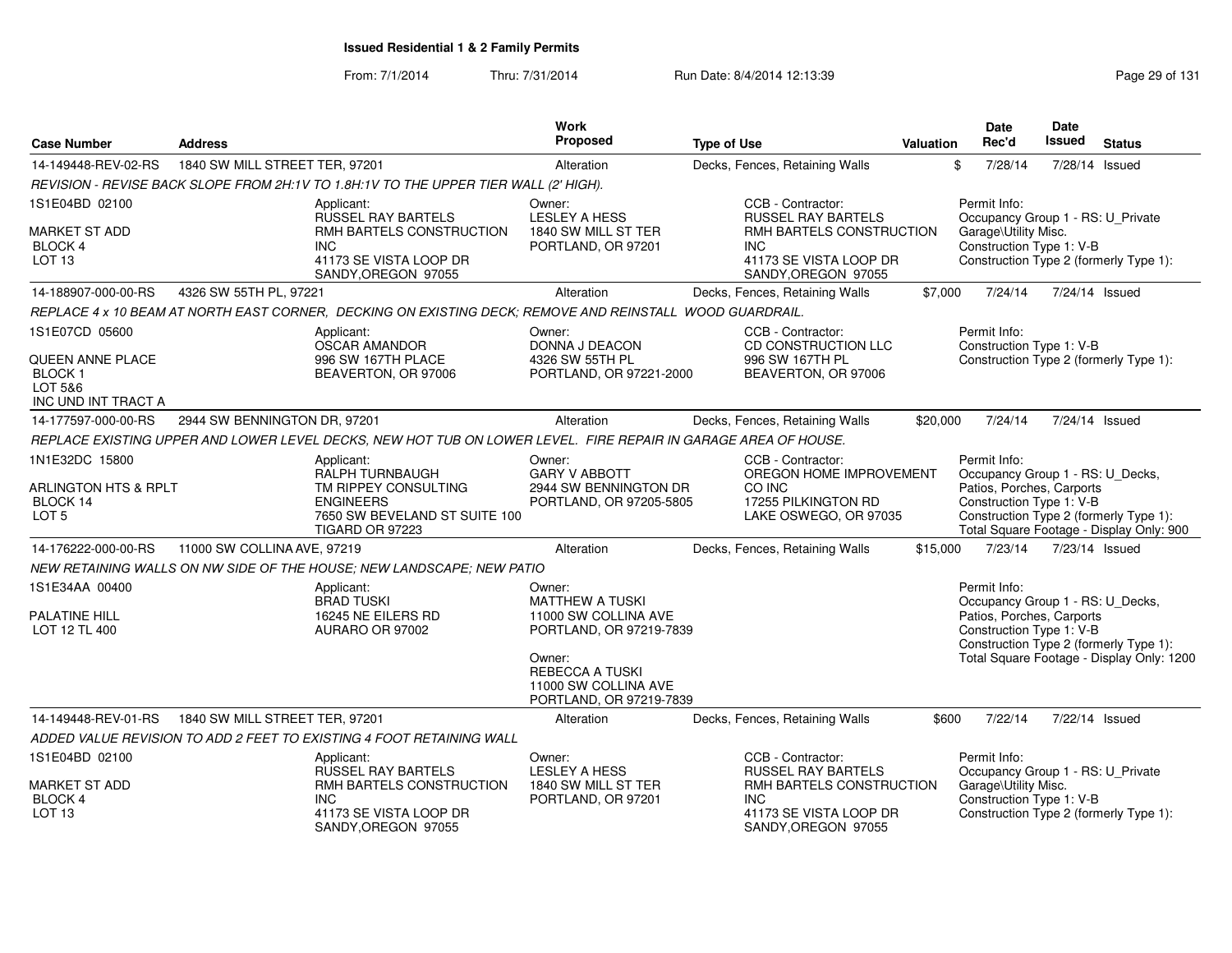### From: 7/1/2014Thru: 7/31/2014 Run Date: 8/4/2014 12:13:39 Research 2010 131

|                                                        |                                                                                                         | <b>Work</b>                                                                                                                                             |                                                                                                                   |                                                                                                                                                                                                                                                                                                                                                                                                                                                                    | <b>Date</b>                                                 | Date                                                                  |                                                                                                                                                                                                                                                                                                                                                                                                                                                                                                                                                                                                                                       |
|--------------------------------------------------------|---------------------------------------------------------------------------------------------------------|---------------------------------------------------------------------------------------------------------------------------------------------------------|-------------------------------------------------------------------------------------------------------------------|--------------------------------------------------------------------------------------------------------------------------------------------------------------------------------------------------------------------------------------------------------------------------------------------------------------------------------------------------------------------------------------------------------------------------------------------------------------------|-------------------------------------------------------------|-----------------------------------------------------------------------|---------------------------------------------------------------------------------------------------------------------------------------------------------------------------------------------------------------------------------------------------------------------------------------------------------------------------------------------------------------------------------------------------------------------------------------------------------------------------------------------------------------------------------------------------------------------------------------------------------------------------------------|
| <b>Address</b>                                         |                                                                                                         |                                                                                                                                                         | <b>Type of Use</b>                                                                                                |                                                                                                                                                                                                                                                                                                                                                                                                                                                                    | Rec'd                                                       | Issued                                                                | <b>Status</b>                                                                                                                                                                                                                                                                                                                                                                                                                                                                                                                                                                                                                         |
|                                                        |                                                                                                         | Alteration                                                                                                                                              | Decks, Fences, Retaining Walls                                                                                    |                                                                                                                                                                                                                                                                                                                                                                                                                                                                    | 7/22/14                                                     |                                                                       | 7/22/14 Issued                                                                                                                                                                                                                                                                                                                                                                                                                                                                                                                                                                                                                        |
|                                                        |                                                                                                         |                                                                                                                                                         |                                                                                                                   |                                                                                                                                                                                                                                                                                                                                                                                                                                                                    |                                                             |                                                                       |                                                                                                                                                                                                                                                                                                                                                                                                                                                                                                                                                                                                                                       |
|                                                        | Applicant:<br>STEPHEN SEIDEL<br>SEIDEL DESIGN GROUP<br>PO BOX 82450<br>PORTLAND, OR 97282               | Owner:<br>8328 NW RIDGETOP CT<br>Owner:<br>ARTHUR VANDENBARK<br>8328 NW RIDGETOP CT                                                                     | CCB - Contractor:<br><b>JOHN FOUCH</b><br>FOUCH BUILDING CO<br><b>PO BOX 575</b><br>TROUTDALE OR 97060            |                                                                                                                                                                                                                                                                                                                                                                                                                                                                    | Permit Info:                                                |                                                                       |                                                                                                                                                                                                                                                                                                                                                                                                                                                                                                                                                                                                                                       |
|                                                        |                                                                                                         | Alteration                                                                                                                                              | Decks, Fences, Retaining Walls                                                                                    |                                                                                                                                                                                                                                                                                                                                                                                                                                                                    | 7/16/14                                                     |                                                                       | 7/16/14 Under Inspection                                                                                                                                                                                                                                                                                                                                                                                                                                                                                                                                                                                                              |
| REPLACE EXISTING SIDE SOUTH DECK                       |                                                                                                         |                                                                                                                                                         |                                                                                                                   |                                                                                                                                                                                                                                                                                                                                                                                                                                                                    |                                                             |                                                                       |                                                                                                                                                                                                                                                                                                                                                                                                                                                                                                                                                                                                                                       |
| HEWETT PARK ESTATES<br>SPLIT LEVY R179398 (R381100274) | Applicant:<br>CJ GOODRICH<br>RICKS FENCING AND DECKING<br>4543 SE TV HIGHWAY<br>HILLSBORO, OR 97123     | Owner:<br>MARK C MC CLANAHAN<br>3035 SW 55TH DR<br>Owner:<br>V FAYE MC CLANAHAN<br>3035 SW 55TH DR                                                      | CCB - Contractor:<br><b>DECKING INC</b><br>4543 SE TV HIGHWAY<br>HILLSBORO, OR 97123                              |                                                                                                                                                                                                                                                                                                                                                                                                                                                                    | Permit Info:                                                |                                                                       |                                                                                                                                                                                                                                                                                                                                                                                                                                                                                                                                                                                                                                       |
|                                                        |                                                                                                         | Alteration                                                                                                                                              | Decks, Fences, Retaining Walls                                                                                    |                                                                                                                                                                                                                                                                                                                                                                                                                                                                    | 7/15/14                                                     |                                                                       |                                                                                                                                                                                                                                                                                                                                                                                                                                                                                                                                                                                                                                       |
|                                                        |                                                                                                         |                                                                                                                                                         |                                                                                                                   |                                                                                                                                                                                                                                                                                                                                                                                                                                                                    |                                                             |                                                                       |                                                                                                                                                                                                                                                                                                                                                                                                                                                                                                                                                                                                                                       |
| W 42 1/2' OF E 85' OF S 110' OF LOT 3                  | Applicant:<br><b>RAMJACK OF OREGON</b><br>PO BOX 11701<br>EUGENE, OR 97440                              | Owner:<br><b>LENDON J PORTER</b><br>215 SW HAMILTON ST<br>Owner:<br><b>ALAN BLODGETT</b><br>215 SW HAMILTON ST                                          | CCB - Contractor:<br>RAMJACK OF OREGON<br>PO BOX 11701<br>EUGENE, OR 97440                                        |                                                                                                                                                                                                                                                                                                                                                                                                                                                                    | Permit Info:                                                |                                                                       |                                                                                                                                                                                                                                                                                                                                                                                                                                                                                                                                                                                                                                       |
|                                                        |                                                                                                         |                                                                                                                                                         |                                                                                                                   |                                                                                                                                                                                                                                                                                                                                                                                                                                                                    |                                                             |                                                                       |                                                                                                                                                                                                                                                                                                                                                                                                                                                                                                                                                                                                                                       |
| <b>REFRAME REAR DECK</b>                               | Applicant:<br><b>RYAN ZINK</b><br>ZINK DESIGN SERVICES, LLC<br>3111 COTTONWOOD CT<br>WEST LINN OR 97068 | Owner:<br><b>MELODY L GILMAN</b><br><b>2208 NE 8TH AVE</b><br>Owner:<br>LEWIS R FREDERICK<br><b>2208 NE 8TH AVE</b><br>Owner:<br><b>2208 NE 8TH AVE</b> | CCB - Contractor:<br>PORTLAND, OR 97223                                                                           |                                                                                                                                                                                                                                                                                                                                                                                                                                                                    | Permit Info:                                                |                                                                       |                                                                                                                                                                                                                                                                                                                                                                                                                                                                                                                                                                                                                                       |
|                                                        |                                                                                                         | 8328 NW RIDGETOP CT, 97229<br>3035 SW 55TH DR, 97221<br>215 SW HAMILTON ST, 97201<br>3129 NE COUCH ST, 97232                                            | Proposed<br>STABILIZE EXISTING 24' LONG RETAINING WALL AT WEST SIDE OF PROPERTY, 4 FT 6 INCHES TALL<br>Alteration | REPLACEMENT OF EXTERIOR STAIRS FROM MAIN LEVEL PATIO TO 2ND FLOOR DECK, ADDITION OF NEW STAIRS UP TO EXISTING BALCONY<br>HALINA OFFNER-VANDENBARK<br>PORTLAND, OR 97229-8063<br>PORTLAND, OR 97229-8063<br>PORTLAND, OR 97221-2216<br>PORTLAND, OR 97221-2216<br>PORTLAND, OR 97239-4038<br>PORTLAND, OR 97239-4038<br>Decks, Fences, Retaining Walls<br>PORTLAND, OR 97212-3803<br>PORTLAND, OR 97212-3803<br>DAVID A GILMAN-FREDERICK<br>PORTLAND, OR 97212-3803 | <b>RICKS CUSTOM FENCING &amp;</b><br>7823 SW CEDAR CREST ST | <b>Valuation</b><br>\$6,000<br>\$6,000<br>\$8,000<br>7/15/14<br>\$892 | Occupancy Group 1 - RS: R-3_Remodel<br>Construction Type 1: V-B<br>Construction Type 2 (formerly Type 1):<br>Occupancy Group 1 - RS: U_Decks,<br>Patios, Porches, Carports<br>Construction Type 1: V-B<br>Construction Type 2 (formerly Type 1):<br>7/15/14 Final<br>Occupancy Group 1 - RS: U Private<br>Garage\Utility Misc.<br>Construction Type 1: V-B<br>Construction Type 2 (formerly Type 1):<br>7/15/14 Final<br>8 INCH NAILS CONSTRUCTION INC Occupancy Group 1 - RS: U Decks,<br>Patios, Porches, Carports<br>Construction Type 1: V-B<br>Construction Type 2 (formerly Type 1):<br>Total Square Footage - Display Only: 42 |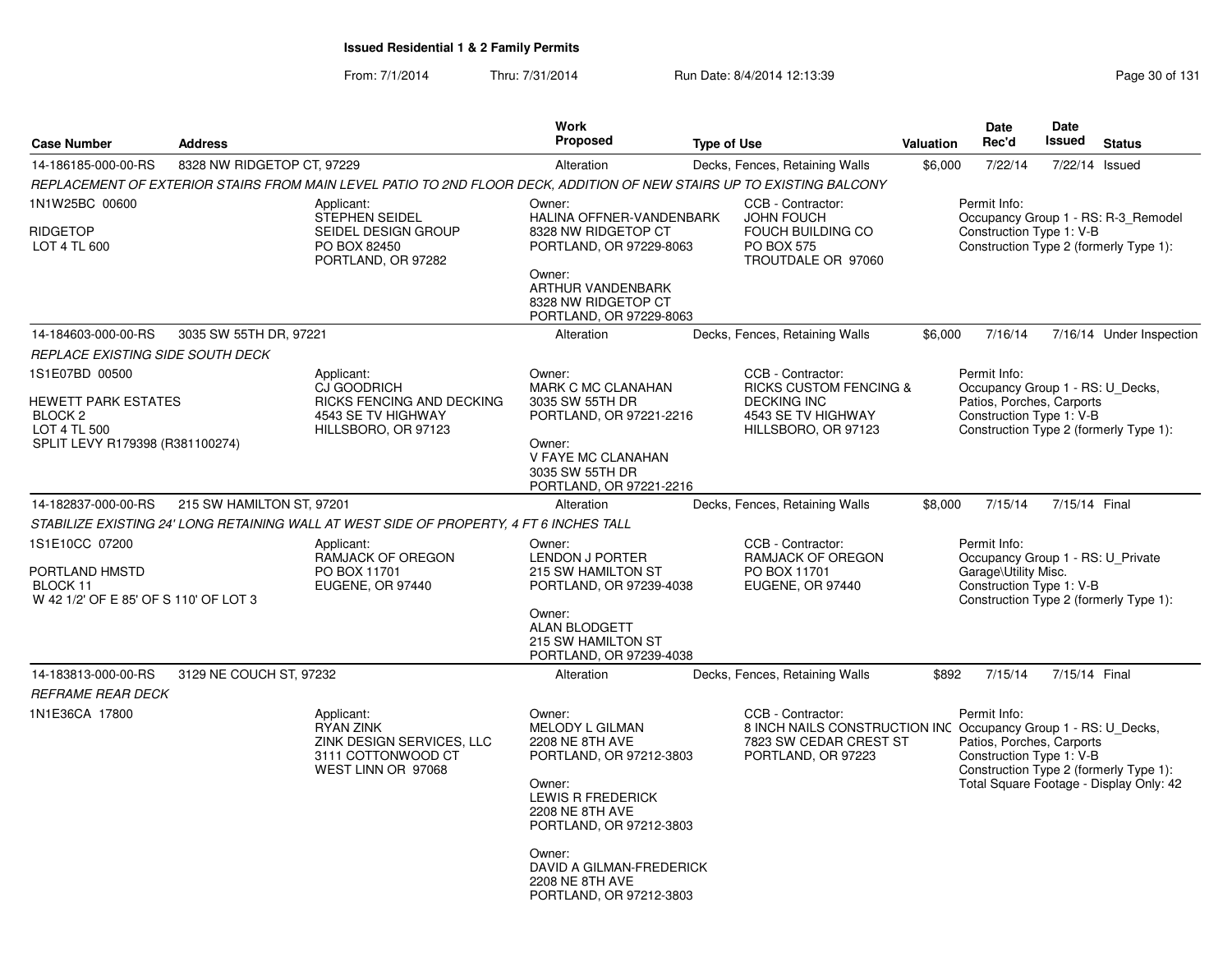From: 7/1/2014Thru: 7/31/2014 Run Date: 8/4/2014 12:13:39 Research 2010 Rage 31 of 131

|                                                                                                       |                                              |                                                                                                                                                                | Work                                                                                                                                                                  |                                                                                                                                         |                              | <b>Date</b>                                                                                                                                                           | Date          |                |  |
|-------------------------------------------------------------------------------------------------------|----------------------------------------------|----------------------------------------------------------------------------------------------------------------------------------------------------------------|-----------------------------------------------------------------------------------------------------------------------------------------------------------------------|-----------------------------------------------------------------------------------------------------------------------------------------|------------------------------|-----------------------------------------------------------------------------------------------------------------------------------------------------------------------|---------------|----------------|--|
| <b>Case Number</b>                                                                                    | <b>Address</b>                               |                                                                                                                                                                | Proposed                                                                                                                                                              | <b>Type of Use</b>                                                                                                                      | <b>Valuation</b>             | Rec'd                                                                                                                                                                 | <b>Issued</b> | <b>Status</b>  |  |
| 14-181066-000-00-RS                                                                                   | 2123 SE SHERRETT ST, 97202                   |                                                                                                                                                                | Alteration                                                                                                                                                            | Duplex                                                                                                                                  | \$30,000                     | 7/7/14                                                                                                                                                                |               | 7/11/14 Issued |  |
|                                                                                                       |                                              | REPLACE ENTRY DECKS ON BOTH UNITS, REMOVE EXISTING CARPORT, REMODEL UNIT 2123 INCLUDING ENLARGING STREET FACING WINDOWS. ``NO ADDED BEDROOMS'                  |                                                                                                                                                                       |                                                                                                                                         |                              |                                                                                                                                                                       |               |                |  |
| 1S1E23DD 06400                                                                                        |                                              | Applicant:<br><b>GREG BANKS</b><br><b>BANKS CONSTRUCTION OF</b><br>OREGON INC<br>1744 SE LOCUST AVE<br>PORTLAND, OR 97214                                      | Owner:<br>SWEET ALBERTA INVESTMENTS<br>2051 SE BELMONT ST<br>PORTLAND, OR 97214-2812<br>Owner:<br>SELLWOOD LLC<br>2051 SE BELMONT ST<br>PORTLAND, OR 97214-2812       | CCB - Contractor:<br><b>GREG BANKS</b><br><b>BANKS CONSTRUCTION OF</b><br><b>OREGON INC</b><br>1744 SE LOCUST AVE<br>PORTLAND, OR 97214 |                              | Permit Info:<br>Occupancy Group 1 - RS: R-3 Residential<br>One and Two Family<br>Construction Type 1: V-B<br>Construction Type 2 (formerly Type 1):                   |               |                |  |
| 14-187244-000-00-RS                                                                                   | 4522 NE KILLINGSWORTH ST                     |                                                                                                                                                                | Alteration                                                                                                                                                            | Duplex                                                                                                                                  | \$6.400                      | 7/21/14                                                                                                                                                               | 7/21/14 Final |                |  |
|                                                                                                       | REPLACE EXISTING DECK WITH LARGER DECK       |                                                                                                                                                                |                                                                                                                                                                       |                                                                                                                                         |                              |                                                                                                                                                                       |               |                |  |
| 1N2E19BB 80010<br>GARDEN COURTYARD CONDOMINIUM<br>LOT 4522                                            |                                              | Applicant:<br>MOORE CONSTRUCTION<br>6107 SW MURRAY BLVD #263<br>BEAVERTON, OR 97008                                                                            | Owner:<br>CHRISTOPHER O LAW<br>4522 NE KILLINGSWORTH ST<br>PORTLAND, OR 97218-1931                                                                                    | CCB - Contractor:<br>MOORE CONSTRUCTION<br>6107 SW MURRAY BLVD #263<br>BEAVERTON, OR 97008                                              |                              | Permit Info:<br>Occupancy Group 1 - RS: R-3_Residential<br>One and Two Family<br>Construction Type 1: V-B<br>Construction Type 2 (formerly Type 1):                   |               |                |  |
|                                                                                                       | 14-181288-REV-01-RS 916 NE WEBSTER ST, 97211 |                                                                                                                                                                | Alteration                                                                                                                                                            | Duplex                                                                                                                                  | \$                           | 7/14/14                                                                                                                                                               | 7/14/14 Final |                |  |
|                                                                                                       |                                              | REVISION TO CHANGE TYPE OF ANCHORING SYSTEM FOR SEISMIC STRENGTHENING                                                                                          |                                                                                                                                                                       |                                                                                                                                         |                              |                                                                                                                                                                       |               |                |  |
| 1N1E23BA 19700<br>ROSEDALE & ANX<br><b>BLOCK 6 TL 19700</b>                                           |                                              | Applicant:<br>ANDREW OSBORN<br><b>NW SEISMIC</b><br>2649 SE STEPHENS<br>PORTLAND OR 97214                                                                      | Owner:<br>THOMAS J SHEEHY<br>4131 NE 24TH AVE<br>PORTLAND, OR 97211                                                                                                   | CCB - Contractor:<br><b>MICHAEL WIEBER</b><br>ELYSIUM CONSTRUCTION LLC<br>PO BOX 12010<br>PORTLAND OR 97212                             |                              | Permit Info:<br>Occupancy Group 1 - RS: R-3 Residential<br>One and Two Family<br>Construction Type 1: V-B<br>Construction Type 2 (formerly Type 1):                   |               |                |  |
| 14-188384-000-00-RS                                                                                   | 2415 SE MADISON ST, 97214                    |                                                                                                                                                                | Alteration                                                                                                                                                            | Duplex                                                                                                                                  | \$800                        | 7/23/14                                                                                                                                                               | 7/23/14 Final |                |  |
|                                                                                                       | ADD HANDRAILS TO TWO [E] EXTERIOR STAIRS     |                                                                                                                                                                |                                                                                                                                                                       |                                                                                                                                         |                              |                                                                                                                                                                       |               |                |  |
| 1S1E02AD 18900<br>PLEASANT VIEW ADD<br>BLOCK 4<br>E 1/2 OF LOT 3 EXC N 20' OF W 30'<br>E 1/2 OF LOT 4 |                                              | Applicant:<br><b>BRANT RUDE</b><br>PO BOX 70116<br>VANCOUVER, WA 98665                                                                                         | Owner:<br><b>RUBY B STANGE-WAHL</b><br>3631 SE YAMHILL ST<br>PORTLAND, OR 97214-4350<br>Owner:<br>RICHARDO PINCHEIRA<br>3631 SE YAMHILL ST<br>PORTLAND, OR 97214-4350 | CCB - Contractor:<br><b>BRANT RUDE</b><br>NORS CO LLC<br>BATTLE GROUND WA 98604                                                         | 2210 W. MAIN ST. STE 107-152 | Permit Info:<br>Occupancy Group 1 - RS: R-3_Residential<br>One and Two Family<br>Construction Type 1: V-B<br>Construction Type 2 (formerly Type 1):                   |               |                |  |
| 14-178448-000-00-RS                                                                                   | 3807 SE STEPHENS ST, 97214                   |                                                                                                                                                                | Alteration                                                                                                                                                            | <b>Duplex</b>                                                                                                                           | \$13,822                     | 7/2/14                                                                                                                                                                |               | 7/2/14 Final   |  |
|                                                                                                       |                                              | LEGALIZE WORK DONE IN ONE UNIT OF DUPLEX (3809) WITHOUT PERMIT, COSMETIC & CASEWORK KITCHEN REMODEL, 2ND FLOOR ADD WALL TO CREATE TWO BEDROOMS, REMOVE EXISTII |                                                                                                                                                                       |                                                                                                                                         |                              |                                                                                                                                                                       |               |                |  |
| 1S1E01DA 10400                                                                                        |                                              | Applicant:<br><b>CRAIG D BAKER</b><br>3809 SE STEPHENS ST<br>PORTLAND, OR 97214-5248                                                                           | Owner:<br><b>CRAIG D BAKER</b><br>3809 SE STEPHENS ST<br>PORTLAND, OR 97214-5248<br>Owner:<br>NANCY E BOROS<br>3809 SE STEPHENS ST<br>PORTLAND, OR 97214-5248         |                                                                                                                                         |                              | Permit Info:<br>Occupancy Group 1 - RS: R-3 Remodel<br>Construction Type 1: V-B<br>Construction Type 2 (formerly Type 1):<br>Total Square Footage - Display Only: 376 |               |                |  |
|                                                                                                       |                                              |                                                                                                                                                                |                                                                                                                                                                       |                                                                                                                                         |                              |                                                                                                                                                                       |               |                |  |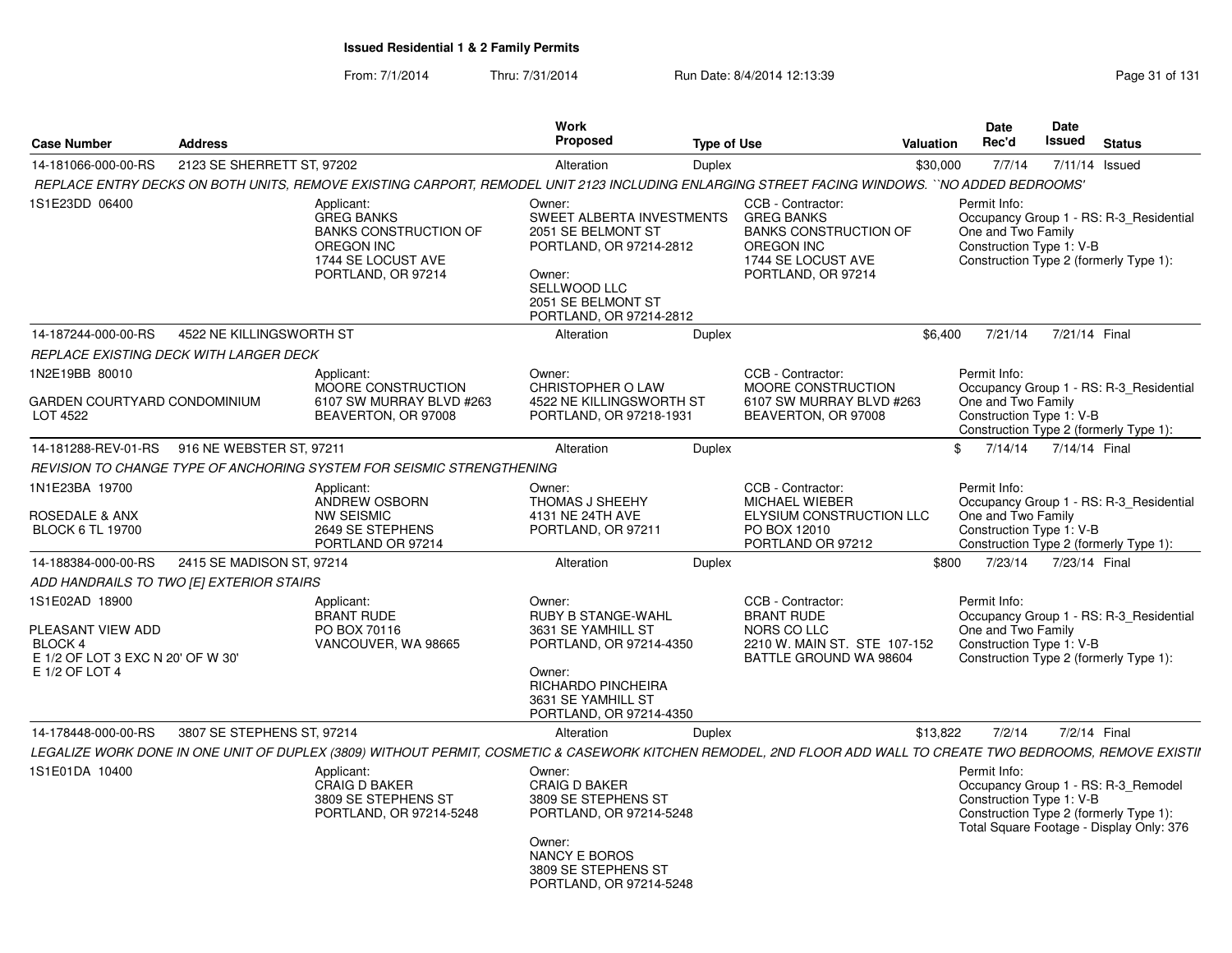From: 7/1/2014Thru: 7/31/2014 Run Date: 8/4/2014 12:13:39 Research 2014 13:14

| <b>Case Number</b>                                                     | <b>Address</b>                  |                                                                                                                                                               | Work<br>Proposed                                                                                                                                           | <b>Type of Use</b>   |                                                                                                             | <b>Valuation</b> | <b>Date</b><br>Rec'd                                             | Date<br>Issued | <b>Status</b>                                                                                                             |  |
|------------------------------------------------------------------------|---------------------------------|---------------------------------------------------------------------------------------------------------------------------------------------------------------|------------------------------------------------------------------------------------------------------------------------------------------------------------|----------------------|-------------------------------------------------------------------------------------------------------------|------------------|------------------------------------------------------------------|----------------|---------------------------------------------------------------------------------------------------------------------------|--|
| 14-173677-REV-01-RS                                                    | 6700 E BURNSIDE ST, 97215       |                                                                                                                                                               | Alteration                                                                                                                                                 | <b>Duplex</b>        |                                                                                                             | \$16,836         | 7/14/14                                                          |                | 7/14/14 Issued                                                                                                            |  |
|                                                                        |                                 | ADDED VALUE REVISION TO LEGALIZE CONVERSION OF BASEMENT TO LIVING SPACE***PLEASE SEE CASE #14-150451-CC***                                                    |                                                                                                                                                            |                      |                                                                                                             |                  |                                                                  |                |                                                                                                                           |  |
| 1N2E32CC 00300                                                         |                                 | Applicant:<br>SHANE G STARK<br>4110 SE HAWTHORNE BLVD #203<br>PORTLAND, OR 97214-5246                                                                         | Owner:<br><b>SHANE G STARK</b><br>4110 SE HAWTHORNE BLVD #203<br>PORTLAND, OR 97214-5246                                                                   |                      |                                                                                                             |                  | Permit Info:<br>Construction Type 1: V-B                         |                | Occupancy Group 1 - RS: R-3 Remodel<br>Construction Type 2 (formerly Type 1):<br>Total Square Footage - Display Only: 458 |  |
| 14-181288-000-00-RS                                                    | 916 NE WEBSTER ST, 97211        |                                                                                                                                                               | Alteration                                                                                                                                                 | Duplex               |                                                                                                             | \$2,500          | 7/9/14                                                           |                | 7/9/14 Under Inspection                                                                                                   |  |
| RESIDENTIAL SEISMIC STRENGTHENING                                      |                                 |                                                                                                                                                               |                                                                                                                                                            |                      |                                                                                                             |                  |                                                                  |                |                                                                                                                           |  |
| 1N1E23BA 19700<br><b>ROSEDALE &amp; ANX</b><br><b>BLOCK 6 TL 19700</b> |                                 | Applicant:<br>ANDREW OSBORN<br><b>NW SEISMIC</b><br>2649 SE STEPHENS<br>PORTLAND OR 97214                                                                     | Owner:<br><b>THOMAS J SHEEHY</b><br>4131 NE 24TH AVE<br>PORTLAND, OR 97211                                                                                 |                      | CCB - Contractor:<br><b>MICHAEL WIEBER</b><br>ELYSIUM CONSTRUCTION LLC<br>PO BOX 12010<br>PORTLAND OR 97212 |                  | Permit Info:<br>One and Two Family<br>Construction Type 1: V-B   |                | Occupancy Group 1 - RS: R-3 Residential<br>Construction Type 2 (formerly Type 1):                                         |  |
| 14-179806-000-00-RS                                                    | 6901 SE OAKS PARK WAY - Unit 28 |                                                                                                                                                               | Alteration                                                                                                                                                 | <b>Floating Home</b> |                                                                                                             | \$2,500          | 7/11/14                                                          |                | 7/11/14 Issued                                                                                                            |  |
|                                                                        |                                 | REPAIR OF ROT FOUND ON THE SECOND FLOOR BATHROOM; REMOVE WALLS IN THE SECOND FLOOR BATHROOM; CLOSING OUT DOOR ON THE MAIN FLOOR IN UTILITY ROOM***TRADES TO L |                                                                                                                                                            |                      |                                                                                                             |                  |                                                                  |                |                                                                                                                           |  |
| 1S1E23 00200                                                           |                                 | Applicant:                                                                                                                                                    | Owner:                                                                                                                                                     |                      | CCB - Contractor:                                                                                           |                  | Permit Info:                                                     |                |                                                                                                                           |  |
| OREGON YACHT CLUB, MB X # FH0684 &<br>FH3001, FLOATING                 |                                 | BOTH SIDES CONSTRUCTION INC ANTHONY M SOTER<br>1320 NE 160TH AVE<br>PORTLAND, OR 97230                                                                        | PO BOX 430<br>CARLTON, OR 97111-0430                                                                                                                       |                      | BOTH SIDES CONSTRUCTION INC<br>1320 NE 160TH AVE<br>PORTLAND, OR 97230                                      |                  | One and Two Family<br>Construction Type 1: V-B                   |                | Occupancy Group 1 - RS: R-3_Residential<br>Construction Type 2 (formerly Type 1):                                         |  |
| 14-178253-000-00-RS                                                    | 2844 SE 119TH AVE, 97266        |                                                                                                                                                               | Alteration                                                                                                                                                 | Garage/Carport       |                                                                                                             | \$6,750          | 7/15/14                                                          |                | 7/15/14 Under Inspection                                                                                                  |  |
| SOLAR INSTALATION, 3.5kW PV SYSTEM ON ROOFTOP                          |                                 |                                                                                                                                                               |                                                                                                                                                            |                      |                                                                                                             |                  |                                                                  |                |                                                                                                                           |  |
| 1S2E10AA 04700<br>SECTION 10 1S 2E<br>TL 4700 0.29 ACRES               |                                 | Applicant:<br>KATIE MARTIN<br><b>NEIL KELLY COMPANY</b><br>804 N ALBERTA ST<br>PORTLAND, OR 97217                                                             | Owner:<br><b>RONALD R ROMKEE</b><br>2844 SE 119TH AVE<br>PORTLAND, OR 97266<br>Owner:<br><b>SHARON A ROMKEE</b><br>2844 SE 119TH AVE<br>PORTLAND, OR 97266 |                      | CCB - Contractor:<br>NEIL KELLY CO INC<br>804 N ALBERTA ST<br>PORTLAND, OR 97217-2693                       |                  | Permit Info:<br>Garage\Utility Misc.<br>Construction Type 1: V-B |                | Occupancy Group 1 - RS: U_Private<br>Construction Type 2 (formerly Type 1):                                               |  |
| 14-154727-REV-01-RS                                                    | 2503 NE 41ST AVE, 97212         |                                                                                                                                                               | Alteration                                                                                                                                                 | Garage/Carport       |                                                                                                             | \$               | 7/15/14                                                          |                | 7/15/14 Issued                                                                                                            |  |
|                                                                        |                                 | REVISION TO ADD 2 ADDITIONAL SOLAR MODULES TO ROOFTOP PV SYSTEM. VERIFY EXISTING COLLAR TIES                                                                  |                                                                                                                                                            |                      |                                                                                                             |                  |                                                                  |                |                                                                                                                           |  |
| 1N1E25DA 00900                                                         |                                 | Applicant:<br>ROSE WOOFENDEN                                                                                                                                  | Owner:<br><b>HEATHER BOUDREAU</b>                                                                                                                          |                      | CCB - Contractor:<br>NEIL KELLY CO INC                                                                      |                  | Permit Info:                                                     |                | Occupancy Group 1 - RS: U_Private                                                                                         |  |
| <b>ROSSMERE</b><br><b>BLOCK 5</b><br>LOT 10                            |                                 | <b>NEIL KELLY</b><br>804 N ALBERTA<br>PORTLAND, OR 97217                                                                                                      | 2503 NE 41ST AVE<br>PORTLAND, OR 97212-2941                                                                                                                |                      | 804 N ALBERTA ST<br>PORTLAND, OR 97217-2693                                                                 |                  | Garage\Utility Misc.<br>Construction Type 1: V-B                 |                | Construction Type 2 (formerly Type 1):                                                                                    |  |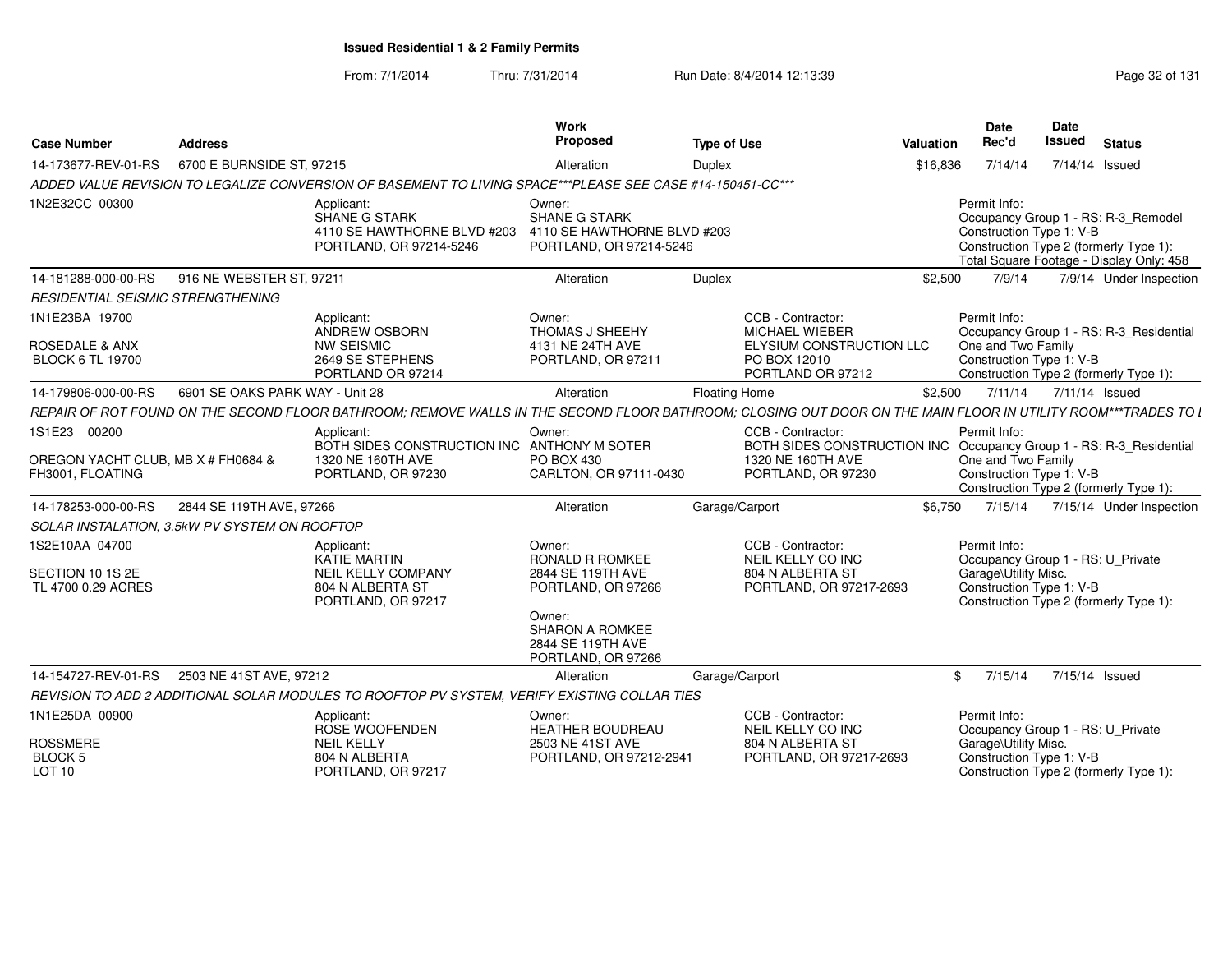From: 7/1/2014Thru: 7/31/2014 Run Date: 8/4/2014 12:13:39 Research 2014 13:14

| <b>Case Number</b>                                           | <b>Address</b>                                                                | Work<br><b>Proposed</b>                                                     | <b>Type of Use</b>                                                            | <b>Valuation</b> | <b>Date</b><br>Rec'd                             | Date<br><b>Issued</b> | <b>Status</b>                           |
|--------------------------------------------------------------|-------------------------------------------------------------------------------|-----------------------------------------------------------------------------|-------------------------------------------------------------------------------|------------------|--------------------------------------------------|-----------------------|-----------------------------------------|
| 14-171120-000-00-RS                                          | 1964 SE 22ND AVE, 97214                                                       | Alteration                                                                  | Garage/Carport                                                                | \$3,600          | 7/17/14                                          |                       | 7/17/14 Issued                          |
|                                                              | REDUCE 368 SQ FT GARAGE BY REMOVING PORTION OF SOUTH EXTERIOR WALL,           |                                                                             | RESULTING IN 303 SQ FT GARAGE WITH 65 SQ FT OF COVERED PATIO.                 |                  |                                                  |                       | <b>BUILD NEW INTERIOR WALL IN GARA</b>  |
| 1S1E02DA 14800                                               | Applicant:<br>ROBERT W SPENCER                                                | Owner:<br>ROBERT W SPENCER                                                  | CCB - Contractor:<br>NICHOLAS JAMES ZINS                                      |                  | Permit Info:                                     |                       | Occupancy Group 1 - RS: U_Private       |
| <b>COLONIAL HTS</b><br>BLOCK 11<br>LOT <sub>7</sub>          | 1964 SE 22ND AVE<br>PORTLAND, OR 97214                                        | 1964 SE 22ND AVE<br>PORTLAND, OR 97214<br>Owner:                            | 3800 SE 65TH ST<br>PORTLAND, OR 97206                                         |                  | Garage\Utility Misc.<br>Construction Type 1: V-B |                       | Construction Type 2 (formerly Type 1):  |
|                                                              |                                                                               | REBECCA A ZEIEN SPENCER<br>1964 SE 22ND AVE<br>PORTLAND, OR 97214           |                                                                               |                  |                                                  |                       |                                         |
| 14-189408-000-00-RS                                          | 8425 SE 9TH AVE, 97202                                                        | Alteration                                                                  | Garage/Carport                                                                | \$913            | 7/25/14                                          |                       | 7/25/14 Issued                          |
|                                                              | ADD NEW WINDOW AT NORTH ELEVATION OF EXISTING DETACHED GARAGE                 |                                                                             |                                                                               |                  |                                                  |                       |                                         |
| 1S1E23CC 12500                                               | Applicant:<br>LIANE ALLAHDADI                                                 | Owner:<br>FIROOZ ALLAHDADI                                                  | CCB - Contractor:<br>AFFORDABLE HOME                                          |                  | Permit Info:                                     |                       | Occupancy Group 1 - RS: U_Private       |
| SELLWOOD<br>BLOCK 26<br>LOT <sub>3</sub>                     | 8425 SE 9TH AVE<br>PORTLAND, OR 97202                                         | 8425 SE 9TH AVE<br>PORTLAND, OR 97202                                       | REMODELING CO INC<br>PO BOX 1305<br>PORTLAND, OR 97232                        |                  | Garage\Utility Misc.<br>Construction Type 1: V-B |                       | Construction Type 2 (formerly Type 1):  |
|                                                              |                                                                               | Owner:<br>LIANE ALLAHDADI<br>8425 SE 9TH AVE<br>PORTLAND, OR 97202          |                                                                               |                  |                                                  |                       |                                         |
| 14-190850-000-00-RS                                          | 5105 SE WOODWARD ST, 97206                                                    | Alteration                                                                  | Garage/Carport                                                                | \$600            | 7/29/14                                          |                       | 7/29/14 Issued                          |
|                                                              | ADDING BATHROOM TO SECOND LEVEL OF GARAGE                                     |                                                                             |                                                                               |                  |                                                  |                       |                                         |
| 1S2E07AB 04500                                               | Applicant:<br><b>JOHN M WHEELER</b>                                           | Owner:<br><b>JOHN M WHEELER</b>                                             |                                                                               |                  | Permit Info:                                     |                       | Occupancy Group 1 - RS: R-3_Residential |
| <b>LELAND PK</b><br>BLOCK <sub>1</sub><br>W 1/2 OF LOT 14&15 | PO BOX 86914<br>PORTLAND, OR 97286-0914                                       | PO BOX 86914<br>PORTLAND, OR 97286-0914                                     |                                                                               |                  | One and Two Family<br>Construction Type 1: V-B   |                       | Construction Type 2 (formerly Type 1):  |
|                                                              |                                                                               | Owner:<br>ANN M DODDS<br>PO BOX 86914<br>PORTLAND, OR 97286-0914            |                                                                               |                  |                                                  |                       |                                         |
| 14-184692-000-00-RS                                          | 648 NE STAFFORD ST, 97211                                                     | Alteration                                                                  | Garage/Carport                                                                | \$8,500          | 7/16/14                                          |                       | 7/16/14 Issued                          |
|                                                              | REPLACE ROOF, ADD SLIDING DOORS, SMALL SLAB ON GRADE                          |                                                                             |                                                                               |                  |                                                  |                       |                                         |
| 1N1E14BB 02900                                               | Applicant:<br><b>BRAD PRESTON</b>                                             | Owner:<br>KIDANE KAHSSAI                                                    | CCB - Contractor:<br><b>BRAD PRESTON</b>                                      |                  | Permit Info:                                     |                       | Occupancy Group 1 - RS: U_Private       |
| <b>EL TOVAR</b><br>BLOCK <sub>3</sub><br><b>LOT 21</b>       | <b>BUILDING INTEGRITY INC</b><br>18006 S BOGYNSKI RD<br>OREGON CITY, OR 97045 | 648 NE STAFFORD ST<br>PORTLAND, OR 97211-3574                               | <b>BUILDING INTEGRITY INC</b><br>18006 S BOGYNSKI RD<br>OREGON CITY, OR 97045 |                  | Garage\Utility Misc.<br>Construction Type 1: V-B |                       | Construction Type 2 (formerly Type 1):  |
|                                                              |                                                                               | Owner:<br>ALEMNESH KAHSSAI<br>648 NE STAFFORD ST<br>PORTLAND, OR 97211-3574 |                                                                               |                  |                                                  |                       |                                         |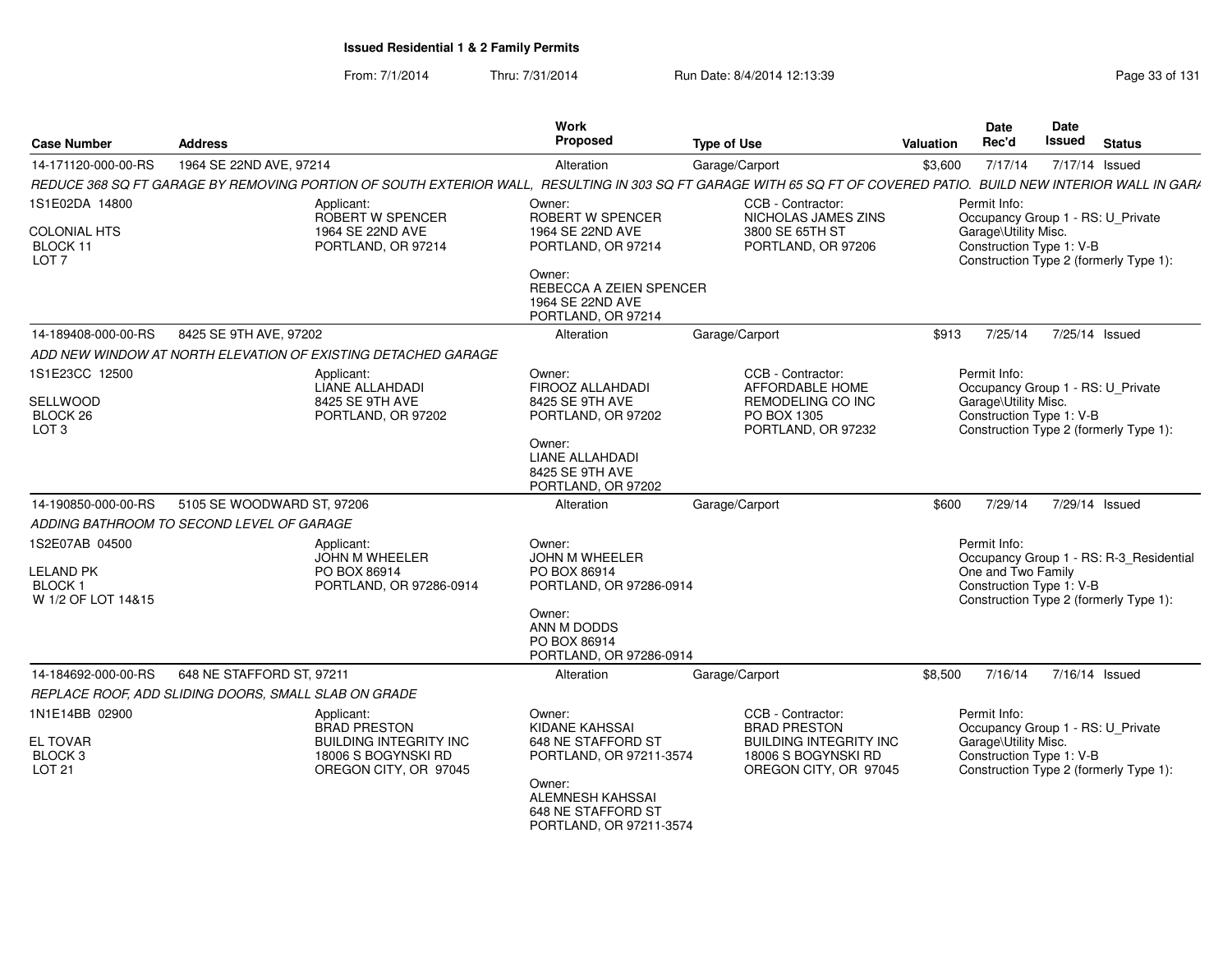From: 7/1/2014Thru: 7/31/2014 Run Date: 8/4/2014 12:13:39 Research 2014 131

| <b>Case Number</b>                                                                    | <b>Address</b>                                                                                                                                              | Work<br>Proposed                                                                                                                                                       | <b>Type of Use</b>                                                                                                                                                                                                                                                                                                                              | Valuation | <b>Date</b><br>Rec'd                                           | Date<br><b>Issued</b> | <b>Status</b>                                                                                                              |
|---------------------------------------------------------------------------------------|-------------------------------------------------------------------------------------------------------------------------------------------------------------|------------------------------------------------------------------------------------------------------------------------------------------------------------------------|-------------------------------------------------------------------------------------------------------------------------------------------------------------------------------------------------------------------------------------------------------------------------------------------------------------------------------------------------|-----------|----------------------------------------------------------------|-----------------------|----------------------------------------------------------------------------------------------------------------------------|
| 14-176833-000-00-RS                                                                   | 4115 SW IOWA ST, 97221                                                                                                                                      | Alteration                                                                                                                                                             | Single Family Dwelling                                                                                                                                                                                                                                                                                                                          | \$40,000  | 6/30/14                                                        |                       | 7/1/14 Under Inspection                                                                                                    |
|                                                                                       | Basement remodel. improve accessibility, remodel mathroom and laundry                                                                                       |                                                                                                                                                                        |                                                                                                                                                                                                                                                                                                                                                 |           |                                                                |                       |                                                                                                                            |
| 1S1E17CB 10300<br><b>HARKER AC &amp; PLAT 2</b><br><b>BLOCK G</b><br>LOT <sub>5</sub> | Applicant:<br><b>JAMES KREIPE</b><br>SQUARE DEAL REMODELING CO<br>INC.<br>8603 SE STARK AVE<br>PORTLAND, OR 97216                                           | Owner:<br>STANLEY T SAKUMA<br>4115 SW IOWA ST<br>PORTLAND, OR 97221-3464<br>Owner:<br><b>GAIL Y SAKUMA</b><br>4115 SW IOWA ST<br>PORTLAND, OR 97221-3464               | CCB - Contractor:<br>NORTHWEST CENTRAL<br>PLUMBING CO INC<br>2870 SE 75TH AVE. #206<br>HILLSBORO, OR 971236715<br>CCB - Contractor:<br><b>JAMES KREIPE</b><br>SQUARE DEAL REMODELING CO<br>INC.<br>8603 SE STARK AVE<br>PORTLAND, OR 97216<br>CCB - Contractor:<br>MULTIPHASE ELECTRICAL<br>20701 S MONPANO OVERLOOK DF<br>OREGON CITY OR 97045 |           | Permit Info:<br>One and Two Family<br>Construction Type 1: V-B |                       | Occupancy Group 1 - RS: R-3_Residential<br>Construction Type 2 (formerly Type 1):                                          |
| 14-173396-000-00-RS                                                                   | 2509 NE 18TH AVE, 97212                                                                                                                                     | Alteration                                                                                                                                                             | Single Family Dwelling                                                                                                                                                                                                                                                                                                                          | \$16,174  | 7/1/14                                                         |                       | 7/1/14 Under Inspection                                                                                                    |
|                                                                                       | INTERIOR REMODEL TO THE BASEMENT ONLY: REMOVE WALL IN BEDROOM AND EXPAND BEDROOM TO CREATE SITTING AREA: NEW WALLS FOR WALK IN CLOSET AND STORAGE ROOM, NEV |                                                                                                                                                                        |                                                                                                                                                                                                                                                                                                                                                 |           |                                                                |                       |                                                                                                                            |
| 1N1E26DB 00600<br><b>IRVINGTON</b><br>BLOCK 47<br>LOT 9&10<br>E 25' OF LOT 11&12      | Applicant:<br>KEITH JASMANN<br>JASMANN GROUP NORTH WEST<br><b>LLC</b><br>3804 SW PASADENA ST<br>PORTLAND, OR 97219                                          | Owner:<br>MARK D REPLOEG<br>1599 NW BONNEY DR<br>CORVALLIS, OR 97330<br>Owner:<br>ANGELA K C REPLOEG<br>1599 NW BONNEY DR<br>CORVALLIS, OR 97330                       | CCB - Contractor:<br><b>KEITH JASMANN</b><br><b>JASMANN GROUP NORTH WEST</b><br><b>LLC</b><br>3804 SW PASADENA ST<br>PORTLAND, OR 97219                                                                                                                                                                                                         |           | Permit Info:<br>Construction Type 1: V-B                       |                       | Occupancy Group 1 - RS: R-3_Remodel<br>Construction Type 2 (formerly Type 1):<br>Total Square Footage - Display Only: 440  |
| 14-177787-000-00-RS                                                                   | 6524 SE 36TH AVE, 97202                                                                                                                                     | Alteration                                                                                                                                                             | <b>Single Family Dwelling</b>                                                                                                                                                                                                                                                                                                                   | \$70,000  | 7/1/14                                                         |                       | 7/1/14 Issued                                                                                                              |
|                                                                                       | BASEMENT CONVERSION FOR NEW BEDROOM. NEW BATHROOM LAUNDRY ROOM: KITCHEN REMODEL ON MAIN FLOOR **TRADE PERMITS TO BE OBTAINED SEPARATELY**                   |                                                                                                                                                                        |                                                                                                                                                                                                                                                                                                                                                 |           |                                                                |                       |                                                                                                                            |
| 1S1E24AB 01300<br><b>EASTMORELAND</b><br>BLOCK 80<br>LOT <sub>6</sub>                 | Applicant:<br><b>CHARLIE BROWN</b><br>PRESTIGE DESIGN AND<br><b>GENERAL CONTRACTING</b><br><b>12302 NE MARX ST</b><br>PORTLAND, OR 97230                    | Owner:<br><b>KYLE W BURCHARD</b><br>6524 SE 36TH AVE<br>PORTLAND, OR 97202-8226<br>Owner:<br><b>JENNIFER A BURCHARD</b><br>6524 SE 36TH AVE<br>PORTLAND, OR 97202-8226 | CCB - Contractor:<br>PRESTIGE DESIGN & GENERAL<br><b>CONTRACTING INC</b><br><b>12302 NE MARX ST</b><br>PORTLAND, OR 97230                                                                                                                                                                                                                       |           | Permit Info:<br>Construction Type 1: V-B                       |                       | Occupancy Group 1 - RS: R-3_Remodel<br>Construction Type 2 (formerly Type 1):<br>Total Square Footage - Display Only: 1020 |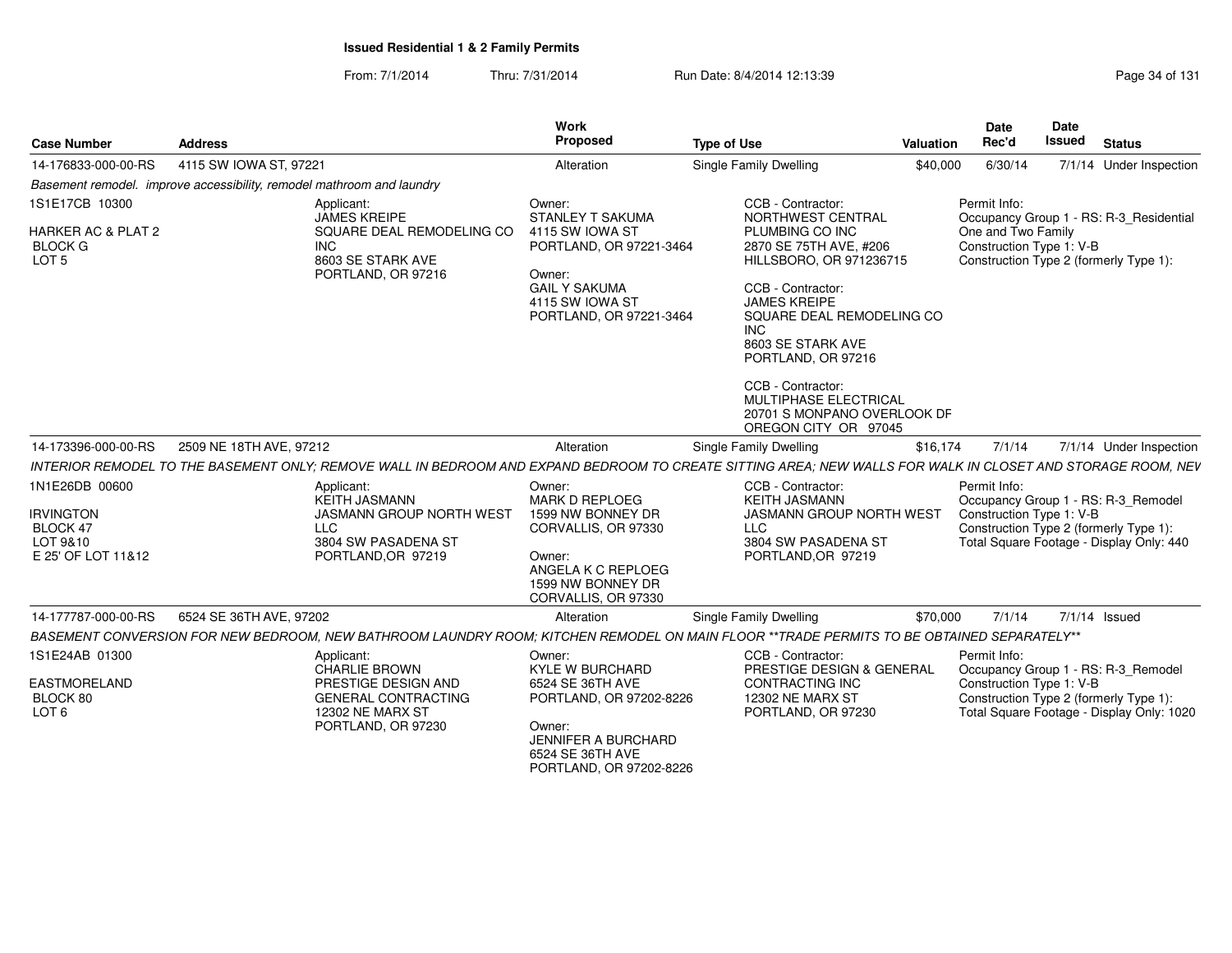From: 7/1/2014Thru: 7/31/2014 Run Date: 8/4/2014 12:13:39 Research 2010 Rage 35 of 131

| <b>Case Number</b>                                 | <b>Address</b>                |                                                                                                                                                          | Work<br><b>Proposed</b>                                                             | <b>Type of Use</b>                                                                                | Valuation                                                          | <b>Date</b><br>Rec'd                                                                     | Date<br><b>Issued</b> | <b>Status</b>                           |  |
|----------------------------------------------------|-------------------------------|----------------------------------------------------------------------------------------------------------------------------------------------------------|-------------------------------------------------------------------------------------|---------------------------------------------------------------------------------------------------|--------------------------------------------------------------------|------------------------------------------------------------------------------------------|-----------------------|-----------------------------------------|--|
| 14-178181-000-00-RS                                | 27 NE THOMPSON ST, 97212      |                                                                                                                                                          | Alteration                                                                          | Single Family Dwelling                                                                            | \$70,000                                                           | 7/2/14                                                                                   |                       | $7/2/14$ Issued                         |  |
|                                                    |                               | REINFORCE EXISTING BRICK FOUNDATION PER ENGINEERING, REMOVE EXISTING ABANDONED MASONRY MECHANICAL CHIMNEY.                                               |                                                                                     |                                                                                                   |                                                                    |                                                                                          |                       |                                         |  |
| 1N1E27DA 13901                                     |                               | Applicant:<br>NEIL COOPER                                                                                                                                | Owner:<br>EDWARD J MURPHY                                                           | CCB - Contractor:<br><b>NEIL COOPER</b>                                                           |                                                                    | Permit Info:                                                                             |                       | Occupancy Group 1 - RS: R-3_Residential |  |
| PARTITION PLAT 1994-17<br>LOT <sub>1</sub>         |                               | <b>SILVER FERN CARPENTRY &amp;</b><br><b>REMODELING LLC</b><br>1824 SW MARKET ST                                                                         | 27 NE THOMPSON ST<br>PORTLAND, OR 97212-3741                                        | SILVER FERN CARPENTRY &<br><b>REMODELING LLC</b><br>1824 SW MARKET ST                             |                                                                    | One and Two Family<br>Construction Type 1: V-B<br>Construction Type 2 (formerly Type 1): |                       |                                         |  |
|                                                    |                               | PORTLAND, OR 97201                                                                                                                                       | Owner:<br><b>CATHERINE M MURPHY</b><br>27 NE THOMPSON ST<br>PORTLAND, OR 97212-3741 | PORTLAND, OR 97201                                                                                |                                                                    |                                                                                          |                       |                                         |  |
| 14-175727-000-00-RS                                | 415 NE 80TH AVE, 97213        |                                                                                                                                                          | Alteration                                                                          | <b>Single Family Dwelling</b>                                                                     | \$10,000                                                           | 7/2/14                                                                                   |                       | $7/2/14$ Issued                         |  |
|                                                    |                               | LEGALIZE CONVERSION OF BASEMENT TO HABITABLE SPACE TO INCLUDE BAR SINK, BATHROOM AND OPEN LIVING AREA. PLUMBING, HVAC, ELEC, TO BE PULLED SEPERATLY.     |                                                                                     |                                                                                                   |                                                                    |                                                                                          |                       |                                         |  |
| 1N2E32DA 04900                                     |                               | Applicant:<br>Nizar Slim                                                                                                                                 | Owner:<br><b>PAK LEONG</b>                                                          |                                                                                                   |                                                                    | Permit Info:                                                                             |                       | Occupancy Group 1 - RS: R-3 Residential |  |
| MT TABOR VILLA ANX<br>BLOCK 14<br>LOT 21           |                               | P.O. BOX 6602<br>PORTLAND OR 97228                                                                                                                       | PO BOX 2304<br>CLACKAMAS, OR 97015-2304                                             | One and Two Family                                                                                | Construction Type 1: V-B<br>Construction Type 2 (formerly Type 1): |                                                                                          |                       |                                         |  |
| 14-178168-000-00-RS                                | 6845 SW BURLINGAME AVE, 97219 |                                                                                                                                                          | Alteration                                                                          | Single Family Dwelling                                                                            | \$45,000                                                           | 7/2/14                                                                                   |                       | 7/2/14 Under Inspection                 |  |
|                                                    |                               | REMOVE BEDROOM WALL TO CREATE LARGE MASTER BATHROOM. RECONFIGURE BATHROOM, REPLACE MASTER BEDROOM WINDOW TO MEET EGRESS/***ADD PANEL CHANGE OUT 8/1/14** |                                                                                     |                                                                                                   |                                                                    |                                                                                          |                       |                                         |  |
| 1S1E21AB 02900                                     |                               | Applicant:<br><b>CREEKSTONE DESIGNS LLC</b>                                                                                                              | Owner:<br>LEE S AUERBACH                                                            | CCB - Contractor:<br>WHISKEY HILL ELECTRIC INC                                                    |                                                                    | Permit Info:<br>Occupancy Group 1 - RS: R-3_Remodel                                      |                       |                                         |  |
| <b>BURLINGAME</b><br>BLOCK 32<br>LOT <sub>18</sub> |                               | 12375 MT JEFFERSON TER #4H<br>LAKE OSWEGO OR 97035                                                                                                       | 6845 SW BURLINGAME AVE<br>PORTLAND, OR 97219                                        | <b>HUBBARD OR</b><br>P O BOX 206<br>HUBBARD OR 97032                                              |                                                                    | Construction Type 1: V-B<br>Construction Type 2 (formerly Type 1):                       |                       |                                         |  |
| N 30' OF LOT 19                                    |                               |                                                                                                                                                          | Owner:<br>STEPHANIE L AUERBACH<br>6845 SW BURLINGAME AVE<br>PORTLAND, OR 97219      | CCB - Contractor:<br>CREEKSTONE DESIGNS LLC<br>12375 MT JEFFERSON TER #4H<br>LAKE OSWEGO OR 97035 |                                                                    |                                                                                          |                       |                                         |  |
|                                                    |                               |                                                                                                                                                          |                                                                                     | CCB - Contractor:<br><b>BLACK CAT PLUMBING</b><br>4630 SE 26TH AVE<br>PORTLAND OR 97202           |                                                                    |                                                                                          |                       |                                         |  |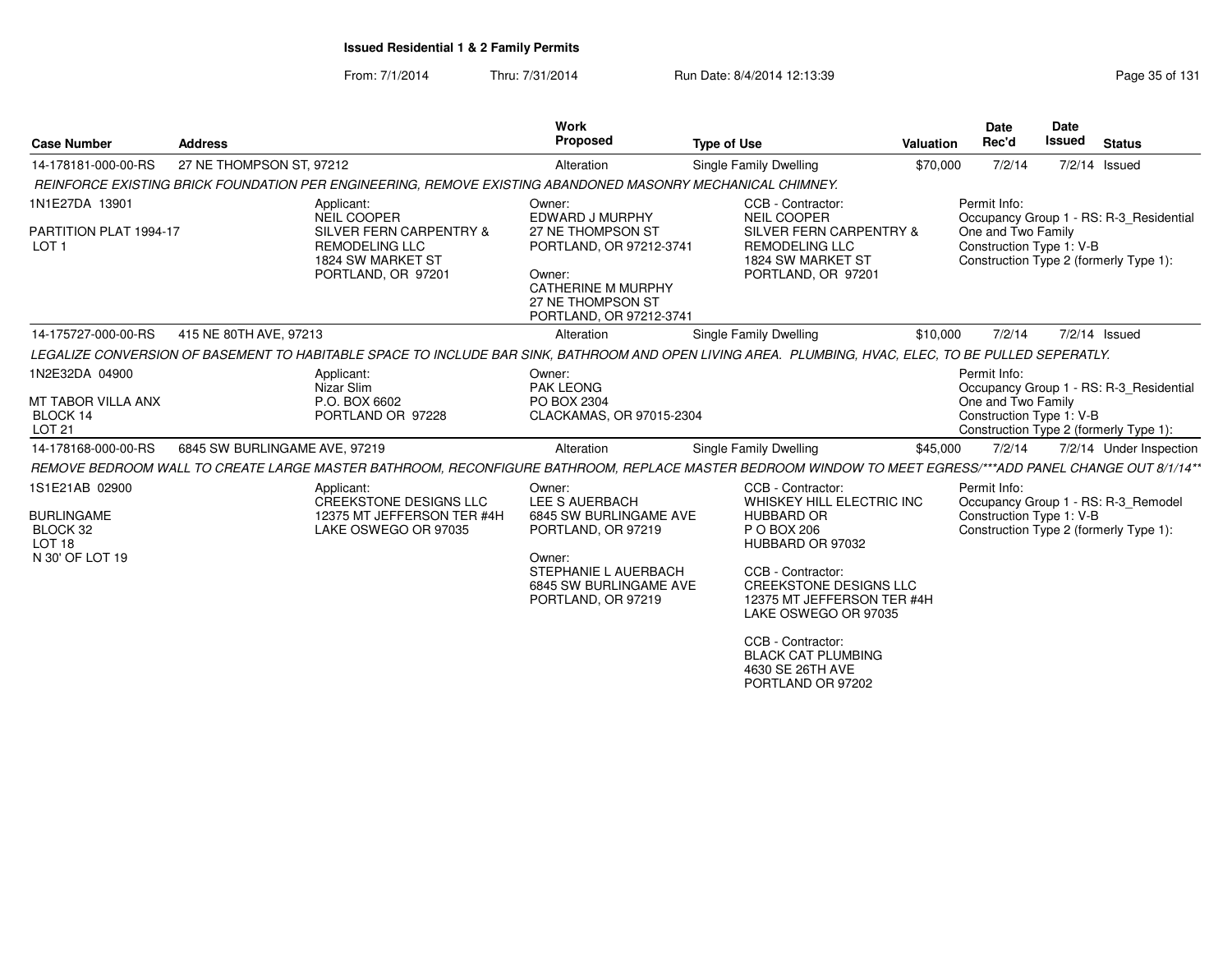From: 7/1/2014Thru: 7/31/2014 **Run Date: 8/4/2014 12:13:39 Run Page 36 of 131** 

|                                                             |                                                                                                                                                             | Work                                                                                                       |                                                                                         |                                                   | <b>Date</b>                                                                                                                                            | Date                                                          |                                         |
|-------------------------------------------------------------|-------------------------------------------------------------------------------------------------------------------------------------------------------------|------------------------------------------------------------------------------------------------------------|-----------------------------------------------------------------------------------------|---------------------------------------------------|--------------------------------------------------------------------------------------------------------------------------------------------------------|---------------------------------------------------------------|-----------------------------------------|
| <b>Case Number</b>                                          | <b>Address</b>                                                                                                                                              | Proposed                                                                                                   | <b>Type of Use</b>                                                                      | Valuation                                         | Rec'd                                                                                                                                                  | <b>Issued</b>                                                 | <b>Status</b>                           |
| 14-178159-000-00-RS                                         | 156 SE CESAR E CHAVEZ BLVD, 97214                                                                                                                           | Alteration                                                                                                 | <b>Single Family Dwelling</b>                                                           | \$70,000                                          | 7/2/14                                                                                                                                                 |                                                               | 7/2/14 Under Inspection                 |
|                                                             | KITCHEN REMODEL. OPEN UP WALL FOR NEW ISLAND. ADD BEAM ABOVE                                                                                                |                                                                                                            |                                                                                         |                                                   |                                                                                                                                                        |                                                               |                                         |
| 1N1E36DD 03900<br>LAURELHURST                               | Applicant:<br><b>CREEKSTONE DESIGNS LLC</b><br>12375 MT JEFFERSON TER #4H                                                                                   | Owner:<br>MITCHELL C BAKER<br>156 SE CESAR E CHAVEZ BLVD                                                   | CCB - Contractor:<br>WHISKEY HILL ELECTRIC INC<br><b>HUBBARD OR</b>                     |                                                   | Permit Info:                                                                                                                                           | Occupancy Group 1 - RS: R-3 Residential<br>One and Two Family |                                         |
| BLOCK 103<br>W 1/2 OF LOT 27<br>LOT <sub>28</sub>           | LAKE OSWEGO OR 97035                                                                                                                                        | PORTLAND, OR 97214<br>Owner:<br><b>BRANDY A T CODY</b><br>156 SE CESAR E CHAVEZ BLVD                       | P O BOX 206<br>HUBBARD OR 97032<br>CCB - Contractor:<br><b>CREEKSTONE DESIGNS LLC</b>   |                                                   | Construction Type 1: V-B<br>Construction Type 2 (formerly Type 1):                                                                                     |                                                               |                                         |
|                                                             |                                                                                                                                                             | PORTLAND, OR 97214                                                                                         | 12375 MT JEFFERSON TER #4H<br>LAKE OSWEGO OR 97035                                      |                                                   |                                                                                                                                                        |                                                               |                                         |
|                                                             |                                                                                                                                                             |                                                                                                            | CCB - Contractor:<br><b>BLACK CAT PLUMBING</b><br>4630 SE 26TH AVE<br>PORTLAND OR 97202 |                                                   |                                                                                                                                                        |                                                               |                                         |
| 14-177729-000-00-RS                                         | 7031 N WESTANNA AVE, 97203                                                                                                                                  | Alteration                                                                                                 | Single Family Dwelling                                                                  | \$19,500                                          | 7/2/14                                                                                                                                                 |                                                               | 7/2/14 Under Inspection                 |
|                                                             | FINISH BASEMENT AS LIVING SPACE FOR HOUSEHOLD, ADD NEW EGRESS WINDOWS/WELLS IN BEDROOMS, NEW CLOSET, NEW PARTITION WALLS TO CREATE NEW BATHROOM (4 BATHROON |                                                                                                            |                                                                                         |                                                   |                                                                                                                                                        |                                                               |                                         |
| 1N1E07CA 13200                                              | Applicant:                                                                                                                                                  | Owner:                                                                                                     | CCB - Contractor:                                                                       |                                                   | Permit Info:                                                                                                                                           |                                                               |                                         |
| <b>FORTUNE PL</b><br>BLOCK <sub>2</sub><br>LOT <sub>1</sub> | <b>KIRBY GIBSON</b><br><b>NICK STEARNS, INC</b><br>210 NW 17TH AVE, SUITE 200<br>PORTLAND OR 97209                                                          | NSI INVESTMENTS LLC<br>210 NW 17TH AVE #200<br>PORTLAND, OR 97209-2151                                     | ROME PLUMBING INC<br>17295 SW EDY RD<br>SHERWOOD, OR 971408709                          |                                                   | Occupancy Group 1 - RS: R-3_Remodel<br>Construction Type 1: V-B<br>Construction Type 2 (formerly Type 1):<br>Total Square Footage - Display Only: 1400 |                                                               |                                         |
| SELY 13' OF LOT 2                                           |                                                                                                                                                             | CCB - Contractor:<br><b>RICHARD WHITEMAN</b><br>NSI INVESTMENTS LLC<br>PO BOX 68179<br>MILWAUKIE, OR 97268 |                                                                                         |                                                   |                                                                                                                                                        |                                                               |                                         |
| 14-154723-REV-01-RS                                         | 2503 NE 41ST AVE, 97212                                                                                                                                     | Alteration                                                                                                 | Single Family Dwelling                                                                  | $\mathbb{S}$                                      | 7/2/14                                                                                                                                                 |                                                               | 7/2/14 Issued                           |
|                                                             | REVISION TO ADD 3 ADDITIONAL SOLAR MODULES TO ROOFTOP SYSTEM (NOW 2.97kW)                                                                                   |                                                                                                            |                                                                                         |                                                   |                                                                                                                                                        |                                                               |                                         |
| 1N1E25DA 00900                                              | Applicant:<br>ROSE WOOFENDEN                                                                                                                                | Owner:<br><b>HEATHER BOUDREAU</b>                                                                          | CCB - Contractor:<br><b>NEIL KELLY CO INC</b>                                           |                                                   | Permit Info:                                                                                                                                           |                                                               | Occupancy Group 1 - RS: R-3 Residential |
| <b>ROSSMERE</b><br><b>BLOCK 5</b><br>LOT 10                 | <b>NEIL KELLY</b><br>804 N ALBERTA<br>PORTLAND, OR 97217                                                                                                    | 2503 NE 41ST AVE<br>PORTLAND, OR 97212-2941                                                                | 804 N ALBERTA ST<br>PORTLAND, OR 97217-2693                                             |                                                   | One and Two Family<br>Construction Type 1: V-B                                                                                                         |                                                               | Construction Type 2 (formerly Type 1):  |
|                                                             | 14-170352-REV-01-RS 7312 SE 34TH AVE, 97202                                                                                                                 | Alteration                                                                                                 | Single Family Dwelling                                                                  | \$.                                               | 7/2/14                                                                                                                                                 |                                                               | 7/2/14 Issued                           |
|                                                             | REVISION TO REMOVE PART OF FLOOR JOIST AND INSTALL BEAM TO INCREASE HEAD HEIGHT AT BOTTOM OF STAIRS                                                         |                                                                                                            |                                                                                         |                                                   |                                                                                                                                                        |                                                               |                                         |
| 1S1E24AC 12400                                              | Applicant:<br><b>EDWARD PAGET</b>                                                                                                                           | Owner:<br>MICHAEL R DERWEY                                                                                 |                                                                                         | CCB - Contractor:<br><b>BRADLEY SCOTT MATTHIS</b> | Permit Info:                                                                                                                                           |                                                               | Occupancy Group 1 - RS: R-3 Residential |
| <b>EASTMORELAND</b><br>BLOCK 64<br>LOT <sub>1</sub>         | 8564 SE 58TH AVE<br>PORTLAND, OR 97206                                                                                                                      | PO BOX 2905<br>CLACKAMAS, OR 97015                                                                         | <b>MATTHIS PLUMBING</b><br>1901 S. WYNTON DR<br>OREGON CITY OR 97045                    |                                                   | One and Two Family<br>Construction Type 1: V-B<br>Construction Type 2 (formerly Type 1):                                                               |                                                               |                                         |
|                                                             |                                                                                                                                                             |                                                                                                            | CCB - Contractor:                                                                       |                                                   |                                                                                                                                                        |                                                               |                                         |

 EDWARD PAGET 8564 SE 58TH AVEPORTLAND, OR 97206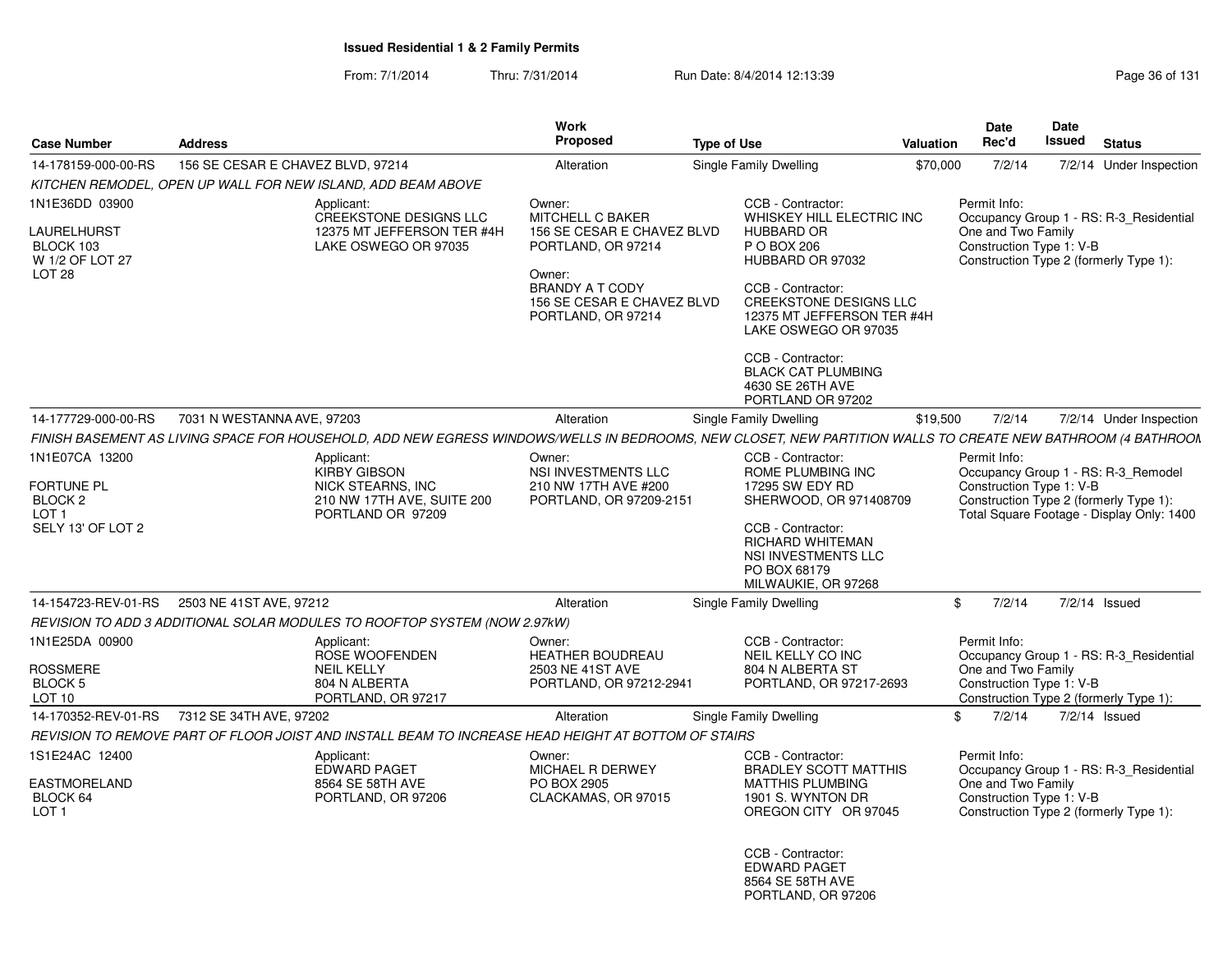From: 7/1/2014Thru: 7/31/2014 Run Date: 8/4/2014 12:13:39 Rege 37 of 131

| <b>Case Number</b>                                                                  | <b>Address</b>                                                                                                                                              | Work<br><b>Proposed</b>                                                                                                                                                                                                                        | <b>Type of Use</b><br>Valuation                                                                                                                                                                               | <b>Date</b><br>Rec'd                                           | <b>Date</b><br><b>Issued</b> | <b>Status</b>                                                                                                             |
|-------------------------------------------------------------------------------------|-------------------------------------------------------------------------------------------------------------------------------------------------------------|------------------------------------------------------------------------------------------------------------------------------------------------------------------------------------------------------------------------------------------------|---------------------------------------------------------------------------------------------------------------------------------------------------------------------------------------------------------------|----------------------------------------------------------------|------------------------------|---------------------------------------------------------------------------------------------------------------------------|
| 14-178517-000-00-RS                                                                 | 6906 SE BOISE ST, 97206                                                                                                                                     | Alteration                                                                                                                                                                                                                                     | Single Family Dwelling<br>\$15,660                                                                                                                                                                            | 7/2/14                                                         |                              | 7/2/14 Under Inspection                                                                                                   |
|                                                                                     | CONVERT BASEMENT TO LIVING SPACE FOR BEDROOM AND FAMILY ROOM. FRAME IN NEW CLOSET AND EGRESS WINDOW, ADD NEW WINDOW AT FAMILY ROOM, FRAME IN NEW BATHROOM ( |                                                                                                                                                                                                                                                |                                                                                                                                                                                                               |                                                                |                              |                                                                                                                           |
| 1S2E08CD 18200<br><b>KERN PK</b><br>BLOCK 8<br>LOT <sub>31</sub><br>LOT 32 EXC E 5' | Applicant:<br><b>MARY SIMSARIAN</b><br>6906 SE BOISE ST<br>PORTLAND, OR 97206-3550                                                                          | Owner:<br>MARK R CLAWSON<br>6906 SE BOISE ST<br>PORTLAND, OR 97206-3550<br>Owner:<br><b>MARY SIMSARIAN</b><br>6906 SE BOISE ST<br>PORTLAND, OR 97206-3550<br>Owner:<br><b>FRANCES E CLAWSON</b><br>6906 SE BOISE ST<br>PORTLAND, OR 97206-3550 |                                                                                                                                                                                                               | Permit Info:<br>Construction Type 1: V-B                       |                              | Occupancy Group 1 - RS: R-3_Remodel<br>Construction Type 2 (formerly Type 1):<br>Total Square Footage - Display Only: 426 |
| 14-176652-000-00-RS                                                                 | 2890 NW ARIEL TER, 97210                                                                                                                                    | Alteration                                                                                                                                                                                                                                     | Single Family Dwelling<br>\$78,000                                                                                                                                                                            | 6/28/14                                                        |                              | 7/2/14 Under Inspection                                                                                                   |
|                                                                                     | KITCHEN REMODEL. SIX TOILETS TOTAL. NO NEW TOILETS ADDED.                                                                                                   |                                                                                                                                                                                                                                                |                                                                                                                                                                                                               |                                                                |                              |                                                                                                                           |
| 1N1E32AC 08700<br><b>WESTOVER TERR</b><br>BLOCK 17<br>LOT 6&7 EXC PT TKN FOR ALLEY  |                                                                                                                                                             | Owner:<br>ERIC VON DER HEYDEN<br>2890 NW ARIEL TER<br>PORTLAND, OR 97210-3138<br>Owner:<br>HEIKE E VON DER HEYDEN<br>2890 NW ARIEL TER<br>PORTLAND, OR 97210-3138                                                                              | CCB - Contractor:<br><b>JOE LYONS</b><br>JDL DEVELOPMENT INC<br>2314 NW SAVIER ST<br>PORTLAND, OR 97210-2514<br>CCB - Contractor:<br><b>WILLAMETTE ELECTRIC INC</b><br>PO BOX 230547<br>TIGARD, OR 97281-0547 | Permit Info:<br>One and Two Family<br>Construction Type 1: V-B |                              | Occupancy Group 1 - RS: R-3 Residential<br>Construction Type 2 (formerly Type 1):                                         |
| 14-178976-000-00-RS                                                                 | 7430 NW PENRIDGE DR, 97229                                                                                                                                  | Alteration                                                                                                                                                                                                                                     | Single Family Dwelling<br>\$50,000                                                                                                                                                                            | 7/3/14                                                         |                              | 7/3/14 Under Inspection                                                                                                   |
|                                                                                     | REMODEL MASTER BATH. 4 TOILETS TOTAL. NO ADDED TIOLETS.                                                                                                     |                                                                                                                                                                                                                                                |                                                                                                                                                                                                               |                                                                |                              |                                                                                                                           |
| 1N1W36AC 03000<br>PENRIDGE ESTATES<br>LOT 1&A TL 3000                               | Applicant:<br>Joshua Salinger<br>1633 SE 55TH AVE<br>PORTLAND, OR 97215                                                                                     | Owner:<br><b>LAWRENCE CHOW</b><br>BIRDSMOUTH CONSTRUCTION LL 7430 NW PENRIDGE DR<br>PORTLAND, OR 97229<br>Owner:<br><b>CATHERINE S CHOW</b><br>7430 NW PENRIDGE DR<br>PORTLAND, OR 97229                                                       | CCB - Contractor:<br><b>JOSHUA SALINGER</b><br>BIRDSMOUTH CONSTRUCTION LLI One and Two Family<br>1633 SE 55TH AVE<br>PORTLAND OR 97215                                                                        | Permit Info:<br>Construction Type 1: V-B                       |                              | Occupancy Group 1 - RS: R-3_Residential<br>Construction Type 2 (formerly Type 1):                                         |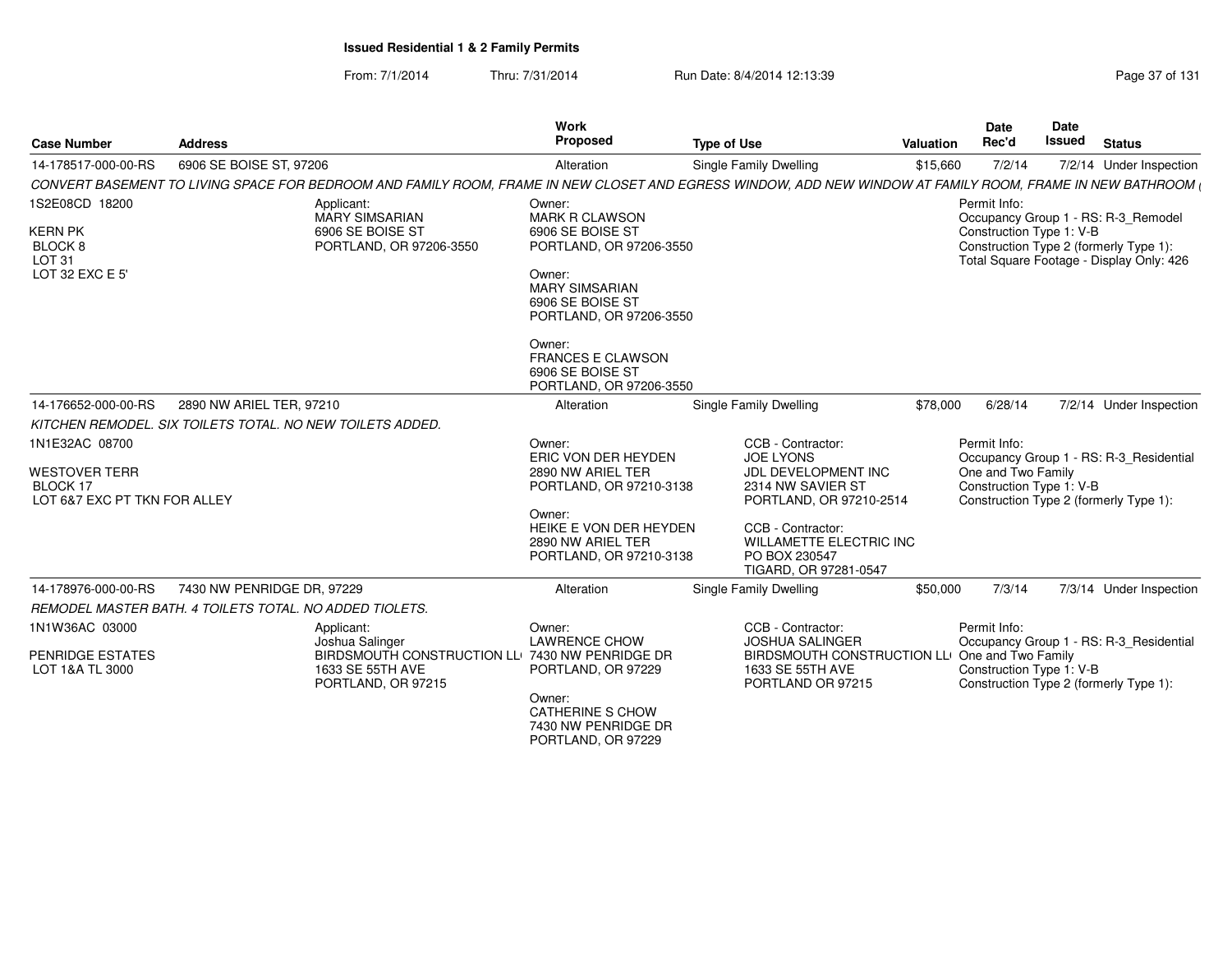From: 7/1/2014Thru: 7/31/2014 Run Date: 8/4/2014 12:13:39 Research 2010 Rage 38 of 131

| 7153 N CONCORD AVE, 97217<br><b>Single Family Dwelling</b><br>7/3/14 Under Inspection<br>Alteration<br>\$14,000<br>7/3/14<br>NEW BATHROOM ON SECOND STORY IN OLD ATTIC SPACE;<br>CCB - Contractor:<br>Owner:<br>Permit Info:<br>Applicant:<br><b>JAMES WILLIAM HUNT</b><br><b>DONALD L OLLILA</b><br>IR ELECTRICAL CONTRACTORS<br>Occupancy Group 1 - RS: R-3_Remodel<br><b>PO BOX 543</b><br>Construction Type 1: V-B<br>1022 SE 45TH<br><b>INC</b><br>Construction Type 2 (formerly Type 1):<br>BLOCK 3<br>PORTLAND, OR 97215<br>SAN FRANCISCO, CA 94104-0543<br>15446 SE HONEYSUCKLE WAY<br>Total Square Footage - Display Only: 73<br>CLACKAMAS, OR 97015<br>CCB - Contractor:<br>KODIAK PLUMBING INC<br>12030 SE MOUNT SCOTT BLVD<br>HAPPY VALLEY, OR 97086<br>CCB - Contractor:<br>JAMES WILLIAM HUNT<br>1022 SE 45TH<br>PORTLAND, OR 97215<br>2844 SE 119TH AVE, 97266<br>7/3/14<br>7/3/14 Under Inspection<br>Single Family Dwelling<br>\$2,500<br>Alteration<br>SOLAR INSTALATION, 2.25kW PV SYSTEM ON ROOFTOP OF HOUSE - NON PRESCRIPTIVE<br>CCB - Contractor:<br>Permit Info:<br>Applicant:<br>Owner:<br><b>KATIE MARTIN</b><br>RONALD R ROMKEE<br>NEIL KELLY CO INC<br>Occupancy Group 1 - RS: R-3_Remodel<br><b>NEIL KELLY COMPANY</b><br>2844 SE 119TH AVE<br>804 N ALBERTA ST<br>Construction Type 1: V-B<br>804 N ALBERTA ST<br>PORTLAND, OR 97217-2693<br>Construction Type 2 (formerly Type 1):<br>PORTLAND, OR 97266<br>PORTLAND, OR 97217<br>Owner:<br>SHARON A ROMKEE<br>2844 SE 119TH AVE<br>PORTLAND, OR 97266<br>4519 SE CLINTON ST, 97206<br>Single Family Dwelling<br>7/3/14 Issued<br>\$30,584<br>7/3/14<br>Alteration<br>CONVERT BASEMENT TO LIVING SPACE, NEW WALLS TO CREATE BEDROOM WITH NEW EGRESS WINDOW, LAUNDRY ROOM, BATHROOM, STORAGE AREA AND FAMILY ROOM, FURR OUT WALL<br>Owner:<br>CCB - Contractor:<br>Permit Info:<br>Applicant:<br>DARRYL O'BEIRNE<br>JOANNA F LINN<br>DARRYL O'BEIRNE<br>Occupancy Group 1 - RS: R-3_Remodel<br>Construction Type 1: V-B<br>4519 SE CLINTON ST<br><b>MCMAHONS ADD</b><br>SOLAS, LLC<br>SOLAS, LLC<br>Construction Type 2 (formerly Type 1):<br>2100 SE 29TH AVE<br>PORTLAND, OR 97206<br>2100 SE 29TH AVE<br>Total Square Footage - Display Only: 832<br>PORTLAND, OR 97214<br>PORTLAND, OR 97214<br>Owner:<br><b>CHRISTOPHER T LINN</b><br>4519 SE CLINTON ST<br>PORTLAND, OR 97206<br><b>Single Family Dwelling</b><br>7/3/14<br>7/3/14 Final<br>3718 SE 162ND AVE, 97236<br>Alteration<br>\$10,000<br>REMOVE BEDROOM FROM GARAGE. RETAIN AREA AS GARAGE. rEMOVE INTERIOR PARTITIONS AND DOOR<br>Permit Info:<br>Applicant:<br>Owner:<br>TUAN ANH PHAN<br>TUAN ANH PHAN<br>Occupancy Group 1 - RS: R-3_Remodel<br>Construction Type 1: V-B<br>3718 SE 162ND AVE<br>3718 SE 162ND AVE<br>Construction Type 2 (formerly Type 1):<br>PORTLAND, OR 97236<br>PORTLAND, OR 97236 | <b>Case Number</b>                     | <b>Address</b> | Work<br>Proposed | <b>Type of Use</b> | <b>Valuation</b> | <b>Date</b><br>Rec'd | Date<br>Issued | <b>Status</b> |
|-----------------------------------------------------------------------------------------------------------------------------------------------------------------------------------------------------------------------------------------------------------------------------------------------------------------------------------------------------------------------------------------------------------------------------------------------------------------------------------------------------------------------------------------------------------------------------------------------------------------------------------------------------------------------------------------------------------------------------------------------------------------------------------------------------------------------------------------------------------------------------------------------------------------------------------------------------------------------------------------------------------------------------------------------------------------------------------------------------------------------------------------------------------------------------------------------------------------------------------------------------------------------------------------------------------------------------------------------------------------------------------------------------------------------------------------------------------------------------------------------------------------------------------------------------------------------------------------------------------------------------------------------------------------------------------------------------------------------------------------------------------------------------------------------------------------------------------------------------------------------------------------------------------------------------------------------------------------------------------------------------------------------------------------------------------------------------------------------------------------------------------------------------------------------------------------------------------------------------------------------------------------------------------------------------------------------------------------------------------------------------------------------------------------------------------------------------------------------------------------------------------------------------------------------------------------------------------------------------------------------------------------------------------------------------------------------------------------------------------------------------------------------------------------------------------------------------------------------------------|----------------------------------------|----------------|------------------|--------------------|------------------|----------------------|----------------|---------------|
|                                                                                                                                                                                                                                                                                                                                                                                                                                                                                                                                                                                                                                                                                                                                                                                                                                                                                                                                                                                                                                                                                                                                                                                                                                                                                                                                                                                                                                                                                                                                                                                                                                                                                                                                                                                                                                                                                                                                                                                                                                                                                                                                                                                                                                                                                                                                                                                                                                                                                                                                                                                                                                                                                                                                                                                                                                                           | 14-176487-000-00-RS                    |                |                  |                    |                  |                      |                |               |
|                                                                                                                                                                                                                                                                                                                                                                                                                                                                                                                                                                                                                                                                                                                                                                                                                                                                                                                                                                                                                                                                                                                                                                                                                                                                                                                                                                                                                                                                                                                                                                                                                                                                                                                                                                                                                                                                                                                                                                                                                                                                                                                                                                                                                                                                                                                                                                                                                                                                                                                                                                                                                                                                                                                                                                                                                                                           |                                        |                |                  |                    |                  |                      |                |               |
|                                                                                                                                                                                                                                                                                                                                                                                                                                                                                                                                                                                                                                                                                                                                                                                                                                                                                                                                                                                                                                                                                                                                                                                                                                                                                                                                                                                                                                                                                                                                                                                                                                                                                                                                                                                                                                                                                                                                                                                                                                                                                                                                                                                                                                                                                                                                                                                                                                                                                                                                                                                                                                                                                                                                                                                                                                                           | 1N1E16AA 16800                         |                |                  |                    |                  |                      |                |               |
|                                                                                                                                                                                                                                                                                                                                                                                                                                                                                                                                                                                                                                                                                                                                                                                                                                                                                                                                                                                                                                                                                                                                                                                                                                                                                                                                                                                                                                                                                                                                                                                                                                                                                                                                                                                                                                                                                                                                                                                                                                                                                                                                                                                                                                                                                                                                                                                                                                                                                                                                                                                                                                                                                                                                                                                                                                                           | <b>MASTERS ADD</b><br>LOT <sub>1</sub> |                |                  |                    |                  |                      |                |               |
|                                                                                                                                                                                                                                                                                                                                                                                                                                                                                                                                                                                                                                                                                                                                                                                                                                                                                                                                                                                                                                                                                                                                                                                                                                                                                                                                                                                                                                                                                                                                                                                                                                                                                                                                                                                                                                                                                                                                                                                                                                                                                                                                                                                                                                                                                                                                                                                                                                                                                                                                                                                                                                                                                                                                                                                                                                                           |                                        |                |                  |                    |                  |                      |                |               |
|                                                                                                                                                                                                                                                                                                                                                                                                                                                                                                                                                                                                                                                                                                                                                                                                                                                                                                                                                                                                                                                                                                                                                                                                                                                                                                                                                                                                                                                                                                                                                                                                                                                                                                                                                                                                                                                                                                                                                                                                                                                                                                                                                                                                                                                                                                                                                                                                                                                                                                                                                                                                                                                                                                                                                                                                                                                           |                                        |                |                  |                    |                  |                      |                |               |
|                                                                                                                                                                                                                                                                                                                                                                                                                                                                                                                                                                                                                                                                                                                                                                                                                                                                                                                                                                                                                                                                                                                                                                                                                                                                                                                                                                                                                                                                                                                                                                                                                                                                                                                                                                                                                                                                                                                                                                                                                                                                                                                                                                                                                                                                                                                                                                                                                                                                                                                                                                                                                                                                                                                                                                                                                                                           | 14-178251-000-00-RS                    |                |                  |                    |                  |                      |                |               |
|                                                                                                                                                                                                                                                                                                                                                                                                                                                                                                                                                                                                                                                                                                                                                                                                                                                                                                                                                                                                                                                                                                                                                                                                                                                                                                                                                                                                                                                                                                                                                                                                                                                                                                                                                                                                                                                                                                                                                                                                                                                                                                                                                                                                                                                                                                                                                                                                                                                                                                                                                                                                                                                                                                                                                                                                                                                           |                                        |                |                  |                    |                  |                      |                |               |
|                                                                                                                                                                                                                                                                                                                                                                                                                                                                                                                                                                                                                                                                                                                                                                                                                                                                                                                                                                                                                                                                                                                                                                                                                                                                                                                                                                                                                                                                                                                                                                                                                                                                                                                                                                                                                                                                                                                                                                                                                                                                                                                                                                                                                                                                                                                                                                                                                                                                                                                                                                                                                                                                                                                                                                                                                                                           | 1S2E10AA 04700                         |                |                  |                    |                  |                      |                |               |
|                                                                                                                                                                                                                                                                                                                                                                                                                                                                                                                                                                                                                                                                                                                                                                                                                                                                                                                                                                                                                                                                                                                                                                                                                                                                                                                                                                                                                                                                                                                                                                                                                                                                                                                                                                                                                                                                                                                                                                                                                                                                                                                                                                                                                                                                                                                                                                                                                                                                                                                                                                                                                                                                                                                                                                                                                                                           | SECTION 10 1S 2E<br>TL 4700 0.29 ACRES |                |                  |                    |                  |                      |                |               |
|                                                                                                                                                                                                                                                                                                                                                                                                                                                                                                                                                                                                                                                                                                                                                                                                                                                                                                                                                                                                                                                                                                                                                                                                                                                                                                                                                                                                                                                                                                                                                                                                                                                                                                                                                                                                                                                                                                                                                                                                                                                                                                                                                                                                                                                                                                                                                                                                                                                                                                                                                                                                                                                                                                                                                                                                                                                           |                                        |                |                  |                    |                  |                      |                |               |
|                                                                                                                                                                                                                                                                                                                                                                                                                                                                                                                                                                                                                                                                                                                                                                                                                                                                                                                                                                                                                                                                                                                                                                                                                                                                                                                                                                                                                                                                                                                                                                                                                                                                                                                                                                                                                                                                                                                                                                                                                                                                                                                                                                                                                                                                                                                                                                                                                                                                                                                                                                                                                                                                                                                                                                                                                                                           | 14-178981-000-00-RS                    |                |                  |                    |                  |                      |                |               |
|                                                                                                                                                                                                                                                                                                                                                                                                                                                                                                                                                                                                                                                                                                                                                                                                                                                                                                                                                                                                                                                                                                                                                                                                                                                                                                                                                                                                                                                                                                                                                                                                                                                                                                                                                                                                                                                                                                                                                                                                                                                                                                                                                                                                                                                                                                                                                                                                                                                                                                                                                                                                                                                                                                                                                                                                                                                           |                                        |                |                  |                    |                  |                      |                |               |
|                                                                                                                                                                                                                                                                                                                                                                                                                                                                                                                                                                                                                                                                                                                                                                                                                                                                                                                                                                                                                                                                                                                                                                                                                                                                                                                                                                                                                                                                                                                                                                                                                                                                                                                                                                                                                                                                                                                                                                                                                                                                                                                                                                                                                                                                                                                                                                                                                                                                                                                                                                                                                                                                                                                                                                                                                                                           | 1S2E07BB 02000                         |                |                  |                    |                  |                      |                |               |
|                                                                                                                                                                                                                                                                                                                                                                                                                                                                                                                                                                                                                                                                                                                                                                                                                                                                                                                                                                                                                                                                                                                                                                                                                                                                                                                                                                                                                                                                                                                                                                                                                                                                                                                                                                                                                                                                                                                                                                                                                                                                                                                                                                                                                                                                                                                                                                                                                                                                                                                                                                                                                                                                                                                                                                                                                                                           | BLOCK 7<br>LOT <sub>8</sub>            |                |                  |                    |                  |                      |                |               |
|                                                                                                                                                                                                                                                                                                                                                                                                                                                                                                                                                                                                                                                                                                                                                                                                                                                                                                                                                                                                                                                                                                                                                                                                                                                                                                                                                                                                                                                                                                                                                                                                                                                                                                                                                                                                                                                                                                                                                                                                                                                                                                                                                                                                                                                                                                                                                                                                                                                                                                                                                                                                                                                                                                                                                                                                                                                           |                                        |                |                  |                    |                  |                      |                |               |
|                                                                                                                                                                                                                                                                                                                                                                                                                                                                                                                                                                                                                                                                                                                                                                                                                                                                                                                                                                                                                                                                                                                                                                                                                                                                                                                                                                                                                                                                                                                                                                                                                                                                                                                                                                                                                                                                                                                                                                                                                                                                                                                                                                                                                                                                                                                                                                                                                                                                                                                                                                                                                                                                                                                                                                                                                                                           | 14-177804-000-00-RS                    |                |                  |                    |                  |                      |                |               |
|                                                                                                                                                                                                                                                                                                                                                                                                                                                                                                                                                                                                                                                                                                                                                                                                                                                                                                                                                                                                                                                                                                                                                                                                                                                                                                                                                                                                                                                                                                                                                                                                                                                                                                                                                                                                                                                                                                                                                                                                                                                                                                                                                                                                                                                                                                                                                                                                                                                                                                                                                                                                                                                                                                                                                                                                                                                           |                                        |                |                  |                    |                  |                      |                |               |
|                                                                                                                                                                                                                                                                                                                                                                                                                                                                                                                                                                                                                                                                                                                                                                                                                                                                                                                                                                                                                                                                                                                                                                                                                                                                                                                                                                                                                                                                                                                                                                                                                                                                                                                                                                                                                                                                                                                                                                                                                                                                                                                                                                                                                                                                                                                                                                                                                                                                                                                                                                                                                                                                                                                                                                                                                                                           | 1S3E07CB 12300                         |                |                  |                    |                  |                      |                |               |
|                                                                                                                                                                                                                                                                                                                                                                                                                                                                                                                                                                                                                                                                                                                                                                                                                                                                                                                                                                                                                                                                                                                                                                                                                                                                                                                                                                                                                                                                                                                                                                                                                                                                                                                                                                                                                                                                                                                                                                                                                                                                                                                                                                                                                                                                                                                                                                                                                                                                                                                                                                                                                                                                                                                                                                                                                                                           | <b>EASTMONT</b><br><b>LOT 58</b>       |                |                  |                    |                  |                      |                |               |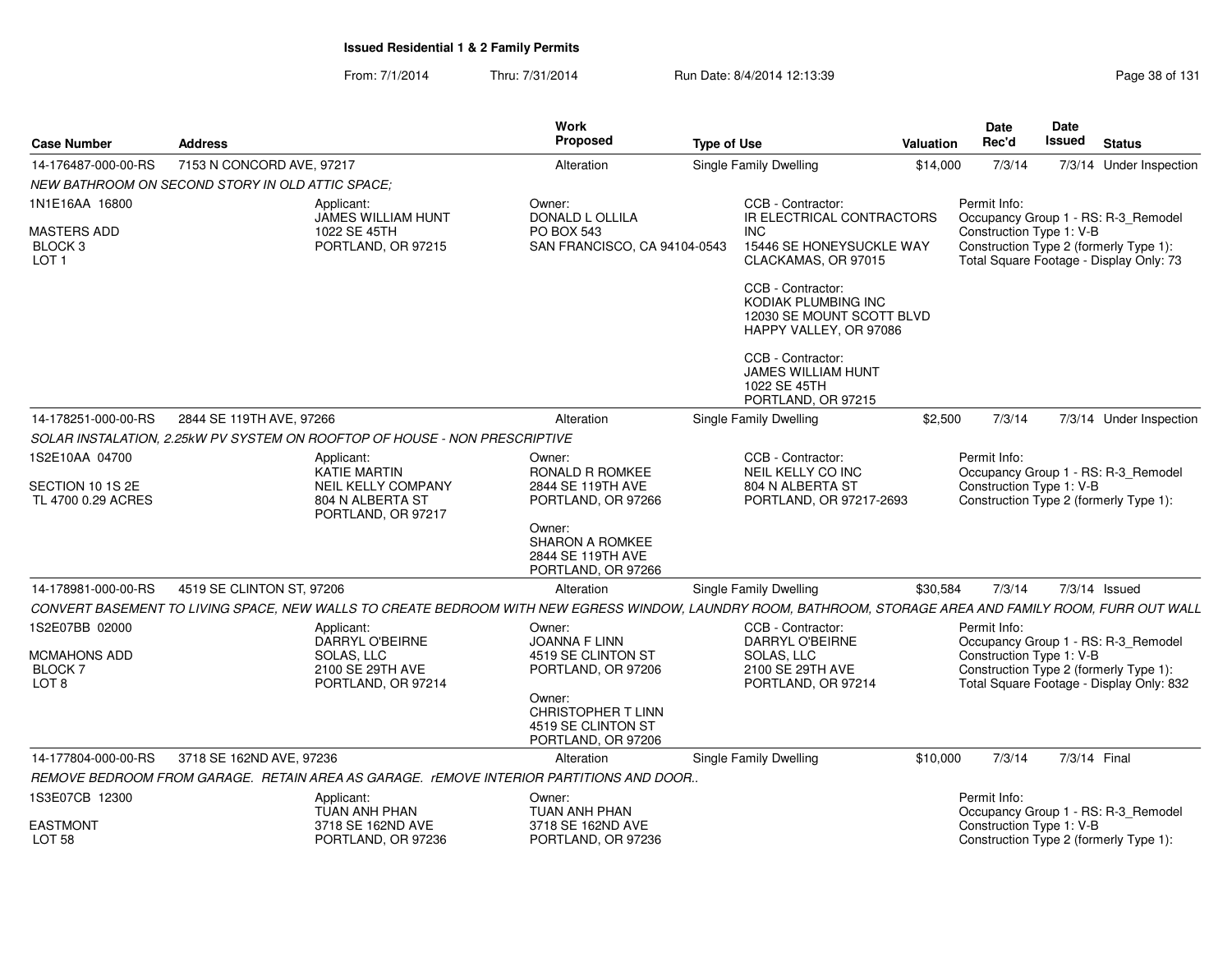From: 7/1/2014Thru: 7/31/2014 Run Date: 8/4/2014 12:13:39 Research 2010 Rage 39 of 131

| <b>Case Number</b>                                                      | <b>Address</b>                   |                                                                                                                                                                            | Work<br><b>Proposed</b>                                                                                                                                      | <b>Type of Use</b>                                                                              | <b>Valuation</b> | <b>Date</b><br>Rec'd                                                        | Date<br>Issued | <b>Status</b>                                                                                                             |
|-------------------------------------------------------------------------|----------------------------------|----------------------------------------------------------------------------------------------------------------------------------------------------------------------------|--------------------------------------------------------------------------------------------------------------------------------------------------------------|-------------------------------------------------------------------------------------------------|------------------|-----------------------------------------------------------------------------|----------------|---------------------------------------------------------------------------------------------------------------------------|
| 14-178950-000-00-RS                                                     | 1337 SE 15TH AVE - Unit B. 97214 |                                                                                                                                                                            | Alteration                                                                                                                                                   | Single Family Dwelling                                                                          | \$6.000          | 7/3/14                                                                      |                | $7/3/14$ Issued                                                                                                           |
|                                                                         |                                  | CONVERT PORTION OF BASEMENT TO ACCESSORY DWELLING UNIT, ADD FIREWALL AROUND STAIRS, NEW WALL TO SEPARATE MECHANICAL/STORAGE AREA FROM BASEMENT AREA FOR PF                 |                                                                                                                                                              |                                                                                                 |                  |                                                                             |                |                                                                                                                           |
| 1S1E02AC 12500                                                          |                                  | Applicant:<br>KINA L VOELZ<br>1337 SE 15TH AVE<br>PORTLAND, OR 97214-3704                                                                                                  | Owner:<br>KINA L VOELZ<br>1337 SE 15TH AVE<br>PORTLAND, OR 97214-3704                                                                                        |                                                                                                 |                  | Permit Info:<br>Construction Type 1: V-B<br>Number of New Dwelling Units: 1 |                | Occupancy Group 1 - RS: R-3_Remodel<br>Construction Type 2 (formerly Type 1):<br>Total Square Footage - Display Only: 170 |
| 14-179089-000-00-RS                                                     | 3956 SE CORA ST, 97202           |                                                                                                                                                                            | Alteration                                                                                                                                                   | Single Family Dwelling                                                                          | \$2,500          | 7/3/14                                                                      |                | 7/3/14 Issued                                                                                                             |
|                                                                         |                                  | ADD EGRESS WINDOW AND WINDOW WELL TO BASMENT - BASEMENT TO REMAIN UNFINISHED                                                                                               |                                                                                                                                                              |                                                                                                 |                  |                                                                             |                |                                                                                                                           |
| 1S1E12DD 05500<br><b>WILLIAMS ADD 2</b><br>BLOCK 6<br>LOT <sub>11</sub> |                                  | Applicant:<br>ANDREW T MCCOY<br>3956 SE CORA ST<br>PORTLAND, OR 97202                                                                                                      | Owner:<br>ANDREW T MCCOY<br>3956 SE CORA ST<br>PORTLAND, OR 97202<br>Owner:<br><b>JOANNA S MORRILL</b><br>3956 SE CORA ST<br>PORTLAND, OR 97202              |                                                                                                 |                  | Permit Info:<br>One and Two Family<br>Construction Type 1: V-B              |                | Occupancy Group 1 - RS: R-3_Residential<br>Construction Type 2 (formerly Type 1):                                         |
| 14-178968-000-00-RS                                                     |                                  | 10738 NW OLD CORNELIUS PASS RD, 97231                                                                                                                                      | Alteration                                                                                                                                                   | Single Family Dwelling                                                                          | \$6,750          | 7/3/14                                                                      |                | 7/3/14 Issued                                                                                                             |
|                                                                         |                                  | PERSCRIPTIVE SOLAR INSTALLATION OF PV ROOF MOUNTED SYSTEM, 7.5kW                                                                                                           |                                                                                                                                                              |                                                                                                 |                  |                                                                             |                |                                                                                                                           |
| 1N1W06B 01900<br>SECTION 06 1N 1W<br>TL 1900 5.01 ACRES                 |                                  | Applicant:<br><b>DION WELLS</b><br>9150 SW PIONEER CT SUITE D<br>WILSONVILLE, OR 97070                                                                                     | Owner:<br><b>GREGORY J PRUSYNSKI</b><br>10738 NW CORNELIUS PASS RD<br>PORTLAND, OR 97231<br>Owner:<br><b>KELLY R PRUSYNSKI</b><br>10738 NW CORNELIUS PASS RD | CCB - Contractor:<br><b>STELCOR ENERGY LLC</b><br>5028 E 22ND STREET<br><b>TUCSON, AZ 85711</b> |                  | Permit Info:<br>One and Two Family<br>Construction Type 1: V-B              |                | Occupancy Group 1 - RS: R-3 Residential<br>Construction Type 2 (formerly Type 1):                                         |
|                                                                         |                                  |                                                                                                                                                                            | PORTLAND, OR 97231                                                                                                                                           |                                                                                                 |                  |                                                                             |                |                                                                                                                           |
| 14-171230-000-00-RS                                                     | 8434 SE 36TH AVE, 97222          |                                                                                                                                                                            | Alteration                                                                                                                                                   | Single Family Dwelling                                                                          | \$5,000          | 7/3/14                                                                      |                | 7/3/14 Under Inspection                                                                                                   |
|                                                                         |                                  | INTERIOR ONLY-CONVERT ATTIC SPACE TO LIVING SPACE. (PLUMBING, ELEC, HVAC TO BE PULLED SEPERATLY)/***ADD PLUMBING FIXTURES - (1) TOILET, (1) SINK AND (1) SHOWER./***ADD ET |                                                                                                                                                              |                                                                                                 |                  |                                                                             |                |                                                                                                                           |
| 1S1E24DC 04500<br>SECTION 24 1S 1E<br>TL 4500 0.14 ACRES                |                                  | Applicant:<br>RAMONA L JOHNSON<br>8434 SE 36TH AVE<br>PORTLAND, OR 97222                                                                                                   | Owner:<br>RAMONA L JOHNSON<br>8434 SE 36TH AVE<br>PORTLAND, OR 97222                                                                                         |                                                                                                 |                  | Permit Info:<br>One and Two Family<br>Construction Type 1: V-B              |                | Occupancy Group 1 - RS: R-3 Residential<br>Construction Type 2 (formerly Type 1):                                         |
| 14-179218-000-00-RS                                                     | 9029 N VAN HOUTEN AVE, 97203     |                                                                                                                                                                            | Alteration                                                                                                                                                   | Single Family Dwelling                                                                          | \$2,500          | 7/3/14                                                                      |                | 7/3/14 Final                                                                                                              |
|                                                                         |                                  | FRAME IN WALLS FOR BATHROOM IN BASEMENT (2 BATHROOMS TOTAL)                                                                                                                |                                                                                                                                                              |                                                                                                 |                  |                                                                             |                |                                                                                                                           |
| 1N1E07AA 11900<br><b>COLLEGE PL</b><br>BLOCK <sub>2</sub><br>LOT 17&18  |                                  | Applicant:<br><b>BRIAN WETHINGTON</b><br>9029 N VAN HOUTEN AVE<br>PORTLAND, OR 97203                                                                                       | Owner:<br><b>BRIAN WETHINGTON</b><br>9029 N VAN HOUTEN AVE<br>PORTLAND, OR 97203<br>Owner:<br>AMY WETHINGTON<br>9029 N VAN HOUTEN AVE<br>PORTLAND, OR 97203  |                                                                                                 |                  | Permit Info:<br>One and Two Family<br>Construction Type 1: V-B              |                | Occupancy Group 1 - RS: R-3 Residential<br>Construction Type 2 (formerly Type 1):                                         |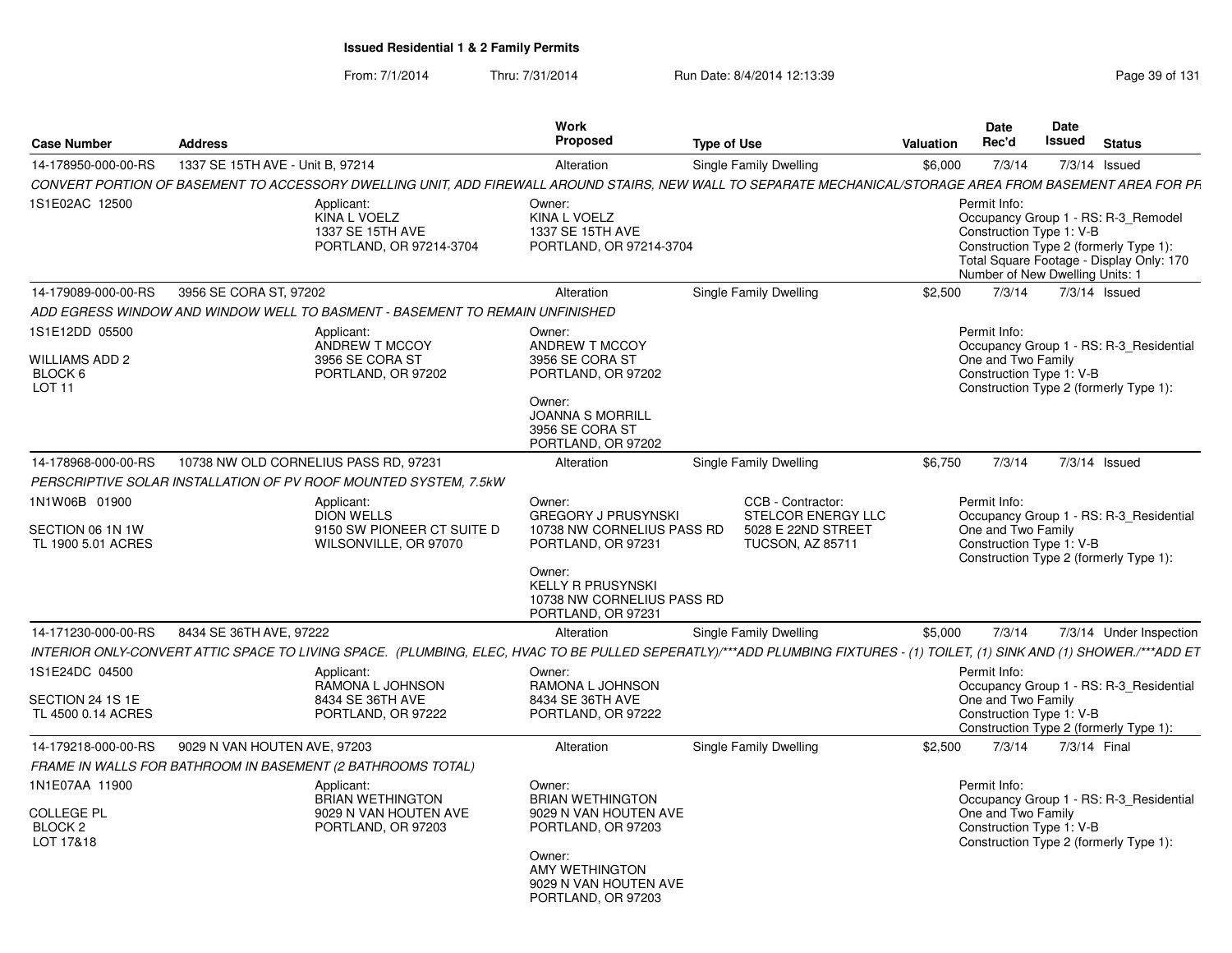From: 7/1/2014Thru: 7/31/2014 Run Date: 8/4/2014 12:13:39 Rege 40 of 131

| <b>Case Number</b>                     | <b>Address</b>                    |                                                                                                                                                               | Work<br>Proposed                                                                | <b>Type of Use</b>                                                                              | <b>Valuation</b> | <b>Date</b><br>Rec'd                                                        | <b>Date</b><br><b>Issued</b> | <b>Status</b>                                                                                                             |
|----------------------------------------|-----------------------------------|---------------------------------------------------------------------------------------------------------------------------------------------------------------|---------------------------------------------------------------------------------|-------------------------------------------------------------------------------------------------|------------------|-----------------------------------------------------------------------------|------------------------------|---------------------------------------------------------------------------------------------------------------------------|
| 14-179133-000-00-RS                    | 5207 SW BARNES RD, 97221          |                                                                                                                                                               | Alteration                                                                      | Single Family Dwelling                                                                          | \$3,574          | 7/3/14                                                                      | 7/3/14 Final                 |                                                                                                                           |
|                                        |                                   | Add ridge beam, posts and blocking in roof structure per engineered plans.                                                                                    |                                                                                 |                                                                                                 |                  |                                                                             |                              |                                                                                                                           |
| 1S1E06AB 01700                         |                                   | Applicant:<br>NEIL KELLY CO INC                                                                                                                               | Owner:<br>DALE E OSBORN                                                         | CCB - Contractor:<br>NEIL KELLY CO INC                                                          |                  | Permit Info:<br>Occupancy Group 1 - RS: U Private                           |                              |                                                                                                                           |
| SECTION 06 1S 1E<br>TL 1700 0.85 ACRES |                                   | 804 N ALBERTA ST<br>PORTLAND, OR 97217-2693                                                                                                                   | 5207 SW BARNES RD<br>PORTLAND, OR 97221-1521                                    | 804 N ALBERTA ST<br>PORTLAND, OR 97217-2693                                                     |                  | Garage\Utility Misc.<br>Construction Type 1: V-B                            |                              | Construction Type 2 (formerly Type 1):                                                                                    |
|                                        |                                   |                                                                                                                                                               | Owner:<br><b>JOYCE A OSBORN</b><br>5207 SW BARNES RD<br>PORTLAND, OR 97221-1521 |                                                                                                 |                  |                                                                             |                              |                                                                                                                           |
| 14-178614-000-00-RS                    | 4100 SW DOSCH RD, 97201           |                                                                                                                                                               | Alteration                                                                      | <b>Single Family Dwelling</b>                                                                   | \$130,000        | 7/7/14                                                                      |                              | 7/7/14 Under Inspection                                                                                                   |
|                                        |                                   | RENOVATE MASTER BATHROOM, CLOSET AND CASEWORK; ADD 3 WINDOWS AT REAR OF HOUSE                                                                                 |                                                                                 |                                                                                                 |                  |                                                                             |                              |                                                                                                                           |
| 1S1E08DC 02200                         |                                   | Applicant:<br><b>MARK NYE</b>                                                                                                                                 | Owner:<br><b>BRIAN J DRUKER</b>                                                 | CCB - Contractor:<br><b>MIKE JORDAN</b>                                                         |                  | Permit Info:                                                                |                              | Occupancy Group 1 - RS: R-3_Residential                                                                                   |
| SECTION 08 1S 1E<br>TL 2200 0.60 ACRES |                                   | <b>SKYLAB ARCHITECTURE</b><br>413 SW 13TH AVE, SUITE 200<br>PORTLAND OR 97205                                                                                 | 4100 SW DOSCH RD<br>PORTLAND, OR 97239-1354<br>Owner:                           | PRECISION CONSTRUCTION<br><b>COMPANY</b><br>8025 NE KILLINGSWORTH ST<br>PORTLAND, OR 97218-4029 |                  | One and Two Family<br>Construction Type 1: V-B                              |                              | Construction Type 2 (formerly Type 1):                                                                                    |
|                                        |                                   |                                                                                                                                                               | ALEXANDER HARDY<br>4100 SW DOSCH RD<br>PORTLAND, OR 97239-1354                  |                                                                                                 |                  |                                                                             |                              |                                                                                                                           |
| 14-167895-000-00-RS                    | 3805 N COLONIAL AVE, 97227        |                                                                                                                                                               | Alteration                                                                      | Single Family Dwelling                                                                          | \$105,000        | 6/11/14                                                                     |                              | 7/7/14 Under Inspection                                                                                                   |
|                                        |                                   | Fur out and insulate basement walls. Replace wood windows with vinyl windows and add an egress window. Re-configure HVAC. Add one bathroom                    |                                                                                 |                                                                                                 |                  |                                                                             |                              |                                                                                                                           |
| 1N1E21DD 09300                         |                                   | Applicant:<br><b>TRACE BRASH</b>                                                                                                                              | Owner:<br>NICHOLAS WALROD                                                       | CCB - Contractor:<br><b>TRACE BRASH</b>                                                         |                  | Permit Info:                                                                |                              | Occupancy Group 1 - RS: R-3_Residential                                                                                   |
| <b>OVERLOOK</b><br>BLOCK <sub>21</sub> |                                   | <b>TBC</b><br>3326 NE 12TH AV                                                                                                                                 | 3805 N COLONIAL AVE<br>PORTLAND, OR 97227                                       | <b>TBC</b><br>3326 NE 12TH AV                                                                   |                  | One and Two Family<br>Construction Type 1: V-B                              |                              |                                                                                                                           |
| LOT 3&4                                |                                   | PORTLAND, OR 97212                                                                                                                                            |                                                                                 | PORTLAND, OR 97212                                                                              |                  |                                                                             |                              | Construction Type 2 (formerly Type 1):                                                                                    |
|                                        |                                   |                                                                                                                                                               | Owner:<br><b>KRISTIN WALROD</b><br>3805 N COLONIAL AVE<br>PORTLAND, OR 97227    |                                                                                                 |                  |                                                                             |                              |                                                                                                                           |
| 14-179745-000-00-RS                    | 1815 N SIMPSON ST - Unit B, 97217 |                                                                                                                                                               | Alteration                                                                      | <b>Single Family Dwelling</b>                                                                   | \$24,999         | 7/7/14                                                                      |                              | 7/7/14 Under Inspection                                                                                                   |
|                                        |                                   | CONVERT BASEMENT TO ACCESSORY DWELLING UNIT: FURR OUT ALL INTERIOR WALLS AND NEW WALLS TO CREATE NEW BATHROOM, BEDROOM, DINING ROOM, LIVING ROOM, KITCHEN: NE |                                                                                 |                                                                                                 |                  |                                                                             |                              |                                                                                                                           |
| 1N1E16DD 04100                         |                                   | Applicant:<br>JOHN W HAYDEN<br>1815 N SIMPSON ST<br>PORTLAND, OR 97217                                                                                        | Owner:<br>JOHN W HAYDEN<br>1815 N SIMPSON ST<br>PORTLAND, OR 97217              | CCB - Contractor:<br>NADEAN'S CUSTOM PLUMBING<br>19376 LELAND ROAD<br>OREGON CITY, OR 97045     |                  | Permit Info:<br>Construction Type 1: V-B<br>Number of New Dwelling Units: 1 |                              | Occupancy Group 1 - RS: R-3_Remodel<br>Construction Type 2 (formerly Type 1):<br>Total Square Footage - Display Only: 700 |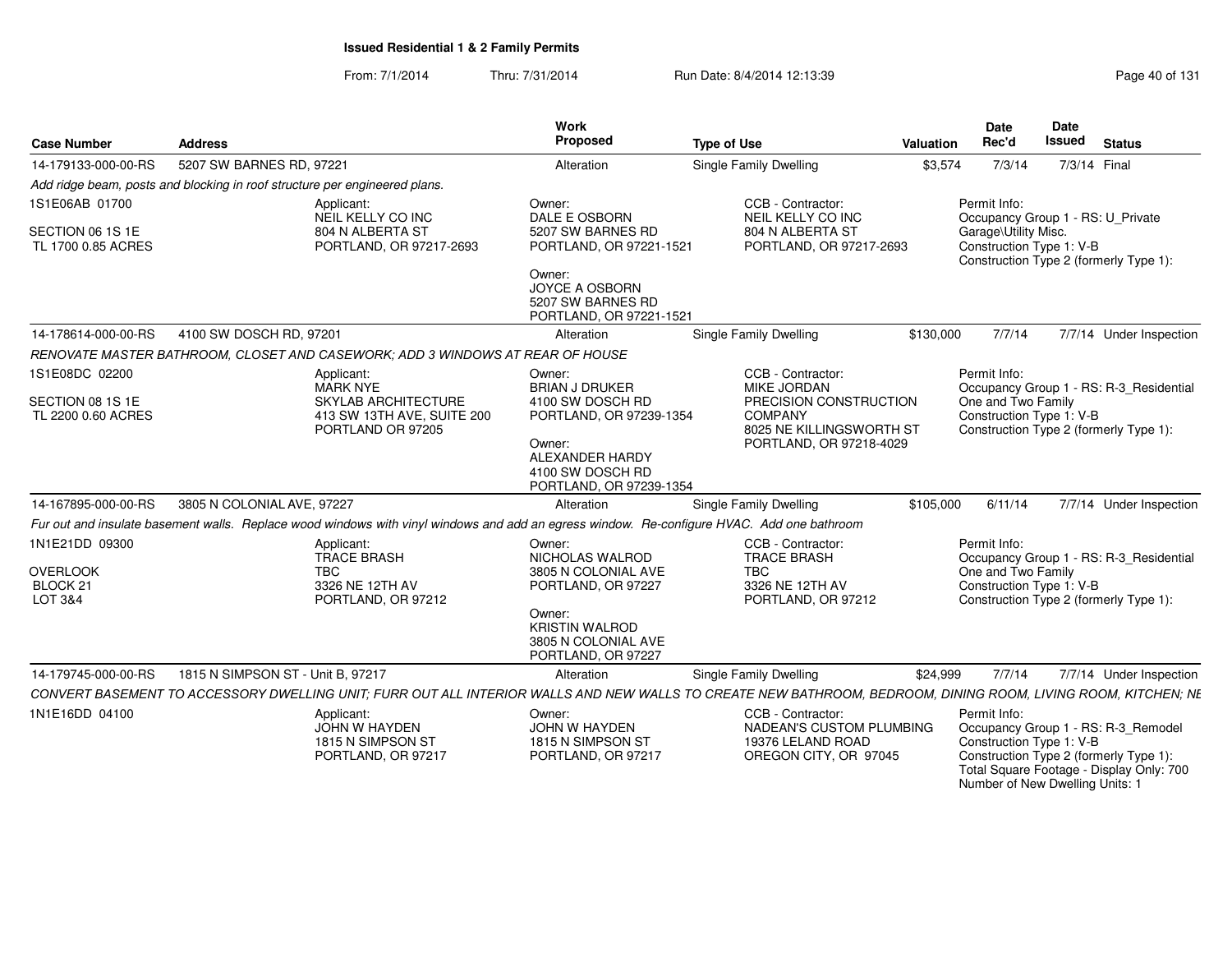From: 7/1/2014Thru: 7/31/2014 Run Date: 8/4/2014 12:13:39 Research 2010 Rage 41 of 131

| <b>Case Number</b>                                          | <b>Address</b>                     |                                                                                                                                                           | <b>Work</b><br>Proposed                                                      | <b>Type of Use</b>                                                                                              | <b>Valuation</b> | <b>Date</b><br>Rec'd                           | Date<br>Issued | <b>Status</b>                                                                     |
|-------------------------------------------------------------|------------------------------------|-----------------------------------------------------------------------------------------------------------------------------------------------------------|------------------------------------------------------------------------------|-----------------------------------------------------------------------------------------------------------------|------------------|------------------------------------------------|----------------|-----------------------------------------------------------------------------------|
| 14-179695-000-00-RS                                         | 445 NE 70TH AVE, 97213             |                                                                                                                                                           | Alteration                                                                   | Single Family Dwelling                                                                                          | \$1              | 7/7/14                                         |                | 7/7/14 Final                                                                      |
|                                                             |                                    | CHANGE OF OCCUPANCY FROM COFFEE SHOP TO SINGLE FAMILY RESIDENCE - NO CHANGES TO BUILDING                                                                  |                                                                              |                                                                                                                 |                  |                                                |                |                                                                                   |
| 1N2E32CA 16900                                              |                                    | Applicant:                                                                                                                                                | Owner:                                                                       |                                                                                                                 |                  | Permit Info:                                   |                |                                                                                   |
| <b>JONESMORE</b><br>BLOCK <sub>21</sub><br>LOT <sub>2</sub> |                                    | ROARK ROBERTS<br>445 NE 70TH AVE<br>PORTLAND, OR 97213-5507                                                                                               | <b>ROARK ROBERTS</b><br>445 NE 70TH AVE<br>PORTLAND, OR 97213-5507           |                                                                                                                 |                  | One and Two Family<br>Construction Type 1: V-B |                | Occupancy Group 1 - RS: R-3 Residential<br>Construction Type 2 (formerly Type 1): |
|                                                             |                                    |                                                                                                                                                           | Owner:<br><b>TANYA ROBERTS</b><br>445 NE 70TH AVE<br>PORTLAND, OR 97213-5507 |                                                                                                                 |                  |                                                |                |                                                                                   |
| 14-174022-000-00-RS                                         | 2315 SE 77TH AVE                   |                                                                                                                                                           | Alteration                                                                   | <b>Single Family Dwelling</b>                                                                                   | \$17,500         | 7/7/14                                         |                | 7/7/14 Issued                                                                     |
|                                                             |                                    | REPAIR FIRE DAMAGE TO FOUNDATION WALLS ROOF. NEW SLIDING DOOR AND DECK,PARTIAL ROOR FRAMING REPLACED WITH NEW ROOF TRUSSESSEPARATE TRADE PERMITS REQUIRED |                                                                              |                                                                                                                 |                  |                                                |                |                                                                                   |
| 1S2E05DC 02101                                              |                                    | Applicant:                                                                                                                                                | Owner:                                                                       | CCB - Contractor:                                                                                               |                  | Permit Info:                                   |                |                                                                                   |
| PARTITION PLAT 2000-68<br>LOT <sub>1</sub>                  |                                    | ROBERT HAYDEN<br><b>DELTA STUDIOS ARCH &amp;</b><br><b>PLANNING</b><br>3344 NE 25TH AVE<br>PORTLAND, OR 97212                                             | <b>DAVID A BERTELO</b><br>2315 SE 77TH AVE<br>PORTLAND, OR 97215             | RAPID INTERVENTION TEAM INC<br>PO BOX 51<br>GLADSTONE, OR 97027                                                 |                  | Construction Type 1: V-B                       |                | Occupancy Group 1 - RS: R-3_Remodel<br>Construction Type 2 (formerly Type 1):     |
| 14-128124-REV-01-RS                                         | 2387 NW KEARNEY ST - Unit A, 97210 |                                                                                                                                                           | Alteration                                                                   | Single Family Dwelling                                                                                          |                  | $\mathbf{\$}$<br>7/7/14                        |                | 7/7/14 Issued                                                                     |
|                                                             |                                    | REVISION - MODIFICATION TO FLOOR JOIST, POST CONNECTION, AND FOOTING                                                                                      |                                                                              |                                                                                                                 |                  |                                                |                |                                                                                   |
| 1N1E33BC 10800                                              |                                    | Applicant:<br><b>RON HANSON</b>                                                                                                                           | Owner:<br>2387 NW KEARNEY LLC                                                | CCB - Contractor:<br>ROBBEN & SONS HEATING INC                                                                  |                  | Permit Info:                                   |                | Occupancy Group 1 - RS: R-3_Residential                                           |
| KINGS 2ND ADD<br>BLOCK <sub>25</sub>                        |                                    | <b>SCHOMMER &amp; SON</b><br>6421 NE COLWOOD WY.                                                                                                          | 6312 SW CAPITOL HWY #505<br>PORTLAND, OR 97239-1938                          | 2214 SE 8TH AVE<br>PORTLAND OR 97214                                                                            |                  | One and Two Family<br>Construction Type 1: V-B |                |                                                                                   |
| W 1/2 OF LOT 18                                             |                                    | PORTLAND OR 97218                                                                                                                                         |                                                                              | CCB - Contractor:<br><b>RON HANSON</b><br><b>SCHOMMER &amp; SON</b><br>6421 NE COLWOOD WY.<br>PORTLAND OR 97218 |                  |                                                |                | Construction Type 2 (formerly Type 1):                                            |
| 14-180251-000-00-RS                                         | 6699 SE SCOTT DR, 97215            |                                                                                                                                                           | Alteration                                                                   | Single Family Dwelling                                                                                          | \$60,000         | 7/7/14                                         |                | 7/8/14 Under Inspection                                                           |
|                                                             |                                    | KITCHEN REMODEL, OPEN WALL BETWEEN KITCHEN AND DINING ROOM, NEW ELECTRICAL SERVICE, REPLACE WINDOWS IN KITCHEN AREA                                       |                                                                              |                                                                                                                 |                  |                                                |                |                                                                                   |
| 1S2E05BA 08400                                              |                                    | Applicant:<br><b>JASON SIRI</b>                                                                                                                           | Owner:<br><b>TIMOTHY CLEARY</b>                                              | CCB - Contractor:<br><b>TODD ECCLES</b>                                                                         |                  | Permit Info:                                   |                | Occupancy Group 1 - RS: R-3_Residential                                           |
| <b>TABOR HTS</b><br><b>BLOCK K</b><br>LOT 5&6 TL 8400       |                                    | SIRI CONSTRUCTION LLC<br>6816 SE BELMONT ST<br>PORTLAND OR 97215                                                                                          | 6699 SE SCOTT DR<br>PORTLAND, OR 97215-2019                                  | T A ECCLES ELECTRIC<br>24824 S NEW KIRCHNER RD<br>OREGON CITY OR 97045                                          |                  | One and Two Family<br>Construction Type 1: V-B |                | Construction Type 2 (formerly Type 1):                                            |
|                                                             |                                    |                                                                                                                                                           | Owner:<br>NICOLE I CLEARY<br>6699 SE SCOTT DR<br>PORTLAND, OR 97215-2019     | CCB - Contractor:<br>SIRI CONSTRUCTION LLC<br>6816 SE BELMONT ST<br>PORTLAND, OR 97215                          |                  |                                                |                |                                                                                   |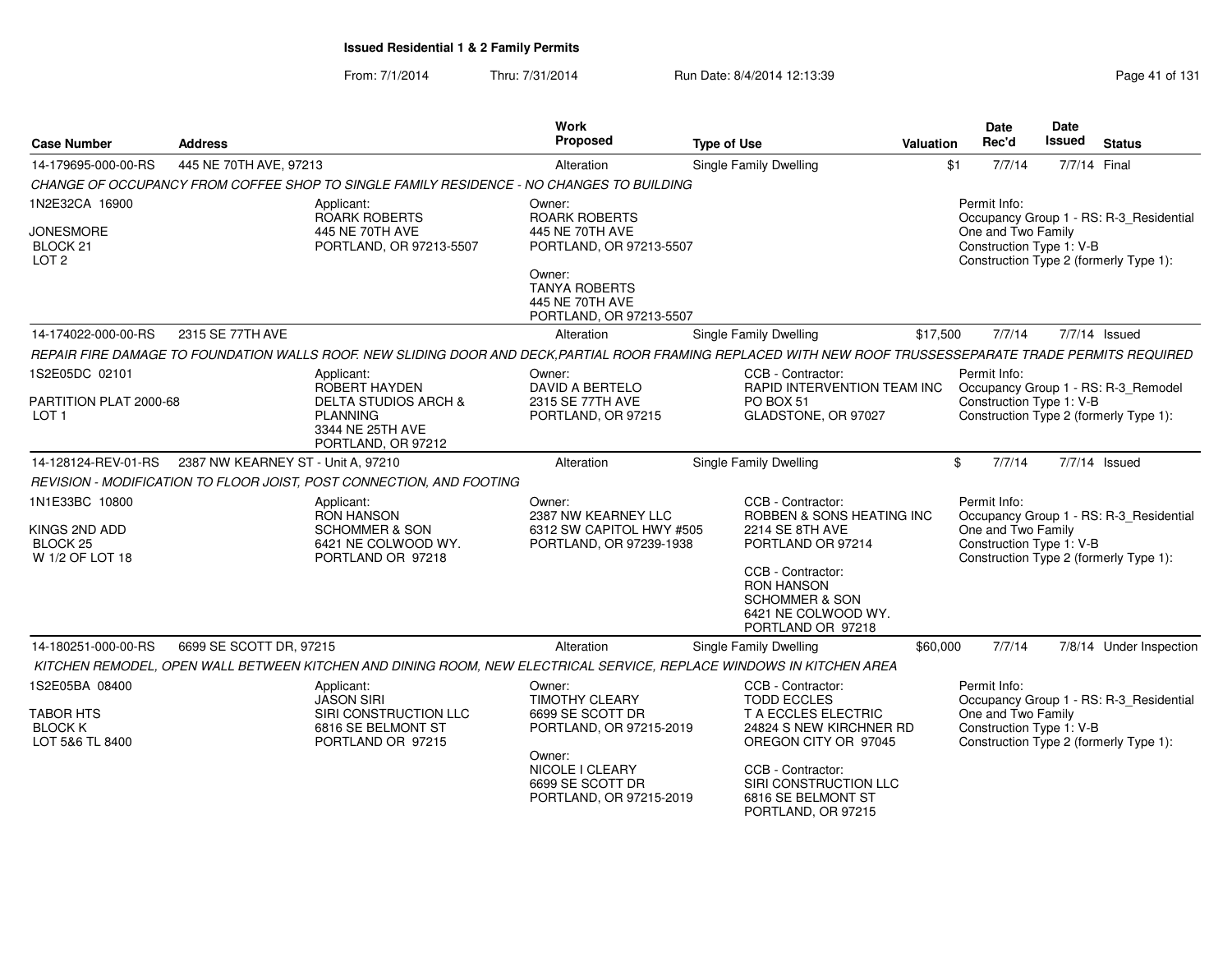From: 7/1/2014Thru: 7/31/2014 Run Date: 8/4/2014 12:13:39 Research 2014 13:14 Page 42 of 131

| <b>Case Number</b>                                                                | <b>Address</b>                  |                                                                                                           | <b>Work</b><br><b>Proposed</b>                                                                                                                  | <b>Type of Use</b>                                                                                                                                                                      | <b>Valuation</b> | Date<br>Rec'd                                                                                             | <b>Date</b><br><b>Issued</b> | <b>Status</b>                                                                      |
|-----------------------------------------------------------------------------------|---------------------------------|-----------------------------------------------------------------------------------------------------------|-------------------------------------------------------------------------------------------------------------------------------------------------|-----------------------------------------------------------------------------------------------------------------------------------------------------------------------------------------|------------------|-----------------------------------------------------------------------------------------------------------|------------------------------|------------------------------------------------------------------------------------|
| 14-179677-000-00-RS                                                               | 6017 SE 90TH AVE, 97266         |                                                                                                           | Alteration                                                                                                                                      | Single Family Dwelling                                                                                                                                                                  | \$20,000         | 7/8/14                                                                                                    |                              | 7/8/14 Under Inspection                                                            |
|                                                                                   |                                 |                                                                                                           |                                                                                                                                                 | ADD BATHROOM TO 2ND FLOOR; CONVERT BASEMENT TO HABITABLE SPACE FOR DEN, BEDROOM AND STORAGE/***ADD SERVICE RECONNECT ONLY-DISCONNECTED MORE THAN 6 MONTHS                               |                  |                                                                                                           |                              |                                                                                    |
| 1S2E16CD 05000<br>ARLETA PK 2<br>BLOCK 12<br>N 1/2 OF LOT 12<br>LOT <sub>13</sub> |                                 | Applicant:<br>ROBERT WILLIFORD<br><b>RSW BUILDING LLC</b><br>23795 S BARLOW RD<br>CANBY, OR 97013         | Owner:<br><b>RSW BUILDING LLC</b><br>23795 S BARLOW RD<br>CANBY, OR 97013-9193                                                                  | CCB - Contractor:<br>ELECTECH LIGHTING & ELECTRIC Occupancy Group 1 - RS: R-3_Remodel<br>INC<br>465 NE 181ST AV<br>PORTLAND OR 97230<br>CCB - Contractor:<br>PACIFIC NORTHWEST PLUMBING |                  | Permit Info:<br>Construction Type 1: V-B                                                                  |                              | Construction Type 2 (formerly Type 1):                                             |
|                                                                                   |                                 |                                                                                                           |                                                                                                                                                 | CO LLC<br>2375 NW SALMON DR<br>GRESHAM, OR 97030                                                                                                                                        |                  |                                                                                                           |                              |                                                                                    |
|                                                                                   |                                 |                                                                                                           |                                                                                                                                                 | CCB - Contractor:<br><b>ROBERT WILLIFORD</b><br><b>RSW BUILDING LLC</b><br>23795 S BARLOW RD<br>CANBY, OR 97013                                                                         |                  |                                                                                                           |                              |                                                                                    |
| 14-175594-000-00-RS                                                               | 920 SE 14TH AVE, 97214          |                                                                                                           | Alteration                                                                                                                                      | Single Family Dwelling                                                                                                                                                                  | \$6,000          | 7/8/14                                                                                                    |                              | 7/8/14 Under Inspection                                                            |
|                                                                                   |                                 | REPAIR FRONT PORCH, REPLACE DECK STRUCTURE, REPLACE EXISTING COLUMNS AND FRONT WOODEN STEPS AND HANDRAILS |                                                                                                                                                 |                                                                                                                                                                                         |                  |                                                                                                           |                              |                                                                                    |
| 1S1E02AB 16100<br><b>EAST PORTLAND</b><br>BLOCK 297<br>LOT 3 TL 16100             |                                 | Applicant:<br>JERRY SUTHERLAND<br>3067 NE OREGON ST<br>PORTLAND OR 97232                                  | Owner:<br><b>MICHAEL TOBIN</b><br>920 SE 14TH AVE<br>PORTLAND, OR 97214-2539<br>Owner:<br><b>LORRAINE MILLARD</b>                               | CCB - Contractor:<br><b>JERRY SUTHERLAND</b><br>3067 NE OREGON ST<br>PORTLAND OR 97232                                                                                                  |                  | Permit Info:<br>Occupancy Group 1 - RS: U_Decks,<br>Patios, Porches, Carports<br>Construction Type 1: V-B |                              | Construction Type 2 (formerly Type 1):<br>Total Square Footage - Display Only: 144 |
|                                                                                   |                                 |                                                                                                           | 920 SE 14TH AVE<br>PORTLAND, OR 97214-2539                                                                                                      |                                                                                                                                                                                         |                  |                                                                                                           |                              |                                                                                    |
| 14-180596-000-00-RS                                                               | 6457 NE KILLINGSWORTH CT. 97218 |                                                                                                           | Alteration                                                                                                                                      | <b>Single Family Dwelling</b>                                                                                                                                                           | \$500            | 7/8/14                                                                                                    | 7/8/14 Final                 |                                                                                    |
|                                                                                   |                                 | SOLAR INSTALLATION, 6.63kW PV SYSTEM ON ROOFTOP, PRESCRIPTIVE                                             |                                                                                                                                                 |                                                                                                                                                                                         |                  |                                                                                                           |                              |                                                                                    |
| 1N2E20BB                                                                          |                                 | Applicant:<br><b>MELISSA BENTLEY</b><br>SOLAR CITY CORPORATION<br>6132 NE 112TH AVE<br>PORTLAND, OR 97220 | Owner:<br>JIMMY HOOD<br>6457 NE KILLINGSWORTH CT<br>PORTLAND, OR 97218                                                                          | CCB - Contractor:<br>SOLARCITY CORPORATION<br>6132 NE 112th AVE<br>PORTLAND, OR 97220                                                                                                   |                  | Permit Info:<br>One and Two Family<br>Construction Type 1: V-B                                            |                              | Occupancy Group 1 - RS: R-3 Residential<br>Construction Type 2 (formerly Type 1):  |
| 14-180581-000-00-RS                                                               | 4622 SE NEHALEM ST              |                                                                                                           | Alteration                                                                                                                                      | Single Family Dwelling                                                                                                                                                                  | \$500            | 7/8/14                                                                                                    | 7/8/14 Final                 |                                                                                    |
|                                                                                   |                                 | SOLAR INSTALLATION, 3.315kW PV SYSTEM ON ROOF TOP, PRESCRIPTIVE                                           |                                                                                                                                                 |                                                                                                                                                                                         |                  |                                                                                                           |                              |                                                                                    |
| 1S2E19CA 16301<br><b>ERROL HTS</b><br>BLOCK <sub>29</sub><br>LOT 16&17 TL 16301   |                                 | Applicant:<br><b>MELISSA BENTLEY</b><br>SOLAR CITY CORPORATION<br>6132 NE 112TH AVE<br>PORTLAND, OR 97220 | Owner:<br>JOHN P WOLF<br>4622 SE NEHALEM ST<br>PORTLAND, OR 97206<br>Owner:<br><b>JACKIE M WOLF</b><br>4622 SE NEHALEM ST<br>PORTLAND, OR 97206 | CCB - Contractor:<br>SOLARCITY CORPORATION<br>6132 NE 112th AVE<br>PORTLAND, OR 97220                                                                                                   |                  | Permit Info:<br>One and Two Family<br>Construction Type 1: V-B                                            |                              | Occupancy Group 1 - RS: R-3_Residential<br>Construction Type 2 (formerly Type 1):  |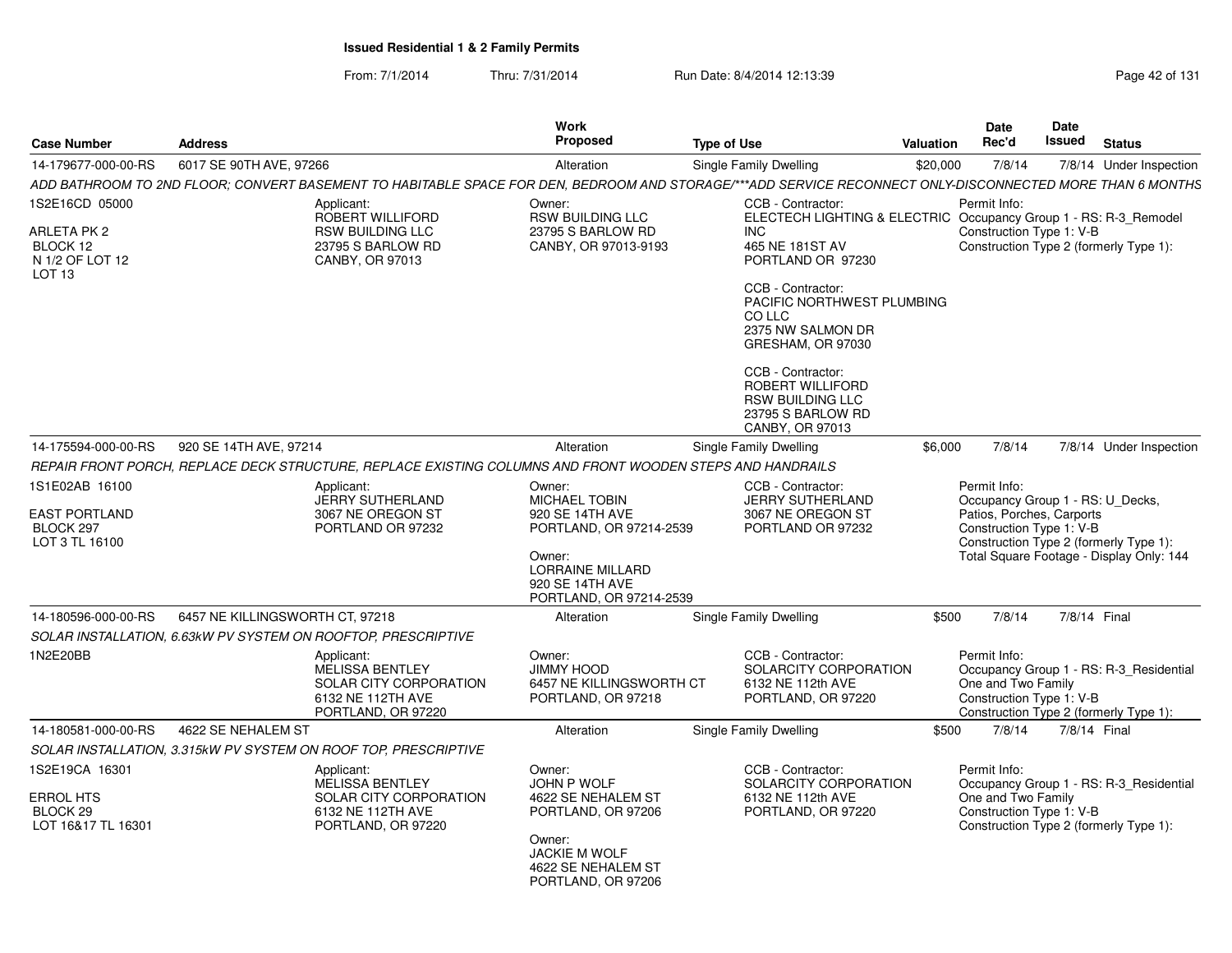From: 7/1/2014Thru: 7/31/2014 Run Date: 8/4/2014 12:13:39 Research 2014 13:14 Page 43 of 131

|                                                          |                                  |                                                                                                                                                                 | Work<br>Proposed                                                                                               |                                                                                                 |           | Date                                                           | <b>Date</b>                                                                       |  |
|----------------------------------------------------------|----------------------------------|-----------------------------------------------------------------------------------------------------------------------------------------------------------------|----------------------------------------------------------------------------------------------------------------|-------------------------------------------------------------------------------------------------|-----------|----------------------------------------------------------------|-----------------------------------------------------------------------------------|--|
| <b>Case Number</b>                                       | <b>Address</b>                   |                                                                                                                                                                 |                                                                                                                | <b>Type of Use</b>                                                                              | Valuation | Rec'd                                                          | Issued<br><b>Status</b>                                                           |  |
| 14-180665-000-00-RS                                      | 5535 SW TEXAS ST                 |                                                                                                                                                                 | Alteration                                                                                                     | Single Family Dwelling                                                                          | \$500     | 7/8/14                                                         | 7/8/14 Final                                                                      |  |
|                                                          |                                  | SOLAR INSTALLATION, 5.04kW PV SYSTEM ON ROOFTOP, PRESCRIPTIVE                                                                                                   |                                                                                                                |                                                                                                 |           |                                                                |                                                                                   |  |
| 1S1E19BA 07401                                           |                                  | Applicant:                                                                                                                                                      | Owner:                                                                                                         | CCB - Contractor:                                                                               |           | Permit Info:                                                   |                                                                                   |  |
| HENRY HUDSON BUNGALOWS<br>LOT <sub>1</sub>               |                                  | SOLTERRA SYSTEMS INC<br>79 SE TAYLOR ST. STE 401<br>PORTLAND OR 97214                                                                                           | KYLE M LESKO<br>5535 SW TEXAS ST<br>PORTLAND, OR 97219-1253<br>Owner:<br><b>JANA LESKO</b><br>5535 SW TEXAS ST | SOLTERRA SYSTEMS INC<br>79 SE TAYLOR ST. STE 401<br>PORTLAND OR 97214                           |           | One and Two Family<br>Construction Type 1: V-B                 | Occupancy Group 1 - RS: R-3_Residential<br>Construction Type 2 (formerly Type 1): |  |
|                                                          |                                  |                                                                                                                                                                 | PORTLAND, OR 97219-1253                                                                                        |                                                                                                 |           |                                                                |                                                                                   |  |
| 14-177136-000-00-RS                                      | 1601 SE 37TH AVE - Unit A, 97214 |                                                                                                                                                                 | Alteration                                                                                                     | Single Family Dwelling                                                                          | \$5.657   | 6/30/14                                                        | 7/8/14 Final                                                                      |  |
| voluntary seismic upgrade                                |                                  |                                                                                                                                                                 |                                                                                                                |                                                                                                 |           |                                                                |                                                                                   |  |
| 1S1E01DB 02100<br>SECTION 01 1S 1E<br>TL 2100 0.10 ACRES |                                  | Applicant:<br>STEVE GEMMELL<br><b>GEMMELL CONSTRUCTION LLC</b><br>3817 N WILLIAMS                                                                               | Owner:<br><b>VICTORIA BLAKE</b><br>1601 SE 37TH AVE<br>PORTLAND, OR 97214-5133                                 | CCB - Contractor:<br><b>STEVE GEMMELI</b><br><b>GEMMELL CONSTRUCTION LLC</b><br>3817 N WILLIAMS |           | Permit Info:<br>One and Two Family<br>Construction Type 1: V-B | Occupancy Group 1 - RS: R-3_Residential                                           |  |
|                                                          |                                  | PORTLAND OR 97227                                                                                                                                               | Owner:<br>ROBERT OFF<br>1601 SE 37TH AVE<br>PORTLAND, OR 97214-5133                                            | PORTLAND OR 97227                                                                               |           |                                                                | Construction Type 2 (formerly Type 1):                                            |  |
| 14-180720-000-00-RS                                      | 7331 SE CLAY ST, 97215           |                                                                                                                                                                 | Alteration                                                                                                     | <b>Single Family Dwelling</b>                                                                   | \$4,000   | 7/8/14                                                         | 7/8/14 Under Inspection                                                           |  |
|                                                          |                                  | VAULT CEILING IN TWO BATHROOMS AND INSTALL SKYLIGHTS, NO CHANGE TO EXTERIOR ROOFLINE/***ADD 2 SINGLE DUCT EXHAUST FANS 7/8/14***                                |                                                                                                                |                                                                                                 |           |                                                                |                                                                                   |  |
| 1S2E05DB 11500                                           |                                  | Applicant:                                                                                                                                                      | Owner:                                                                                                         | CCB - Contractor:                                                                               |           | Permit Info:                                                   |                                                                                   |  |
|                                                          |                                  | INSIDE JOBS LLC                                                                                                                                                 | <b>CHRISTOPHER TAWNEY</b>                                                                                      | <b>INSIDE JOBS LLC</b>                                                                          |           |                                                                | Occupancy Group 1 - RS: R-3_Residential                                           |  |
| <b>CLINTON</b><br><b>BLOCK D</b>                         |                                  | 11415 SW MUIRWOOD DR<br>PORTLAND, OR 97225                                                                                                                      | 7331 SE CLAY ST<br>PORTLAND, OR 97215                                                                          | 11415 SW MUIRWOOD DR<br>PORTLAND, OR 97225                                                      |           | One and Two Family<br>Construction Type 1: V-B                 |                                                                                   |  |
| S 1/2 OF LOT 5-8                                         |                                  |                                                                                                                                                                 |                                                                                                                |                                                                                                 |           |                                                                | Construction Type 2 (formerly Type 1):                                            |  |
| 14-180479-000-00-RS                                      | 1553 SE 48TH AVE, 97215          |                                                                                                                                                                 | Alteration                                                                                                     | Single Family Dwelling                                                                          | \$25,000  | 7/8/14                                                         | 7/8/14 Under Inspection                                                           |  |
|                                                          |                                  | CONVERT BASEMENT TO LIVING SPACE TO INCLUDE BEDROOM, FAMILY ROOM, FRAME IN NEW BATHROOM, MAIN FLOOR REMOVE PORTION OF WALL TO CREATE HALF WALL AT KITCHEN AND   |                                                                                                                |                                                                                                 |           |                                                                |                                                                                   |  |
| 1S2E06CA 17400                                           |                                  | Applicant:                                                                                                                                                      | Owner:                                                                                                         |                                                                                                 |           | Permit Info:                                                   |                                                                                   |  |
|                                                          |                                  | <b>WILLIAM P GAFFNEY</b>                                                                                                                                        | <b>WILLIAM P GAFFNEY</b>                                                                                       |                                                                                                 |           |                                                                | Occupancy Group 1 - RS: R-3_Residential                                           |  |
| HAWTHORNE AVE ADD<br>BLOCK 8                             |                                  | 14547 WESTLAKE DR - A<br>LAKE OSWEGO, OR 97035                                                                                                                  | 14547 WESTLAKE DR - A<br>LAKE OSWEGO, OR 97035                                                                 |                                                                                                 |           | One and Two Family<br>Construction Type 1: V-B                 |                                                                                   |  |
| LOT 15&16                                                |                                  |                                                                                                                                                                 |                                                                                                                |                                                                                                 |           |                                                                | Construction Type 2 (formerly Type 1):                                            |  |
| 14-152641-000-00-RS                                      | 504 SE 70TH AVE, 97215           |                                                                                                                                                                 | Alteration                                                                                                     | Single Family Dwelling                                                                          | \$46,281  | 6/9/14                                                         | 7/8/14 Issued                                                                     |  |
|                                                          |                                  | INTERIOR REMODEL. REMOVE 2 SETS OF STAIRS AND BUILD NEW STAIRS FROM BASEMENT UP TO 2ND FLOOR. CONVERT FULL BATH ON MAIN TO HALF BATH AND ADD MASTER BATHROOM: ( |                                                                                                                |                                                                                                 |           |                                                                |                                                                                   |  |
| 1S2E05BA 02600                                           |                                  | Applicant:                                                                                                                                                      | Owner:                                                                                                         | CCB - Contractor:                                                                               |           | Permit Info:                                                   |                                                                                   |  |
|                                                          |                                  | CHRISTOPHER GUEST                                                                                                                                               | <b>CHRISTOPHER GUEST</b>                                                                                       | JACOB LEAHY CONSTRUCTION                                                                        |           |                                                                | Occupancy Group 1 - RS: R-3_Remodel                                               |  |
| TABOR HTS<br><b>BLOCK N</b>                              |                                  | 504 SE 70TH AVE<br>PORTLAND, OR 97215-2124                                                                                                                      | 504 SE 70TH AVE<br>PORTLAND, OR 97215-2124                                                                     | <b>LLC</b><br>5215 SE 78TH AVE                                                                  |           | Construction Type 1: V-B                                       | Construction Type 2 (formerly Type 1):                                            |  |
| W 67 1/2' OF N 55' OF LOT 2 EXC PT IN ST                 |                                  |                                                                                                                                                                 |                                                                                                                | PORTLAND, OR 97206-4205                                                                         |           |                                                                | Total Square Footage - Display Only: 1282                                         |  |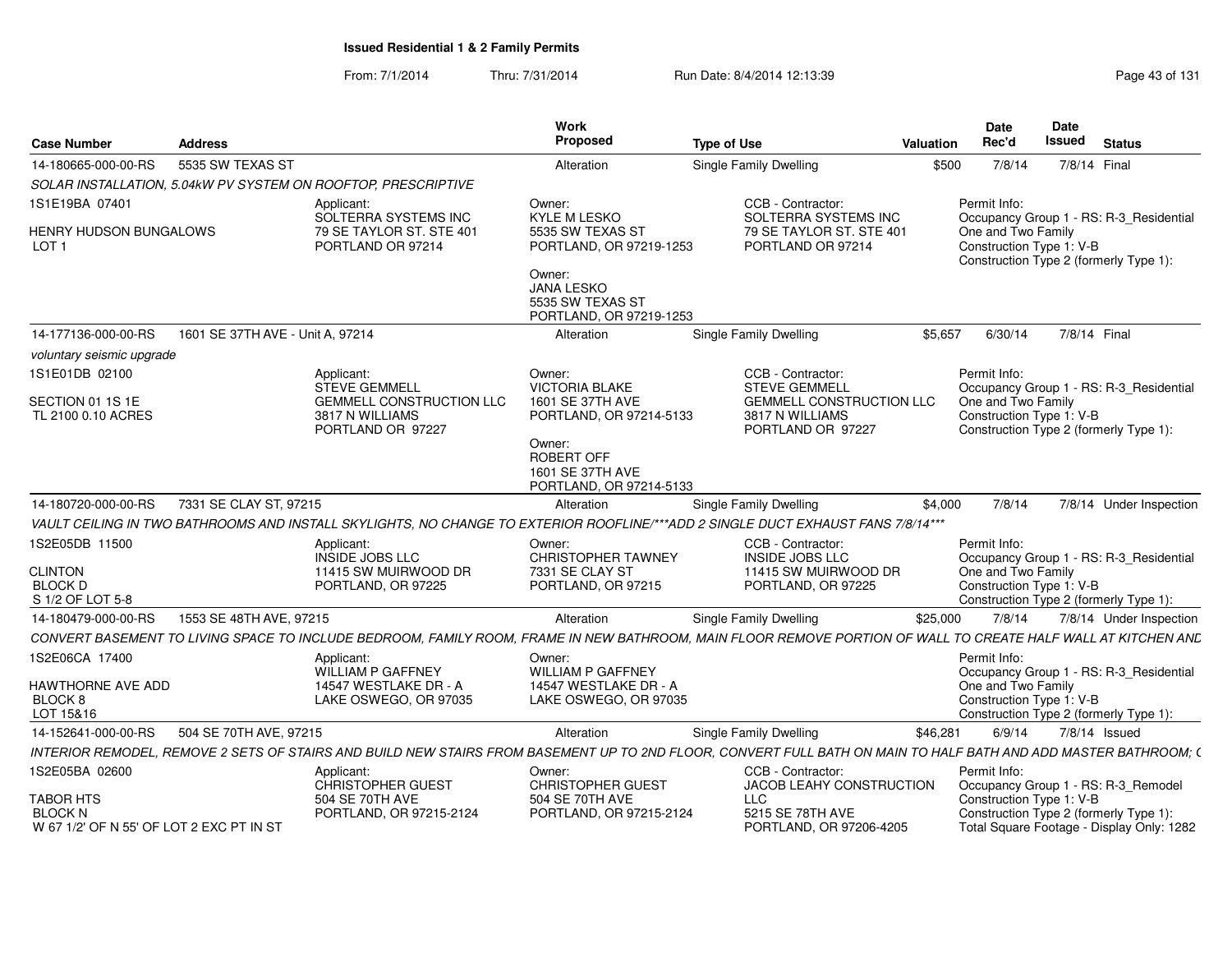From: 7/1/2014

Thru: 7/31/2014 Run Date: 8/4/2014 12:13:39 Research 2014 131

| <b>Case Number</b>                                                    | <b>Address</b>                   |                                                                                                                                                              | Work<br>Proposed                                                         | <b>Type of Use</b>                                                                                                  | <b>Valuation</b> | Date<br>Rec'd                                                  | Date<br><b>Issued</b> | <b>Status</b>                                                                                                                                                |
|-----------------------------------------------------------------------|----------------------------------|--------------------------------------------------------------------------------------------------------------------------------------------------------------|--------------------------------------------------------------------------|---------------------------------------------------------------------------------------------------------------------|------------------|----------------------------------------------------------------|-----------------------|--------------------------------------------------------------------------------------------------------------------------------------------------------------|
| 14-180792-000-00-RS                                                   | 6102 NE 12TH AVE, 97211          |                                                                                                                                                              | Alteration                                                               | <b>Single Family Dwelling</b>                                                                                       | \$7,000          | 7/8/14                                                         |                       | 7/8/14 Final                                                                                                                                                 |
|                                                                       |                                  | CONVERT GARAGE TO STORAGE AREA AND PREVIOUSLY UNPERMITTED LIVING AREA WHICH INCLUDES BEDROOM AND BATHROOM. TRADES TO PULL SEPARATE PERMITS.                  |                                                                          |                                                                                                                     |                  |                                                                |                       |                                                                                                                                                              |
| 1N1E14CA 18200                                                        |                                  | Applicant:<br>RISLEY RENOVATIONS LLC                                                                                                                         | Owner:<br>JOEL K BEAUDOIN                                                | CCB - Contractor:<br>RISLEY RENOVATIONS LLC                                                                         |                  | Permit Info:                                                   |                       | Occupancy Group 1 - RS: R-3_Residential                                                                                                                      |
| <b>HIGHLAND PK</b><br>BLOCK 4<br><b>LOT 17</b>                        |                                  | 16031 SE RIVER RD<br>MILWAUKIE, OR 97267                                                                                                                     | 6102 NE 12TH AVE<br>PORTLAND, OR 97211-4226                              | 16031 SE RIVER RD<br>MILWAUKIE, OR 97267                                                                            |                  | One and Two Family<br>Construction Type 1: V-B                 |                       | Construction Type 2 (formerly Type 1):                                                                                                                       |
| 14-178703-000-00-RS                                                   | 4702 NE 30TH AVE, 97211          |                                                                                                                                                              | Alteration                                                               | Single Family Dwelling                                                                                              | \$20,000         | 7/8/14                                                         |                       | 7/8/14 Issued                                                                                                                                                |
|                                                                       |                                  | REMODEL KITCHEN ON MAIN FLOOR. REMOVE PARTITION WALL AND INSTALL BEAM. RELOCATE BACK DOOR: REMODEL BATH ON UPPER FLOOR: ADD SECOND KITCHEN AND BATHROOM TO E |                                                                          |                                                                                                                     |                  |                                                                |                       |                                                                                                                                                              |
| 1N1E24BD 13000<br><b>ELBERTA</b><br>BLOCK 12<br>LOT 5 & N 2' OF LOT 6 |                                  | Applicant:<br><b>DEAN ZAROSINSKI</b><br>ZAROSINSKI ENGINEERING AND<br>DESIGN, INC.<br>1400 NW 155TH CIRCLE<br>VANCOUVER, WA 98685                            | Owner:<br><b>TUSHAR ATRE</b><br>4702 NE 30TH AVE<br>PORTLAND, OR 97211   | CCB - Contractor:<br>ALLSCOPE PLUMBING &<br><b>CONSTRUCTION LLC</b><br>18859 SW BUTTERNUT ST<br>BEAVERTON, OR 97007 |                  | Permit Info:<br>One and Two Family<br>Construction Type 1: V-B |                       | Occupancy Group 1 - RS: R-3_Residential<br>Construction Type 2 (formerly Type 1):                                                                            |
|                                                                       |                                  |                                                                                                                                                              |                                                                          | CCB - Contractor:<br>YASKOV HOMES LLC<br>2604 NE 107TH AVE<br>PORTLAND, OR 97                                       |                  |                                                                |                       |                                                                                                                                                              |
| 14-180799-000-00-RS                                                   | 1516 SE KNIGHT ST, 97202         |                                                                                                                                                              | Alteration                                                               | Single Family Dwelling                                                                                              | \$38,000         | 7/8/14                                                         |                       | 7/8/14 Under Inspection                                                                                                                                      |
|                                                                       |                                  | CONVERT BASEMENT TO LIVING SPACE: FUR OUT WALLS AND ADD NEW WALLS FOR NEW BEDROOM AND NEW BATHROOM: ENLARGING WINDOWS ON EAST AND WEST SIDES TO CREATE EG    |                                                                          |                                                                                                                     |                  |                                                                |                       |                                                                                                                                                              |
| 1S1E14DB 08400                                                        |                                  | Applicant:<br>RICHARD DIXION                                                                                                                                 | Owner:<br><b>GORDON W TILLEY</b>                                         | CCB - Contractor:<br><b>RICHARD DIXION</b>                                                                          |                  | Permit Info:                                                   |                       | Occupancy Group 1 - RS: R-3_Remodel                                                                                                                          |
| <b>P J MARTINS TR</b><br>BLOCK 3<br>LOT <sub>4</sub>                  |                                  | <b>DIXON REMODELING &amp;</b><br><b>RESTORATION</b><br>8050 SE 13TH SUITE 104<br>PORTLAND OR 97202                                                           | 1516 SE KNIGHT ST<br>PORTLAND, OR 97202-5250<br>Owner:                   | <b>DIXON REMODELING &amp;</b><br><b>RESTORATION</b><br>8050 SE 13TH SUITE 104<br>PORTLAND OR 97202                  |                  | Construction Type 1: V-B                                       |                       | Construction Type 2 (formerly Type 1):<br>Total Square Footage - Display Only: 414                                                                           |
|                                                                       |                                  |                                                                                                                                                              | <b>TRACY PHILLIPS</b><br>1516 SE KNIGHT ST<br>PORTLAND, OR 97202-5250    | CCB - Contractor:<br><b>BADGER ELECTRIC INC</b><br>4415 NE SANDY BLVD, #205<br>PORTLAND OR 97213                    |                  |                                                                |                       |                                                                                                                                                              |
|                                                                       |                                  |                                                                                                                                                              |                                                                          | CCB - Contractor:<br><b>WEAVER PLUMBING</b><br><b>CLACKAMAS</b><br>11200 SE 119th CT<br>CLACKAMAS OR 97086          |                  |                                                                |                       |                                                                                                                                                              |
| 14-180174-000-00-RS                                                   | 1510 SE 72ND AVE - Unit B, 97215 |                                                                                                                                                              | Alteration                                                               | Single Family Dwelling                                                                                              | \$28,000         | 7/8/14                                                         |                       | 7/8/14 Issued                                                                                                                                                |
|                                                                       |                                  | CONVERT UNFINISHED DAYLIT BASEMENT TO ACCESSORY DWELLING UNIT, NEW WALLS FOR BEDROOM WITH EGRESS WINDOW, 2 NEW BATHROOMS, ONE FOR ADU AND ONE FOR PRIMARY    |                                                                          |                                                                                                                     |                  |                                                                |                       |                                                                                                                                                              |
| 1S2E05AC 16500                                                        |                                  | Applicant:<br>JACOB LEAHY CONSTRUCTION<br><b>LLC</b><br>5215 SE 78TH AVE<br>PORTLAND, OR 97206-4205                                                          | Owner:<br><b>LORN S HARGER</b><br>1510 SE 72ND AVE<br>PORTLAND, OR 97215 | CCB - Contractor:<br><b>JACOB LEAHY CONSTRUCTION</b><br>LLC<br>5215 SE 78TH AVE<br>PORTLAND, OR 97206-4205          |                  | Permit Info:<br>Construction Type 1: V-B                       |                       | Occupancy Group 1 - RS: R-3 Remodel<br>Construction Type 2 (formerly Type 1):<br>Total Square Footage - Display Only: 750<br>Number of New Dwelling Units: 1 |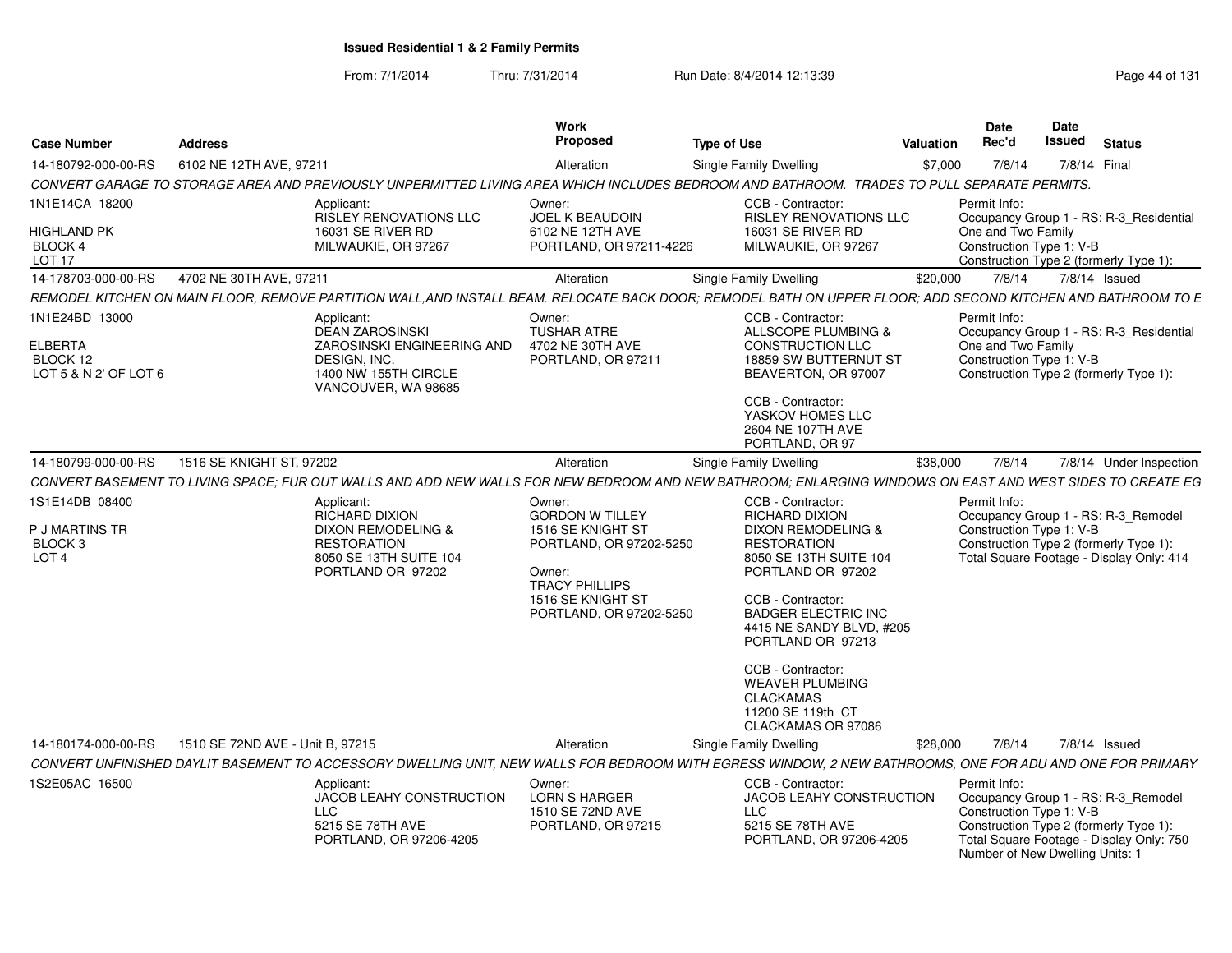From: 7/1/2014Thru: 7/31/2014 Run Date: 8/4/2014 12:13:39 Research 2014 13:14 Page 45 of 131

| <b>Case Number</b>                                             | <b>Address</b>             |                                                                                                                                                              | Work<br>Proposed                                                                  | <b>Type of Use</b>                                                | <b>Valuation</b> | <b>Date</b><br>Rec'd                                                                     | Date<br><b>Issued</b> | <b>Status</b>                           |
|----------------------------------------------------------------|----------------------------|--------------------------------------------------------------------------------------------------------------------------------------------------------------|-----------------------------------------------------------------------------------|-------------------------------------------------------------------|------------------|------------------------------------------------------------------------------------------|-----------------------|-----------------------------------------|
| 14-180099-000-00-RS                                            | 3122 NE 47TH AVE, 97213    |                                                                                                                                                              | Alteration                                                                        | Single Family Dwelling                                            | \$1,500          | 7/9/14                                                                                   |                       | 7/9/14 Under Inspection                 |
|                                                                |                            | REMOVE WALL BETWEEN KITCHEN AND DINING ROOM TO OPEN UP SPACE, ADD BEAM ABOVE                                                                                 |                                                                                   |                                                                   |                  |                                                                                          |                       |                                         |
| 1N2E30BA 09400<br>ROSE CITY PK                                 |                            | Applicant:<br><b>KEVIN FISCHER</b><br>ALICE DESIGN                                                                                                           | Owner:<br><b>ASHA THAYER</b><br>3122 NE 47TH AVE                                  |                                                                   |                  | Permit Info:<br>One and Two Family                                                       |                       | Occupancy Group 1 - RS: R-3_Residential |
| BLOCK 147<br>LOT 13<br>S 10' OF LOT 14                         |                            | 4803 NE 32ND AVENUE<br>PORTLAND OR 97211                                                                                                                     | PORTLAND, OR 97213<br>Owner:<br><b>JAMES E JR THAYER</b><br>3122 NE 47TH AVE      |                                                                   |                  | Construction Type 1: V-B<br>Construction Type 2 (formerly Type 1):                       |                       |                                         |
|                                                                |                            |                                                                                                                                                              | PORTLAND, OR 97213                                                                |                                                                   |                  |                                                                                          |                       |                                         |
| 14-181235-000-00-RS                                            | 6126 SW SEYMOUR ST, 97221  |                                                                                                                                                              | Alteration                                                                        | Single Family Dwelling                                            | \$500            | 7/9/14                                                                                   |                       | 7/9/14 Issued                           |
|                                                                |                            | SOLAR - NEW 4.2 KW ROOF-MOUNTED SOLAR PV ARRAY; MOVING FLUE VENT                                                                                             |                                                                                   |                                                                   |                  |                                                                                          |                       |                                         |
| 1S1E18BB 04600                                                 |                            | Applicant:<br>SUNSET SOLAR ELECTRIC LLC                                                                                                                      | Owner:<br>JEROME P ECKSTEIN                                                       | CCB - Contractor:<br>SUNSET SOLAR ELECTRIC LLC                    |                  | Permit Info:                                                                             |                       | Occupancy Group 1 - RS: R-3_Residential |
| <b>RALEIGH HILLS</b><br>BLOCK <sub>3</sub><br>LOT <sub>2</sub> |                            | 1535 NW 136TH AVE<br>PORTLAND, OR 97229                                                                                                                      | 6126 SW SEYMOUR ST<br>PORTLAND, OR 97221-1138                                     | 1535 NW 136TH AVE<br>PORTLAND, OR 97229                           |                  | One and Two Family<br>Construction Type 1: V-B                                           |                       | Construction Type 2 (formerly Type 1):  |
|                                                                |                            |                                                                                                                                                              | Owner:<br><b>LISA N ECKSTEIN</b><br>6126 SW SEYMOUR ST<br>PORTLAND, OR 97221-1138 |                                                                   |                  | Number of New Dwelling Units: 1                                                          |                       |                                         |
| 14-179296-000-00-RS                                            | 2703 NE STANTON ST, 97212  |                                                                                                                                                              | Alteration                                                                        | Single Family Dwelling                                            | \$25,000         | 7/9/14                                                                                   |                       | 7/9/14 Issued                           |
|                                                                |                            | REPAIR FRONT PORCH AND REPLACE WINDOWS WITH ONE INCREASEING IN SIZE                                                                                          |                                                                                   |                                                                   |                  |                                                                                          |                       |                                         |
| 1N1E25BC 02300<br><b>GLENEYRIE</b>                             |                            | Applicant:<br><b>KEYAN MIZANI</b><br>3302 SE SALMON ST                                                                                                       | Owner:<br><b>CHRISTOPHER HARDER</b><br>2703 NE STANTON ST                         | CCB - Contractor:<br><b>LEVI KROPF</b><br>KROPF CONSTRUCTION WEST |                  | Permit Info:<br>One and Two Family                                                       |                       | Occupancy Group 1 - RS: R-3 Residential |
| <b>BLOCK7</b><br>W 1/2 OF LOT 8&9                              |                            | PORTLAND OR 97214                                                                                                                                            | PORTLAND, OR 97212                                                                | 6025 N WILBUR AVE<br>PORTLAND, OR 97217                           |                  | Construction Type 1: V-B<br>Construction Type 2 (formerly Type 1):                       |                       |                                         |
|                                                                |                            |                                                                                                                                                              | Owner:<br><b>MELINDA HARDER</b><br>2703 NE STANTON ST<br>PORTLAND, OR 97212       |                                                                   |                  |                                                                                          |                       |                                         |
| 14-181192-000-00-RS                                            | 1232 NE PRESCOTT ST, 97211 |                                                                                                                                                              | Alteration                                                                        | Single Family Dwelling                                            | \$6,000          | 7/9/14                                                                                   |                       | 7/9/14 Under Inspection                 |
|                                                                |                            | CONVERTING BASEMENT TO LIVING SPACE WITH NEW BEDROOM, BATHROOM, LIVING AREA AND STORAGE AREA; CONVERTING EXISTING WINDOW ON EAST SIDE OF HOUSE TO EGRESS WIN |                                                                                   |                                                                   |                  |                                                                                          |                       |                                         |
| 1N1E23CA 02200                                                 |                            | Applicant:<br><b>JOSHUA KITTS</b>                                                                                                                            | Owner:<br>ADRIENNE HECKLER                                                        |                                                                   |                  | Permit Info:                                                                             |                       | Occupancy Group 1 - RS: R-3_Residential |
| NORTH IRVINGTON<br>BLOCK 24<br>LOT 11&12 EXC W 47.3'           |                            | 1232 NE PRESCOTT ST<br>PORTLAND, OR 97211                                                                                                                    | 1232 NE PRESCOTT ST<br>PORTLAND, OR 97211                                         |                                                                   |                  | One and Two Family<br>Construction Type 1: V-B<br>Construction Type 2 (formerly Type 1): |                       |                                         |
|                                                                |                            |                                                                                                                                                              | Owner:<br><b>JOSHUA KITTS</b><br>1232 NE PRESCOTT ST<br>PORTLAND, OR 97211        |                                                                   |                  |                                                                                          |                       |                                         |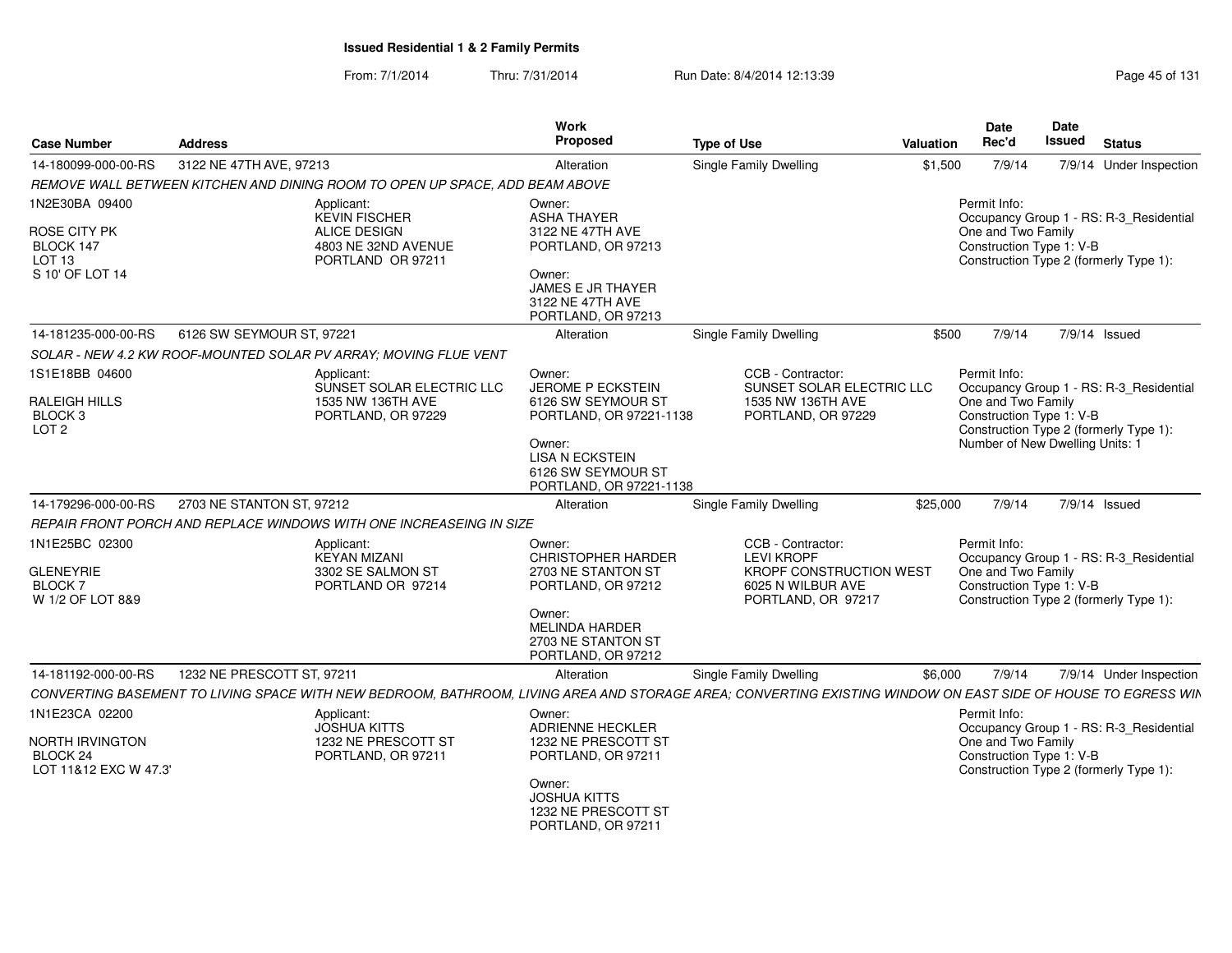From: 7/1/2014Thru: 7/31/2014 Run Date: 8/4/2014 12:13:39 Research 2014 13:14 Page 46 of 131

| <b>Case Number</b>                                                                   | <b>Address</b>             |                                                                                                                    | Work<br>Proposed                                                                                                                                | <b>Type of Use</b>                                                                                                                                                        | Valuation | Date<br>Rec'd                                                  | <b>Date</b><br>Issued | <b>Status</b>                                                                                                             |
|--------------------------------------------------------------------------------------|----------------------------|--------------------------------------------------------------------------------------------------------------------|-------------------------------------------------------------------------------------------------------------------------------------------------|---------------------------------------------------------------------------------------------------------------------------------------------------------------------------|-----------|----------------------------------------------------------------|-----------------------|---------------------------------------------------------------------------------------------------------------------------|
| 14-181273-000-00-RS                                                                  | 2033 SW EDGEWOOD RD, 97201 |                                                                                                                    | Alteration                                                                                                                                      | Single Family Dwelling                                                                                                                                                    | \$7,000   | 7/9/14                                                         |                       | 7/9/14 Issued                                                                                                             |
|                                                                                      |                            | CONVERT BASEMENT TO LIVING SPACE WITH NEW SITTING AREA AND COMMON AREA                                             |                                                                                                                                                 |                                                                                                                                                                           |           |                                                                |                       |                                                                                                                           |
| 1S1E09BB 02100                                                                       |                            | Applicant:<br>PATRICIA A DAVID                                                                                     | Owner:<br>PATRICIA A DAVID                                                                                                                      |                                                                                                                                                                           |           | Permit Info:                                                   |                       | Occupancy Group 1 - RS: R-3_Remodel                                                                                       |
| SHEFFIELD CT<br>LOT 19 ESC N 10'                                                     |                            | 2033 SW EDGEWOOD RD<br>PORTLAND, OR 97201-2239                                                                     | 2033 SW EDGEWOOD RD<br>PORTLAND, OR 97201-2239                                                                                                  |                                                                                                                                                                           |           | Construction Type 1: V-B                                       |                       | Construction Type 2 (formerly Type 1):<br>Total Square Footage - Display Only: 439                                        |
| 14-137277-000-00-RS                                                                  | 4609 NE BROADWAY, 97213    |                                                                                                                    | Alteration                                                                                                                                      | Single Family Dwelling                                                                                                                                                    | \$202,500 | 7/9/14                                                         |                       | 7/9/14 Issued                                                                                                             |
|                                                                                      |                            |                                                                                                                    |                                                                                                                                                 | REMODEL KITCHEN; CONVERT BASEMENT TO LIVING SPACE TO INCLUDE EXERCISE ROOM, HALF BATH, AND LAUNDRY; ADD NEW WINDOW AND EGRESS WINDOW IN BASEMENT; ADD FULL BA             |           |                                                                |                       |                                                                                                                           |
| 1N2E30CC 07600<br>MENEFEE ADD<br>BLOCK 8<br>LOT 10                                   |                            | Applicant:<br>CRONEN BUILDING CO. LLC.<br>8110 SE 45TH<br>PORTLAND, OR 97206                                       | Owner:<br><b>MARK C CHACON</b><br>4609 NE BROADWAY<br>PORTLAND, OR 97213                                                                        | CCB - Contractor:<br>CRONEN BUILDING CO. LLC.<br>8110 SE 45TH<br>PORTLAND, OR 97206                                                                                       |           | Permit Info:<br>Construction Type 1: V-B                       |                       | Occupancy Group 1 - RS: R-3_Remodel<br>Construction Type 2 (formerly Type 1):                                             |
|                                                                                      |                            |                                                                                                                    | Owner:<br><b>DAWN CHACON</b><br>4609 NE BROADWAY<br>PORTLAND, OR 97213                                                                          |                                                                                                                                                                           |           |                                                                |                       |                                                                                                                           |
| 14-180503-000-00-RS                                                                  | 4119 SE MADISON ST, 97214  |                                                                                                                    | Alteration                                                                                                                                      | <b>Single Family Dwelling</b>                                                                                                                                             | \$2,000   | 7/9/14                                                         |                       | 7/9/14 Under Inspection                                                                                                   |
|                                                                                      |                            |                                                                                                                    |                                                                                                                                                 | ADD WALLS IN BASEMENT TO CREATE CLIMATE CONTROLLED SPACES FOR WINE STORAGE AND GENERAL STORAGE, NEW WALLS FOR BATHROOM                                                    |           |                                                                |                       |                                                                                                                           |
| 1S2E06BC 21300<br>SUNNYSIDE ADD<br>BLOCK 18<br>LOT 2 EXC W 10'                       |                            | Applicant:<br><b>JEROME A WAGNER</b><br>5418 SE MITCHELL ST<br>PORTLAND, OR 97206-4842                             | Owner:<br><b>JEROME A WAGNER</b><br>5418 SE MITCHELL ST<br>PORTLAND, OR 97206-4842                                                              |                                                                                                                                                                           |           | Permit Info:<br>One and Two Family<br>Construction Type 1: V-B |                       | Occupancy Group 1 - RS: R-3_Residential<br>Construction Type 2 (formerly Type 1):                                         |
| 14-177942-000-00-RS                                                                  | 7156 N HAVEN AVE, 97203    |                                                                                                                    | Alteration                                                                                                                                      | Single Family Dwelling                                                                                                                                                    | \$66,057  | 7/9/14                                                         |                       | 7/9/14 Under Inspection                                                                                                   |
|                                                                                      |                            | FIRE DAMAGE REPAIR; REMODEL THE WHOLE HOUSE, REPLACE DRYWALL, INSULATION***ELECTRICAL TO BE OBTAINED SEPARATELY*** |                                                                                                                                                 |                                                                                                                                                                           |           |                                                                |                       |                                                                                                                           |
| 1N1E08CC 12600<br>SMITHSON LAND COS ADD<br>BLOCK 6<br>SLY 10' OF LOT 36<br>LOT 37&40 |                            | Applicant:<br><b>WPE INC</b><br>4610 SE 26TH AVE<br>PORTLAND, OR 972024743                                         | Owner:<br><b>CAROL R BRUCE</b><br>7210 N HAVEN AVE<br>PORTLAND, OR 97203<br>Owner:<br>MICHAEL W BRUCE<br>7210 N HAVEN AVE<br>PORTLAND, OR 97203 | CCB - Contractor:<br><b>WPE INC</b><br>4610 SE 26TH AVE<br>PORTLAND, OR 972024743<br>CCB - Contractor:<br>ALL COUNTY PLUMBING<br>10814 NE 124TH AVE<br>VANCOUVER WA 98682 |           | Permit Info:<br>Construction Type 1: V-B                       |                       | Occupancy Group 1 - RS: R-3_Remodel<br>Construction Type 2 (formerly Type 1):<br>Total Square Footage - Display Only: 763 |
| 14-181283-000-00-RS                                                                  | 227 N JESSUP ST, 97217     |                                                                                                                    | Alteration                                                                                                                                      | Single Family Dwelling                                                                                                                                                    | \$2,000   | 7/9/14                                                         |                       | 7/9/14 Issued                                                                                                             |
| RESIDENTIAL SEISMIC STRENGTHENING                                                    |                            |                                                                                                                    |                                                                                                                                                 |                                                                                                                                                                           |           |                                                                |                       |                                                                                                                           |
| 1N1E15DC 10200<br><b>PIEDMONT</b><br>BLOCK 13<br>W 41.5' OF LOT 1                    |                            | Applicant:<br>ANDREW OSBORN<br><b>NW SEISMIC</b><br>2649 SE STEPHENS<br>PORTLAND OR 97214                          | Owner:<br>MARJORIE J SOLLINGER<br>227 N JESSUP ST<br>PORTLAND, OR 97217<br>Owner:<br>ANDREW M SILVER<br>227 N JESSUP ST<br>PORTLAND, OR 97217   | CCB - Contractor:<br>MICHAEL WIEBER<br>ELYSIUM CONSTRUCTION LLC<br>PO BOX 12010<br>PORTLAND OR 97212                                                                      |           | Permit Info:<br>One and Two Family<br>Construction Type 1: V-B |                       | Occupancy Group 1 - RS: R-3_Residential<br>Construction Type 2 (formerly Type 1):                                         |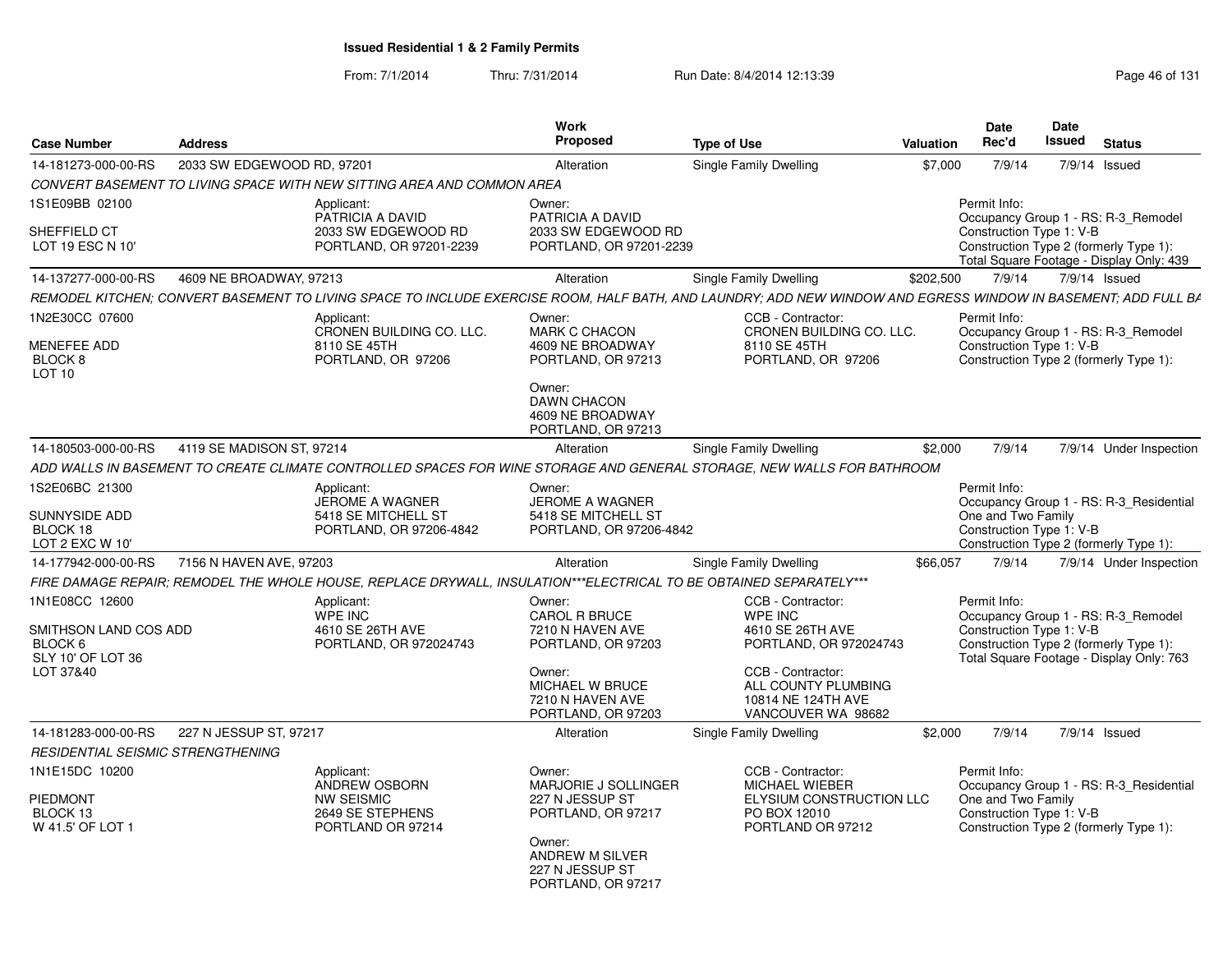From: 7/1/2014Thru: 7/31/2014 Run Date: 8/4/2014 12:13:39 Research 2014 131

| <b>Case Number</b>                                               | <b>Address</b>                              |                                                                                                                                                        | Work<br>Proposed                                                                                                                                       | <b>Type of Use</b> |                                                                                                                                                                                                                                                                                                                                                                                  | Valuation | <b>Date</b><br>Rec'd                           | Date<br>Issued | <b>Status</b>                                                                      |
|------------------------------------------------------------------|---------------------------------------------|--------------------------------------------------------------------------------------------------------------------------------------------------------|--------------------------------------------------------------------------------------------------------------------------------------------------------|--------------------|----------------------------------------------------------------------------------------------------------------------------------------------------------------------------------------------------------------------------------------------------------------------------------------------------------------------------------------------------------------------------------|-----------|------------------------------------------------|----------------|------------------------------------------------------------------------------------|
| 14-180723-000-00-RS                                              | 3747 SE 49TH AVE, 97206                     |                                                                                                                                                        | Alteration                                                                                                                                             |                    | Single Family Dwelling                                                                                                                                                                                                                                                                                                                                                           | \$20,000  | 7/9/14                                         |                | 7/9/14 Under Inspection                                                            |
|                                                                  | ADD RETAINING WALLS AND NEW CONCRETE STAIRS |                                                                                                                                                        |                                                                                                                                                        |                    |                                                                                                                                                                                                                                                                                                                                                                                  |           |                                                |                |                                                                                    |
| 1S2E07CA 10900                                                   |                                             | Applicant:<br>Mike Stouder                                                                                                                             | Owner:<br>FULL HOUSE PROPERTIES LLC                                                                                                                    |                    | CCB - Contractor:<br><b>MIKE STOUDER</b>                                                                                                                                                                                                                                                                                                                                         |           | Permit Info:                                   |                | Occupancy Group 1 - RS: R-3_Residential                                            |
| <b>NORTH IVANHOE</b><br>BLOCK <sub>2</sub><br>LOT 18&19 TL 10900 |                                             | ZIA Construction, Inc.<br>10117 SE Sunnyside Rd, F#729<br>Happy Valley, OR 97086                                                                       | <b>2903 NE 8TH AVE</b><br>PORTLAND, OR 97212-3144                                                                                                      |                    | ZIA CONSTRUCTION INC<br>10117 SE SUNNYSIDE RD F # 729<br>CLACKAMAS, OR 97015                                                                                                                                                                                                                                                                                                     |           | One and Two Family<br>Construction Type 1: V-B |                | Construction Type 2 (formerly Type 1):                                             |
| 14-181520-000-00-RS                                              | 5506 SE RAMONA ST, 97206                    |                                                                                                                                                        | Alteration                                                                                                                                             |                    | Single Family Dwelling                                                                                                                                                                                                                                                                                                                                                           | \$3,000   | 7/9/14                                         |                | 7/9/14 Under Inspection                                                            |
|                                                                  |                                             | CONVERT BASEMENT TO LIVING SPACE, NEW WALLS FOR OFFICE, LAUNDRY ROOM AND NEW BATHROOM (2 BATHROOMS TOTAL)                                              |                                                                                                                                                        |                    |                                                                                                                                                                                                                                                                                                                                                                                  |           |                                                |                |                                                                                    |
| 1S2E18DB 15900                                                   |                                             | Applicant:<br>NELSON BUILDING & DESIGN LLC JEROMIE L CLARK                                                                                             | Owner:                                                                                                                                                 |                    |                                                                                                                                                                                                                                                                                                                                                                                  |           | Permit Info:                                   |                | Occupancy Group 1 - RS: R-3_Remodel                                                |
| <b>TREMONT PK</b><br>BLOCK 6<br>LOT 26                           |                                             | 9455 N ALLEGHENY<br>PORTLAND, OR 97203                                                                                                                 | 5506 SE RAMONA ST<br>PORTLAND, OR 97206                                                                                                                |                    |                                                                                                                                                                                                                                                                                                                                                                                  |           | Construction Type 1: V-B                       |                | Construction Type 2 (formerly Type 1):<br>Total Square Footage - Display Only: 900 |
| 14-181670-000-00-RS                                              | 2611 NE THOMPSON ST, 97212                  |                                                                                                                                                        | Alteration                                                                                                                                             |                    | Single Family Dwelling                                                                                                                                                                                                                                                                                                                                                           | \$450,000 | 7/9/14                                         |                | 7/9/14 Issued                                                                      |
|                                                                  |                                             | REMODEL KITCHEN. RELOCATE MAIN FLOOR POWDER ROOM. REMODEL EXISTING SECOND FLOOR HALLWAY AND MASTER BATHROOMS. REMODEL EXISTING SECOND FLOOR BEDROOM IN |                                                                                                                                                        |                    |                                                                                                                                                                                                                                                                                                                                                                                  |           |                                                |                |                                                                                    |
| 1N1E25CB 08400                                                   |                                             | Applicant:                                                                                                                                             | Owner:                                                                                                                                                 |                    | CCB - Contractor:                                                                                                                                                                                                                                                                                                                                                                |           | Permit Info:                                   |                |                                                                                    |
| <b>BRAZEE ST ADD</b><br>BLOCK 6<br>LOT 17&18 TL 8400             |                                             | Gerald W. Edwards<br>SHEILA REILLY DESIGN<br>P.O. Box 14601<br>PORTLAND, OR 97293                                                                      | SAMUEL A HUGHES<br>2611 NE THOMPSON ST<br>PORTLAND, OR 97212-4810<br>Owner:<br><b>JULIE A HUGHES</b><br>2611 NE THOMPSON ST<br>PORTLAND, OR 97212-4810 |                    | <b>PAUL ENDRES</b><br><b>HEATCO INC</b><br>4201 SE BOARDMAN ST<br>MILWAUKIE OR 97267<br>CCB - Contractor:<br>ELECTRO WIRE INC.<br>18857 SE SUNNYSIDE RD<br>DAMASCUS, OR 97089<br>CCB - Contractor:<br>PORTLAND PLUMBING CO<br>16260 S Hilltop Rd<br>OREGON CITY, OR 97045-9217<br>CCB - Contractor:<br>SHEILA REILLY DESIGN<br>1204 SE WATER AVE. SUITE #23<br>PORTLAND, O 97214 |           | One and Two Family<br>Construction Type 1: V-B |                | Occupancy Group 1 - RS: R-3 Residential<br>Construction Type 2 (formerly Type 1):  |
| 14-181731-000-00-RS                                              | 6949 NE STANTON ST, 97213                   |                                                                                                                                                        | Alteration                                                                                                                                             |                    | Single Family Dwelling                                                                                                                                                                                                                                                                                                                                                           | \$6,750   | 7/10/14                                        |                | 7/10/14 Issued                                                                     |
|                                                                  |                                             | SOLAR INSTALLATION, 2.0kW PV SYSTEM ON ROOFTOP - NOT PRESCRIPTIVE                                                                                      |                                                                                                                                                        |                    |                                                                                                                                                                                                                                                                                                                                                                                  |           |                                                |                |                                                                                    |
| 1N2E29BD 04200                                                   |                                             | Applicant:<br>KATIE MARTIN                                                                                                                             | Owner:<br>CYNTHIA BOHAN                                                                                                                                |                    | CCB - Contractor:<br>NEIL KELLY CO INC                                                                                                                                                                                                                                                                                                                                           |           | Permit Info:                                   |                | Occupancy Group 1 - RS: R-3_Residential                                            |
| <b>HOSBORNES ADD</b><br><b>LOT 7&amp;8</b>                       |                                             | <b>NEIL KELLY COMPANY</b><br>804 N ALBERTA ST<br>PORTLAND, OR 97217                                                                                    | 6949 NE STANTON ST<br>PORTLAND, OR 97213-4669                                                                                                          |                    | 804 N ALBERTA ST<br>PORTLAND, OR 97217-2693                                                                                                                                                                                                                                                                                                                                      |           | One and Two Family<br>Construction Type 1: V-B |                | Construction Type 2 (formerly Type 1):                                             |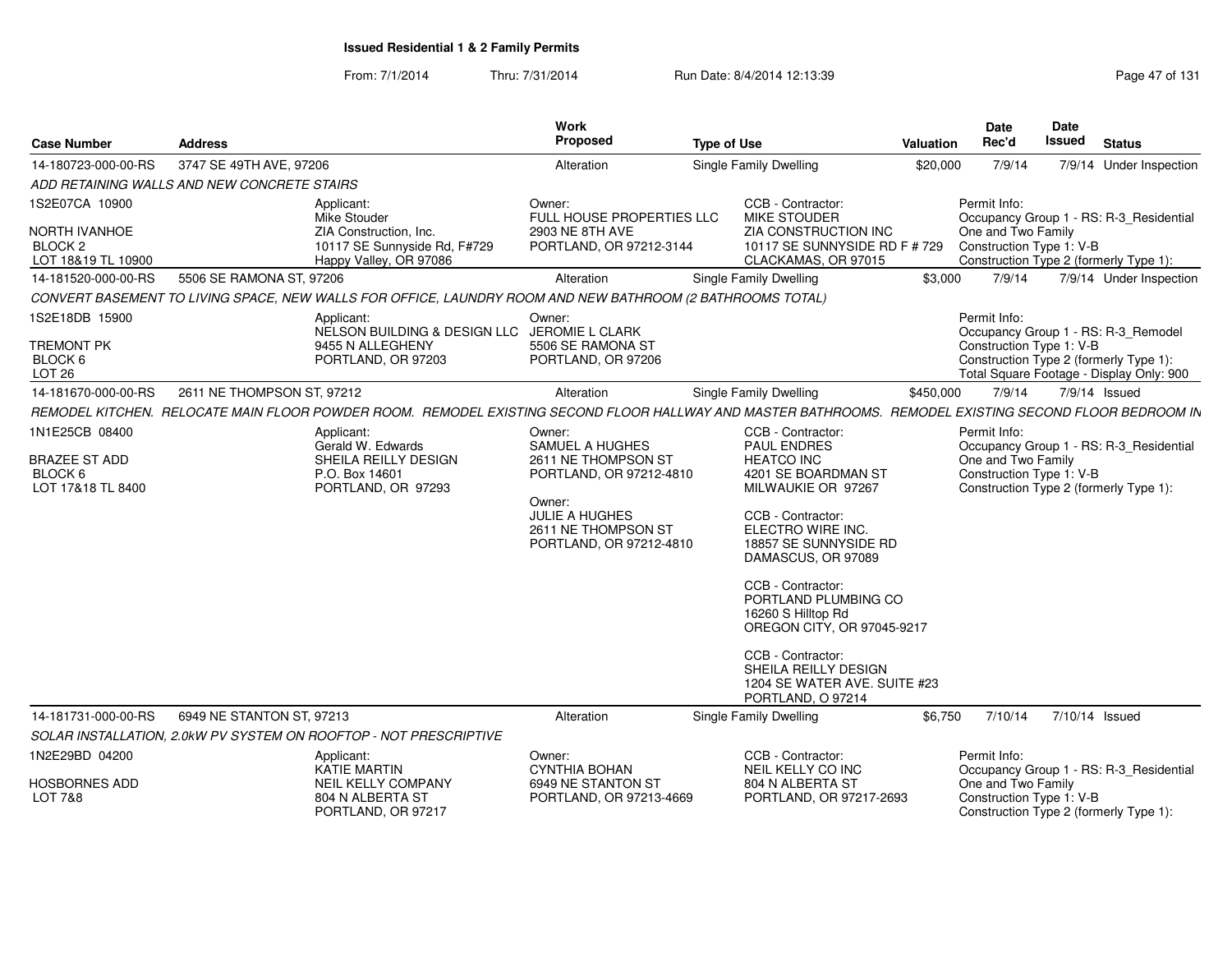From: 7/1/2014Thru: 7/31/2014 Run Date: 8/4/2014 12:13:39 Research 2014 13:14 Page 48 of 131

| <b>Case Number</b>                                                                             | <b>Address</b>                                                                                                                                                                            | Work<br>Proposed                                                                                                                                                 | <b>Type of Use</b>                                                                                                                                     | <b>Valuation</b> | <b>Date</b><br>Rec'd                                                                                      | <b>Date</b><br><b>Issued</b> | <b>Status</b>                                                                           |
|------------------------------------------------------------------------------------------------|-------------------------------------------------------------------------------------------------------------------------------------------------------------------------------------------|------------------------------------------------------------------------------------------------------------------------------------------------------------------|--------------------------------------------------------------------------------------------------------------------------------------------------------|------------------|-----------------------------------------------------------------------------------------------------------|------------------------------|-----------------------------------------------------------------------------------------|
| 14-142431-000-00-RS                                                                            | 1204 N ALBERTA ST, 97217                                                                                                                                                                  | Alteration                                                                                                                                                       | Single Family Dwelling                                                                                                                                 | \$6,750          | 7/10/14                                                                                                   |                              | 7/10/14 Issued                                                                          |
|                                                                                                | SOLAR INSTALLATION OF 6.050 KW ROOF MOUNTED SOLAR ELETRIC ARRAY                                                                                                                           |                                                                                                                                                                  |                                                                                                                                                        |                  |                                                                                                           |                              |                                                                                         |
| 1N1E22BC 09500<br>M PATTONS ADD & 2ND<br>BLOCK 15<br>E 50' OF LOT 5<br>N 40' OF E 50' OF LOT 6 | Applicant:<br><b>KATIE MARTIN</b><br>NEIL KELLY COMPANY<br>804 N ALBERTA ST<br>PORTLAND, OR 97217                                                                                         | Owner:<br><b>JAMES DANIEL B GAGE</b><br>1204 N ALBERTA ST<br>PORTLAND, OR 97217-3702                                                                             | CCB - Contractor:<br>NEIL KELLY CO INC<br>804 N ALBERTA ST<br>PORTLAND, OR 97217-2693                                                                  |                  | Permit Info:<br>One and Two Family<br>Construction Type 1: V-B                                            |                              | Occupancy Group 1 - RS: R-3_Residential<br>Construction Type 2 (formerly Type 1):       |
| 14-181951-000-00-RS                                                                            | 2026 NE 158TH PL, 97230                                                                                                                                                                   | Alteration                                                                                                                                                       | Single Family Dwelling                                                                                                                                 | \$800            | 7/10/14                                                                                                   |                              | 7/10/14 Under Inspection                                                                |
|                                                                                                | REMOVE POCKET DOOR AND OPEN UP SPACE BETWEEN KITCHEN AND DINING ROOM                                                                                                                      |                                                                                                                                                                  |                                                                                                                                                        |                  |                                                                                                           |                              |                                                                                         |
| 1N2E25DA 12100<br><b>SUMMERPLACE</b><br>BLOCK 19<br>LOT <sub>24</sub>                          | Applicant:<br><b>TONY LITTLE</b><br>ARTISTIC KITCHEN AND BATH.<br>INC.<br>P.O. BOX 3018<br>WILSONVILLE, OR 97070-3018                                                                     | Owner:<br><b>LORAN N SLOTHOWER</b><br>2026 NE 158TH PL<br>PORTLAND, OR 97230-8244<br>Owner:<br>ARLENE A SLOTHOWER<br>2026 NE 158TH PL<br>PORTLAND, OR 97230-8244 | CCB - Contractor:<br><b>TONY LITTLE</b><br>ARTISTIC KITCHEN AND BATH.<br>INC.<br>P.O. BOX 3018<br>WILSONVILLE, OR 97070-3018                           |                  | Permit Info:<br>Construction Type 1: V-B                                                                  |                              | Occupancy Group 1 - RS: R-3_Remodel<br>Construction Type 2 (formerly Type 1):           |
| 14-181837-000-00-RS                                                                            | 6405 SW PARKHILL WAY, 97201                                                                                                                                                               | Alteration                                                                                                                                                       | <b>Single Family Dwelling</b>                                                                                                                          | \$75,000         |                                                                                                           | 7/10/14 7/10/14 Issued       |                                                                                         |
|                                                                                                | MODIFY ENTRY DECK, FILL IN OPEN PORTION, REMOVE PORTION OVER LIVING SPACE AND ADD ROOF, REBUILD BACK DECK, ADD ONTO LOWER DECK, COMPLETELY REMOVE UPPER DECK A                            |                                                                                                                                                                  |                                                                                                                                                        |                  |                                                                                                           |                              |                                                                                         |
| 1S1E15CC 08000<br><b>PARKHILL &amp; RPLT</b><br>LOT 150 TL 8000                                | Applicant:<br>PHIL SYDNOR<br><b>INTEGRATE ARCHITECTURE &amp;</b><br><b>PLANNING INC</b><br>1715 N TERRY ST<br>PORTLAND, OR 97217                                                          | Owner:<br><b>JEREMY R BARNETT</b><br>PO BOX 258<br>OREGON CITY, OR 97045-0016                                                                                    | CCB - Contractor:<br><b>JOHN PARMAN</b><br>JOHN PARMAN CONSTRUCTION.<br><b>INC</b><br>16933 S BRADLEY RD<br>OREGON CITY, OR 97045<br>CCB - Contractor: |                  | Permit Info:<br>Occupancy Group 1 - RS: U_Decks,<br>Patios, Porches, Carports<br>Construction Type 1: V-B |                              | Construction Type 2 (formerly Type 1): V-B<br>Total Square Footage - Display Only: 1716 |
|                                                                                                |                                                                                                                                                                                           |                                                                                                                                                                  | <b>LIPPOLD PLUMBING &amp; HEATING</b><br><b>INC</b><br><b>PO BOX 895</b><br><b>BORING, OR 97009</b>                                                    |                  |                                                                                                           |                              |                                                                                         |
| 14-181974-000-00-RS                                                                            | 4016 NE 7TH AVE, 97212<br>CONVERT BASEMENT TO LIVING SPACE (STAIRS REBUILT UNDER 13-188163RS) FRAME IN WALLS TO CREATE LAUNDRY ROOM, BEDROOM, BATHROOM AND FAMILY AREA, REPLACE WINDOW II | Alteration                                                                                                                                                       | Single Family Dwelling                                                                                                                                 | \$25,000         | 7/10/14                                                                                                   |                              | 7/10/14 Issued                                                                          |
| 1N1E23CB 17000<br>LINCOLN PK ANX                                                               | Applicant:<br>DANIEL D EVANS<br>4016 NE 7TH AVE                                                                                                                                           | Owner:<br><b>CORINNE V EVANS</b><br>4016 NE 7TH AVE                                                                                                              |                                                                                                                                                        |                  | Permit Info:<br>Construction Type 1: V-B                                                                  |                              | Occupancy Group 1 - RS: R-3_Remodel                                                     |
| BLOCK 18<br>LOT <sub>7</sub>                                                                   | PORTLAND, OR 97212-1135                                                                                                                                                                   | PORTLAND, OR 97212-1135<br>Owner:<br>DANIEL D EVANS<br>4016 NE 7TH AVE<br>PORTLAND, OR 97212-1135                                                                |                                                                                                                                                        |                  |                                                                                                           |                              | Construction Type 2 (formerly Type 1):<br>Total Square Footage - Display Only: 974      |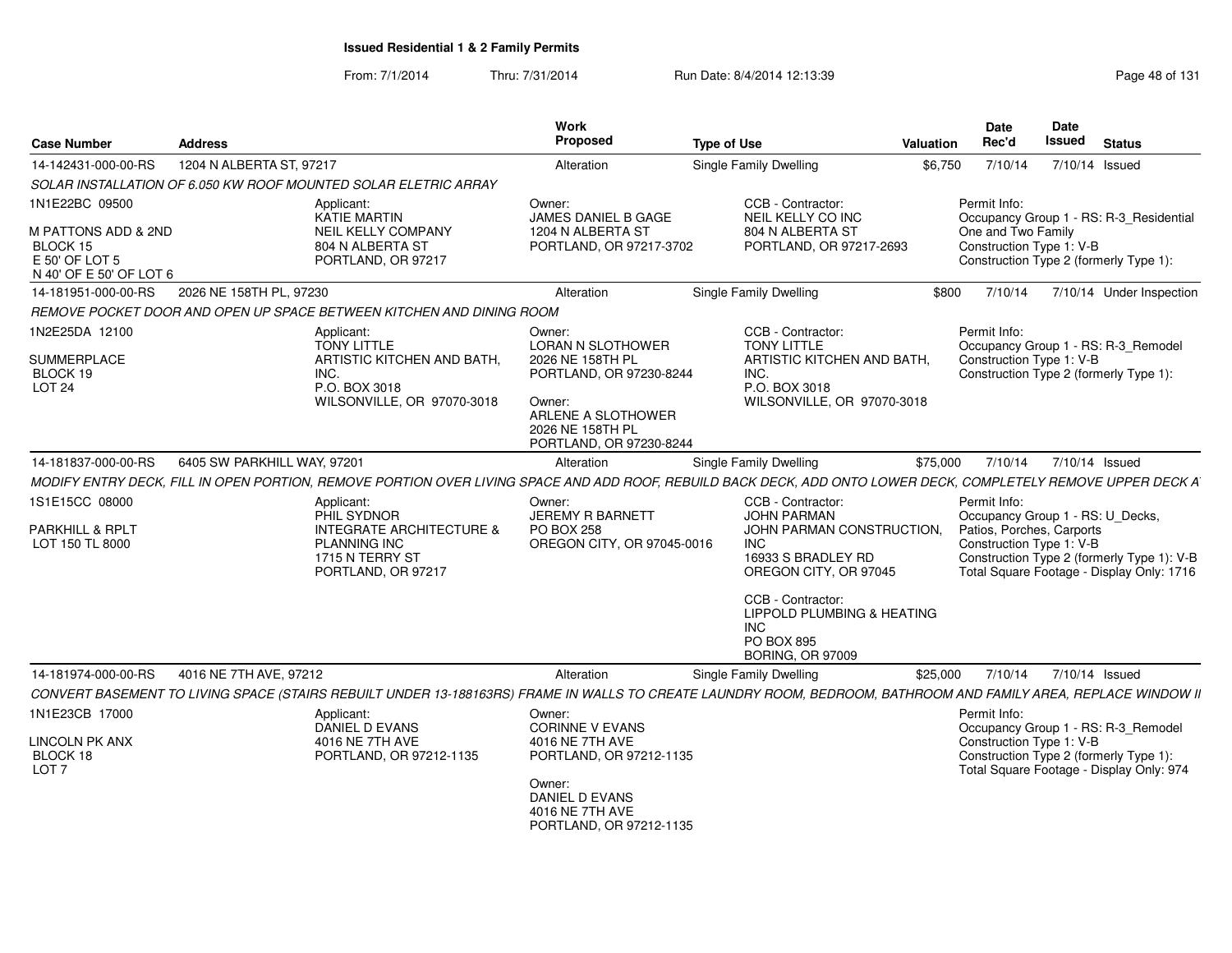From: 7/1/2014Thru: 7/31/2014 Run Date: 8/4/2014 12:13:39 Research 2014 131

| <b>Case Number</b>                                                           | <b>Address</b>                                         |                                              | <b>Work</b><br>Proposed                                                                                                                                     | <b>Type of Use</b>                                                                                                                                                                                                                                                                                                                                                                              | Valuation | <b>Date</b><br>Rec'd                                           | Date<br><b>Issued</b> | <b>Status</b>                                                                                                                 |
|------------------------------------------------------------------------------|--------------------------------------------------------|----------------------------------------------|-------------------------------------------------------------------------------------------------------------------------------------------------------------|-------------------------------------------------------------------------------------------------------------------------------------------------------------------------------------------------------------------------------------------------------------------------------------------------------------------------------------------------------------------------------------------------|-----------|----------------------------------------------------------------|-----------------------|-------------------------------------------------------------------------------------------------------------------------------|
| 14-181718-000-00-RS                                                          | 2900 NE BRAZEE CT, 97212                               |                                              | Alteration                                                                                                                                                  | Single Family Dwelling                                                                                                                                                                                                                                                                                                                                                                          | \$120,000 | 7/10/14                                                        |                       | 7/11/14 Under Inspection                                                                                                      |
|                                                                              |                                                        |                                              |                                                                                                                                                             | CONVERT BASEMENT TO HABITABLE SPACE, INSTALL EGRESS WINDOW IN BAEMENT, REMODEL EXISTING PERMITTED BATROOM IN BASEMENT                                                                                                                                                                                                                                                                           |           |                                                                |                       |                                                                                                                               |
| 1N1E25BD 24200                                                               | Applicant:<br><b>ADAM</b>                              |                                              | Owner:<br>PHILIP SCHAEFER                                                                                                                                   | CCB - Contractor:<br>POWER PLUMBING CO                                                                                                                                                                                                                                                                                                                                                          |           | Permit Info:                                                   |                       | Occupancy Group 1 - RS: R-3_Residential                                                                                       |
| CHARLESTONS ADD<br>BLOCK 4<br>LOT 14-18                                      | <b>ARCIFORM LLC</b>                                    | 2303 N RANDOLPH AVE<br>PORTLAND, OR 97227    | 2900 NE BRAZEE CT<br>PORTLAND, OR 97212-4947<br>Owner:<br>PARIS SCHAEFER<br>2900 NE BRAZEE CT<br>PORTLAND, OR 97212-4947                                    | PO BOX 19418<br>TIGARD, OR 97280<br>Web Page<br>Address:www.powerplumbingco.com<br>CCB - Contractor:<br>ADVANCED HEATING & AIR<br><b>CONDITIONING</b><br>5825 SE FOSTER ROAD<br>PORTLAND, OR 97206<br>CCB - Contractor:<br>MASTER TECH ELECTRIC INC<br>PO BX 99<br>EAGLE CREEK OR 97022<br>CCB - Contractor:<br><b>ADAM</b><br><b>ARCIFORM LLC</b><br>2303 N RANDOLPH AVE<br>PORTLAND, OR 97227 |           | One and Two Family<br>Construction Type 1: V-B                 |                       | Construction Type 2 (formerly Type 1):                                                                                        |
| 14-181535-000-00-RS                                                          | 7910 NW BLUE POINTE LN, 97229                          |                                              | Alteration                                                                                                                                                  | Single Family Dwelling                                                                                                                                                                                                                                                                                                                                                                          | \$7,000   | 7/11/14                                                        | $7/11/14$ Issued      |                                                                                                                               |
| ADD DOOR AT WALL IN BASEMENT                                                 |                                                        |                                              |                                                                                                                                                             |                                                                                                                                                                                                                                                                                                                                                                                                 |           |                                                                |                       |                                                                                                                               |
| 1N1W36BA 03700<br><b>BLUE POINTE</b><br>LOT <sub>38</sub><br>UND INT TRACT C | Applicant:<br><b>KEVIN E DEVLIN</b>                    | 7910 NW BLUE POINTE LN<br>PORTLAND, OR 97229 | Owner:<br><b>KEVIN E DEVLIN</b><br>7910 NW BLUE POINTE LN<br>PORTLAND, OR 97229<br>Owner:<br>MARIE T DEVLIN<br>7910 NW BLUE POINTE LN<br>PORTLAND, OR 97229 |                                                                                                                                                                                                                                                                                                                                                                                                 |           | Permit Info:<br>One and Two Family<br>Construction Type 1: V-B |                       | Occupancy Group 1 - RS: R-3_Residential<br>Construction Type 2 (formerly Type 1):                                             |
| 14-182279-000-00-RS                                                          | 4303 SE MAIN ST, 97215                                 |                                              | Alteration                                                                                                                                                  | Single Family Dwelling                                                                                                                                                                                                                                                                                                                                                                          | \$15,000  | 7/11/14                                                        |                       | 7/11/14 Under Inspection                                                                                                      |
|                                                                              |                                                        |                                              |                                                                                                                                                             | CONVERT PORTION OF BASEMENT TO LIVING SPACE; NEW WINDOW WELL ON NW SIDE OF THE HOUSE; NEW WINDOW ON THE NE SIDE OF THE HOUSE; TWO ROOMS TO BE USED AS BEDRO(                                                                                                                                                                                                                                    |           |                                                                |                       |                                                                                                                               |
| 1S2E06BC 15700<br>POWERS TR<br>BLOCK <sub>3</sub><br>LOT <sub>7</sub>        | Applicant:<br><b>JONATHAN RAGEL</b><br>4303 SE MAIN ST | PORTLAND, OR 97215-2436                      | Owner:<br><b>BETH I RAGEL</b><br>4303 SE MAIN ST<br>PORTLAND, OR 97215-2436<br>Owner:<br>JONATHAN RAGEL<br>4303 SE MAIN ST<br>PORTLAND, OR 97215-2436       |                                                                                                                                                                                                                                                                                                                                                                                                 |           | Permit Info:<br>One and Two Family<br>Construction Type 1: V-B |                       | Occupancy Group 1 - RS: R-3_Residential<br>Construction Type 2 (formerly Type 1):<br>Total Square Footage - Display Only: 294 |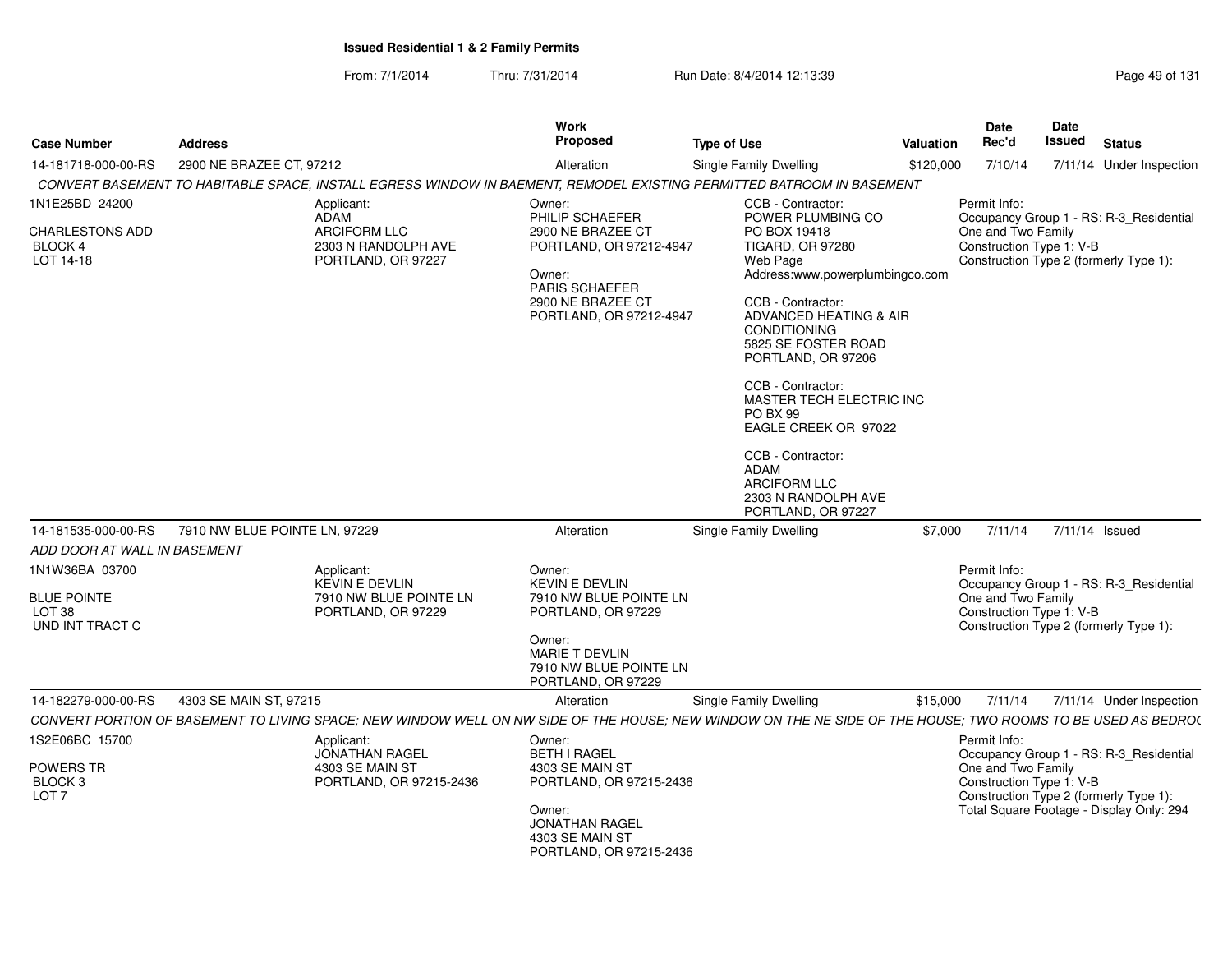From: 7/1/2014Thru: 7/31/2014 Run Date: 8/4/2014 12:13:39 Research 2010 Rage 50 of 131

| <b>Case Number</b>                                | <b>Address</b>                                                                                                                                                                                                      | <b>Work</b><br>Proposed                                                           | <b>Type of Use</b>                                                                   | Valuation | <b>Date</b><br>Rec'd               | <b>Date</b><br><b>Issued</b> | <b>Status</b>                           |
|---------------------------------------------------|---------------------------------------------------------------------------------------------------------------------------------------------------------------------------------------------------------------------|-----------------------------------------------------------------------------------|--------------------------------------------------------------------------------------|-----------|------------------------------------|------------------------------|-----------------------------------------|
| 14-182512-000-00-RS                               | 8111 SW CAPITOL HWY, 97219                                                                                                                                                                                          | Alteration                                                                        | Single Family Dwelling                                                               | \$9,000   | 7/11/14                            | 7/11/14 Final                |                                         |
|                                                   | REPLACE SOUTH FOUNDATION WALL AND REPAIR EAST AND WEST WALLS                                                                                                                                                        |                                                                                   |                                                                                      |           |                                    |                              |                                         |
| 1S1E20CA 15700<br><b>OVERHILL PK</b>              | Applicant:<br><b>BRIAN A KEGG</b><br>8111 SW CAPITOL HWY                                                                                                                                                            | Owner:<br><b>BRIAN A KEGG</b><br>8111 SW CAPITOL HWY                              | CCB - Contractor:<br><b>CHRISTIAN A IOANIDE</b><br><b>WESTERN OREGON BUILDERS</b>    |           | Permit Info:<br>One and Two Family |                              | Occupancy Group 1 - RS: R-3_Residential |
| SELY 113.14' OF LOT 22                            | PORTLAND, OR 97219                                                                                                                                                                                                  | PORTLAND, OR 97219<br>Owner:                                                      | 68 NE FREEMONT<br>PORTLAND, OR 97212                                                 |           | Construction Type 1: V-B           |                              | Construction Type 2 (formerly Type 1):  |
|                                                   |                                                                                                                                                                                                                     | <b>KATE F MURPHY</b><br>8111 SW CAPITOL HWY<br>PORTLAND, OR 97219                 |                                                                                      |           |                                    |                              |                                         |
| 14-173588-000-00-RS                               | 5915 SW KELLY AVE, 97201                                                                                                                                                                                            | Alteration                                                                        | Single Family Dwelling                                                               | \$30,000  | 6/23/14                            |                              | 7/11/14 Under Inspection                |
|                                                   | Kitchen remodel. Removal of two nonbearing interior partitions. This may involve a column or two bearing structural loading from the attic conversion to habitable space. Once the finish is removed the bearing si |                                                                                   |                                                                                      |           |                                    |                              |                                         |
| 1S1E15CA 10600                                    | Applicant:<br>ADVANTAGE SERVICES                                                                                                                                                                                    | Owner:<br>STEPHEN R MALCOMSON                                                     | CCB - Contractor:<br><b>ADVANTAGE SERVICES</b>                                       |           | Permit Info:                       |                              | Occupancy Group 1 - RS: R-3_Residential |
| SOUTHPORT                                         | <b>CONSTRUCTION INC</b>                                                                                                                                                                                             | 5915 SW KELLY AVE                                                                 | CONSTRUCTION INC                                                                     |           | One and Two Family                 |                              |                                         |
| BLOCK 4<br>LOT <sub>2</sub>                       | 5525 NW SKYLINE BLVD<br>PORTLAND OR 97229                                                                                                                                                                           | PORTLAND, OR 97239-3730                                                           | 5525 NW SKYLINE BLVD<br>PORTLAND OR 97229                                            |           | Construction Type 1: V-B           |                              | Construction Type 2 (formerly Type 1):  |
|                                                   |                                                                                                                                                                                                                     | Owner:<br><b>JOLEA E ULSCHMID</b><br>5915 SW KELLY AVE<br>PORTLAND, OR 97239-3730 |                                                                                      |           |                                    |                              |                                         |
| 13-153275-REV-02-RS                               | 1542 SE POPLAR AVE, 97214                                                                                                                                                                                           | Alteration                                                                        | Single Family Dwelling                                                               | \$        | 7/11/14                            | 7/11/14 Issued               |                                         |
|                                                   | REVISION - RECONFIGURE KITCHEN AREA OPENINGS AND REDUCE SIZE OF BATHROOM                                                                                                                                            |                                                                                   |                                                                                      |           |                                    |                              |                                         |
| 1S1E02DB 00700                                    | Applicant:<br>ROGER C SOHN                                                                                                                                                                                          | Owner:<br>ROGER C SOHN                                                            | CCB - Contractor:<br><b>BARRON T ANDERSON</b>                                        |           | Permit Info:                       |                              | Occupancy Group 1 - RS: R-3_Remodel     |
| <b>LADDS ADD</b><br>BLOCK 20<br>LOT <sub>17</sub> | 1542 SE POPLAR AVE<br>PORTLAND, OR 97214                                                                                                                                                                            | 1542 SE POPLAR AVE<br>PORTLAND, OR 97214                                          | 515 NW SALTZMAN RD #763<br>PORTLAND, OR 97229                                        |           | Construction Type 1: V-B           |                              | Construction Type 2 (formerly Type 1):  |
| 14-182919-000-00-RS                               | 6331 SE 15TH AVE, 97202                                                                                                                                                                                             | Alteration                                                                        | Single Family Dwelling                                                               | \$18,000  | 7/11/14                            |                              | 7/11/14 Under Inspection                |
|                                                   | ADD BEDROOM TO BASEMENT. NEW EGRESS WINDOW, LEGALIZE PORTION OF BASEMENT FINISHED WITHOUT A PERMIT, INCLUDING BATHROOM AND WALLS FOR FURNACE/LAUNDRY (3 BATI                                                        |                                                                                   |                                                                                      |           |                                    |                              |                                         |
| 1S1E14DC 19800                                    | Applicant:<br><b>CORNEL FARCAS</b>                                                                                                                                                                                  | Owner:<br><b>JESSICA NUMANOGLU</b>                                                | CCB - Contractor:<br><b>CORNEL FARCAS</b>                                            |           | Permit Info:                       |                              | Occupancy Group 1 - RS: R-3 Residential |
| <b>TOLMAN TR</b>                                  | 15646 SE CLATSOP                                                                                                                                                                                                    | 6331 SE 15TH AVE                                                                  | 15646 SE CLATSOP                                                                     |           | One and Two Family                 |                              |                                         |
| BLOCK <sub>20</sub><br>LOT 5&8 TL 19800           | PORTLAND, OR 97236                                                                                                                                                                                                  | PORTLAND, OR 97202                                                                | PORTLAND, OR 97236                                                                   |           | Construction Type 1: V-B           |                              | Construction Type 2 (formerly Type 1):  |
|                                                   |                                                                                                                                                                                                                     | Owner:<br><b>SERDAR NUMANOGLU</b><br>6331 SE 15TH AVE<br>PORTLAND, OR 97202       | CCB - Contractor:<br>ABS ELECTRIC LLC<br>752 DIVISION STREET<br>OREGON CITY OR 97045 |           |                                    |                              |                                         |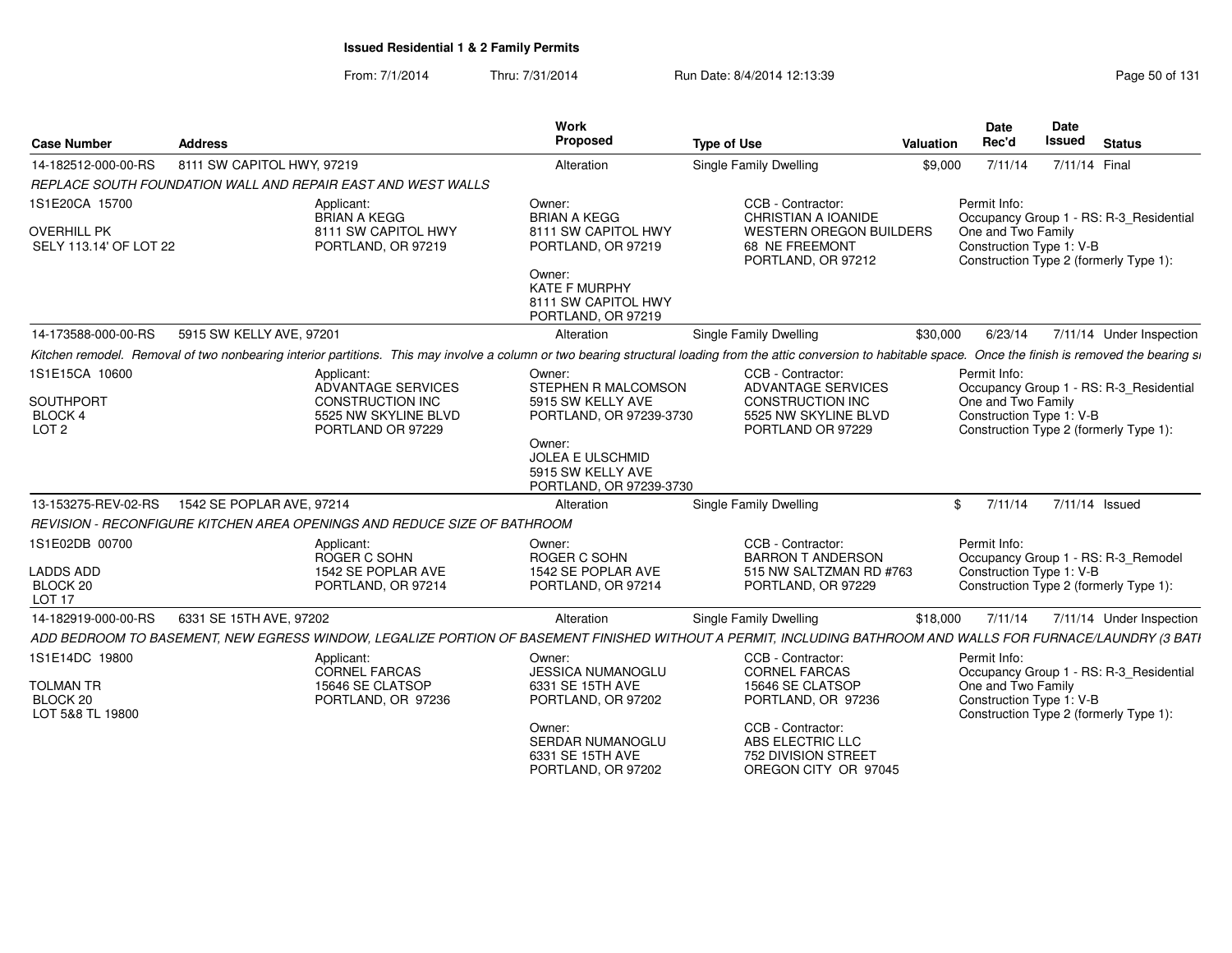| From: 7/1/2014 | Thru: 7/31/2014 | Run Date: 8/4/2014 12:13:39 | Page 51 of 131 |
|----------------|-----------------|-----------------------------|----------------|
|----------------|-----------------|-----------------------------|----------------|

| <b>Case Number</b>                                                                    | <b>Address</b>                                                                                                                                                 | <b>Work</b><br>Proposed                                                                                                                              | <b>Type of Use</b>                                                                                                                                                                            | <b>Valuation</b> | <b>Date</b><br>Rec'd                                           | Date<br><b>Issued</b> | <b>Status</b>                                                                     |
|---------------------------------------------------------------------------------------|----------------------------------------------------------------------------------------------------------------------------------------------------------------|------------------------------------------------------------------------------------------------------------------------------------------------------|-----------------------------------------------------------------------------------------------------------------------------------------------------------------------------------------------|------------------|----------------------------------------------------------------|-----------------------|-----------------------------------------------------------------------------------|
| 14-183119-000-00-RS                                                                   | 707 NE 76TH AVE, 97213                                                                                                                                         | Alteration                                                                                                                                           | Single Family Dwelling                                                                                                                                                                        | \$20,000         | 7/12/14                                                        |                       | 7/12/14 Under Inspection                                                          |
|                                                                                       | FINISH IN AN EXISTING 680 SQ FOOT BASEMENT. INSTALL NEW BATHROOM AND LAUNDRY. ADD EGRESWS WINDOWS. INSTALL RADON SYSTEM, NEW WATER SERVICE, REPLACE WATER HEAT |                                                                                                                                                      |                                                                                                                                                                                               |                  |                                                                |                       |                                                                                   |
| 1N2E32AC 03600<br><b>LAUREL PK</b><br>BLOCK 4<br>LOT 13&14                            | Applicant:<br>Garrett Rupp<br>RUPP FAMILY BUILDERS<br>29030 SW TOWN CTR, LOOP E.<br>STE 202 #429<br>WILSONVILLE, OR 97070                                      | Owner:<br>ALEXANDER FRANK<br>707 NE 76TH AVE<br>PORTLAND, OR 97213                                                                                   | CCB - Contractor:<br><b>RUPP FAMILY BUILDERS</b><br><b>INCORPORATED</b><br>29030 SW TOWN CENTER LOOP E Construction Type 1: V-B<br><b>SUITE 202 BOX 429</b><br>WILSONVILLE, OR 97070          |                  | Permit Info:<br>One and Two Family                             |                       | Occupancy Group 1 - RS: R-3_Residential<br>Construction Type 2 (formerly Type 1): |
|                                                                                       | Applicant:<br><b>Matt Greiner</b><br>RUPP FAMILY BUILDERS<br>29030 SW TOWN CENTER LP E<br>STE 202 #429<br>WILSONVILLE OR 97070                                 |                                                                                                                                                      |                                                                                                                                                                                               |                  |                                                                |                       |                                                                                   |
| 14-183130-000-00-RS                                                                   | 904 SE 73RD AVE, 97215                                                                                                                                         | Alteration                                                                                                                                           | Single Family Dwelling                                                                                                                                                                        | \$1,500          | 7/12/14                                                        | 7/12/14 Final         |                                                                                   |
| RESIDENTIAL SEISMIC UPGRADE.                                                          |                                                                                                                                                                |                                                                                                                                                      |                                                                                                                                                                                               |                  |                                                                |                       |                                                                                   |
| 1S2E05AB 08200                                                                        |                                                                                                                                                                | Owner:<br><b>KAROLIN M LENNON</b>                                                                                                                    | CCB - Contractor:<br><b>INTERWORKS LLC</b>                                                                                                                                                    |                  | Permit Info:                                                   |                       | Occupancy Group 1 - RS: R-3 Residential                                           |
| SECTION 05 1S 2E<br>TL 8200 0.12 ACRES                                                |                                                                                                                                                                | 904 SE 73RD AVE<br>PORTLAND, OR 97215-2225                                                                                                           | 114 NE 7TH<br>PORTLAND, OR 97232                                                                                                                                                              |                  | One and Two Family<br>Construction Type 1: V-B                 |                       | Construction Type 2 (formerly Type 1):                                            |
|                                                                                       |                                                                                                                                                                | Owner:<br>PETER N LENNON<br>904 SE 73RD AVE<br>PORTLAND, OR 97215-2225                                                                               |                                                                                                                                                                                               |                  |                                                                |                       |                                                                                   |
| 14-179672-000-00-RS                                                                   | 2836 SE 25TH AVE, 97202                                                                                                                                        | Alteration                                                                                                                                           | Single Family Dwelling                                                                                                                                                                        | \$55,000         | 7/7/14                                                         |                       | 7/12/14 Under Inspection                                                          |
|                                                                                       | REMOVE COVERED PORCH AND REPLACE DOOR OPENING WITH WINDOW ON SOUTH/ SE WOODWARD SIDE. NEW DOOR AND 4' X 6' DECK ON EAST SIDE. KITCHEN REMODEL.                 |                                                                                                                                                      |                                                                                                                                                                                               |                  |                                                                |                       |                                                                                   |
| 1S1E12BB 09400<br><b>SIMONS ADD</b><br>BLOCK 8<br>S 33 1/3' OF W 80' OF LOT 5         | Applicant:<br>STEVE BROWN<br>REMODELING NORTHWEST LLC<br>6810 SE BROOKLYN ST<br>PORTLAND, OR 97206                                                             | Owner:<br>PATRICK A VINOGRAD<br>2836 SE 25TH AVE<br>PORTLAND, OR 97202<br>Owner:<br>CAITLIN A DEVEREAUX<br>2836 SE 25TH AVE<br>PORTLAND, OR 97202    | CCB - Contractor:<br><b>STEVE BROWN</b><br>REMODELING NORTHWEST LLC<br>6810 SE BROOKLYN ST<br>PORTLAND, OR 97206                                                                              |                  | Permit Info:<br>One and Two Family<br>Construction Type 1: V-B |                       | Occupancy Group 1 - RS: R-3_Residential<br>Construction Type 2 (formerly Type 1): |
| 14-163671-000-00-RS                                                                   | 3136 NE 37TH AVE, 97212                                                                                                                                        | Alteration                                                                                                                                           | Single Family Dwelling                                                                                                                                                                        | \$283.295        | 6/2/14                                                         |                       | 7/12/14 Under Inspection                                                          |
|                                                                                       | EXISTING SECOND STORY REMODEL AND WINDEN EXISTING REAR DORMER INSTALL EGRESS WINDOW N BASEMENT                                                                 |                                                                                                                                                      |                                                                                                                                                                                               |                  |                                                                |                       |                                                                                   |
| 1N1E25AA 08100<br><b>BEAUMONT</b><br>BLOCK 47<br>SLY 10' OF LOT 5<br>LOT <sub>6</sub> | Applicant:<br>HAMMER AND HAND INC<br>1020 SE HARRISON<br>PORTLAND, OR 97214                                                                                    | Owner:<br>NANCY Y SHIPLEY<br>3136 NE 37TH AVE<br>PORTLAND, OR 97212-2848<br>Owner:<br>JARED A SHIPLEY<br>3136 NE 37TH AVE<br>PORTLAND, OR 97212-2848 | CCB - Contractor:<br>HAMMER AND HAND INC<br>1020 SE HARRISON<br>PORTLAND, OR 97214<br>CCB - Contractor:<br>DEKORTE ELECTRIC INC<br>5331 SW MACADAM AVE, SUITE<br>258-113<br>PORTLAND OR 97239 |                  | Permit Info:<br>One and Two Family<br>Construction Type 1: V-B |                       | Occupancy Group 1 - RS: R-3_Residential<br>Construction Type 2 (formerly Type 1): |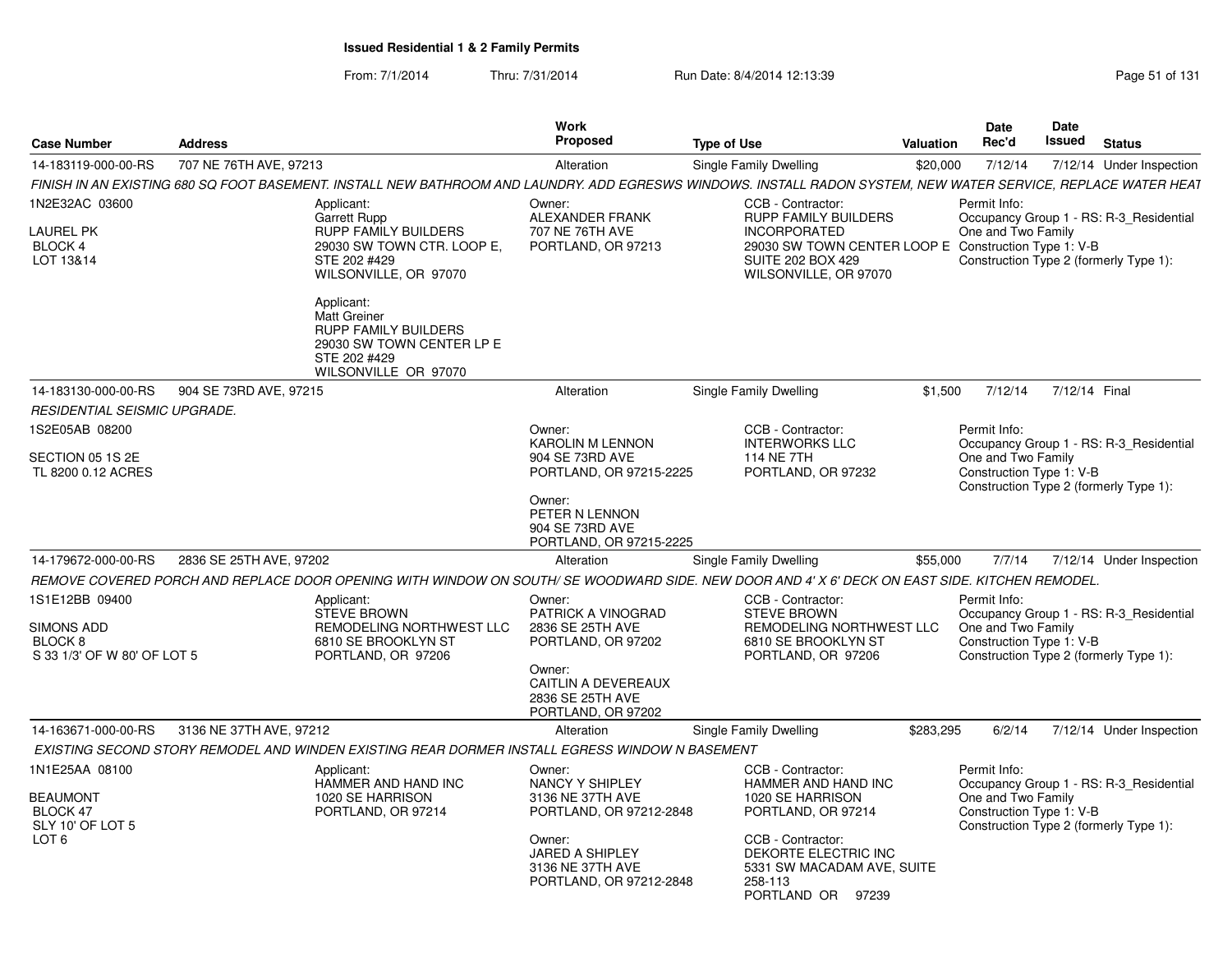From: 7/1/2014Thru: 7/31/2014 Run Date: 8/4/2014 12:13:39 Rege 52 of 131

| <b>Case Number</b>                                                                         | <b>Address</b>              |                                                                                                                                                                                                             | <b>Work</b><br><b>Proposed</b>                                                                                            | <b>Type of Use</b>                                                                                                                                                                                                                                                                                                                                                                                     | Valuation | Date<br>Rec'd                                                                            | Date<br>Issued | <b>Status</b>                             |
|--------------------------------------------------------------------------------------------|-----------------------------|-------------------------------------------------------------------------------------------------------------------------------------------------------------------------------------------------------------|---------------------------------------------------------------------------------------------------------------------------|--------------------------------------------------------------------------------------------------------------------------------------------------------------------------------------------------------------------------------------------------------------------------------------------------------------------------------------------------------------------------------------------------------|-----------|------------------------------------------------------------------------------------------|----------------|-------------------------------------------|
| 14-183133-000-00-RS                                                                        | 806 NW ALBEMARLE TER, 97210 |                                                                                                                                                                                                             | Alteration                                                                                                                | Single Family Dwelling                                                                                                                                                                                                                                                                                                                                                                                 | \$125,000 | 7/12/14                                                                                  | 7/12/14 Issued |                                           |
| KITCHEN REMODEL, OPEN BEARING WALL                                                         |                             |                                                                                                                                                                                                             |                                                                                                                           |                                                                                                                                                                                                                                                                                                                                                                                                        |           |                                                                                          |                |                                           |
| 1N1E32AD 10000                                                                             |                             | Applicant:<br><b>ADAM</b>                                                                                                                                                                                   | Owner:<br>STEPHEN P KNOX                                                                                                  | CCB - Contractor:<br>POWER PLUMBING CO                                                                                                                                                                                                                                                                                                                                                                 |           | Permit Info:                                                                             |                | Occupancy Group 1 - RS: R-3_Residential   |
| <b>WESTOVER TERR</b><br>BLOCK 7<br>NLY 10' OF LOT 14<br><b>LOT 15</b><br>SLY 15' OF LOT 16 |                             | <b>ARCIFORM LLC</b><br>2303 N RANDOLPH AVE<br>PORTLAND, OR 97227                                                                                                                                            | 806 NW ALBEMARLE TER<br>PORTLAND, OR 97210<br>Owner:<br><b>ERIC WARSHAW</b><br>806 NW ALBEMARLE TER<br>PORTLAND, OR 97210 | PO BOX 19418<br><b>TIGARD, OR 97280</b><br>Web Page<br>Address:www.powerplumbingco.com<br>CCB - Contractor:<br>ADVANCED HEATING & AIR<br><b>CONDITIONING</b><br>5825 SE FOSTER ROAD<br>PORTLAND, OR 97206<br>CCB - Contractor:<br>MASTER TECH ELECTRIC INC<br>PO BX 99<br>EAGLE CREEK OR 97022<br>CCB - Contractor:<br><b>ADAM</b><br><b>ARCIFORM LLC</b><br>2303 N RANDOLPH AVE<br>PORTLAND, OR 97227 |           | One and Two Family<br>Construction Type 1: V-B<br>Construction Type 2 (formerly Type 1): |                |                                           |
| 14-169514-000-00-RS                                                                        | 1245 SW ENGLEWOOD DR, 97034 |                                                                                                                                                                                                             | Alteration                                                                                                                | Single Family Dwelling                                                                                                                                                                                                                                                                                                                                                                                 | \$16,000  | 6/13/14                                                                                  |                | 7/14/14 Under Inspection                  |
|                                                                                            |                             | Construct patio awning over existing deck including a screen wall system consisting of glass panels. Seismic restraint hardward on post bases, and post/column connections, floor beam to beam connections. |                                                                                                                           |                                                                                                                                                                                                                                                                                                                                                                                                        |           |                                                                                          |                |                                           |
| 1S1E33DC 00900                                                                             |                             | Applicant:<br>PATIO INNOVATIONS DBA MAY                                                                                                                                                                     | Owner:<br>LIANNE B RICHLAND                                                                                               | CCB - Contractor:<br>PATIO INNOVATIONS DBA MAY                                                                                                                                                                                                                                                                                                                                                         |           | Permit Info:                                                                             |                | Occupancy Group 1 - RS: R-3_Residential   |
| ENGLEWOOD RPLT<br>LOT 16 TL 900                                                            |                             | AWNING & PATIO CO<br>5220 NE COLUMBIA<br>PORTLAND OR 97218                                                                                                                                                  | 1245 ENGLEWOOD DR<br>LAKE OSWEGO, OR 97034-1113                                                                           | AWNING & PATIO CO<br>5220 NE COLUMBIA<br>PORTLAND OR 97218                                                                                                                                                                                                                                                                                                                                             |           | One and Two Family<br>Construction Type 1: V-B                                           |                | Construction Type 2 (formerly Type 1):    |
| 14-182659-000-00-RS                                                                        | 2444 SW SHERWOOD DR, 97201  |                                                                                                                                                                                                             | Alteration                                                                                                                | Single Family Dwelling                                                                                                                                                                                                                                                                                                                                                                                 | \$110,290 | 7/14/14                                                                                  |                | 7/14/14 Under Inspection                  |
|                                                                                            |                             | CONVERT BASEMENT TO LIVING SPACE WITH NEW FAMILY ROOM, BEDROOM, BATHROOM, WINE CELLAR AND DEN; TRADES ALREADY PULLED SEPARATELY                                                                             |                                                                                                                           |                                                                                                                                                                                                                                                                                                                                                                                                        |           |                                                                                          |                |                                           |
| 1S1E09BB 04900                                                                             |                             | Applicant:<br><b>BRETT GRANTHAM</b>                                                                                                                                                                         | Owner:<br>GREENWORKS CONTRACTORS                                                                                          | CCB - Contractor:<br>BRETT GRANTHAM                                                                                                                                                                                                                                                                                                                                                                    |           | Permit Info:                                                                             |                | Occupancy Group 1 - RS: R-3_Residential   |
| <b>GREENWAY</b>                                                                            |                             | <b>GREENWORKS CONTRACTORS</b>                                                                                                                                                                               | <b>LLC</b>                                                                                                                | <b>GREENWORKS CONTRACTORS</b>                                                                                                                                                                                                                                                                                                                                                                          |           | One and Two Family                                                                       |                |                                           |
| <b>BLOCK D</b><br>N 50' OF LOT 4                                                           |                             | LLC<br>121 SW SALMON ST STE 1100<br>PORTLAND, OR 97204                                                                                                                                                      | 2444 SW SHERWOOD DR<br>PORTLAND, OR 97201-1614                                                                            | <b>LLC</b><br>121 SW SALMON ST STE 1100<br>PORTLAND, OR 97204                                                                                                                                                                                                                                                                                                                                          |           | Construction Type 1: V-B<br>Construction Type 2 (formerly Type 1):                       |                | Total Square Footage - Display Only: 1000 |
| 14-183186-000-00-RS                                                                        | 3246 NE 54TH AVE, 97213     |                                                                                                                                                                                                             | Alteration                                                                                                                | Single Family Dwelling                                                                                                                                                                                                                                                                                                                                                                                 | \$84,923  | 7/14/14                                                                                  |                | 7/14/14 Under Inspection                  |
|                                                                                            |                             | CONVERT REMAINING PORTION OF BASEMENT TO LIVING SPACE, BEDROOM WITH EGRESS WINDOW EXISTING PER 09-120467RS, ADD NEW BATHROOM AND LIVING ROOM, FURR OUT WALLS                                                |                                                                                                                           |                                                                                                                                                                                                                                                                                                                                                                                                        |           |                                                                                          |                |                                           |
| 1N2E30AB 11900                                                                             |                             | Applicant:<br><b>ALISHA K BARNES</b>                                                                                                                                                                        | Owner:<br><b>ALISHA K BARNES</b>                                                                                          |                                                                                                                                                                                                                                                                                                                                                                                                        |           | Permit Info:                                                                             |                | Occupancy Group 1 - RS: R-3_Residential   |
| ROSE CITY PK<br>BLOCK 115<br>LOT <sub>20</sub>                                             |                             | 3246 NE 54TH AVE<br>PORTLAND, OR 97213                                                                                                                                                                      | 3246 NE 54TH AVE<br>PORTLAND, OR 97213                                                                                    |                                                                                                                                                                                                                                                                                                                                                                                                        |           | One and Two Family<br>Construction Type 1: V-B<br>Construction Type 2 (formerly Type 1): |                |                                           |

Total Square Footage - Display Only: 770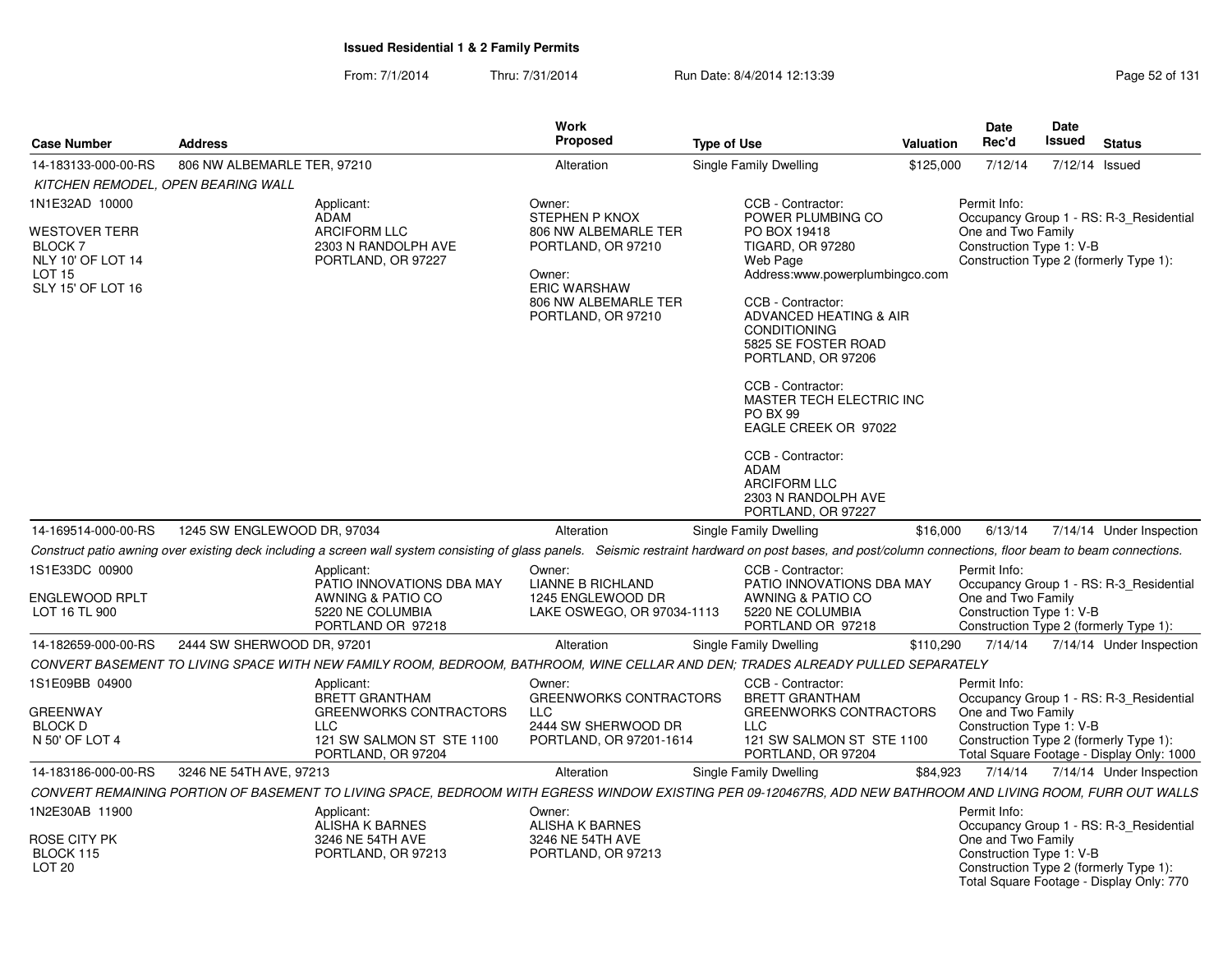From: 7/1/2014Thru: 7/31/2014 Run Date: 8/4/2014 12:13:39 Research 2010 Rage 53 of 131

| <b>Case Number</b>                                                         | <b>Address</b>                                                                                                                                                                                                       | Work<br>Proposed                                                                     | <b>Type of Use</b>                                                                                                | <b>Valuation</b> | Date<br>Rec'd                                                  | Date<br><b>Issued</b> | <b>Status</b>                                                                     |
|----------------------------------------------------------------------------|----------------------------------------------------------------------------------------------------------------------------------------------------------------------------------------------------------------------|--------------------------------------------------------------------------------------|-------------------------------------------------------------------------------------------------------------------|------------------|----------------------------------------------------------------|-----------------------|-----------------------------------------------------------------------------------|
| 14-176103-000-00-RS                                                        | 2143 N SKIDMORE TER, 97217                                                                                                                                                                                           | Alteration                                                                           | Single Family Dwelling                                                                                            | \$50,000         | 6/26/14                                                        | 7/14/14 Issued        |                                                                                   |
|                                                                            | Remodel of second floor of existing residence. Add a bathroom in the upper floor. 21 X 36 skylight and light well to be added. Bathroom will extend into existing attic space. Two exterior windows will be replaced |                                                                                      |                                                                                                                   |                  |                                                                |                       |                                                                                   |
| 1N1E21DB 05200<br><b>OVERLOOK</b><br><b>BLOCK A</b><br>LOT 10 EXC PT IN ST | Applicant:<br><b>DAVID RUBOVITS</b><br>DHR RENOVATION INC<br>2227 N SKIDMORE TERRACE<br>PORTLAND, OR 97217                                                                                                           | Owner:<br><b>MARJORIE M BONTJE</b><br>2143 N SKIDMORE TER<br>PORTLAND, OR 97217-3445 | CCB - Contractor:<br><b>DAVID RUBOVITS</b><br>DHR RENOVATION INC<br>2227 N SKIDMORE TERRACE<br>PORTLAND, OR 97217 |                  | Permit Info:<br>One and Two Family<br>Construction Type 1: V-B |                       | Occupancy Group 1 - RS: R-3_Residential<br>Construction Type 2 (formerly Type 1): |
|                                                                            |                                                                                                                                                                                                                      |                                                                                      | CCB - Contractor:<br>COLUMBIA PLUMBING SERVICE<br>INC.<br>6626 SE HARNEY ST<br>PORTLAND OR 97206                  |                  |                                                                |                       |                                                                                   |
| 14-183358-000-00-RS                                                        | 130 SE 61ST AVE, 97215                                                                                                                                                                                               | Alteration                                                                           | Single Family Dwelling                                                                                            | \$30,000         | 7/14/14                                                        | 7/14/14 Issued        |                                                                                   |
|                                                                            | CONVERT BASEMENT TO LIVING SPACE TO INCLUDE TV ROOM, OFFICE, AND LAUNDRY; TRADE PERMITS TO BE OBTAINED SEPARATELY                                                                                                    |                                                                                      |                                                                                                                   |                  |                                                                |                       |                                                                                   |
| 1N2E31DD 04100<br>SECTION 31 1N 2E<br>TL 4100 0.25 ACRES                   | Applicant:<br><b>DOUGLAS B CHAMBLIN</b><br>130 SE 61ST AVE<br>PORTLAND, OR 97215                                                                                                                                     | Owner:<br><b>DOUGLAS B CHAMBLIN</b><br>130 SE 61ST AVE<br>PORTLAND, OR 97215         | CCB - Contractor:<br><b>CLARKBUILT INC</b><br>5024 N MONTANA AVE<br>PORTLAND, OR 97217                            |                  | Permit Info:<br>One and Two Family<br>Construction Type 1: V-B |                       | Occupancy Group 1 - RS: R-3 Residential<br>Construction Type 2 (formerly Type 1): |
|                                                                            |                                                                                                                                                                                                                      | Owner:<br><b>LISA T FRACK</b><br>130 SE 61ST AVE<br>PORTLAND, OR 97215               |                                                                                                                   |                  |                                                                |                       |                                                                                   |
| 14-183359-000-00-RS                                                        | 5827 SE WOODWARD ST, 97206                                                                                                                                                                                           | Alteration                                                                           | Single Family Dwelling                                                                                            | \$500            | 7/14/14                                                        | 7/14/14 Final         |                                                                                   |
|                                                                            | SOLAR INSTALLATION OF 3.3KW PRESCRIPTIVE ROOF MOUNTED SOLAR PV ARRAY                                                                                                                                                 |                                                                                      |                                                                                                                   |                  |                                                                |                       |                                                                                   |
| 1S2E07AA 11800<br>SECTION 07 1S 2E<br>TL 11800 0.12 ACRES                  | Applicant:<br><b>JOHN GRIESER</b><br>ELELMENTAL ENERGY LLC<br>14500 SW 92ND AVE<br><b>TIGARD, OR 97224</b>                                                                                                           | Owner:<br><b>ALEX S ZIMMERMAN</b><br>5827 SE WOODWARD ST<br>PORTLAND, OR 97206-2029  | CCB - Contractor:<br>ELEMENTAL ENERGY LLC<br>830 NE HAZELFERN PL<br>PORTLAND, OR 97232                            |                  | Permit Info:<br>One and Two Family<br>Construction Type 1: V-B |                       | Occupancy Group 1 - RS: R-3_Residential<br>Construction Type 2 (formerly Type 1): |
| 14-183366-000-00-RS                                                        | 1632 SE 55TH AVE, 97215                                                                                                                                                                                              | Alteration                                                                           | Single Family Dwelling                                                                                            | \$12,500         | 7/14/14                                                        | 7/14/14 Issued        |                                                                                   |
|                                                                            | ADD BATHROOM TO 2ND FLOOR (2 BATHROOMS TOTAL). FEE PAID INSPECTION ALREADY APPROVED FOR 1 1/2 STORY. TRADE PERMITS TO BE OBTAINED SEPARATELY                                                                         |                                                                                      |                                                                                                                   |                  |                                                                |                       |                                                                                   |
| 1S2E06DB 08000<br>NIXON TERR & PLAT 2 & 3                                  | Applicant:<br>PATRICIA A ORI<br>1632 SE 55TH AVE                                                                                                                                                                     | Owner:<br>PATRICIA A ORI<br>1632 SE 55TH AVE                                         | CCB - Contractor:<br>DIAMOND NORTHWEST INC<br>3200 SE 150TH                                                       |                  | Permit Info:<br>Construction Type 1: V-B                       |                       | Occupancy Group 1 - RS: R-3_Remodel                                               |
| LOT <sub>31</sub>                                                          | PORTLAND, OR 97215-3342                                                                                                                                                                                              | PORTLAND, OR 97215-3342                                                              | PORTLAND, OR 97236                                                                                                |                  |                                                                |                       | Construction Type 2 (formerly Type 1):<br>Total Square Footage - Display Only: 50 |
| 14-183390-000-00-RS                                                        | 4423 SE CLINTON ST, 97206                                                                                                                                                                                            | Alteration                                                                           | Single Family Dwelling                                                                                            | \$2,000          | 7/14/14                                                        | 7/14/14 Final         |                                                                                   |
| <b>VOLUNTARY SEISMIC STRENGTHENING</b>                                     |                                                                                                                                                                                                                      |                                                                                      |                                                                                                                   |                  |                                                                |                       |                                                                                   |
| 1S2E07BB 09600<br>MCMAHONS ADD<br>BLOCK 6<br>W 50' OF LOT 16&17            | Applicant:<br>ANDREW OSBORN<br><b>NW SEISMIC</b><br>2649 SE STEPHENS<br>PORTLAND OR 97214                                                                                                                            | Owner:<br><b>SARAH E EUSTIS</b><br>4423 SE CLINTON ST<br>PORTLAND, OR 97206-1621     | CCB - Contractor:<br>MICHAEL WIEBER<br>ELYSIUM CONSTRUCTION LLC<br>PO BOX 12010<br>PORTLAND OR 97212              |                  | Permit Info:<br>Construction Type 1: V-B                       |                       | Occupancy Group 1 - RS: R-3_Remodel<br>Construction Type 2 (formerly Type 1):     |
|                                                                            |                                                                                                                                                                                                                      | Owner:<br>ANDREW E MEEKS<br>4423 SE CLINTON ST<br>PORTLAND, OR 97206-1621            |                                                                                                                   |                  |                                                                |                       |                                                                                   |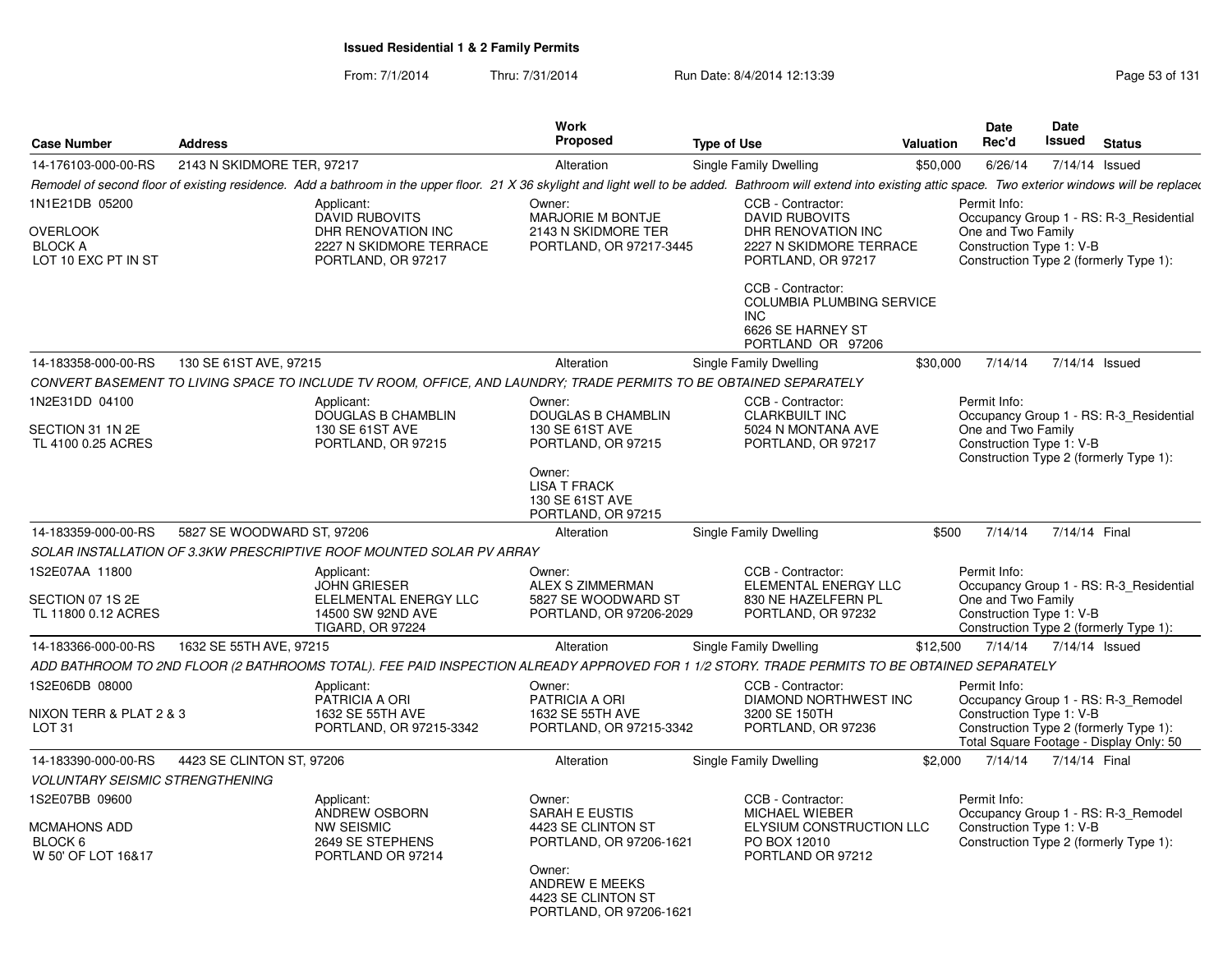From: 7/1/2014Thru: 7/31/2014 Run Date: 8/4/2014 12:13:39 Research 2014 131

| <b>Case Number</b>                      | <b>Address</b>             |                                                                                                                                                                | Work<br><b>Proposed</b>                                                              | <b>Type of Use</b> |                                                                                                 | Valuation | <b>Date</b><br>Rec'd                           | <b>Date</b><br>Issued | <b>Status</b>                                                                                                             |  |
|-----------------------------------------|----------------------------|----------------------------------------------------------------------------------------------------------------------------------------------------------------|--------------------------------------------------------------------------------------|--------------------|-------------------------------------------------------------------------------------------------|-----------|------------------------------------------------|-----------------------|---------------------------------------------------------------------------------------------------------------------------|--|
| 14-177115-000-00-RS                     | 4727 NE 30TH AVE, 97211    |                                                                                                                                                                | Alteration                                                                           |                    | Single Family Dwelling                                                                          | \$35,000  | 7/14/14                                        |                       | 7/14/14 Issued                                                                                                            |  |
|                                         |                            | INTERIOR REMODEL TO REMOVE LARGE WINDOW ON THE MAIN FLOOR IN THE LIVING ROOM AND ADD NEW WALL AND WINDOWS ON THE SIDES: REMOVE INTERIOR WALL BEWTEEN KITCHEI   |                                                                                      |                    |                                                                                                 |           |                                                |                       |                                                                                                                           |  |
| 1N1E24BD 12400<br>ELBERTA<br>BLOCK 13   |                            | Applicant:<br><b>BRIAN LARAMEE</b><br><b>INFLEKTION WORKSHOP</b><br>1410 SW 11TH AVE #202                                                                      | Owner:<br>K & C CUSTOM HOMES LLC<br>300 W 15TH ST #300-4<br>VANCOUVER, WA 98660-2927 |                    | CCB - Contractor:<br>K & C CUSTOM HOMES LLC<br>3720 SW BOND AVE #308<br>PORTLAND, OR 97239      |           | Permit Info:<br>Construction Type 1: V-B       |                       | Occupancy Group 1 - RS: R-3_Remodel<br>Construction Type 2 (formerly Type 1):                                             |  |
| LOT 21                                  |                            | PORTLAND OREGON 97201                                                                                                                                          |                                                                                      |                    |                                                                                                 |           |                                                |                       |                                                                                                                           |  |
| 14-183581-000-00-RS                     | 8913 N WALL AVE, 97203     |                                                                                                                                                                | Alteration                                                                           |                    | Single Family Dwelling                                                                          | \$5,000   |                                                |                       | 7/14/14  7/14/14  Under Inspection                                                                                        |  |
|                                         |                            | PER ELECTRICAL INSPECTOR, LEGALIZE ADDITION OF BASEMENT BATHROOM AND REPLACEMENT OF WALLS AT HVAC CLOSET, REGULAR CLOSET AND WALL TO CREATE LAUNDRY ROOM (TV   |                                                                                      |                    |                                                                                                 |           |                                                |                       |                                                                                                                           |  |
| 1N1E07AC 01000                          |                            | Applicant:                                                                                                                                                     | Owner:                                                                               |                    | CCB - Contractor:                                                                               |           | Permit Info:                                   |                       |                                                                                                                           |  |
| NORTH BANK ADD                          |                            | NW ADVANCED LLC<br>720 SE 127TH CT                                                                                                                             | IC INVESTMENTS LLC<br>4550 KRUSE WAY #125                                            |                    | NW ADVANCED LLC<br>720 SE 127TH CT                                                              |           | Construction Type 1: V-B                       |                       | Occupancy Group 1 - RS: R-3_Remodel                                                                                       |  |
| <b>BLOCK7</b>                           |                            | VANCOUVER, WA 98683                                                                                                                                            | LAKE OSWEGO, OR 97035-3533                                                           |                    | VANCOUVER, WA 98683                                                                             |           |                                                |                       | Construction Type 2 (formerly Type 1):                                                                                    |  |
| LOT <sub>11</sub>                       |                            |                                                                                                                                                                |                                                                                      |                    |                                                                                                 |           |                                                |                       | Total Square Footage - Display Only: 100                                                                                  |  |
| 14-183860-000-00-RS                     | 8735 NE EUGENE ST, 97220   |                                                                                                                                                                | Alteration                                                                           |                    | Single Family Dwelling                                                                          | \$500     |                                                |                       | 7/15/14 7/15/14 Issued                                                                                                    |  |
|                                         |                            | DEMO EXTERIOR BASEMENT STAIR INFILL DOOR OPENING WITH CONCRETE BLOCK                                                                                           |                                                                                      |                    |                                                                                                 |           |                                                |                       |                                                                                                                           |  |
| 1N2E28CA 18600                          |                            | Applicant:<br>LITTLE TACOMA CONSTRUCTION BOONDOGGLE LLC                                                                                                        | Owner:                                                                               |                    | CCB - Contractor:<br>LITTLE TACOMA CONSTRUCTION                                                 |           | Permit Info:                                   |                       | Occupancy Group 1 - RS: R-3_Residential                                                                                   |  |
| <b>FERN PK</b><br><b>BLOCK3</b>         |                            | <b>LLC</b><br>PO BOX 69506                                                                                                                                     | PO BOX 69506<br>PORTLAND, OR 97239-0506                                              |                    | <b>LLC</b><br>PO BOX 69506                                                                      |           | One and Two Family<br>Construction Type 1: V-B |                       |                                                                                                                           |  |
| E 75' OF LOT 12-15                      |                            | PORTLAND OR 97239                                                                                                                                              |                                                                                      |                    | PORTLAND OR 97239                                                                               |           |                                                |                       | Construction Type 2 (formerly Type 1):                                                                                    |  |
| 14-169420-000-00-RS                     | 9646 N IVANHOE ST, 97203   |                                                                                                                                                                | Alteration                                                                           |                    | Single Family Dwelling                                                                          | \$4.000   | 7/15/14                                        |                       | 7/15/14 Under Inspection                                                                                                  |  |
|                                         |                            | CONVERTING ATTACHED GARAGE TO LIVING SPACE WITH BEDROOM, BATHROOM, CLOSET AND UTILITY ROOM; NOT AN ADU                                                         |                                                                                      |                    |                                                                                                 |           |                                                |                       |                                                                                                                           |  |
| 1N1W01CB 15700                          |                            | Applicant:                                                                                                                                                     | Owner:                                                                               |                    | CCB - Contractor:                                                                               |           | Permit Info:                                   |                       |                                                                                                                           |  |
| ST JOHNS PK ADD<br>BLOCK 5<br>LOT 12&13 |                            | <b>BENJAMIN G BRIZUELA</b><br>9646 N IVANHOE ST<br>PORTLAND, OR 97203                                                                                          | BENJAMIN G BRIZUELA<br>9646 N IVANHOE ST<br>PORTLAND, OR 97203                       |                    | <b>TIM</b><br><b>LIBERTY PLUMBING</b><br>11123 NE HALSEY #534<br>PORTLAND OR 97220              |           | Construction Type 1: V-B                       |                       | Occupancy Group 1 - RS: R-3 Remodel<br>Construction Type 2 (formerly Type 1):<br>Total Square Footage - Display Only: 564 |  |
|                                         |                            |                                                                                                                                                                | Owner:<br>MINDY L HILL<br>9646 N IVANHOE ST<br>PORTLAND, OR 97203                    |                    |                                                                                                 |           |                                                |                       |                                                                                                                           |  |
| 14-161356-REV-01-RS                     | 1530 SW MITCHELL LN, 97201 |                                                                                                                                                                | Alteration                                                                           |                    | Single Family Dwelling                                                                          |           |                                                |                       | \$ 7/15/14 7/15/14 Issued                                                                                                 |  |
|                                         |                            | VALUE ADDED REVISION TO ADD BATHROOM TO BASEMENT, REVISE WINDOWS AT BASEMENT LEVEL TO BE DEEPER, REVISE BEAM AT BACK WALL DUE TO PRESENCE OF FOOTING (3 BATHRI |                                                                                      |                    |                                                                                                 |           |                                                |                       |                                                                                                                           |  |
| 1S1E16BD 01000                          |                            | Applicant:                                                                                                                                                     | Owner:                                                                               |                    | CCB - Contractor:                                                                               |           | Permit Info:                                   |                       |                                                                                                                           |  |
|                                         |                            | <b>JAMES A YORK</b>                                                                                                                                            | <b>MARK P PORTER</b>                                                                 |                    | <b>JAMES A YORK</b>                                                                             |           |                                                |                       | Occupancy Group 1 - RS: R-3 Remodel                                                                                       |  |
| <b>HESSLER HILLS</b><br><b>LOT 15</b>   |                            | DBA BOMBADIL CONSTRUCTION<br>7105 SW CANBY ST<br>PORTLAND, OR 972239499                                                                                        | 1530 SW MITCHELL LN<br>PORTLAND, OR 97239                                            |                    | DBA BOMBADIL CONSTRUCTION<br>7105 SW CANBY ST<br>PORTLAND, OR 972239499                         |           | Construction Type 1: V-B                       |                       | Construction Type 2 (formerly Type 1):                                                                                    |  |
|                                         |                            |                                                                                                                                                                | Owner:<br>JANE B PORTER<br>1530 SW MITCHELL LN<br>PORTLAND, OR 97239                 |                    | CCB - Contractor:<br>TAKE CHARGE ELECTRIC INC<br>7270 NW HELVETIA RD<br>HILLSBORO, OR 971248538 |           |                                                |                       |                                                                                                                           |  |
|                                         |                            |                                                                                                                                                                |                                                                                      |                    | CCB - Contractor:<br><b>EVENFLOW PLUMBING INC</b><br>PO BOX 10041<br>PORTLAND OR 97296          |           |                                                |                       |                                                                                                                           |  |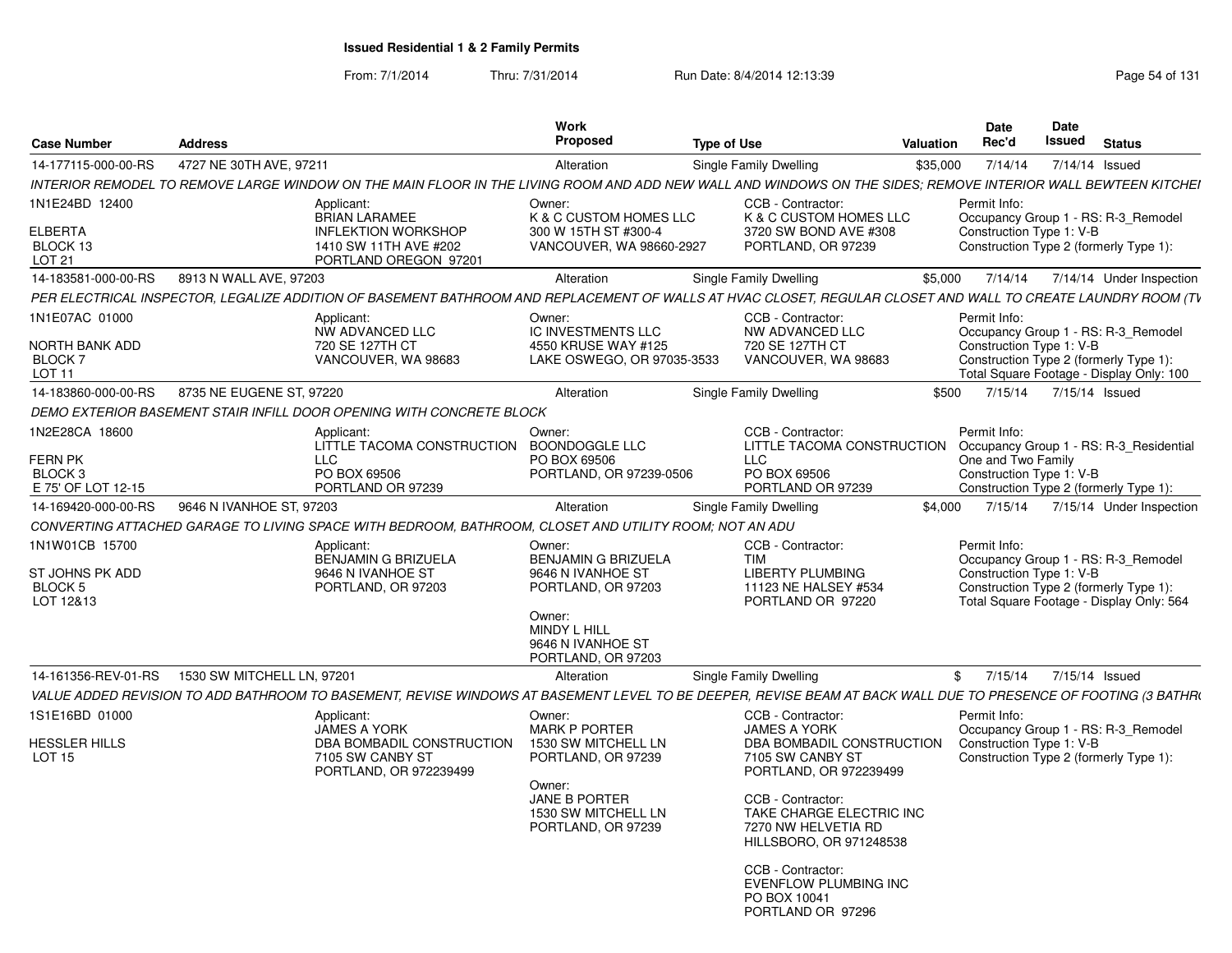From: 7/1/2014Thru: 7/31/2014 Run Date: 8/4/2014 12:13:39 Research 2010 Rage 55 of 131

| <b>Case Number</b>                                                                            | <b>Address</b>                                                                                                                                                | Work<br>Proposed                                                                                                                                             | <b>Type of Use</b>                                                                                                     | <b>Valuation</b> | Date<br>Rec'd                                                  | <b>Date</b><br><b>Issued</b> | <b>Status</b>                                                                                                              |
|-----------------------------------------------------------------------------------------------|---------------------------------------------------------------------------------------------------------------------------------------------------------------|--------------------------------------------------------------------------------------------------------------------------------------------------------------|------------------------------------------------------------------------------------------------------------------------|------------------|----------------------------------------------------------------|------------------------------|----------------------------------------------------------------------------------------------------------------------------|
| 14-183778-000-00-RS                                                                           | 2808 SE 65TH AVE, 97206                                                                                                                                       | Alteration                                                                                                                                                   | <b>Single Family Dwelling</b>                                                                                          | \$40,000         | 7/15/14                                                        |                              | 7/15/14 Under Inspection                                                                                                   |
|                                                                                               | BASEMENT REMODEL - NEW BATHROOM AND TWO EGRESS WINDOWS. NOT AN ADU, 2 TOTAL BATHROOMS                                                                         |                                                                                                                                                              |                                                                                                                        |                  |                                                                |                              |                                                                                                                            |
| 1S2E08BB 15100<br><b>BONADAIR</b><br>BLOCK <sub>7</sub><br>LOT <sub>1</sub><br>N 1/2 OF LOT 2 | Applicant:<br>HAYES BROTHERS LLC<br>5423 NE 36TH AVE<br>PORTLAND OR 97211                                                                                     | Owner:<br><b>MARK DUBAC</b><br>2808 SE 65TH AVE<br>PORTLAND, OR 97206-1204<br>Owner:<br>JENNIFER N DUBAC<br>2808 SE 65TH AVE<br>PORTLAND, OR 97206-1204      | CCB - Contractor:<br>HAYES BROTHERS LLC<br>5423 NE 36TH AVE<br>PORTLAND OR 97211                                       |                  | Permit Info:<br>One and Two Family<br>Construction Type 1: V-B |                              | Occupancy Group 1 - RS: R-3_Residential<br>Construction Type 2 (formerly Type 1):                                          |
| 14-184233-000-00-RS                                                                           | 4137 NE 7TH AVE, 97211                                                                                                                                        | Alteration                                                                                                                                                   | Single Family Dwelling                                                                                                 | \$120,000        | 7/15/14                                                        | 7/15/14 Issued               |                                                                                                                            |
|                                                                                               | REMODEL OF MAIN FLOOR TO INCLUDE RECONFIGURATION OF KITCHEN SPACE, INFILLING DOOR IN BEDROOM AND ADDING NEW DOOR; REMOVING WALLS IN HALLWAY; CONVERTING BASEN |                                                                                                                                                              |                                                                                                                        |                  |                                                                |                              |                                                                                                                            |
| 1N1E23CB 10700<br><b>LINCOLN PK ANX</b><br>BLOCK 12<br>LOT 12                                 | Applicant:<br>BONNIE HAROLD<br><b>BWH DESIGN</b><br><b>1705 FERN PL</b><br>LAKE OSWEGO, OR 97034                                                              | Owner:<br>TROY RENNEKE LLC<br>8524 214TH PLACE SW<br>EDMONDS, WA 98026                                                                                       |                                                                                                                        |                  | Permit Info:<br>Construction Type 1: V-B                       |                              | Occupancy Group 1 - RS: R-3 Remodel<br>Construction Type 2 (formerly Type 1):<br>Total Square Footage - Display Only: 1000 |
| 14-176814-000-00-RS                                                                           | 5808 SW KRUSE RIDGE DR, 97035                                                                                                                                 | Alteration                                                                                                                                                   | Single Family Dwelling                                                                                                 | \$40,000         | 6/30/14                                                        | 7/16/14 Issued               |                                                                                                                            |
|                                                                                               | COMPLETE REMODEL OF BATHROOM. MOVING FIXTURES AND OPENING UP EXISTING GABLE INTO EXISTING BATHROOM. NO NEW TOILETS. 3 TOILETS TOTAL.                          |                                                                                                                                                              |                                                                                                                        |                  |                                                                |                              |                                                                                                                            |
| 1S1E31CD 05600<br><b>KRUSE RIDGE</b><br>BLOCK 4<br>LOT <sub>3</sub>                           | Applicant:<br><b>PAUL BISBY</b><br>TIM LEITNER CONSTRUCTION INC 5808 SW KRUSE RIDGE DR<br>PO BOX 1665<br>FAIRVIEW OR 97024                                    | Owner:<br>ERIK C OFFERDAL<br>PORTLAND, OR 97219<br>Owner:<br><b>SUSAN F OFFERDAL</b><br>5808 SW KRUSE RIDGE DR<br>PORTLAND, OR 97219                         | CCB - Contractor:<br>PAUL BISBY<br>TIM LEITNER CONSTRUCTION INC One and Two Family<br>PO BOX 1665<br>FAIRVIEW OR 97024 |                  | Permit Info:<br>Construction Type 1: V-B                       |                              | Occupancy Group 1 - RS: R-3_Residential<br>Construction Type 2 (formerly Type 1):                                          |
| 14-181192-REV-01-RS                                                                           | 1232 NE PRESCOTT ST, 97211                                                                                                                                    | Alteration                                                                                                                                                   | Single Family Dwelling                                                                                                 | \$2.000          | 7/16/14                                                        | 7/16/14 Issued               |                                                                                                                            |
|                                                                                               | VALUE ADDED REVISION TO REMOVE WALL ON MAIN FLOOR FOR KITCHEN EXPANSION: NEW HEADER                                                                           |                                                                                                                                                              |                                                                                                                        |                  |                                                                |                              |                                                                                                                            |
| 1N1E23CA 02200<br><b>NORTH IRVINGTON</b><br>BLOCK 24<br>LOT 11&12 EXC W 47.3'                 | Applicant:<br><b>JOSHUA KITTS</b><br>1232 NE PRESCOTT ST<br>PORTLAND, OR 97211                                                                                | Owner:<br><b>ADRIENNE HECKLER</b><br>1232 NE PRESCOTT ST<br>PORTLAND, OR 97211<br>Owner:<br><b>JOSHUA KITTS</b><br>1232 NE PRESCOTT ST<br>PORTLAND, OR 97211 |                                                                                                                        |                  | Permit Info:<br>One and Two Family<br>Construction Type 1: V-B |                              | Occupancy Group 1 - RS: R-3 Residential<br>Construction Type 2 (formerly Type 1):                                          |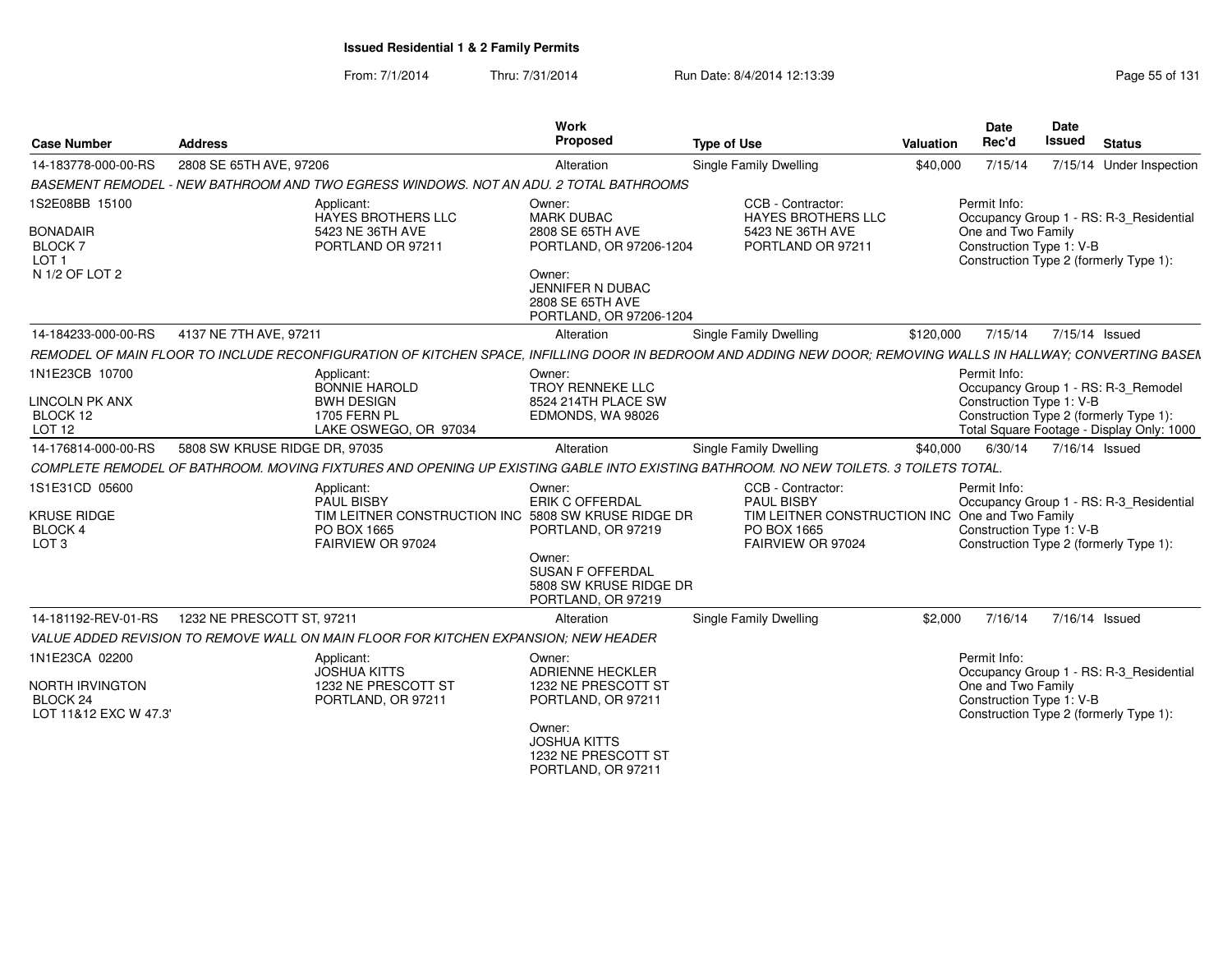From: 7/1/2014Thru: 7/31/2014 **Run Date: 8/4/2014 12:13:39 Run Page 56 of 131** 

|                                                                                           |                                                |                                                                                  | <b>Work</b>                                                                    |                                                                                                                              |           | Date                                                           | Date   |                                                                                   |
|-------------------------------------------------------------------------------------------|------------------------------------------------|----------------------------------------------------------------------------------|--------------------------------------------------------------------------------|------------------------------------------------------------------------------------------------------------------------------|-----------|----------------------------------------------------------------|--------|-----------------------------------------------------------------------------------|
| <b>Case Number</b>                                                                        | <b>Address</b>                                 |                                                                                  | Proposed                                                                       | <b>Type of Use</b>                                                                                                           | Valuation | Rec'd                                                          | Issued | <b>Status</b>                                                                     |
| 14-183472-000-00-RS                                                                       | 1014 SE REX ST, 97202                          |                                                                                  | Alteration                                                                     | <b>Single Family Dwelling</b>                                                                                                | \$39,000  | 7/14/14                                                        |        | 7/16/14 Issued                                                                    |
| Kitchen Remodel                                                                           |                                                |                                                                                  |                                                                                |                                                                                                                              |           |                                                                |        |                                                                                   |
| 1S1E23BD 16800                                                                            |                                                | Applicant:<br>HAMMER AND HAND INC                                                | Owner:<br><b>DANIEL H PRESLEY</b>                                              | CCB - Contractor:<br>HAMMER AND HAND INC                                                                                     |           | Permit Info:                                                   |        | Occupancy Group 1 - RS: R-3 Residential                                           |
| CITY VIEW PK<br>BLOCK 11<br>LOT <sub>3</sub>                                              |                                                | 1020 SE HARRISON<br>PORTLAND, OR 97214                                           | <b>1014 SE REX ST</b><br>PORTLAND, OR 97202-5916                               | 1020 SE HARRISON<br>PORTLAND, OR 97214                                                                                       |           | One and Two Family<br>Construction Type 1: V-B                 |        | Construction Type 2 (formerly Type 1):                                            |
|                                                                                           |                                                |                                                                                  | Owner:<br>SUSAN L WINEGAR<br><b>1014 SE REX ST</b><br>PORTLAND, OR 97202-5916  |                                                                                                                              |           |                                                                |        |                                                                                   |
| 14-184499-000-00-RS                                                                       | 6135 SW MILL ST, 97221                         |                                                                                  | Alteration                                                                     | Single Family Dwelling                                                                                                       | \$65,000  | 7/16/14                                                        |        | 7/16/14 Under Inspection                                                          |
|                                                                                           |                                                |                                                                                  |                                                                                | RECONFIGURE EXISTING BATHROOM, RAISE CEILING AND RECONFIGURE WINDOWS ***PLUMBING AND ELECTRICAL TO BE OBTAINED SEPARATELY*** |           |                                                                |        |                                                                                   |
| 1S1E06CB 00600<br>SECTION 06 1S 1E<br>TL 600 1.50 ACRES<br>SPLIT LEVY & SPLIT MAP R523367 |                                                | Applicant:<br>GS & K INC<br>PO BOX 2260<br>CLACKAMAS, OR 970152260               | Owner:<br>CAROLYNN D LOACKER<br>6135 SW MILL ST<br>PORTLAND, OR 97221-1451     | CCB - Contractor:<br>GS & K INC<br>PO BOX 2260<br>CLACKAMAS, OR 970152260                                                    |           | Permit Info:<br>One and Two Family<br>Construction Type 1: V-B |        | Occupancy Group 1 - RS: R-3 Residential<br>Construction Type 2 (formerly Type 1): |
| (R991064150)                                                                              |                                                |                                                                                  |                                                                                |                                                                                                                              |           |                                                                |        |                                                                                   |
| 14-184507-000-00-RS                                                                       | 6465 SE YAMHILL ST, 97215                      |                                                                                  | Alteration                                                                     | Single Family Dwelling                                                                                                       | \$1,000   | 7/16/14                                                        |        | 7/16/14 Issued                                                                    |
|                                                                                           |                                                |                                                                                  |                                                                                | FRAME IN NEW WINDOW IN BATHROOM ON MAIN FLOOR, REPLACE INTERIOR SWING DOOR WITH POCKET DOOR, REPLACE SHOWER WITH TILE SHOWER |           |                                                                |        |                                                                                   |
| 1S2E05BB 09900<br><b>TABOR HTS</b><br>BLOCK Z TL 9900                                     |                                                | Applicant:<br>EBSEN CONSTRUCTION INC<br>2941 CARRIAGE WAY<br>WEST LINN, OR 97068 | Owner:<br>KENNETH W SMITH<br>6465 SE YAMHILL ST<br>PORTLAND, OR 97215          | CCB - Contractor:<br><b>EBSEN CONSTRUCTION INC</b><br>2941 CARRIAGE WAY<br>WEST LINN, OR 97068                               |           | Permit Info:<br>One and Two Family<br>Construction Type 1: V-B |        | Occupancy Group 1 - RS: R-3_Residential<br>Construction Type 2 (formerly Type 1): |
|                                                                                           |                                                |                                                                                  | Owner:<br><b>BARBARA A BAUGNON</b><br>6465 SE YAMHILL ST<br>PORTLAND, OR 97215 |                                                                                                                              |           |                                                                |        |                                                                                   |
| 14-170332-000-00-RS                                                                       | 5315 SE FLAVEL ST                              |                                                                                  | Alteration                                                                     | <b>Single Family Dwelling</b>                                                                                                | \$6.750   | 7/16/14                                                        |        | 7/16/14 Under Inspection                                                          |
|                                                                                           | SOLAR INSTALLATION, 4.8kW PV SYSTEM ON ROOFTOP |                                                                                  |                                                                                |                                                                                                                              |           |                                                                |        |                                                                                   |
| 1S2E19AC 09602                                                                            |                                                | Applicant:<br>STELCOR ENERGY LLC                                                 | Owner:<br>SHIRLEY M WHALEY                                                     | CCB - Contractor:<br>STELCOR ENERGY LLC                                                                                      |           | Permit Info:                                                   |        | Occupancy Group 1 - RS: R-3 Residential                                           |
| <b>OBERLIN</b><br>BLOCK <sub>3</sub><br>LOT 41 EXC PT IN ST                               |                                                | 5028 E 22ND STREET<br><b>TUCSON, AZ 85711</b>                                    | 5315 SE FLAVEL ST<br>PORTLAND, OR 97206-8224                                   | 5028 E 22ND STREET<br><b>TUCSON, AZ 85711</b>                                                                                |           | One and Two Family<br>Construction Type 1: V-B                 |        | Construction Type 2 (formerly Type 1):                                            |
| 14-169758-REV-01-RS                                                                       | 8090 SE 62ND AVE, 97206                        |                                                                                  | Alteration                                                                     | Single Family Dwelling                                                                                                       |           | \$<br>7/16/14                                                  |        | 7/16/14 Issued                                                                    |
|                                                                                           |                                                | REVISION TO ADD WALL WITH DOOR IN GARAGE TO SPLIT INTO SEPARATE STORAGE SPACES   |                                                                                |                                                                                                                              |           |                                                                |        |                                                                                   |
| 1S2E20CC 03800                                                                            |                                                | Applicant:<br>SYLVIAN BEAUJAULT                                                  | Owner:<br><b>JESSICA BEAUJAULT</b>                                             | CCB - Contractor:<br><b>KLN RENOVATIONS LLC</b>                                                                              |           | Permit Info:                                                   |        | Occupancy Group 1 - RS: R-3_Residential                                           |
| HEDRICKS ADD<br><b>BLOCK 3 TL 3800</b>                                                    |                                                | 8090 SE 62ND AVE<br>PORTLAND OR 97206                                            | 8090 SE 62ND AVE<br>PORTLAND, OR 97206-8916                                    | 2411 SE ELLIOTT ST<br>PORTLAND OR                                                                                            |           | One and Two Family<br>Construction Type 1: V-B                 |        | Construction Type 2 (formerly Type 1):                                            |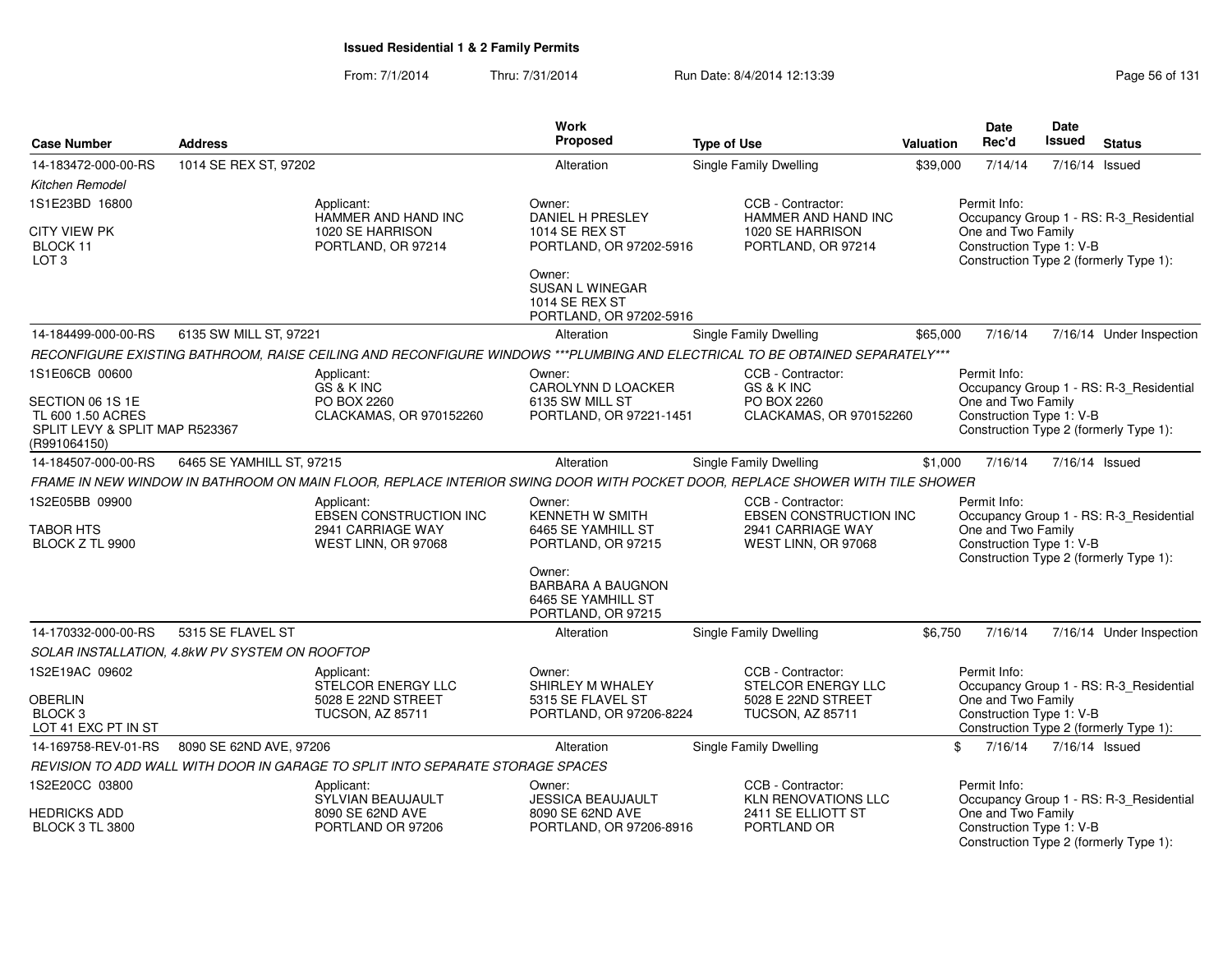From: 7/1/2014Thru: 7/31/2014 Run Date: 8/4/2014 12:13:39 Research 2010 Rage 57 of 131

| <b>Case Number</b>                                                          | <b>Address</b>                |                                                                                                             | Work<br>Proposed                                                                                                       | <b>Type of Use</b>                                                                                                                                              | Valuation | <b>Date</b><br>Rec'd                                           | Date<br>Issued | <b>Status</b>                                                                     |
|-----------------------------------------------------------------------------|-------------------------------|-------------------------------------------------------------------------------------------------------------|------------------------------------------------------------------------------------------------------------------------|-----------------------------------------------------------------------------------------------------------------------------------------------------------------|-----------|----------------------------------------------------------------|----------------|-----------------------------------------------------------------------------------|
| 14-184655-000-00-RS                                                         | 3024 SE WOODSTOCK BLVD, 97202 |                                                                                                             | Alteration                                                                                                             | Single Family Dwelling                                                                                                                                          | \$5,000   | 7/16/14                                                        |                | 7/16/14 Under Inspection                                                          |
|                                                                             |                               |                                                                                                             |                                                                                                                        | REMOVE WALL BETWEEN KITCHEN AND BREAKFAST NOOK TO OPEN UP SPACE. ADD BEAM ABOVE***7/30/14 VP - ADD ELECTRICAL: UPGRADE SERVICE. AND ADD CIRCUITS***             |           |                                                                |                |                                                                                   |
| 1S1E13CD 00400<br>EASTMORELAND<br>BLOCK 39<br>LOT 5&6 TL 400                |                               | Applicant:<br>ARCON GROUP INC<br>PO BOX 42292<br>PORTLAND, OR 972420292                                     | Owner:<br>JAY M GOODMAN<br>125 NORTH 11TH ST<br>COOS BAY, OR 97420<br>Owner:<br>SUZANNE L GOODMAN<br>125 NORTH 11TH ST | CCB - Contractor:<br>ARCON GROUP INC<br>PO BOX 42292<br>PORTLAND, OR 972420292                                                                                  |           | Permit Info:<br>One and Two Family<br>Construction Type 1: V-B |                | Occupancy Group 1 - RS: R-3 Residential<br>Construction Type 2 (formerly Type 1): |
|                                                                             |                               |                                                                                                             | COOS BAY, OR 97420                                                                                                     |                                                                                                                                                                 |           |                                                                |                |                                                                                   |
| 14-181159-000-00-RS                                                         | 4109 N WINCHELL ST, 97203     |                                                                                                             | Alteration                                                                                                             | Single Family Dwelling                                                                                                                                          | \$500     | 7/16/14                                                        |                | 7/16/14 Final                                                                     |
| SOLAR - 3.24 KW ROOF TOP MOUNTED PV SYSTEM - PRESCRIPTIVE                   |                               |                                                                                                             |                                                                                                                        |                                                                                                                                                                 |           |                                                                |                |                                                                                   |
| 1N1E08DB 17200<br>UNIVERSITY PK<br>BLOCK 139<br>LOT 19&20                   |                               | Applicant:<br><b>JONATHAN COHEN</b><br><b>IMAGINE ENERGY, LLC</b><br>2409 N KERBY AVE<br>PORTLAND, OR 97227 | Owner:<br><b>MELISSA M BROWN</b><br>4109 N WINCHELL ST<br>PORTLAND, OR 97203-5831                                      | CCB - Contractor:<br><b>MICHAEL RAFFAELL</b><br><b>CONSTRUCTION INC</b><br><b>15170 S KIRK RD</b><br>OREGON CITY, OR 970458780                                  |           | Permit Info:<br>One and Two Family<br>Construction Type 1: V-B |                | Occupancy Group 1 - RS: R-3 Residential<br>Construction Type 2 (formerly Type 1): |
|                                                                             |                               |                                                                                                             |                                                                                                                        | CCB - Contractor:<br><b>JONATHAN COHEN</b><br><b>IMAGINE ENERGY, LLC</b><br>2409 N KERBY AVE<br>PORTLAND, OR 97227                                              |           |                                                                |                |                                                                                   |
| 14-177707-000-00-RS                                                         | 9435 SW 4TH AVE, 97219        |                                                                                                             | Alteration                                                                                                             | Single Family Dwelling                                                                                                                                          | \$100,000 | 7/16/14                                                        |                | 7/16/14 Under Inspection                                                          |
|                                                                             |                               |                                                                                                             |                                                                                                                        | WHOLE HOUSE REMODEL. RELOCATE STAIRS, UPDATE KITCHEN, NEW BEAMS AT CENTER OF MAIN FLOOR, NEW WALLS FOR PANTRY AND DEN AREA, ADD SLIDING DOOR AT DINING AREA, AC |           |                                                                |                |                                                                                   |
| 1S1E28AD 04300<br><b>COLLINS VIEW TR</b><br>BLOCK 10<br>INC PT VAC ST LOT 7 |                               | Applicant<br><b>SLAVIK</b><br><b>GRADA INC</b><br>9423 SE SPYGLASS DR<br>HAPPY VALLEY, OR 97086             | Owner:<br>MARK A HOFFMAN<br>9435 SW 4TH AVE<br>PORTLAND, OR 97219                                                      | CCB - Contractor:<br><b>SLAVIK</b><br><b>GRADA INC</b><br>9423 SE SPYGLASS DR<br>HAPPY VALLEY, OR 97086                                                         |           | Permit Info:<br>One and Two Family<br>Construction Type 1: V-B |                | Occupancy Group 1 - RS: R-3 Residential<br>Construction Type 2 (formerly Type 1): |
|                                                                             |                               |                                                                                                             | Owner:<br>JUTTA I REICHARDT<br>9435 SW 4TH AVE<br>PORTLAND, OR 97219                                                   |                                                                                                                                                                 |           |                                                                |                |                                                                                   |
| 14-184882-000-00-RS                                                         | 7614 SE 19TH AVE, 97202       |                                                                                                             | Alteration                                                                                                             | Single Family Dwelling                                                                                                                                          | \$40,000  | 7/16/14                                                        |                | 7/16/14 Issued                                                                    |
|                                                                             |                               | KITCHEN REMODEL; REMOVE PARTITION WALLS; REMOVE CHIMNEY; ELECTRICAL PERMIT TO BE OBTAINED SEPARATELY        |                                                                                                                        |                                                                                                                                                                 |           |                                                                |                |                                                                                   |
| 1S1E23AD 11100                                                              |                               | Applicant:<br><b>JEFF BETTINELLI</b>                                                                        | Owner:<br><b>MICHAEL T SURGEON</b>                                                                                     | CCB - Contractor:<br>ROTH HEATING & COOLING dba                                                                                                                 |           | Permit Info:                                                   |                | Occupancy Group 1 - RS: R-3 Remodel                                               |
| WESTMORELAND<br>BLOCK 19<br>LOT <sub>2</sub>                                |                               | <b>BLACK DIAMOND HOMES INC</b><br>15685 NW 116TH AV STE 290<br><b>TIGARD, OR 97224</b>                      | 7614 SE 19TH AVE<br>PORTLAND, OR 97202                                                                                 | ROTH ZACHRY HEATING INC<br>PO BOX 1265<br>CANBY, OR 97013                                                                                                       |           | Construction Type 1: V-B                                       |                | Construction Type 2 (formerly Type 1):                                            |
|                                                                             |                               |                                                                                                             | Owner:<br>ROSE K LOGAN-SURGEON<br>7614 SE 19TH AVE<br>PORTLAND, OR 97202                                               | CCB - Contractor:<br><b>JEFF BETTINELLI</b><br><b>BLACK DIAMOND HOMES INC</b><br>15685 NW 116TH AV STE 290<br><b>TIGARD, OR 97224</b>                           |           |                                                                |                |                                                                                   |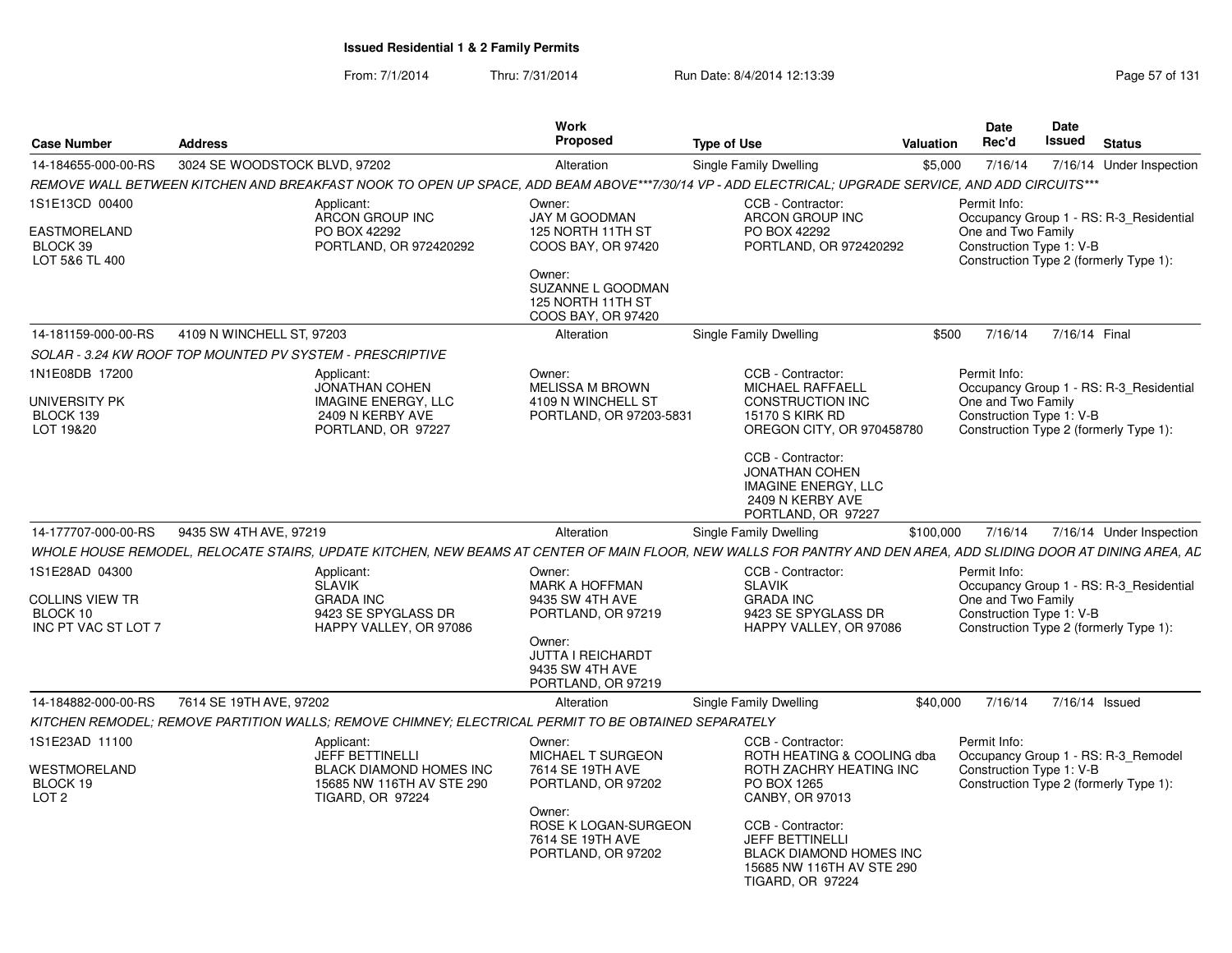From: 7/1/2014Thru: 7/31/2014 Run Date: 8/4/2014 12:13:39 Research 2010 Rage 58 of 131

| <b>Case Number</b>                                                 | <b>Address</b>          |                                                                                    | Work<br>Proposed                                                                               | <b>Type of Use</b>                                                                                                                                          | Valuation | Date<br>Rec'd                      | Date<br><b>Issued</b>    |                | <b>Status</b>                                                                     |
|--------------------------------------------------------------------|-------------------------|------------------------------------------------------------------------------------|------------------------------------------------------------------------------------------------|-------------------------------------------------------------------------------------------------------------------------------------------------------------|-----------|------------------------------------|--------------------------|----------------|-----------------------------------------------------------------------------------|
| 14-177746-000-00-RS                                                | 2845 SW UPPER DR, 97201 |                                                                                    | Alteration                                                                                     | Single Family Dwelling                                                                                                                                      | \$41,076  | 7/1/14                             |                          |                | 7/17/14 Under Inspection                                                          |
| Master Bathroom Remodel. Trade work only                           |                         |                                                                                    |                                                                                                |                                                                                                                                                             |           |                                    |                          |                |                                                                                   |
| 1S1E05DD 05400                                                     |                         | Applicant:                                                                         | Owner:                                                                                         | CCB - Contractor:                                                                                                                                           |           | Permit Info:                       |                          |                |                                                                                   |
| SMITHS ADD TO P<br><b>BLOCK B</b><br>LOT 4 TL 5400                 |                         | HAMMER AND HAND INC<br>1020 SE HARRISON<br>PORTLAND, OR 97214                      | PATRICK G BOYLSTON<br>2845 SW UPPER DR<br>PORTLAND, OR 97201-1765                              | HAMMER AND HAND INC<br>1020 SE HARRISON<br>PORTLAND, OR 97214                                                                                               |           | One and Two Family                 | Construction Type 1: V-B |                | Occupancy Group 1 - RS: R-3 Residential<br>Construction Type 2 (formerly Type 1): |
|                                                                    |                         |                                                                                    | Owner:<br>ELIZABETH B BOYLSTON<br>2845 SW UPPER DR<br>PORTLAND, OR 97201-1765                  | CCB - Contractor:<br>DEKORTE ELECTRIC INC<br>5331 SW MACADAM AVE, SUITE<br>258-113<br>PORTLAND OR 97239                                                     |           |                                    |                          |                |                                                                                   |
| 14-179073-000-00-RS                                                | 2644 NE 37TH AVE, 97212 |                                                                                    | Alteration                                                                                     | Single Family Dwelling                                                                                                                                      | \$25,000  | 7/17/14                            |                          | 7/17/14 Issued |                                                                                   |
|                                                                    |                         |                                                                                    |                                                                                                | CONVERT BASEMENT TO LIVING SPACE, ADD BATHROOM IN BASEMENT, 2 NEW WINDOWS, NEW WALLS FOR LAUNDRY AREA, FURR OUT WALLS THROUGHOUT (2 BATHROOMS TOTAL). VOLUN |           |                                    |                          |                |                                                                                   |
| 1N1E25AD 21400<br><b>BEAUMONT</b><br>BLOCK 41<br>LOT <sub>14</sub> |                         | Applicant:<br><b>JACOB H MORENO</b><br>2644 NE 37TH AVE<br>PORTLAND, OR 97212-2917 | Owner:<br>MARY E MORENO<br>2644 NE 37TH AVE<br>PORTLAND, OR 97212-2917                         |                                                                                                                                                             |           | Permit Info:                       | Construction Type 1: V-B |                | Occupancy Group 1 - RS: R-3 Remodel<br>Construction Type 2 (formerly Type 1):     |
|                                                                    |                         |                                                                                    | Owner:<br><b>JACOB H MORENO</b><br>2644 NE 37TH AVE<br>PORTLAND, OR 97212-2917                 |                                                                                                                                                             |           |                                    |                          |                |                                                                                   |
| 14-185335-000-00-RS                                                | 6103 SE IVON ST, 97206  |                                                                                    | Alteration                                                                                     | Single Family Dwelling                                                                                                                                      | \$6,750   | 7/17/14                            |                          | 7/17/14 Final  |                                                                                   |
|                                                                    |                         | SOLAR INSTALLATION, 2.805kW PV SYSTEM ON ROOFTOP, NOT PRESCRIPTIVE                 |                                                                                                |                                                                                                                                                             |           |                                    |                          |                |                                                                                   |
| 1S2E07AA 00400<br><b>OLDENBURG</b>                                 |                         | Applicant:<br><b>MELISSA BENTLEY</b><br><b>SOLAR CITY CORPORATION</b>              | Owner:<br><b>MARTIN E SMITH</b><br>6103 SE IVON ST                                             | CCB - Contractor:<br>SOLARCITY CORPORATION<br>6132 NE 112th AVE                                                                                             |           | Permit Info:<br>One and Two Family |                          |                | Occupancy Group 1 - RS: R-3 Residential                                           |
| <b>BLOCK1</b><br>LOT <sub>7</sub>                                  |                         | 6132 NE 112TH AVE<br>PORTLAND, OR 97220                                            | PORTLAND, OR 97206-1354                                                                        | PORTLAND, OR 97220                                                                                                                                          |           |                                    | Construction Type 1: V-B |                | Construction Type 2 (formerly Type 1):                                            |
| 14-185330-000-00-RS                                                | 6610 SE 69TH AVE        |                                                                                    | Alteration                                                                                     | Single Family Dwelling                                                                                                                                      | \$500     | 7/17/14                            |                          | 7/17/14 Final  |                                                                                   |
|                                                                    |                         | SOLAR INSTALLATION, 5.865kW PV SYSTEM ON ROOFTOP, PRESCRIPTIVE                     |                                                                                                |                                                                                                                                                             |           |                                    |                          |                |                                                                                   |
| 1S2E20BA 07001                                                     |                         | Applicant:<br><b>MELISSA BENTLEY</b>                                               | Owner:<br>ANN S BLAIR                                                                          | CCB - Contractor:<br>SOLARCITY CORPORATION                                                                                                                  |           | Permit Info:                       |                          |                | Occupancy Group 1 - RS: R-3_Residential                                           |
| PARTITION PLAT 1999-70<br>LOT <sub>2</sub>                         |                         | SOLAR CITY CORPORATION<br>6132 NE 112TH AVE<br>PORTLAND, OR 97220                  | 6610 SE 69TH AVE<br>PORTLAND, OR 97206-7336                                                    | 6132 NE 112th AVE<br>PORTLAND, OR 97220                                                                                                                     |           | One and Two Family                 | Construction Type 1: V-B |                | Construction Type 2 (formerly Type 1):                                            |
| 14-185320-000-00-RS                                                | 9817 N CLARENDON AVE    |                                                                                    | Alteration                                                                                     | Single Family Dwelling                                                                                                                                      | \$500     | 7/17/14                            |                          | 7/17/14 Final  |                                                                                   |
|                                                                    |                         | SOLAR INSTALLATION, 3.825kW PV SYSTEM ON ROOF TOP - PRESCRIPTIVE                   |                                                                                                |                                                                                                                                                             |           |                                    |                          |                |                                                                                   |
| 1N1E06DD 02601<br><b>COLLEGE PL</b>                                |                         | Applicant:<br><b>MELISSA BENTLEY</b><br>SOLAR CITY CORPORATION                     | Owner:<br><b>KEITH H MACOMBER</b><br>9817 N CLARENDON AVE                                      | CCB - Contractor:<br>SOLARCITY CORPORATION<br>6132 NE 112th AVE                                                                                             |           | Permit Info:                       | One and Two Family       |                | Occupancy Group 1 - RS: R-3 Residential                                           |
| BLOCK <sub>24</sub><br>LOT <sub>7</sub>                            |                         | 6132 NE 112TH AVE<br>PORTLAND, OR 97220                                            | PORTLAND, OR 97203<br>Owner:<br>SARAH E MACOMBER<br>9817 N CLARENDON AVE<br>PORTLAND, OR 97203 | PORTLAND, OR 97220                                                                                                                                          |           |                                    | Construction Type 1: V-B |                | Construction Type 2 (formerly Type 1):                                            |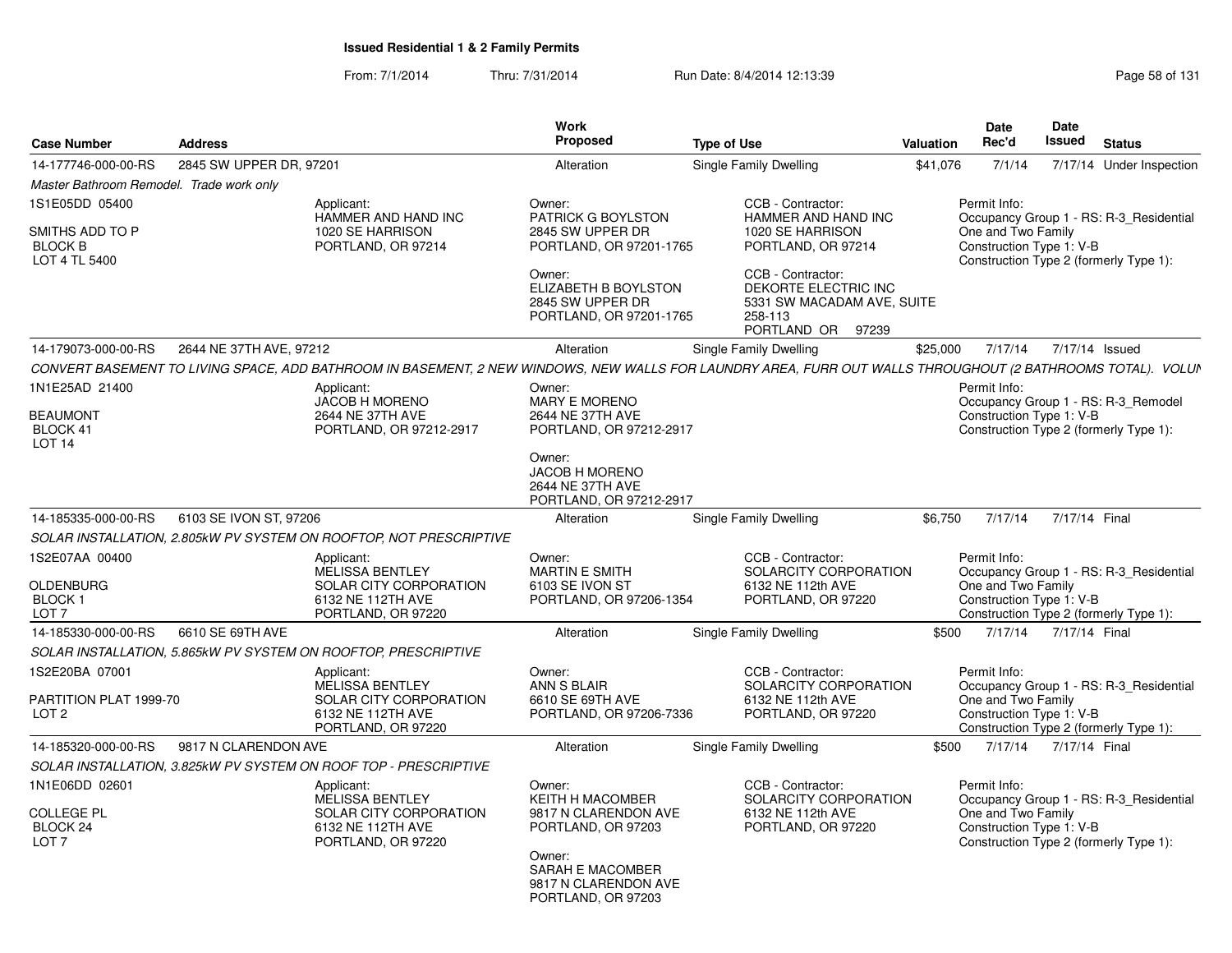From: 7/1/2014Thru: 7/31/2014 Run Date: 8/4/2014 12:13:39 Research 2010 Rage 59 of 131

| <b>Case Number</b>                                                                    | <b>Address</b>          |                                                                                                          | <b>Work</b><br>Proposed                                                                                                                                         | <b>Type of Use</b>                                                                                                                                            | <b>Valuation</b> | <b>Date</b><br>Rec'd                                           | <b>Date</b><br><b>Issued</b> | <b>Status</b>                                                                     |
|---------------------------------------------------------------------------------------|-------------------------|----------------------------------------------------------------------------------------------------------|-----------------------------------------------------------------------------------------------------------------------------------------------------------------|---------------------------------------------------------------------------------------------------------------------------------------------------------------|------------------|----------------------------------------------------------------|------------------------------|-----------------------------------------------------------------------------------|
| 14-184829-000-00-RS                                                                   | 3506 SE 9TH AVE, 97202  |                                                                                                          | Alteration                                                                                                                                                      | Single Family Dwelling                                                                                                                                        | \$30,000         | 7/17/14                                                        | 7/17/14 Issued               |                                                                                   |
|                                                                                       |                         |                                                                                                          |                                                                                                                                                                 | REMODEL HOUSE - REPLACE FRONT DOOR, REPLACE WINDOWS, REMOVE PARTITION WALLS; MECHANICAL, ELECTRICAL AND PLUMBING PERMITS TO BE OBTAINED SEPARATELY; SEE 14-15 |                  |                                                                |                              |                                                                                   |
| 1S1E11CB 00200<br>PROSPECT HILL<br><b>BLOCK1</b><br>LOT <sub>1</sub><br>N 1' OF LOT 2 |                         | Applicant:<br>THAI SON NGUYEN<br>7723 SE 141ST AVE<br>PORTLAND, OR 97236                                 | Owner:<br>ROBERT A LE<br>14607 SE CRYSTAL ST<br>PORTLAND, OR 97236                                                                                              |                                                                                                                                                               |                  | Permit Info:<br>One and Two Family<br>Construction Type 1: V-B |                              | Occupancy Group 1 - RS: R-3 Residential<br>Construction Type 2 (formerly Type 1): |
| 14-172329-REV-01-RS                                                                   | 3225 NE 61ST AVE, 97213 |                                                                                                          | Alteration                                                                                                                                                      | Single Family Dwelling                                                                                                                                        | \$               | 7/17/14                                                        | 7/17/14 Issued               |                                                                                   |
|                                                                                       |                         | REVISION - OPENING STAIRWELL WALL, INSTALLING BEAM IN ATTIC, SHIFT WINDOW AND MODIFY CLOSET OPENINGS     |                                                                                                                                                                 |                                                                                                                                                               |                  |                                                                |                              |                                                                                   |
| 1N2E30AA 15700<br><b>ROSE CITY PK</b><br>BLOCK 109<br>LOT <sub>3</sub>                |                         | Applicant:<br><b>GRANT SIMMONS</b><br>3225 NE 61ST AVE<br>PORTLAND, OR 97213-3931                        | Owner:<br><b>GRANT SIMMONS</b><br>3225 NE 61ST AVE<br>PORTLAND, OR 97213-3931<br>Owner:<br><b>NICOLE SIMMONS</b><br>3225 NE 61ST AVE<br>PORTLAND, OR 97213-3931 | CCB - Contractor:<br>THREEFOOT PLUMBING INC<br><b>PO BOX 274</b><br>WEST LINN, OR 97068 0274                                                                  |                  | Permit Info:<br>Construction Type 1: V-B                       |                              | Occupancy Group 1 - RS: R-3 Remodel<br>Construction Type 2 (formerly Type 1):     |
| 14-186011-000-00-RS                                                                   | 623 SE 35TH AVE, 97214  |                                                                                                          | Alteration                                                                                                                                                      | Single Family Dwelling                                                                                                                                        | \$8,500          | 7/18/14                                                        | 7/18/14 Issued               |                                                                                   |
|                                                                                       |                         | REPIPE, EXISTING BATHROOM REMODEL, NEW TANKLESS WATERHEATER, ALL TRADE WORK // NO PLANS REQUIRED //      |                                                                                                                                                                 |                                                                                                                                                               |                  |                                                                |                              |                                                                                   |
| 1S1E01AB 17400<br>SUNNYSIDE & PLAT 2 & 3<br>BLOCK 8<br>N 33 1/3' OF LOT 13&16         |                         | Applicant:<br><b>DAVID LIPKIND</b><br>SHELBYVILLE PROPERTIES LLC<br>1215 NE WEBSTER<br>PORTLAND OR 97211 | Owner:<br>DEIDRE A CONE<br>1239 NE SUMNER ST<br>PORTLAND, OR 97211-4429<br>Owner:<br>DAVID I LIPKIND<br>1239 NE SUMNER ST<br>PORTLAND, OR 97211-4429            | CCB - Contractor:<br><b>DAVID LIPKIND</b><br>SHELBYVILLE PROPERTIES LLC<br>1215 NE WEBSTER<br>PORTLAND OR 97211                                               |                  | Permit Info:<br>One and Two Family<br>Construction Type 1: V-B |                              | Occupancy Group 1 - RS: R-3_Residential<br>Construction Type 2 (formerly Type 1): |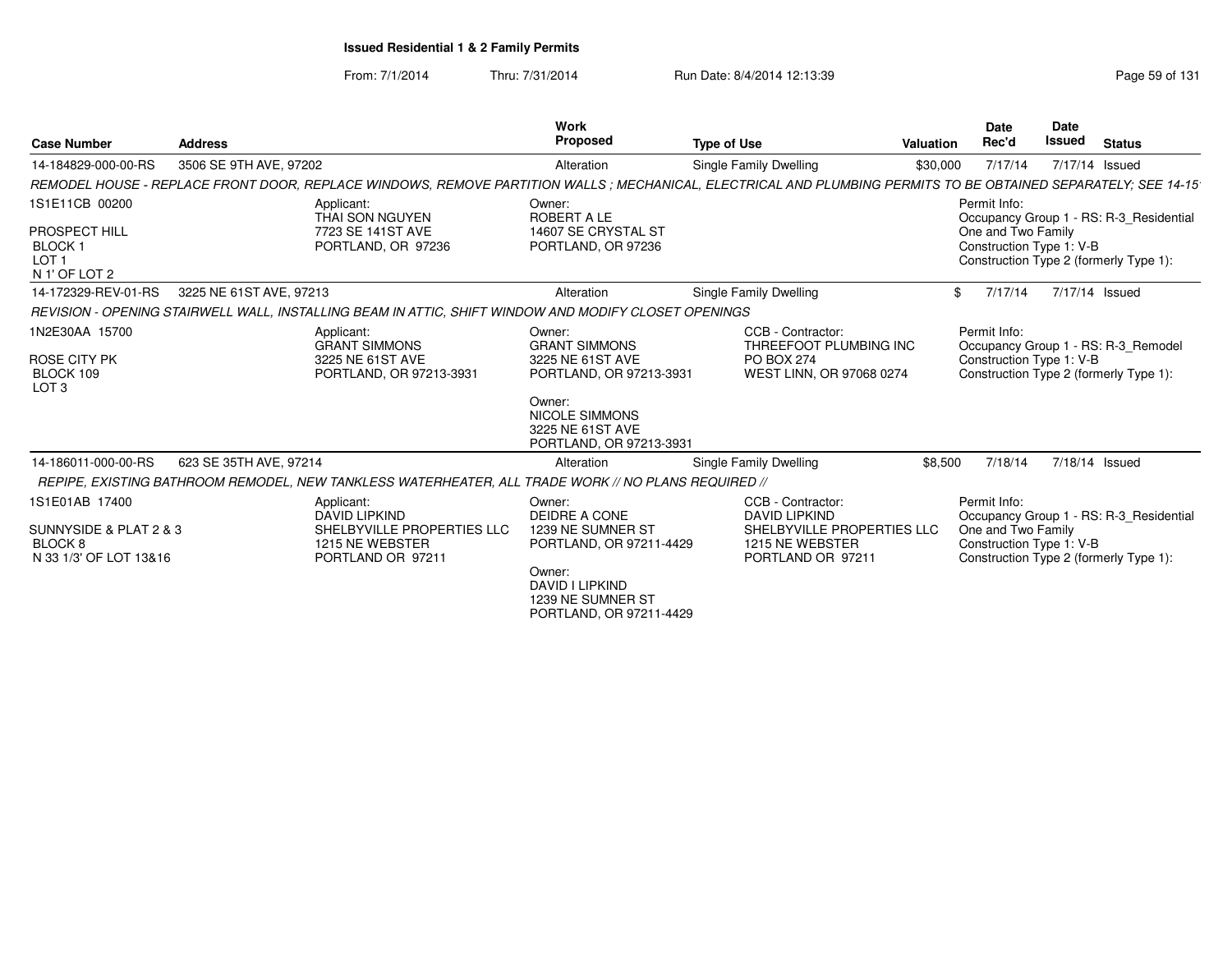From: 7/1/2014Thru: 7/31/2014 Run Date: 8/4/2014 12:13:39 Research 2010 Rage 60 of 131

| <b>Case Number</b>                                                       | <b>Address</b>                                                                                                                                      | Work<br><b>Proposed</b>                                                                                                                           | <b>Type of Use</b>                                                                                                                                                                                                                                                                                                                                                                                                                        | <b>Valuation</b> | <b>Date</b><br>Rec'd                                           | Date<br>Issued | <b>Status</b>                                                                     |
|--------------------------------------------------------------------------|-----------------------------------------------------------------------------------------------------------------------------------------------------|---------------------------------------------------------------------------------------------------------------------------------------------------|-------------------------------------------------------------------------------------------------------------------------------------------------------------------------------------------------------------------------------------------------------------------------------------------------------------------------------------------------------------------------------------------------------------------------------------------|------------------|----------------------------------------------------------------|----------------|-----------------------------------------------------------------------------------|
| 14-186024-000-00-RS                                                      | 4046 N GANTENBEIN AVE, 97227                                                                                                                        | Alteration                                                                                                                                        | Single Family Dwelling                                                                                                                                                                                                                                                                                                                                                                                                                    | \$54,000         | 7/18/14                                                        |                | 7/18/14 Issued                                                                    |
|                                                                          | KITCHEN REMODEL, REMOVE ABANDON MECHANICAL CHIMNEY, NO PLANS REQUIRED                                                                               |                                                                                                                                                   |                                                                                                                                                                                                                                                                                                                                                                                                                                           |                  |                                                                |                |                                                                                   |
| 1N1E22DB 15700<br><b>CENTRAL ALBINA</b><br>BLOCK 13<br>LOT <sub>13</sub> | Applicant:<br><b>ADAM</b><br><b>ARCIFORM LLC</b><br>2303 N RANDOLPH AVE<br>PORTLAND, OR 97227                                                       | Owner:<br><b>THOM FAHRBACH</b><br>4046 N GANTENBEIN AVE<br>PORTLAND, OR 97227-1421                                                                | CCB - Contractor:<br>POWER PLUMBING CO<br>PO BOX 19418<br><b>TIGARD, OR 97280</b><br>Web Page<br>Address:www.powerplumbingco.com<br>CCB - Contractor:<br>ADVANCED HEATING & AIR<br><b>CONDITIONING</b><br>5825 SE FOSTER ROAD<br>PORTLAND, OR 97206<br>CCB - Contractor:<br>MASTER TECH ELECTRIC INC<br>PO BX 99<br>EAGLE CREEK OR 97022<br>CCB - Contractor:<br>ADAM<br><b>ARCIFORM LLC</b><br>2303 N RANDOLPH AVE<br>PORTLAND, OR 97227 |                  | Permit Info:<br>One and Two Family<br>Construction Type 1: V-B |                | Occupancy Group 1 - RS: R-3 Residential<br>Construction Type 2 (formerly Type 1): |
| 14-185639-000-00-RS                                                      | 2702 SE 81ST AVE, 97206                                                                                                                             | Alteration                                                                                                                                        | Single Family Dwelling                                                                                                                                                                                                                                                                                                                                                                                                                    | \$800            | 7/18/14                                                        | 7/18/14 Final  |                                                                                   |
|                                                                          | ALTERATION TO REPLACE WINDOW WITH SLIDER DOOR AT REAR FOR ACCESS TO COVERED PORCH (UNDER 200 SF); (1) CIRCUIT FOR PORCH LIGHT; SEE PARENT VIOLATION |                                                                                                                                                   |                                                                                                                                                                                                                                                                                                                                                                                                                                           |                  |                                                                |                |                                                                                   |
| 1S2E08AA 13700<br><b>EASTLEIGH</b><br><b>BLOCK1</b><br>LOT <sub>4</sub>  | Applicant:<br>CHAD HONL<br>5804 SE LAFAYETTE ST<br>PORTLAND, OR 97206                                                                               | Owner:<br>CHAD HONL<br>5804 SE LAFAYETTE ST<br>PORTLAND, OR 97206<br>Owner:<br><b>ISABEL TOLEDO</b><br>5804 SE LAFAYETTE ST<br>PORTLAND, OR 97206 | CCB - Contractor:<br><b>LANCE SAFRANSKI</b><br>RESIDENTIAL RENOVATION INC<br>2980 GREENTREE RD<br>LAKE OSWEGO, OR 97034                                                                                                                                                                                                                                                                                                                   |                  | Permit Info:<br>One and Two Family<br>Construction Type 1: V-B |                | Occupancy Group 1 - RS: R-3 Residential<br>Construction Type 2 (formerly Type 1): |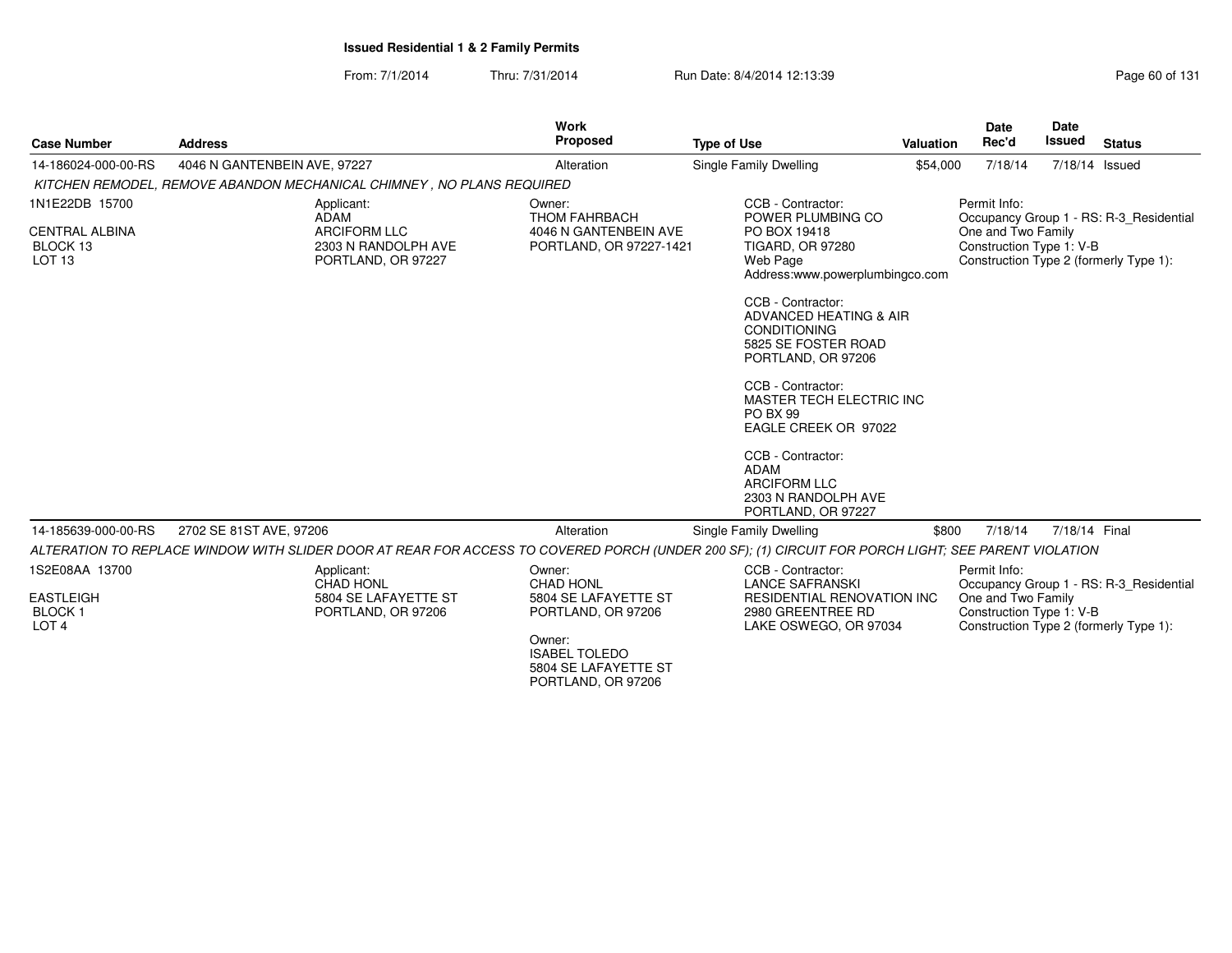From: 7/1/2014Thru: 7/31/2014 Run Date: 8/4/2014 12:13:39 Rege 61 of 131

| <b>Case Number</b>                                                    | <b>Address</b>            |                                                                                                                                                  | <b>Work</b><br>Proposed                                                                                                                             | <b>Type of Use</b>     |                                                                                                                                                                                                                                          | Valuation | <b>Date</b><br>Rec'd                                           | <b>Date</b><br><b>Issued</b> | <b>Status</b>                                                                     |
|-----------------------------------------------------------------------|---------------------------|--------------------------------------------------------------------------------------------------------------------------------------------------|-----------------------------------------------------------------------------------------------------------------------------------------------------|------------------------|------------------------------------------------------------------------------------------------------------------------------------------------------------------------------------------------------------------------------------------|-----------|----------------------------------------------------------------|------------------------------|-----------------------------------------------------------------------------------|
| 14-176135-000-00-RS                                                   | 3622 NE 18TH AVE, 97212   |                                                                                                                                                  | Alteration                                                                                                                                          | Single Family Dwelling |                                                                                                                                                                                                                                          | \$65,978  | 6/27/14                                                        |                              | 7/18/14 Under Inspection                                                          |
|                                                                       |                           | Kttchen Remodel. New exterior window north wall in the kitchen. New bay stlye window in the east wall dining nook. 161 square foot exterior deck |                                                                                                                                                     |                        |                                                                                                                                                                                                                                          |           |                                                                |                              |                                                                                   |
| 1N1E23DC 14700<br><b>DIXON PL</b><br>BLOCK 11<br><b>LOT 15</b>        |                           | Applicant:<br>HAMMER AND HAND INC<br>1020 SE HARRISON<br>PORTLAND, OR 97214                                                                      | Owner:<br>SANDRA L BACHARACH<br>3622 NE 18TH AVE<br>PORTLAND, OR 97212-2371                                                                         |                        | CCB - Contractor:<br>HAMMER AND HAND INC<br>1020 SE HARRISON<br>PORTLAND, OR 97214<br>CCB - Contractor:<br>D & F PLUMBING CO<br>4636 N ALBINA AVE<br>PORTLAND OR 97217-3099<br>CCB - Contractor:<br>PC ELECTRIC INC<br><b>PO BOX 517</b> |           | Permit Info:<br>One and Two Family<br>Construction Type 1: V-B |                              | Occupancy Group 1 - RS: R-3_Residential<br>Construction Type 2 (formerly Type 1): |
| 14-186094-000-00-RS                                                   | 6604 NE 24TH AVE, 97211   |                                                                                                                                                  | Alteration                                                                                                                                          | Single Family Dwelling | NEWBERG OR 97132                                                                                                                                                                                                                         | \$35,000  | 7/18/14                                                        |                              | 7/18/14 Under Inspection                                                          |
|                                                                       |                           | CONVERT BASEMENT TO LIVING SPACE, ADD NEW WALLS TO CREATE 2 BEDROOMS WITH 2 NEW EGRESS WINDOWS, LAUNDRY ROOM AND BATHROOM (2 BATHROOMS TOTAL)    |                                                                                                                                                     |                        |                                                                                                                                                                                                                                          |           |                                                                |                              |                                                                                   |
| 1N1E14AD 01600<br><b>IRVINGTON PK</b><br>BLOCK 74<br>LOT <sub>9</sub> |                           | Applicant:<br>JENNIFER TAYLOR<br>6604 NE 24TH AVE<br>PORTLAND, OR 97211                                                                          | Owner:<br><b>JENNIFER TAYLOR</b><br>6604 NE 24TH AVE<br>PORTLAND, OR 97211                                                                          |                        | CCB - Contractor:<br><b>MJS PLUMBING</b><br>P.O. BOX 18230<br>PORTLAND OR 97218<br>CCB - Contractor:<br><b>MONTE DAWSON</b><br><b>BLUE ROSE ENTERPRISES</b><br>3370 SW 173 AVE<br>BEAVERTON, OR 97006                                    |           | Permit Info:<br>One and Two Family<br>Construction Type 1: V-B |                              | Occupancy Group 1 - RS: R-3_Residential<br>Construction Type 2 (formerly Type 1): |
| 14-186135-000-00-RS                                                   | 1714 N FARRAGUT ST, 97217 |                                                                                                                                                  | Alteration                                                                                                                                          | Single Family Dwelling |                                                                                                                                                                                                                                          | \$10,000  | 7/18/14                                                        | 7/18/14 Final                |                                                                                   |
|                                                                       |                           | REBUILD BRICK MASONRY CHIMNEY AND ALCOVE FOR FUTURE INSERT. INSERT BY OTHERS.                                                                    |                                                                                                                                                     |                        |                                                                                                                                                                                                                                          |           |                                                                |                              |                                                                                   |
| 1N1E09DD 12800<br><b>KENTON</b><br>BLOCK 12<br><b>LOT 5-7</b>         |                           | Applicant:<br><b>LADD MASONRY CONSTRUCTION</b><br><b>INCORPORATED</b><br>5240 SW DOVER LANE<br>PORTLAND, OR 97225                                | Owner:<br>JEFFREY S LEWIS<br>1714 N FARRAGUT ST<br>PORTLAND, OR 97217<br>Owner:<br>ALEXANDRA BRUCCULERI<br>1714 N FARRAGUT ST<br>PORTLAND, OR 97217 |                        | CCB - Contractor:<br><b>LADD MASONRY CONSTRUCTION</b><br><b>INCORPORATED</b><br>5240 SW DOVER LANE<br>PORTLAND, OR 97225                                                                                                                 |           | Permit Info:<br>One and Two Family<br>Construction Type 1: V-B |                              | Occupancy Group 1 - RS: R-3_Residential<br>Construction Type 2 (formerly Type 1): |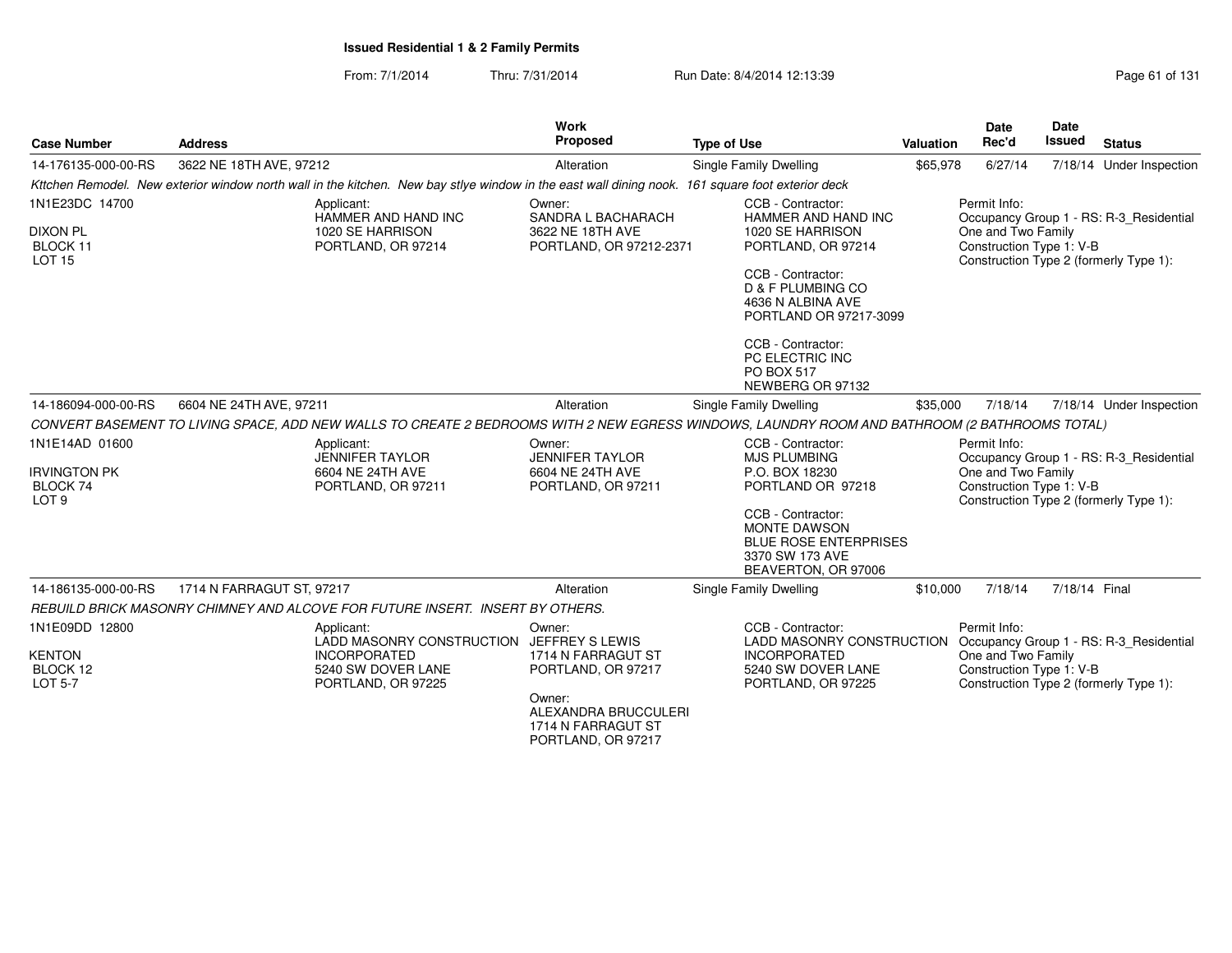From: 7/1/2014Thru: 7/31/2014 Run Date: 8/4/2014 12:13:39 Rege 62 of 131

| <b>Case Number</b>                                                | <b>Address</b>                                        |                                                                                                                                                         | <b>Work</b><br>Proposed                                                       | <b>Type of Use</b>                                                                                          | <b>Valuation</b> | <b>Date</b><br>Rec'd                           | Date<br>Issued | <b>Status</b>                                                                          |
|-------------------------------------------------------------------|-------------------------------------------------------|---------------------------------------------------------------------------------------------------------------------------------------------------------|-------------------------------------------------------------------------------|-------------------------------------------------------------------------------------------------------------|------------------|------------------------------------------------|----------------|----------------------------------------------------------------------------------------|
| 14-183201-000-00-RS                                               | 2334 SE 45TH AVE, 97215                               |                                                                                                                                                         | Alteration                                                                    | <b>Single Family Dwelling</b>                                                                               | \$500            | 7/18/14                                        | 7/18/14 Final  |                                                                                        |
|                                                                   | SOLAR - 3.5KW ROOF MOUNTED PV SYSTEM - PRESCRIPTIVE   |                                                                                                                                                         |                                                                               |                                                                                                             |                  |                                                |                |                                                                                        |
| 1S2E06CC 13100                                                    |                                                       | Applicant:<br><b>JONATHAN COHEN</b>                                                                                                                     | Owner:<br>ROBERT C JOHNSON                                                    | CCB - Contractor:<br><b>MICHAEL RAFFAELL</b>                                                                |                  | Permit Info:                                   |                | Occupancy Group 1 - RS: R-3_Residential                                                |
| <b>DIVISION ST ADD</b><br>BLOCK <sub>3</sub><br>LOT <sub>13</sub> |                                                       | <b>IMAGINE ENERGY, LLC</b><br>2409 N KERBY AVE<br>PORTLAND, OR 97227                                                                                    | 2334 SE 45TH AVE<br>PORTLAND, OR 97215-3730                                   | <b>CONSTRUCTION INC</b><br><b>15170 S KIRK RD</b><br>OREGON CITY, OR 970458780                              |                  | One and Two Family<br>Construction Type 1: V-B |                | Construction Type 2 (formerly Type 1):                                                 |
|                                                                   |                                                       |                                                                                                                                                         | Owner:<br><b>AMANDA S BIRD</b><br>2334 SE 45TH AVE<br>PORTLAND, OR 97215-3730 | CCB - Contractor:<br>JONATHAN COHEN<br><b>IMAGINE ENERGY, LLC</b><br>2409 N KERBY AVE<br>PORTLAND, OR 97227 |                  |                                                |                |                                                                                        |
| 14-185478-000-00-RS                                               | 6308 NE RODNEY AVE, 97211                             |                                                                                                                                                         | Alteration                                                                    | Single Family Dwelling                                                                                      | \$6,534          | 7/18/14                                        |                | 7/18/14 Issued                                                                         |
|                                                                   |                                                       | CONVERT EXISTING BEDROOM ON 2ND FLOOR TO MASTER BATHROOM AND WALK IN CLOSET TO CREATE MASTER SUITE, REPLACE DECK AND STAIRS AT REAR (3 BATHROOMS TOTAL) |                                                                               |                                                                                                             |                  |                                                |                |                                                                                        |
| 1N1E15DA 08200                                                    |                                                       | Applicant:<br><b>TRACY REYNOLDS</b>                                                                                                                     | Owner:<br><b>EDEN ENTERPRISES LLC</b>                                         | CCB - Contractor:<br><b>TRACY REYNOLDS</b>                                                                  |                  | Permit Info:                                   |                | Occupancy Group 1 - RS: R-3 Remodel                                                    |
| <b>PIEDMONT</b><br>BLOCK 43<br>LOT 15&16 TL 8200                  |                                                       | DARTER CONSTRUCTION LLC<br>7640 NE AIRPORT WAY #56115<br>PORLTAND, OR 97218                                                                             | 5505 SW DELKER RD<br>TUALATIN, OR 97062-9710                                  | DARTER CONSTRUCTION LLC<br>7640 NE AIRPORT WAY #56115<br>PORLTAND, OR 97218                                 |                  | Construction Type 1: V-B                       |                | Construction Type 2 (formerly Type 1): V-B<br>Total Square Footage - Display Only: 198 |
| 14-186287-000-00-RS                                               | 2716 SE 33RD PL, 97202                                |                                                                                                                                                         | Alteration                                                                    | <b>Single Family Dwelling</b>                                                                               | \$20,000         | 7/18/14                                        |                | 7/18/14 Issued                                                                         |
|                                                                   |                                                       | REMODEL EXISTING BATHROOM ON MAIN FLOOR, REMOVE WALL AND ADD CLOSET, ENLARGE WINDOW OVER TUB, FRAME IN POCKET DOOR                                      |                                                                               |                                                                                                             |                  |                                                |                |                                                                                        |
| 1S1E12AB 10200                                                    |                                                       | Applicant:<br><b>SUSAN W KNIGHT</b>                                                                                                                     | Owner:<br><b>GLENN A LAMB</b>                                                 | CCB - Contractor:<br>CRAIG ANDERSON PLUMBING INC Occupancy Group 1 - RS: R-3_Residential                    |                  | Permit Info:                                   |                |                                                                                        |
| <b>EAST PORTLAND HTS</b><br>BLOCK 11<br><b>LOT 15</b>             |                                                       | 2716 SE 33RD PL<br>PORTLAND, OR 97202-1431                                                                                                              | 2716 SE 33RD PL<br>PORTLAND, OR 97202-1431                                    | 2730 SE 15TH AVE<br>PORTLAND, OR 97202                                                                      |                  | One and Two Family<br>Construction Type 1: V-B |                | Construction Type 2 (formerly Type 1):                                                 |
|                                                                   |                                                       |                                                                                                                                                         | Owner:<br><b>SUSAN W KNIGHT</b><br>2716 SE 33RD PL<br>PORTLAND, OR 97202-1431 |                                                                                                             |                  |                                                |                |                                                                                        |
| 14-184036-000-00-RS                                               | 2544 NE 24TH AVE, 97212                               |                                                                                                                                                         | Alteration                                                                    | <b>Single Family Dwelling</b>                                                                               | \$6,000          | 7/18/14                                        |                | 7/18/14 Issued                                                                         |
|                                                                   | <b>VOLUNTARY UNDERPINNING ON NW SIDE OF THE HOUSE</b> |                                                                                                                                                         |                                                                               |                                                                                                             |                  |                                                |                |                                                                                        |
| 1N1E25BC 23200                                                    |                                                       | Applicant:<br><b>TERRAFIRMA FOUNDATION</b>                                                                                                              | Owner:<br><b>DUSTIN G KIKER</b>                                               | CCB - Contractor:<br><b>TERRAFIRMA FOUNDATION</b>                                                           |                  | Permit Info:                                   |                | Occupancy Group 1 - RS: R-3 Residential                                                |
| <b>KNOTT ST ADD</b><br><b>BLOCK1</b><br>LOT <sub>9</sub>          |                                                       | <b>SYSTEMS</b><br>1308 NW PARK ST<br>ROSEBURG, OR 97470                                                                                                 | 2544 NE 24TH AVE<br>PORTLAND, OR 97212                                        | <b>SYSTEMS</b><br>1308 NW PARK ST<br>ROSEBURG, OR 97470                                                     |                  | One and Two Family<br>Construction Type 1: V-B |                | Construction Type 2 (formerly Type 1):                                                 |
|                                                                   |                                                       |                                                                                                                                                         | Owner:<br><b>MAY S KIKER</b><br>2544 NE 24TH AVE<br>PORTLAND, OR 97212        |                                                                                                             |                  |                                                |                |                                                                                        |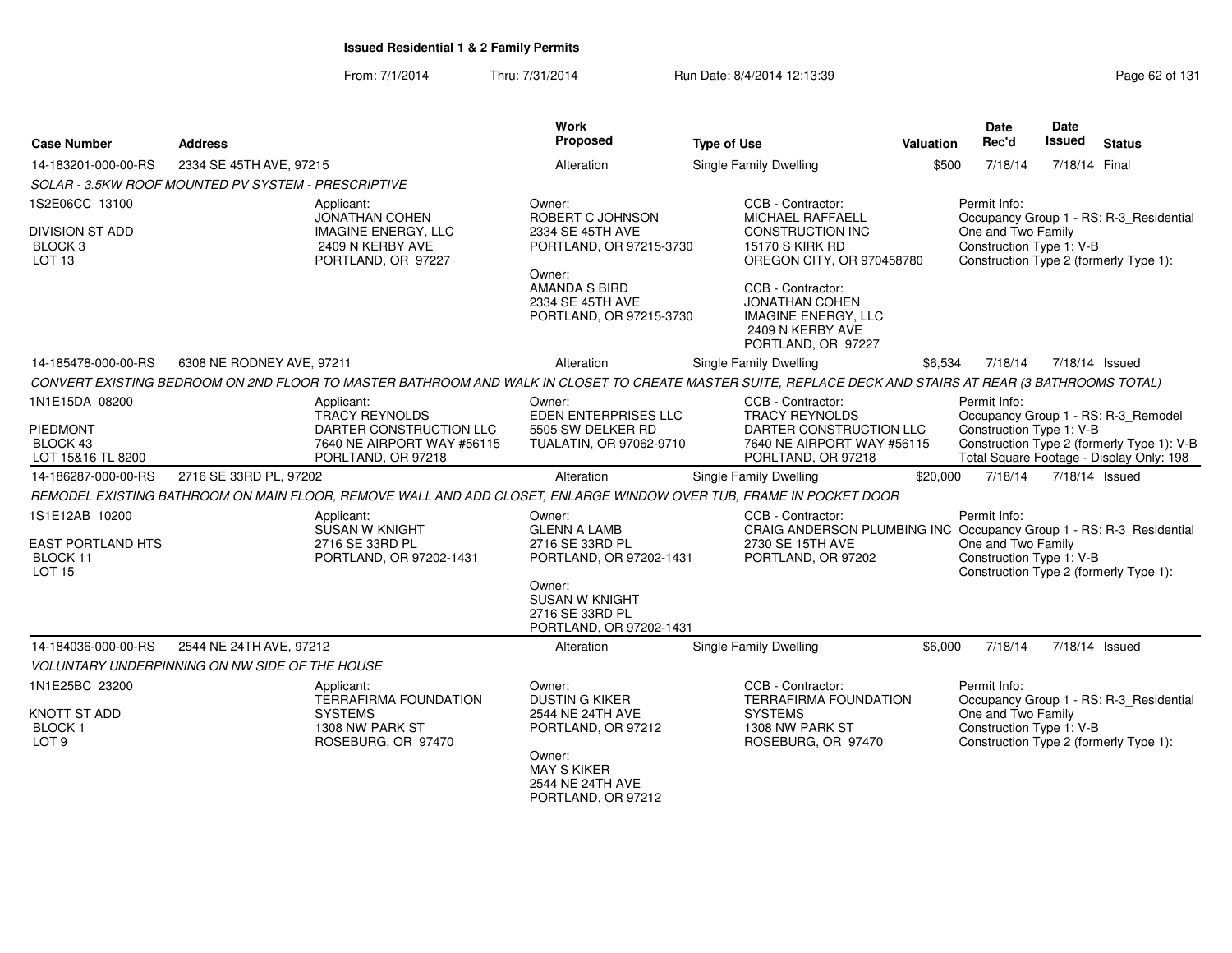From: 7/1/2014Thru: 7/31/2014 Run Date: 8/4/2014 12:13:39 Rege 63 of 131

| <b>Case Number</b>                                                                                                    | <b>Address</b>                                    |                                                                                                                                                                | Work<br>Proposed                                                                                                                                                         | <b>Type of Use</b>                                                                                                                                                                                                                   | Valuation | Date<br>Rec'd                                                  | <b>Date</b><br><b>Issued</b> | <b>Status</b>                                                                                                            |
|-----------------------------------------------------------------------------------------------------------------------|---------------------------------------------------|----------------------------------------------------------------------------------------------------------------------------------------------------------------|--------------------------------------------------------------------------------------------------------------------------------------------------------------------------|--------------------------------------------------------------------------------------------------------------------------------------------------------------------------------------------------------------------------------------|-----------|----------------------------------------------------------------|------------------------------|--------------------------------------------------------------------------------------------------------------------------|
| 14-186333-000-00-RS                                                                                                   | 5204 NE WISTARIA DR, 97213                        |                                                                                                                                                                | Alteration                                                                                                                                                               | Single Family Dwelling                                                                                                                                                                                                               | \$28,000  | 7/18/14                                                        |                              | 7/18/14 Under Inspection                                                                                                 |
|                                                                                                                       |                                                   | CONVERT BASEMENT TO LIVING SPACE, ALL NEW WALLS FOR LAUNDRY ROOM, REPLACE LAUNDRY AND LIVING ROOM WINDOW, NEW BATHROOM, NEW BEDROOM WITH ENLARGED WINDOV       |                                                                                                                                                                          |                                                                                                                                                                                                                                      |           |                                                                |                              |                                                                                                                          |
| 1N2E30DB 01000<br>ROSE CITY PK<br>BLOCK 50<br>LOT <sub>7</sub>                                                        |                                                   | Applicant:<br><b>BRIAN SCOTT BACHELOR</b><br>3334 NE 45TH AVE<br>PORTLAND, OR 97213                                                                            | Owner:<br>LUKASZ WOJEWODA<br>5204 NE WISTARIA DR<br>PORTLAND, OR 97213-2559                                                                                              | CCB - Contractor:<br><b>RHINO PLUMBING INC</b><br>18761 SE EL CAMINO TER<br>DAMASCUS OR 97089<br>CCB - Contractor:<br><b>CAMERON THOMAS LLC</b><br>PO BOX 5324<br>ALOHA OR 97006<br>CCB - Contractor:<br><b>BRIAN SCOTT BACHELOR</b> |           | Permit Info:<br>One and Two Family<br>Construction Type 1: V-B |                              | Occupancy Group 1 - RS: R-3_Residential<br>Construction Type 2 (formerly Type 1):                                        |
|                                                                                                                       |                                                   |                                                                                                                                                                |                                                                                                                                                                          | 3334 NE 45TH AVE<br>PORTLAND, OR 97213                                                                                                                                                                                               |           |                                                                |                              |                                                                                                                          |
| 14-186447-000-00-RS                                                                                                   | 3232 SE LAMBERT ST, 97202                         |                                                                                                                                                                | Alteration                                                                                                                                                               | Single Family Dwelling                                                                                                                                                                                                               | \$35,000  | 7/18/14                                                        |                              | 7/18/14 Under Inspection                                                                                                 |
| <b>KITCHEN REMODEL</b>                                                                                                |                                                   |                                                                                                                                                                |                                                                                                                                                                          |                                                                                                                                                                                                                                      |           |                                                                |                              |                                                                                                                          |
| 1S1E24DB 05900<br><b>EASTMORELAND</b><br>BLOCK 51<br>LOT 16 EXC S 70'                                                 |                                                   | Applicant:<br><b>RJR CONSTRUCTION INC</b><br>PO BOX 1347<br>GRESHAM, OR 97030                                                                                  | Owner:<br><b>PATRICK CUMMINGS</b><br>3232 SE LAMBERT ST<br>PORTLAND, OR 97202-8571<br>Owner:<br><b>CHELSEA CUMMINGS</b><br>3232 SE LAMBERT ST<br>PORTLAND, OR 97202-8571 | CCB - Contractor:<br><b>RJR CONSTRUCTION INC</b><br>PO BOX 1347<br>GRESHAM, OR 97030                                                                                                                                                 |           | Permit Info:<br>One and Two Family<br>Construction Type 1: V-B |                              | Occupancy Group 1 - RS: R-3_Residential<br>Construction Type 2 (formerly Type 1):                                        |
| 14-186277-000-00-RS                                                                                                   | 112 NE SAN RAFAEL ST. 97212                       |                                                                                                                                                                | Alteration                                                                                                                                                               | Single Family Dwelling                                                                                                                                                                                                               | \$4,000   | 7/18/14                                                        | 7/18/14 Final                |                                                                                                                          |
|                                                                                                                       |                                                   | PERMIT TO REPAIR DECK GUARDRAILS; NEW STAIRS AND HANDRAIL TO DECK; REPLACE FIXTURES IN FIRST FLOOR BATHROOM, ADD 2ND BATHROOM ON SECOND FLOOR - SEE PARENT FEE |                                                                                                                                                                          |                                                                                                                                                                                                                                      |           |                                                                |                              |                                                                                                                          |
| 1N1E27DD 03900<br><b>ALBINA</b><br>BLOCK <sub>21</sub><br>W 41' OF E 80' OF LOT 1<br>N 15' OF W 40' OF E 80' OF LOT 2 |                                                   | Applicant:<br>MOHAMED ABDUL BADREDDINE<br>3135 SE FURAT CT<br>PORTLAND, OR 97222-3301                                                                          | Owner:<br>MOHAMED ABDUL BADREDDINE<br>3135 SE FURAT CT<br>PORTLAND, OR 97222-3301                                                                                        |                                                                                                                                                                                                                                      |           | Permit Info:<br>Construction Type 1: V-B                       |                              | Occupancy Group 1 - RS: R-3_Remodel<br>Construction Type 2 (formerly Type 1):<br>Total Square Footage - Display Only: 75 |
| 14-186402-000-00-RS                                                                                                   | 5910 SW HAMILTON ST, 97221                        |                                                                                                                                                                | Alteration                                                                                                                                                               | Single Family Dwelling                                                                                                                                                                                                               | \$27,800  | 7/18/14                                                        | 7/18/14 Issued               |                                                                                                                          |
|                                                                                                                       | REPLACE CONCRETE ON GARAGE FLOOR AND REPLACE POST |                                                                                                                                                                |                                                                                                                                                                          |                                                                                                                                                                                                                                      |           |                                                                |                              |                                                                                                                          |
| 1S1E18BA 03900<br><b>B P CARDWELL TR</b>                                                                              |                                                   | Applicant:<br><b>LADA ENTERPRISES INC</b><br>PO BOX 1067                                                                                                       | Owner:<br><b>JAMES METCALFE</b><br>5910 SW HAMILTON ST                                                                                                                   | CCB - Contractor:<br><b>LADA ENTERPRISES INC</b><br>PO BOX 1067                                                                                                                                                                      |           | Permit Info:<br>One and Two Family                             |                              | Occupancy Group 1 - RS: R-3_Residential                                                                                  |
| LOT 2&3 TL 3900<br>DEFERRAL-POTENTIAL ADDITIONAL TAX                                                                  |                                                   | TUALATIN, OR 97062                                                                                                                                             | PORTLAND, OR 97221-1232                                                                                                                                                  | TUALATIN, OR 97062                                                                                                                                                                                                                   |           | Construction Type 1: V-B                                       |                              | Construction Type 2 (formerly Type 1):                                                                                   |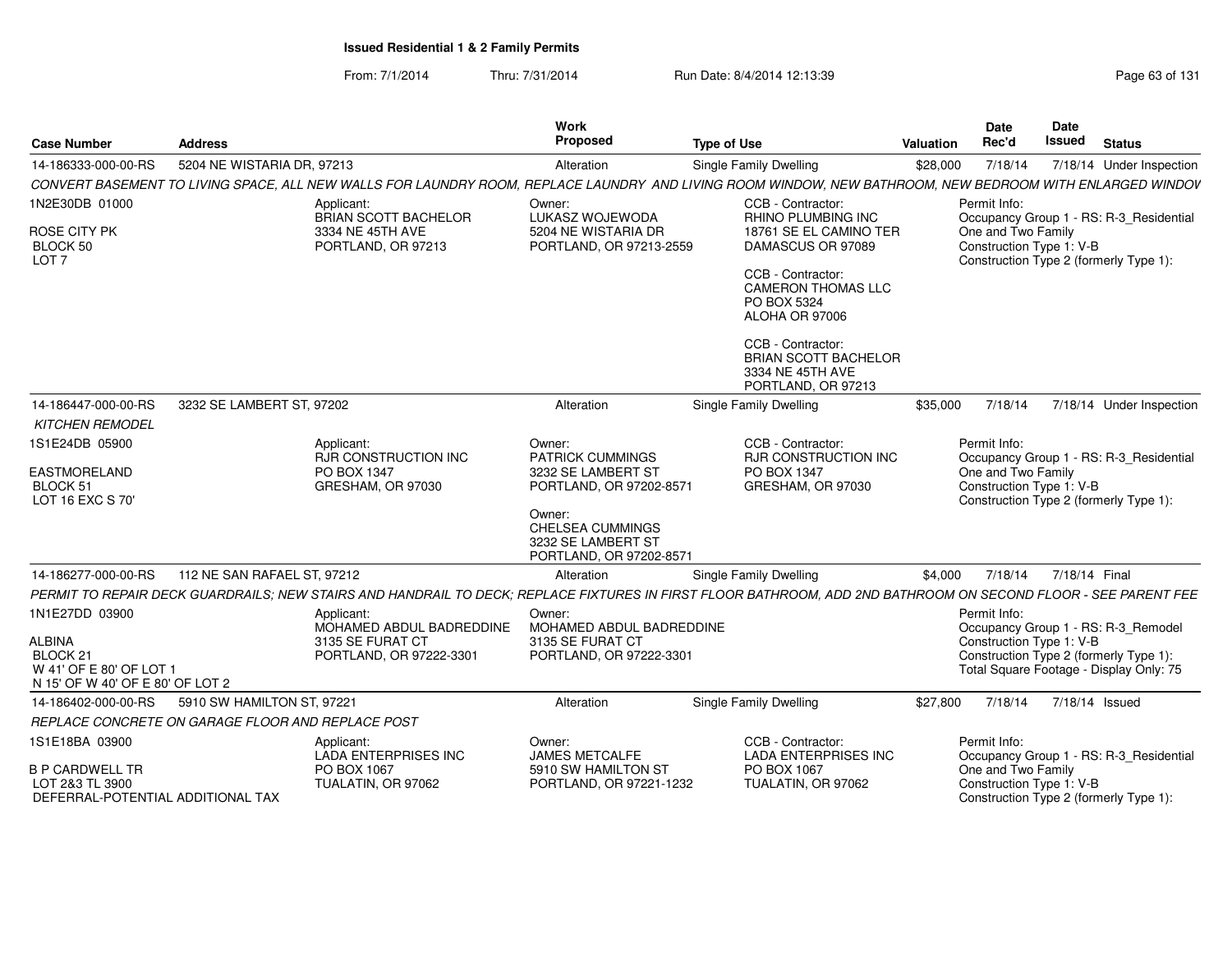From: 7/1/2014Thru: 7/31/2014 Run Date: 8/4/2014 12:13:39 Research 2014 131

|                                                                                                                  |                           |                                                                                                            | <b>Work</b>                                                                                                                                                    |                                                                                                                                                                       |           | Date                                                           | <b>Date</b>                                                                                                                                                                                                                                                                                                                                                                                                                                         |               |
|------------------------------------------------------------------------------------------------------------------|---------------------------|------------------------------------------------------------------------------------------------------------|----------------------------------------------------------------------------------------------------------------------------------------------------------------|-----------------------------------------------------------------------------------------------------------------------------------------------------------------------|-----------|----------------------------------------------------------------|-----------------------------------------------------------------------------------------------------------------------------------------------------------------------------------------------------------------------------------------------------------------------------------------------------------------------------------------------------------------------------------------------------------------------------------------------------|---------------|
| <b>Case Number</b>                                                                                               | <b>Address</b>            |                                                                                                            | Proposed                                                                                                                                                       | <b>Type of Use</b>                                                                                                                                                    | Valuation | Rec'd                                                          |                                                                                                                                                                                                                                                                                                                                                                                                                                                     | <b>Status</b> |
| 14-186489-000-00-RS                                                                                              | 1736 SE TAGGART ST, 97202 |                                                                                                            | Alteration                                                                                                                                                     | Single Family Dwelling                                                                                                                                                | \$35,000  | 7/18/14                                                        | <b>Issued</b><br>7/18/14 Issued<br>Occupancy Group 1 - RS: R-3 Residential<br>Construction Type 2 (formerly Type 1):<br>7/18/14 Issued<br>Occupancy Group 1 - RS: R-3 Residential<br>Construction Type 2 (formerly Type 1):<br>7/19/14 Under Inspection<br>Occupancy Group 1 - RS: R-3_Residential<br>Construction Type 2 (formerly Type 1):<br>7/21/14 Issued<br>Occupancy Group 1 - RS: R-3_Residential<br>Construction Type 2 (formerly Type 1): |               |
|                                                                                                                  |                           |                                                                                                            |                                                                                                                                                                | REMODEL UPPER FLOOR, CREATE TWO BEDROOMS FROM ONE LARGE BEDROOM. ADD BATH FAN IN EXISTING BATHROOM. ADD TWO WINDOWS ON WEST SIDE OF HOUSE                             |           |                                                                |                                                                                                                                                                                                                                                                                                                                                                                                                                                     |               |
| 1S1E11AB 15100<br><b>TIBBETTS ADD</b><br>BLOCK <sub>23</sub><br>E 1/2 OF LOT 5<br>E 1/2 OF N 24 1/2' OF LOT 6    |                           | Applicant:<br>BYERLY REMODELING INC<br>2215 SE 32ND AVE<br>PORTLAND, OR 97214                              | Owner:<br><b>ARTHUR E WELLS</b><br>1736 SE TAGGART ST<br>PORTLAND, OR 97202<br>Owner:<br><b>JULIA H TOMES</b><br>1736 SE TAGGART ST<br>PORTLAND, OR 97202      | CCB - Contractor:<br>BYERLY REMODELING INC<br>2215 SE 32ND AVE<br>PORTLAND, OR 97214                                                                                  |           | Permit Info:<br>One and Two Family<br>Construction Type 1: V-B |                                                                                                                                                                                                                                                                                                                                                                                                                                                     |               |
| 14-186502-000-00-RS                                                                                              | 3844 NE SIMPSON ST, 97211 |                                                                                                            | Alteration                                                                                                                                                     | <b>Single Family Dwelling</b>                                                                                                                                         | \$3,400   | 7/18/14                                                        |                                                                                                                                                                                                                                                                                                                                                                                                                                                     |               |
|                                                                                                                  |                           | INSTALLING A NEW FRENCH DOOR ON BACK OF EXISTING BUILDING                                                  |                                                                                                                                                                |                                                                                                                                                                       |           |                                                                |                                                                                                                                                                                                                                                                                                                                                                                                                                                     |               |
| 1N1E13DD 04500<br>SECTION 13 1N 1E<br>TL 4500 0.16 ACRES                                                         |                           | Applicant:<br>DK EXTERIORS LLC<br>3600 N MERIDIAN<br>NEWBERG, OR 97132                                     | Owner:<br><b>JOHN WILSON</b><br>3844 NE SIMPSON ST<br>PORTLAND, OR 97211<br>Owner:<br><b>EMILY SELTZER</b><br>3844 NE SIMPSON ST                               | CCB - Contractor:<br>DK EXTERIORS LLC<br>3600 N MERIDIAN<br>NEWBERG, OR 97132                                                                                         |           | Permit Info:<br>One and Two Family<br>Construction Type 1: V-B |                                                                                                                                                                                                                                                                                                                                                                                                                                                     |               |
|                                                                                                                  |                           |                                                                                                            | PORTLAND, OR 97211                                                                                                                                             |                                                                                                                                                                       |           |                                                                |                                                                                                                                                                                                                                                                                                                                                                                                                                                     |               |
| 14-186712-000-00-RS                                                                                              | 2522 SE 16TH AVE, 97202   |                                                                                                            | Alteration                                                                                                                                                     | <b>Single Family Dwelling</b>                                                                                                                                         | \$56,000  | 7/19/14                                                        |                                                                                                                                                                                                                                                                                                                                                                                                                                                     |               |
|                                                                                                                  |                           | CONVERT BASEMENT TO HABITABLE SPACE, INCLUDING NEW BATHROOM, LAUNDRY ROOM, AND BEDROOM WITH EGRESS WINDOW. |                                                                                                                                                                |                                                                                                                                                                       |           |                                                                |                                                                                                                                                                                                                                                                                                                                                                                                                                                     |               |
| 1S1E11AB 05500<br><b>MADELINE</b><br><b>BLOCK1</b><br>S 15' OF LOT 12&13<br>LOT <sub>14</sub><br>N 10' OF LOT 15 |                           | Applicant:<br><b>BRAD LACKEY</b><br><b>LACKEY CONSTRUCTION</b><br>PO BOX 2404<br>PORTLAND OR, 97208        | Owner:<br>DERMOD M LOVETT<br>2522 SE 16TH AVE<br>PORTLAND, OR 97202<br>Owner:<br>KATHERINE R BRANDY<br>2522 SE 16TH AVE<br>PORTLAND, OR 97202                  | CCB - Contractor:<br><b>ECOHEAT INC</b><br>3520 SE 61ST AVE<br>PORTLAND OR 97206<br>CCB - Contractor:<br>JOCELYN CONSTRUCTION INC<br>PO BOX 2404<br>PORTLAND OR 98208 |           | Permit Info:<br>One and Two Family<br>Construction Type 1: V-B |                                                                                                                                                                                                                                                                                                                                                                                                                                                     |               |
|                                                                                                                  |                           |                                                                                                            |                                                                                                                                                                | CCB - Contractor:<br>CASEBEER HYDRONICS LLC<br>7146 N GREELEY AVE<br>PORTLAND, OR 97217                                                                               |           |                                                                |                                                                                                                                                                                                                                                                                                                                                                                                                                                     |               |
| 14-186060-000-00-RS                                                                                              | 4884 NW BARNES RD, 97210  |                                                                                                            | Alteration                                                                                                                                                     | <b>Single Family Dwelling</b>                                                                                                                                         | \$35,000  | 7/21/14                                                        |                                                                                                                                                                                                                                                                                                                                                                                                                                                     |               |
|                                                                                                                  |                           | INSTALL ELEVATOR AT CENTER OF HOUSE, ADD ELEVATOR EQUIPMENT ROOM ON MAIN LEVEL                             |                                                                                                                                                                |                                                                                                                                                                       |           |                                                                |                                                                                                                                                                                                                                                                                                                                                                                                                                                     |               |
| 1N1E31DD 05100<br>SECTION 31 1N 1E<br>TL 5100 0.23 ACRES                                                         |                           | Applicant:<br><b>DENNIS R WOODS</b><br>4884 NW BARNES RD<br>PORTLAND, OR 97210                             | Owner:<br><b>DENNIS R WOODS</b><br>4884 NW BARNES RD<br>PORTLAND, OR 97210<br>Owner:<br><b>GEORGIA J FRESHWATER</b><br>4884 NW BARNES RD<br>PORTLAND, OR 97210 |                                                                                                                                                                       |           | Permit Info:<br>One and Two Family<br>Construction Type 1: V-B |                                                                                                                                                                                                                                                                                                                                                                                                                                                     |               |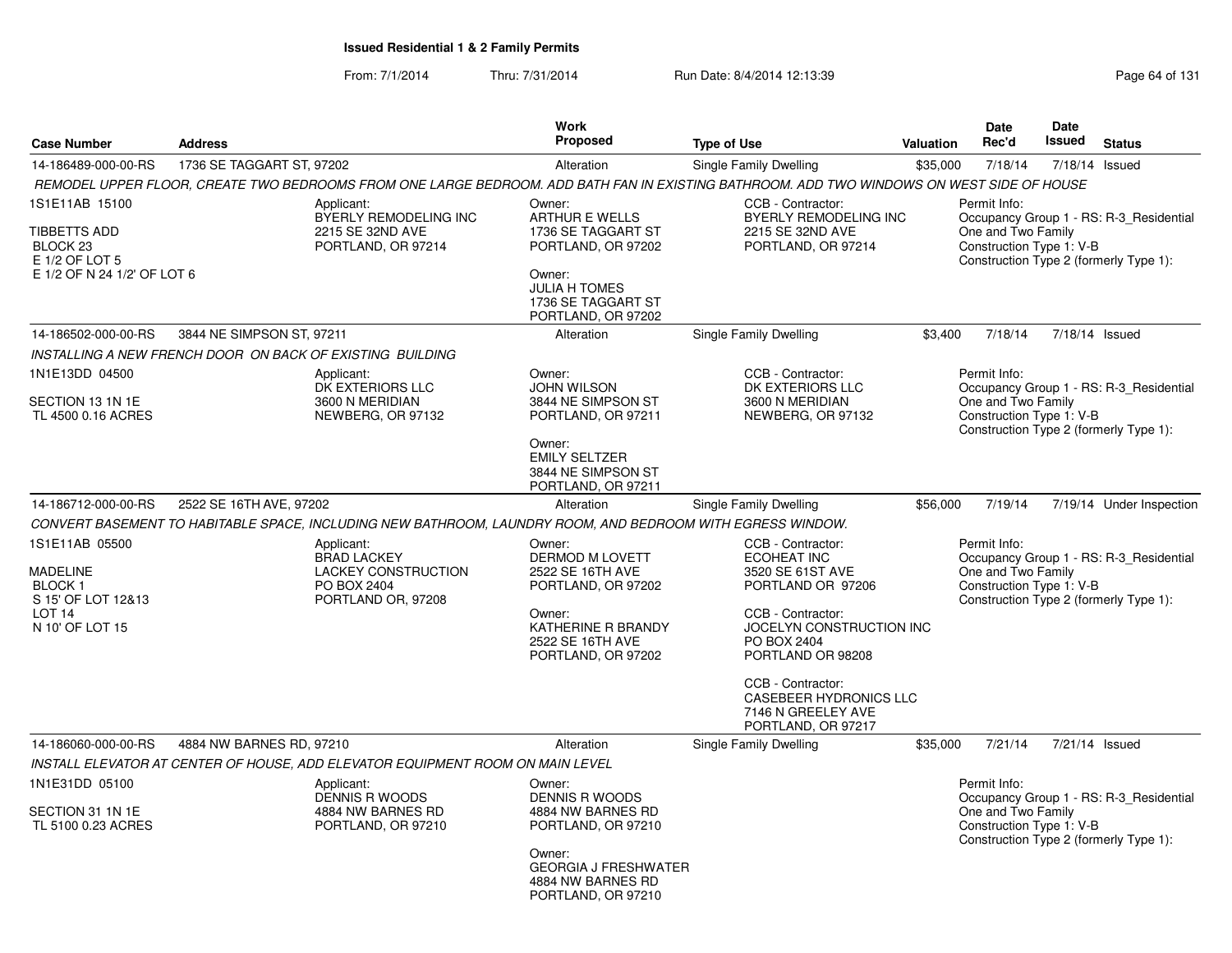From: 7/1/2014Thru: 7/31/2014 Run Date: 8/4/2014 12:13:39 Research 2010 Rage 65 of 131

| <b>Case Number</b>                                                               | <b>Address</b>               |                                                                                                                                      | <b>Work</b><br><b>Proposed</b>                                                    | <b>Type of Use</b>                                                                                         | <b>Valuation</b> | Date<br>Rec'd                                                               | Date<br><b>Issued</b> | <b>Status</b>                                                                     |
|----------------------------------------------------------------------------------|------------------------------|--------------------------------------------------------------------------------------------------------------------------------------|-----------------------------------------------------------------------------------|------------------------------------------------------------------------------------------------------------|------------------|-----------------------------------------------------------------------------|-----------------------|-----------------------------------------------------------------------------------|
| 14-186830-000-00-RS                                                              | 4629 N COMMERCIAL AVE, 97217 |                                                                                                                                      | Alteration                                                                        | Single Family Dwelling                                                                                     | \$8,000          | 7/21/14                                                                     | 7/21/14 Issued        |                                                                                   |
|                                                                                  |                              | ADD BATHROOM ON 2ND FLOOR IN EXISTING OFFICE SPACE, REPLACE WINDOW, ADD TOILET, SHOWER AND SINK, 2 NEW SKYLIGHTS (2 BATHROOMS TOTAL) |                                                                                   |                                                                                                            |                  |                                                                             |                       |                                                                                   |
| 1N1E22AC 11000<br><b>CENTRAL ALBINA ADD</b><br>BLOCK 14                          |                              | Applicant:<br><b>IAN M BENSON</b><br>4629 N COMMERCIAL AVE<br>PORTLAND, OR 97217-3067                                                | Owner:<br><b>IAN M BENSON</b><br>4629 N COMMERCIAL AVE<br>PORTLAND, OR 97217-3067 |                                                                                                            |                  | Permit Info:<br>One and Two Family<br>Construction Type 1: V-B              |                       | Occupancy Group 1 - RS: R-3 Residential                                           |
| S 16.67' OF LOT 1<br>S 16.67' OF E 21.5' OF LOT 2<br>N 1/2 OF E 64.5' OF LOT 4   |                              |                                                                                                                                      |                                                                                   |                                                                                                            |                  |                                                                             |                       | Construction Type 2 (formerly Type 1):                                            |
| 14-151980-000-00-RS                                                              | 7142 N MONTANA AVE - Unit B  |                                                                                                                                      | Alteration                                                                        | Single Family Dwelling                                                                                     | \$2,000          | 7/21/14                                                                     |                       | 7/21/14 Issued                                                                    |
|                                                                                  |                              | CONVERT EXISTING FINISHED BASEMENT TO ACCESSORY DWELLING UNIT, ADD KITCHENETTE (TRADE PERMITS TO BE OBTAINED SEPARATELY)             |                                                                                   |                                                                                                            |                  |                                                                             |                       |                                                                                   |
| 1N1E15BB 10201                                                                   |                              | Applicant:<br><b>JOE NIELSEN</b><br>7142 N MONTANA AVE<br>PORTLAND, OR 97217                                                         | Owner:<br><b>JOE NIELSEN</b><br>7142 N MONTANA AVE<br>PORTLAND, OR 97217          |                                                                                                            |                  | Permit Info:<br>Construction Type 1: V-B<br>Number of New Dwelling Units: 1 |                       | Occupancy Group 1 - RS: R-3_Remodel<br>Construction Type 2 (formerly Type 1):     |
| 14-116302-REV-01-RS                                                              | 537 SE SPOKANE ST, 97202     |                                                                                                                                      | Alteration                                                                        | Single Family Dwelling                                                                                     |                  | \$<br>7/21/14                                                               | 7/21/14 Issued        |                                                                                   |
|                                                                                  |                              | REVISION TO ADD HEADERS OVER WINDOWS ON MAIN FLOOR AND UPPER FLOOR. ADD SUPPORT UNDER DORMERS, ENLARGE FOOTING AT BASMENT.           |                                                                                   |                                                                                                            |                  |                                                                             |                       |                                                                                   |
| 1S1E23CB 14700                                                                   |                              | Applicant:                                                                                                                           | Owner:                                                                            | CCB - Contractor:                                                                                          |                  | Permit Info:                                                                |                       |                                                                                   |
| <b>SELLWOOD</b><br>BLOCK <sub>2</sub><br>E 1/2 OF LOT 3&4                        |                              | JESSEY CEREGHINO<br>CEREGHINO CONSTRUCTION, LLC INC<br>13931 SE MATILDA DR<br>MILWAUKIE, OR 97267                                    | JB CEREGHINO CONSTRUCTION<br>13931 SE MATILDA DR<br>MILWAUKIE, OR 97267           | EURO PLUMBING INC<br>10659 SE 172ND AVE<br>HAPPY VALLEY OR 97086                                           |                  | One and Two Family<br>Construction Type 1: V-B                              |                       | Occupancy Group 1 - RS: R-3_Residential<br>Construction Type 2 (formerly Type 1): |
|                                                                                  |                              |                                                                                                                                      |                                                                                   | CCB - Contractor:<br>SUNLIGHT ELECTRIC INC<br>2800 NE 65TH AVE SUITE B<br>VANCOUVER WA 98661               |                  |                                                                             |                       |                                                                                   |
|                                                                                  |                              |                                                                                                                                      |                                                                                   | CCB - Contractor:<br>action heating & a/c<br>6419 se 84<br>portland or 97266                               |                  |                                                                             |                       |                                                                                   |
|                                                                                  |                              |                                                                                                                                      |                                                                                   | CCB - Contractor:<br>JB CEREGHINO CONSTRUCTION<br><b>INC</b><br>13931 SE MATILDA DR<br>MILWAUKIE, OR 97267 |                  |                                                                             |                       |                                                                                   |
| 14-187434-000-00-RS                                                              | 5911 SE BUSH ST, 97206       |                                                                                                                                      | Alteration                                                                        | Single Family Dwelling                                                                                     | \$5,000          | 7/22/14                                                                     |                       | 7/22/14 Issued                                                                    |
| REMOVE 2 WALLS AT FAMILY ROOM, ADD BEAM ABOVE                                    |                              |                                                                                                                                      |                                                                                   |                                                                                                            |                  |                                                                             |                       |                                                                                   |
| 1S2E07DA 19300                                                                   |                              | Applicant:<br>MICHELLE LEPSCHAT                                                                                                      | Owner:<br>BENEFICIAL OREGON INC                                                   | CCB - Contractor:<br>DAVID HALLIN                                                                          |                  | Permit Info:                                                                |                       | Occupancy Group 1 - RS: R-3_Remodel                                               |
| <b>STRANGS ADD</b><br>BLOCK <sub>3</sub><br>LOT <sub>13</sub><br>E 10' OF LOT 14 |                              | MILLER CONSULTING ENGINEERS 5911 SE BUSH ST<br>9570 SW BARBUR BLVD<br>PORTLAND OR 97219                                              | PORTLAND, OR 97206-2839                                                           | <b>STANLEY C KENNEDY</b><br><b>ENTERPRISES INC</b><br>315 SE 7TH AVE<br>PORTLAND, OR 97214-1233            |                  | Construction Type 1: V-B                                                    |                       | Construction Type 2 (formerly Type 1):                                            |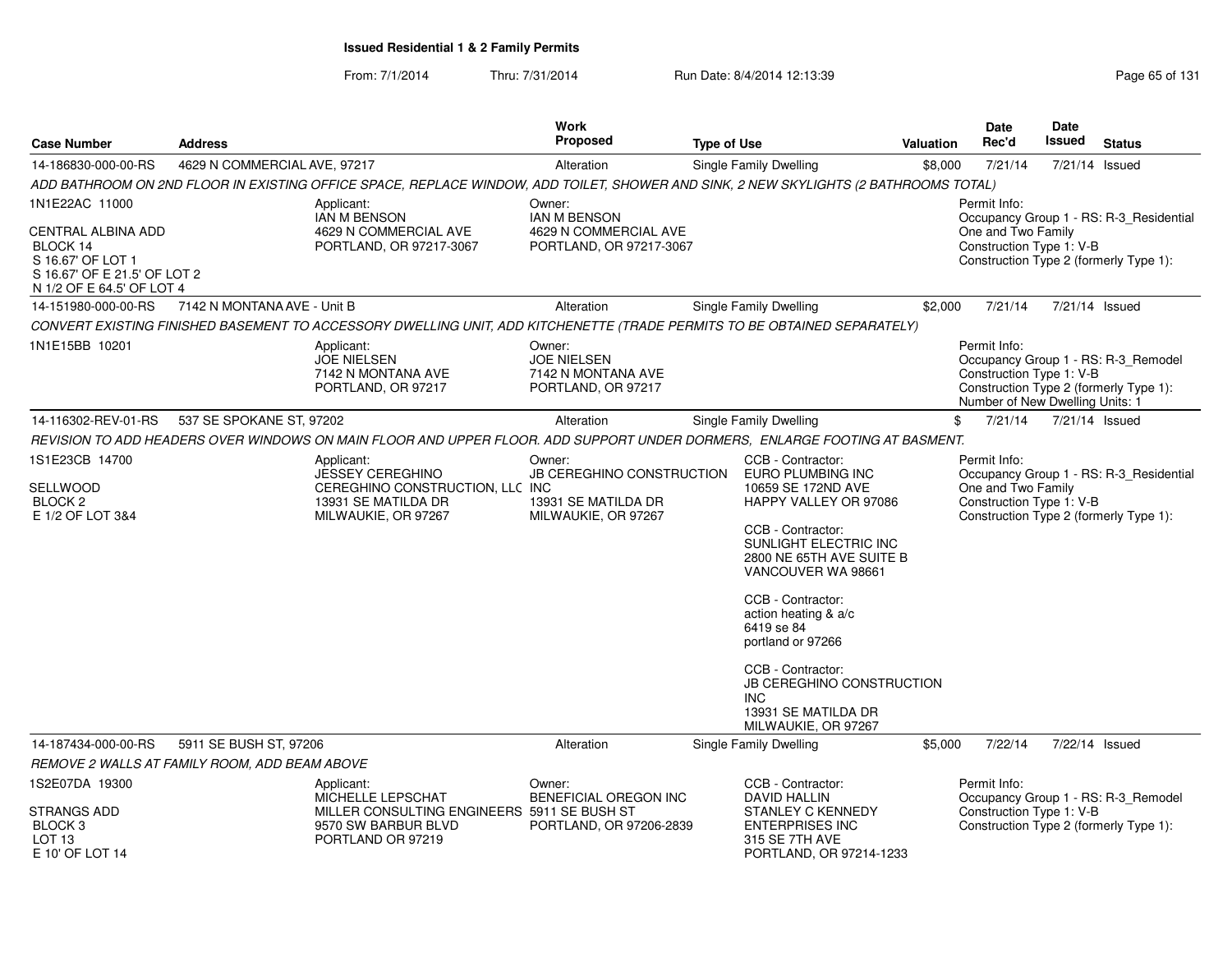From: 7/1/2014Thru: 7/31/2014 Run Date: 8/4/2014 12:13:39 Research 2010 Rage 66 of 131

| <b>Case Number</b>                                                                | <b>Address</b>                                                                                                                                               | <b>Work</b><br>Proposed                                                                                                                                                | <b>Type of Use</b>                                                                                                                            | Valuation | <b>Date</b><br>Rec'd                                           | Date<br>Issued | <b>Status</b>                                                                                                             |
|-----------------------------------------------------------------------------------|--------------------------------------------------------------------------------------------------------------------------------------------------------------|------------------------------------------------------------------------------------------------------------------------------------------------------------------------|-----------------------------------------------------------------------------------------------------------------------------------------------|-----------|----------------------------------------------------------------|----------------|---------------------------------------------------------------------------------------------------------------------------|
| 14-187466-000-00-RS                                                               | 3035 SE MARTINS ST. 97202                                                                                                                                    | Alteration                                                                                                                                                             | Single Family Dwelling                                                                                                                        | \$45,000  | 7/22/14                                                        |                | 7/22/14 Under Inspection                                                                                                  |
|                                                                                   | REMOVE WALL IN KITCHEN TO OPEN UP SPACE, ADD BEAM ABOVE; RELOCATE WALL AT BEDROOM TO CREATE LARGER MASTER SUITE, MOVE WALL TO ENLARGE MASTER BATHROOM, REPL. |                                                                                                                                                                        |                                                                                                                                               |           |                                                                |                |                                                                                                                           |
| 1S1E13CD 01900<br>EASTMORELAND<br>BLOCK 39<br>LOT 12&13 TL 1900                   | Applicant:<br><b>CRAIG WOLLEN</b><br>3035 SE MARTINS ST<br>PORTLAND, OR 97202-8749                                                                           | Owner:<br><b>CRAIG WOLLEN</b><br>3035 SE MARTINS ST<br>PORTLAND, OR 97202-8749<br>Owner:<br><b>CARI COYER</b><br>3035 SE MARTINS ST<br>PORTLAND, OR 97202-8749         | CCB - Contractor:<br><b>ASMIR TRNJANIN</b><br>ABSOLUTE CONSTRUCTION<br><b>SERVICES LLC</b><br>4529 SE POWELL BUTTE PKWY<br>PORTLAND, OR 97236 |           | Permit Info:<br>One and Two Family<br>Construction Type 1: V-B |                | Occupancy Group 1 - RS: R-3_Residential<br>Construction Type 2 (formerly Type 1):                                         |
| 14-187508-000-00-RS                                                               | 3803 SE 28TH AVE, 97202                                                                                                                                      | Alteration                                                                                                                                                             | Single Family Dwelling                                                                                                                        | \$5,000   | 7/22/14                                                        |                | 7/22/14 Under Inspection                                                                                                  |
|                                                                                   | REPAIR DRY ROT AT FRONT PORCH AND REPLACE GUARDRAILS                                                                                                         |                                                                                                                                                                        |                                                                                                                                               |           |                                                                |                |                                                                                                                           |
| 1S1E12CB 09500<br><b>EVANSTON</b><br><b>BLOCK 5</b><br>LOT <sub>12</sub>          | Applicant:<br>THE CAREFUL REMODELERS INC<br>2704 SE 65TH AVE<br>PORTLAND, OR 97206                                                                           | Owner:<br><b>LEONARD A EASTWOOD</b><br>3803 SE 28TH AVE<br>PORTLAND, OR 97202-3012<br>Owner:<br><b>VELMA N EASTWOOD</b><br>3803 SE 28TH AVE<br>PORTLAND, OR 97202-3012 | CCB - Contractor:<br>THE CAREFUL REMODELERS INC<br>2704 SE 65TH AVE<br>PORTLAND, OR 97206                                                     |           | Permit Info:<br>One and Two Family<br>Construction Type 1: V-B |                | Occupancy Group 1 - RS: R-3 Residential<br>Construction Type 2 (formerly Type 1):                                         |
| 14-187546-000-00-RS                                                               | 616 SE 38TH AVE, 97214                                                                                                                                       | Alteration                                                                                                                                                             | <b>Single Family Dwelling</b>                                                                                                                 | \$18,380  | 7/22/14                                                        |                | 7/22/14 Issued                                                                                                            |
|                                                                                   | CONVERT BASEMENT TO LIVING SPACE, ADD WALLS TO CREATE PLAYROOM, NEW OFFICE WITH EGRESS WINDOW, NEW BATHROOM, FURR OUT WALLS (3 BATHROOMS TOTAL) TRADE PERMI  |                                                                                                                                                                        |                                                                                                                                               |           |                                                                |                |                                                                                                                           |
| 1S1E01AA 12000<br><b>BARTSCH PK ADD</b><br>BLOCK <sub>2</sub><br>S 1/2 OF LOT 1&2 | Applicant:<br>BRIGHT SPOT DESIGN BUILD LLC<br>1015 N ROSA PARKS WAY<br>PORTLAND, OR 97217                                                                    | Owner:<br>NICHOLAS BROD<br>616 SE 38TH AVE<br>PORTLAND, OR 97214<br>Owner:<br><b>EMILY BROD</b><br>616 SE 38TH AVE<br>PORTLAND, OR 97214                               | CCB - Contractor:<br>BRIGHT SPOT DESIGN BUILD LLC<br>1015 N ROSA PARKS WAY<br>PORTLAND, OR 97217                                              |           | Permit Info:<br>Construction Type 1: V-B                       |                | Occupancy Group 1 - RS: R-3_Remodel<br>Construction Type 2 (formerly Type 1):<br>Total Square Footage - Display Only: 500 |
| 14-187629-000-00-RS                                                               | 4806 NE 109TH AVE, 97220                                                                                                                                     | Alteration                                                                                                                                                             | <b>Single Family Dwelling</b>                                                                                                                 | \$700     | 7/22/14                                                        |                | 7/22/14 Issued                                                                                                            |
|                                                                                   | ALTERATION TO ADD SECOND BATHROOM IN EXISTING MUDROOM                                                                                                        |                                                                                                                                                                        |                                                                                                                                               |           |                                                                |                |                                                                                                                           |
| 1N2E22BD 03500<br>PARKROSE & RPLT<br>BLOCK <sub>3</sub><br>S 45.57' OF LOT 7      | Applicant:<br>PREM NATH<br>PREMIER DESIGN GROUP<br>3737 N ALASKA ST<br>PORTLAND, OR 97217                                                                    | Owner:<br>MONG NGOC NGUYEN<br>4806 NE 109TH AVE<br>PORTLAND, OR 97220                                                                                                  |                                                                                                                                               |           | Permit Info:<br>Construction Type 1: V-B                       |                | Occupancy Group 1 - RS: R-3_Remodel<br>Construction Type 2 (formerly Type 1):                                             |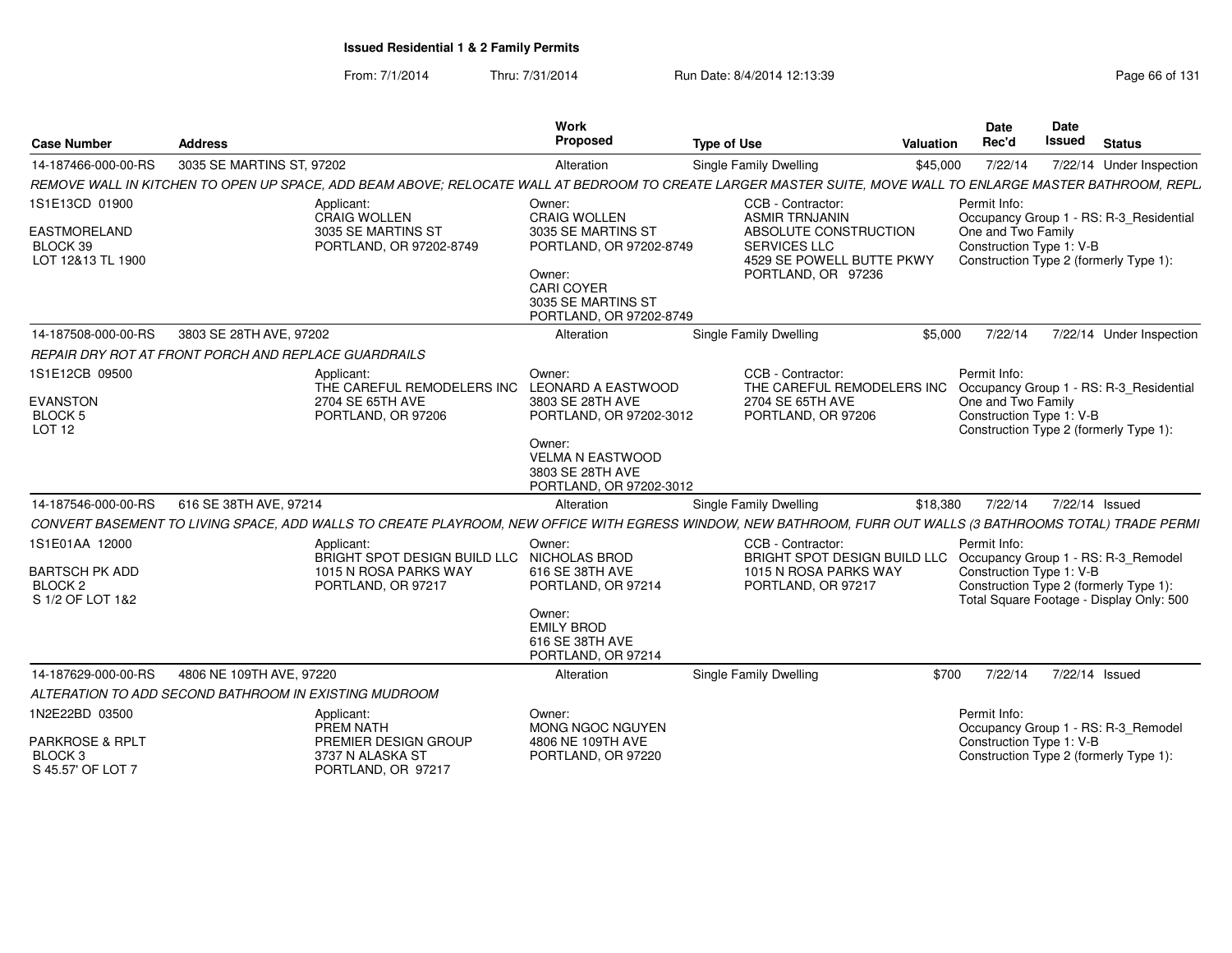From: 7/1/2014Thru: 7/31/2014 Run Date: 8/4/2014 12:13:39 Research 2010 Rage 67 of 131

| <b>Case Number</b>                                                   | <b>Address</b>                                                                                                                                                  | Work<br>Proposed                                                                           | <b>Type of Use</b>                                                                                                                      | Valuation | <b>Date</b><br>Rec'd                                                                                  | Date<br><b>Issued</b> | <b>Status</b>                                                                     |
|----------------------------------------------------------------------|-----------------------------------------------------------------------------------------------------------------------------------------------------------------|--------------------------------------------------------------------------------------------|-----------------------------------------------------------------------------------------------------------------------------------------|-----------|-------------------------------------------------------------------------------------------------------|-----------------------|-----------------------------------------------------------------------------------|
| 14-187607-000-00-RS                                                  | 2321 SW CANBY CT, 97219                                                                                                                                         | Alteration                                                                                 | Single Family Dwelling                                                                                                                  | \$500     | 7/22/14                                                                                               | 7/22/14 Issued        |                                                                                   |
|                                                                      | SOLAR INSTALLATION, 5.25kW PV SYSTEM ON ROOFTOP - PRESCRIPTIVE                                                                                                  |                                                                                            |                                                                                                                                         |           |                                                                                                       |                       |                                                                                   |
| 1S1E21BC 08300<br><b>RAZ HILL</b><br>LOT <sub>43</sub>               | Applicant:<br><b>JOSH KOPCZYNSKI</b><br>DYNAMIC POWER INNOVATION<br><b>112 WEST ILLINOIS ST</b><br>NEWBERG, OR                                                  | Owner:<br><b>JAMES R POPLACK</b><br>2321 SW CANBY CT<br>PORTLAND, OR 97219-2623<br>Owner:  | CCB - Contractor:<br><b>JOSH KOPCZYNSKI</b><br>DYNAMIC POWER INNOVATION<br>112 WEST ILLINOIS ST<br>NEWBERG, OR                          |           | Permit Info:<br>Occupancy Group 1 - RS: U_Private<br>Garage\Utility Misc.<br>Construction Type 1: V-B |                       | Construction Type 2 (formerly Type 1):                                            |
|                                                                      |                                                                                                                                                                 | ELIZABETH A NORMAND<br>2321 SW CANBY CT<br>PORTLAND, OR 97219-2623                         | CCB - Contractor:<br><b>DAVID WALES</b><br>LANPHERE CONSTRUCTION &<br>DEVELOPMENT LLC<br>4160 SW 109TH AVENUE<br>BEAVERTON, OR 97005    |           |                                                                                                       |                       |                                                                                   |
| 14-187620-000-00-RS                                                  | 35 N HOLLAND ST - Unit A, 97217                                                                                                                                 | Alteration                                                                                 | Single Family Dwelling                                                                                                                  | \$500     | 7/22/14                                                                                               | 7/22/14 Issued        |                                                                                   |
|                                                                      | SOLAR INSTALLATION, 3.24kW PV SYSTEM ON ROOFTOP - PRESCRIPTIVE                                                                                                  |                                                                                            |                                                                                                                                         |           |                                                                                                       |                       |                                                                                   |
| 1N1E15AB 02500<br>LOVELEIGH                                          | Applicant:<br><b>JOSH KOPCZYNSKI</b><br>DYNAMIC POWER INNOVATION                                                                                                | Owner:<br>TIMOTHY ALTIMUS<br>35 N HOLLAND ST                                               | CCB - Contractor:<br><b>JOSH KOPCZYNSKI</b><br>DYNAMIC POWER INNOVATION                                                                 |           | Permit Info:<br>Occupancy Group 1 - RS: U_Private<br>Garage\Utility Misc.                             |                       |                                                                                   |
| BLOCK 6<br>LOT <sub>7</sub>                                          | <b>112 WEST ILLINOIS ST</b><br>NEWBERG, OR                                                                                                                      | PORTLAND, OR 97217-1517                                                                    | <b>112 WEST ILLINOIS ST</b><br>NEWBERG, OR                                                                                              |           | Construction Type 1: V-B                                                                              |                       | Construction Type 2 (formerly Type 1):                                            |
| 14-168875-REV-01-RS                                                  | 3920 SE GRANT ST. 97214                                                                                                                                         | Alteration                                                                                 | Single Family Dwelling                                                                                                                  | \$22,000  | 7/22/14                                                                                               | 7/22/14 Issued        |                                                                                   |
|                                                                      | VALUE ADDED REVISION TO CONVERT ATTIC TO LIVING SPACE, REBUILD STAIRS, ADD BATHROOM AND CLOSET FOR MASTER BEDROOM (3 BATHROOMS TOTAL). TRADES ADDED ON MAIN PEI |                                                                                            |                                                                                                                                         |           |                                                                                                       |                       |                                                                                   |
| 1S1E01DD 03900<br>MALLORY ADD<br>BLOCK 12<br>W 40' OF LOT 2          | Applicant:<br>SLAVIK STOROZHKO<br>3305 THOMPSON AVE<br>VANCOUVER WA 98660                                                                                       | Owner:<br>OVERLAKE CAPITAL LLC<br>800 BELLEVUE WAY #400<br>BELLEVUE, WA 98004              | CCB - Contractor:<br>AMERIDREAM CONSTRUCTION LL Occupancy Group 1 - RS: R-3_Residential<br>201 NE MIDDLE FIELD RD<br>PORTLAND, OR 97211 |           | Permit Info:<br>One and Two Family<br>Construction Type 1: V-B                                        |                       | Construction Type 2 (formerly Type 1):                                            |
| 14-187735-000-00-RS                                                  | 3244 NE GLISAN ST, 97232                                                                                                                                        | Alteration                                                                                 | Single Family Dwelling                                                                                                                  | \$35,000  | 7/22/14                                                                                               |                       | 7/22/14 Under Inspection                                                          |
|                                                                      | CONVERT REMAINING UNFINISHED ATTIC SPACE TO BEDROOM, NEW WALLS FOR BATHROOM, REPLACE WINDOW WITH EGRESS WINDOW (2 BATHROOMS TOTAL) PT and ET PERMITS TO BE (    |                                                                                            |                                                                                                                                         |           |                                                                                                       |                       |                                                                                   |
| 1N1E36CA 00100<br><b>LAURELHURST</b><br>BLOCK 74<br>LOT <sub>5</sub> | Applicant:<br>AMERICAN LEGACY HOMES &<br><b>CONSTRUCTION LLC</b><br>1600 NE CHEHALEM DR<br>NEWBERG, OR 97132                                                    | Owner:<br><b>CHARLES D SMITH</b><br>3244 NE GLISAN ST<br>PORTLAND, OR 97232-2523<br>Owner: | CCB - Contractor:<br>AMERICAN LEGACY HOMES &<br><b>CONSTRUCTION LLC</b><br>1600 NE CHEHALEM DR<br>NEWBERG, OR 97132                     |           | Permit Info:<br>One and Two Family<br>Construction Type 1: V-B                                        |                       | Occupancy Group 1 - RS: R-3_Residential<br>Construction Type 2 (formerly Type 1): |
|                                                                      |                                                                                                                                                                 | ELIZABETH V SMITH<br>3244 NE GLISAN ST<br>PORTLAND, OR 97232-2523                          |                                                                                                                                         |           |                                                                                                       |                       |                                                                                   |
| 14-173663-000-00-RS                                                  | 2131 SE 130TH AVE, 97233                                                                                                                                        | Alteration                                                                                 | Single Family Dwelling                                                                                                                  | \$5,000   | 7/22/14                                                                                               | 7/22/14 Issued        |                                                                                   |
|                                                                      | CONVERT GARAGE TO BEDROOM AND STORAGE                                                                                                                           |                                                                                            |                                                                                                                                         |           |                                                                                                       |                       |                                                                                   |
| 1S2E02CD 09300                                                       |                                                                                                                                                                 | Owner:<br>ALEXANDR D CATERNIUC                                                             | CCB - Contractor:<br>A TO Z TILE & GRANITE LLC                                                                                          |           | Permit Info:                                                                                          |                       | Occupancy Group 1 - RS: R-3_Remodel                                               |
| <b>MONICA PARK</b><br><b>BLOCK1</b><br>LOT 4 INC UND 1/4 INT TRACT A |                                                                                                                                                                 | PO BOX 16158<br>PORTLAND, OR 97292                                                         | PO BOX 16158<br>PORTLAND, OR 97292                                                                                                      |           | Construction Type 1: V-B                                                                              |                       | Construction Type 2 (formerly Type 1):                                            |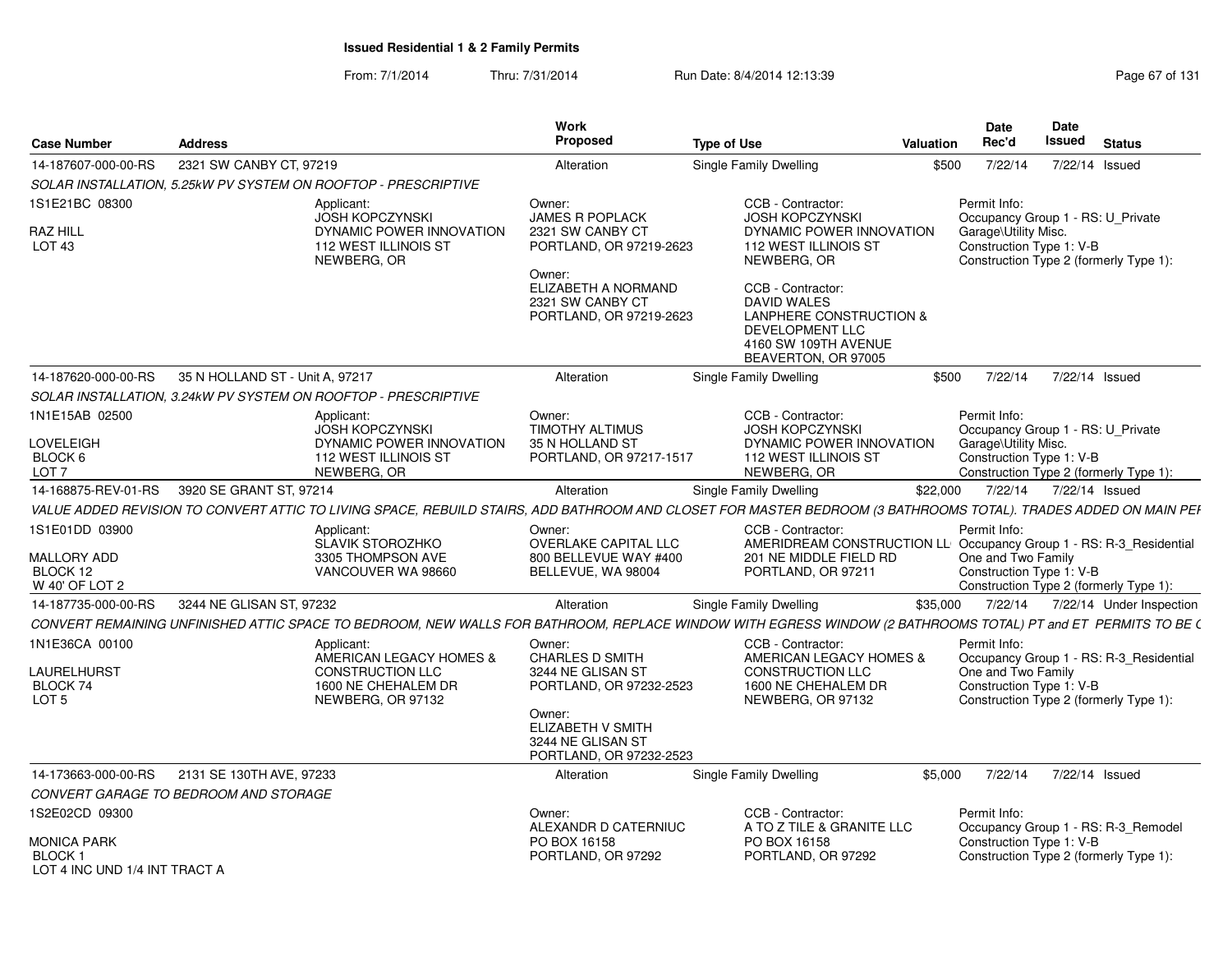From: 7/1/2014Thru: 7/31/2014 Run Date: 8/4/2014 12:13:39 Research 2010 Rage 68 of 131

| <b>Case Number</b>                                                                | <b>Address</b>                                            |                                                                                                                                                                   | Work<br><b>Proposed</b>                                                                                                                                            | <b>Type of Use</b> |                                                                                                                | Valuation | Date<br>Rec'd                                                                                                                               | Date<br><b>Issued</b> | <b>Status</b>                           |
|-----------------------------------------------------------------------------------|-----------------------------------------------------------|-------------------------------------------------------------------------------------------------------------------------------------------------------------------|--------------------------------------------------------------------------------------------------------------------------------------------------------------------|--------------------|----------------------------------------------------------------------------------------------------------------|-----------|---------------------------------------------------------------------------------------------------------------------------------------------|-----------------------|-----------------------------------------|
| 14-187810-000-00-RS                                                               | 2778 SW FAIRVIEW BLVD, 97201                              |                                                                                                                                                                   | Alteration                                                                                                                                                         |                    | Single Family Dwelling                                                                                         | \$5,000   | 7/22/14                                                                                                                                     | 7/22/14 Issued        |                                         |
|                                                                                   | RESIDENTIAL VOLUNTARY UNDERPINNING WITH (5) HELICAL PIERS |                                                                                                                                                                   |                                                                                                                                                                    |                    |                                                                                                                |           |                                                                                                                                             |                       |                                         |
| 1N1E32DC 04200<br><b>ARLINGTON HTS &amp; RPLT</b><br>BLOCK 11<br>LOT <sub>3</sub> |                                                           | Applicant:<br><b>KEVIN SPRINGER</b><br><b>TERRAFIRMA FOUNDATION</b><br><b>SYSTEMS</b><br>7910 SW HUNZIKER ST<br><b>TIGARD, OR 97233</b>                           | Owner:<br><b>MIRIAM S LAMBERT</b><br>2778 SW FAIRVIEW BLVD<br>PORTLAND, OR 97205-5825                                                                              |                    | CCB - Contractor:<br><b>TERRAFIRMA FOUNDATION</b><br><b>SYSTEMS</b><br>1308 NW PARK ST<br>ROSEBURG, OR 97470   |           | Permit Info:<br>One and Two Family<br>Construction Type 1: V-B<br>Construction Type 2 (formerly Type 1):                                    |                       | Occupancy Group 1 - RS: R-3_Residential |
| 14-187671-000-00-RS                                                               | 3218 SE TIBBETTS ST - Unit B, 97202                       |                                                                                                                                                                   | Alteration                                                                                                                                                         |                    | Single Family Dwelling                                                                                         | \$25,000  | 7/22/14                                                                                                                                     |                       | 7/22/14 Under Inspection                |
|                                                                                   |                                                           | LEGALIZE CONVERSION OF BASEMENT TO ADU TO WITH (2) BEDROOMS, (1) BATH; TRADES PULLED SEPARATELY                                                                   |                                                                                                                                                                    |                    |                                                                                                                |           |                                                                                                                                             |                       |                                         |
| 1S1E12BD 08700                                                                    |                                                           | Applicant:<br><b>CLEARWATER PROPERTIES</b><br>534 SW DUNIWAY<br>GRESHAM, OR 97030                                                                                 | Owner:<br><b>JONATHAN S LINDGREN</b><br>3218 SE TIBBETTS ST<br>PORTLAND, OR 97202<br>Owner:<br><b>MARGARET E RUBY</b><br>3218 SE TIBBETTS ST<br>PORTLAND, OR 97202 |                    | CCB - Contractor:<br><b>CLEARWATER PROPERTIES</b><br>534 SW DUNIWAY<br>GRESHAM, OR 97030                       |           | Permit Info:<br>One and Two Family<br>Construction Type 1: V-B<br>Construction Type 2 (formerly Type 1):<br>Number of New Dwelling Units: 1 |                       | Occupancy Group 1 - RS: R-3 Residential |
| 14-181556-000-00-RS                                                               | 2353 SE 77TH AVE, 97215                                   |                                                                                                                                                                   | Alteration                                                                                                                                                         |                    | Single Family Dwelling                                                                                         | \$35,000  | 7/9/14                                                                                                                                      |                       | 7/22/14 Under Inspection                |
|                                                                                   |                                                           | INSTALL DOOR AT EXISTING WINDOW LOCATION ON NORTH SIDE OF HOUSE, INSTALL TWO GAS FIREPLACE'S, REPLACE WATER HEATER, INSTALL POWERROOM IN BASEMENT.TOTAL (3) TOILI |                                                                                                                                                                    |                    |                                                                                                                |           |                                                                                                                                             |                       |                                         |
| 1S2E05DC 02200                                                                    | <b>TBC</b>                                                | Applicant:<br><b>TRACE BRASH</b><br>3326 NE 12TH AV<br>PORTLAND, OR 97212                                                                                         |                                                                                                                                                                    |                    | CCB - Contractor:<br><b>TRACE BRASH</b><br><b>TBC</b><br>3326 NE 12TH AV<br>PORTLAND, OR 97212                 |           | Permit Info:<br>One and Two Family<br>Construction Type 1: V-B<br>Construction Type 2 (formerly Type 1):                                    |                       | Occupancy Group 1 - RS: R-3_Residential |
| 14-182999-000-00-RS                                                               | 6345 N DELAWARE AVE, 97217                                |                                                                                                                                                                   | Alteration                                                                                                                                                         |                    | Single Family Dwelling                                                                                         | \$94,000  | 7/11/14                                                                                                                                     | 7/23/14 Issued        |                                         |
|                                                                                   |                                                           | NEW SHED DORMERS ON FRONT AND REAR OF DWELLING TO CREATE NEW SECOND FLOOR BATHROOM AND THIRD BEDROOM.                                                             |                                                                                                                                                                    |                    |                                                                                                                |           |                                                                                                                                             |                       |                                         |
| 1N1E16CA 00600<br><b>WILLAMETTE</b><br>BLOCK <sub>1</sub><br>LOT <sub>7</sub>     |                                                           | Applicant:<br>Craig Combs<br><b>COMBS REMODEL</b><br><b>CONSTRUCTION LLC</b><br>1316 SE 34th Ave<br>Portland, OR 97214                                            | Owner:<br><b>TROY A ARP</b><br>6345 N DELAWARE AVE<br>PORTLAND, OR 97217-4901<br>Owner:<br><b>DANIELLE R ARP</b><br>6345 N DELAWARE AVE<br>PORTLAND, OR 97217-4901 |                    | CCB - Contractor:<br><b>COMBS REMODEL</b><br><b>CONSTRUCTION LLC</b><br>1316 SE 34TH AVE<br>PORTLAND, OR 97214 |           | Permit Info:<br>One and Two Family<br>Construction Type 1: V-B<br>Construction Type 2 (formerly Type 1):                                    |                       | Occupancy Group 1 - RS: R-3 Residential |
| 14-187266-000-00-RS                                                               | 1508 SE POPLAR AVE, 97214                                 |                                                                                                                                                                   | Alteration                                                                                                                                                         |                    | Single Family Dwelling                                                                                         | \$95,000  | 7/21/14                                                                                                                                     | 7/23/14 Issued        |                                         |
|                                                                                   |                                                           | CONVERT BASEMENT TO HABITABLE SPACE INCLUDING BATHROOM AND BEDROOM. (3) TOILETS TOTAL                                                                             |                                                                                                                                                                    |                    |                                                                                                                |           |                                                                                                                                             |                       |                                         |
| 1S1E02DB 00300<br><b>LADDS ADD</b><br>BLOCK 20<br>LOT <sub>9</sub>                |                                                           | Applicant:<br><b>STEVEN R KEM</b><br><b>KEM'S WOODWORKS INC</b><br>PO BOX 396<br>CORNELIUS, OR 97113                                                              | Owner:<br>MICHAEL P GIRARD<br>1508 SE POPLAR AVE<br>PORTLAND, OR 97214<br>Owner:<br><b>KAREN E GIRARD</b><br>1508 SE POPLAR AVE<br>PORTLAND, OR 97214              |                    | CCB - Contractor:<br>STEVEN R KEM<br><b>KEM'S WOODWORKS INC</b><br><b>PO BOX 396</b><br>CORNELIUS, OR 97113    |           | Permit Info:<br>One and Two Family<br>Construction Type 1: V-B<br>Construction Type 2 (formerly Type 1):                                    |                       | Occupancy Group 1 - RS: R-3 Residential |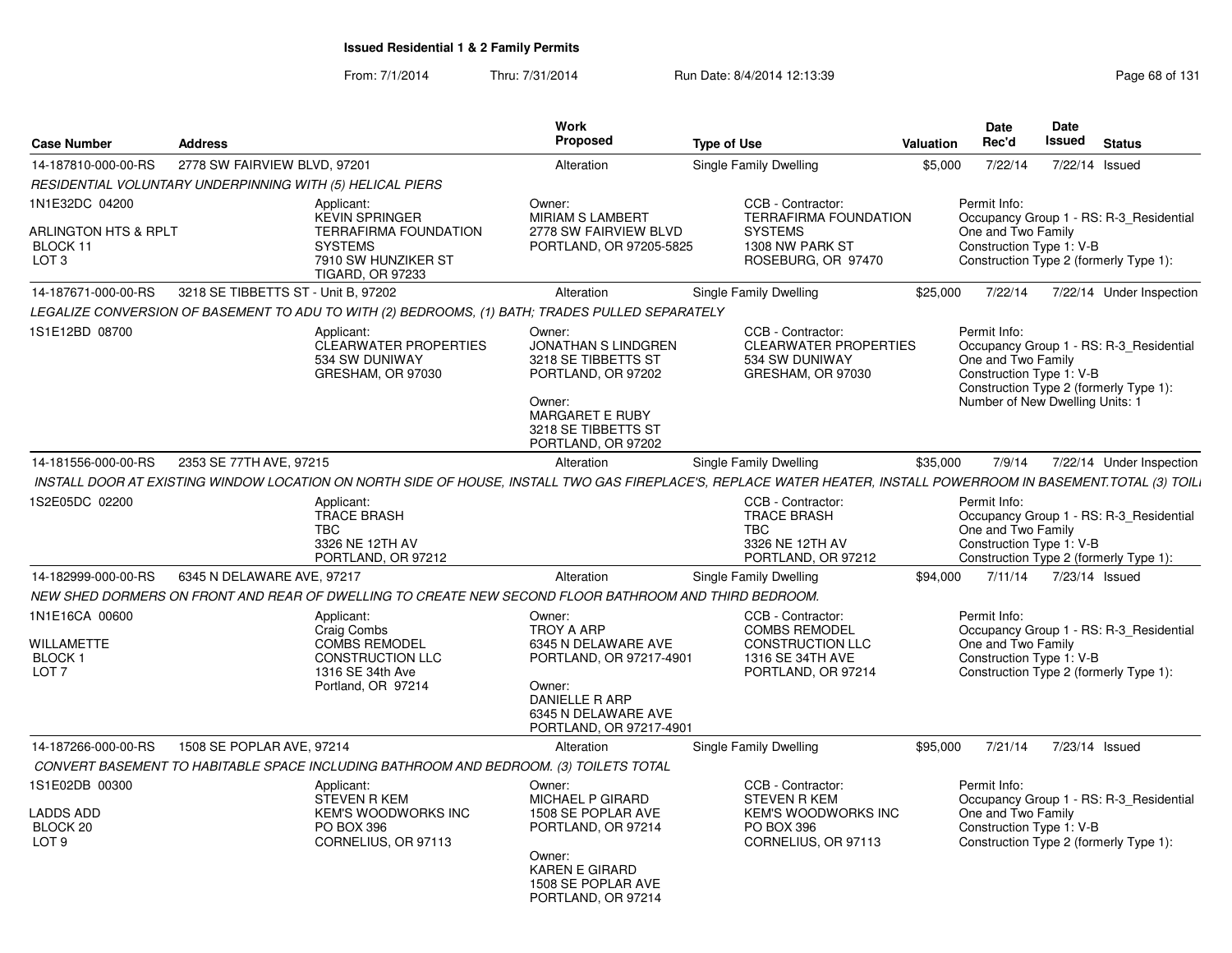From: 7/1/2014Thru: 7/31/2014 Run Date: 8/4/2014 12:13:39 Research 2010 Rage 69 of 131

| <b>Case Number</b>                                                           | <b>Address</b>                  |                                                                                                                                                               | <b>Work</b><br><b>Proposed</b>                                                                                                                                                   | <b>Type of Use</b>                                                                                                               | Valuation | <b>Date</b><br>Rec'd                                           | <b>Date</b><br>Issued | <b>Status</b>                                                                                                              |
|------------------------------------------------------------------------------|---------------------------------|---------------------------------------------------------------------------------------------------------------------------------------------------------------|----------------------------------------------------------------------------------------------------------------------------------------------------------------------------------|----------------------------------------------------------------------------------------------------------------------------------|-----------|----------------------------------------------------------------|-----------------------|----------------------------------------------------------------------------------------------------------------------------|
| 13-165280-000-00-RS                                                          | 2233 SW MARKET STREET DR, 97201 |                                                                                                                                                               | Alteration                                                                                                                                                                       | Single Family Dwelling                                                                                                           | \$120,000 | 4/29/14                                                        |                       | 7/23/14 Under Inspection                                                                                                   |
|                                                                              |                                 | REMODEL TO SINGLE FAMILY RESIDENCE. +++BASEMENT: REMOVE AND REBUILD STAIRS TO FIRST FLOOR, REMOVE AND REFRAME ROOF OVER BASEMENT LOFT AT REAR OF HOME. +++FIF |                                                                                                                                                                                  |                                                                                                                                  |           |                                                                |                       |                                                                                                                            |
| 1S1E04BB 01900<br>CARTERS ADD TO P<br>BLOCK 56<br>LOT 10&25 TL 1900          |                                 | Applicant:<br>PINNACLE CONSTRUCTION<br><b>SERVICES LLC</b><br>6663 SW Beaverton Hillsdale Hwy.<br>#302<br>PORTLAND, OR 97225-1403                             | Owner:<br><b>MARK A TAYLOR</b><br>PO BOX 8456<br>PORTLAND, OR 97207-8456                                                                                                         | CCB - Contractor<br>PINNACLE CONSTRUCTION<br>SERVICES LLC<br>6663 SW Beaverton Hillsdale Hwy.<br>#302<br>PORTLAND, OR 97225-1403 |           | Permit Info:<br>Construction Type 1: V-B                       |                       | Occupancy Group 1 - RS: R-3_Remodel<br>Construction Type 2 (formerly Type 1):<br>Total Square Footage - Display Only: 2272 |
| 14-188092-000-00-RS                                                          | 6717 N MICHIGAN AVE, 97217      |                                                                                                                                                               | Alteration                                                                                                                                                                       | Single Family Dwelling                                                                                                           | \$2.500   | 7/23/14                                                        | 7/23/14 Issued        |                                                                                                                            |
|                                                                              |                                 | CONVERT BASEMENT TO LIVING SPACE, INCLUDES FAMILY ROOM WITH NEW EGRESS WINDOWS, LAUNDRY ROOM, STORAGE AREA, FURR OUT WALLS                                    |                                                                                                                                                                                  |                                                                                                                                  |           |                                                                |                       |                                                                                                                            |
| 1N1E15BC 14900<br>PACIFIC PL<br>BLOCK <sub>2</sub><br>LOT <sub>22</sub>      |                                 | Applicant:<br>JONATHAN P STRAUHULL<br>6717 N MICHIGAN AVE<br>PORTLAND, OR 97217-1839                                                                          | Owner:<br><b>JONATHAN P STRAUHULL</b><br>6717 N MICHIGAN AVE<br>PORTLAND, OR 97217-1839<br>Owner:<br><b>MARGOT G STRAUHULL</b><br>6717 N MICHIGAN AVE<br>PORTLAND, OR 97217-1839 |                                                                                                                                  |           | Permit Info:<br>One and Two Family<br>Construction Type 1: V-B |                       | Occupancy Group 1 - RS: R-3_Residential<br>Construction Type 2 (formerly Type 1):                                          |
| 14-188190-000-00-RS                                                          | 10450 SW LANCASTER RD, 97219    |                                                                                                                                                               | Alteration                                                                                                                                                                       | Single Family Dwelling                                                                                                           | \$500     | 7/23/14                                                        | 7/23/14 Final         |                                                                                                                            |
|                                                                              |                                 | SOLAR INSTALLATION, 3.75kW PV SYSTEM ON ROOF TOP, PRESCRIPTIVE                                                                                                |                                                                                                                                                                                  |                                                                                                                                  |           |                                                                |                       |                                                                                                                            |
| 1S1E28CD 05300<br><b>BRUNSKILL</b><br>BLOCK <sub>2</sub><br>LOT <sub>3</sub> |                                 | Applicant:<br>ELEMENTAL ENERGY LLC<br>830 NE HAZELFERN PL<br>PORTLAND, OR 97232                                                                               | Owner:<br><b>DYLAN SHANAHAN</b><br>10450 SW LANCASTER RD<br>PORTLAND, OR 97219<br>Owner:<br>KYOKO KATO<br>10450 SW LANCASTER RD                                                  | CCB - Contractor:<br>ELEMENTAL ENERGY LLC<br>830 NE HAZELFERN PL<br>PORTLAND, OR 97232                                           |           | Permit Info:<br>One and Two Family<br>Construction Type 1: V-B |                       | Occupancy Group 1 - RS: R-3 Residential<br>Construction Type 2 (formerly Type 1):                                          |
| 14-185480-000-00-RS                                                          | 3045 SW FAIRVIEW BLVD, 97201    |                                                                                                                                                               | PORTLAND, OR 97219                                                                                                                                                               |                                                                                                                                  |           | 7/23/14                                                        |                       | 7/23/14 Issued                                                                                                             |
|                                                                              |                                 | NEW POST AND BEAM FRAMING TO SUPPORT THE EXISTING CEILING JOISTS AND ROOF FRAMING AT THE REMOVED MAIN LEVEL INTERIOR PARTITION WALL                           | Alteration                                                                                                                                                                       | Single Family Dwelling                                                                                                           | \$1,000   |                                                                |                       |                                                                                                                            |
| 1N1E32DC 11800                                                               |                                 | Applicant:                                                                                                                                                    | Owner:                                                                                                                                                                           | CCB - Contractor:                                                                                                                |           | Permit Info:                                                   |                       |                                                                                                                            |
| <b>ARLINGTON HTS &amp; RPLT</b><br>BLOCK 16<br>LOT <sub>15</sub>             |                                 | XIAO LI DANE LIU-WIMMER<br>3045 SW FAIRVIEW BLVD<br>PORTLAND, OR 97205-5801                                                                                   | <b>THOMAS G WIMMER</b><br>3045 SW FAIRVIEW BLVD<br>PORTLAND, OR 97205-5801                                                                                                       | <b>CHRIS MCDONALD</b><br>6307 NE 23RD<br>PORTLAND OR 97211                                                                       |           | One and Two Family<br>Construction Type 1: V-B                 |                       | Occupancy Group 1 - RS: R-3_Residential<br>Construction Type 2 (formerly Type 1):                                          |
|                                                                              |                                 |                                                                                                                                                               | Owner:<br>XIAO LI DANE LIU-WIMMER<br>3045 SW FAIRVIEW BLVD<br>PORTLAND, OR 97205-5801                                                                                            |                                                                                                                                  |           |                                                                |                       |                                                                                                                            |
| 14-188473-000-00-RS                                                          | 11835 NE COUCH ST, 97220        |                                                                                                                                                               | Alteration                                                                                                                                                                       | Single Family Dwelling                                                                                                           | \$5.000   | 7/23/14                                                        |                       | 7/23/14 Issued                                                                                                             |
|                                                                              |                                 | LEGALIZE CONVERSION OF BASEMENT TO LIVING SPACE; NEW BATHROOM AND 3 NEW BEDROOMS - SEE PARENT ALERT FOLDER                                                    |                                                                                                                                                                                  |                                                                                                                                  |           |                                                                |                       |                                                                                                                            |
| 1N2E34DA 05900<br><b>HAMLER ADD</b><br>BLOCK 3<br>LOT <sub>1</sub>           |                                 | Applicant:<br><b>NOLAN ROHRER</b><br>28496 SE CURRIN RD<br>ESTACADA, OR 97023                                                                                 | Owner:<br><b>IUDITA CLAPA</b><br>PO BOX 460<br>ESTACADA, OR 97023-0460                                                                                                           |                                                                                                                                  |           | Permit Info:<br>One and Two Family<br>Construction Type 1: V-B |                       | Occupancy Group 1 - RS: R-3 Residential<br>Construction Type 2 (formerly Type 1):                                          |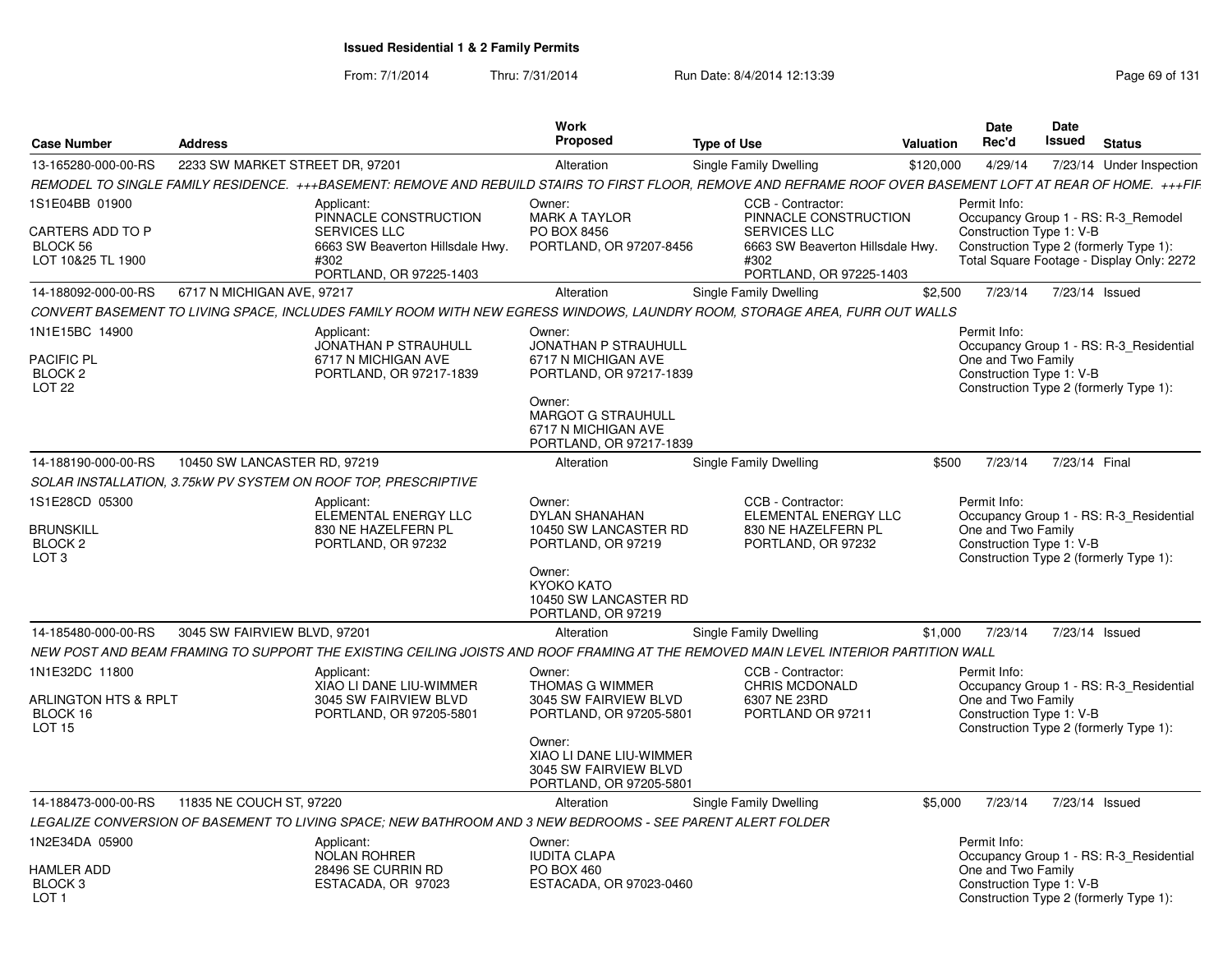From: 7/1/2014Thru: 7/31/2014 Run Date: 8/4/2014 12:13:39 Research 2010 131

| <b>Case Number</b>                                                                                                                                     | <b>Address</b>                     |                                                                                                               | <b>Work</b><br>Proposed                                                                                                                                                  | <b>Type of Use</b>                                                                                                                                                                                                                                                                                                                                                                                                                     | Valuation | <b>Date</b><br>Rec'd                                           | Date<br>Issued | <b>Status</b>                                                                     |
|--------------------------------------------------------------------------------------------------------------------------------------------------------|------------------------------------|---------------------------------------------------------------------------------------------------------------|--------------------------------------------------------------------------------------------------------------------------------------------------------------------------|----------------------------------------------------------------------------------------------------------------------------------------------------------------------------------------------------------------------------------------------------------------------------------------------------------------------------------------------------------------------------------------------------------------------------------------|-----------|----------------------------------------------------------------|----------------|-----------------------------------------------------------------------------------|
| 14-164694-000-00-RS                                                                                                                                    | 2031 SW CLIFTON ST, 97201          |                                                                                                               | Alteration                                                                                                                                                               | <b>Single Family Dwelling</b>                                                                                                                                                                                                                                                                                                                                                                                                          | \$65,000  | 6/3/14                                                         |                | 7/23/14 Under Inspection                                                          |
|                                                                                                                                                        |                                    |                                                                                                               |                                                                                                                                                                          | BASEMENT REMODEL INCLUDING NEW PLUMBING AND ELECTRICAL FOR NEW BATH. NOT AN ADU. FOUR TOILETS TOTAL. ADDITIONAL WORK TO INVOLVE PLUMBING TO SWAP BACKSIDE PLUI                                                                                                                                                                                                                                                                         |           |                                                                |                |                                                                                   |
| 1S1E04BC 02300<br>CARTERS ADD TO P<br>BLOCK 48<br>WLY 35.25' OF SLY 1/2 OF LOT 2<br>WLY 35.25' OF LOT 3<br>ELY 68' OF LOT 4; SLY 40' OF ELY 68' OF LOT |                                    | Applicant:<br><b>RON BOERSMA</b><br><b>JDL DEVELOPMENT</b><br>2314 NW SAVIER<br>PORTLAND, OR 97210            | Owner:<br><b>JEREMY HOLDEN</b><br>2031 SW CLIFTON ST<br>PORTLAND, OR 97201-2416<br>Owner:<br>AOIFE HOLDEN<br>2031 SW CLIFTON ST<br>PORTLAND, OR 97201-2416               | CCB - Contractor:<br>CRAIG ANDERSON PLUMBING INC Occupancy Group 1 - RS: R-3_Residential<br>2730 SE 15TH AVE<br>PORTLAND, OR 97202<br>CCB - Contractor:<br><b>JOE LYONS</b><br>JDL DEVELOPMENT INC<br>2314 NW SAVIER ST<br>PORTLAND, OR 97210-2514<br>CCB - Contractor:<br>ROOM SERVICE A/V /<br>ELECTRONIC DESIGN GROUP INC<br>10120 SW NIMBUS AVE C#1<br>PORTLAND, OR 97223<br>CCB - Contractor:<br>S & A ELECTRIC INC<br>PO BOX 218 |           | Permit Info:<br>One and Two Family<br>Construction Type 1: V-B |                | Construction Type 2 (formerly Type 1):                                            |
| 14-188625-000-00-RS                                                                                                                                    | 4515 NE WYGANT ST, 97218           |                                                                                                               | Alteration                                                                                                                                                               | BORING OR 97009<br>Single Family Dwelling                                                                                                                                                                                                                                                                                                                                                                                              | \$38,000  | 7/24/14                                                        |                | 7/24/14 Issued                                                                    |
|                                                                                                                                                        |                                    | REMODEL KITCHEN. CHANGE WINDOW ON SIDE ELEVATION IN EXISTING OPENING.                                         |                                                                                                                                                                          |                                                                                                                                                                                                                                                                                                                                                                                                                                        |           |                                                                |                |                                                                                   |
| 1N2E19BC 06700<br>STEIGERWALD ADD<br><b>BLOCK1</b><br>LOT 19                                                                                           |                                    | Applicant:<br>ADAM<br><b>ARCIFORM LLC</b><br>2303 N RANDOLPH AVE<br>PORTLAND, OR 97227                        | Owner:<br>JULIE M NITTLER<br>4515 NE WYGANT ST<br>PORTLAND, OR 97218-1647                                                                                                | CCB - Contractor:<br><b>ADAM</b><br><b>ARCIFORM LLC</b><br>2303 N RANDOLPH AVE<br>PORTLAND, OR 97227                                                                                                                                                                                                                                                                                                                                   |           | Permit Info:<br>One and Two Family<br>Construction Type 1: V-B |                | Occupancy Group 1 - RS: R-3_Residential<br>Construction Type 2 (formerly Type 1): |
| 14-188627-000-00-RS                                                                                                                                    | 5117 NE CESAR E CHAVEZ BLVD, 97211 |                                                                                                               | Alteration                                                                                                                                                               | Single Family Dwelling                                                                                                                                                                                                                                                                                                                                                                                                                 | \$3.939   | 7/24/14                                                        |                | 7/24/14 Issued                                                                    |
| Voluntary seismic upgrade                                                                                                                              |                                    |                                                                                                               |                                                                                                                                                                          |                                                                                                                                                                                                                                                                                                                                                                                                                                        |           |                                                                |                |                                                                                   |
| 1N1E24AA 19100<br><b>HILTON</b><br>BLOCK <sub>2</sub><br>LOT <sub>2</sub>                                                                              |                                    | Applicant:<br><b>STEVE GEMMELL</b><br><b>GEMMELL CONSTRUCTION LLC</b><br>3817 N WILLIAMS<br>PORTLAND OR 97227 | Owner:<br>ADAM J CRAFTS<br>5117 NE CESAR E CHAVEZ BLVD<br>PORTLAND, OR 97211<br>Owner:<br><b>CASSANDRA A MASTNE</b><br>5117 NE CESAR E CHAVEZ BLVD<br>PORTLAND, OR 97211 | CCB - Contractor:<br><b>STEVE GEMMELL</b><br><b>GEMMELL CONSTRUCTION LLC</b><br>3817 N WILLIAMS<br>PORTLAND OR 97227                                                                                                                                                                                                                                                                                                                   |           | Permit Info:<br>One and Two Family<br>Construction Type 1: V-B |                | Occupancy Group 1 - RS: R-3 Residential<br>Construction Type 2 (formerly Type 1): |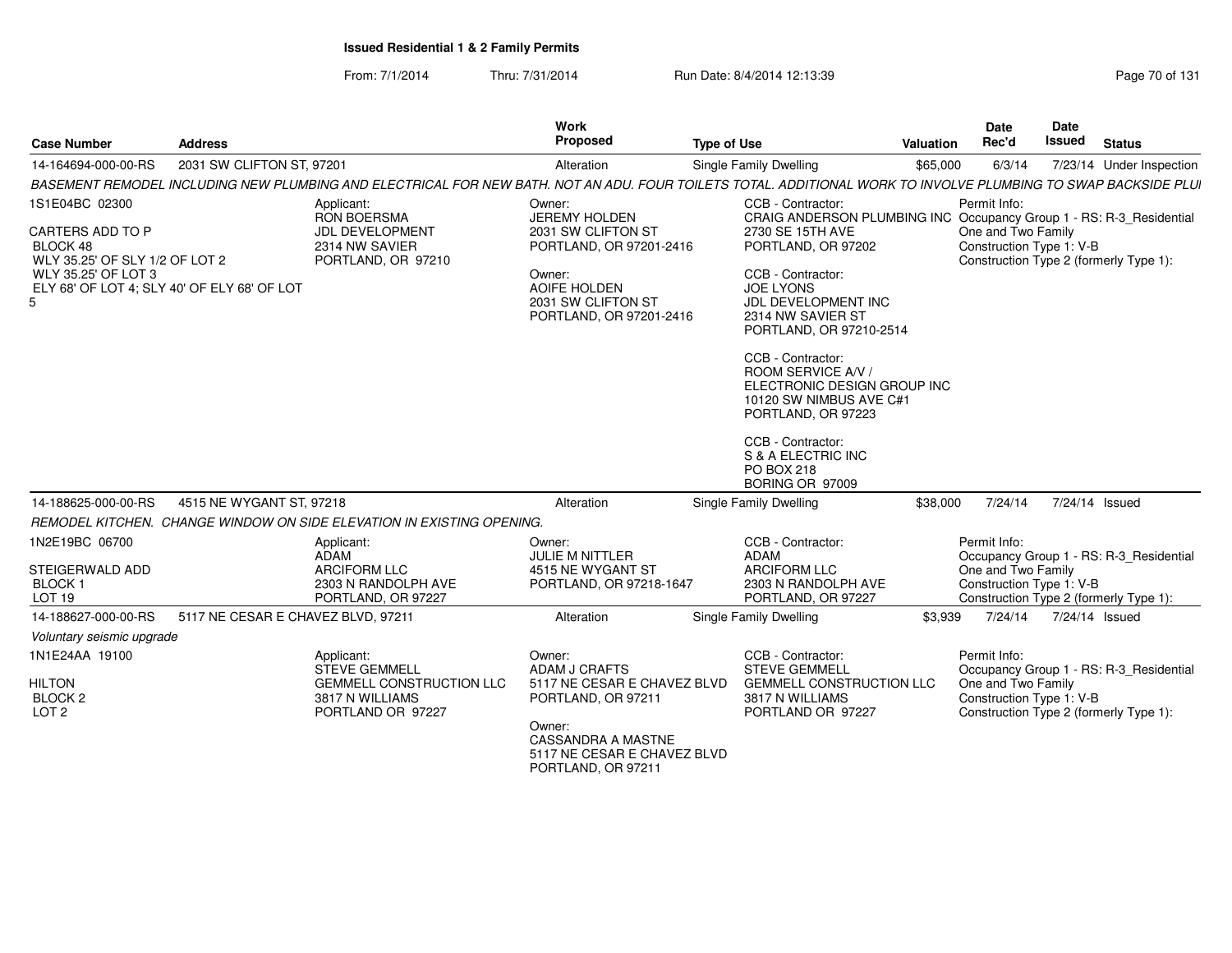From: 7/1/2014Thru: 7/31/2014 Run Date: 8/4/2014 12:13:39 Research 2010 Rage 71 of 131

| <b>Case Number</b>                                                     | <b>Address</b>            |                                                                                                                     | Work<br>Proposed                                                                                                                                           | <b>Type of Use</b>                                                                                                                                                                                                             | <b>Valuation</b> | <b>Date</b><br>Rec'd                                           | <b>Date</b><br>Issued | <b>Status</b>                                                                     |
|------------------------------------------------------------------------|---------------------------|---------------------------------------------------------------------------------------------------------------------|------------------------------------------------------------------------------------------------------------------------------------------------------------|--------------------------------------------------------------------------------------------------------------------------------------------------------------------------------------------------------------------------------|------------------|----------------------------------------------------------------|-----------------------|-----------------------------------------------------------------------------------|
| 14-188632-000-00-RS                                                    | 5237 NE 24TH AVE, 97211   |                                                                                                                     | Alteration                                                                                                                                                 | Single Family Dwelling                                                                                                                                                                                                         | \$4,212          | 7/24/14                                                        | 7/24/14 Final         |                                                                                   |
|                                                                        |                           | VOLUNTARY SEISMIC UPGRADE INCLUDING SEISMIC SHUT OFF VALVE                                                          |                                                                                                                                                            |                                                                                                                                                                                                                                |                  |                                                                |                       |                                                                                   |
| 1N1E23AA 11200<br>VERNON<br>BLOCK 12<br><b>LOT 12</b>                  |                           | Applicant:<br><b>STEVE GEMMELL</b><br>GEMMELL CONSTRUCTION LLC<br>3817 N WILLIAMS<br>PORTLAND OR 97227              | Owner:<br><b>MISHA ISAAK</b><br>5237 NE 24TH AVE<br>PORTLAND, OR 97211<br>Owner:<br><b>DAVID C ISAAK</b><br>5237 NE 24TH AVE                               | CCB - Contractor:<br><b>STEVE GEMMELL</b><br><b>GEMMELL CONSTRUCTION LLC</b><br>3817 N WILLIAMS<br>PORTLAND OR 97227                                                                                                           |                  | Permit Info:<br>One and Two Family<br>Construction Type 1: V-B |                       | Occupancy Group 1 - RS: R-3 Residential<br>Construction Type 2 (formerly Type 1): |
| 14-174140-000-00-RS                                                    | 3623 SE LINCOLN ST, 97214 |                                                                                                                     | PORTLAND, OR 97211<br>Alteration                                                                                                                           | Single Family Dwelling                                                                                                                                                                                                         | \$30,000         | 6/24/14                                                        |                       | 7/24/14 Under Inspection                                                          |
|                                                                        |                           |                                                                                                                     |                                                                                                                                                            |                                                                                                                                                                                                                                |                  |                                                                |                       |                                                                                   |
|                                                                        |                           |                                                                                                                     |                                                                                                                                                            | Remodel of existing bedroom and bathroom on the second level of an existing residence. Move one knee wall and double up some roof rafters. Installation of a taller, but not wider window in the rear wall of the regulation o |                  |                                                                |                       |                                                                                   |
| 1S1E01DC 00200<br>PARK VIEW RPLT & EXTD<br>BLOCK 4<br>LOT 6 TL 200     |                           | Applicant:<br><b>DAN BEARD</b><br>BEARDS RESTORATION AND<br>REMODELING LLC<br>2802 SE 33RD PL<br>PORTLAND, OR 97202 | Owner:<br><b>RUSSELL M WEB</b><br>3623 SE LINCOLN ST<br>PORTLAND, OR 97214-5848<br>Owner:<br>AMY M BRYANT<br>3623 SE LINCOLN ST<br>PORTLAND, OR 97214-5848 | CCB - Contractor:<br><b>DAN BEARD</b><br>BEARDS RESTORATION AND<br><b>REMODELING LLC</b><br>2802 SE 33RD PL<br>PORTLAND, OR 97202                                                                                              |                  | Permit Info:<br>One and Two Family<br>Construction Type 1: V-B |                       | Occupancy Group 1 - RS: R-3 Residential<br>Construction Type 2 (formerly Type 1): |
| 14-188841-000-00-RS                                                    | 10123 SE YUKON ST         |                                                                                                                     | Alteration                                                                                                                                                 | Single Family Dwelling                                                                                                                                                                                                         | \$1,000          | 7/24/14                                                        | 7/24/14 Final         |                                                                                   |
|                                                                        |                           |                                                                                                                     |                                                                                                                                                            | REPLACE EXISTING DETERIORATED DECK BOARDS. ADDED TWO NEW POSTS AND TWO NEW BEAMS UNDER EXISTING DECK WITH FOOTINGS AND CONNECTIONS. NO STRUCTURAL CHANGI                                                                       |                  |                                                                |                       |                                                                                   |
| 1S2E16DA 04501<br><b>MENTONE</b><br>BLOCK 15<br>LOT 7                  |                           | Applicant:<br>PORTLAND REAL ESTATE<br>SOLUTIONS LLC<br>1662 WORTHINGTON ST<br>LAKE OSWEGO, OR 97034                 | Owner:<br><b>US BANK NATIONAL ASSN</b><br>3476 STATEVIEW BLVD<br>FORT MILL, SC 29715-7203                                                                  | CCB - Contractor:<br>PORTLAND REAL ESTATE<br>SOLUTIONS LLC<br>1662 WORTHINGTON ST<br>LAKE OSWEGO, OR 97034                                                                                                                     |                  | Permit Info:<br>One and Two Family<br>Construction Type 1: V-B |                       | Occupancy Group 1 - RS: R-3_Residential<br>Construction Type 2 (formerly Type 1): |
| 14-188928-000-00-RS                                                    | 3111 SE 29TH AVE, 97202   |                                                                                                                     | Alteration                                                                                                                                                 | Single Family Dwelling                                                                                                                                                                                                         | \$5,000          | 7/24/14                                                        |                       | 7/24/14 Under Inspection                                                          |
|                                                                        |                           | NEW CMU FOUNDATION WALLS WITH CONCRETE FOOTINGS UNDER SOUTH PORTION OF HOUSE.                                       |                                                                                                                                                            |                                                                                                                                                                                                                                |                  |                                                                |                       |                                                                                   |
| 1S1E12BC 02000<br><b>WAVERLEIGH HTS</b><br>BLOCK 6<br>S 1/2 OF LOT 7&8 |                           | Applicant:<br>JAMES E FLYNN<br>3111 SE 29TH AVE<br>PORTLAND, OR 97202-2016                                          | Owner:<br><b>JAMES E FLYNN</b><br>3111 SE 29TH AVE<br>PORTLAND, OR 97202-2016                                                                              | CCB - Contractor:<br>STONE AGE CONSTRUCTION INC<br>751 NE VILLAGE SQUIRE AVE<br>GRESHAM, OR 97030                                                                                                                              |                  | Permit Info:<br>One and Two Family<br>Construction Type 1: V-B |                       | Occupancy Group 1 - RS: R-3 Residential<br>Construction Type 2 (formerly Type 1): |
| 14-187301-000-00-RS                                                    | 1625 SE 40TH AVE, 97214   |                                                                                                                     | Alteration                                                                                                                                                 | Single Family Dwelling                                                                                                                                                                                                         | \$500            | 7/24/14                                                        |                       | 7/24/14 Issued                                                                    |
| SOLAR - 5.88 KW ROOF MOUNT PV SYSTEM - PRESCRIPTIVE                    |                           |                                                                                                                     |                                                                                                                                                            |                                                                                                                                                                                                                                |                  |                                                                |                       |                                                                                   |
| 1S1E01DA 05300<br>SECTION 01 1S 1E<br>TL 5300 0.20 ACRES               |                           | Applicant:<br><b>JONATHAN COHEN</b><br><b>IMAGINE ENERGY LLC</b><br>2409 N KERBY AVE<br>PORTLAND, OR 97227          | Owner:<br><b>JAMES C BOHEM</b><br>1625 SE 40TH AVE<br>PORTLAND, OR 97214-5221<br>Owner:                                                                    | CCB - Contractor:<br><b>MICHAEL RAFFAELL</b><br>CONSTRUCTION INC<br><b>15170 S KIRK RD</b><br>OREGON CITY, OR 970458780                                                                                                        |                  | Permit Info:<br>One and Two Family<br>Construction Type 1: V-B |                       | Occupancy Group 1 - RS: R-3 Residential<br>Construction Type 2 (formerly Type 1): |
|                                                                        |                           |                                                                                                                     | JOHANNA C NELSON<br>1625 SE 40TH AVE<br>PORTLAND, OR 97214-5221                                                                                            | CCB - Contractor:<br>ALL WAYS ELECTRIC LLC<br>PO BOX 68456<br>MILWAUKIE, OR 97267                                                                                                                                              |                  |                                                                |                       |                                                                                   |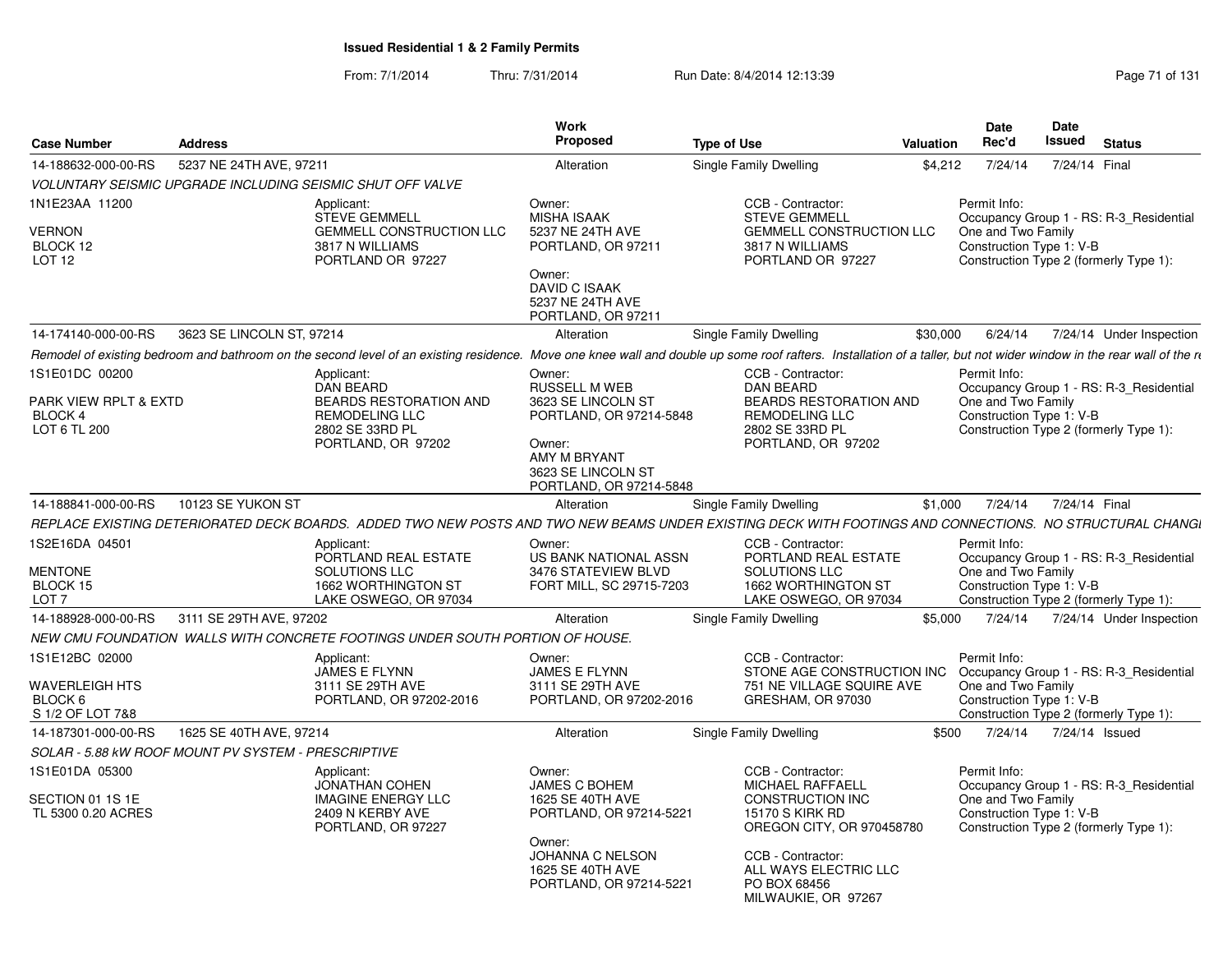From: 7/1/2014Thru: 7/31/2014 Run Date: 8/4/2014 12:13:39 Research 2014 13:14 Page 72 of 131

| <b>Case Number</b>                                                                                          | <b>Address</b>             |                                                                                                                           | <b>Work</b><br>Proposed                                                                                                                                              | <b>Type of Use</b>                                                                                                                                           | Valuation | <b>Date</b><br>Rec'd                                                                                                                | <b>Date</b><br><b>Issued</b> | <b>Status</b>                                                                     |
|-------------------------------------------------------------------------------------------------------------|----------------------------|---------------------------------------------------------------------------------------------------------------------------|----------------------------------------------------------------------------------------------------------------------------------------------------------------------|--------------------------------------------------------------------------------------------------------------------------------------------------------------|-----------|-------------------------------------------------------------------------------------------------------------------------------------|------------------------------|-----------------------------------------------------------------------------------|
| 14-188836-000-00-RS                                                                                         | 2339 N TERRY ST, 97217     |                                                                                                                           | Alteration                                                                                                                                                           | <b>Single Family Dwelling</b>                                                                                                                                | \$25,000  | 7/24/14                                                                                                                             |                              | 7/24/14 Issued                                                                    |
|                                                                                                             |                            |                                                                                                                           |                                                                                                                                                                      | CONVERT BASEMENT TO LIVING SPACE, FRAME IN WALLS TO CREATE 2 BEDROOMS WITH EGRESS WINDOWS, ONE NEW BATHROOM (2 BATHROOMS TOTAL) ET AND PT TRADE PERMITS TO B |           |                                                                                                                                     |                              |                                                                                   |
| 1N1E09DC 08200                                                                                              |                            | Applicant:<br><b>JOHN FENNELLY</b>                                                                                        | Owner:<br>JTC PARTNERS LLC                                                                                                                                           | CCB - Contractor:<br>JOHN FENNELLY                                                                                                                           |           | Permit Info:                                                                                                                        |                              | Occupancy Group 1 - RS: R-3_Remodel                                               |
| <b>KENTON</b><br>BLOCK 35<br>S 44' 7' OF E 7' OF LOT 13<br>S 44' 7' OF LOT 14<br>S 44' 7' OF W 6' OF LOT 15 |                            | <b>HOME GROWN KITCHENS</b><br>10650 SW 75TH AVE<br><b>TIGARD OR 97223</b>                                                 | 4505 SW FAIRVIEW BLVD<br>PORTLAND, OR 97221-2655                                                                                                                     | <b>HOME GROWN KITCHENS</b><br>10650 SW 75TH AVE<br><b>TIGARD OR 97223</b>                                                                                    |           | Construction Type 1: V-B<br>Construction Type 2 (formerly Type 1):                                                                  |                              | Total Square Footage - Display Only: 340                                          |
| 14-188626-000-00-RS                                                                                         | 5350 SW PATTON RD, 97221   |                                                                                                                           | Alteration                                                                                                                                                           | Single Family Dwelling                                                                                                                                       | \$90,000  | 7/24/14                                                                                                                             |                              | 7/24/14 Issued                                                                    |
|                                                                                                             |                            |                                                                                                                           |                                                                                                                                                                      | KITCHEN AND HOUSE REMODEL, SOME ELECTRICAL AND PLUMBING RELOCATION IN KITCHEN AREA AND ONE NEW WINDOW ADDED TO KITCHEN                                       |           |                                                                                                                                     |                              |                                                                                   |
| 1S1E07DB 03900<br>WILCOX ESTATES<br>BLOCK 6<br>E 15' OF LOT 9<br>LOT <sub>10</sub>                          |                            | Applicant:<br><b>HAMISH MURRAY</b><br><b>HAMISH MURRAY</b><br>CONSTRUCTION INC<br>4627 SW CONDOR AVE<br>PORTLAND OR 97239 | Owner:<br><b>SATORU IGARASHI</b><br>5350 SW PATTON RD<br>PORTLAND, OR 97221<br>Owner:<br><b>JULIE A IGARASHI</b><br>5350 SW PATTON RD<br>PORTLAND, OR 97221          | CCB - Contractor:<br><b>HAMISH MURRAY</b><br><b>HAMISH MURRAY</b><br>CONSTRUCTION INC<br>4627 SW CONDOR AVE<br>PORTLAND OR 97239                             |           | Permit Info:<br>One and Two Family<br>Construction Type 1: V-B                                                                      |                              | Occupancy Group 1 - RS: R-3_Residential<br>Construction Type 2 (formerly Type 1): |
| 14-188856-000-00-RS                                                                                         | 4501 N WILLIAMS AVE, 97217 |                                                                                                                           | Alteration                                                                                                                                                           | <b>Single Family Dwelling</b>                                                                                                                                | \$1,869   | 7/25/14                                                                                                                             |                              | 7/25/14 Issued                                                                    |
|                                                                                                             |                            | REMOVE/REPLACE EXISTING ROTTED DECKING AND POST COMPONENTS                                                                |                                                                                                                                                                      |                                                                                                                                                              |           |                                                                                                                                     |                              |                                                                                   |
| 1N1E22AC 05800<br><b>MAEGLY HIGHLAND ADD</b><br>BLOCK 14<br>LOT <sub>6</sub>                                |                            | Applicant:<br>ALBINA CONSTRUCTION LLC<br>PO BOX 12129<br>PORTLAND, OR 97212                                               | Owner:<br><b>BARBARA MALRAY</b><br>4501 N WILLIAMS AVE<br>PORTLAND, OR 97217-2955<br>Owner:<br><b>ALINA MALRAY</b><br>4501 N WILLIAMS AVE<br>PORTLAND, OR 97217-2955 | CCB - Contractor:<br>ALBINA CONSTRUCTION LLC<br>PO BOX 12129<br>PORTLAND, OR 97212                                                                           |           | Permit Info:<br>Occupancy Group 1 - RS: U_Decks,<br>Patios, Porches, Carports<br>Construction Type 1: V-B                           |                              | Construction Type 2 (formerly Type 1):<br>Total Square Footage - Display Only: 88 |
| 14-189391-000-00-RS                                                                                         | 3606 NE 68TH AVE, 97213    |                                                                                                                           | Alteration                                                                                                                                                           | Single Family Dwelling                                                                                                                                       | \$27,000  | 7/25/14                                                                                                                             |                              | 7/25/14 Under Inspection                                                          |
|                                                                                                             |                            |                                                                                                                           |                                                                                                                                                                      | CONVERT BASEMENT TO LIVING SPACE, INCLUDES LIVING ROOM, BEDROOM WITH BATHROOM AND NEW EGRESS WINDOW, FURR OUT WALLS, INSULATE LAUNDRY ROOM (2 BATHROOMS TO   |           |                                                                                                                                     |                              |                                                                                   |
| 1N2E20CD 20500                                                                                              |                            | Applicant:                                                                                                                | Owner:                                                                                                                                                               | CCB - Contractor:                                                                                                                                            |           | Permit Info:                                                                                                                        |                              |                                                                                   |
| <b>HYDE PK</b><br>BLOCK 29<br>LOT 28&29                                                                     |                            | <b>COLIN GREY</b><br><b>CIELO DESIGN BUILD LLC</b><br>105 SE 30TH AV<br>PORTLAND, OR 97214                                | ALEX D STENGEL<br>3606 NE 68TH AVE<br>PORTLAND, OR 97213-5115                                                                                                        | <b>NATHAN YOUNG</b><br><b>AACT PLUMBING</b><br>1005 SE NEHALEM<br>PORTLAND, OR 97220                                                                         |           | Occupancy Group 1 - RS: R-3_Residential<br>One and Two Family<br>Construction Type 1: V-B<br>Construction Type 2 (formerly Type 1): |                              |                                                                                   |
|                                                                                                             |                            |                                                                                                                           |                                                                                                                                                                      | CCB - Contractor:<br><b>COLIN GREY</b><br>CIELO DESIGN BUILD LLC<br>105 SE 30TH AV<br>PORTLAND, OR 97214                                                     |           |                                                                                                                                     |                              |                                                                                   |
|                                                                                                             |                            |                                                                                                                           |                                                                                                                                                                      |                                                                                                                                                              |           |                                                                                                                                     |                              |                                                                                   |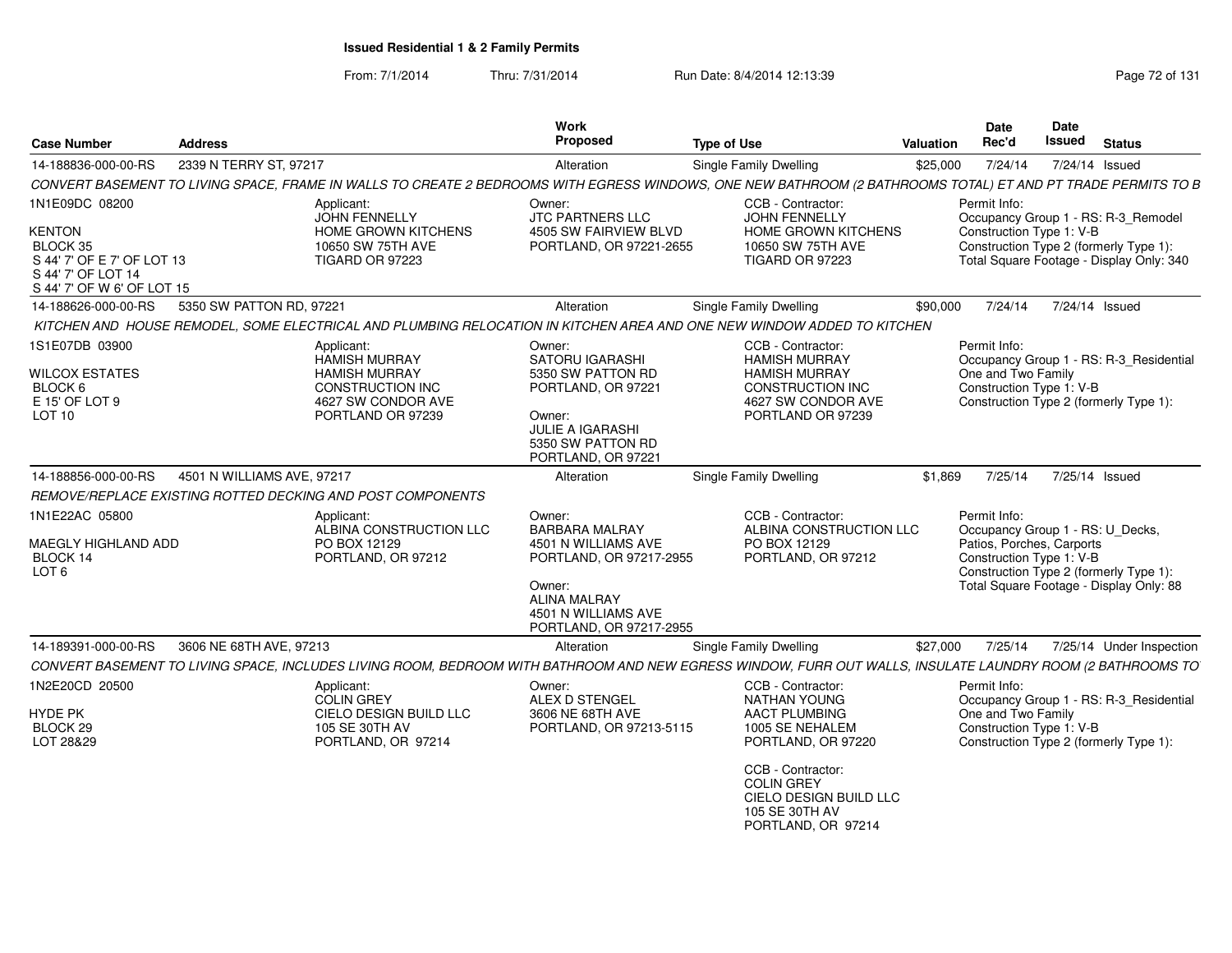From: 7/1/2014Thru: 7/31/2014 Run Date: 8/4/2014 12:13:39 Rege 73 of 131

| <b>Case Number</b>                                                   | <b>Address</b>             |                                                                                                    | Work<br>Proposed                                                                          | <b>Type of Use</b>                                                                                                                                           | <b>Valuation</b> | <b>Date</b><br>Rec'd                                                                                     | <b>Date</b><br><b>Issued</b> | <b>Status</b>                            |
|----------------------------------------------------------------------|----------------------------|----------------------------------------------------------------------------------------------------|-------------------------------------------------------------------------------------------|--------------------------------------------------------------------------------------------------------------------------------------------------------------|------------------|----------------------------------------------------------------------------------------------------------|------------------------------|------------------------------------------|
| 14-189471-000-00-RS                                                  | 10945 SW 61ST AVE, 97219   |                                                                                                    | Alteration                                                                                | Single Family Dwelling                                                                                                                                       | \$500            | 7/25/14                                                                                                  | 7/25/14 Issued               |                                          |
|                                                                      |                            |                                                                                                    |                                                                                           | LEGALIZE ATTIC CONVERSION - ADD 2 PARTITION WALLS IN ATTIC TO CREATE LIVING SPACE, NEW OFFICE AND LIVING ROOM AREA (TRADE PERMITS TO BE OBTAINED SEPARATELY) |                  |                                                                                                          |                              |                                          |
| 1S1E31BB 03300<br>PASADENA<br>BLOCK <sub>2</sub><br>LOT 11&12        |                            | Applicant:<br><b>CHRISTINE RIMRODT</b><br>10945 SW 61ST AVE<br>PORTLAND, OR 97219-6772             | Owner:<br><b>KIRK M RIMRODT</b><br>10945 SW 61ST AVE<br>PORTLAND, OR 97219-6772<br>Owner: |                                                                                                                                                              |                  | Permit Info:<br>One and Two Family<br>Construction Type 1: V-B<br>Construction Type 2 (formerly Type 1): |                              | Occupancy Group 1 - RS: R-3_Residential  |
|                                                                      |                            |                                                                                                    | <b>CHRISTINE RIMRODT</b><br>10945 SW 61ST AVE<br>PORTLAND, OR 97219-6772                  |                                                                                                                                                              |                  |                                                                                                          |                              |                                          |
| 14-171292-000-00-RS                                                  | 3621 SE MORRISON ST, 97214 |                                                                                                    | Alteration                                                                                | <b>Single Family Dwelling</b>                                                                                                                                | \$2.650          | 7/25/14                                                                                                  | 7/25/14 Issued               |                                          |
|                                                                      |                            | VOLUNTARY RETROFIT FOUNDATION ANCHORS, ADD NEW COLUMNS TO EXISTING BEAMS AT CENTRAL BEARING WALL.  |                                                                                           |                                                                                                                                                              |                  |                                                                                                          |                              |                                          |
| 1S1E01AB 04200<br>SUNNYSIDE & PLAT 2 & 3                             |                            | Applicant:<br><b>JAY KUSHNER</b><br>SEISMIC TECHNOLOGIES LLC                                       | Owner:<br><b>DANIEL C KENT</b><br>3621 SE MORRISON ST                                     | CCB - Contractor:<br><b>JAY KUSHNER</b><br>SEISMIC TECHNOLOGIES LLC                                                                                          |                  | Permit Info:<br>One and Two Family                                                                       |                              | Occupancy Group 1 - RS: R-3_Residential  |
| BLOCK 65<br>W 50.17' OF LOT 13                                       |                            | 8616 N SWENSON<br>PORTLAND, OR 97203                                                               | PORTLAND, OR 97214                                                                        | 8616 N SWENSON<br>PORTLAND, OR 97203                                                                                                                         |                  | Construction Type 1: V-B<br>Construction Type 2 (formerly Type 1):                                       |                              |                                          |
|                                                                      |                            |                                                                                                    | Owner:<br><b>TAMILP KENT</b><br>3621 SE MORRISON ST<br>PORTLAND, OR 97214                 |                                                                                                                                                              |                  |                                                                                                          |                              |                                          |
| 14-188896-000-00-RS                                                  | 4519 NE IRVING ST, 97213   |                                                                                                    | Alteration                                                                                | <b>Single Family Dwelling</b>                                                                                                                                | \$25,000         | 7/25/14                                                                                                  | 7/25/14 Issued               |                                          |
|                                                                      |                            |                                                                                                    |                                                                                           | REPAIR/REMODEL EXISTING FINISHED BASEMENT, BATHROOM WALLS IN SAME LOCATION; FURR AND ADD INSULATION TO PERIMETER WALLS; ADD SHOWER TO BATHROOM; REPLACE ELEC |                  |                                                                                                          |                              |                                          |
| 1N2E31BC 04700                                                       |                            | Applicant:<br><b>ELLIOT WALTER</b>                                                                 | Owner:<br><b>ELIZABETH A HEANEY</b>                                                       | CCB - Contractor:<br><b>ELLIOT WALTER</b>                                                                                                                    |                  | Permit Info:                                                                                             |                              | Occupancy Group 1 - RS: R-3_Residential  |
| <b>NORTH LAURELHURST</b><br>BLOCK <sub>2</sub><br>E 22.39' OF LOT 15 |                            | 2545 NE 23RD<br>PORTLAND, OR 972120000                                                             | 4519 NE IRVING ST<br>PORTLAND, OR 97213-2342                                              | 2545 NE 23RD<br>PORTLAND, OR 972120000                                                                                                                       |                  | One and Two Family<br>Construction Type 1: V-B<br>Construction Type 2 (formerly Type 1):                 |                              |                                          |
| W 43.61' OF LOT 16                                                   |                            |                                                                                                    | Owner:<br><b>CASEY C FAST</b><br>4519 NE IRVING ST<br>PORTLAND, OR 97213-2342             |                                                                                                                                                              |                  |                                                                                                          |                              |                                          |
| 14-189664-000-00-RS                                                  | 2534 NE 63RD AVE, 97213    |                                                                                                    | Alteration                                                                                | <b>Single Family Dwelling</b>                                                                                                                                | \$15,000         | 7/25/14                                                                                                  | 7/25/14 Issued               |                                          |
|                                                                      |                            | CONVERT BASEMENT TO LIVING SPACE, NEW WALLS FOR NEW BATHROOM, LIVING ROOM AREA (3 BATHROOMS TOTAL) |                                                                                           |                                                                                                                                                              |                  |                                                                                                          |                              |                                          |
| 1N2E29BC 18300                                                       |                            | Applicant:<br><b>KEVIN RYBKA DESIGN INC</b>                                                        | Owner:<br><b>KEZA LLC</b>                                                                 | CCB - Contractor:<br><b>KEVIN RYBKA DESIGN INC</b>                                                                                                           |                  | Permit Info:                                                                                             |                              | Occupancy Group 1 - RS: R-3_Residential  |
| <b>BELLE CREST</b><br>BLOCK 20<br><b>LOT 12</b>                      |                            | 13363 SW CHELSEA LOOP<br>TIGARD, OR 97223                                                          | 1653 RAMBLING LN<br>MEDINA, WA 98039-2334                                                 | 13363 SW CHELSEA LOOP<br><b>TIGARD, OR 97223</b>                                                                                                             |                  | One and Two Family<br>Construction Type 1: V-B<br>Construction Type 2 (formerly Type 1):                 |                              | Total Square Footage - Display Only: 500 |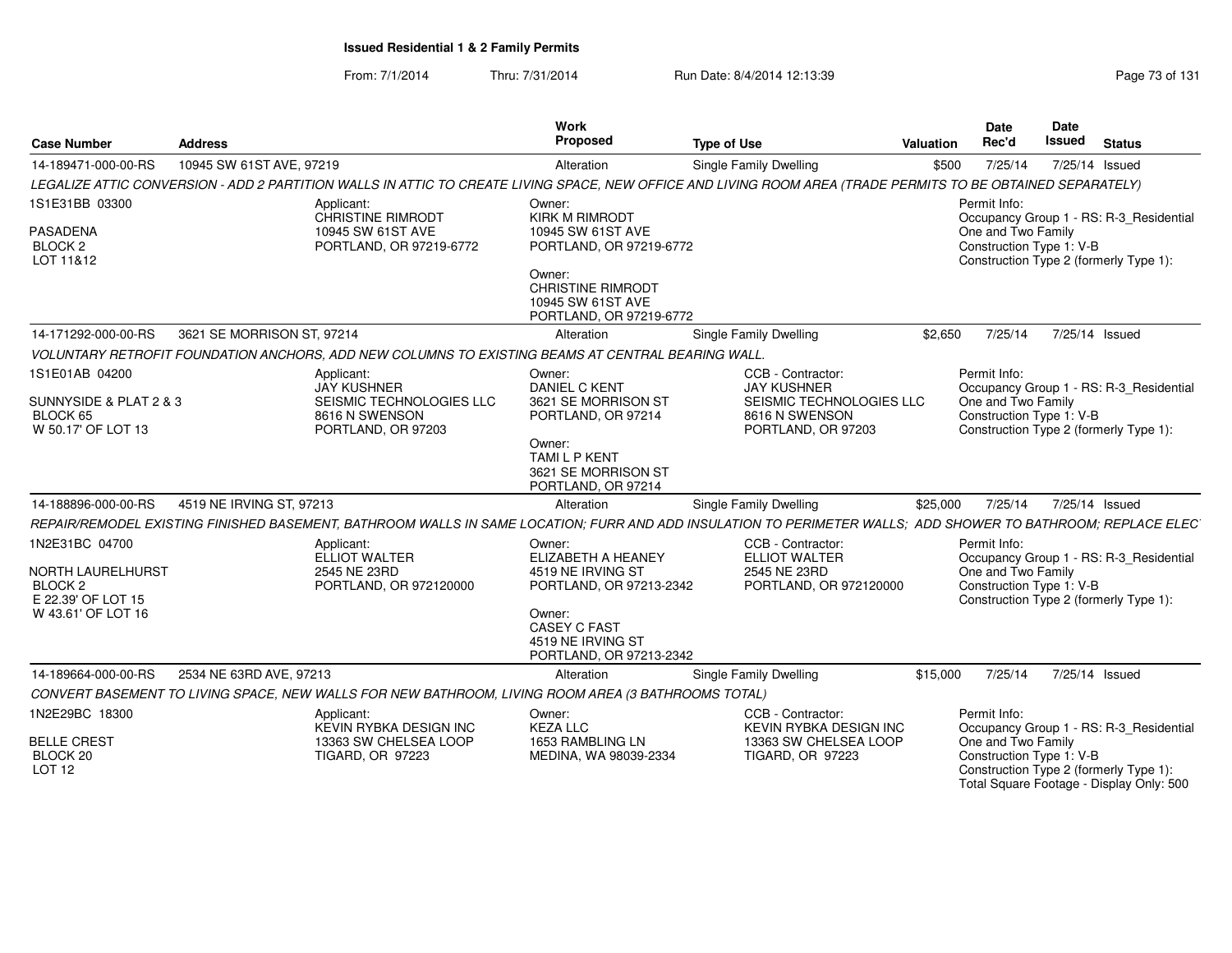From: 7/1/2014Thru: 7/31/2014 **Run Date: 8/4/2014 12:13:39** Page 74 of 131

| <b>Case Number</b>               | <b>Address</b>              |                                                                                                                                                             | <b>Work</b><br>Proposed                                                             | <b>Type of Use</b>            |                                                                  | <b>Valuation</b> | Date<br>Rec'd                                     | Date<br><b>Issued</b> | <b>Status</b>                            |
|----------------------------------|-----------------------------|-------------------------------------------------------------------------------------------------------------------------------------------------------------|-------------------------------------------------------------------------------------|-------------------------------|------------------------------------------------------------------|------------------|---------------------------------------------------|-----------------------|------------------------------------------|
| 14-154536-000-00-RS              | 1933 SE 57TH AVE, 97215     |                                                                                                                                                             | Alteration                                                                          | <b>Single Family Dwelling</b> |                                                                  | \$3,063          | 5/8/14                                            | 7/25/14 Final         |                                          |
|                                  |                             | VOLUNTARY SEISMIC UPGRADE - CONNECT HOUSE TO FOUNDATION***NO PLANS***                                                                                       | INCLUDES SEISMIC SHUT OFF VALVE AT METER AND WATER HEATER STRPS                     |                               |                                                                  |                  |                                                   |                       |                                          |
| 1S2E06DB 01700                   |                             | Applicant:<br><b>STEVE GEMMELL</b>                                                                                                                          | Owner:<br><b>CRAIG C GRAMBERG</b>                                                   |                               | CCB - Contractor:<br><b>STEVE GEMMELL</b>                        |                  | Permit Info:                                      |                       | Occupancy Group 1 - RS: R-3_Residential  |
| BUCHANANS ADD<br>N 1/2 OF LOT 21 |                             | <b>GEMMELL CONSTRUCTION LLC</b><br>3817 N WILLIAMS<br>PORTLAND OR 97227                                                                                     | 1933 SE 57TH AVE<br>PORTLAND, OR 97215-3408                                         |                               | GEMMELL CONSTRUCTION LLC<br>3817 N WILLIAMS<br>PORTLAND OR 97227 |                  | One and Two Family<br>Construction Type 1: V-B    |                       | Construction Type 2 (formerly Type 1):   |
|                                  |                             |                                                                                                                                                             | Owner:<br><b>MELINDA S GRAMBERG</b><br>1933 SE 57TH AVE<br>PORTLAND, OR 97215-3408  |                               |                                                                  |                  |                                                   |                       |                                          |
| 14-166398-000-00-RS              | 1121 SW RIVINGTON DR, 97201 |                                                                                                                                                             | Alteration                                                                          | Single Family Dwelling        |                                                                  | \$98,000         | 6/6/14                                            |                       | 7/25/14 Under Inspection                 |
|                                  |                             | REPLACE CONCRETE COURTYARD, REBUILD ONE GARAGE WALL, ADD NEW PRIVACY WALL, REBUILD DECK; TEMPORARY SHORING IN RIGHT OF WAY                                  |                                                                                     |                               |                                                                  |                  |                                                   |                       |                                          |
| 1S1E04DB 03400                   |                             | Applicant:<br><b>IVAN BOBKOV</b>                                                                                                                            | Owner:<br><b>BOB MERRILL</b>                                                        |                               | CCB - Contractor:<br><b>LADA ENTERPRISES INC</b>                 |                  | Permit Info:<br>Occupancy Group 1 - RS: U_Private |                       |                                          |
| AKERSONS ADD<br>LOT <sub>2</sub> |                             | 16556 BOONES FERRY RD<br>LAKE OSWEGO, OR 97035                                                                                                              | 1121 SW RIVINGTON DR<br>PORTLAND, OR 97201-3150                                     |                               | PO BOX 1067<br>TUALATIN, OR 97062                                |                  | Garage\Utility Misc.<br>Construction Type 1: V-B  |                       | Construction Type 2 (formerly Type 1):   |
|                                  |                             |                                                                                                                                                             | Owner:<br><b>KAREN O MERRILL</b><br>1121 SW RIVINGTON DR<br>PORTLAND, OR 97201-3150 |                               |                                                                  |                  |                                                   |                       | Total Square Footage - Display Only: 445 |
| 14-189387-000-00-RS              | 6304 N GREELEY AVE, 97217   |                                                                                                                                                             | Alteration                                                                          | <b>Single Family Dwelling</b> |                                                                  | \$25,000         | 7/25/14                                           |                       | 7/25/14 Issued                           |
|                                  |                             | CONVERT BASEMENT TO LIVING SPACE, INCLUDES LIVING ROOM, 2 BEDROOMS WITH EGRESS WINDOWS, LAUNDRY ROOM AND BATHROOM, FURR OUT WALLS; MAIN FLOOR REMODEL KITCH |                                                                                     |                               |                                                                  |                  |                                                   |                       |                                          |
| 1N1E16CA 04900                   |                             | Applicant:<br><b>BOB STEELE</b>                                                                                                                             | Owner:<br><b>LINDA M REYNEN</b>                                                     |                               | CCB - Contractor:<br>PETER RYABIKIN                              |                  | Permit Info:                                      |                       | Occupancy Group 1 - RS: R-3_Residential  |
| <b>WILLAMETTE</b>                |                             | <b>DESIGN INTELLIGENCE</b>                                                                                                                                  | 6304 N GREELEY AVE                                                                  |                               | AP PACIFIC LLC                                                   |                  | One and Two Family                                |                       |                                          |
| BLOCK <sub>9</sub><br>LOT 12     |                             | 3013 SE WASHOUGAL RIVER RD<br>WASHOUGAL, WA 98671                                                                                                           | PORTLAND, OR 97217-5022                                                             |                               | 800 NE TENNEY RS STE 110-423<br>VANCOUVER WA. 98685              |                  | Construction Type 1: V-B                          |                       | Construction Type 2 (formerly Type 1):   |
| 14-189572-000-00-RS              | 14130 NE EUGENE CT. 97230   |                                                                                                                                                             | Alteration                                                                          | Single Family Dwelling        |                                                                  | \$8,000          | 7/25/14                                           |                       | 7/25/14 Issued                           |
|                                  |                             | CONVERT BASEMENT TO LIVING SPACE, WITH THREE BEDROOMS ADD EGRESS WINDOWS IN EACH BEDROOM FOR NEW ASSISTED LIVING                                            |                                                                                     |                               |                                                                  |                  |                                                   |                       |                                          |
| 1N2E26DA 06800                   |                             | Applicant:                                                                                                                                                  | Owner:                                                                              |                               |                                                                  |                  | Permit Info:                                      |                       |                                          |
| <b>RICHLAND</b>                  |                             | <b>MOHAMMED W WARITU</b><br>14130 NE EUGENE CT                                                                                                              | <b>MOHAMMED W WARITU</b><br>14130 NE EUGENE CT                                      |                               |                                                                  |                  | One and Two Family                                |                       | Occupancy Group 1 - RS: R-3_Residential  |
| LOT 7 TL 6800                    |                             | PORTLAND, OR 97230-4053                                                                                                                                     | PORTLAND, OR 97230-4053                                                             |                               |                                                                  |                  | Construction Type 1: V-B                          |                       | Construction Type 2 (formerly Type 1):   |
| 14-189724-000-00-RS              | 4995 SW NEVADA CT, 97219    |                                                                                                                                                             | Alteration                                                                          | <b>Single Family Dwelling</b> |                                                                  | \$2,000          | 7/25/14                                           |                       | 7/25/14 Issued                           |
|                                  |                             | NEW 120SQ FT DECK: REPLACING EXISTING WINDOW WITH NEW GLASS DOOR                                                                                            |                                                                                     |                               |                                                                  |                  |                                                   |                       |                                          |
| 1S1E19AA 05700                   |                             | Applicant:<br>ROBERT D JR RANDALL                                                                                                                           | Owner:<br>ROBERT D JR RANDALL                                                       |                               |                                                                  |                  | Permit Info:                                      |                       | Occupancy Group 1 - RS: R-3_Residential  |
| LONG MEADOW<br>LOT 13 TL 5700    |                             | 8305 SE MONTEREY AVE #230<br>HAPPY VALLEY, OR 97086-7764                                                                                                    | 8305 SE MONTEREY AVE #230<br>HAPPY VALLEY, OR 97086-7764                            |                               |                                                                  |                  | One and Two Family<br>Construction Type 1: V-B    |                       | Construction Type 2 (formerly Type 1):   |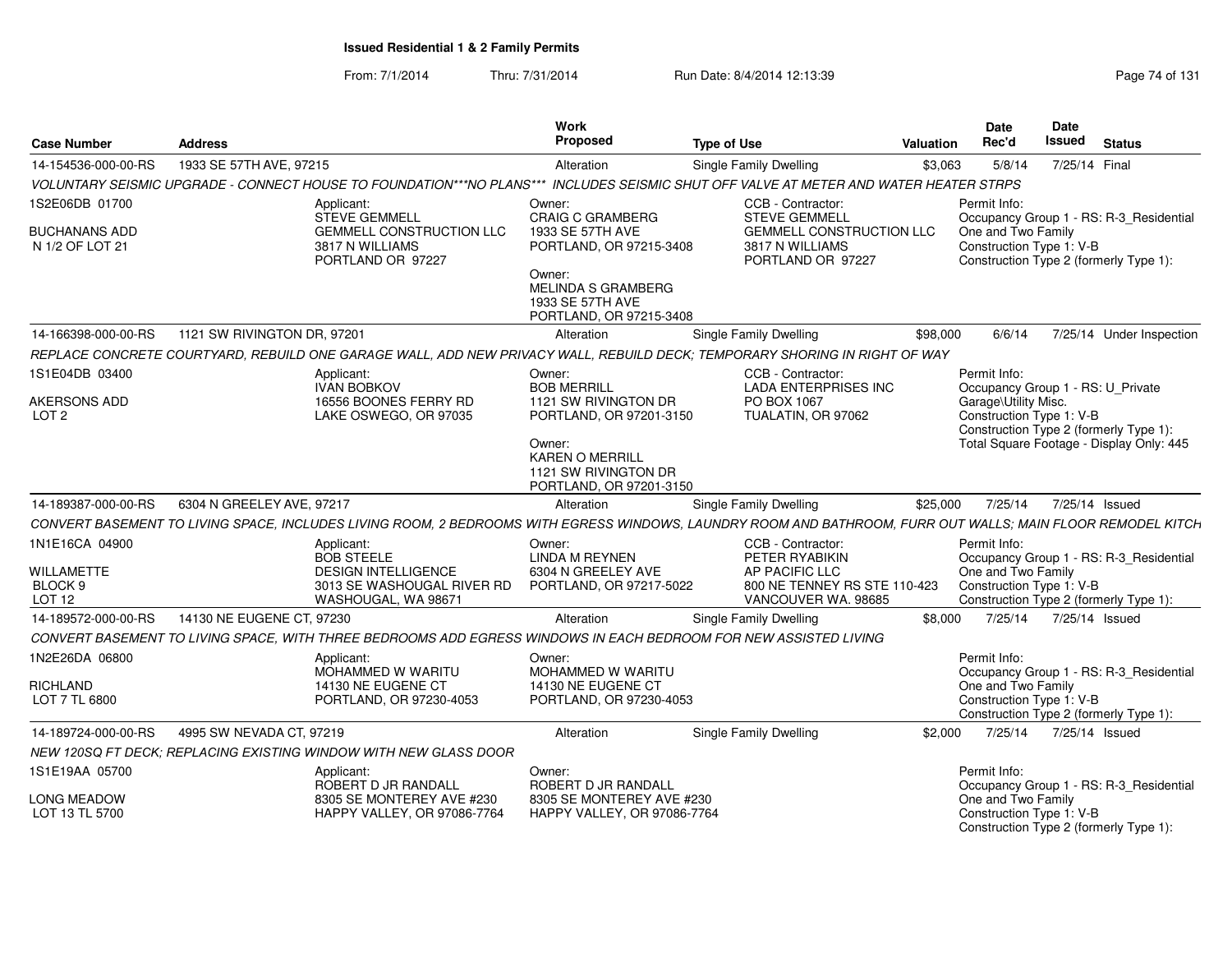| <b>Case Number</b>                                                      | <b>Address</b>                                        |                                                                                                                                                              | Work<br>Proposed                                                                                                                                | <b>Type of Use</b> |                                                                                               | <b>Valuation</b> | <b>Date</b><br>Rec'd                                           | Date<br>Issued | <b>Status</b>                                                                      |
|-------------------------------------------------------------------------|-------------------------------------------------------|--------------------------------------------------------------------------------------------------------------------------------------------------------------|-------------------------------------------------------------------------------------------------------------------------------------------------|--------------------|-----------------------------------------------------------------------------------------------|------------------|----------------------------------------------------------------|----------------|------------------------------------------------------------------------------------|
| 14-184393-000-00-RS                                                     | 7103 SE 32ND AVE, 97202                               |                                                                                                                                                              | Alteration                                                                                                                                      |                    | Single Family Dwelling                                                                        | \$58,000         | 7/16/14                                                        | 7/26/14 Issued |                                                                                    |
|                                                                         |                                                       | REMODEL KITCHEN NEW WIRING, APPLIANCES, REPLACE EXISTING CEILING BEAM. 4 EXISTING TOILETS. NO NEW TOILETS.                                                   |                                                                                                                                                 |                    |                                                                                               |                  |                                                                |                |                                                                                    |
| 1S1E24BA 15100                                                          |                                                       | Applicant:<br>Tom Corvi                                                                                                                                      | Owner:<br>TIMOTHY P SHANNON                                                                                                                     |                    | CCB - Contractor:<br>RIGHT ANGLE CONSTRUCTION IN Occupancy Group 1 - RS: R-3_Residential      |                  | Permit Info:                                                   |                |                                                                                    |
| <b>EASTMORELAND</b><br>BLOCK 20<br>LOT <sub>16</sub>                    |                                                       | Right Angle Construction, Inc.<br>P.O. Box 587<br>OREGON CITY OR 97045<br>20126 S. Impala Lane<br>20126 S. Impala Lane                                       | 7103 SE 32ND AVE<br>PORTLAND, OR 97202-8519<br>Owner:<br>KAREN N SHANNON<br>7103 SE 32ND AVE<br>PORTLAND, OR 97202-8519                         |                    | 20126 S IMPALA LN<br>OREGON CITY, OR 97045                                                    |                  | One and Two Family<br>Construction Type 1: V-B                 |                | Construction Type 2 (formerly Type 1):                                             |
| 14-185130-000-00-RS<br><b>KITCHEN REMODEL</b>                           | 515 NE JESSUP ST, 97211                               |                                                                                                                                                              | Alteration                                                                                                                                      |                    | Single Family Dwelling                                                                        | \$35,000         | 7/16/14                                                        |                | 7/26/14 Under Inspection                                                           |
| 1N1E14CC 09300                                                          |                                                       | Applicant:<br><b>MIKE HUBBELL</b>                                                                                                                            | Owner:<br>PHOENIX REDEVELOPMENT INC                                                                                                             |                    | CCB - Contractor:<br><b>GENE</b>                                                              |                  | Permit Info:                                                   |                | Occupancy Group 1 - RS: R-3_Residential                                            |
| <b>CLOVERDALE TR</b><br>BLOCK <sub>3</sub><br>LOT 7&20                  |                                                       | PORTLAND DEVELOPMENT<br><b>GROUP LLC</b><br>4224 NE HALSEY ST SUITE 300<br>PORTLAND OR 97213                                                                 | 516 SE MORRISON ST #700<br>PORTLAND, OR 97214-2347                                                                                              |                    | PORTLAND DEVELOPMENT<br><b>GROUP LLC</b><br>11124 NE HALSEY ST. PMB 643<br>PORTLAND, OR 97220 |                  | One and Two Family<br>Construction Type 1: V-B                 |                | Construction Type 2 (formerly Type 1):                                             |
| 14-179089-REV-01-RS                                                     | 3956 SE CORA ST, 97202                                |                                                                                                                                                              | Alteration                                                                                                                                      |                    | Single Family Dwelling                                                                        |                  | 7/28/14<br>\$                                                  | 7/28/14 Issued |                                                                                    |
|                                                                         | <i><b>REVISION TO CHANGE WINDOW OPENINGS SIZE</b></i> |                                                                                                                                                              |                                                                                                                                                 |                    |                                                                                               |                  |                                                                |                |                                                                                    |
| 1S1E12DD 05500<br>WILLIAMS ADD 2<br>BLOCK 6<br>LOT <sub>11</sub>        |                                                       | Applicant:<br>ANDREW T MCCOY<br>3956 SE CORA ST<br>PORTLAND, OR 97202                                                                                        | Owner:<br>ANDREW T MCCOY<br>3956 SE CORA ST<br>PORTLAND, OR 97202<br>Owner:<br><b>JOANNA S MORRILL</b><br>3956 SE CORA ST<br>PORTLAND, OR 97202 |                    |                                                                                               |                  | Permit Info:<br>One and Two Family<br>Construction Type 1: V-B |                | Occupancy Group 1 - RS: R-3_Residential<br>Construction Type 2 (formerly Type 1):  |
| 14-165385-000-00-RS                                                     | 1630 SW HIGHLAND PKY, 97221                           |                                                                                                                                                              | Alteration                                                                                                                                      |                    | <b>Single Family Dwelling</b>                                                                 | \$25,000         | 7/28/14                                                        | 7/28/14 Issued |                                                                                    |
|                                                                         |                                                       | LEGALIZE CONVERSION OF ATTIC SPACE TO BEDROOM, BATHROOM AND STORAGE AREA, SHOW DECK FRAMING DETAILS (RESPONSE TO HOUSING CASE 14-144260HS)                   |                                                                                                                                                 |                    |                                                                                               |                  |                                                                |                |                                                                                    |
| 1S1E06DA 03200                                                          |                                                       | Applicant:<br>INNOVATIVE CONTRACTORS, LLC GLENN R SALTZ                                                                                                      | Owner:                                                                                                                                          |                    | CCB - Contractor:<br>INNOVATIVE CONTRACTORS, LLC Occupancy Group 1 - RS: R-3_Residential      |                  | Permit Info:                                                   |                |                                                                                    |
| <b>WEST HIGHLANDS &amp; EXTD</b><br>BLOCK <sub>2</sub><br><b>LOT 22</b> |                                                       | 6107 SW MURRAY BLVD #208<br>BEAVERTON, OR 97008                                                                                                              | 9053 SOQUEL DR STE 203<br>APTOS, CA 95003-4034                                                                                                  |                    | 6107 SW MURRAY BLVD #208<br>BEAVERTON, OR 97008                                               |                  | One and Two Family<br>Construction Type 1: V-B                 |                | Construction Type 2 (formerly Type 1):                                             |
| 14-189923-000-00-RS                                                     | 2101 SE MAIN ST, 97214                                |                                                                                                                                                              | Alteration                                                                                                                                      |                    | Single Family Dwelling                                                                        | \$60,000         | 7/28/14                                                        | 7/28/14 Issued |                                                                                    |
|                                                                         |                                                       | CONVERT BASEMENT TO LIVING SPACE; FURR OUT WALLS AND ADD NEW WALLS TO CREATE MUD ROOM, 2 BEDROOMS, FAMILY ROOM, AND BATHROOM, NEW WINDOW WELLS; ***ELECTRICA |                                                                                                                                                 |                    |                                                                                               |                  |                                                                |                |                                                                                    |
| 1S1E02AD 12600                                                          |                                                       | Applicant:<br>SARAH TOMLINSON                                                                                                                                | Owner:<br><b>SARAH TOMLINSON</b>                                                                                                                |                    |                                                                                               |                  | Permit Info:                                                   |                | Occupancy Group 1 - RS: R-3_Remodel                                                |
| <b>SALISBURY HILL</b><br><b>BLOCK1</b><br>LOT <sub>9</sub>              |                                                       | 2101 SE MAIN ST<br>PORTLAND, OR 97214                                                                                                                        | 2101 SE MAIN ST<br>PORTLAND, OR 97214                                                                                                           |                    |                                                                                               |                  | Construction Type 1: V-B                                       |                | Construction Type 2 (formerly Type 1):<br>Total Square Footage - Display Only: 912 |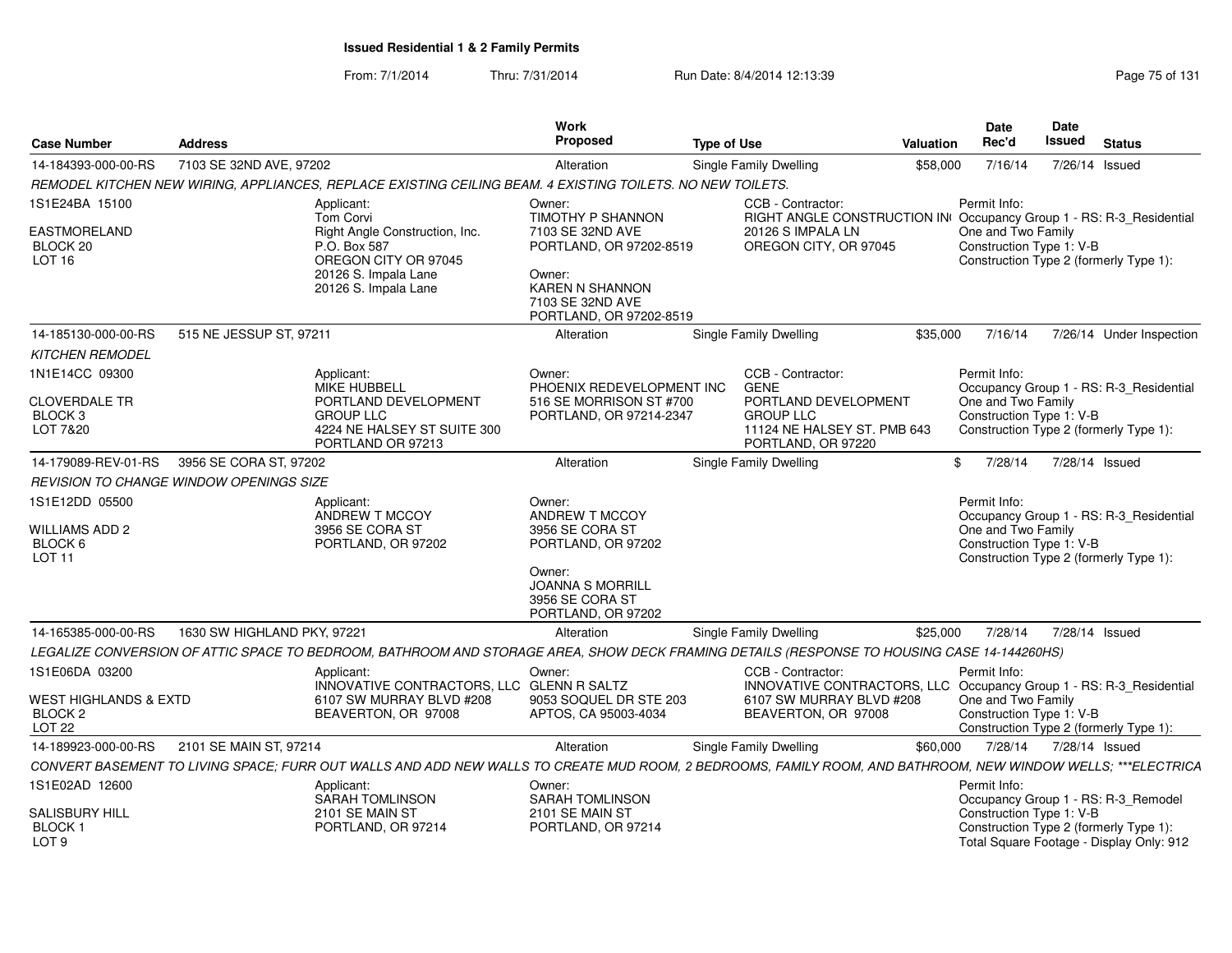| <b>Case Number</b>                                                              | <b>Address</b>                                                                                                                                                | <b>Work</b><br>Proposed                                                                                                                                  | <b>Type of Use</b>                                                                                                                 | <b>Valuation</b> | <b>Date</b><br>Rec'd                                                  | Date<br>Issued | <b>Status</b>                                                                      |
|---------------------------------------------------------------------------------|---------------------------------------------------------------------------------------------------------------------------------------------------------------|----------------------------------------------------------------------------------------------------------------------------------------------------------|------------------------------------------------------------------------------------------------------------------------------------|------------------|-----------------------------------------------------------------------|----------------|------------------------------------------------------------------------------------|
| 14-190046-000-00-RS                                                             | 13252 SE RAYMOND ST, 97236                                                                                                                                    | Alteration                                                                                                                                               | <b>Single Family Dwelling</b>                                                                                                      | \$2,000          | 7/28/14                                                               | 7/28/14 Issued |                                                                                    |
|                                                                                 | ADDING AN EXTERIOR STAIRCASE TO NW SIDE OF THE HOUSE                                                                                                          |                                                                                                                                                          |                                                                                                                                    |                  |                                                                       |                |                                                                                    |
| 1S2E14AC 05400                                                                  | Applicant:<br>PACIFIC NW LIVING INC                                                                                                                           | Owner:<br><b>TERESA DARLAIN</b>                                                                                                                          | CCB - Contractor:<br>PACIFIC NW LIVING INC                                                                                         |                  | Permit Info:                                                          |                | Occupancy Group 1 - RS: R-3 Residential                                            |
| SECTION 14 1S 2E<br>TL 5400 0.45 ACRES                                          | 6400 NE HWY 99 #G-286<br>VANCOUVER, WA 98665                                                                                                                  | 13252 SE RAYMOND ST<br>PORTLAND, OR 97236-3944                                                                                                           | 6400 NE HWY 99 #G-286<br>VANCOUVER, WA 98665                                                                                       |                  | One and Two Family<br>Construction Type 1: V-B                        |                | Construction Type 2 (formerly Type 1):                                             |
| 14-190090-000-00-RS                                                             | 3507 NE 26TH AVE, 97212                                                                                                                                       | Alteration                                                                                                                                               | Single Family Dwelling                                                                                                             | \$53,000         | 7/28/14                                                               | 7/28/14 Issued |                                                                                    |
|                                                                                 | REMODEL KITCHEN; REMOVE CHIMNEY AND DEMO BENEATH EXISTING HEADER, NO CHANGES TO HEADER OPENING AT BUILT-IN CABINET; REMOVING WINDOW ON NORTH SIDE OF THE HOU: |                                                                                                                                                          |                                                                                                                                    |                  |                                                                       |                |                                                                                    |
| 1N1E24CC 13600<br><b>ALAMEDA PARK</b><br>BLOCK <sub>2</sub><br>LOT <sub>1</sub> | Applicant:<br>AKOS CONSTRUCTION LLC<br>3444 NE 17TH AVE<br>PORTLAND, OR 97212                                                                                 | Owner:<br>MICHAEL P NICHOLAS<br>3507 NE 26TH AVE<br>PORTLAND, OR 97212-1522<br>Owner:<br>ROBIN R NICHOLAS<br>3507 NE 26TH AVE<br>PORTLAND, OR 97212-1522 | CCB - Contractor:<br>AKOS CONSTRUCTION LLC<br>3444 NE 17TH AVE<br>PORTLAND, OR 97212                                               |                  | Permit Info:<br>One and Two Family<br>Construction Type 1: V-B        |                | Occupancy Group 1 - RS: R-3_Residential<br>Construction Type 2 (formerly Type 1):  |
| 14-190201-000-00-RS                                                             | 2110 SE 32ND AVE, 97214                                                                                                                                       | Alteration                                                                                                                                               | <b>Single Family Dwelling</b>                                                                                                      | \$15,000         | 7/28/14                                                               | 7/28/14 Issued |                                                                                    |
|                                                                                 | VOLUNTARY SEISMI STRENGTHENING: NEW FOUNDATION WALLS AND NEW BEARING WALLS                                                                                    |                                                                                                                                                          |                                                                                                                                    |                  |                                                                       |                |                                                                                    |
| 1S1E01CD 02400<br>SOUTHWEST SUNNYSIDE<br>BLOCK 6<br>LOT 3                       | Applicant:<br>MICHAEL WIEBER<br>ELYSIUM CONSTRUCTION LLC<br>PO BOX 12010<br>PORTLAND OR 97212                                                                 | Owner:<br>JAMES W ABENDSCHAN<br>2110 SE 32ND AVE<br>PORTLAND, OR 97214-5627                                                                              | CCB - Contractor:<br><b>MICHAEL WIEBER</b><br>ELYSIUM CONSTRUCTION LLC<br>PO BOX 12010<br>PORTLAND OR 97212                        |                  | Permit Info:<br>One and Two Family<br>Construction Type 1: V-B        |                | Occupancy Group 1 - RS: R-3 Residential<br>Construction Type 2 (formerly Type 1):  |
| 14-190240-000-00-RS                                                             | 11854 SE MAIN ST, 97216                                                                                                                                       | Alteration                                                                                                                                               | Single Family Dwelling                                                                                                             | \$12,000         | 7/28/14                                                               |                | 7/28/14 Under Inspection                                                           |
|                                                                                 | REMOVE A PATIO COVER AND BUILD NEW DECK WITH STAIRS; REPLACING WINDOW WITH SLIDING DOOR                                                                       |                                                                                                                                                          |                                                                                                                                    |                  |                                                                       |                |                                                                                    |
| 1S2E03AD 03500<br><b>PATRICIA ADD</b><br>BLOCK 3<br>LOT <sub>3</sub>            | Applicant:<br>ED W CLARK CONSTRUCTION INC EVELYN F DEHAVEN<br>14525 NE HANCOCK ST<br>PORTLAND, OR 972304156                                                   | Owner:<br><b>11854 SE MAIN ST</b><br>PORTLAND, OR 97216-3960                                                                                             | CCB - Contractor:<br>ED W CLARK CONSTRUCTION INC Occupancy Group 1 - RS: U_Decks,<br>14525 NE HANCOCK ST<br>PORTLAND, OR 972304156 |                  | Permit Info:<br>Patios, Porches, Carports<br>Construction Type 1: V-B |                | Construction Type 2 (formerly Type 1):<br>Total Square Footage - Display Only: 192 |
| 14-190398-000-00-RS                                                             | 10033 SW 53RD AVE, 97219                                                                                                                                      | Alteration                                                                                                                                               | Single Family Dwelling                                                                                                             | \$7,500          | 7/29/14                                                               | 7/29/14 Issued |                                                                                    |
|                                                                                 | REPAIR PORTION OF FOUNDATION ON SOUTH END OF HOUSE                                                                                                            |                                                                                                                                                          |                                                                                                                                    |                  |                                                                       |                |                                                                                    |
| 1S1E30DB 08100<br><b>CRESTWOOD</b><br>S 90' OF E 200' OF LOT 7                  | Applicant:<br>LOWELL E MC VICKER<br>10033 SW 53RD AVE<br>PORTLAND, OR 97219-5831                                                                              | Owner:<br>LOWELL E MC VICKER<br>10033 SW 53RD AVE<br>PORTLAND, OR 97219-5831<br>Owner:                                                                   | CCB - Contractor:<br>CASCADE BUILDERS WEST INC<br>6944 SE STARK ST<br>PORTLAND, OR 97215                                           |                  | Permit Info:<br>One and Two Family<br>Construction Type 1: V-B        |                | Occupancy Group 1 - RS: R-3_Residential<br>Construction Type 2 (formerly Type 1):  |
|                                                                                 |                                                                                                                                                               | <b>GERTRUDE BERNSTEIN</b><br>10033 SW 53RD AVE<br>PORTLAND, OR 97219-5831                                                                                |                                                                                                                                    |                  |                                                                       |                |                                                                                    |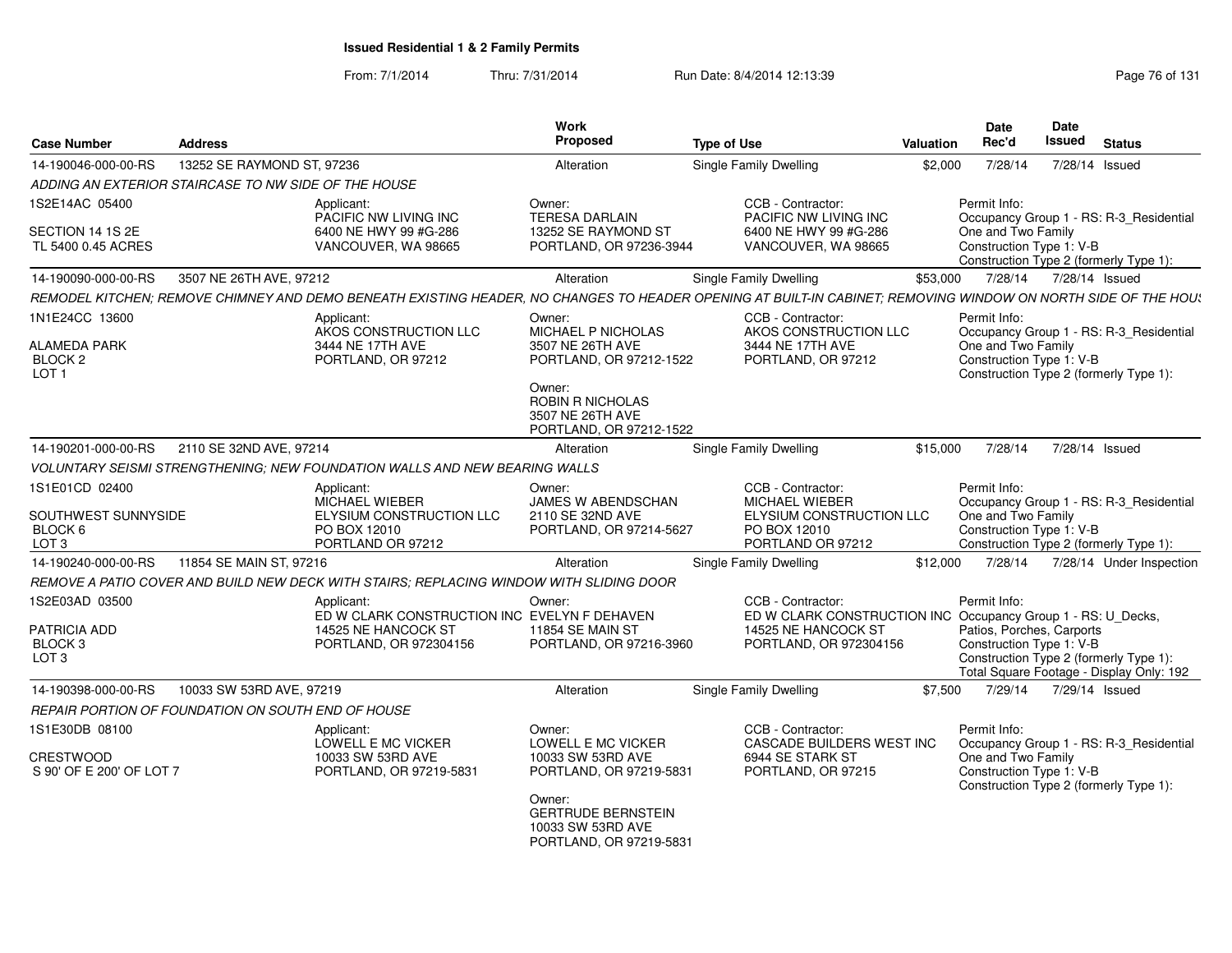| <b>Case Number</b>                                                           | <b>Address</b>              |                                                                                                                                                              | Work<br><b>Proposed</b>                                                                                                         | <b>Type of Use</b> |                                                                                                   | <b>Valuation</b> | Date<br>Rec'd                                                  | <b>Date</b><br>Issued | <b>Status</b>                                                                                                             |
|------------------------------------------------------------------------------|-----------------------------|--------------------------------------------------------------------------------------------------------------------------------------------------------------|---------------------------------------------------------------------------------------------------------------------------------|--------------------|---------------------------------------------------------------------------------------------------|------------------|----------------------------------------------------------------|-----------------------|---------------------------------------------------------------------------------------------------------------------------|
| 14-190115-000-00-RS                                                          | 6230 SW SHERIDAN ST, 97221  |                                                                                                                                                              | Alteration                                                                                                                      |                    | <b>Single Family Dwelling</b>                                                                     | \$50,000         | 7/28/14                                                        |                       | 7/29/14 Issued                                                                                                            |
|                                                                              |                             | REMODEL MASTER BATHROOM. CONVERT TWO EXISTING BASEMENT BEDROOMS TO FAMILY ROOM.                                                                              |                                                                                                                                 |                    |                                                                                                   |                  |                                                                |                       |                                                                                                                           |
| 1S1E07BB 00105<br>CANYON CREEK NO 2<br>LOT 15&16&C TL 105                    |                             | Applicant:<br>Ostmo Construction<br>PO BOX 25526<br>PORTLAND, OR 97298                                                                                       | Owner:<br>NANCY M ERFLE<br>6230 SW SHERIDAN ST<br>PORTLAND, OR 97225-8106<br>Owner:<br>RICHARD L FORTNER<br>6230 SW SHERIDAN ST |                    | CCB - Contractor:<br>Ostmo Construction<br>PO BOX 25526<br>PORTLAND, OR 97298                     |                  | Permit Info:<br>One and Two Family<br>Construction Type 1: V-B |                       | Occupancy Group 1 - RS: R-3 Residential<br>Construction Type 2 (formerly Type 1):                                         |
| 14-188815-000-00-RS                                                          | 2711 NE AINSWORTH ST. 97211 |                                                                                                                                                              | PORTLAND, OR 97225-8106<br>Alteration                                                                                           |                    |                                                                                                   | \$6.750          | 7/29/14                                                        |                       | 7/29/14 Issued                                                                                                            |
| SOLAR - 3.240 KW ROOF MOUNT PV SYSTEM - NON-PRESCRIPTIVE                     |                             |                                                                                                                                                              |                                                                                                                                 |                    | Single Family Dwelling                                                                            |                  |                                                                |                       |                                                                                                                           |
| 1N1E13CB 09400<br><b>IRVINGTON PK</b><br>BLOCK <sub>28</sub>                 |                             | Applicant:<br><b>KATIE MARTIN</b><br><b>NEIL KELLY COMPANY</b><br>804 N ALBERTA ST                                                                           | Owner:<br><b>LAVELLE ALLEN</b><br>2711 NE AINSWORTH ST<br>PORTLAND, OR 97211                                                    |                    | CCB - Contractor:<br>NEIL KELLY CO INC<br>804 N ALBERTA ST<br>PORTLAND, OR 97217-2693             |                  | Permit Info:<br>One and Two Family<br>Construction Type 1: V-B |                       | Occupancy Group 1 - RS: R-3 Residential<br>Construction Type 2 (formerly Type 1):                                         |
| LOT 1-3<br>14-154723-REV-02-RS                                               | 2503 NE 41ST AVE, 97212     | PORTLAND, OR 97217                                                                                                                                           | Alteration                                                                                                                      |                    | Single Family Dwelling                                                                            |                  | \$<br>7/29/14                                                  | 7/29/14 Issued        |                                                                                                                           |
| REVISION TO CLARIFY JOISTS; ADD BRACING                                      |                             |                                                                                                                                                              |                                                                                                                                 |                    |                                                                                                   |                  |                                                                |                       |                                                                                                                           |
| 1N1E25DA 00900<br><b>ROSSMERE</b><br>BLOCK <sub>5</sub><br>LOT 10            |                             | Applicant:<br>ROSE WOOFENDEN<br><b>NEIL KELLY</b><br>804 N ALBERTA<br>PORTLAND, OR 97217                                                                     | Owner:<br><b>HEATHER BOUDREAU</b><br>2503 NE 41ST AVE<br>PORTLAND, OR 97212-2941                                                |                    | CCB - Contractor:<br>NEIL KELLY CO INC<br>804 N ALBERTA ST<br>PORTLAND, OR 97217-2693             |                  | Permit Info:<br>One and Two Family<br>Construction Type 1: V-B |                       | Occupancy Group 1 - RS: R-3 Residential<br>Construction Type 2 (formerly Type 1):                                         |
| 14-183361-000-00-RS                                                          | 16930 SE ALDER ST, 97233    |                                                                                                                                                              | Alteration                                                                                                                      |                    | Single Family Dwelling                                                                            | \$3.000          | 7/29/14                                                        |                       | 7/29/14 Under Inspection                                                                                                  |
|                                                                              |                             | FRAME IN WALL IN GARAGE TO CREATE STORAGE AREA, MAN DOOR TO GARAGE.                                                                                          |                                                                                                                                 |                    |                                                                                                   |                  |                                                                |                       |                                                                                                                           |
| 1S3E06BA 04200<br><b>BRAECROFT</b><br>BLOCK <sub>5</sub><br>LOT <sub>1</sub> |                             | Applicant:<br><b>JONATHON ZILKA</b><br><b>ZILKA DESIGN</b><br>2421 SE ASH ST<br>PORTLAND OR 97214                                                            | Owner:<br>AFFORDABLE HOUSING<br>PROPERTIES LLC<br>7729 E GREENWAY RD #500<br>SCOTTSDALE, AZ 85260                               |                    | CCB - Contractor:<br><b>LADOIT SAMUEL TROUT</b><br>14325 SW CHERRY HILL DR<br>BEAVERTON, OR 97008 |                  | Permit Info:<br>One and Two Family<br>Construction Type 1: V-B |                       | Occupancy Group 1 - RS: R-3 Residential<br>Construction Type 2 (formerly Type 1):                                         |
| 14-181213-000-00-RS                                                          | 12310 NE BEECH ST, 97230    |                                                                                                                                                              | Alteration                                                                                                                      |                    | Single Family Dwelling                                                                            | \$20,000         | 7/29/14                                                        | 7/29/14 Issued        |                                                                                                                           |
|                                                                              |                             | LEGALIZING PREVIOUSLY UNPERMITTED 940 SF BASEMENT CONVERSION TO LIVING SPACE: NEW BEDROOM, OFFICE, DEN, LIVING AREA AND BATHROOM; NEW EGRESS WINDOW ON NORTH |                                                                                                                                 |                    |                                                                                                   |                  |                                                                |                       |                                                                                                                           |
| 1N2E23CC 01100<br><b>BEECHWAY</b><br>BLOCK <sub>8</sub><br>LOT <sub>4</sub>  |                             | Applicant:<br><b>DAVE SANDAHL</b><br><b>WEST COAST FORENSICS</b><br>3825 SW KELLY AVE<br>PORTLAND OR 97239                                                   | Owner:<br><b>LAURA F BOOKER</b><br>12310 NE BEECH ST<br>PORTLAND, OR 97230-1319                                                 |                    | CCB - Contractor:<br>WILLAMETTE RESTORATION<br>PO BOX 2679<br>OREGON CITY OR 97045                |                  | Permit Info:<br>Construction Type 1: V-B                       |                       | Occupancy Group 1 - RS: R-3_Remodel<br>Construction Type 2 (formerly Type 1):<br>Total Square Footage - Display Only: 940 |
| 14-190569-000-00-RS                                                          | 14325 SE MORRISON ST, 97233 |                                                                                                                                                              | Alteration                                                                                                                      |                    | Single Family Dwelling                                                                            | \$6.750          | 7/29/14                                                        | 7/29/14 Issued        |                                                                                                                           |
| 2.55 KW ROOF MOUNT PV SYSTEM                                                 |                             |                                                                                                                                                              |                                                                                                                                 |                    |                                                                                                   |                  |                                                                |                       |                                                                                                                           |
| 1S2E01BB 05300<br><b>HAMLINS ADD</b><br><b>BLOCK1</b>                        |                             | Applicant:<br><b>MELISSA BENTLEY</b><br>SOLAR CITY CORPORATION<br>6132 NE 112TH AVE                                                                          | Owner:<br><b>KAREN A BAILEY</b><br>14325 SE MORRISON ST<br>PORTLAND, OR 97233                                                   |                    | CCB - Contractor:<br>SOLARCITY CORPORATION<br>6132 NE 112th AVE<br>PORTLAND, OR 97220             |                  | Permit Info:<br>One and Two Family<br>Construction Type 1: V-B |                       | Occupancy Group 1 - RS: R-3 Residential                                                                                   |
| S 1/2 OF LOT 2                                                               |                             | PORTLAND, OR 97220                                                                                                                                           |                                                                                                                                 |                    |                                                                                                   |                  |                                                                |                       | Construction Type 2 (formerly Type 1):                                                                                    |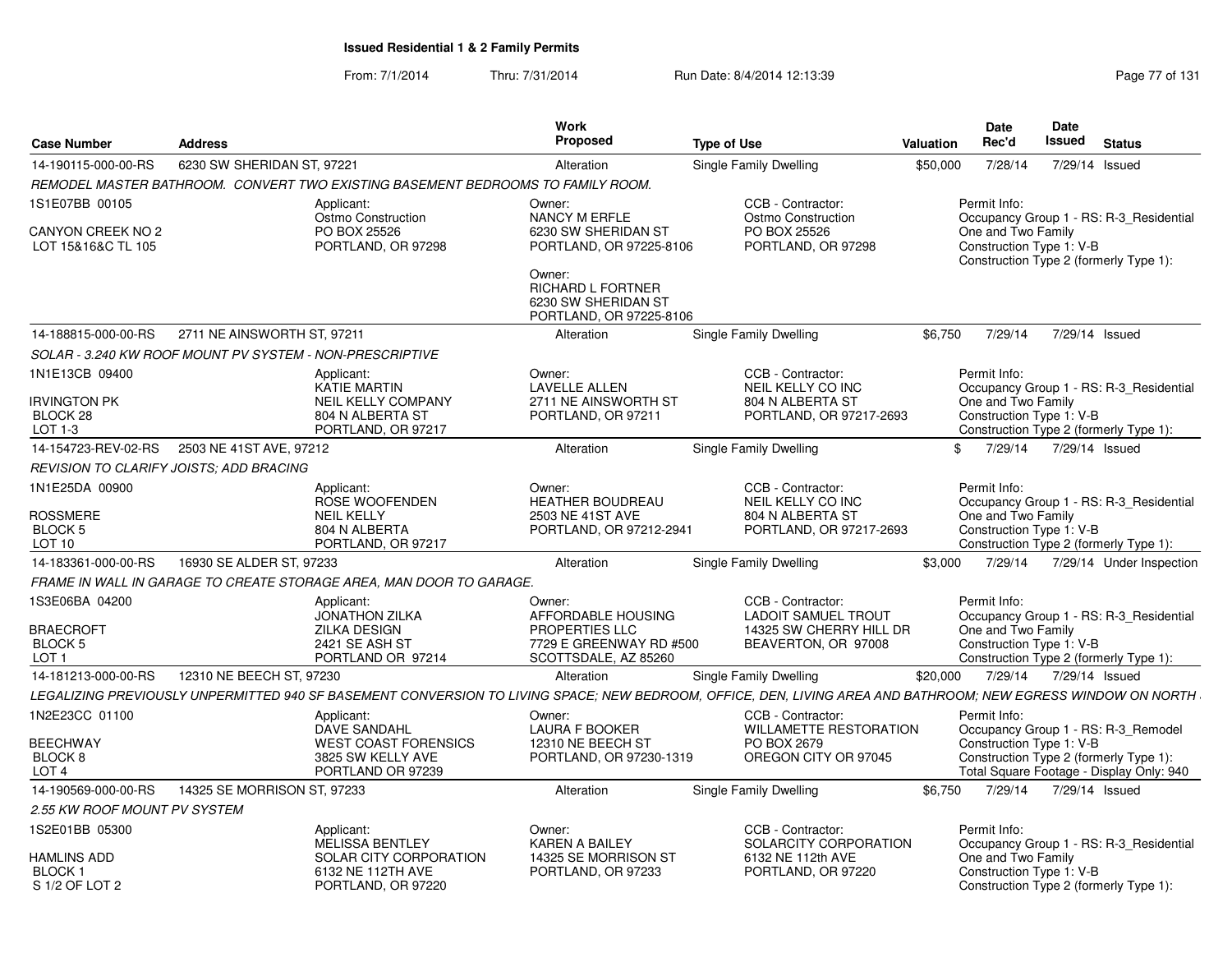| <b>Case Number</b>                                          | <b>Address</b>                                         |                                                                                                          | Work<br>Proposed                                                                                             | <b>Type of Use</b>                                                                         | Valuation | Date<br>Rec'd                                                  | <b>Date</b><br>Issued | <b>Status</b>                                                                                                              |
|-------------------------------------------------------------|--------------------------------------------------------|----------------------------------------------------------------------------------------------------------|--------------------------------------------------------------------------------------------------------------|--------------------------------------------------------------------------------------------|-----------|----------------------------------------------------------------|-----------------------|----------------------------------------------------------------------------------------------------------------------------|
| 14-190813-000-00-RS                                         | 3719 SE 43RD AVE, 97206                                |                                                                                                          | Alteration                                                                                                   | Single Family Dwelling                                                                     | \$450     | 7/29/14                                                        | 7/29/14 Issued        |                                                                                                                            |
|                                                             | NEW WINDOW IN SECOND FLOOR BATHROOM FACING SOUTH SIDE  |                                                                                                          |                                                                                                              |                                                                                            |           |                                                                |                       |                                                                                                                            |
| 1S2E07CB 02902                                              |                                                        | Applicant:<br>BEYOND QUALITY INC                                                                         | Owner:<br><b>STEVEN L SHIREY</b>                                                                             | CCB - Contractor:<br>BEYOND QUALITY INC                                                    |           | Permit Info:                                                   |                       | Occupancy Group 1 - RS: R-3 Residential                                                                                    |
| PARTITION PLAT 1994-137<br>LOT <sub>2</sub>                 |                                                        | 2440 SE 85TH AVE<br>PORTLAND, OR 97216                                                                   | 3719 SE 43RD AVE<br>PORTLAND, OR 97206                                                                       | 2440 SE 85TH AVE<br>PORTLAND, OR 97216                                                     |           | One and Two Family<br>Construction Type 1: V-B                 |                       | Construction Type 2 (formerly Type 1):                                                                                     |
| 14-175603-REV-01-RS                                         | 6254 NE EMERSON ST, 97218                              |                                                                                                          | Alteration                                                                                                   | <b>Single Family Dwelling</b>                                                              |           | \$<br>7/29/14                                                  | 7/29/14 Issued        |                                                                                                                            |
|                                                             | REVISION TO CHANGE LOCATION OF SOLAR PANELS ON ROOFTOP |                                                                                                          |                                                                                                              |                                                                                            |           |                                                                |                       |                                                                                                                            |
| 1N2E20BB 03700<br><b>PADDOCK HOMESITES</b><br><b>LOT 35</b> |                                                        | Applicant:<br>SOLTERRA SYSTEMS INC<br>79 SE TAYLOR ST. STE 401<br>PORTLAND OR 97214                      | Owner:<br>MEGAN J KAMER<br>6254 NE EMERSON ST<br>PORTLAND, OR 97218                                          | CCB - Contractor:<br>SOLTERRA SYSTEMS INC<br>79 SE TAYLOR ST. STE 401<br>PORTLAND OR 97214 |           | Permit Info:<br>One and Two Family<br>Construction Type 1: V-B |                       | Occupancy Group 1 - RS: R-3_Residential<br>Construction Type 2 (formerly Type 1):                                          |
|                                                             |                                                        |                                                                                                          | Owner:<br><b>TIMOTHY K KNIGHTON</b><br>6254 NE EMERSON ST<br>PORTLAND, OR 97218                              |                                                                                            |           |                                                                |                       |                                                                                                                            |
| 14-172702-REV-01-RS                                         | 2010 SW CUSTER ST, 97219                               |                                                                                                          | Alteration                                                                                                   | Single Family Dwelling                                                                     |           | \$<br>7/29/14                                                  | 7/29/14 Issued        |                                                                                                                            |
|                                                             |                                                        | REVISION TO CHANGE BEAM CONNECTION DETAIL TO ELIMINATE SPECIAL INSPECTION FOR WELDING                    |                                                                                                              |                                                                                            |           |                                                                |                       |                                                                                                                            |
| 1S1E21BC 04800<br><b>RAZ HILL</b><br><b>LOT 15</b>          |                                                        | Applicant:<br><b>JIM SATTERWHITE</b><br>AKOS CONSTRUCTION, LLC<br>3444 NE 17TH AVE<br>PORTLAND, OR 97212 | Owner:<br>ALICIA C G BAKER<br>2010 SW CUSTER ST<br>PORTLAND, OR 97219-2646<br>Owner:<br><b>CHRIS P BAKER</b> | CCB - Contractor:<br>AKOS CONSTRUCTION LLC<br>3444 NE 17TH AVE<br>PORTLAND, OR 97212       |           | Permit Info:<br>Construction Type 1: V-B                       |                       | Occupancy Group 1 - RS: R-3_Remodel<br>Construction Type 2 (formerly Type 1):<br>Total Square Footage - Display Only: 1224 |
|                                                             |                                                        |                                                                                                          | 2010 SW CUSTER ST<br>PORTLAND, OR 97219-2646                                                                 |                                                                                            |           |                                                                |                       |                                                                                                                            |
| 14-183774-000-00-RS                                         | 5925 NE 23RD AVE, 97211                                |                                                                                                          | Alteration                                                                                                   | Single Family Dwelling                                                                     | \$40,000  | 7/15/14                                                        |                       | 7/30/14 Under Inspection                                                                                                   |
|                                                             |                                                        | BASEMENT REMODEL - NEW BATHROOM AND EGRESS WINDOW. NOT AN ADU. 3 TOILETS TOTAL.                          |                                                                                                              |                                                                                            |           |                                                                |                       |                                                                                                                            |
| 1N1E14DD 08600                                              |                                                        | Applicant:<br>HAYES BROTHERS LLC                                                                         | Owner:<br><b>DENNIS M WHITE</b>                                                                              | CCB - Contractor:<br><b>HAYES BROTHERS LLC</b>                                             |           | Permit Info:                                                   |                       | Occupancy Group 1 - RS: R-3_Residential                                                                                    |
| <b>IRVINGTON PK</b><br>BLOCK <sub>8</sub><br>LOT 14&16      |                                                        | 5423 NE 36TH AVE<br>PORTLAND OR 97211                                                                    | 5925 NE 23RD AVE<br>PORTLAND, OR 97211-5449                                                                  | 5423 NE 36TH AVE<br>PORTLAND OR 97211                                                      |           | One and Two Family<br>Construction Type 1: V-B                 |                       | Construction Type 2 (formerly Type 1):                                                                                     |
|                                                             |                                                        |                                                                                                          | Owner:<br><b>JOANNA C WHITE</b><br>5925 NE 23RD AVE<br>PORTLAND, OR 97211-5449                               |                                                                                            |           |                                                                |                       |                                                                                                                            |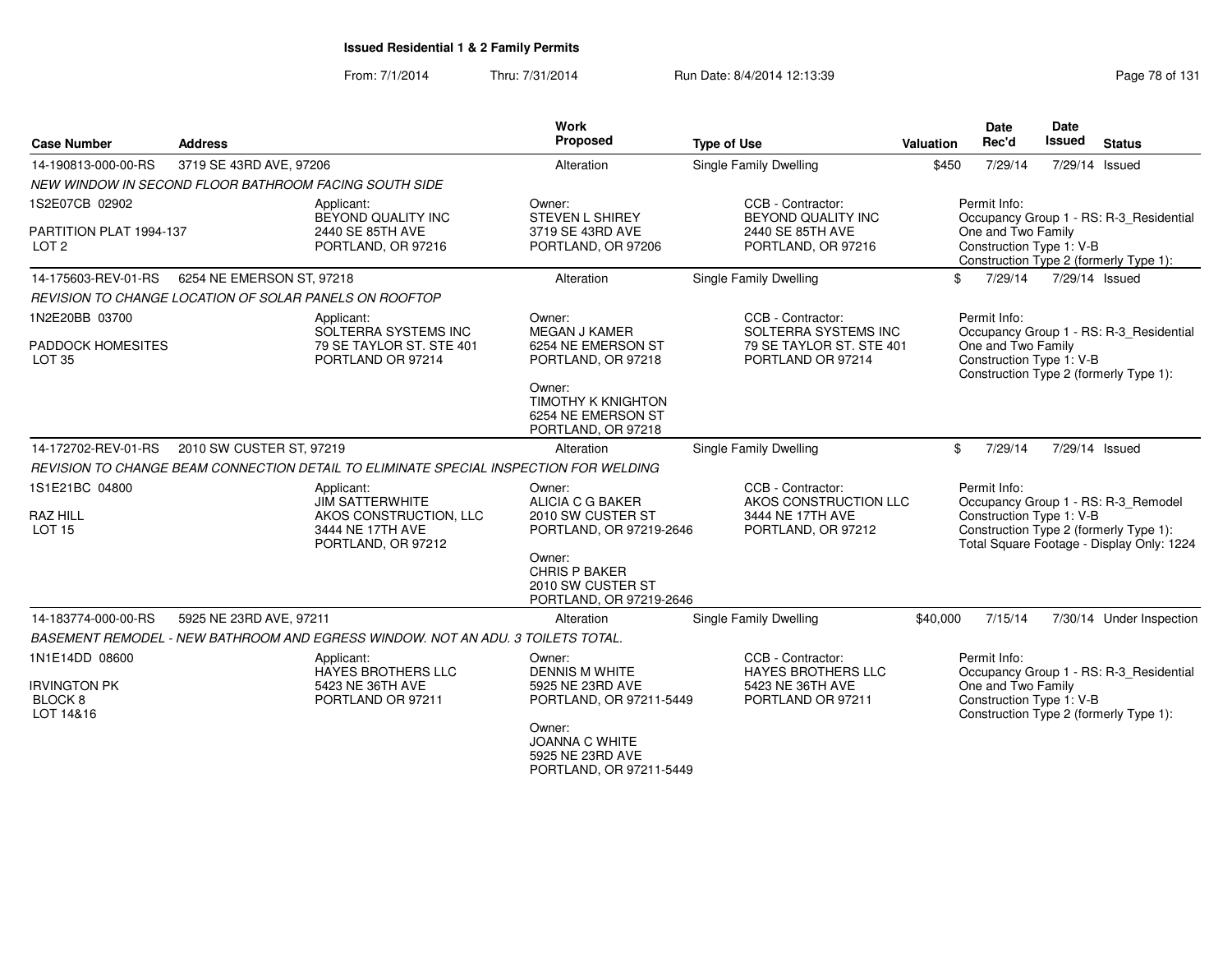| <b>Case Number</b>                                               | <b>Address</b>              |                                                                                                                                                               | Work<br><b>Proposed</b>                                                              | <b>Type of Use</b>                                                                              | Valuation | <b>Date</b><br>Rec'd                                               | Date<br>Issued | <b>Status</b>                           |
|------------------------------------------------------------------|-----------------------------|---------------------------------------------------------------------------------------------------------------------------------------------------------------|--------------------------------------------------------------------------------------|-------------------------------------------------------------------------------------------------|-----------|--------------------------------------------------------------------|----------------|-----------------------------------------|
| 14-176842-000-00-RS                                              | 2888 NW WESTOVER RD, 97210  |                                                                                                                                                               | Alteration                                                                           | Single Family Dwelling                                                                          | \$15,000  | 7/30/14                                                            |                | 7/30/14 Under Inspection                |
|                                                                  |                             | REMODEL MAIN FLOOR OF HOUSE, REPAIR RIM JOIST AT FOUNDATION, DEMO KITCHEN WALL TO OPEN UP SPACE AND RECONFIGURE, DEMO WALL AT FIREPLACE, DEMO BEDROOM CLOSET, |                                                                                      |                                                                                                 |           |                                                                    |                |                                         |
| 1N1E32AB 05000                                                   |                             | Applicant:<br><b>EMILY JENSEN</b>                                                                                                                             | Owner:<br><b>EMILY JENSEN</b>                                                        | CCB - Contractor:<br><b>ARON ELECTRICAL</b>                                                     |           | Permit Info:                                                       |                | Occupancy Group 1 - RS: R-3_Remodel     |
| <b>WESTOVER TERR</b><br>BLOCK <sub>3</sub><br>LOT 7&9&11 TL 5000 |                             | 2888 NW WESTOVER RD<br>PORTLAND, OR 97210-2826                                                                                                                | 2888 NW WESTOVER RD<br>PORTLAND, OR 97210-2826                                       | <b>CONSTRUCTION LLC</b><br>15704 NE 70TH ST<br>VANCOUVER, WA 98682                              |           | Construction Type 1: V-B<br>Construction Type 2 (formerly Type 1): |                |                                         |
|                                                                  |                             |                                                                                                                                                               | Owner:<br><b>NANCY K EVANS</b><br>2888 NW WESTOVER RD<br>PORTLAND, OR 97210-2826     | CCB - Contractor:<br><b>EMPIRE PLUMBING LLC</b><br>19572 SW TREEHOUSE LN<br>BEAVERTON, OR 97007 |           |                                                                    |                |                                         |
| 14-191107-000-00-RS                                              | 5900 NE AINSWORTH ST, 97218 |                                                                                                                                                               | Alteration                                                                           | Single Family Dwelling                                                                          | \$4,278   | 7/30/14                                                            | 7/30/14 Final  |                                         |
| voluntary seismic upgrade                                        |                             |                                                                                                                                                               |                                                                                      |                                                                                                 |           |                                                                    |                |                                         |
| 1N2E18DD 06800                                                   |                             | Applicant:<br><b>STEVE GEMMELL</b>                                                                                                                            | Owner:<br><b>WILLIAM H GARDINER</b>                                                  | CCB - Contractor:<br><b>STEVE GEMMELL</b>                                                       |           | Permit Info:                                                       |                | Occupancy Group 1 - RS: R-3 Residential |
| KILLINGSWORTH GARDENS<br>BLOCK 6<br>E 1/2 OF LOT 6               |                             | <b>GEMMELL CONSTRUCTION LLC</b><br>3817 N WILLIAMS<br>PORTLAND OR 97227                                                                                       | 5900 NE AINSWORTH ST<br>PORTLAND, OR 97218-2356                                      | <b>GEMMELL CONSTRUCTION LLC</b><br>3817 N WILLIAMS<br>PORTLAND OR 97227                         |           | One and Two Family<br>Construction Type 1: V-B                     |                | Construction Type 2 (formerly Type 1):  |
|                                                                  |                             |                                                                                                                                                               | Owner:<br><b>SUSAN J GARDINER</b><br>5900 NE AINSWORTH ST<br>PORTLAND, OR 97218-2356 |                                                                                                 |           |                                                                    |                |                                         |
| 14-191116-000-00-RS                                              | 5036 NE MALLORY AVE, 97211  |                                                                                                                                                               | Alteration                                                                           | Single Family Dwelling                                                                          | \$3,120   | 7/30/14                                                            | 7/30/14 Final  |                                         |
| voluntary seismic upgrade                                        |                             |                                                                                                                                                               |                                                                                      |                                                                                                 |           |                                                                    |                |                                         |
| 1N1E22AA 12600                                                   |                             | Applicant:<br><b>STEVE GEMMELL</b>                                                                                                                            | Owner:<br>CHRISTOPHER H JONES                                                        | CCB - Contractor:<br><b>STEVE GEMMELL</b>                                                       |           | Permit Info:                                                       |                | Occupancy Group 1 - RS: R-3 Residential |
| <b>WALNUT PK</b><br>BLOCK <sub>24</sub><br>LOT <sub>6</sub>      |                             | <b>GEMMELL CONSTRUCTION LLC</b><br>3817 N WILLIAMS<br>PORTLAND OR 97227                                                                                       | 5036 NE MALLORY AVE<br>PORTLAND, OR 97211-2608                                       | <b>GEMMELL CONSTRUCTION LLC</b><br>3817 N WILLIAMS<br>PORTLAND OR 97227                         |           | One and Two Family<br>Construction Type 1: V-B                     |                | Construction Type 2 (formerly Type 1):  |
|                                                                  |                             |                                                                                                                                                               | Owner:<br>KATHERINE L JONES<br>5036 NE MALLORY AVE<br>PORTLAND, OR 97211-2608        |                                                                                                 |           |                                                                    |                |                                         |
| 14-177115-REV-01-RS                                              | 4727 NE 30TH AVE, 97211     |                                                                                                                                                               | Alteration                                                                           | Single Family Dwelling                                                                          |           | 7/30/14<br>\$                                                      | 7/30/14 Issued |                                         |
|                                                                  |                             | REVISION TO SHOW CORRECT LOCATION OF EXISTING BEAM IN THE BASEMENT: ADD NEW BEAM AND REPLACE EXISTING STAIRS IN BASEMENT: 3RD FL BATHROOM RECONFIGURATION     |                                                                                      |                                                                                                 |           |                                                                    |                |                                         |
| 1N1E24BD 12400                                                   |                             | Applicant:<br><b>BRIAN LARAMEE</b>                                                                                                                            | Owner:<br>K & C CUSTOM HOMES LLC                                                     | CCB - Contractor:<br>K & C CUSTOM HOMES LLC                                                     |           | Permit Info:                                                       |                | Occupancy Group 1 - RS: R-3_Remodel     |
| <b>ELBERTA</b><br>BLOCK 13<br><b>LOT 21</b>                      |                             | <b>INFLEKTION WORKSHOP</b><br>1410 SW 11TH AVE #202<br>PORTLAND OREGON 97201                                                                                  | 300 W 15TH ST #300-4<br>VANCOUVER, WA 98660-2927                                     | 3720 SW BOND AVE #308<br>PORTLAND, OR 97239                                                     |           | Construction Type 1: V-B                                           |                | Construction Type 2 (formerly Type 1):  |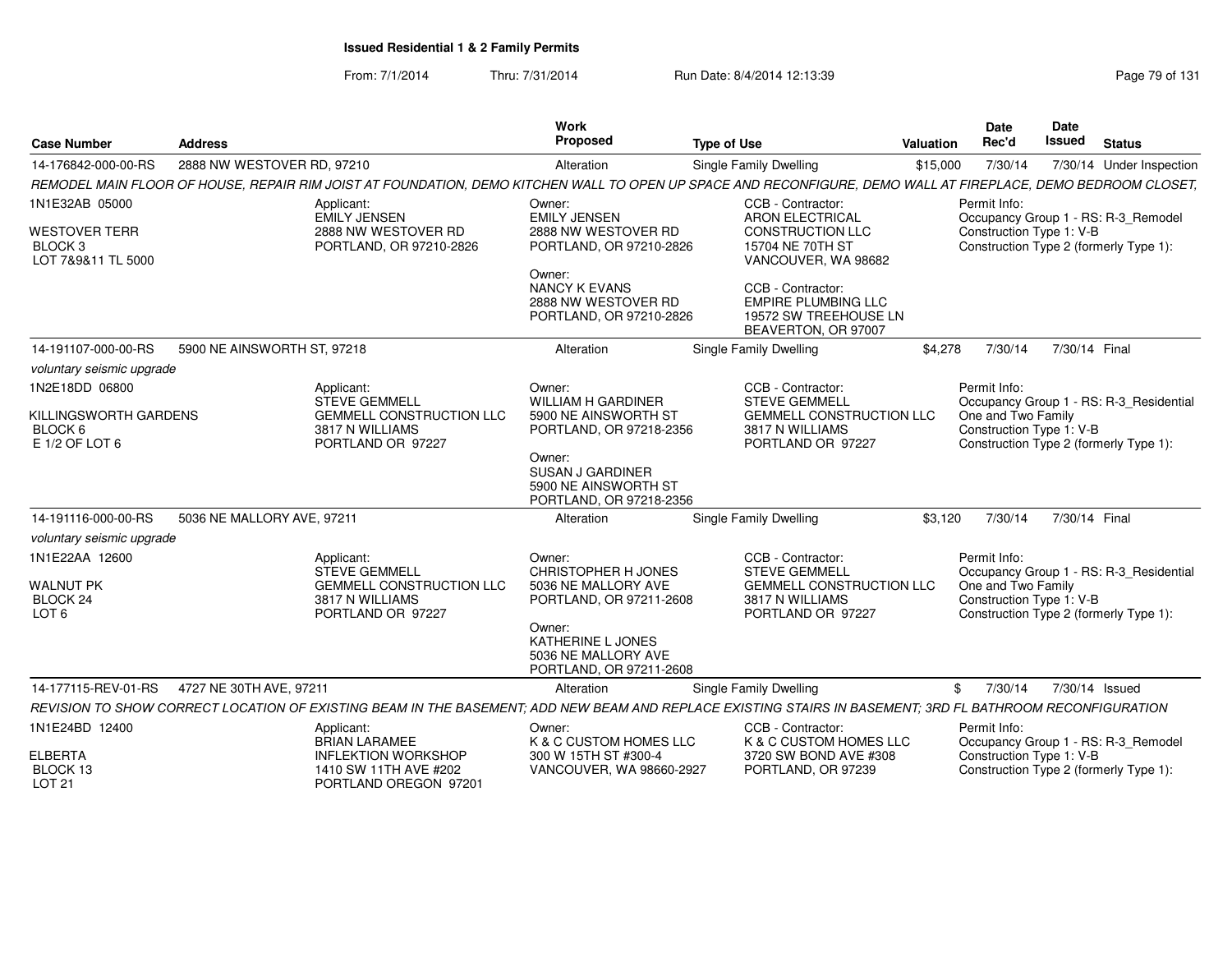| 2026 NE 158TH PL, 97230                        |                                                                     |                                                                                                                                                                                                                                                                                                            |                                                                                                                                                                    |                                                                                        |                                                                                                                                                                                                                                                                                                                                                                                                                 |                                                                                                                                                                                                 |                | <b>Status</b>                                                                                                                                                                                                                                                                                                                                                                                                                                           |
|------------------------------------------------|---------------------------------------------------------------------|------------------------------------------------------------------------------------------------------------------------------------------------------------------------------------------------------------------------------------------------------------------------------------------------------------|--------------------------------------------------------------------------------------------------------------------------------------------------------------------|----------------------------------------------------------------------------------------|-----------------------------------------------------------------------------------------------------------------------------------------------------------------------------------------------------------------------------------------------------------------------------------------------------------------------------------------------------------------------------------------------------------------|-------------------------------------------------------------------------------------------------------------------------------------------------------------------------------------------------|----------------|---------------------------------------------------------------------------------------------------------------------------------------------------------------------------------------------------------------------------------------------------------------------------------------------------------------------------------------------------------------------------------------------------------------------------------------------------------|
|                                                |                                                                     | Alteration                                                                                                                                                                                                                                                                                                 |                                                                                                                                                                    | Single Family Dwelling                                                                 | \$250                                                                                                                                                                                                                                                                                                                                                                                                           | 7/30/14                                                                                                                                                                                         | 7/30/14 Issued |                                                                                                                                                                                                                                                                                                                                                                                                                                                         |
|                                                | ADDED VALUE REVISION TO ADD JOISTS TO SUPPORT NEW CEILING SHEETROCK |                                                                                                                                                                                                                                                                                                            |                                                                                                                                                                    |                                                                                        |                                                                                                                                                                                                                                                                                                                                                                                                                 |                                                                                                                                                                                                 |                |                                                                                                                                                                                                                                                                                                                                                                                                                                                         |
|                                                | Applicant:                                                          | Owner:                                                                                                                                                                                                                                                                                                     |                                                                                                                                                                    | CCB - Contractor:                                                                      |                                                                                                                                                                                                                                                                                                                                                                                                                 | Permit Info:                                                                                                                                                                                    |                |                                                                                                                                                                                                                                                                                                                                                                                                                                                         |
|                                                | INC.<br>P.O. BOX 3018                                               | 2026 NE 158TH PL<br>Owner:<br>2026 NE 158TH PL                                                                                                                                                                                                                                                             |                                                                                                                                                                    |                                                                                        |                                                                                                                                                                                                                                                                                                                                                                                                                 |                                                                                                                                                                                                 |                |                                                                                                                                                                                                                                                                                                                                                                                                                                                         |
|                                                |                                                                     | Alteration                                                                                                                                                                                                                                                                                                 |                                                                                                                                                                    |                                                                                        |                                                                                                                                                                                                                                                                                                                                                                                                                 | 7/30/14                                                                                                                                                                                         |                |                                                                                                                                                                                                                                                                                                                                                                                                                                                         |
| Replacement of a failed exterior support beam. |                                                                     |                                                                                                                                                                                                                                                                                                            |                                                                                                                                                                    |                                                                                        |                                                                                                                                                                                                                                                                                                                                                                                                                 |                                                                                                                                                                                                 |                |                                                                                                                                                                                                                                                                                                                                                                                                                                                         |
|                                                | Jim Wilburn                                                         | Owner:<br>LEE M CENTRONE                                                                                                                                                                                                                                                                                   |                                                                                                                                                                    |                                                                                        |                                                                                                                                                                                                                                                                                                                                                                                                                 | Permit Info:                                                                                                                                                                                    |                |                                                                                                                                                                                                                                                                                                                                                                                                                                                         |
|                                                | 4110 SE Hawthorne Blvd #446                                         | PORTLAND, OR 97219                                                                                                                                                                                                                                                                                         |                                                                                                                                                                    |                                                                                        |                                                                                                                                                                                                                                                                                                                                                                                                                 |                                                                                                                                                                                                 |                |                                                                                                                                                                                                                                                                                                                                                                                                                                                         |
|                                                |                                                                     | Owner:<br><b>WAYNE A CENTRONE</b><br>0509 SW TEXAS ST                                                                                                                                                                                                                                                      |                                                                                                                                                                    |                                                                                        |                                                                                                                                                                                                                                                                                                                                                                                                                 |                                                                                                                                                                                                 |                |                                                                                                                                                                                                                                                                                                                                                                                                                                                         |
|                                                |                                                                     | Alteration                                                                                                                                                                                                                                                                                                 |                                                                                                                                                                    |                                                                                        |                                                                                                                                                                                                                                                                                                                                                                                                                 | 7/30/14                                                                                                                                                                                         |                |                                                                                                                                                                                                                                                                                                                                                                                                                                                         |
|                                                |                                                                     |                                                                                                                                                                                                                                                                                                            |                                                                                                                                                                    |                                                                                        |                                                                                                                                                                                                                                                                                                                                                                                                                 |                                                                                                                                                                                                 |                |                                                                                                                                                                                                                                                                                                                                                                                                                                                         |
|                                                | Applicant:                                                          | Owner:                                                                                                                                                                                                                                                                                                     |                                                                                                                                                                    |                                                                                        |                                                                                                                                                                                                                                                                                                                                                                                                                 | Permit Info:                                                                                                                                                                                    |                |                                                                                                                                                                                                                                                                                                                                                                                                                                                         |
|                                                | 13931 SE MATILDA DR                                                 |                                                                                                                                                                                                                                                                                                            |                                                                                                                                                                    |                                                                                        |                                                                                                                                                                                                                                                                                                                                                                                                                 |                                                                                                                                                                                                 |                |                                                                                                                                                                                                                                                                                                                                                                                                                                                         |
|                                                |                                                                     |                                                                                                                                                                                                                                                                                                            |                                                                                                                                                                    |                                                                                        |                                                                                                                                                                                                                                                                                                                                                                                                                 |                                                                                                                                                                                                 |                |                                                                                                                                                                                                                                                                                                                                                                                                                                                         |
|                                                |                                                                     |                                                                                                                                                                                                                                                                                                            |                                                                                                                                                                    |                                                                                        |                                                                                                                                                                                                                                                                                                                                                                                                                 |                                                                                                                                                                                                 |                |                                                                                                                                                                                                                                                                                                                                                                                                                                                         |
|                                                |                                                                     |                                                                                                                                                                                                                                                                                                            |                                                                                                                                                                    |                                                                                        |                                                                                                                                                                                                                                                                                                                                                                                                                 |                                                                                                                                                                                                 |                |                                                                                                                                                                                                                                                                                                                                                                                                                                                         |
|                                                |                                                                     | <b>TONY LITTLE</b><br>ARTISTIC KITCHEN AND BATH,<br>WILSONVILLE, OR 97070-3018<br>0509 SW TEXAS ST, 97219<br>Applicant:<br>Orlando Construction Inc<br>Portland, OR 97214<br>537 SE SPOKANE ST, 97202<br>REVISION TO REMOVE EAVE ON THE NORTH SIDE OF THE HOUSE<br>JESSEY CEREGHINO<br>MILWAUKIE, OR 97267 | LORAN N SLOTHOWER<br>ARLENE A SLOTHOWER<br>0509 SW TEXAS ST<br>PORTLAND, OR 97219<br>CEREGHINO CONSTRUCTION, LLC INC<br>13931 SE MATILDA DR<br>MILWAUKIE, OR 97267 | PORTLAND, OR 97230-8244<br>PORTLAND, OR 97230-8244<br><b>JB CEREGHINO CONSTRUCTION</b> | <b>TONY LITTLE</b><br>INC.<br>P.O. BOX 3018<br>Single Family Dwelling<br>CCB - Contractor:<br>PORTLAND OR 97214<br>Single Family Dwelling<br>CCB - Contractor:<br>EURO PLUMBING INC<br>10659 SE 172ND AVE<br>CCB - Contractor:<br>VANCOUVER WA 98661<br>CCB - Contractor:<br>action heating & a/c<br>6419 se 84<br>portland or 97266<br>CCB - Contractor:<br>INC.<br>13931 SE MATILDA DR<br>MILWAUKIE, OR 97267 | ARTISTIC KITCHEN AND BATH,<br>WILSONVILLE, OR 97070-3018<br>ORLANDO CONSTRUCTION INC<br>HAPPY VALLEY OR 97086<br>SUNLIGHT ELECTRIC INC<br>2800 NE 65TH AVE SUITE B<br>JB CEREGHINO CONSTRUCTION | \$2,500<br>\$  | Occupancy Group 1 - RS: R-3_Remodel<br>Construction Type 1: V-B<br>Construction Type 2 (formerly Type 1):<br>7/30/14 Issued<br>Occupancy Group 1 - RS: R-3_Residential<br>4110 SE HAWTHORNE BLVD #446 One and Two Family<br>Construction Type 1: V-B<br>Construction Type 2 (formerly Type 1):<br>7/30/14 Issued<br>Occupancy Group 1 - RS: R-3_Residential<br>One and Two Family<br>Construction Type 1: V-B<br>Construction Type 2 (formerly Type 1): |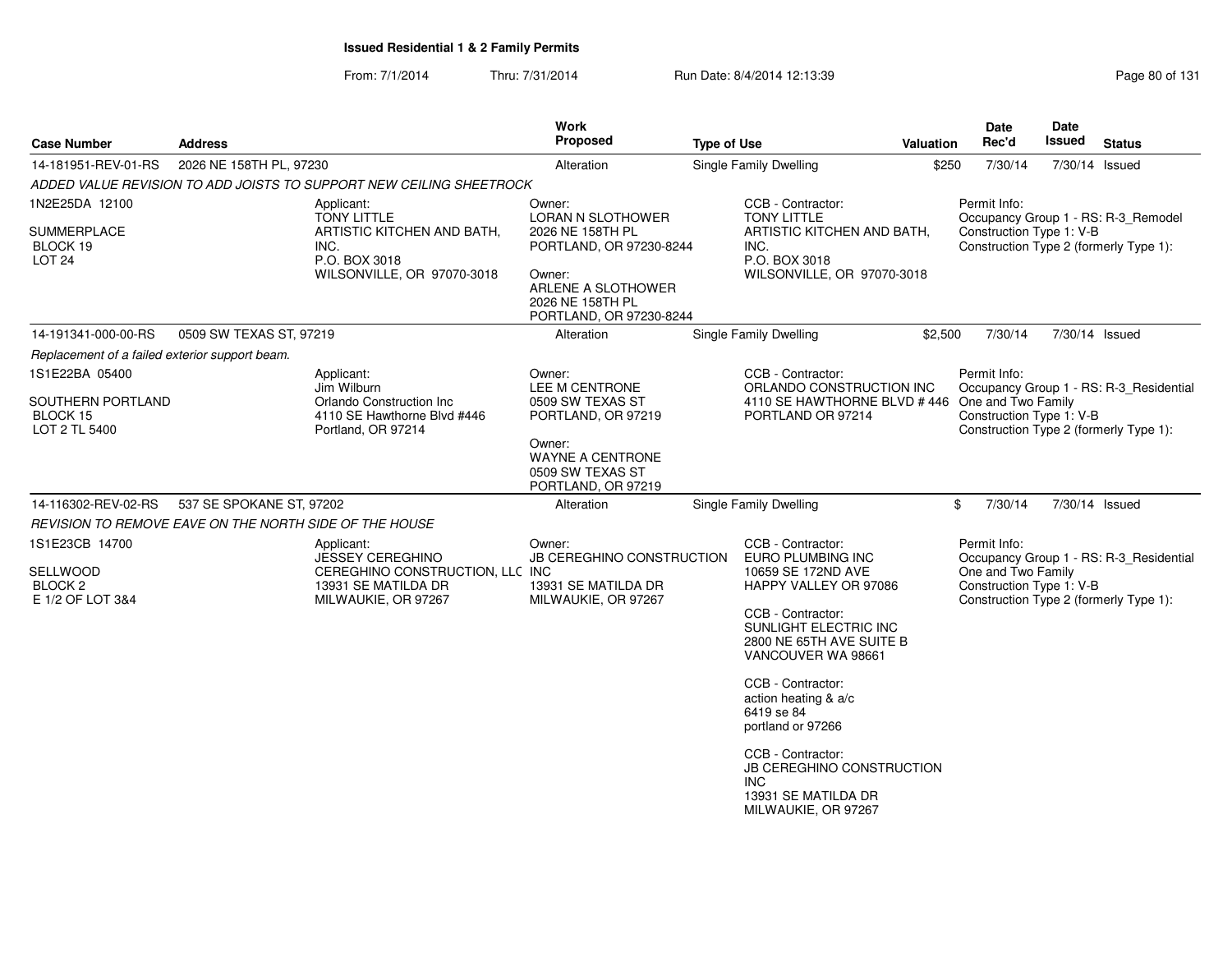| <b>Case Number</b>                                                   | <b>Address</b>                                                                                                | <b>Work</b><br>Proposed                                                                                                                                      | <b>Type of Use</b>                                                                                     | <b>Valuation</b> | <b>Date</b><br>Rec'd                                           | <b>Date</b><br><b>Issued</b> | <b>Status</b>                                                                     |
|----------------------------------------------------------------------|---------------------------------------------------------------------------------------------------------------|--------------------------------------------------------------------------------------------------------------------------------------------------------------|--------------------------------------------------------------------------------------------------------|------------------|----------------------------------------------------------------|------------------------------|-----------------------------------------------------------------------------------|
| 14-190477-000-00-RS                                                  | 2025 N SARATOGA ST, 97217                                                                                     | Alteration                                                                                                                                                   | Single Family Dwelling                                                                                 | \$15,000         | 7/30/14                                                        |                              | 7/30/14 Under Inspection                                                          |
|                                                                      | REPLACE AND REBUILD INTERIOR STAIRS FROM BASEMENT TO ATTIC: CONVERT ATTIC TO HABITABLE SPACE, REMODEL KITCHEN |                                                                                                                                                              |                                                                                                        |                  |                                                                |                              |                                                                                   |
| 1N1E16AC 00700<br><b>BERNARD</b><br>E 1/2 OF LOT 7&8                 | Applicant:<br><b>TIEN HUYNH</b><br>MCCULLOCH CONSTRUCTION<br>1729 NE SISKIYOU ST<br>PORTLAND OR 97212         | Owner:<br><b>LAURA A NELSON</b><br>2025 N SARATOGA ST<br>PORTLAND, OR 97217                                                                                  | CCB - Contractor:<br>MCCULLOCH CONSTRUCTION<br>CORP<br>1729 NE SISKIYOU ST<br>PORTLAND, OR 97212       |                  | Permit Info:<br>One and Two Family<br>Construction Type 1: V-B |                              | Occupancy Group 1 - RS: R-3 Residential<br>Construction Type 2 (formerly Type 1): |
| 14-190288-000-00-RS                                                  | 2005 NE 56TH AVE, 97213                                                                                       | Alteration                                                                                                                                                   | Single Family Dwelling                                                                                 | \$42,000         | 7/30/14                                                        | 7/30/14 Issued               |                                                                                   |
|                                                                      | REMOVE CLOSETS TO EXPAND FAMILY ROOM. NEW KITCHEN CABINETS.                                                   |                                                                                                                                                              |                                                                                                        |                  |                                                                |                              |                                                                                   |
| 1N2E30DC 01400<br><b>ELMHURST</b><br>BLOCK 11<br>LOT <sub>4</sub>    | Applicant:<br><b>PAUL NEIGEL</b><br>LOTUS CONSTRUCTION CO<br>PO BOX 6396<br>VANCOUVER, WA 98668               | Owner:<br>STEPHEN L MILLER<br>2005 NE 56TH AVE<br>PORTLAND, OR 97213-3516<br>Owner:<br>SHOSHANA BLAUER-MILLER<br>2005 NE 56TH AVE<br>PORTLAND, OR 97213-3516 | CCB - Contractor:<br><b>PAUL NEIGEL</b><br>LOTUS CONSTRUCTION CO<br>PO BOX 6396<br>VANCOUVER, WA 98668 |                  | Permit Info:<br>One and Two Family<br>Construction Type 1: V-B |                              | Occupancy Group 1 - RS: R-3_Residential<br>Construction Type 2 (formerly Type 1): |
| 14-191154-000-00-RS                                                  | 537 N STAFFORD ST, 97217                                                                                      | Alteration                                                                                                                                                   | <b>Single Family Dwelling</b>                                                                          | \$18,000         | 7/30/14                                                        |                              | 7/30/14 Under Inspection                                                          |
|                                                                      | CONVERT BASEMENT TO LIVING SPACE TO INCLUDE BATHROOM: ENTERTAINMENT ROOM AND KITCHENETTE; NOT AN ADU          |                                                                                                                                                              |                                                                                                        |                  |                                                                |                              |                                                                                   |
| 1N1E15AB 18400<br>LOVEWOOD<br>BLOCK <sub>9</sub><br>LOT <sub>7</sub> | Applicant:<br>MIKAEL BRUST<br>537 N STAFFORD ST<br>PORTLAND, OR 97217                                         | Owner:<br>MONICA CUNEO<br>537 N STAFFORD ST<br>PORTLAND, OR 97217                                                                                            |                                                                                                        |                  | Permit Info:<br>One and Two Family<br>Construction Type 1: V-B |                              | Occupancy Group 1 - RS: R-3 Residential<br>Construction Type 2 (formerly Type 1): |
|                                                                      |                                                                                                               | Owner:<br><b>MIKAEL BRUST</b><br>537 N STAFFORD ST<br>PORTLAND, OR 97217<br>Owner:                                                                           |                                                                                                        |                  |                                                                |                              |                                                                                   |
|                                                                      |                                                                                                               | <b>MARGARET KINNEY</b><br>537 N STAFFORD ST<br>PORTLAND, OR 97217                                                                                            |                                                                                                        |                  |                                                                |                              |                                                                                   |
| 14-191482-000-00-RS                                                  | 6123 SE HAROLD ST, 97206                                                                                      | Alteration                                                                                                                                                   | <b>Single Family Dwelling</b>                                                                          | \$30,000         | 7/30/14                                                        |                              | 7/30/14 Under Inspection                                                          |
|                                                                      | REMODEL 2 BATHROOMS, NEW COUNTERTOPS IN KITCHEN, REPAINT INSIDE AND OUT. TWO TOILETS TOTAL.                   |                                                                                                                                                              |                                                                                                        |                  |                                                                |                              |                                                                                   |
| 1S2E18AD 08400                                                       | Applicant:<br>PDX RENOVATIONS, LLC                                                                            | Owner:<br><b>BELLAJOUR LLC</b>                                                                                                                               | CCB - Contractor:<br>PDX RENOVATIONS LLC                                                               |                  | Permit Info:                                                   |                              | Occupancy Group 1 - RS: R-3_Residential                                           |
| <b>TREMONT PK</b><br>BLOCK <sub>21</sub><br>LOT 10&11                | P.O. Box 66406<br>Portland, OR 97290                                                                          | PO BOX 66406<br>PORTLAND, OR 97290-6406                                                                                                                      | PO BOX 66836<br>PORTLAND, OR 97290                                                                     |                  | One and Two Family<br>Construction Type 1: V-B                 |                              | Construction Type 2 (formerly Type 1):                                            |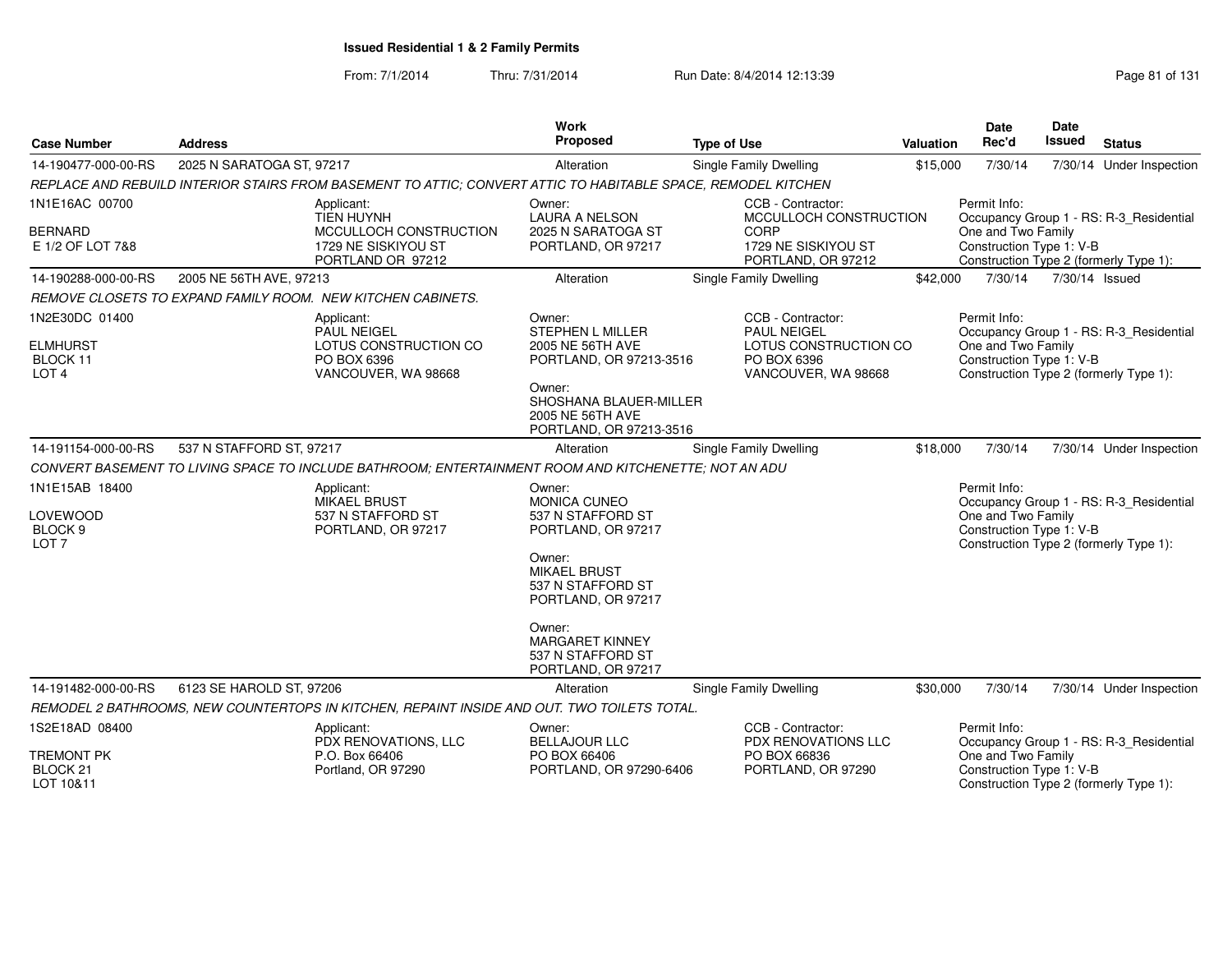From: 7/1/2014Thru: 7/31/2014 Run Date: 8/4/2014 12:13:39 Research 2014 13:14 Page 82 of 131

| <b>Case Number</b>                                                                     | <b>Address</b>                                      |                                                                                                                                                         | Work<br>Proposed                                                                    | <b>Type of Use</b>                                                      | <b>Valuation</b> | <b>Date</b><br>Rec'd                           | <b>Date</b><br><b>Issued</b> | <b>Status</b>                                                                                                             |
|----------------------------------------------------------------------------------------|-----------------------------------------------------|---------------------------------------------------------------------------------------------------------------------------------------------------------|-------------------------------------------------------------------------------------|-------------------------------------------------------------------------|------------------|------------------------------------------------|------------------------------|---------------------------------------------------------------------------------------------------------------------------|
| 14-190465-000-00-RS                                                                    | 2500 SW HOFFMAN AVE, 97201                          |                                                                                                                                                         | Alteration                                                                          | Single Family Dwelling                                                  | \$20,292         | 7/31/14                                        |                              | 7/31/14 Issued                                                                                                            |
|                                                                                        |                                                     | ADD NEW BATHROOM TO BASEMENT, LEGALIZE (E) BED AND BATH IN BASEMENT. CONVERT STORAGE AREA TO PLAY ROOM. PLUMBING AND ELECTRICAL UNDER SEPARATE PERMITS. |                                                                                     |                                                                         |                  |                                                |                              |                                                                                                                           |
| 1S1E04DD 10200<br><b>SEVENTH ST TERR</b><br>BLOCK <sub>1</sub><br>LOT 1-4 EXC PT IN ST |                                                     | Applicant:<br><b>BRIAN D KUGEL</b><br>2500 SW HOFFMAN AVE<br>PORTLAND, OR 97201-3147                                                                    | Owner:<br><b>BRIAN D KUGEL</b><br>2500 SW HOFFMAN AVE<br>PORTLAND, OR 97201-3147    |                                                                         |                  | Permit Info:<br>Construction Type 1: V-B       |                              | Occupancy Group 1 - RS: R-3_Remodel<br>Construction Type 2 (formerly Type 1):<br>Total Square Footage - Display Only: 552 |
|                                                                                        |                                                     |                                                                                                                                                         | Owner:<br>SAMUDRA S KUGEL<br>2500 SW HOFFMAN AVE<br>PORTLAND, OR 97201-3147         |                                                                         |                  |                                                |                              |                                                                                                                           |
| 14-175746-000-00-RS                                                                    | 2125 NE 48TH AVE, 97213                             |                                                                                                                                                         | Alteration                                                                          | Single Family Dwelling                                                  | \$5,514          | 7/31/14                                        |                              | 7/31/14 Issued                                                                                                            |
|                                                                                        |                                                     | CHANGE OF OCCUPANCY TO CONVERT MEDICAL OFFICE INTO SINGLE FAMILY RESIDENCE                                                                              |                                                                                     |                                                                         |                  |                                                |                              |                                                                                                                           |
| 1N2E30CA 17400                                                                         |                                                     | Applicant:<br>JEFF STRANGE                                                                                                                              | Owner:<br><b>F &amp; E STRANGE FAMILY</b>                                           |                                                                         |                  | Permit Info:                                   |                              | Occupancy Group 1 - RS: R-3_Remodel                                                                                       |
| ROSE CITY PK<br>BLOCK 39<br>LOT <sub>3</sub>                                           |                                                     | 2225 NE 46TH AVE<br>PORTLAND, OR 97213-1903                                                                                                             | 1825 NE MARINE DR<br>PORTLAND, OR 97211                                             |                                                                         |                  | Construction Type 1: V-B                       |                              | Construction Type 2 (formerly Type 1):<br>Total Square Footage - Display Only: 150                                        |
|                                                                                        |                                                     |                                                                                                                                                         | Owner:<br><b>LIMITED PARTNERSHIP III</b><br>1825 NE MARINE DR<br>PORTLAND, OR 97211 |                                                                         |                  | Number of New Dwelling Units: 1                |                              |                                                                                                                           |
| 14-191465-000-00-RS                                                                    | 4904 NE 27TH AVE, 97211                             |                                                                                                                                                         | Alteration                                                                          | Single Family Dwelling                                                  | \$3,585          | 7/30/14                                        |                              | 7/31/14 Issued                                                                                                            |
| voluntary seismic upgrade                                                              |                                                     |                                                                                                                                                         |                                                                                     |                                                                         |                  |                                                |                              |                                                                                                                           |
| 1N1E24BC 03500                                                                         |                                                     | Applicant:<br><b>STEVE GEMMELL</b>                                                                                                                      | Owner:<br><b>MICHIEL FRISHERT</b>                                                   | CCB - Contractor:<br><b>STEVE GEMMELL</b>                               |                  | Permit Info:                                   |                              | Occupancy Group 1 - RS: R-3_Residential                                                                                   |
| <b>ELBERTA</b><br>BLOCK <sub>2</sub><br>LOT <sub>5</sub>                               |                                                     | <b>GEMMELL CONSTRUCTION LLC</b><br>3817 N WILLIAMS<br>PORTLAND OR 97227                                                                                 | 4904 NE 27TH AVE<br>PORTLAND, OR 97211-6329                                         | <b>GEMMELL CONSTRUCTION LLC</b><br>3817 N WILLIAMS<br>PORTLAND OR 97227 |                  | One and Two Family<br>Construction Type 1: V-B |                              | Construction Type 2 (formerly Type 1):                                                                                    |
| 14-182566-000-00-RS                                                                    | 1716 N TERRY ST, 97217                              |                                                                                                                                                         | Alteration                                                                          | Single Family Dwelling                                                  | \$14,153         | 7/31/14                                        |                              | 7/31/14 Issued                                                                                                            |
|                                                                                        | BASEMENT CONVERSION TO FAMILY ROOM AND NEW BATHROOM |                                                                                                                                                         |                                                                                     |                                                                         |                  |                                                |                              |                                                                                                                           |
| 1N1E09DD 08700                                                                         |                                                     | Applicant:<br>CHAD WALDMAN                                                                                                                              | Owner:<br><b>EMILY PICHA</b>                                                        |                                                                         |                  | Permit Info:                                   |                              | Occupancy Group 1 - RS: R-3_Remodel                                                                                       |
| <b>KENTON</b><br>BLOCK 11<br>LOT 5&6                                                   |                                                     | 1716 N TERRY ST<br>PORTLAND, OR 97217-6543                                                                                                              | 1716 N TERRY ST<br>PORTLAND, OR 97217-6543                                          |                                                                         |                  | Construction Type 1: V-B                       |                              | Construction Type 2 (formerly Type 1):<br>Total Square Footage - Display Only: 385                                        |
|                                                                                        |                                                     |                                                                                                                                                         | Owner:<br>CHAD WALDMAN<br>1716 N TERRY ST<br>PORTLAND, OR 97217-6543                |                                                                         |                  |                                                |                              |                                                                                                                           |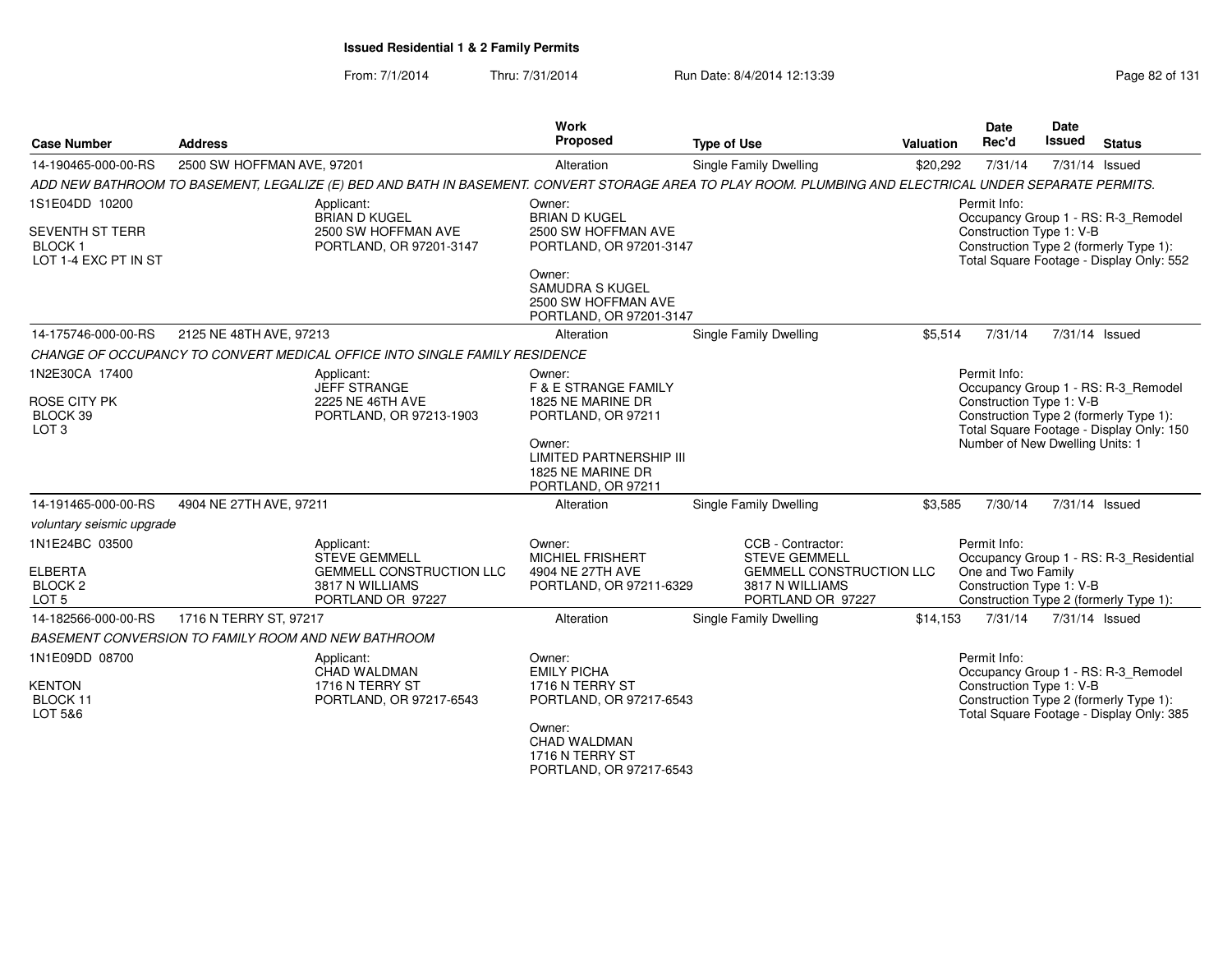| <b>Case Number</b>                                       | <b>Address</b>            |                                                                                                                                                                                                         | Work<br>Proposed                                                                                                           | <b>Type of Use</b>                                                                                          | <b>Valuation</b> | <b>Date</b><br>Rec'd                                                                                     | Date<br><b>Issued</b> | <b>Status</b>                                                |
|----------------------------------------------------------|---------------------------|---------------------------------------------------------------------------------------------------------------------------------------------------------------------------------------------------------|----------------------------------------------------------------------------------------------------------------------------|-------------------------------------------------------------------------------------------------------------|------------------|----------------------------------------------------------------------------------------------------------|-----------------------|--------------------------------------------------------------|
| 14-191851-000-00-RS                                      | 3560 NE KNOTT ST, 97212   |                                                                                                                                                                                                         | Alteration                                                                                                                 | Single Family Dwelling                                                                                      | \$4,000          | 7/31/14                                                                                                  | 7/31/14 Issued        |                                                              |
| ADD EGRESS WINDOW IN BASEMENT BEDROOM - SEE 01-171693-RS |                           |                                                                                                                                                                                                         |                                                                                                                            |                                                                                                             |                  |                                                                                                          |                       |                                                              |
| 1N1E25AC 19300                                           |                           | Applicant:<br><b>TROY SUSAN</b>                                                                                                                                                                         | Owner:<br>LEE A MOLDOVANYI                                                                                                 | CCB - Contractor:<br><b>BROADLEAF CRAFTSMAN CO</b>                                                          |                  | Permit Info:                                                                                             |                       | Occupancy Group 1 - RS: R-3 Residential                      |
| HOLLYROOD<br>BLOCK 14<br>LOT <sub>6</sub>                |                           | <b>BROADLEAF CRAFTSMAN CO</b><br>2104 N WILLIS BLVD<br>PORTLAND, OR 97217                                                                                                                               | 3560 NE KNOTT ST<br>PORTLAND, OR 97212-5244<br>Owner:<br><b>SHANE BEERS</b><br>3560 NE KNOTT ST<br>PORTLAND, OR 97212-5244 | 2104 N WILLIS BLVD<br>PORTLAND, OR 97217                                                                    |                  | One and Two Family<br>Construction Type 1: V-B<br>Construction Type 2 (formerly Type 1):                 |                       |                                                              |
| 14-191880-000-00-RS                                      | 420 SE 62ND AVE           |                                                                                                                                                                                                         | Alteration                                                                                                                 | Single Family Dwelling                                                                                      | \$2,000          | 7/31/14                                                                                                  |                       | 7/31/14 Under Inspection                                     |
| <b>VOLUNTARY SEISMIC STRENGTHING</b>                     |                           |                                                                                                                                                                                                         |                                                                                                                            |                                                                                                             |                  |                                                                                                          |                       |                                                              |
| 1N2E32CC 14802                                           |                           | Applicant:<br>ANDREW OSBORN                                                                                                                                                                             | Owner:<br>SAMUEL NOBLE                                                                                                     | CCB - Contractor:<br>MICHAEL WIEBER                                                                         |                  | Permit Info:                                                                                             |                       | Occupancy Group 1 - RS: R-3_Residential                      |
| PARTITION PLAT 2007-83<br>LOT <sub>2</sub>               |                           | <b>NW SEISMIC</b><br>2649 SE STEPHENS<br>PORTLAND OR 97214                                                                                                                                              | 420 SE 62ND AVE<br>PORTLAND, OR 97215                                                                                      | ELYSIUM CONSTRUCTION LLC<br>PO BOX 12010<br>PORTLAND OR 97212                                               |                  | One and Two Family<br>Construction Type 1: V-B<br>Construction Type 2 (formerly Type 1):                 |                       |                                                              |
| 14-191886-000-00-RS                                      | 2416 NE 43RD AVE, 97213   |                                                                                                                                                                                                         | Alteration                                                                                                                 | Single Family Dwelling                                                                                      | \$2,000          | 7/31/14                                                                                                  | 7/31/14 Issued        |                                                              |
| <b>VOLUNTARY SEISMIC STRENGTHING.</b>                    |                           |                                                                                                                                                                                                         |                                                                                                                            |                                                                                                             |                  |                                                                                                          |                       |                                                              |
| 1N2E30CB 05400<br>ROSSMERE<br>BLOCK 17<br>LOT 17         |                           | Applicant:<br><b>ANDREW OSBORN</b><br><b>NW SEISMIC</b><br>2649 SE STEPHENS<br>PORTLAND OR 97214                                                                                                        | Owner:<br><b>BRIAN D LOCKHART</b><br>2416 NE 43RD AVE<br>PORTLAND, OR 97213-1335<br>Owner:                                 | CCB - Contractor:<br><b>MICHAEL WIEBER</b><br>ELYSIUM CONSTRUCTION LLC<br>PO BOX 12010<br>PORTLAND OR 97212 |                  | Permit Info:<br>One and Two Family<br>Construction Type 1: V-B<br>Construction Type 2 (formerly Type 1): |                       | Occupancy Group 1 - RS: R-3 Residential                      |
|                                                          |                           |                                                                                                                                                                                                         | <b>JULIA A FETZER</b><br>2416 NE 43RD AVE<br>PORTLAND, OR 97213-1335                                                       |                                                                                                             |                  |                                                                                                          |                       |                                                              |
| 14-191792-000-00-RS                                      | 1665 SE TENINO ST         |                                                                                                                                                                                                         | Alteration                                                                                                                 | Townhouse (2 Units)                                                                                         | \$500            | 7/31/14                                                                                                  | 7/31/14 Issued        |                                                              |
| SOLAR - 4.5KW ROOF-MOUNTED SOLAR SYSTEM - PRESCRIPTIVE   |                           |                                                                                                                                                                                                         |                                                                                                                            |                                                                                                             |                  |                                                                                                          |                       |                                                              |
| 1S1E23DC 08901                                           |                           | Applicant:<br>ELEMENTAL ENERGY LLC<br>830 NE HAZELFERN PL<br>PORTLAND, OR 97232                                                                                                                         | Owner:<br>KLOH LLC<br>19995 SW STAFFORD RD #B<br>WEST LINN, OR 97068                                                       | CCB - Contractor:<br>ELEMENTAL ENERGY LLC<br>830 NE HAZELFERN PL<br>PORTLAND, OR 97232                      |                  | Permit Info:<br>One and Two Family<br>Construction Type 1: V-B<br>Construction Type 2 (formerly Type 1): |                       | Occupancy Group 1 - RS: R-3_Residential                      |
| Total # of RS Alteration permits issued: 246             |                           |                                                                                                                                                                                                         |                                                                                                                            |                                                                                                             |                  |                                                                                                          |                       | Total valuation of RS Alteration permits issued: \$6,034,728 |
| 14-133558-000-00-RS                                      | 8527 SE CLINTON ST, 97266 |                                                                                                                                                                                                         | Demolition                                                                                                                 | <b>Accessory Structure</b>                                                                                  | \$1,500          | 4/1/14                                                                                                   | 7/25/14 Issued        |                                                              |
|                                                          |                           | DEMOLISH DETACHED SHED.Demo Delay with plan set contianing SFR demo (not to be issued prior to 5/21/14). No fill greater than 24". Remove all foundations and debris. Cap utilities. Scope of work does |                                                                                                                            |                                                                                                             |                  |                                                                                                          |                       |                                                              |
| 1S2E09BB 00900                                           |                           | Applicant:<br>PRESCOTT MORRIS LLC                                                                                                                                                                       | Owner:<br>PRESCOTT MORRIS LLC                                                                                              |                                                                                                             |                  | Permit Info:<br>Occupancy Group 1 - RS: U_Private                                                        |                       |                                                              |
| JOHNSTON AC<br><b>BLOCK1</b><br>LOT 10 TL 900            |                           | PO BOX 18056<br>PORTLAND, OR 97218-0056                                                                                                                                                                 | PO BOX 18056<br>PORTLAND, OR 97218-0056                                                                                    |                                                                                                             |                  | Garage\Utility Misc.<br>Construction Type 1: V-B<br>Construction Type 2 (formerly Type 1):               |                       |                                                              |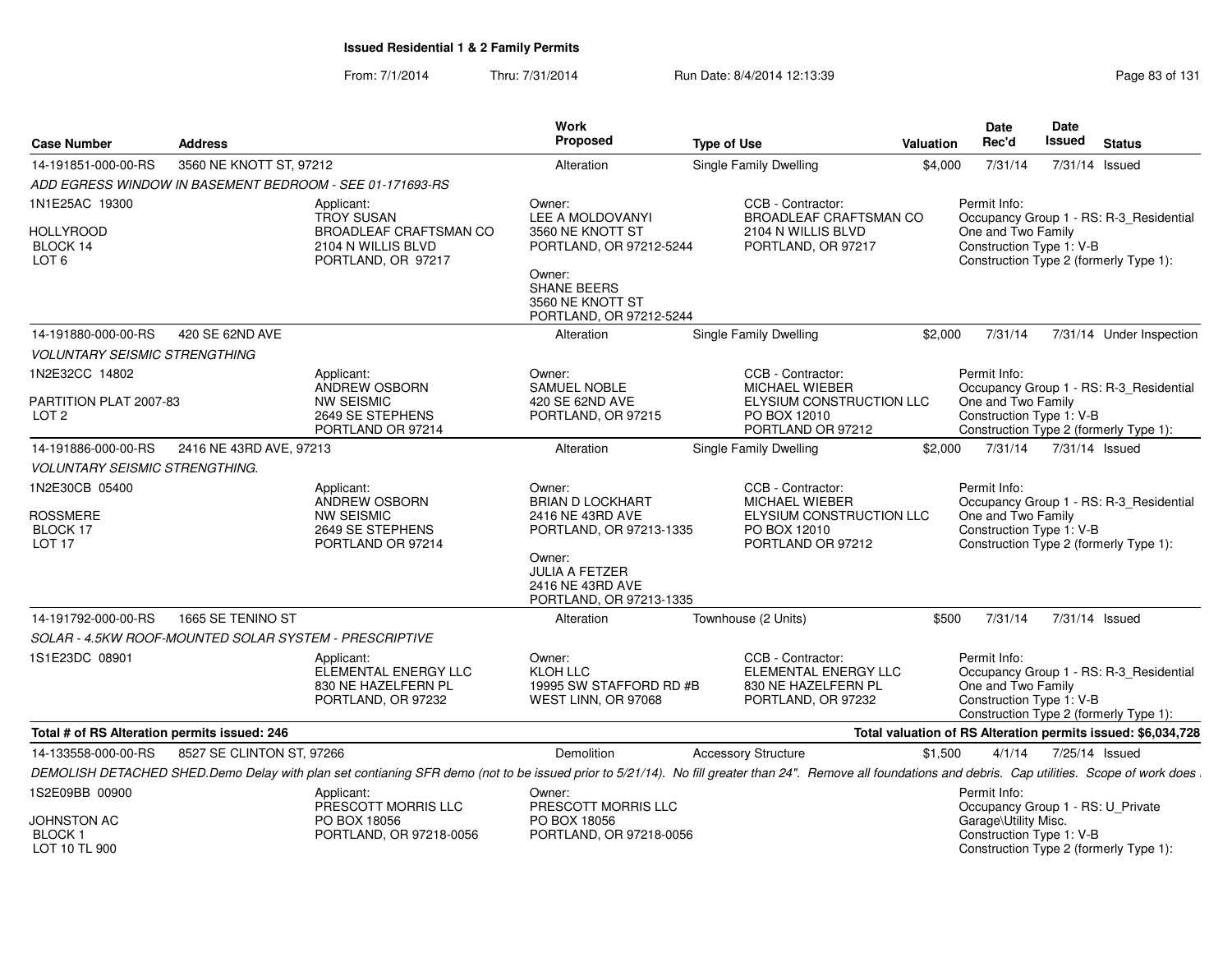| <b>Case Number</b>                            | <b>Address</b>               |                                                                                                                                                                                        | Work<br>Proposed                                                               | <b>Type of Use</b>                                                                         | <b>Valuation</b> | <b>Date</b><br>Rec'd                                                                                  | Date<br><b>Issued</b> | <b>Status</b>                           |
|-----------------------------------------------|------------------------------|----------------------------------------------------------------------------------------------------------------------------------------------------------------------------------------|--------------------------------------------------------------------------------|--------------------------------------------------------------------------------------------|------------------|-------------------------------------------------------------------------------------------------------|-----------------------|-----------------------------------------|
| 14-190665-000-00-RS                           | 3533 SW BLACKSTONE LN, 97201 |                                                                                                                                                                                        | <b>Demolition</b>                                                              | <b>Accessory Structure</b>                                                                 | \$10,000         | 7/30/14                                                                                               |                       | 7/30/14 Issued                          |
|                                               |                              | REMOVE IN GROUND SWIMMING POOL AND PATIO / REMOVE ALL DEBRIS / CAP UTILITIES / DOES NOT INCLUDE TREE REMOVAL / SPECIAL INSPECTION REQUIRED FOR BACKFILL                                |                                                                                |                                                                                            |                  |                                                                                                       |                       |                                         |
| 1S1E09CB 05100<br><b>COUNCIL CREST PK</b>     |                              | Applicant:<br><b>DON BURKE EXCAVATION &amp;</b><br><b>CONSTR</b>                                                                                                                       | Owner:<br><b>MEGAN LEA</b><br>3533 SW BLACKSTONE LN                            | CCB - Contractor:<br><b>DON BURKE EXCAVATION &amp;</b><br><b>CONSTR</b>                    |                  | Permit Info:<br>Occupancy Group 1 - RS: U Decks,<br>Patios, Porches, Carports                         |                       |                                         |
| BLOCK 6<br>LOT 4&14                           |                              | 15604 SE RUBY DR<br>MILWAUKIE OR 97267                                                                                                                                                 | PORTLAND, OR 97239-1588                                                        | 15604 SE RUBY DR<br>MILWAUKIE OR 97267                                                     |                  | Construction Type 1: V-B                                                                              |                       | Construction Type 2 (formerly Type 1):  |
| SLY 10' OF LOT 15&16                          |                              |                                                                                                                                                                                        | Owner:<br><b>JESSE LEA</b><br>3533 SW BLACKSTONE LN<br>PORTLAND, OR 97239-1588 |                                                                                            |                  |                                                                                                       |                       |                                         |
| 14-182906-000-00-RS                           | 15322 NW SAUVIE ISLAND RD    |                                                                                                                                                                                        | Demolition                                                                     | <b>Accessory Structure</b>                                                                 | \$500            | 7/11/14                                                                                               |                       | 7/11/14 Issued                          |
| DEMOLISH BUNK HOUSE, REMOVE ALL DEBRIS        |                              |                                                                                                                                                                                        |                                                                                |                                                                                            |                  |                                                                                                       |                       |                                         |
| 2N1W<br>02300                                 |                              | Applicant:<br>RYAN HIXSON                                                                                                                                                              | Owner:<br><b>METRO</b>                                                         |                                                                                            |                  | Permit Info:                                                                                          |                       | Occupancy Group 1 - RS: R-3_Residential |
| SECTION 21 2N 1W<br>TL 2300 111.39 ACRES      |                              | <b>METRO REGIONAL</b><br><b>GROVERNMENT</b>                                                                                                                                            | 600 NE GRAND AVE                                                               |                                                                                            |                  | One and Two Family<br>Construction Type 1: V-B                                                        |                       |                                         |
| DEFERRAL-POTENTIAL ADDITIONAL TAX             |                              | 600 NE GRAND AVE<br>PORTLAND, OR 97232                                                                                                                                                 | PORTLAND, OR 97232-2736                                                        |                                                                                            |                  |                                                                                                       |                       | Construction Type 2 (formerly Type 1):  |
| 14-182902-000-00-RS                           | 15322 NW SAUVIE ISLAND RD    |                                                                                                                                                                                        | Demolition                                                                     | <b>Accessory Structure</b>                                                                 | \$500            | 7/11/14                                                                                               | 7/11/14 Issued        |                                         |
| DEMOLISH POLE BARN, REMOVE ALL DEBRIS         |                              |                                                                                                                                                                                        |                                                                                |                                                                                            |                  |                                                                                                       |                       |                                         |
| <b>2N1W</b><br>02300                          |                              | Applicant:<br>RYAN HIXSON                                                                                                                                                              | Owner:<br><b>METRO</b>                                                         |                                                                                            |                  | Permit Info:<br>Occupancy Group 1 - RS: U_Private                                                     |                       |                                         |
| SECTION 21 2N 1W<br>TL 2300 111.39 ACRES      |                              | <b>METRO REGIONAL</b><br><b>GROVERNMENT</b>                                                                                                                                            | 600 NE GRAND AVE<br>PORTLAND, OR 97232-2736                                    |                                                                                            |                  | Garage\Utility Misc.<br>Construction Type 1: V-B                                                      |                       |                                         |
| DEFERRAL-POTENTIAL ADDITIONAL TAX             |                              | 600 NE GRAND AVE<br>PORTLAND, OR 97232                                                                                                                                                 |                                                                                |                                                                                            |                  |                                                                                                       |                       | Construction Type 2 (formerly Type 1):  |
| 13-234547-000-00-RS                           | 10829 NW FRONT AVE, 97231    |                                                                                                                                                                                        | <b>Demolition</b>                                                              | Duplex                                                                                     | \$500            | 6/2/14                                                                                                |                       | 7/7/14 Issued                           |
|                                               |                              | DEMO SFR WITH BASEMENT - 35 DAY DEMO DELAY TO 07/07/2014 - 12/12/13 PARTIAL FEE WAIVER LETTER FROM PAUL SCARLETT **Compacted fill per Title 24 standards, Soils special inspection req |                                                                                |                                                                                            |                  |                                                                                                       |                       |                                         |
| 1N1W03AD 01900                                |                              | Applicant:<br>PATRICIA WAGNER                                                                                                                                                          | Owner:<br><b>LINNTON COMMUNITY CENTER</b>                                      |                                                                                            |                  | Permit Info:                                                                                          |                       | Occupancy Group 1 - RS: R-3_Residential |
| <b>TOWN OF LINNTON</b><br>BLOCK 46            |                              | <b>LINNTON COMMUNITY CENTER</b><br>10614 NW ST HELENS RD                                                                                                                               | 10614 NW SAINT HELENS RD<br>PORTLAND, OR 97231-1048                            |                                                                                            |                  | One and Two Family<br>Construction Type 1: V-B                                                        |                       |                                         |
| LOT <sub>11</sub>                             |                              | PORTLAND OR 97231                                                                                                                                                                      |                                                                                |                                                                                            |                  |                                                                                                       |                       | Construction Type 2 (formerly Type 1):  |
| 14-190939-000-00-RS                           | 8072 SE 6TH AVE, 97202       |                                                                                                                                                                                        | <b>Demolition</b>                                                              | Garage/Carport                                                                             | \$500            | 7/29/14                                                                                               | 7/29/14 Final         |                                         |
| DEMO DETACHED GARAGE***REMOVE DEBRIS***       |                              |                                                                                                                                                                                        |                                                                                |                                                                                            |                  |                                                                                                       |                       |                                         |
| 1S1E23CC 02700<br><b>SELLWOOD</b><br>BLOCK 10 |                              | Applicant:<br>LUKE MEYERS<br><b>WDC CONSTRUCTION</b><br>2330 NW 31st Ave                                                                                                               | Owner:<br><b>MARK R MADDEN</b><br>1355 NW 13TH AVE<br>PORTLAND, OR 97209-3284  | CCB - Contractor:<br><b>WDC CONSTRUCTION LLC</b><br>1355 NW 13th Ave.<br>PORTLAND OR 97209 |                  | Permit Info:<br>Occupancy Group 1 - RS: U_Private<br>Garage\Utility Misc.<br>Construction Type 1: V-B |                       |                                         |
| LOT <sub>6</sub>                              |                              | Portland, OR 97210                                                                                                                                                                     |                                                                                |                                                                                            |                  |                                                                                                       |                       | Construction Type 2 (formerly Type 1):  |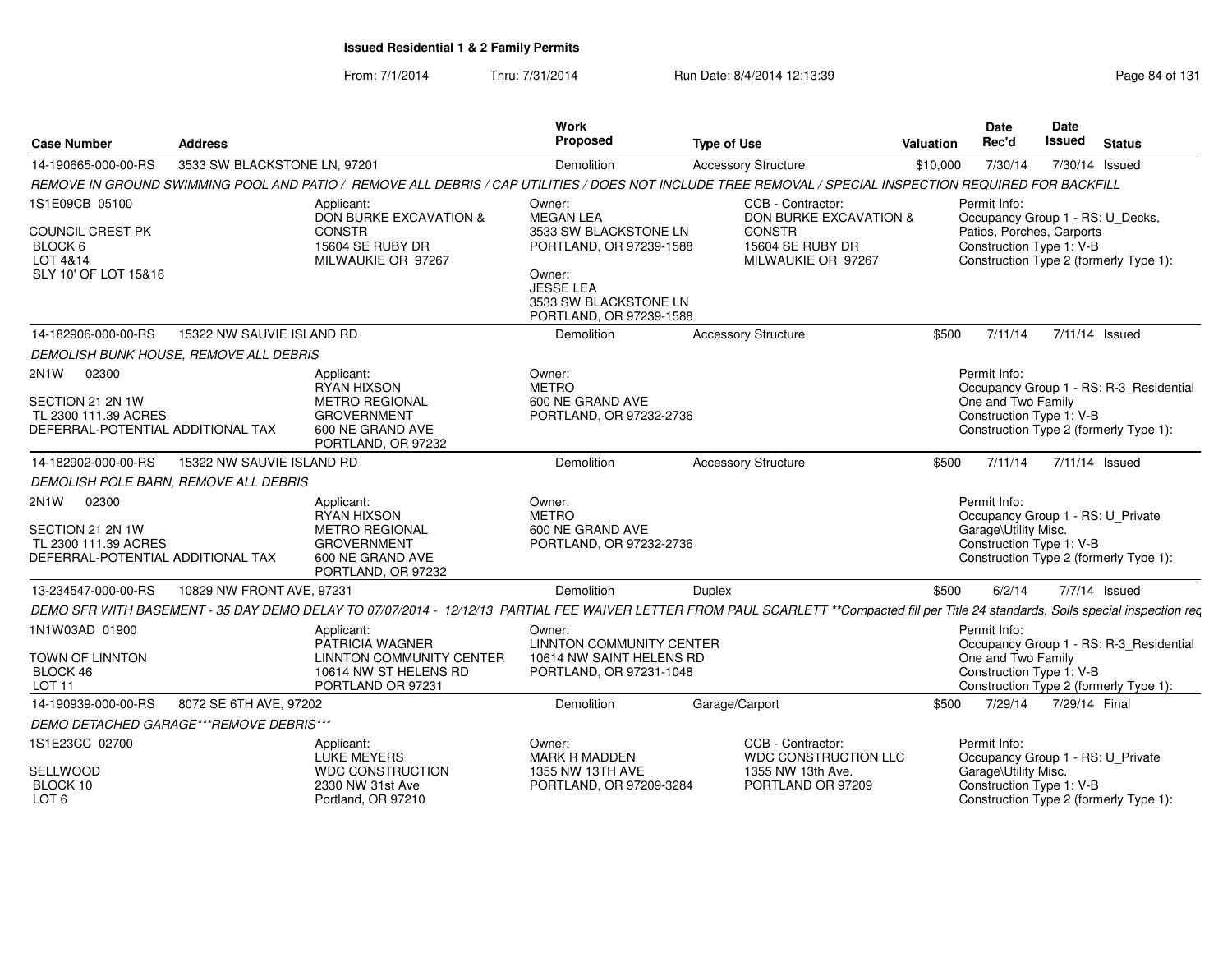| <b>Case Number</b>                                                        | <b>Address</b>                                                                                                                                                                                          | <b>Work</b><br>Proposed                                                                                                                                      | <b>Type of Use</b>                                                                                              | Valuation | <b>Date</b><br>Rec'd                                                                                  | Date<br><b>Issued</b> | <b>Status</b>                          |
|---------------------------------------------------------------------------|---------------------------------------------------------------------------------------------------------------------------------------------------------------------------------------------------------|--------------------------------------------------------------------------------------------------------------------------------------------------------------|-----------------------------------------------------------------------------------------------------------------|-----------|-------------------------------------------------------------------------------------------------------|-----------------------|----------------------------------------|
| 14-170346-000-00-RS                                                       | 4929 SE 65TH AVE, 97206                                                                                                                                                                                 | Demolition                                                                                                                                                   | Garage/Carport                                                                                                  | \$1,000   | 7/15/14                                                                                               | 7/15/14 Issued        |                                        |
|                                                                           | DEMOLISH A ONE STORY 494 SF GARAGE - REMOVE ALL DEBRIS***ASSOCIATED WITH NSFR 14-170323-RS*** Cesspool decommissioning required. Septic Decommissioning Required. Call for Inspectic                    |                                                                                                                                                              |                                                                                                                 |           |                                                                                                       |                       |                                        |
| 1S2E17BB 17500<br>ARLETA PK3<br><b>BLOCK 4</b><br>LOT <sub>1</sub>        | Applicant:<br>MICHELLE JERESEK<br><b>IVON STREET STUDIO</b><br>1524 SE IVON ST<br>PORTLAND OR 97202                                                                                                     | Owner:<br>RYAN J KUNZER<br>2350 N KEDZIE BLVD #F<br>CHICAGO, IL 60647-2889<br>Owner:<br><b>WENDY BOSO</b><br>2350 N KEDZIE BLVD #F<br>CHICAGO, IL 60647-2889 | CCB - Contractor:<br>JEFFERY LANE WORRELL<br>7637 NE 33RD DR<br>PORTLAND, OR 97211                              |           | Permit Info:<br>Occupancy Group 1 - RS: U_Private<br>Garage\Utility Misc.<br>Construction Type 1: V-B |                       | Construction Type 2 (formerly Type 1): |
| 14-189749-000-00-RS                                                       | 1242 SE 60TH AVE - Unit B. 97215                                                                                                                                                                        | Demolition                                                                                                                                                   | Garage/Carport                                                                                                  | \$3,000   | 7/25/14                                                                                               | 7/25/14 Issued        |                                        |
|                                                                           | DEMO DETACHED GARAGE. REMOVE ALL DEBRIS Septic Decommissioning Required. Call for Inspection 842.                                                                                                       |                                                                                                                                                              |                                                                                                                 |           |                                                                                                       |                       |                                        |
| 1S2E06AD 11600                                                            | Applicant:<br>PHILIP SYDNOR<br>INTEGRATE ARCHITECTURE AND<br><b>PLANNING</b><br>1715 N TERRY ST<br>PORTLAND, OR 97217                                                                                   | Owner:<br><b>BRIAN ROHTER</b><br>1242 SE 60TH AVE<br>PORTLAND, OR 97215-2838<br>Owner:<br><b>EILEEN BRADY</b><br>1242 SE 60TH AVE<br>PORTLAND, OR 97215-2838 | CCB - Contractor:<br><b>CHRIS BOYER</b><br>RAVENWOOD GROUP CO<br>2000 NE 42ND AVE STE 105<br>PORTLAND, OR 97213 |           | Permit Info:<br>Occupancy Group 1 - RS: U Private<br>Garage\Utility Misc.<br>Construction Type 1: V-B |                       | Construction Type 2 (formerly Type 1): |
| 14-133557-000-00-RS                                                       | 8527 SE CLINTON ST, 97266                                                                                                                                                                               | Demolition                                                                                                                                                   | Garage/Carport                                                                                                  | \$2,000   | 4/1/14                                                                                                | 7/25/14 Issued        |                                        |
|                                                                           | DEMOLISH DETACHED GARAGE.Demo Delay with plan set contianing SFR demo (not to be issued prior to 5/21/14). No fill greater than 24". Remove all foundations and debris. Cap utilities. Scope of work do |                                                                                                                                                              |                                                                                                                 |           |                                                                                                       |                       |                                        |
| 1S2E09BB 00900<br><b>JOHNSTON AC</b><br><b>BLOCK1</b><br>LOT 10 TL 900    | Applicant:<br>PRESCOTT MORRIS LLC<br>PO BOX 18056<br>PORTLAND, OR 97218-0056                                                                                                                            | Owner:<br>PRESCOTT MORRIS LLC<br>PO BOX 18056<br>PORTLAND, OR 97218-0056                                                                                     |                                                                                                                 |           | Permit Info:<br>Occupancy Group 1 - RS: U_Private<br>Garage\Utility Misc.<br>Construction Type 1: V-B |                       | Construction Type 2 (formerly Type 1): |
| 14-180545-000-00-RS                                                       | 8137 SE ASH ST, 97215                                                                                                                                                                                   | Demolition                                                                                                                                                   | Garage/Carport                                                                                                  | \$2,000   | 7/8/14                                                                                                |                       | 7/8/14 Issued                          |
|                                                                           | DEMOLITION OF DETACHED GARAGE. RMOVE ALL DEBRIS. COMMERCIAL COMPREHENSIVE PLAN DESIGNATION. TITLE 24 - 35 DAY DEMOLITION DELAY DOES NOT APPLY                                                           |                                                                                                                                                              |                                                                                                                 |           |                                                                                                       |                       |                                        |
| 1N2E32DD 00400<br><b>ST IVES ADD</b><br><b>BLOCK1</b><br>LOT <sub>3</sub> | Applicant:<br><b>DAN GLENNON</b><br><b>DAN GLENNON ARCHITECT</b><br>4106 NE 32ND PLACE<br>PORTLAND OR 97211                                                                                             | Owner:<br>ANDY LIU<br>1415 NW 185TH AVE<br>BEAVERTON, OR 97006-1946<br>Owner:<br><b>DAVID HONG</b><br>1415 NW 185TH AVE<br>BEAVERTON, OR 97006-1946          | CCB - Contractor:<br><b>MEGA PACIFIC CO</b><br>PO BOX 82186<br>PORTLAND, OR 97282-0186                          |           | Permit Info:<br>Occupancy Group 1 - RS: U_Private<br>Garage\Utility Misc.<br>Construction Type 1: V-B |                       | Construction Type 2 (formerly Type 1): |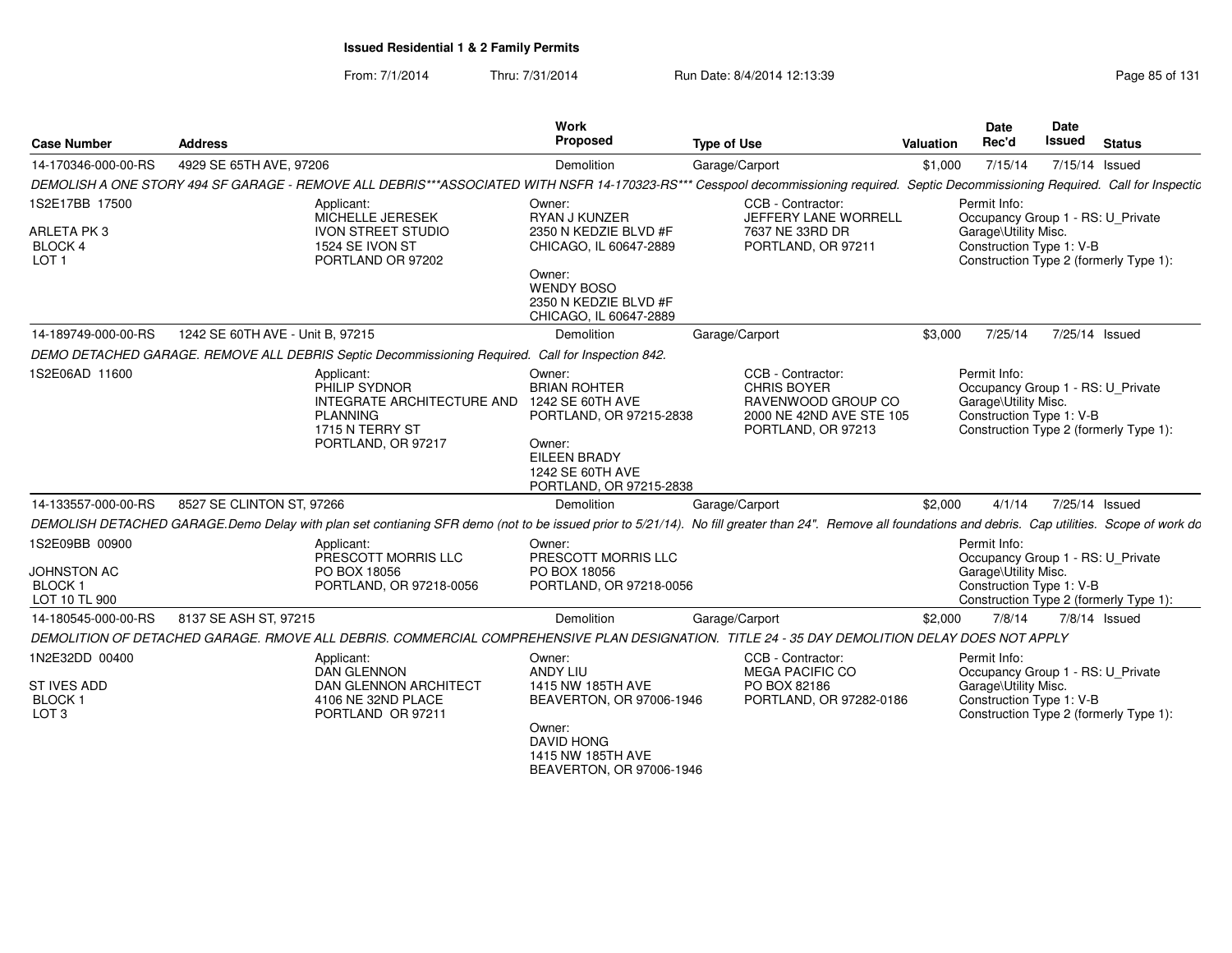| <b>Case Number</b>                                                              | <b>Address</b>           |                                                                                                              | Work<br>Proposed                                                                                                                                                          | <b>Type of Use</b>                                                                                         | <b>Valuation</b>                   | Date<br>Rec'd                                                                                                                                   | Date<br><b>Issued</b> | <b>Status</b> |
|---------------------------------------------------------------------------------|--------------------------|--------------------------------------------------------------------------------------------------------------|---------------------------------------------------------------------------------------------------------------------------------------------------------------------------|------------------------------------------------------------------------------------------------------------|------------------------------------|-------------------------------------------------------------------------------------------------------------------------------------------------|-----------------------|---------------|
| 11-102660-000-00-RS                                                             | 3329 SW 13TH AVE, 97201  |                                                                                                              | Demolition                                                                                                                                                                | Garage/Carport                                                                                             | \$1,000                            | 1/11/11                                                                                                                                         | 7/25/14 Issued        |               |
|                                                                                 |                          | DEMO DETACHED GARAGE TO BE REPLACED WITH NEW GARAGE WITH ADU ON SECOND FLOOR                                 |                                                                                                                                                                           |                                                                                                            |                                    |                                                                                                                                                 |                       |               |
| 1S1E09BD 04100<br>PORTLAND CITY HMSTD<br>BLOCK 67<br>LOT 1-3                    |                          | Applicant:<br><b>WILLIAM MCALPINE</b><br>3329 SW 13TH AV<br>PORTLAND, OR 97239                               | Owner:<br><b>LORRIE A MC ALPINE</b><br>3329 SW 13TH AVE<br>PORTLAND, OR 97239-2921<br>Owner:<br><b>WILLIAM S MC ALPINE</b><br>3329 SW 13TH AVE<br>PORTLAND, OR 97239-2921 |                                                                                                            |                                    | Permit Info:<br>Occupancy Group 1 - RS: U_Private<br>Garage\Utility Misc.<br>Construction Type 1: V-B<br>Construction Type 2 (formerly Type 1): |                       |               |
| 14-164343-000-00-RS                                                             | 7224 N BOSTON AVE, 97217 |                                                                                                              | Demolition                                                                                                                                                                | Garage/Carport                                                                                             | \$1,000                            | 6/3/14                                                                                                                                          | 7/9/14 Final          |               |
|                                                                                 |                          | DEMOLISH DETACHED GARAGE, REMOVE ALL DEBRIS*DEMO DELAY WITH 14-164342*                                       |                                                                                                                                                                           |                                                                                                            |                                    |                                                                                                                                                 |                       |               |
| 1N1E16AB 07600<br>FIRST ELECTRIC ADD<br>BLOCK <sub>9</sub><br><b>LOT 4-7</b>    |                          | Applicant:<br><b>KEVIN PARTAIN</b><br><b>URBAN VISIONS</b><br><b>223 NE 56TH AVE</b><br>PORTLAND, OR 97213   | Owner:<br>DAVID C ARVESEN<br>7224 N BOSTON AVE<br>PORTLAND, OR 97217-5716<br>Owner:<br><b>NANCY C ARVESEN</b><br>7224 N BOSTON AVE<br>PORTLAND, OR 97217-5716             | CCB - Contractor:<br>Jeff Shrope<br><b>LLC</b><br>16771 Boones Ferry Rd<br>Lake Oswego, OR 97035           | RENAISSANCE CUSTOM HOMES           | Permit Info:<br>Occupancy Group 1 - RS: U Private<br>Garage\Utility Misc.<br>Construction Type 1: V-B<br>Construction Type 2 (formerly Type 1): |                       |               |
| 14-161973-000-00-RS                                                             | 7434 SE CENTER ST, 97206 |                                                                                                              | Demolition                                                                                                                                                                | Garage/Carport                                                                                             | \$1,000                            | 5/28/14                                                                                                                                         | 7/8/14 Final          |               |
| <b>DEMO 280SF DETACHED GARAGE</b>                                               |                          |                                                                                                              |                                                                                                                                                                           |                                                                                                            |                                    |                                                                                                                                                 |                       |               |
| 1S2E08DC 10300<br><b>ESSEX PK</b><br>E 70.1' OF N 100' OF LOT 9 EXC PT IN ST    |                          | Applicant:<br><b>KEVIN PARTAIN</b><br><b>URBAN VISIONS</b><br>4832 SE HARRISON STREET<br>PORTLAND, OR 97215  | Owner:<br><b>GROUND BREAKERS</b><br><b>CONSTRUCTION</b><br>6045 SE STARK ST<br>PORTLAND, OR 97215<br>Owner:                                                               | CCB - Contractor:<br><b>CLINT WEILER</b><br>DEV INC<br>6045 SE STARK ST<br>PORTLAND, OR 97215              | <b>GROUND BREAKERS CONST &amp;</b> | Permit Info:<br>Occupancy Group 1 - RS: U Private<br>Garage\Utility Misc.<br>Construction Type 1: V-B<br>Construction Type 2 (formerly Type 1): |                       |               |
|                                                                                 |                          |                                                                                                              | DEVELOPMENT INC<br>6045 SE STARK ST<br>PORTLAND, OR 97215                                                                                                                 |                                                                                                            |                                    |                                                                                                                                                 |                       |               |
| 14-142065-000-00-RS                                                             | 4705 SE KNAPP ST, 97206  |                                                                                                              | Demolition                                                                                                                                                                | Garage/Carport                                                                                             |                                    | \$1<br>5/2/14                                                                                                                                   | 7/9/14 Final          |               |
|                                                                                 |                          | LEGALIZE GARAGE DEMO THAT WAS ORIGINALLY DONE UNDER CANCELLED PERMIT 96-54215-RS                             |                                                                                                                                                                           |                                                                                                            |                                    |                                                                                                                                                 |                       |               |
| 1S2E19BD 18700<br>ERROL HTS<br>BLOCK 9<br>LOT 33&34                             |                          | Applicant:<br><b>DAN WILLIAMS</b><br><b>FASTER PERMITS</b><br>14334 NW EAGLERIDGE LANE<br>PORTLAND, OR 97229 | Owner:<br><b>DEBORAH M MYRICK</b><br>4705 SE KNAPP ST<br>PORTLAND, OR 97206                                                                                               | CCB - Contractor:<br><b>FLORIN LACATUS</b><br>FRL CONSTRUCTION LLC<br>3409 SW 30TH ST<br>GRESHAM, OR 97080 |                                    | Permit Info:<br>Occupancy Group 1 - RS: U Private<br>Garage\Utility Misc.<br>Construction Type 1: V-B<br>Construction Type 2 (formerly Type 1): |                       |               |
| 14-188263-000-00-RS                                                             | 12743 SW 22ND AVE, 97034 |                                                                                                              | Demolition                                                                                                                                                                | Garage/Carport                                                                                             | \$500                              | 7/23/14                                                                                                                                         | 7/23/14 Issued        |               |
|                                                                                 |                          | DEMOLISH DETACHED GARAGE AND DRIVEWAY, REMOVE ALL DEBRIS                                                     |                                                                                                                                                                           |                                                                                                            |                                    |                                                                                                                                                 |                       |               |
| 1S1E33CC 03900                                                                  |                          | Applicant:<br>MIKE COYLE                                                                                     | Owner:<br>DREAMBUILDER CUSTOM HOMES Tim Walker                                                                                                                            | CCB - Contractor:                                                                                          |                                    | Permit Info:<br>Occupancy Group 1 - RS: U Private                                                                                               |                       |               |
| ALTO PK AC<br>S 75' OF LOT 22A<br>S 75' OF LOT 23A<br>S 75' OF E 10' OF LOT 24A |                          | <b>FASTER PERMITS</b><br>14334 NW EAGLERIDGE LANE<br>PORTLAND, OR 97229                                      | <b>INC</b><br>13115 SW ST JAMES LN<br><b>TIGARD, OR 97224</b>                                                                                                             | <b>INC</b><br>13115 SW ST JAMES LANE<br><b>TIGARD, OR 97224</b>                                            | FIRST CHOICE CUSTOM HOMES          | Garage\Utility Misc.<br>Construction Type 1: V-B<br>Construction Type 2 (formerly Type 1):                                                      |                       |               |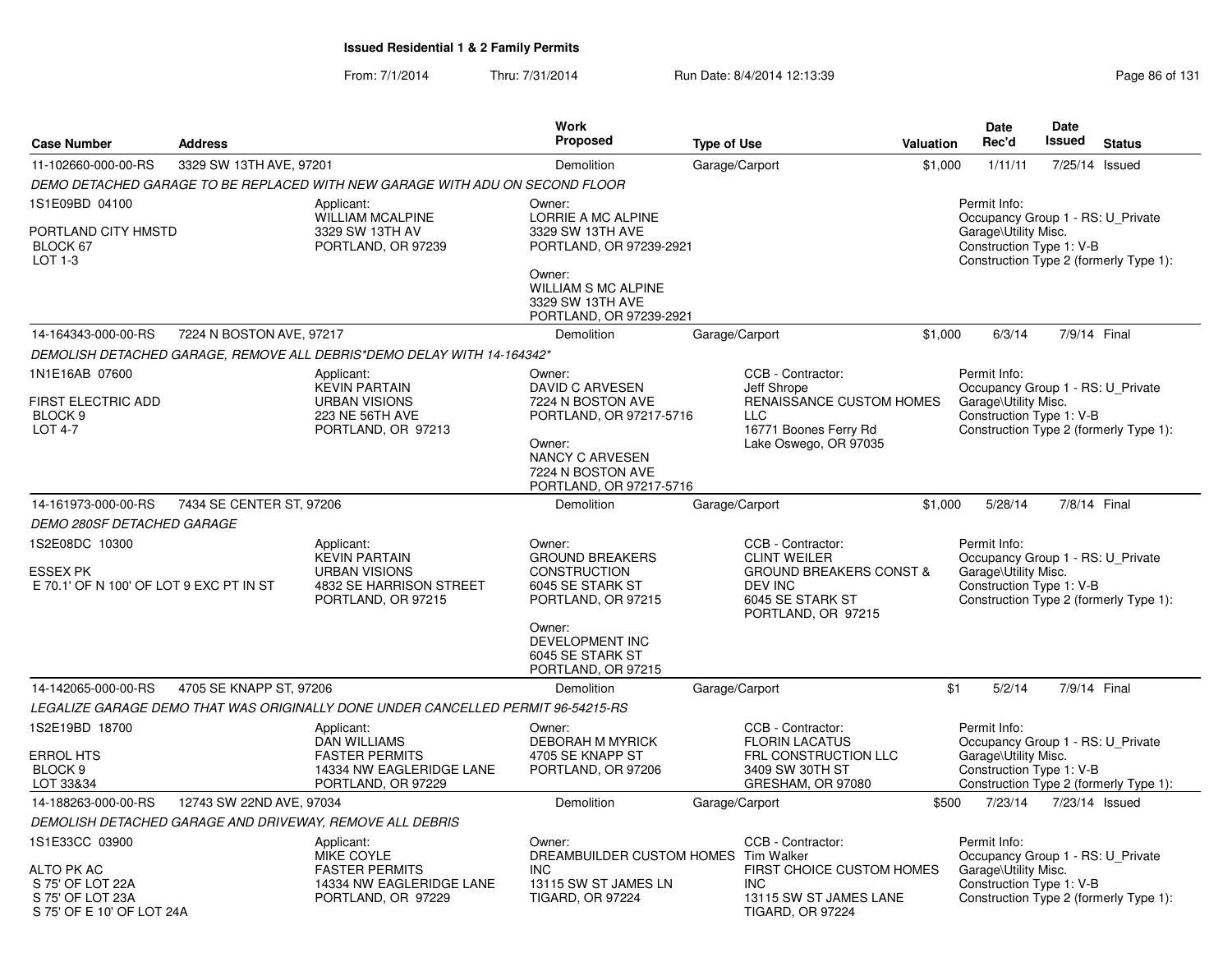| <b>Case Number</b>                                                          | <b>Address</b>                              |                                                                                                                                  | Work<br><b>Proposed</b>                                                                                                                                                                              | <b>Type of Use</b>                                                                                                                                    | Valuation | <b>Date</b><br>Rec'd                                                                                  | Date<br>Issued | <b>Status</b>                          |
|-----------------------------------------------------------------------------|---------------------------------------------|----------------------------------------------------------------------------------------------------------------------------------|------------------------------------------------------------------------------------------------------------------------------------------------------------------------------------------------------|-------------------------------------------------------------------------------------------------------------------------------------------------------|-----------|-------------------------------------------------------------------------------------------------------|----------------|----------------------------------------|
| 14-177869-000-00-RS                                                         | 2304 N SCHOFIELD ST, 97217                  |                                                                                                                                  | Demolition                                                                                                                                                                                           | Garage/Carport                                                                                                                                        | \$2,000   | 7/1/14                                                                                                |                | $7/1/14$ Issued                        |
| <b>DEMO DETACHED GARAGE</b>                                                 |                                             |                                                                                                                                  |                                                                                                                                                                                                      |                                                                                                                                                       |           |                                                                                                       |                |                                        |
| 1N1E09DB 10200<br><b>KENTON</b><br>BLOCK 37<br>LOT 20&21                    |                                             | Applicant:<br><b>SHAHIN SOHEILI</b><br>15483 104TH AVE<br>SURREY BC, CANADA V3R1N9                                               | Owner:<br>PEGGY H WORTHINGTON<br>2304 N SCHOFIELD ST<br>PORTLAND, OR 97217                                                                                                                           |                                                                                                                                                       |           | Permit Info:<br>Occupancy Group 1 - RS: U Private<br>Garage\Utility Misc.<br>Construction Type 1: V-B |                | Construction Type 2 (formerly Type 1): |
| 14-186867-000-00-RS                                                         | 2104 NE HIGHLAND ST, 97211                  |                                                                                                                                  | Demolition                                                                                                                                                                                           | Garage/Carport                                                                                                                                        | \$500     | 7/21/14                                                                                               |                | 7/21/14 Issued                         |
|                                                                             | DEMOLISH DETACHED GARAGE, REMOVE ALL DEBRIS |                                                                                                                                  |                                                                                                                                                                                                      |                                                                                                                                                       |           |                                                                                                       |                |                                        |
| 1N1E14DA 05000                                                              |                                             | Applicant:<br>MIKE COYLE<br><b>FASTER PERMITS</b><br>14334 NW EAGLERIDGE LANE<br>PORTLAND, OR 97229                              | Owner:<br>WILLAMETTE VALLEY PROPERTY VIC REMMERS<br>15559 VILLAGE DR<br>LAKE OSWEGO, OR 97034-3759<br>Owner:<br><b>HOLDINGS LLC</b><br>15559 VILLAGE DR<br>LAKE OSWEGO, OR 97034-3759                | CCB - Contractor:<br>EVERETT CUSTOM HOMES INC<br>735 SW 158TH AVE STE 180<br>BEAVERTON OR 97008                                                       |           | Permit Info:<br>Occupancy Group 1 - RS: U_Private<br>Garage\Utility Misc.<br>Construction Type 1: V-B |                | Construction Type 2 (formerly Type 1): |
| 14-187116-000-00-RS                                                         | 10133 SE KNIGHT ST, 97266                   |                                                                                                                                  | Demolition                                                                                                                                                                                           | Garage/Carport                                                                                                                                        | \$700     | 7/21/14                                                                                               | 7/21/14 Final  |                                        |
|                                                                             |                                             | DEMOLISH DETACHED GARAGE AND PORTION OF DRIVEWAY UP TO PROPERTY LINE, REMOVE ALL FOUNDATIONS AND DEBRIS                          |                                                                                                                                                                                                      |                                                                                                                                                       |           |                                                                                                       |                |                                        |
| 1S2E16DA 03600<br><b>MENTONE</b><br>BLOCK 16<br>LOT 6&7                     |                                             | Applicant:<br><b>DAN WILLIAMS</b><br><b>FASTER PERMITS</b><br>14334 NW EAGLERIDGE LANE<br>PORTLAND, OR 97229                     | Owner:<br>211 NE WEIDLER ST<br>PORTLAND, OR 97232-1155                                                                                                                                               | CCB - Contractor:<br>METRO HOMES NORTHWEST LLC METRO HOMES NORTHWEST LLC Occupancy Group 1 - RS: U Private<br>211 NE WEIDLER ST<br>PORTLAND, OR 97232 |           | Permit Info:<br>Garage\Utility Misc.<br>Construction Type 1: V-B                                      |                | Construction Type 2 (formerly Type 1): |
| 14-180688-000-00-RS                                                         | 6120 NE 22ND AVE, 97211                     |                                                                                                                                  | Demolition                                                                                                                                                                                           | Garage/Carport                                                                                                                                        | \$5,000   | 7/8/14                                                                                                |                | $7/8/14$ Issued                        |
|                                                                             |                                             | DEMOLISH SINGLE STORY DETACHED GARAGERemove all foundation and debrisCap all utilities                                           |                                                                                                                                                                                                      |                                                                                                                                                       |           |                                                                                                       |                |                                        |
| 1N1E14DA 15200<br><b>IRVINGTON PK</b><br>BLOCK <sub>9</sub><br>LOT 23&25    |                                             | Applicant:<br>SCHUYLER SMITH<br>POLYPHON ARCHITECTURE &<br>DESIGN, LLC<br>412 NW COUCH ST #309<br>PORTLAND, OR 97209             | Owner:<br><b>MARC B PETERS</b><br>6120 NE 22ND AVE<br>PORTLAND, OR 97211-5444<br>Owner:<br>FAUSTINA M ASH<br>6120 NE 22ND AVE<br>PORTLAND, OR 97211-5444                                             | CCB - Contractor:<br>THOMAS JAY CONSTRUCTION LLC Occupancy Group 1 - RS: U_Private<br>718 NE DEKUM ST<br>PORTLAND, OR 97211                           |           | Permit Info:<br>Garage\Utility Misc.<br>Construction Type 1: V-B                                      |                | Construction Type 2 (formerly Type 1): |
| 14-178209-000-00-RS                                                         | 5119 NE 35TH AVE, 97211                     |                                                                                                                                  | Demolition                                                                                                                                                                                           | Garage/Carport                                                                                                                                        | \$500     | 7/2/14                                                                                                | 7/2/14 Final   |                                        |
|                                                                             |                                             | DEMOLISH ONE ONE CAR GARAGE - REMOVE ALL DEBRIS ***WITH DEMO 14-178204-RS AND NSFR 14-178186-RS*** *DECOMM ON DEMO 14-178204-RS* |                                                                                                                                                                                                      |                                                                                                                                                       |           |                                                                                                       |                |                                        |
| 1N1E24AB 10500<br><b>WILLAMETTE ADD</b><br>BLOCK <sub>24</sub><br>LOT 24&25 |                                             | Applicant:<br><b>MAJID HABIBI</b><br>PORTLAND DEVELOPMENT<br>GROUP, LLC<br>11124 NE HALSEY ST PMB 643<br>PORTLAND, OR 97220      | Owner:<br>PORTLAND DEVELOPMENT<br><b>GROUP</b><br>11124 NE HALSEY ST PMB 643<br>PORTLAND, OR 97220-2021<br>Owner:<br><b>INVESTMENTS LLC</b><br>11124 NE HALSEY ST PMB 643<br>PORTLAND, OR 97220-2021 | CCB - Contractor:<br><b>GENE</b><br>PORTLAND DEVELOPMENT<br><b>GROUP LLC</b><br>11124 NE HALSEY ST. PMB 643<br>PORTLAND, OR 97220                     |           | Permit Info:<br>Occupancy Group 1 - RS: U Private<br>Garage\Utility Misc.<br>Construction Type 1: V-B |                | Construction Type 2 (formerly Type 1): |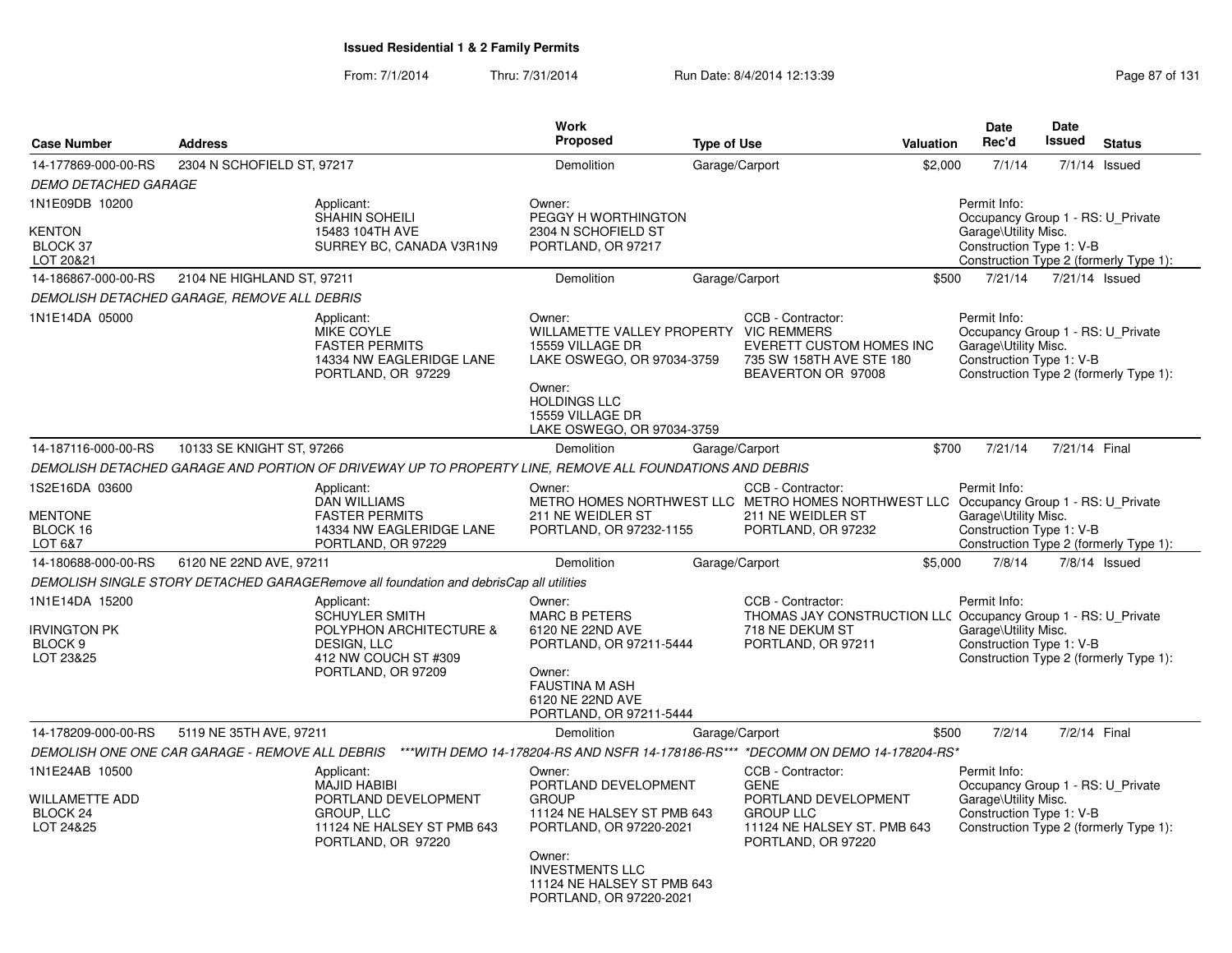| <b>Case Number</b>                                                                                                | <b>Address</b>                                      |                                                                                                                                                                                        | Work<br>Proposed                                         | <b>Type of Use</b>                                                                | <b>Valuation</b> | <b>Date</b><br>Rec'd                                  | <b>Date</b><br><b>Issued</b> | <b>Status</b>                          |
|-------------------------------------------------------------------------------------------------------------------|-----------------------------------------------------|----------------------------------------------------------------------------------------------------------------------------------------------------------------------------------------|----------------------------------------------------------|-----------------------------------------------------------------------------------|------------------|-------------------------------------------------------|------------------------------|----------------------------------------|
| 14-159643-000-00-RS                                                                                               | 426 NE 81ST AVE, 97213                              |                                                                                                                                                                                        | Demolition                                               | Garage/Carport                                                                    | \$2,000          | 5/23/14                                               | 7/21/14                      | Issued                                 |
|                                                                                                                   |                                                     | DEMO DETACHED GARAGEDemo Delay as per Title 24. Do not issue this permit prior to 6/27/14Remove all foundations and debrisCap utilitiesScope of work does not include removal of trees |                                                          |                                                                                   |                  |                                                       |                              |                                        |
| 1N2E32DA 00800                                                                                                    |                                                     | Applicant:<br>DOUG MOORE HOMES INC                                                                                                                                                     | Owner:<br>WASHMAN L L C                                  | CCB - Contractor:<br>DOUG MOORE HOMES INC                                         |                  | Permit Info:<br>Occupancy Group 1 - RS: U_Private     |                              |                                        |
| EAST TABOR VILLA<br><b>BLOCK1</b><br>LOT 5 EXC E 15'                                                              |                                                     | 493 NW BRYN MAWR PL<br>GRESHAM, OR 970305264                                                                                                                                           | P O BOX 4124<br>PORTLAND, OR 97208                       | 493 NW BRYN MAWR PL<br>GRESHAM, OR 970305264                                      |                  | Garage\Utility Misc.<br>Construction Type 1: V-B      |                              | Construction Type 2 (formerly Type 1): |
| 14-183228-000-00-RS                                                                                               | 2323 SE CARUTHERS ST, 97214                         |                                                                                                                                                                                        | Demolition                                               | Garage/Carport                                                                    | \$500            | 7/18/14                                               |                              | 7/18/14 Issued                         |
|                                                                                                                   | DEMOLISH DETACHED GARAGE, 216 SF, REMOVE ALL DEBRIS |                                                                                                                                                                                        |                                                          |                                                                                   |                  |                                                       |                              |                                        |
| 1S1E02DD 06800                                                                                                    |                                                     | Applicant:<br><b>CIARAN FITZGERALD</b>                                                                                                                                                 | Owner:<br><b>MARK RUIS</b>                               | CCB - Contractor:<br>SAGE SIDING INC                                              |                  | Permit Info:<br>Construction Type 1: V-B              |                              |                                        |
| MURRAYMEAD<br><b>BLOCK7</b><br>LOT <sub>6</sub>                                                                   |                                                     | 6516 SE HAROLD<br>PORTLAND, OR 97206                                                                                                                                                   | 2323 SE CARUTHERS ST<br>PORTLAND, OR 97214-5519          | 7025 SW 78TH AVE<br>PORTLAND, OR 97223                                            |                  |                                                       |                              | Construction Type 2 (formerly Type 1): |
| 14-171865-000-00-RS                                                                                               | 6308 NE RODNEY AVE, 97211                           |                                                                                                                                                                                        | <b>Demolition</b>                                        | Garage/Carport                                                                    | \$1,000          | 7/16/14                                               |                              | 7/16/14 Issued                         |
| <b>DEMO DETACHED GARAGE</b>                                                                                       |                                                     |                                                                                                                                                                                        |                                                          |                                                                                   |                  |                                                       |                              |                                        |
| 1N1E15DA 08200                                                                                                    |                                                     | Applicant:<br><b>KEVIN PARTAIN</b>                                                                                                                                                     | Owner:<br><b>EDEN ENTERPRISES LLC</b>                    | CCB - Contractor:<br><b>VIC REMMERS</b>                                           |                  | Permit Info:<br>Occupancy Group 1 - RS: U_Private     |                              |                                        |
| PIEDMONT<br>BLOCK 43<br>LOT 15&16 TL 8200                                                                         |                                                     | <b>URBAN VISIONS</b><br>223 NE 56TH AVE<br>PORTLAND OR 97213                                                                                                                           | 5505 SW DELKER RD<br>TUALATIN, OR 97062-9710             | <b>EVERETT CUSTOM HOMES INC</b><br>735 SW 158TH AVE STE 180<br>BEAVERTON OR 97008 |                  | Garage\Utility Misc.<br>Construction Type 1: V-B      |                              | Construction Type 2 (formerly Type 1): |
| 14-191312-000-00-RS                                                                                               | 537 SE SPOKANE ST, 97202                            |                                                                                                                                                                                        | <b>Demolition</b>                                        | Garage/Carport                                                                    | \$500            | 7/30/14                                               |                              | 7/30/14 Under Inspection               |
|                                                                                                                   |                                                     | DEMO GARAGE Septic Decommissioning Required. Call for Inspection 842.                                                                                                                  |                                                          |                                                                                   |                  |                                                       |                              |                                        |
| 1S1E23CB 14700                                                                                                    |                                                     | Applicant:<br>JB CEREGHINO CONSTRUCTION                                                                                                                                                | Owner:<br>JB CEREGHINO CONSTRUCTION                      | CCB - Contractor:<br><b>JB CEREGHINO CONSTRUCTION</b>                             |                  | Permit Info:<br>Occupancy Group 1 - RS: U_Private     |                              |                                        |
| SELLWOOD<br>BLOCK <sub>2</sub><br>E 1/2 OF LOT 3&4                                                                |                                                     | <b>INC</b><br>13931 SE MATILDA DR<br>MILWAUKIE, OR 97267                                                                                                                               | <b>INC</b><br>13931 SE MATILDA DR<br>MILWAUKIE, OR 97267 | <b>INC</b><br>13931 SE MATILDA DR<br>MILWAUKIE, OR 97267                          |                  | Garage\Utility Misc.<br>Construction Type 1: V-B      |                              | Construction Type 2 (formerly Type 1): |
| 14-159559-000-00-RS                                                                                               | 4161 SE 37TH AVE, 97202                             |                                                                                                                                                                                        | Demolition                                               | Garage/Carport                                                                    | \$2,000          | 5/21/14                                               |                              | 7/17/14 Under Inspection               |
| <b>DEMOLISH DETACHED GARAGE</b>                                                                                   |                                                     |                                                                                                                                                                                        |                                                          |                                                                                   |                  |                                                       |                              |                                        |
| 1S1E12DD 17900                                                                                                    |                                                     | Applicant:<br><b>KEVIN PARTAIN</b>                                                                                                                                                     | Owner:<br>PDX REDEVELOPMENT LLC                          | CCB - Contractor:<br>PDX REDEVELOPMENT LLC                                        |                  | Permit Info:<br>Occupancy Group 1 - RS: U_Private     |                              |                                        |
| <b>WILLIAMS ADD 2</b><br><b>BLOCK1</b><br>S 45' OF N 90' OF W 100' OF E 200' OF LOT 6<br>N 45' OF E 200' OF LOT 6 |                                                     | <b>URBAN VISIONS</b><br>223 NE 56TH AVE<br>PORTLAND OR 97213                                                                                                                           | PO BOX 1100<br>WILSONVILLE, OR 97070-1100                | 4800 SW MACADAM, SUITE 245<br>PORTLAND, OR 97239                                  |                  | Garage\Utility Misc.<br>Construction Type 1: V-B      |                              | Construction Type 2 (formerly Type 1): |
| 14-152996-000-00-RS                                                                                               | 4133 N KERBY AVE, 97217                             |                                                                                                                                                                                        | <b>Demolition</b>                                        | Garage/Carport                                                                    | \$500            | 5/6/14                                                |                              | 7/30/14 Issued                         |
|                                                                                                                   | DEMOLISH DETACHED GARAGE. REMOVE ALL DEBRIS         |                                                                                                                                                                                        |                                                          |                                                                                   |                  |                                                       |                              |                                        |
| 1N1E22CA 11200                                                                                                    |                                                     | Applicant:<br>EVEN BETTER HOMES                                                                                                                                                        | Owner:<br><b>B M BOWMAN LLC</b>                          | CCB - Contractor:<br>EVEN BETTER HOMES                                            |                  | Permit Info:<br>Occupancy Group 1 - RS: U_Decks,      |                              |                                        |
| CENTRAL ALBINA<br>BLOCK <sub>8</sub><br>LOT <sub>5</sub>                                                          |                                                     | PO BOX 2021<br>GRESHAM OR 97030                                                                                                                                                        | 1517 SE 106TH AVE<br>VANCOUVER, WA 98664                 | PO BOX 2021<br>GRESHAM OR 97030                                                   |                  | Patios, Porches, Carports<br>Construction Type 1: V-B |                              | Construction Type 2 (formerly Type 1): |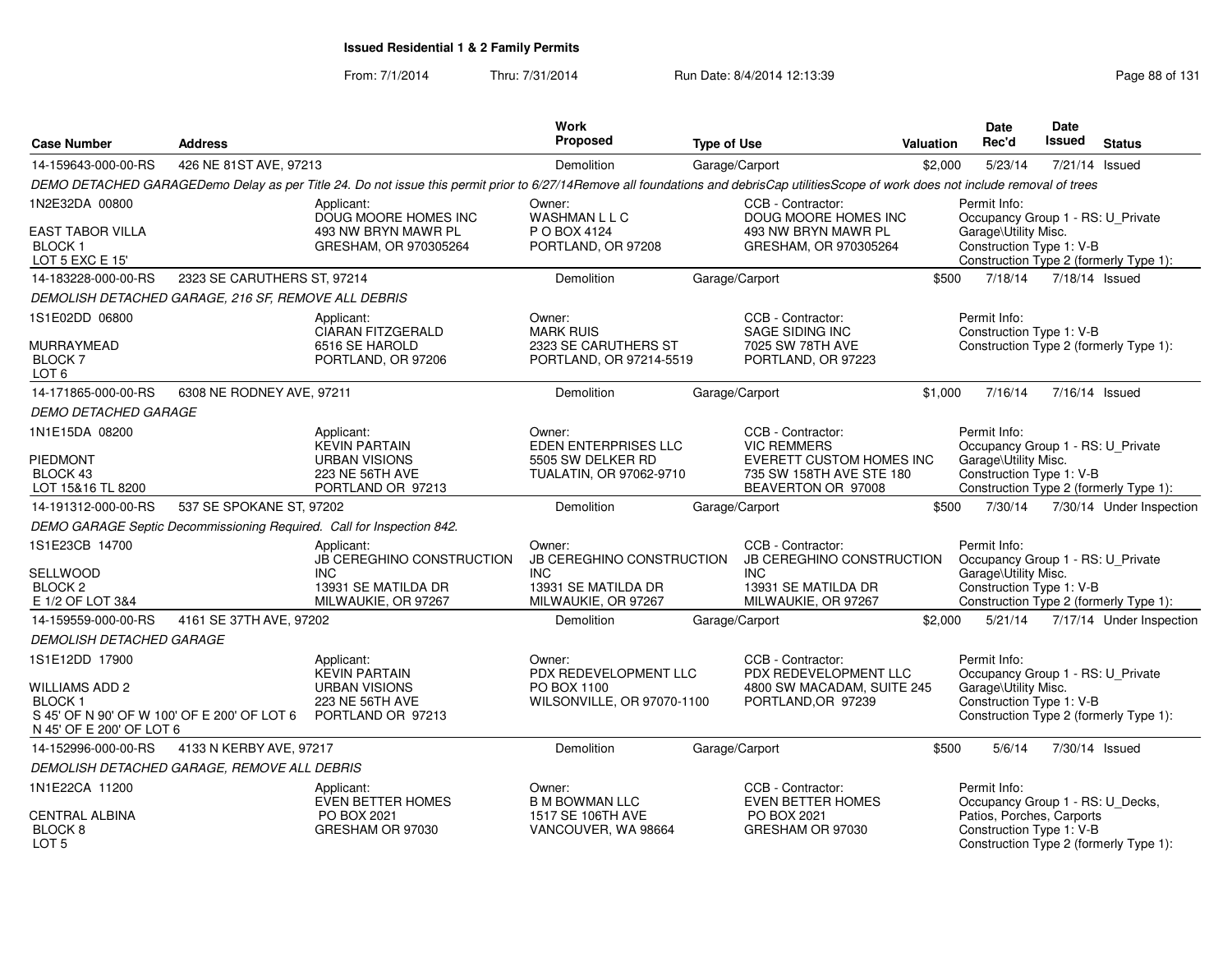From: 7/1/2014Thru: 7/31/2014 Run Date: 8/4/2014 12:13:39 Rege 89 of 131

| <b>Case Number</b>                                 | <b>Address</b>            |                                                                                              | Work<br><b>Proposed</b>                                                        | <b>Type of Use</b>                                                                                                                                                                                     | Valuation | Date<br>Rec'd                                                                                         | Date<br><b>Issued</b> | <b>Status</b>  |                          |
|----------------------------------------------------|---------------------------|----------------------------------------------------------------------------------------------|--------------------------------------------------------------------------------|--------------------------------------------------------------------------------------------------------------------------------------------------------------------------------------------------------|-----------|-------------------------------------------------------------------------------------------------------|-----------------------|----------------|--------------------------|
| 14-185369-000-00-RS                                | 6208 NE 22ND AVE, 97211   |                                                                                              | Demolition                                                                     | Garage/Carport                                                                                                                                                                                         | \$700     | 7/17/14                                                                                               |                       | 7/17/14 Issued |                          |
|                                                    |                           | DEMOLISH DETACHED GARAGE AND EXISTING DRIVEWAYRemove all foundations and debrisCap Utilities |                                                                                |                                                                                                                                                                                                        |           |                                                                                                       |                       |                |                          |
| 1N1E14DA 15000<br><b>IRVINGTON PK</b><br>BLOCK 9   |                           | Applicant:<br><b>DAN WILLIAMS</b><br><b>FASTER PERMITS</b><br>14334 NW EAGLERIDGE LANE       | Owner:<br><b>MARK E KENT</b><br>6208 NE 22ND AVE<br>PORTLAND, OR 97211-5446    | CCB - Contractor:<br><b>VIC REMMERS</b><br>EVERETT CUSTOM HOMES INC<br>735 SW 158TH AVE STE 180                                                                                                        |           | Permit Info:<br>Occupancy Group 1 - RS: U Private<br>Garage\Utility Misc.<br>Construction Type 1: V-B |                       |                |                          |
| LOT 31&33&35                                       |                           | PORTLAND, OR 97229                                                                           | Owner:<br><b>DAVID L TARVER</b><br>6208 NE 22ND AVE<br>PORTLAND, OR 97211-5446 | BEAVERTON OR 97008                                                                                                                                                                                     |           | Construction Type 2 (formerly Type 1):                                                                |                       |                |                          |
| 14-191608-000-00-RS                                | 2006 SE 51ST AVE          |                                                                                              | Demolition                                                                     | Garage/Carport                                                                                                                                                                                         | \$1,000   | 7/31/14                                                                                               |                       | 7/31/14 Issued |                          |
| <b>DEMO DETACHED GARAGE</b>                        |                           |                                                                                              |                                                                                |                                                                                                                                                                                                        |           |                                                                                                       |                       |                |                          |
| 1S2E06DB 21602<br>SECOND ELECTRIC ADD              |                           | Applicant:<br><b>KEVIN PARTAIN</b><br><b>URBAN VISIONS</b>                                   | Owner:<br><b>EVERETT CUSTOM HOMES INC</b><br>735 SW 158TH AVE                  | CCB - Contractor:<br><b>VIC REMMERS</b><br>EVERETT CUSTOM HOMES INC                                                                                                                                    |           | Permit Info:<br>Occupancy Group 1 - RS: U Private<br>Garage\Utility Misc.                             |                       |                |                          |
| BLOCK 1<br>LOT 24 TL 21602                         |                           | 223 NE 56TH AVE<br>PORTLAND OR 97213                                                         | BEAVERTON, OR 97006                                                            | 735 SW 158TH AVE STE 180<br>BEAVERTON OR 97008                                                                                                                                                         |           | Construction Type 1: V-B<br>Construction Type 2 (formerly Type 1):                                    |                       |                |                          |
| 14-133550-000-00-RS                                | 8527 SE CLINTON ST, 97266 |                                                                                              | Demolition                                                                     | Single Family Dwelling                                                                                                                                                                                 | \$5,000   |                                                                                                       | 4/1/14 7/25/14 Issued |                |                          |
|                                                    |                           |                                                                                              |                                                                                | DEMOLISH 850 SF SINGLE FAMILY RESIDENCE, NO BASEMENT.Demo Delay as per Title 24. Do not issue this permit prior to 5/21/14. No fill greater than 24". Remove all foundations and debris. Cap utilities |           |                                                                                                       |                       |                |                          |
| 1S2E09BB 00900                                     |                           | Applicant:<br>PRESCOTT MORRIS LLC                                                            | Owner:<br>PRESCOTT MORRIS LLC                                                  |                                                                                                                                                                                                        |           | Permit Info:<br>Occupancy Group 1 - RS: R-3_Residential                                               |                       |                |                          |
| JOHNSTON AC<br>BLOCK <sub>1</sub><br>LOT 10 TL 900 |                           | PO BOX 18056<br>PORTLAND, OR 97218-0056                                                      | PO BOX 18056<br>PORTLAND, OR 97218-0056                                        |                                                                                                                                                                                                        |           | One and Two Family<br>Construction Type 1: V-B<br>Construction Type 2 (formerly Type 1):              |                       |                |                          |
| 14-189790-000-00-RS                                | 1835 SE CLATSOP ST        |                                                                                              | Demolition                                                                     | Single Family Dwelling                                                                                                                                                                                 | \$2.500   | 7/25/14                                                                                               |                       | 7/25/14 Issued |                          |
|                                                    |                           | DEMOLISH 1-STORY SFR. NO BASEMENT, CAP SEWER, REMOVE ALL DEBRIS                              |                                                                                |                                                                                                                                                                                                        |           |                                                                                                       |                       |                |                          |
| 1S1E26AA 06900                                     |                           | Applicant:<br><b>GENE PAVLENKO</b>                                                           | Owner:<br><b>GENE PAVLENKO</b>                                                 | CCB - Contractor:<br><b>GENE PAVLENKO</b>                                                                                                                                                              |           | Permit Info:<br>Occupancy Group 1 - RS: R-3_Residential                                               |                       |                |                          |
| SELLWOOD<br>BLOCK 85<br>E 1/2 OF LOT 3&4           |                           | ANAMIC CONSTRUCTION<br>12808 SE Cooper St<br>Portland, OR                                    | ANAMIC CONSTRUCTION<br>12808 SE Cooper St<br>Portland, OR                      | ANAMIC CONSTRUCTION INC.<br>12808 SE COOPER ST<br>PORTLAND, OR 97236                                                                                                                                   |           | One and Two Family<br>Construction Type 1: V-B<br>Construction Type 2 (formerly Type 1):              |                       |                |                          |
|                                                    |                           | 97236                                                                                        | 97236                                                                          |                                                                                                                                                                                                        |           |                                                                                                       |                       |                |                          |
| 14-190936-000-00-RS                                | 8072 SE 6TH AVE, 97202    |                                                                                              | Demolition                                                                     | <b>Single Family Dwelling</b>                                                                                                                                                                          | \$1.500   | 7/29/14                                                                                               |                       |                | 7/29/14 Under Inspection |
|                                                    |                           | DEMO SINGLE FAMILY RESIDENCE - NO BASEMENT *** REMOVE DEBRIS***                              |                                                                                |                                                                                                                                                                                                        |           |                                                                                                       |                       |                |                          |
| 1S1E23CC 02700                                     |                           | Applicant:<br><b>LUKE MEYERS</b>                                                             | Owner:<br><b>MARK R MADDEN</b>                                                 | CCB - Contractor:<br>WDC CONSTRUCTION LLC                                                                                                                                                              |           | Permit Info:<br>Occupancy Group 1 - RS: R-3 Residential                                               |                       |                |                          |
| SELLWOOD<br>BLOCK 10<br>LOT <sub>6</sub>           |                           | <b>WDC CONSTRUCTION</b><br>2330 NW 31st Ave<br>Portland, OR 97210                            | 1355 NW 13TH AVE<br>PORTLAND, OR 97209-3284                                    | 1355 NW 13th Ave.<br>PORTLAND OR 97209                                                                                                                                                                 |           | One and Two Family<br>Construction Type 1: V-B<br>Construction Type 2 (formerly Type 1):              |                       |                |                          |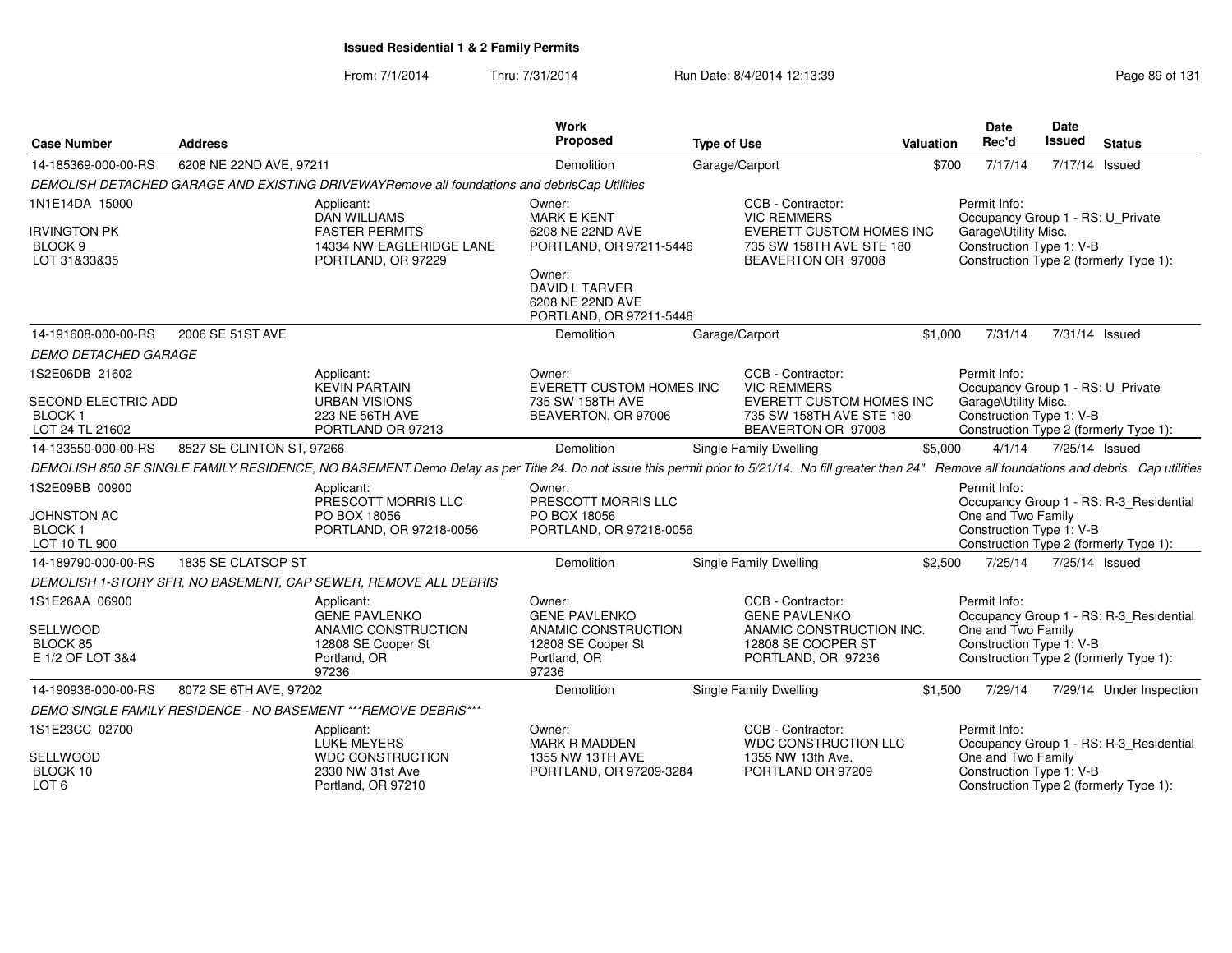| <b>Case Number</b>                                   | <b>Address</b>                   |                                                                                  | <b>Work</b><br><b>Proposed</b>                                           | <b>Type of Use</b>                                                                                                                                                     | <b>Valuation</b> | <b>Date</b><br>Rec'd                                                                     | Date<br><b>Issued</b> | <b>Status</b>                           |
|------------------------------------------------------|----------------------------------|----------------------------------------------------------------------------------|--------------------------------------------------------------------------|------------------------------------------------------------------------------------------------------------------------------------------------------------------------|------------------|------------------------------------------------------------------------------------------|-----------------------|-----------------------------------------|
| 14-152985-000-00-RS                                  | 4133 N KERBY AVE, 97217          |                                                                                  | Demolition                                                               | <b>Single Family Dwelling</b>                                                                                                                                          | \$1,000          | 5/6/14                                                                                   | 7/30/14 Issued        |                                         |
|                                                      |                                  |                                                                                  |                                                                          | DEMOLISH SINGLE FAMILY RESIDENCE, NO BASEMENT, CAP SEWER, REMOVE ALL DEBRIS *DEMO OF SINGLE FAMILY RESIDENCE, SUBJECT TO 35 DAY DEMO DELAY*                            |                  |                                                                                          |                       |                                         |
| 1N1E22CA 11200                                       |                                  | Applicant:<br><b>EVEN BETTER HOMES</b>                                           | Owner:<br><b>B M BOWMAN LLC</b>                                          | CCB - Contractor:<br>S & W UNDERGROUND INC                                                                                                                             |                  | Permit Info:                                                                             |                       | Occupancy Group 1 - RS: R-3_Residential |
| <b>CENTRAL ALBINA</b><br>BLOCK 8<br>LOT <sub>5</sub> |                                  | PO BOX 2021<br>GRESHAM OR 97030                                                  | 1517 SE 106TH AVE<br>VANCOUVER, WA 98664                                 | 297 SW 37TH TER<br>GRESHAM, OR 97080                                                                                                                                   |                  | One and Two Family<br>Construction Type 1: V-B<br>Construction Type 2 (formerly Type 1): |                       |                                         |
|                                                      |                                  |                                                                                  |                                                                          | CCB - Contractor:<br><b>EVEN BETTER HOMES</b><br>PO BOX 2021<br>GRESHAM OR 97030                                                                                       |                  |                                                                                          |                       |                                         |
| 14-174860-000-00-RS                                  | 3519 N ALBINA AVE, 97227         |                                                                                  | <b>Demolition</b>                                                        | <b>Single Family Dwelling</b>                                                                                                                                          | \$1.000          | 6/25/14                                                                                  | 7/31/14 Issued        |                                         |
|                                                      |                                  |                                                                                  |                                                                          | DEMOLISH SINGLE FAMILY RESIDENCE, NO BASEMENT, CAP SEWER, REMOVE ALL DEBRIS, DOES NOT INCLUDE TREE REMOVAL. REPLACE SFR WITH 2 SFR's *** With 35 day Demo Delay throug |                  |                                                                                          |                       |                                         |
| 1N1E27BA 00300                                       |                                  | Applicant:<br><b>DAN WILLIAMS</b>                                                | Owner:<br><b>RY KOTEEN</b>                                               | CCB - Contractor:<br><b>BRISTOL CREEK HOMES &amp;</b>                                                                                                                  |                  | Permit Info:                                                                             |                       | Occupancy Group 1 - RS: R-3_Residential |
| <b>MULTNOMAH</b>                                     |                                  | <b>FASTER PERMITS</b>                                                            | 3519 N ALBINA AVE                                                        | DEVELOPMENT CO LLC                                                                                                                                                     |                  | One and Two Family                                                                       |                       |                                         |
| BLOCK 36<br>LOT 19                                   |                                  | 14334 NW EAGLERIDGE LANE<br>PORTLAND, OR 97229                                   | PORTLAND, OR 97227                                                       | 520 SW YAMHILL ST SUITE 600<br>PORTLAND, OR 97204                                                                                                                      |                  | Construction Type 1: V-B                                                                 |                       | Construction Type 2 (formerly Type 1):  |
| 14-188777-000-00-RS                                  | 2025 NE 55TH AVE, 97213          |                                                                                  | <b>Demolition</b>                                                        | <b>Single Family Dwelling</b>                                                                                                                                          | \$5.000          | 7/24/14                                                                                  | 7/24/14 Issued        |                                         |
|                                                      |                                  |                                                                                  |                                                                          | DEMOLISH SINGLE FAMILY RESIDENCE WITH BASEMENT, BACKFILL BASEMENT, CAP SEWER, REMOVE ALL DEBRIS, DEMOLISH DETACHED GARAGE LESS THAN 200 SF AND EXISTING DRIVEW.        |                  |                                                                                          |                       |                                         |
| 1N2E30DB 17800                                       |                                  | Applicant:                                                                       | Owner:                                                                   | CCB - Contractor:                                                                                                                                                      |                  | Permit Info:                                                                             |                       |                                         |
| <b>ELMHURST</b>                                      |                                  | <b>JACK BARNES</b><br><b>JACK BARNES ARCHITECT</b>                               | MATTHEW J MARJANOVIC<br>846 NE 65TH AVE                                  | WA HUGHES CONSTRUCTION INC Occupancy Group 1 - RS: R-3_Residential<br>10805 NW SKYLINE BLVD                                                                            |                  | One and Two Family                                                                       |                       |                                         |
| BLOCK 10                                             |                                  | 615 SE ALDER ST #304                                                             | PORTLAND, OR 97213                                                       | PORTLAND, OR 97231-2629                                                                                                                                                |                  | Construction Type 1: V-B                                                                 |                       |                                         |
| LOT <sub>2</sub>                                     |                                  | PORTLAND OR 97215                                                                | Owner:<br><b>BROOKE A COWAN</b><br>846 NE 65TH AVE<br>PORTLAND, OR 97213 |                                                                                                                                                                        |                  | Construction Type 2 (formerly Type 1):                                                   |                       |                                         |
| 14-188819-000-00-RS                                  | 8424 SW 57TH AVE - Unit A, 97219 |                                                                                  | Demolition                                                               | <b>Single Family Dwelling</b>                                                                                                                                          | \$10,000         | 7/24/14                                                                                  | 7/24/14 Issued        |                                         |
|                                                      |                                  |                                                                                  |                                                                          | DEMOLISH SINGLE FAMILY RESIDENCE, NO BASEMENT, CAP SEWER, REMOVE ALL DEBRISRESIDENTIAL COMPREHENSIVE PLAN MAP DESIGNATION. NEW SINGLE FAMILY PERMIT(14-157715-rs)      |                  |                                                                                          |                       |                                         |
| 1S1E19CD 06500                                       |                                  | Applicant:<br>ADAM REED                                                          | Owner:<br>ADAM C REED                                                    | CCB - Contractor:<br><b>ADAM REED</b>                                                                                                                                  |                  | Permit Info:                                                                             |                       | Occupancy Group 1 - RS: R-3_Residential |
| SECTION 19 1S 1E<br>TL 6500 0.46 ACRES               |                                  | <b>CASCADE CONTRACTING</b><br>7410 SW MACADAM<br>PORTLAND OR 97219               | 8424 SW 57TH AVE<br>PORTLAND, OR 97219                                   | <b>CASCADE CONTRACTING</b><br>7410 SW MACADAM<br>PORTLAND OR 97219                                                                                                     |                  | One and Two Family<br>Construction Type 1: V-B                                           |                       | Construction Type 2 (formerly Type 1):  |
| 14-188837-000-00-RS                                  | 5212 NE 28TH AVE, 97211          |                                                                                  | <b>Demolition</b>                                                        | Single Family Dwelling                                                                                                                                                 | \$3,000          | 7/24/14                                                                                  | 7/24/14 Issued        |                                         |
|                                                      |                                  | DEMOLISH SINGLE FAMILY RESIDENCE / 1-STORY NO BASEMENT. CAP SEWER, REMOVE DEBRIS |                                                                          |                                                                                                                                                                        |                  |                                                                                          |                       |                                         |
| 1N1E24BB 15500                                       |                                  | Applicant:                                                                       | Owner:                                                                   | CCB - Contractor:                                                                                                                                                      |                  | Permit Info:                                                                             |                       |                                         |
| <b>INA PK</b>                                        |                                  | JENNIFER FARMER<br>DOZER CONSTRUCTION LLC                                        | <b>JENNIFER FARMER</b><br>DOZER CONSTRUCTION LLC                         | DOZER CONSTRUCTION LLC<br>5324 NE 28TH AVE                                                                                                                             |                  | One and Two Family                                                                       |                       | Occupancy Group 1 - RS: R-3 Residential |
| BLOCK 6<br>LOT <sub>9</sub>                          |                                  | 126 NE ALBERTA ST. SUITE 206<br>PORTLAND OR 97211                                | 126 NE ALBERTA ST. SUITE 206<br>PORTLAND OR 97211                        | PORTLAND, OR 97211                                                                                                                                                     |                  | Construction Type 1: V-B<br>Construction Type 2 (formerly Type 1):                       |                       |                                         |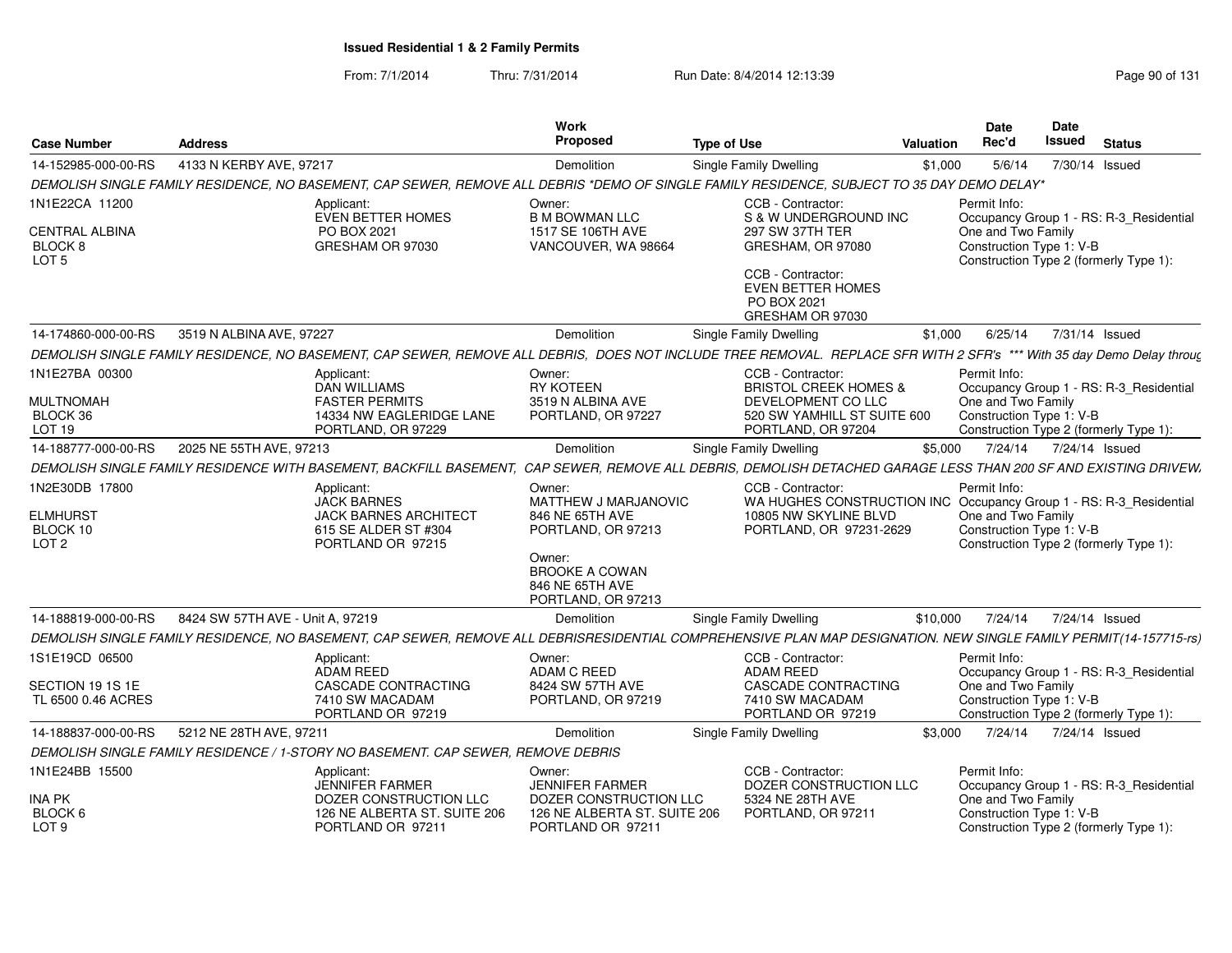| <b>Case Number</b>                                                                                         | <b>Address</b>            |                                                                                                                                                                                             | Work<br><b>Proposed</b>                                                                                                                             | <b>Type of Use</b> |                                                                                                                                          | Valuation | <b>Date</b><br>Rec'd                                           | Date<br>Issued | <b>Status</b>                                                                     |
|------------------------------------------------------------------------------------------------------------|---------------------------|---------------------------------------------------------------------------------------------------------------------------------------------------------------------------------------------|-----------------------------------------------------------------------------------------------------------------------------------------------------|--------------------|------------------------------------------------------------------------------------------------------------------------------------------|-----------|----------------------------------------------------------------|----------------|-----------------------------------------------------------------------------------|
| 14-188259-000-00-RS                                                                                        | 12743 SW 22ND AVE, 97034  |                                                                                                                                                                                             | Demolition                                                                                                                                          |                    | Single Family Dwelling                                                                                                                   | \$1,000   | 7/23/14                                                        |                | 7/23/14 Issued                                                                    |
|                                                                                                            |                           | DEMOLISH SINGLE FAMILY RESIDENCE, NO BASEMENT, CAP SEWER, REMOVE ALL DEBRIS. Septic decommissioning required                                                                                |                                                                                                                                                     |                    |                                                                                                                                          |           |                                                                |                |                                                                                   |
| 1S1E33CC 03900                                                                                             |                           | Applicant:                                                                                                                                                                                  | Owner:                                                                                                                                              |                    | CCB - Contractor:                                                                                                                        |           | Permit Info:                                                   |                |                                                                                   |
| <b>ALTO PK AC</b><br>S 75' OF LOT 22A<br>S 75' OF LOT 23A<br>S 75' OF E 10' OF LOT 24A                     |                           | MIKE COYLE<br><b>FASTER PERMITS</b><br>14334 NW EAGLERIDGE LANE<br>PORTLAND, OR 97229                                                                                                       | DREAMBUILDER CUSTOM HOMES Tim Walker<br><b>INC</b><br>13115 SW ST JAMES LN<br><b>TIGARD, OR 97224</b>                                               |                    | FIRST CHOICE CUSTOM HOMES<br><b>INC</b><br>13115 SW ST JAMES LANE<br><b>TIGARD, OR 97224</b>                                             |           | One and Two Family<br>Construction Type 1: V-B                 |                | Occupancy Group 1 - RS: R-3 Residential<br>Construction Type 2 (formerly Type 1): |
| 14-188283-000-00-RS                                                                                        | 8109 SE LAMBERT ST, 97206 |                                                                                                                                                                                             | Demolition                                                                                                                                          |                    | Single Family Dwelling                                                                                                                   | \$1,000   | 7/23/14                                                        |                | 7/23/14 Issued                                                                    |
|                                                                                                            |                           | DEMOLISH SINGLE FAMILY RESIDENCE WITH BASEMENT, CAP SEWER, REMOVE ALL DEBRIS, INCLUDES FUTURE COMPACTION AGREEMENT, SITE TO HAVE 8' PERIMETER FENCE WHILE EXCAV                             |                                                                                                                                                     |                    |                                                                                                                                          |           |                                                                |                |                                                                                   |
| 1S2E20DA 03900<br>D & O LITTLE HMS SUB 2<br>LOT 23 TL 3900                                                 |                           | Applicant:<br>CAFFALL CONSTRUCTION CO INC CAFFALL CONSTRUCTION INC<br>8535 SW SAGERT ST<br>TUALATIN, OR 97062-9115                                                                          | Owner:<br>8555 SW SAGERT ST<br>TUALATIN, OR 97062-9115                                                                                              |                    | CCB - Contractor:<br>CAFFALL CONSTRUCTION CO INC Occupancy Group 1 - RS: R-3_Residential<br>8535 SW SAGERT ST<br>TUALATIN, OR 97062-9115 |           | Permit Info:<br>One and Two Family<br>Construction Type 1: V-B |                |                                                                                   |
|                                                                                                            |                           |                                                                                                                                                                                             |                                                                                                                                                     |                    |                                                                                                                                          |           |                                                                |                | Construction Type 2 (formerly Type 1):                                            |
| 14-160854-000-00-RS                                                                                        | 3805 SE 31ST AVE, 97202   |                                                                                                                                                                                             | Demolition                                                                                                                                          |                    | Single Family Dwelling                                                                                                                   | \$3,000   | 5/23/14                                                        |                | 7/22/14 Under Inspection                                                          |
|                                                                                                            |                           | DEMO SINGLE FAMILY RESIDENCE - NO BASMENT - DECOMMISSION SEPTIC SYSTEM REQUIRED / REMOVE ALL DEBRIS, CAP UTILITIES, DOES NOT INCLUDE TREE REMOVAL / DEMO DELAY AP                           |                                                                                                                                                     |                    |                                                                                                                                          |           |                                                                |                |                                                                                   |
| 1S1E12CA 02600<br>TOMLINSONS ADD<br><b>BLOCK1</b><br>LOT <sub>11</sub>                                     |                           | Applicant:<br><b>KEVIN PARTAIN</b><br><b>URBAN VISIONS</b><br>223 NE 56TH AVE<br>PORTLAND, OR 97213                                                                                         | Owner:<br>RICHARD KASSEBAUM<br>16081 S MOORE RD<br>OREGON CITY, OR 97045-9340                                                                       |                    | CCB - Contractor:<br><b>BLUESTONE HOMES</b><br>704 MAIN ST #301<br>OREGON CITY, OR 97045                                                 |           | Permit Info:<br>One and Two Family<br>Construction Type 1: V-B |                | Occupancy Group 1 - RS: R-3_Residential<br>Construction Type 2 (formerly Type 1): |
| 14-159637-000-00-RS                                                                                        | 416 NE 81ST AVE, 97213    |                                                                                                                                                                                             | Demolition                                                                                                                                          |                    | Single Family Dwelling                                                                                                                   | \$3,000   |                                                                |                | 5/23/14  7/21/14  Issued                                                          |
|                                                                                                            |                           |                                                                                                                                                                                             |                                                                                                                                                     |                    |                                                                                                                                          |           |                                                                |                |                                                                                   |
|                                                                                                            |                           | DEMOLISH SFR; NO BASEMENTDemo Delay as per Title 24. Do not issue this permit prior to 6/27/14Remove all foundations and debrisCap utilitiesScope of work does not include removal of trees |                                                                                                                                                     |                    |                                                                                                                                          |           |                                                                |                |                                                                                   |
| 1N2E32DA 00700<br>EAST TABOR VILLA<br>BLOCK 1<br>LOT <sub>6</sub>                                          |                           | Applicant:<br>DOUG MOORE HOMES INC<br>493 NW BRYN MAWR PL<br>GRESHAM, OR 970305264                                                                                                          | Owner:<br>PACIFIC CAR WASH<br>416 NE 81ST AVE<br>PORTLAND, OR 97213-7024<br>Owner:<br>DEVELOPMENT LLC<br>416 NE 81ST AVE<br>PORTLAND, OR 97213-7024 |                    | CCB - Contractor:<br>DOUG MOORE HOMES INC<br>493 NW BRYN MAWR PL<br>GRESHAM, OR 970305264                                                |           | Permit Info:<br>One and Two Family<br>Construction Type 1: V-B |                | Occupancy Group 1 - RS: R-3 Residential<br>Construction Type 2 (formerly Type 1): |
| 14-159640-000-00-RS                                                                                        | 426 NE 81ST AVE, 97213    |                                                                                                                                                                                             | Demolition                                                                                                                                          |                    | Single Family Dwelling                                                                                                                   | \$3,000   | 5/23/14                                                        |                | 7/21/14 Issued                                                                    |
|                                                                                                            |                           | DEMOLISH SFR; NO BASEMENTDemo Delay as per Title 24. Do not issue this permit prior to 6/27/14Remove all foundations and debrisCap utilitiesScope of work does not include removal of trees |                                                                                                                                                     |                    |                                                                                                                                          |           |                                                                |                |                                                                                   |
| 1N2E32DA 00800                                                                                             |                           | Applicant:<br>DOUG MOORE HOMES INC                                                                                                                                                          | Owner:<br><b>WASHMAN L L C</b>                                                                                                                      |                    | CCB - Contractor:<br>DOUG MOORE HOMES INC                                                                                                |           | Permit Info:                                                   |                | Occupancy Group 1 - RS: R-3 Residential                                           |
| EAST TABOR VILLA<br><b>BLOCK1</b><br>LOT 5 EXC E 15'                                                       |                           | 493 NW BRYN MAWR PL<br>GRESHAM, OR 970305264                                                                                                                                                | P O BOX 4124<br>PORTLAND, OR 97208                                                                                                                  |                    | 493 NW BRYN MAWR PL<br>GRESHAM, OR 970305264                                                                                             |           | One and Two Family<br>Construction Type 1: V-B                 |                | Construction Type 2 (formerly Type 1):                                            |
| 14-159557-000-00-RS                                                                                        | 4161 SE 37TH AVE, 97202   |                                                                                                                                                                                             | Demolition                                                                                                                                          |                    | Single Family Dwelling                                                                                                                   | \$4,000   | 5/21/14                                                        |                | 7/17/14 Under Inspection                                                          |
|                                                                                                            |                           | DEMOLISH SFR; NO BASEMENT; CESSPOOL DECOMMISSION REQUIRED *** 35 Day Deemo Delay to 06/25/14 *** Septic Decommissioning Required. Call for Inspection 842.                                  |                                                                                                                                                     |                    |                                                                                                                                          |           |                                                                |                |                                                                                   |
| 1S1E12DD 17900                                                                                             |                           | Applicant:                                                                                                                                                                                  | Owner:                                                                                                                                              |                    | CCB - Contractor:                                                                                                                        |           | Permit Info:                                                   |                |                                                                                   |
| WILLIAMS ADD 2<br><b>BLOCK1</b><br>S 45' OF N 90' OF W 100' OF E 200' OF LOT 6<br>N 45' OF E 200' OF LOT 6 |                           | <b>KEVIN PARTAIN</b><br><b>URBAN VISIONS</b><br><b>223 NE 56TH AVE</b><br>PORTLAND OR 97213                                                                                                 | PDX REDEVELOPMENT LLC<br>PO BOX 1100<br>WILSONVILLE, OR 97070-1100                                                                                  |                    | PDX REDEVELOPMENT LLC<br>4800 SW MACADAM, SUITE 245<br>PORTLAND, OR 97239                                                                |           | One and Two Family<br>Construction Type 1: V-B                 |                | Occupancy Group 1 - RS: R-3 Residential<br>Construction Type 2 (formerly Type 1): |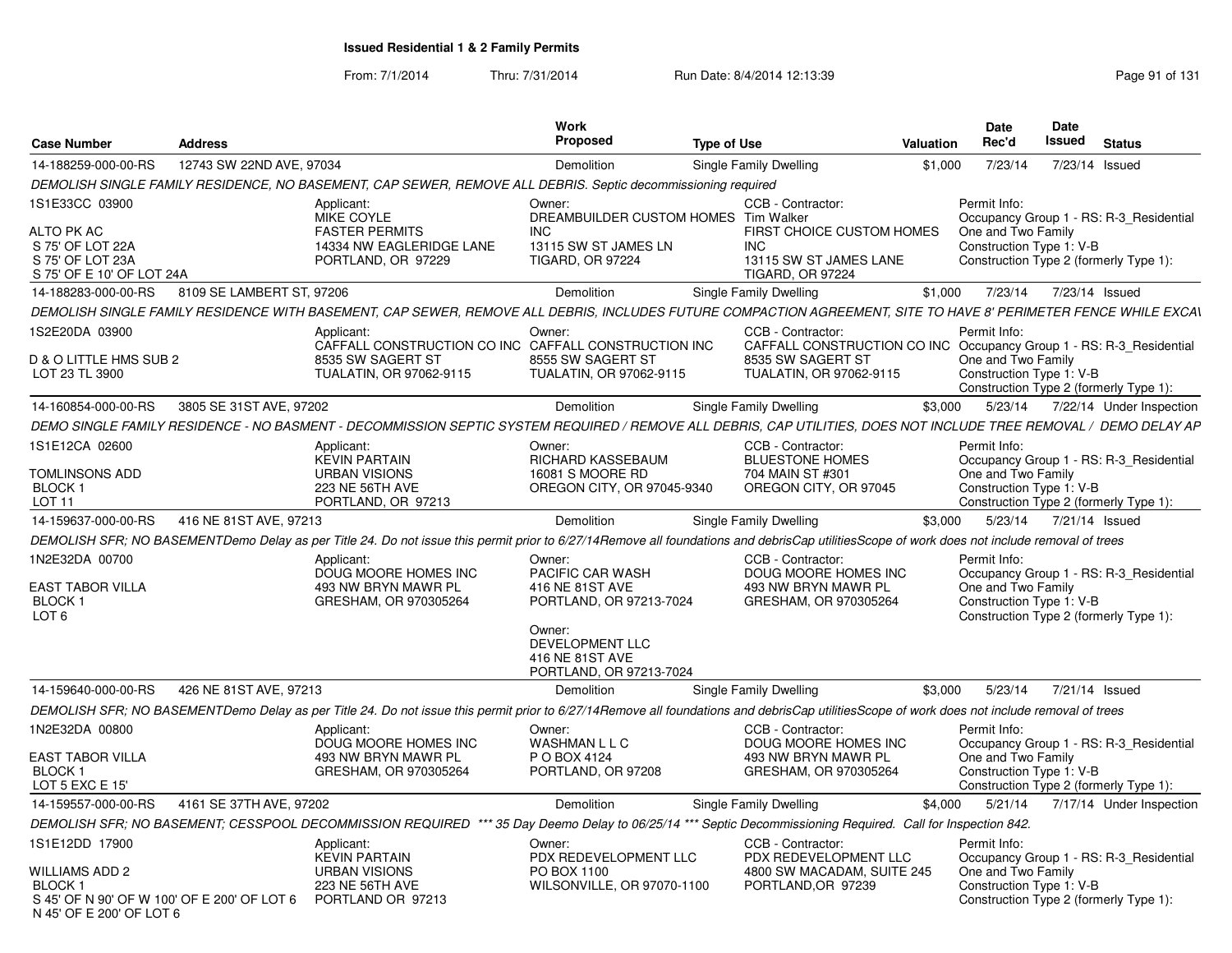| <b>Case Number</b>                                                                             | <b>Address</b>              |                                                                                                                                                              | Work<br>Proposed                                                                                                   | <b>Type of Use</b> |                                                                                                         | Valuation | <b>Date</b><br>Rec'd                                           | <b>Date</b><br>Issued | <b>Status</b>                                                                     |
|------------------------------------------------------------------------------------------------|-----------------------------|--------------------------------------------------------------------------------------------------------------------------------------------------------------|--------------------------------------------------------------------------------------------------------------------|--------------------|---------------------------------------------------------------------------------------------------------|-----------|----------------------------------------------------------------|-----------------------|-----------------------------------------------------------------------------------|
| 14-183499-000-00-RS                                                                            | 3620 SE RURAL ST, 97202     |                                                                                                                                                              | Demolition                                                                                                         |                    | <b>Single Family Dwelling</b>                                                                           | \$4,000   | 7/15/14                                                        | 7/15/14 Issued        |                                                                                   |
| DEMO SINGLE FAMILY RESIDENCE; LEAVE BASEMENT IN PLACE                                          |                             |                                                                                                                                                              |                                                                                                                    |                    |                                                                                                         |           |                                                                |                       |                                                                                   |
| 1S1E24AC 00700                                                                                 |                             | Applicant:<br><b>KEVIN PARTAIN</b>                                                                                                                           | Owner:<br><b>RENAISSANCE CUSTOM HOMES</b>                                                                          |                    | CCB - Contractor:<br>Jeff Shrope                                                                        |           | Permit Info:                                                   |                       | Occupancy Group 1 - RS: R-3_Residential                                           |
| <b>BERKELEY</b><br>BLOCK 9<br>LOT 11-13                                                        |                             | <b>URBAN VISIONS</b><br>223 NE 56TH AVE<br>PORTLAND, OR 97213                                                                                                | <b>LLC</b><br>16771 BOONES FERRY RD<br>LAKE OSWEGO, OR 97035-4213                                                  |                    | RENAISSANCE CUSTOM HOMES<br><b>LLC</b><br>16771 Boones Ferry Rd<br>Lake Oswego, OR 97035                |           | One and Two Family<br>Construction Type 1: V-B                 |                       | Construction Type 2 (formerly Type 1):                                            |
| 14-179039-000-00-RS                                                                            | 5503 SE HENDERSON ST, 97206 |                                                                                                                                                              | Demolition                                                                                                         |                    | <b>Single Family Dwelling</b>                                                                           | \$4,000   | 7/15/14                                                        | 7/15/14 Issued        |                                                                                   |
|                                                                                                |                             | DEMOLISH SINGLE FAMILY RESIDENCE, NO BASEMENT, CAP SEWER, REMOVE ALL DEBRIS (NSFR 14-176920 RS)                                                              |                                                                                                                    |                    |                                                                                                         |           |                                                                |                       |                                                                                   |
| 1S2E19AC 06600<br><b>OBERLIN</b><br>BLOCK 5<br>LOT 33&34                                       |                             | Applicant:<br><b>KEVIN PARTAIN</b><br><b>URBAN VISIONS</b><br>223 NE 56TH AVE<br>PORTLAND, OR 97213                                                          | Owner:<br>SCHUMACHER CUSTOM HOMES<br><b>INC</b><br>PO BOX 66207<br>PORTLAND, OR 97290                              |                    | CCB - Contractor:<br><b>SCHUMACHER CUSTOM HOMES</b><br><b>INC</b><br>PO BOX 66207<br>PORTLAND, OR 97290 |           | Permit Info:<br>One and Two Family<br>Construction Type 1: V-B |                       | Occupancy Group 1 - RS: R-3_Residential<br>Construction Type 2 (formerly Type 1): |
|                                                                                                |                             |                                                                                                                                                              | Owner:<br><b>GEOFF SCHUMACHER</b><br>PO BOX 66207<br>PORTLAND, OR 97290                                            |                    |                                                                                                         |           |                                                                |                       |                                                                                   |
| 14-133463-REV-01-RS                                                                            | 3614 NE RODNEY AVE, 97212   |                                                                                                                                                              | Demolition                                                                                                         |                    | Single Family Dwelling                                                                                  |           | 7/14/14<br>\$                                                  | 7/14/14 Final         |                                                                                   |
|                                                                                                |                             | REVISION TO MAINTAIN BASEMENT CAVITY FOR FUTURE DEVELOPMENT, Includes Future Compaction Agreement. Site to have 8' perimeter fence while excavation is open. |                                                                                                                    |                    |                                                                                                         |           |                                                                |                       |                                                                                   |
| 1N1E22DD 17400<br><b>ALBINA HMSTD</b><br>BLOCK 15<br><b>LOT 14</b>                             |                             | Applicant:<br>Dan Williams<br><b>FASTER PERMITS</b><br>14334 NW EAGLERIDGE LANE<br>PORTLAND OR 97229                                                         | Owner:<br><b>BROOKLYN'S BEST DESIGN &amp;</b><br><b>COMPANY LLC</b><br>3325 SE 12TH AVE<br>PORTLAND, OR 97202-2403 |                    | CCB - Contractor:<br>STEVEN JAMES SUCKOW<br>1810 SE 52ND AVE<br>HILLSBORO, OR 97123                     |           | Permit Info:<br>One and Two Family<br>Construction Type 1: V-B |                       | Occupancy Group 1 - RS: R-3_Residential<br>Construction Type 2 (formerly Type 1): |
| 14-133463-000-00-RS                                                                            | 3614 NE RODNEY AVE, 97212   |                                                                                                                                                              | Demolition                                                                                                         |                    | Single Family Dwelling                                                                                  | \$1,000   | 4/1/14                                                         | 7/14/14 Final         |                                                                                   |
|                                                                                                |                             | DEMO SINGLE FAMILY RESIDENCE WITH BASEMENT; REMOVE ALL FOOTINGS AND DEBRIS; CAP SEWER; ENGINEERED FILL AT BASEMENT; DEMO DELAY                               |                                                                                                                    |                    |                                                                                                         |           |                                                                |                       |                                                                                   |
| 1N1E22DD 17400<br><b>ALBINA HMSTD</b><br>BLOCK 15<br>LOT <sub>14</sub>                         |                             | Applicant:<br>Dan Williams<br><b>FASTER PERMITS</b><br>14334 NW EAGLERIDGE LANE<br>PORTLAND OR 97229                                                         | Owner:<br><b>BROOKLYN'S BEST DESIGN &amp;</b><br><b>COMPANY LLC</b><br>3325 SE 12TH AVE<br>PORTLAND, OR 97202-2403 |                    | CCB - Contractor:<br><b>STEVEN JAMES SUCKOW</b><br>1810 SE 52ND AVE<br>HILLSBORO, OR 97123              |           | Permit Info:<br>One and Two Family<br>Construction Type 1: V-B |                       | Occupancy Group 1 - RS: R-3_Residential<br>Construction Type 2 (formerly Type 1): |
| 14-182886-000-00-RS                                                                            | 15322 NW SAUVIE ISLAND RD   |                                                                                                                                                              | <b>Demolition</b>                                                                                                  |                    | Single Family Dwelling                                                                                  | \$1,000   | 7/11/14                                                        | 7/11/14 Issued        |                                                                                   |
|                                                                                                |                             | DEMOLISH SINGLE FAMILY RESIDENCE WITH BASEMENT BACKFILL, REMOVE ALL DEBRIS, ALSO DEMO WELL SHED AND SMALL SHED, EACH LESS THAN 200 SF                        |                                                                                                                    |                    |                                                                                                         |           |                                                                |                       |                                                                                   |
| 2N1W<br>02300<br>SECTION 21 2N 1W<br>TL 2300 111.39 ACRES<br>DEFERRAL-POTENTIAL ADDITIONAL TAX |                             | Applicant:<br><b>RYAN HIXSON</b><br><b>METRO REGIONAL</b><br><b>GROVERNMENT</b><br>600 NE GRAND AVE<br>PORTLAND, OR 97232                                    | Owner:<br><b>METRO</b><br>600 NE GRAND AVE<br>PORTLAND, OR 97232-2736                                              |                    |                                                                                                         |           | Permit Info:<br>One and Two Family<br>Construction Type 1: V-B |                       | Occupancy Group 1 - RS: R-3_Residential<br>Construction Type 2 (formerly Type 1): |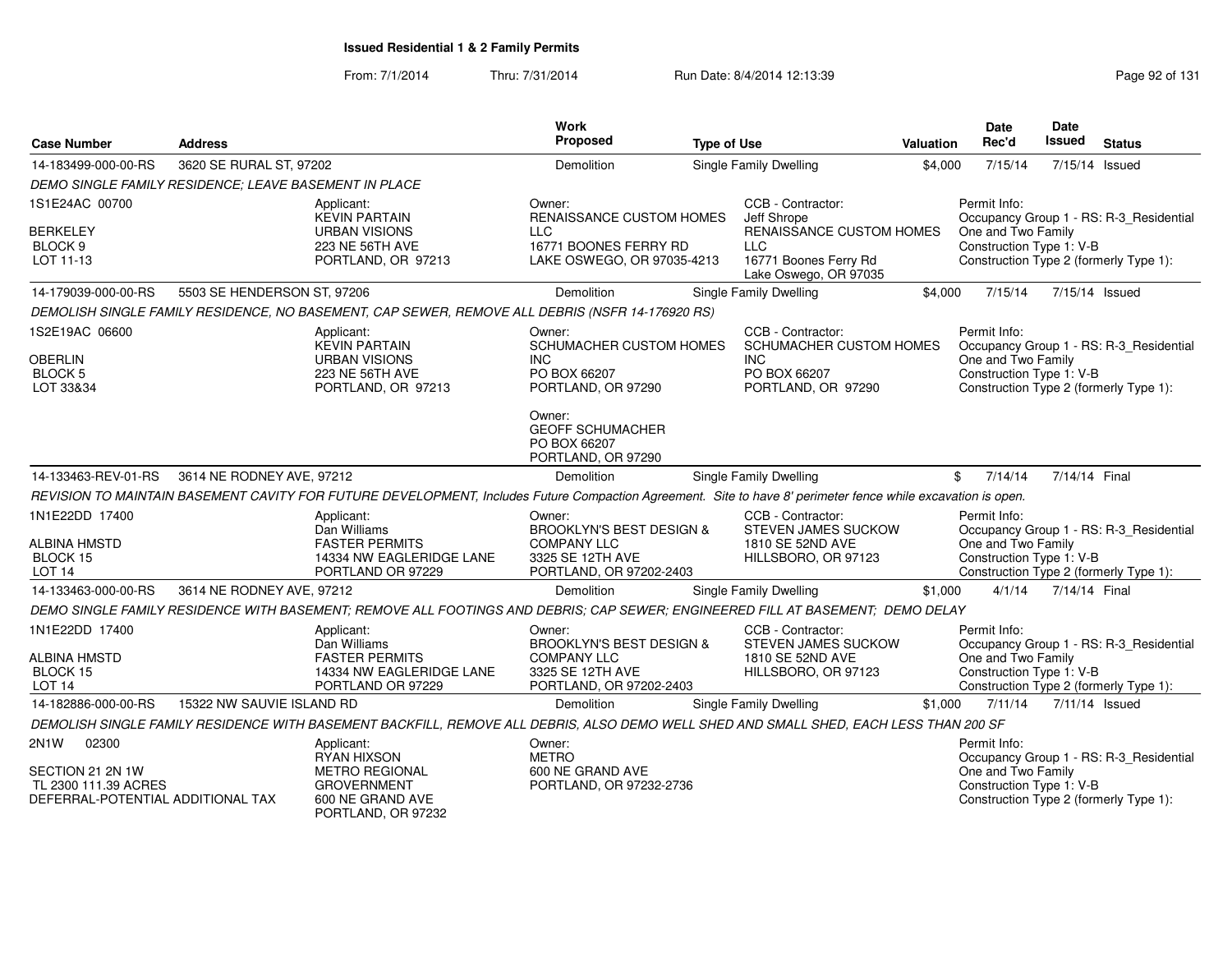| <b>Case Number</b>                                        | <b>Address</b>              |                                                                                                                                                                                                          | Work<br><b>Proposed</b>                                                       | <b>Type of Use</b>                                                             | Valuation | <b>Date</b><br>Rec'd                           | Date<br>Issued | <b>Status</b>                           |
|-----------------------------------------------------------|-----------------------------|----------------------------------------------------------------------------------------------------------------------------------------------------------------------------------------------------------|-------------------------------------------------------------------------------|--------------------------------------------------------------------------------|-----------|------------------------------------------------|----------------|-----------------------------------------|
| 14-165748-000-00-RS                                       | 307 NE 160TH AVE, 97230     |                                                                                                                                                                                                          | Demolition                                                                    | Single Family Dwelling                                                         | \$6,500   | 6/5/14                                         |                | 7/11/14 Under Inspection                |
|                                                           |                             | DEMO SINGLE FAMILY RESIDENCE, REMOVE ALL FOUNDATIONS AND DEBRIS. Demo Delay as per Title 24. Do not issue this permit prior to July 10, 2014. CESSPOOL DECOMMISSIONING REQUIRED.                         |                                                                               |                                                                                |           |                                                |                |                                         |
| 1N2E36DA 04900                                            |                             | Applicant:<br>PAUL A OBRIST                                                                                                                                                                              | Owner:<br>DANIEL J HARRY                                                      | CCB - Contractor:<br>PAUL A OBRIST                                             |           | Permit Info:                                   |                | Occupancy Group 1 - RS: R-3 Residential |
| <b>MEYERMEAD</b><br>BLOCK 1<br>LOT 7 EXC E 140' OF S 107' |                             | <b>G &amp; P OBRIST EXCAVATING INC</b><br>31619 LUSTED RD<br>GRESHAM, OR 97080                                                                                                                           | 4447 SE SWEETBRIAR LN<br>TROUTDALE, OR 97060-4539                             | <b>G &amp; P OBRIST EXCAVATING INC</b><br>31619 LUSTED RD<br>GRESHAM, OR 97080 |           | One and Two Family<br>Construction Type 1: V-B |                | Construction Type 2 (formerly Type 1):  |
| 14-164961-000-00-RS                                       | 16542 SE STEPHENS ST, 97233 |                                                                                                                                                                                                          | <b>Demolition</b>                                                             | Single Family Dwelling                                                         | \$1,500   | 6/4/14                                         |                | 7/11/14 Under Inspection                |
|                                                           |                             | DEMO HOUSE - NO BASEMENT -35 DAY DEMO DELAY. DO NOT ISSUE PRIOR TO JULY 10, 2014 Septic Decommissioning Required. Call for Inspection 842.                                                               |                                                                               |                                                                                |           |                                                |                |                                         |
| 1S3E06CB 08500                                            |                             | Applicant:<br><b>ROBERT AYERS</b>                                                                                                                                                                        | Owner:<br>ROBERT AYERS                                                        |                                                                                |           | Permit Info:                                   |                | Occupancy Group 1 - RS: R-3_Residential |
| SECTION 06 1S 3E<br>TL 8500 0.20 ACRES                    |                             | 1715 NE 116TH PL<br>PORTLAND, OR 97220-1924                                                                                                                                                              | 1715 NE 116TH PL<br>PORTLAND, OR 97220-1924                                   |                                                                                |           | One and Two Family<br>Construction Type 1: V-B |                | Construction Type 2 (formerly Type 1):  |
|                                                           |                             |                                                                                                                                                                                                          | Owner:<br><b>COLLEEN AYERS</b><br>1715 NE 116TH PL<br>PORTLAND, OR 97220-1924 |                                                                                |           |                                                |                |                                         |
| 14-164319-000-00-RS                                       | 5129 SE ELLIS ST, 97206     |                                                                                                                                                                                                          | Demolition                                                                    | Single Family Dwelling                                                         | \$4.000   | 6/3/14                                         |                | 7/9/14 Issued                           |
|                                                           |                             | DEMOLISH SINGLE FAMILY RESIDENCE, NO BASEMENT, CAP SEWER, REMOVE ALL DEBRIS*SUBJECT TO 35 DAY DEMO DELAY*                                                                                                |                                                                               |                                                                                |           |                                                |                |                                         |
| 1S2E18DB 05400                                            |                             | Applicant:<br><b>KEVIN PARTAIN</b>                                                                                                                                                                       | Owner:<br>RANDOLPH A MAXWELL                                                  | CCB - Contractor:<br>Jeff Shrope                                               |           | Permit Info:                                   |                | Occupancy Group 1 - RS: R-3 Residential |
| <b>GERMANIA</b><br>BLOCK 4<br>LOT 7&8                     |                             | <b>URBAN VISIONS</b><br>223 NE 56TH AVE<br>PORTLAND, OR 97213                                                                                                                                            | 5129 SE ELLIS ST<br>PORTLAND, OR 97206-5612                                   | RENAISSANCE CUSTOM HOMES<br>LLC<br>16771 Boones Ferry Rd                       |           | One and Two Family<br>Construction Type 1: V-B |                | Construction Type 2 (formerly Type 1):  |
|                                                           |                             |                                                                                                                                                                                                          | Owner:<br>DEANNA E MAXWELL<br>5129 SE ELLIS ST<br>PORTLAND, OR 97206-5612     | Lake Oswego, OR 97035                                                          |           |                                                |                |                                         |
| 14-164342-000-00-RS                                       | 7224 N BOSTON AVE, 97217    |                                                                                                                                                                                                          | <b>Demolition</b>                                                             | Single Family Dwelling                                                         | \$4.000   | 6/3/14                                         |                | 7/9/14 Under Inspection                 |
|                                                           |                             | DEMOLISH SINGLE FAMILY RESIDENCE WITH BASEMENT, RETAIN BASEMENT CAVITY FOR FUTURE DEVELOPMENT, CAP SEWER, REMOVE ALL DEBRIS, DECOMISSION CESSPOOL*SUBJECT TO                                             |                                                                               |                                                                                |           |                                                |                |                                         |
| 1N1E16AB 07600                                            |                             | Applicant:<br><b>KEVIN PARTAIN</b>                                                                                                                                                                       | Owner:<br>DAVID C ARVESEN                                                     | CCB - Contractor:<br>Jeff Shrope                                               |           | Permit Info:                                   |                | Occupancy Group 1 - RS: R-3_Residential |
| FIRST ELECTRIC ADD<br>BLOCK <sub>9</sub>                  |                             | <b>URBAN VISIONS</b><br>223 NE 56TH AVE                                                                                                                                                                  | 7224 N BOSTON AVE<br>PORTLAND, OR 97217-5716                                  | <b>RENAISSANCE CUSTOM HOMES</b><br>LLC                                         |           | One and Two Family<br>Construction Type 1: V-B |                |                                         |
| <b>LOT 4-7</b>                                            |                             | PORTLAND, OR 97213                                                                                                                                                                                       | Owner:<br>NANCY C ARVESEN<br>7224 N BOSTON AVE<br>PORTLAND, OR 97217-5716     | 16771 Boones Ferry Rd<br>Lake Oswego, OR 97035                                 |           |                                                |                | Construction Type 2 (formerly Type 1):  |
| 14-180468-000-00-RS                                       | 5528 SE INSLEY ST, 97206    |                                                                                                                                                                                                          | Demolition                                                                    | Single Family Dwelling                                                         | \$5,000   | 7/9/14                                         |                | 7/9/14 Under Inspection                 |
|                                                           |                             | Demolish SFR with basement. Basement excavation (and/or foundations) to be re-used for new house to be built on lot. See Dangerous Building folder for monitoring information, CAP SEWER, REMOVE ALL DE. |                                                                               |                                                                                |           |                                                |                |                                         |
| 1S2E18AC 08600                                            |                             | Applicant:<br><b>KEVIN PARTAIN</b>                                                                                                                                                                       | Owner:<br>MARY C COFFMAN                                                      | CCB - Contractor:<br>Jeff Shrope                                               |           | Permit Info:                                   |                | Occupancy Group 1 - RS: R-3 Residential |
| <b>TREMONT PK</b>                                         |                             | <b>URBAN VISIONS</b>                                                                                                                                                                                     | PO BOX 816                                                                    | RENAISSANCE CUSTOM HOMES                                                       |           | One and Two Family                             |                |                                         |
| BLOCK 15<br>LOT 21-23                                     |                             | 223 NE 56TH AVE<br>PORTLAND OR 97213                                                                                                                                                                     | GRESHAM, OR 97030-0188                                                        | <b>LLC</b><br>16771 Boones Ferry Rd<br>Lake Oswego, OR 97035                   |           | Construction Type 1: V-B                       |                | Construction Type 2 (formerly Type 1):  |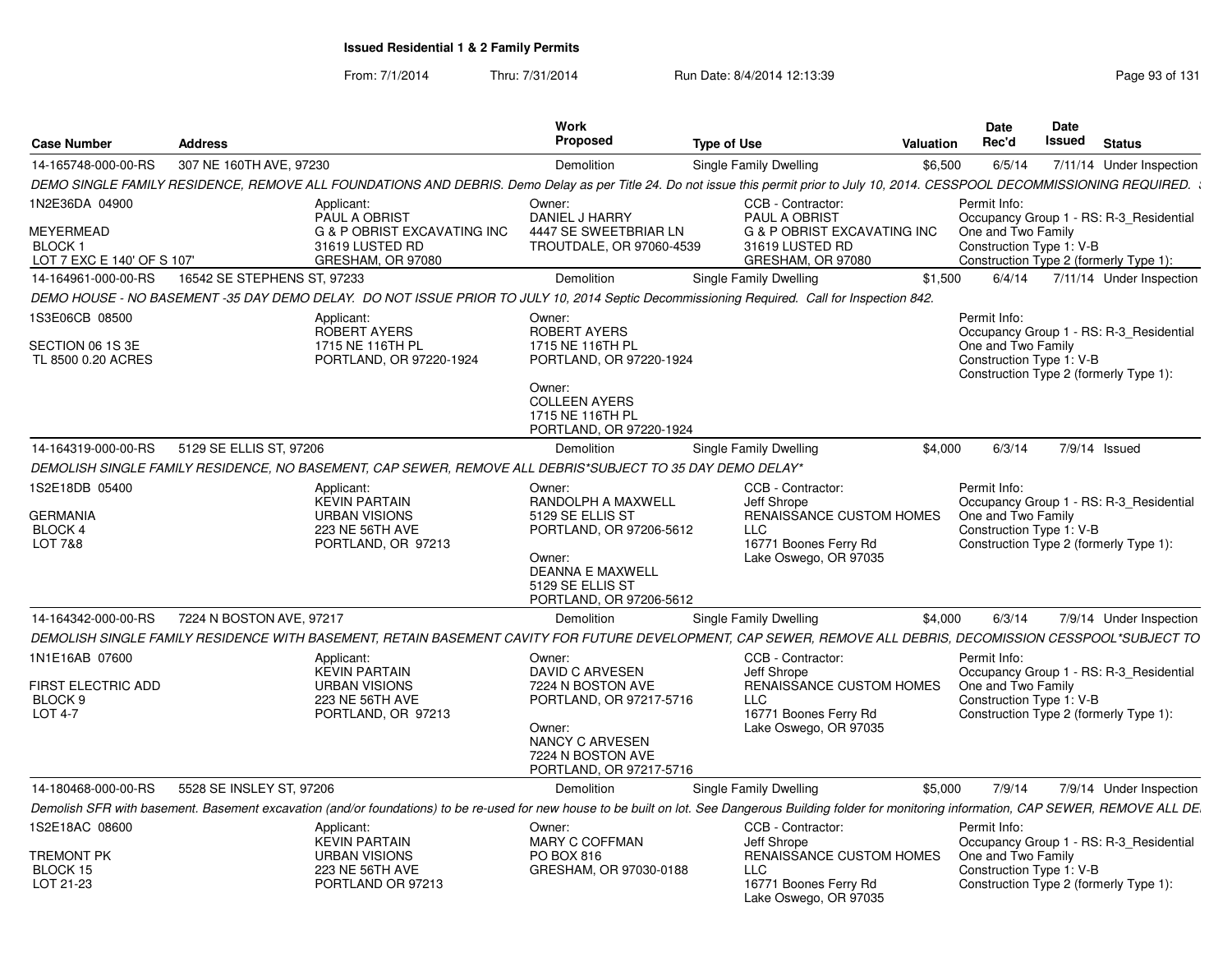| <b>Case Number</b>                                          | <b>Address</b>           |                                                                                                                                                                                                              | <b>Work</b><br><b>Proposed</b>                                                                                                | <b>Type of Use</b>                                                                      | <b>Valuation</b> | <b>Date</b><br>Rec'd | <b>Date</b><br>Issued                          | <b>Status</b>                                                                     |
|-------------------------------------------------------------|--------------------------|--------------------------------------------------------------------------------------------------------------------------------------------------------------------------------------------------------------|-------------------------------------------------------------------------------------------------------------------------------|-----------------------------------------------------------------------------------------|------------------|----------------------|------------------------------------------------|-----------------------------------------------------------------------------------|
| 14-181300-000-00-RS                                         | 7405 N OLIN AVE, 97203   |                                                                                                                                                                                                              | <b>Demolition</b>                                                                                                             | Single Family Dwelling                                                                  | \$1,000          | 7/9/14               |                                                | 7/9/14 Issued                                                                     |
|                                                             |                          | DEMO SINGLE FAMILY RESIDENCE WITH BASEMENT; DEMO DRIVEWAY, Replacement house under permit 14-180941-RS, Compacted fill per Title 24 standards, Soils special inspection required. Septic Dec                 |                                                                                                                               |                                                                                         |                  |                      |                                                |                                                                                   |
| 1N1E08CD 08200                                              |                          | Applicant:                                                                                                                                                                                                   | Owner:                                                                                                                        | CCB - Contractor:                                                                       |                  | Permit Info:         |                                                |                                                                                   |
| SMITHSON LAND COS ADD<br>BLOCK 3<br>SW 52 1/2' OF LOT 45-48 |                          | <b>DAN WILLIAMS</b><br><b>FASTER PERMITS</b><br>14334 NW EAGLERIDGE LANE<br>PORTLAND, OR 97229                                                                                                               | RED GAP HOLDINGS LLC<br>300 W 15TH ST #300-4<br>VANCOUVER, WA 98660-2927                                                      | K & C CUSTOM HOMES LLC<br>3720 SW BOND AVE #308<br>PORTLAND, OR 97239                   |                  |                      | One and Two Family<br>Construction Type 1: V-B | Occupancy Group 1 - RS: R-3 Residential<br>Construction Type 2 (formerly Type 1): |
| 14-180542-000-00-RS                                         | 8137 SE ASH ST, 97215    |                                                                                                                                                                                                              | Demolition                                                                                                                    | Single Family Dwelling                                                                  | \$10,000         | 7/8/14               |                                                | 7/8/14 Issued                                                                     |
|                                                             |                          | DEMOLITION OF SINGLE FAMILY RESIDENCE WITH BASEMENT. BASEMENT FILL REMOVE ALL DEBRIS. COMMERCIAL COMPREHENSIVE PLAN DESIGNATION. TITLE 24 - 35 DAY DEMOLITION DEL                                            |                                                                                                                               |                                                                                         |                  |                      |                                                |                                                                                   |
| 1N2E32DD 00400                                              |                          | Applicant:<br><b>DAN GLENNON</b>                                                                                                                                                                             | Owner:<br><b>ANDY LIU</b>                                                                                                     | CCB - Contractor:<br><b>MEGA PACIFIC CO</b>                                             |                  | Permit Info:         |                                                | Occupancy Group 1 - RS: R-3_Residential                                           |
| <b>ST IVES ADD</b><br>BLOCK <sub>1</sub><br>LOT 3           |                          | <b>DAN GLENNON ARCHITECT</b><br>4106 NE 32ND PLACE<br>PORTLAND OR 97211                                                                                                                                      | 1415 NW 185TH AVE<br>BEAVERTON, OR 97006-1946<br>Owner:<br><b>DAVID HONG</b><br>1415 NW 185TH AVE<br>BEAVERTON, OR 97006-1946 | PO BOX 82186<br>PORTLAND, OR 97282-0186                                                 |                  |                      | One and Two Family<br>Construction Type 1: V-B | Construction Type 2 (formerly Type 1):                                            |
| 14-180539-000-00-RS                                         | 8125 SE ASH ST, 97215    |                                                                                                                                                                                                              | Demolition                                                                                                                    | Single Family Dwelling                                                                  | \$10,000         | 7/8/14               |                                                | $7/8/14$ Issued                                                                   |
|                                                             |                          | DEMOLITION OF SINGLE FAMILY RESIDENCE WITH BASEMENT. BASEMENT FILL REMOVE DEBRIS. - COMMERCIAL COMPREHENSIVE PLAN DESIGNATION. TITLE 24 - 35 DAY DEMOLITION DELAY                                            |                                                                                                                               |                                                                                         |                  |                      |                                                |                                                                                   |
| 1N2E32DD 00500                                              |                          | Applicant:<br>DAN GLENNON                                                                                                                                                                                    | Owner:<br>ANDY LIU                                                                                                            | CCB - Contractor:<br><b>MEGA PACIFIC CO</b>                                             |                  | Permit Info:         |                                                | Occupancy Group 1 - RS: R-3_Residential                                           |
| <b>ST IVES ADD</b><br>BLOCK 1<br>LOT <sub>4</sub>           |                          | <b>DAN GLENNON ARCHITECT</b><br>4106 NE 32ND PLACE<br>PORTLAND OR 97211                                                                                                                                      | 1415 NW 185TH AVE<br>BEAVERTON, OR 97006-1946                                                                                 | PO BOX 82186<br>PORTLAND, OR 97282-0186                                                 |                  |                      | One and Two Family<br>Construction Type 1: V-B | Construction Type 2 (formerly Type 1):                                            |
|                                                             |                          |                                                                                                                                                                                                              | Owner:<br><b>DAVID HONG</b><br>1415 NW 185TH AVE<br>BEAVERTON, OR 97006-1946                                                  |                                                                                         |                  |                      |                                                |                                                                                   |
| 14-161971-000-00-RS                                         | 7434 SE CENTER ST, 97206 |                                                                                                                                                                                                              | <b>Demolition</b>                                                                                                             | Single Family Dwelling                                                                  | \$3,000          | 5/28/14              |                                                | 7/8/14 Final                                                                      |
|                                                             |                          | DEMO SINGLE FAMILY RESIDENCE NO BASEMENT; Demo Delay as per Title 24. Do not issue this permit prior to JULY 2, 2014                                                                                         |                                                                                                                               |                                                                                         |                  |                      |                                                |                                                                                   |
| 1S2E08DC 10300                                              |                          | Applicant:<br><b>KEVIN PARTAIN</b>                                                                                                                                                                           | Owner:<br><b>GROUND BREAKERS</b>                                                                                              | CCB - Contractor:<br><b>CLINT WEILER</b>                                                |                  | Permit Info:         |                                                | Occupancy Group 1 - RS: R-3 Residential                                           |
| <b>ESSEX PK</b><br>E 70.1' OF N 100' OF LOT 9 EXC PT IN ST  |                          | <b>URBAN VISIONS</b><br>4832 SE HARRISON STREET<br>PORTLAND, OR 97215                                                                                                                                        | <b>CONSTRUCTION</b><br>6045 SE STARK ST<br>PORTLAND, OR 97215                                                                 | <b>GROUND BREAKERS CONST &amp;</b><br>DEV INC<br>6045 SE STARK ST<br>PORTLAND, OR 97215 |                  |                      | One and Two Family<br>Construction Type 1: V-B | Construction Type 2 (formerly Type 1):                                            |
|                                                             |                          |                                                                                                                                                                                                              | Owner:<br>DEVELOPMENT INC<br>6045 SE STARK ST<br>PORTLAND, OR 97215                                                           |                                                                                         |                  |                      |                                                |                                                                                   |
| 14-160425-000-00-RS                                         | 325 NE 57TH AVE, 97213   |                                                                                                                                                                                                              | <b>Demolition</b>                                                                                                             | Single Family Dwelling                                                                  | \$3.500          | 5/23/14              |                                                | 7/7/14 Final                                                                      |
|                                                             |                          | DEMOLISH SFR WITH BASEMENT, Demo Delay as per Title 24. Do not issue this permit prior to July 3, 2014. Compacted fill per Title 24 standards, Soils special inspection required. Remove all foundations and |                                                                                                                               |                                                                                         |                  |                      |                                                |                                                                                   |
| 1N2E31DB 09000                                              |                          | Applicant:<br><b>MAJID HABIBI</b>                                                                                                                                                                            | Owner:<br>PORTLAND DEVELOPMENT                                                                                                | CCB - Contractor:<br><b>GENE</b>                                                        |                  | Permit Info:         |                                                | Occupancy Group 1 - RS: R-3_Residential                                           |
| <b>CAPITAN ADD</b><br>BLOCK 16<br>LOT 12&13                 |                          | PORTLAND DEVELOPMENT<br>GROUP, LLC<br>11124 NE HALSEY ST PMB 643                                                                                                                                             | <b>GROUP</b><br>4224 NE HALSEY ST #300<br>PORTLAND, OR 97213-1568                                                             | PORTLAND DEVELOPMENT<br><b>GROUP LLC</b><br>11124 NE HALSEY ST. PMB 643                 |                  |                      | One and Two Family<br>Construction Type 1: V-B | Construction Type 2 (formerly Type 1):                                            |
|                                                             |                          | PORTLAND, OR 97220                                                                                                                                                                                           |                                                                                                                               | PORTLAND, OR 97220                                                                      |                  |                      |                                                |                                                                                   |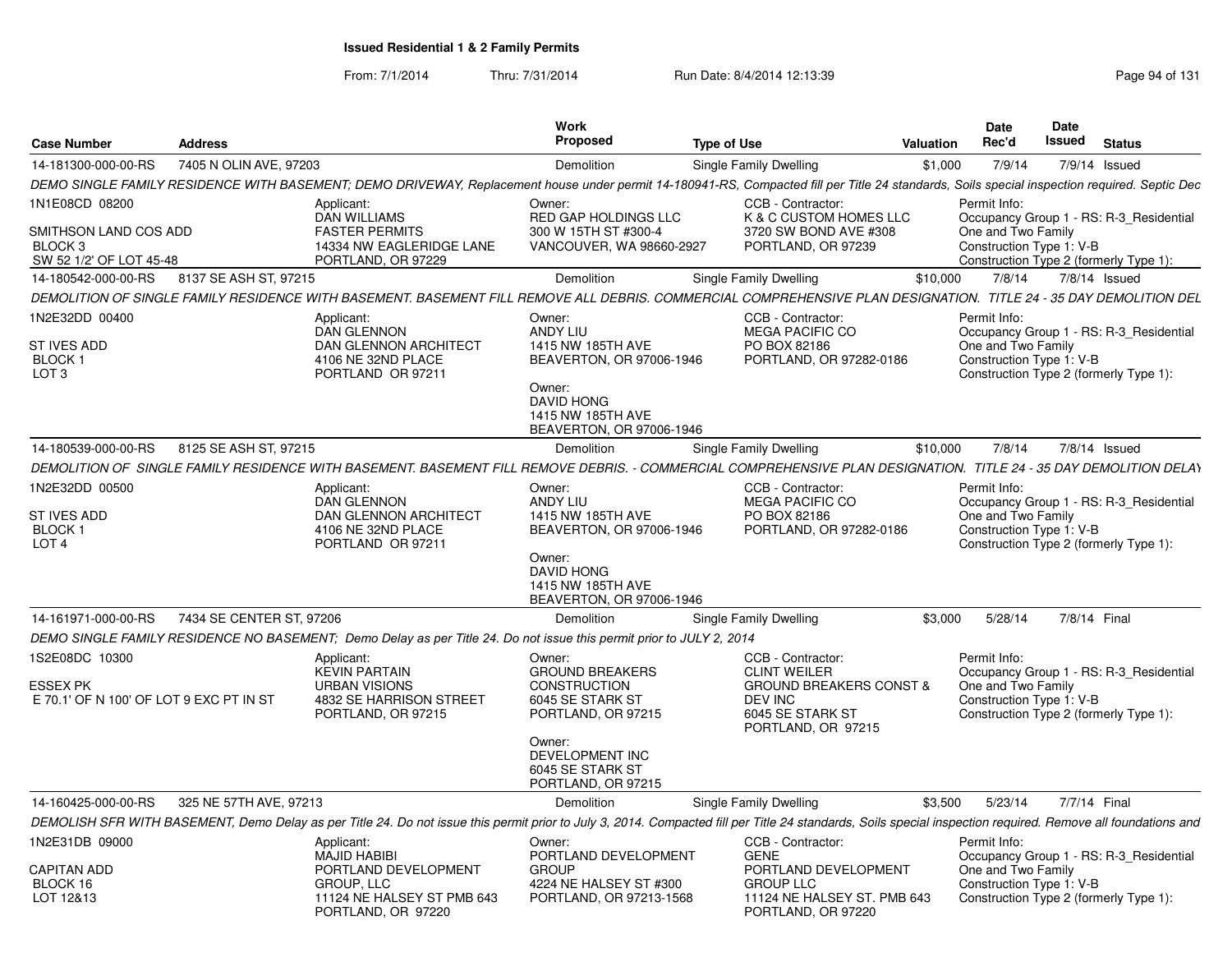From: 7/1/2014

Thru: 7/31/2014 Run Date: 8/4/2014 12:13:39 Research 2010 Rage 95 of 131

| <b>Case Number</b>                                                                                                                      | <b>Address</b>                  |                                                                                                                                                                    | Work<br>Proposec                                                                                                                                                   | <b>Type of Use</b> |                                                                                                                                        | Valuation | Date<br>Rec'd                                                                                                                                       | Date<br>Issued | <b>Status</b> |  |
|-----------------------------------------------------------------------------------------------------------------------------------------|---------------------------------|--------------------------------------------------------------------------------------------------------------------------------------------------------------------|--------------------------------------------------------------------------------------------------------------------------------------------------------------------|--------------------|----------------------------------------------------------------------------------------------------------------------------------------|-----------|-----------------------------------------------------------------------------------------------------------------------------------------------------|----------------|---------------|--|
| 14-169497-000-00-RS                                                                                                                     | 10837 NW FRONT AVE, 97231       |                                                                                                                                                                    | Demolition                                                                                                                                                         |                    | Single Family Dwelling                                                                                                                 | \$500     | 7/7/14                                                                                                                                              |                | 7/7/14 Issued |  |
|                                                                                                                                         |                                 | DEMO SINGLE FAMILY RESIDENCE WITH BASEMENT, SPECIAL INSPECTION FOR BASEMENT FILL, CAP UTILITIES, REMOVE ALL DEBRIS, DOES NOT INCLUDE TREE REMOVAL, INDUSTRIAL ZONE |                                                                                                                                                                    |                    |                                                                                                                                        |           |                                                                                                                                                     |                |               |  |
| 1N1W03AD 01700                                                                                                                          |                                 | Applicant:                                                                                                                                                         | Owner:                                                                                                                                                             |                    |                                                                                                                                        |           | Permit Info:                                                                                                                                        |                |               |  |
| <b>TOWN OF LINNTON</b><br>BLOCK 46<br>LOT 12                                                                                            |                                 | LINNTON COMMUNITY CENTER<br>10614 NW ST HELENS RD<br>PORTLAND, OR 97231                                                                                            | <b>LINNTON COMMUNITY CENTER</b><br>10614 NW ST HELENS RD<br>PORTLAND, OR 97231                                                                                     |                    |                                                                                                                                        |           | Occupancy Group 1 - RS: R-3_Residential<br>One and Two Family<br>Construction Type 1: V-B<br>Construction Type 2 (formerly Type 1):                 |                |               |  |
| 14-176815-000-00-RS                                                                                                                     | 15902 SE ALDER ST. 97233        |                                                                                                                                                                    | Demolition                                                                                                                                                         |                    | <b>Single Family Dwelling</b>                                                                                                          | \$1,000   | 7/3/14                                                                                                                                              |                | 7/3/14 Issued |  |
|                                                                                                                                         |                                 | DEMOLISH SINGLE FAMILY RESIDENCE. NO BASEMENT, CAP SEWER, REMOVE ALL DEBRIS, DEMO SHED UNDER 200 SF, WAIVE 35 DAY DEMO DELAY, SEE REPACEMENT HOUSE PERMIT UNDER    |                                                                                                                                                                    |                    |                                                                                                                                        |           |                                                                                                                                                     |                |               |  |
| 1S2E01AA 03200<br><b>RITLOW AC</b><br><b>BLOCK C</b><br>W 60' OF E 1/2 OF LOT 4 EXC PT IN ST & EXC PORTLAND OR 97219<br><b>SLY 408'</b> |                                 | Applicant:<br>MIKE MONTGOMERY<br>SIMPL HOME DESIGNS<br>5531 SW BUDDINGTON ST                                                                                       | Owner:<br><b>VALENTINA KOROTKIH</b><br>215 NE 157TH AVE<br>PORTLAND, OR 97230<br>Owner:<br><b>VICTOR ZIMIN</b><br>215 NE 157TH AVE<br>PORTLAND, OR 97230           |                    | <b>Primary Contractor:</b><br>TO BID                                                                                                   |           | Permit Info:<br>Occupancy Group 1 - RS: R-3_Residential<br>One and Two Family<br>Construction Type 1: V-B<br>Construction Type 2 (formerly Type 1): |                |               |  |
| 14-147636-000-00-RS                                                                                                                     | 3203 SW SPRING GARDEN ST, 97219 |                                                                                                                                                                    | Demolition                                                                                                                                                         |                    | <b>Single Family Dwelling</b>                                                                                                          | \$3,000   | 7/2/14                                                                                                                                              |                | 7/2/14 Issued |  |
|                                                                                                                                         |                                 | DEMO EXISTING SINGLE FAMILY RESIDENCE WITH BASEMENT. BASEMENT EXCAVATION TO BE RE-USED FOR NEW HOUSE TO BE BUILT ON LOT. SEE DANGEROUS BUILDING FOLDER FOR MON     |                                                                                                                                                                    |                    |                                                                                                                                        |           |                                                                                                                                                     |                |               |  |
| 1S1E20DC 02400<br><b>PRIMROSE AC</b><br>E 100' OF W 185' OF LOT 4                                                                       |                                 | Applicant:<br>EMERICK ARCHITECTS P.C<br>208 SW 1ST AVE<br>PORTLAND, OR 97204                                                                                       | Owner:<br><b>MARK G MCDOUGAL</b><br>3203 SW SPRING GARDEN ST<br>PORTLAND, OR 97219-3825                                                                            |                    | CCB - Contractor:<br>RIGHT ANGLE CONSTRUCTION IN Occupancy Group 1 - RS: R-3_Residential<br>20126 S IMPALA LN<br>OREGON CITY, OR 97045 |           | Permit Info:<br>One and Two Family<br>Construction Type 1: V-B<br>Construction Type 2 (formerly Type 1):                                            |                |               |  |
| 14-191704-000-00-RS                                                                                                                     | 3806 SE RURAL ST, 97202         |                                                                                                                                                                    | Demolition                                                                                                                                                         |                    | <b>Single Family Dwelling</b>                                                                                                          | \$10.000  | 7/31/14                                                                                                                                             | 7/31/14 Issued |               |  |
| DEMO SINGLE FAMILY RESIDENCE: Remove all foundations and debris                                                                         |                                 |                                                                                                                                                                    |                                                                                                                                                                    |                    |                                                                                                                                        |           |                                                                                                                                                     |                |               |  |
| 1S1E24AD 14300                                                                                                                          |                                 | Applicant:<br><b>OLEG PILIPENKO</b>                                                                                                                                | Owner:                                                                                                                                                             |                    | CCB - Contractor:<br>CRESCENT CUSTOM HOMES LLC CRESCENT CUSTOM HOMES LLC                                                               |           | Permit Info:<br>Occupancy Group 1 - RS: R-3_Residential                                                                                             |                |               |  |
| <b>BERKELEY</b><br>BLOCK <sub>8</sub><br>LOT 7&8                                                                                        |                                 | 230 NW SEBLAR DR<br>PORTLAND, OR 97210                                                                                                                             | 15067 SE BUNKER HILL CT<br>HAPPY VALLEY, OR 97086-7347                                                                                                             |                    | 69166 WALKER RD<br>RAINIER, OR 97048                                                                                                   |           | One and Two Family<br>Construction Type 1: V-B<br>Construction Type 2 (formerly Type 1):                                                            |                |               |  |
| 14-178204-000-00-RS                                                                                                                     | 5119 NE 35TH AVE, 97211         |                                                                                                                                                                    | Demolition                                                                                                                                                         |                    | Single Family Dwelling                                                                                                                 | \$2,000   | 7/2/14                                                                                                                                              |                | 7/2/14 Final  |  |
|                                                                                                                                         |                                 | DEMOLISH ONE ONE STORY HOME WITHOUT BASEMENT - CAP SEWER - REMOVE ALL DEBRIS DECOMM CESSPOOL                                                                       |                                                                                                                                                                    |                    | *** WITH NSFR 14-178186-RS*** RESIDENTIAL COMPREHENSIVE PLAN DE                                                                        |           |                                                                                                                                                     |                |               |  |
| 1N1E24AB 10500                                                                                                                          |                                 | Applicant:<br>MAJID HABIBI                                                                                                                                         | Owner:<br>PORTLAND DEVELOPMENT                                                                                                                                     |                    | CCB - Contractor:<br><b>GENE</b>                                                                                                       |           | Permit Info:<br>Occupancy Group 1 - RS: R-3_Residential                                                                                             |                |               |  |
| <b>WILLAMETTE ADD</b><br>BLOCK 24<br>LOT 24&25                                                                                          |                                 | PORTLAND DEVELOPMENT<br><b>GROUP, LLC</b><br>11124 NE HALSEY ST PMB 643<br>PORTLAND, OR 97220                                                                      | <b>GROUP</b><br>11124 NE HALSEY ST PMB 643<br>PORTLAND, OR 97220-2021<br>Owner:<br><b>INVESTMENTS LLC</b><br>11124 NE HALSEY ST PMB 643<br>PORTLAND, OR 97220-2021 |                    | PORTLAND DEVELOPMENT<br><b>GROUP LLC</b><br>11124 NE HALSEY ST. PMB 643<br>PORTLAND, OR 97220                                          |           | One and Two Family<br>Construction Type 1: V-B<br>Construction Type 2 (formerly Type 1):                                                            |                |               |  |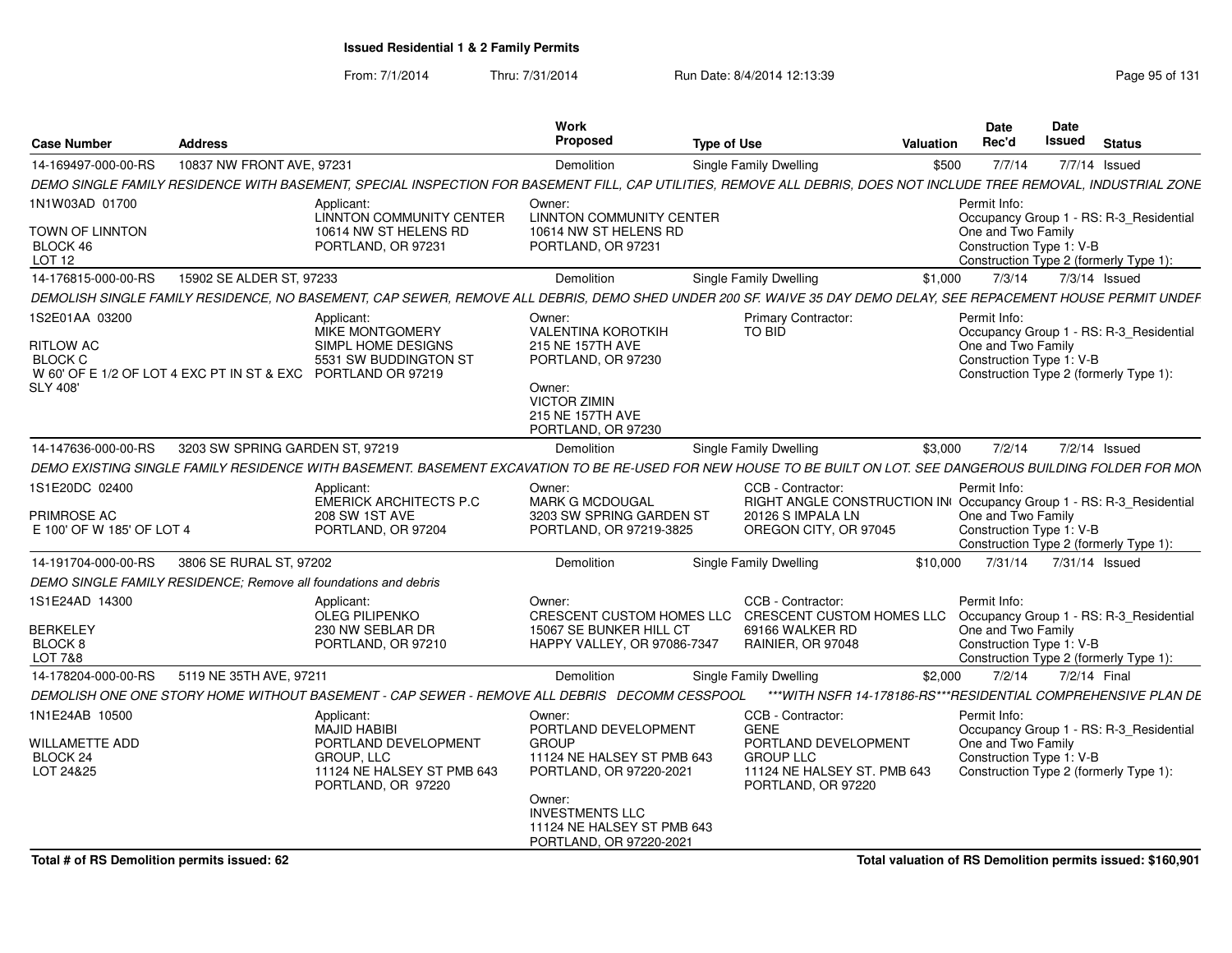|                                                             |                              |                                                                                               | <b>Work</b>                                                                     |                                                                                                                                                                                    |           | Date                                                                                     | Date   |               |                                         |
|-------------------------------------------------------------|------------------------------|-----------------------------------------------------------------------------------------------|---------------------------------------------------------------------------------|------------------------------------------------------------------------------------------------------------------------------------------------------------------------------------|-----------|------------------------------------------------------------------------------------------|--------|---------------|-----------------------------------------|
| <b>Case Number</b>                                          | <b>Address</b>               |                                                                                               | <b>Proposed</b>                                                                 | <b>Type of Use</b>                                                                                                                                                                 | Valuation | Rec'd                                                                                    | Issued | <b>Status</b> |                                         |
| 14-177166-000-00-RS                                         | 2304 SE 51ST AVE             |                                                                                               | Interior Alteration Only Single Family Dwelling                                 |                                                                                                                                                                                    | \$4,000   | 7/2/14                                                                                   |        |               | 7/2/14 Under Inspection                 |
|                                                             |                              | REMODEL TO REMOVE WALLS IN THE KITCHEN***MECHANICAL AND PLUMBING TO BE OBTAINED SEPARATELY*** |                                                                                 |                                                                                                                                                                                    |           |                                                                                          |        |               |                                         |
| 1S2E06DC 19901<br>PARTITION PLAT 2013-2<br>LOT <sub>1</sub> |                              | Applicant:<br><b>BENJAMIN D CAVALCANTI</b><br>2304 SE 51ST AVE<br>PORTLAND, OR 97215          | Owner:<br>CICERO D CAVALCANTI<br>2304 SE 51ST AVE<br>PORTLAND, OR 97215         |                                                                                                                                                                                    |           | Permit Info:<br>One and Two Family<br>Construction Type 1: V-B                           |        |               | Occupancy Group 1 - RS: R-3 Residential |
|                                                             |                              |                                                                                               | Owner:<br><b>SARA A CHUN</b><br>2304 SE 51ST AVE<br>PORTLAND, OR 97215          |                                                                                                                                                                                    |           | Construction Type 2 (formerly Type 1):                                                   |        |               |                                         |
|                                                             |                              |                                                                                               | Owner:<br>BENJAMIN D CAVALCANTI<br>2304 SE 51ST AVE<br>PORTLAND, OR 97215       |                                                                                                                                                                                    |           |                                                                                          |        |               |                                         |
| 14-191840-000-00-RS                                         | 541 NE 43RD AVE, 97213       |                                                                                               | Interior Alteration Only Single Family Dwelling                                 |                                                                                                                                                                                    | \$60,000  | 7/31/14 7/31/14 Issued                                                                   |        |               |                                         |
|                                                             |                              |                                                                                               |                                                                                 | REMODEL MAIN FLOOR TO ADD HALF BATHROOM, [E] BATHROOM TO CREATE MASTER BATH' AND KITCHEN. ADD THIRD BATHROOM ON SECOND FLOOR, ADD CLOSET IN DEN; ADD WALLS IN                      |           |                                                                                          |        |               |                                         |
| 1N2E31BC 11800                                              |                              | Applicant:<br>ALLISON MONTI                                                                   | Owner:<br>MONTI & FOX LLC                                                       | CCB - Contractor:<br><b>CLARKBUILT INC</b>                                                                                                                                         |           | Permit Info:                                                                             |        |               | Occupancy Group 1 - RS: R-3_Residential |
| LAURELHURST<br>BLOCK 60<br>LOT 2&3 TL 11800                 |                              | 420 NW 11TH AVE #814<br>PORTLAND, OR 97209                                                    | 541 NE 43RD AVE<br>PORTLAND, OR 97213-1611                                      | 5024 N MONTANA AVE<br>PORTLAND, OR 97217                                                                                                                                           |           | One and Two Family<br>Construction Type 1: V-B<br>Construction Type 2 (formerly Type 1): |        |               |                                         |
| 14-178939-000-00-RS                                         | 3633 SE WASHINGTON ST, 97214 |                                                                                               | Interior Alteration Only Single Family Dwelling                                 |                                                                                                                                                                                    | \$3.049   | 7/3/14                                                                                   |        | 7/3/14 Final  |                                         |
|                                                             |                              |                                                                                               |                                                                                 | Voluntary seismic upgrade. Concrete pads and pressure treated posts and support structure to support existing bathroom structure at rear of existing residence with no foundation. |           |                                                                                          |        |               |                                         |
| 1S1E01AB 01200                                              |                              | Applicant:<br><b>STEVE GEMMELL</b>                                                            | Owner:<br><b>LAURIE A RELLING</b>                                               | CCB - Contractor:<br><b>STEVE GEMMELL</b>                                                                                                                                          |           | Permit Info:                                                                             |        |               | Occupancy Group 1 - RS: R-3 Residential |
| SUNNYSIDE & PLAT 2 & 3<br>BLOCK 61<br>LOT <sub>12</sub>     |                              | <b>GEMMELL CONSTRUCTION LLC</b><br>3817 N WILLIAMS<br>PORTLAND OR 97227                       | 3633 SE WASHINGTON ST<br>PORTLAND, OR 97214                                     | <b>GEMMELL CONSTRUCTION LLC</b><br>3817 N WILLIAMS<br>PORTLAND OR 97227                                                                                                            |           | One and Two Family<br>Construction Type 1: V-B<br>Construction Type 2 (formerly Type 1): |        |               |                                         |
| 14-178943-000-00-RS                                         | 6724 SW 13TH AVE, 97219      |                                                                                               | Interior Alteration Only Single Family Dwelling                                 |                                                                                                                                                                                    | \$4.113   | 7/3/14                                                                                   |        | 7/3/14 Final  |                                         |
| Voluntary seismic upgrade                                   |                              |                                                                                               |                                                                                 |                                                                                                                                                                                    |           |                                                                                          |        |               |                                         |
| 1S1E21BA 01300<br>WOODROW WILSON PK<br>BLOCK 4              |                              | Applicant:<br><b>STEVE GEMMELL</b><br><b>GEMMELL CONSTRUCTION LLC</b><br>3817 N WILLIAMS      | Owner:<br>ANDREW FORTGANG<br>6724 SW 13TH AVE<br>PORTLAND, OR 97219-2010        | CCB - Contractor:<br><b>STEVE GEMMELL</b><br><b>GEMMELL CONSTRUCTION LLC</b><br>3817 N WILLIAMS                                                                                    |           | Permit Info:<br>One and Two Family<br>Construction Type 1: V-B                           |        |               | Occupancy Group 1 - RS: R-3 Residential |
| LOT <sub>2</sub><br>NLY 16' OF LOT 3                        |                              | PORTLAND OR 97227                                                                             | Owner:<br><b>LAUREN FORTGANG</b><br>6724 SW 13TH AVE<br>PORTLAND, OR 97219-2010 | PORTLAND OR 97227                                                                                                                                                                  |           | Construction Type 2 (formerly Type 1):                                                   |        |               |                                         |
| 14-179585-000-00-RS                                         | 5305 NE 28TH AVE, 97211      |                                                                                               | Interior Alteration Only Single Family Dwelling                                 |                                                                                                                                                                                    | \$2,081   | 7/7/14                                                                                   |        | 7/7/14 Final  |                                         |
| Voluntary seismic upgrade                                   |                              |                                                                                               |                                                                                 |                                                                                                                                                                                    |           |                                                                                          |        |               |                                         |
| 1N1E24BB 02600                                              |                              | Applicant:<br><b>STEVE GEMMELL</b>                                                            | Owner:<br>DAISY JENKINS LLC                                                     | CCB - Contractor:<br><b>STEVE GEMMELI</b>                                                                                                                                          |           | Permit Info:                                                                             |        |               | Occupancy Group 1 - RS: R-3 Residential |
| INA PK<br>BLOCK 4<br>LOT 10                                 |                              | <b>GEMMELL CONSTRUCTION LLC</b><br>3817 N WILLIAMS<br>PORTLAND OR 97227                       | 3237 NE RODNEY AVE<br>PORTLAND, OR 97212-2047                                   | <b>GEMMELL CONSTRUCTION LLC</b><br>3817 N WILLIAMS<br>PORTLAND OR 97227                                                                                                            |           | One and Two Family<br>Construction Type 1: V-B<br>Construction Type 2 (formerly Type 1): |        |               |                                         |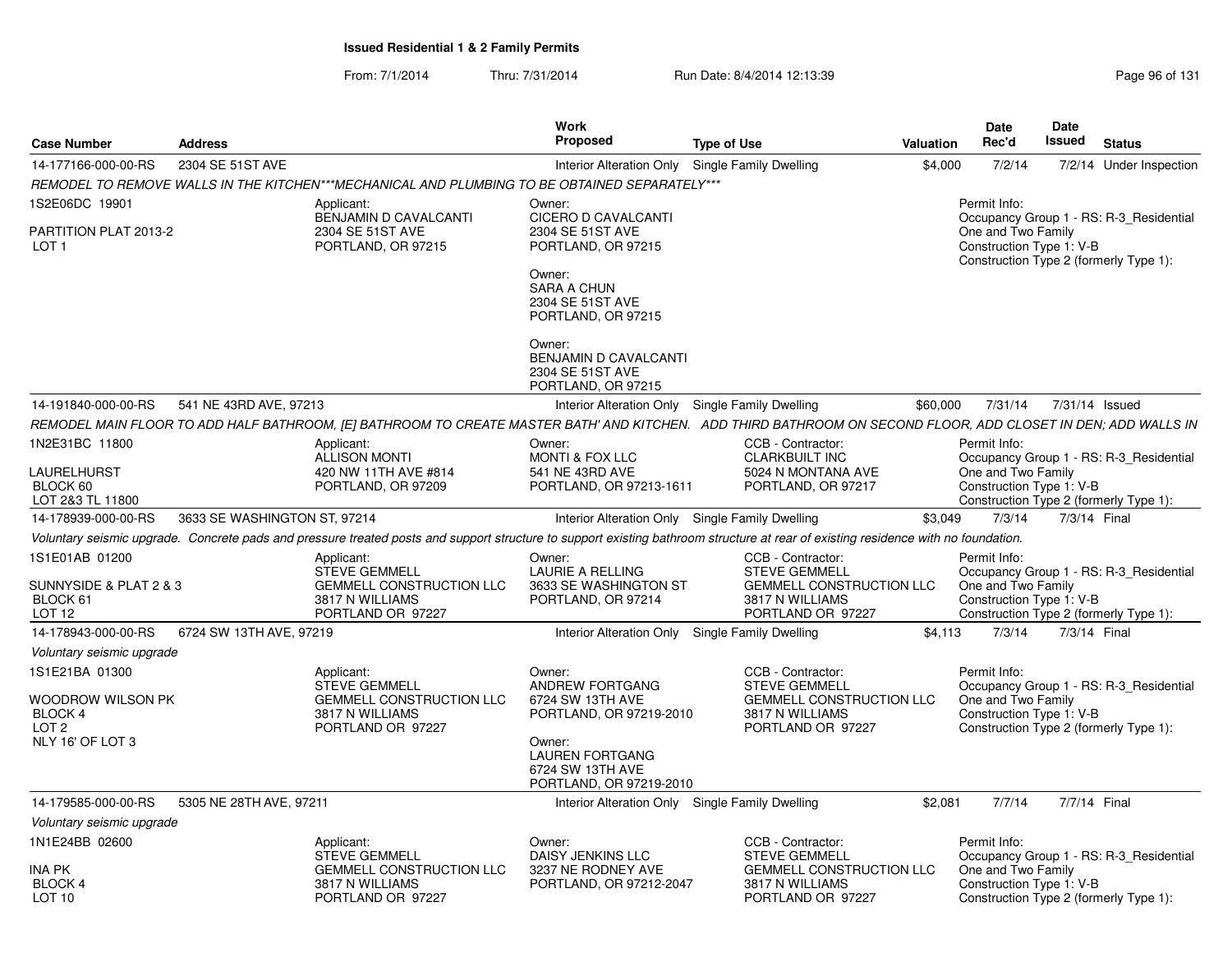| <b>Case Number</b>                                                           | <b>Address</b>                                                     |                                                                                                               | <b>Work</b><br>Proposed                                                                                                                                          | <b>Type of Use</b>                                                                                                   | Valuation | Date<br>Rec'd                                                  | <b>Date</b><br><b>Issued</b> | <b>Status</b>                                                                     |
|------------------------------------------------------------------------------|--------------------------------------------------------------------|---------------------------------------------------------------------------------------------------------------|------------------------------------------------------------------------------------------------------------------------------------------------------------------|----------------------------------------------------------------------------------------------------------------------|-----------|----------------------------------------------------------------|------------------------------|-----------------------------------------------------------------------------------|
|                                                                              |                                                                    |                                                                                                               |                                                                                                                                                                  |                                                                                                                      |           |                                                                |                              |                                                                                   |
| 14-179838-000-00-RS                                                          | 1405 NE SHAVER ST, 97212                                           |                                                                                                               | Interior Alteration Only Single Family Dwelling                                                                                                                  |                                                                                                                      | \$1,624   | 7/7/14                                                         |                              | 7/7/14 Final                                                                      |
| Voluntary seismic upgrade<br>1N1E23CA 15800                                  |                                                                    | Applicant:<br><b>STEVE GEMMELL</b><br><b>GEMMELL CONSTRUCTION LLC</b><br>3817 N WILLIAMS<br>PORTLAND OR 97227 | Owner:<br>DAISY JENKINS LLC<br>3237 NE RODNEY AVE<br>PORTLAND, OR 97212-2047                                                                                     | CCB - Contractor:<br><b>STEVE GEMMELL</b><br><b>GEMMELL CONSTRUCTION LLC</b><br>3817 N WILLIAMS<br>PORTLAND OR 97227 |           | Permit Info:<br>One and Two Family<br>Construction Type 1: V-B |                              | Occupancy Group 1 - RS: R-3_Residential<br>Construction Type 2 (formerly Type 1): |
| 14-179882-000-00-RS                                                          | 3603 NE 7TH AVE, 97212                                             |                                                                                                               | Interior Alteration Only Single Family Dwelling                                                                                                                  |                                                                                                                      | \$3,702   | 7/7/14                                                         |                              | 7/7/14 Final                                                                      |
|                                                                              | Voluntary seismic upgrade with seismic shut off valve at gas meter |                                                                                                               |                                                                                                                                                                  |                                                                                                                      |           |                                                                |                              |                                                                                   |
| 1N1E23CC 21900<br><b>LINCOLN PK</b><br>BLOCK 20<br>LOT <sub>13</sub>         |                                                                    | Applicant:<br><b>STEVE GEMMELL</b><br><b>GEMMELL CONSTRUCTION LLC</b><br>3817 N WILLIAMS<br>PORTLAND OR 97227 | Owner:<br><b>WILDE PROPERTIES INC</b><br>3603 NE 7TH AVE<br>PORTLAND, OR 97212                                                                                   | CCB - Contractor:<br><b>STEVE GEMMELL</b><br><b>GEMMELL CONSTRUCTION LLC</b><br>3817 N WILLIAMS<br>PORTLAND OR 97227 |           | Permit Info:<br>One and Two Family<br>Construction Type 1: V-B |                              | Occupancy Group 1 - RS: R-3 Residential<br>Construction Type 2 (formerly Type 1): |
| 14-181451-000-00-RS                                                          | 3817 SE REEDWAY ST, 97202                                          |                                                                                                               | Interior Alteration Only Single Family Dwelling                                                                                                                  |                                                                                                                      | \$5,870   | 7/9/14                                                         |                              | 7/9/14 Final                                                                      |
| Voluntary seismic upgrade                                                    |                                                                    |                                                                                                               |                                                                                                                                                                  |                                                                                                                      |           |                                                                |                              |                                                                                   |
| 1S1E13DA 03900<br>WOODSTOCK<br>BLOCK 68<br>W 10' OF LOT 2<br>LOT 3 EXC W 50' |                                                                    | Applicant:<br><b>STEVE GEMMELL</b><br><b>GEMMELL CONSTRUCTION LLC</b><br>3817 N WILLIAMS<br>PORTLAND OR 97227 | Owner:<br><b>DAVID T KEYS</b><br>3817 SE REEDWAY ST<br>PORTLAND, OR 97202-7527<br>Owner:<br><b>KELLY J KEYS</b><br>3817 SE REEDWAY ST<br>PORTLAND, OR 97202-7527 | CCB - Contractor:<br><b>STEVE GEMMELL</b><br><b>GEMMELL CONSTRUCTION LLC</b><br>3817 N WILLIAMS<br>PORTLAND OR 97227 |           | Permit Info:<br>One and Two Family<br>Construction Type 1: V-B |                              | Occupancy Group 1 - RS: R-3_Residential<br>Construction Type 2 (formerly Type 1): |
| 14-181953-000-00-RS                                                          | 4450 NE PRESCOTT ST, 97218                                         |                                                                                                               | Interior Alteration Only Single Family Dwelling                                                                                                                  |                                                                                                                      | \$16,870  | 7/10/14                                                        |                              | 7/11/14 Under Inspection                                                          |
|                                                                              |                                                                    | add second 3/4 bath in basement. Plumbing, electrical, shower, sheet rock and paint                           |                                                                                                                                                                  |                                                                                                                      |           |                                                                |                              |                                                                                   |
| 1N2E19CB 01200<br>SECTION 19 1N 2E<br>TL 1200 0.19 ACRES                     |                                                                    | Applicant:<br><b>DAVID R RUSH</b><br>3610 NE Hancock<br>PORTLAND OR 97212-5224                                | Owner:<br><b>ROBERT S LARKIN</b><br>4450 NE PRESCOTT ST<br>PORTLAND, OR 97218-1636                                                                               | CCB - Contractor:<br><b>DAVID R RUSH</b><br>3610 NE Hancock<br>PORTLAND OR 97212-5224                                |           | Permit Info:<br>One and Two Family<br>Construction Type 1: V-B |                              | Occupancy Group 1 - RS: R-3_Residential<br>Construction Type 2 (formerly Type 1): |
| 14-184113-000-00-RS                                                          | 4105 SE 16TH AVE, 97202                                            |                                                                                                               | Interior Alteration Only Single Family Dwelling                                                                                                                  |                                                                                                                      | \$2,000   | 7/15/14                                                        | 7/15/14 Final                |                                                                                   |
| <b>VOLUNTARY SEISMIC UPGRADE</b>                                             |                                                                    |                                                                                                               |                                                                                                                                                                  |                                                                                                                      |           |                                                                |                              |                                                                                   |
| 1S1E11DC 01700<br><b>BOISES ADD</b><br>BLOCK <sub>3</sub><br>LOT 23&24       |                                                                    | Applicant:<br><b>MICHAEL WIEBER</b><br>ELYSIUM CONSTRUCTION LLC<br>PO BOX 12010<br>PORTLAND OR 97212          | Owner:<br><b>LAURA ETHERTON</b><br>4105 SE 16TH AVE<br>PORTLAND, OR 97202-3933<br>Owner:<br><b>ADAM MARX</b><br>4105 SE 16TH AVE<br>PORTLAND, OR 97202-3933      | CCB - Contractor:<br><b>MICHAEL WIEBER</b><br>ELYSIUM CONSTRUCTION LLC<br>PO BOX 12010<br>PORTLAND OR 97212          |           | Permit Info:<br>One and Two Family<br>Construction Type 1: V-B |                              | Occupancy Group 1 - RS: R-3_Residential<br>Construction Type 2 (formerly Type 1): |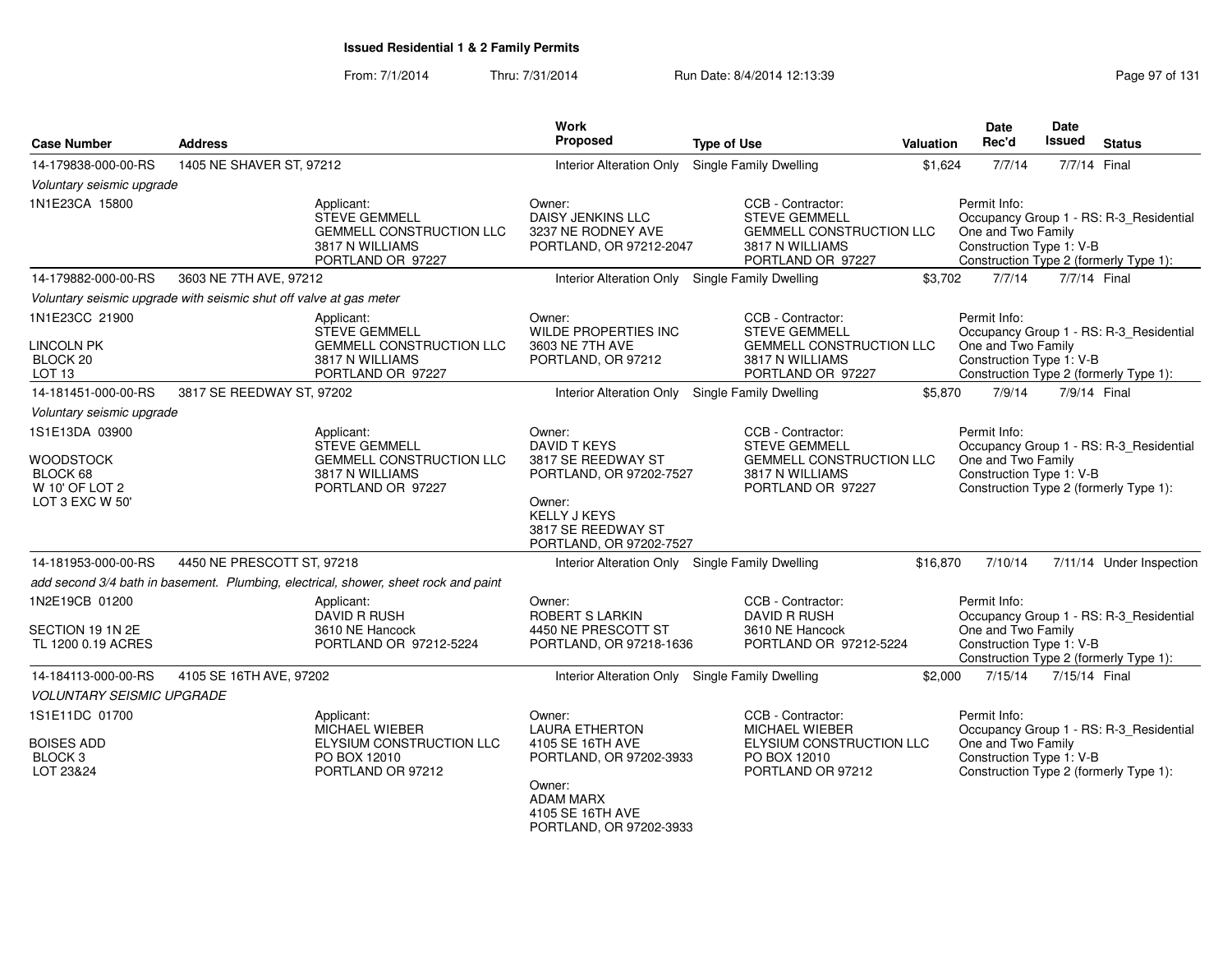|                                                     |                                                           |                                                               | Work                                                                             |                                                                                                                   |           | <b>Date</b>                                    | Date                                   |                                         |
|-----------------------------------------------------|-----------------------------------------------------------|---------------------------------------------------------------|----------------------------------------------------------------------------------|-------------------------------------------------------------------------------------------------------------------|-----------|------------------------------------------------|----------------------------------------|-----------------------------------------|
| <b>Case Number</b>                                  | <b>Address</b>                                            |                                                               | Proposed                                                                         | <b>Type of Use</b>                                                                                                | Valuation | Rec'd                                          | Issued                                 | <b>Status</b>                           |
| 14-184107-000-00-RS                                 | 6726 SE 17TH AVE, 97202                                   |                                                               | <b>Interior Alteration Only</b>                                                  | Single Family Dwelling                                                                                            | \$2,000   | 7/15/14                                        | 7/15/14 Final                          |                                         |
| <b>VOLUNTARY SEISMIC UPGRADE</b>                    |                                                           |                                                               |                                                                                  |                                                                                                                   |           |                                                |                                        |                                         |
| 1S1E23AB 09200                                      |                                                           | Applicant:<br><b>MICHAEL WIEBER</b>                           | Owner:<br><b>TREVOR BRANDT</b>                                                   | CCB - Contractor:<br><b>MICHAEL WIEBER</b>                                                                        |           | Permit Info:                                   |                                        | Occupancy Group 1 - RS: R-3_Residential |
| <b>WESTMORELAND</b><br>BLOCK 10<br>LOT <sub>6</sub> |                                                           | ELYSIUM CONSTRUCTION LLC<br>PO BOX 12010<br>PORTLAND OR 97212 | 6726 SE 17TH AVE<br>PORTLAND, OR 97202-5624<br>Owner:                            | ELYSIUM CONSTRUCTION LLC<br>PO BOX 12010<br>PORTLAND OR 97212                                                     |           | One and Two Family<br>Construction Type 1: V-B | Construction Type 2 (formerly Type 1): |                                         |
|                                                     |                                                           |                                                               | <b>HUONG BRANDT</b><br>6726 SE 17TH AVE<br>PORTLAND, OR 97202-5624               |                                                                                                                   |           |                                                |                                        |                                         |
| 14-184279-000-00-RS                                 | 1925 NE KNOTT ST, 97212                                   |                                                               | Interior Alteration Only Single Family Dwelling                                  |                                                                                                                   | \$25,000  | 7/15/14                                        |                                        | 7/15/14 Under Inspection                |
| <b>NEW BASEMENT BATHROOM.</b>                       |                                                           |                                                               |                                                                                  |                                                                                                                   |           |                                                |                                        |                                         |
| 1N1E26AD 07400                                      |                                                           | Applicant:<br><b>DAVID R RUSH</b>                             | Owner:<br><b>JAMES WILLIAMS</b>                                                  | CCB - Contractor:<br><b>MODERN PLUMBING CO</b>                                                                    |           | Permit Info:                                   |                                        | Occupancy Group 1 - RS: R-3_Residential |
| <b>IRVINGTON</b><br>BLOCK 32<br>W 1/2 OF LOT 9&10   |                                                           | 3610 NE Hancock<br>PORTLAND OR 97212-5224                     | 521 VIA DE FORTUNA WAY<br>MESQUITE, NV 89027                                     | 11120 SW INDUSTRIAL WAY<br>TUALATIN, OR 97062                                                                     |           | One and Two Family<br>Construction Type 1: V-B |                                        | Construction Type 2 (formerly Type 1):  |
|                                                     |                                                           |                                                               | Owner:<br><b>MARY C MCINTYRE</b><br>521 VIA DE FORTUNA WAY<br>MESQUITE, NV 89027 | CCB - Contractor:<br><b>TODD ECCLES</b><br>T A ECCLES ELECTRIC<br>24824 S NEW KIRCHNER RD<br>OREGON CITY OR 97045 |           |                                                |                                        |                                         |
|                                                     |                                                           |                                                               |                                                                                  | CCB - Contractor:<br><b>DAVID R RUSH</b><br>3610 NE Hancock<br>PORTLAND OR 97212-5224                             |           |                                                |                                        |                                         |
| 14-184317-000-00-RS                                 | 7930 SE 32ND AVE, 97202                                   |                                                               | Interior Alteration Only Single Family Dwelling                                  |                                                                                                                   | \$15,000  | 7/15/14                                        |                                        | 7/15/14 Under Inspection                |
| <b>REMODEL EXISTING BATHROOM.</b>                   |                                                           |                                                               |                                                                                  |                                                                                                                   |           |                                                |                                        |                                         |
| 1S1E24DB 04500                                      |                                                           | Applicant:<br><b>SCOTT TERHUNE</b>                            | Owner:<br>PETER W NORMAN                                                         | CCB - Contractor:<br><b>BADGER ELECTRIC INC</b>                                                                   |           | Permit Info:                                   |                                        | Occupancy Group 1 - RS: R-3_Residential |
| EASTMORELAND<br>BLOCK 51<br>LOT <sub>7</sub>        | FRAME OF MIND CONSTRUCTION<br><b>INC</b><br>3676 SE RURAL |                                                               | 7930 SE 32ND AVE<br>PORTLAND, OR 97202-8557                                      | 4415 NE SANDY BLVD, #205<br>PORTLAND OR 97213                                                                     |           | One and Two Family<br>Construction Type 1: V-B |                                        | Construction Type 2 (formerly Type 1):  |
|                                                     |                                                           | PORTLAND, OR 97202                                            | Owner:<br><b>SUSAN S NORMAN</b><br>7930 SE 32ND AVE<br>PORTLAND, OR 97202-8557   | CCB - Contractor:<br>FRAME OF MIND CONSTRUCTION<br>INC.<br>3676 SE RURAL<br>PORTLAND, OR 97202                    |           |                                                |                                        |                                         |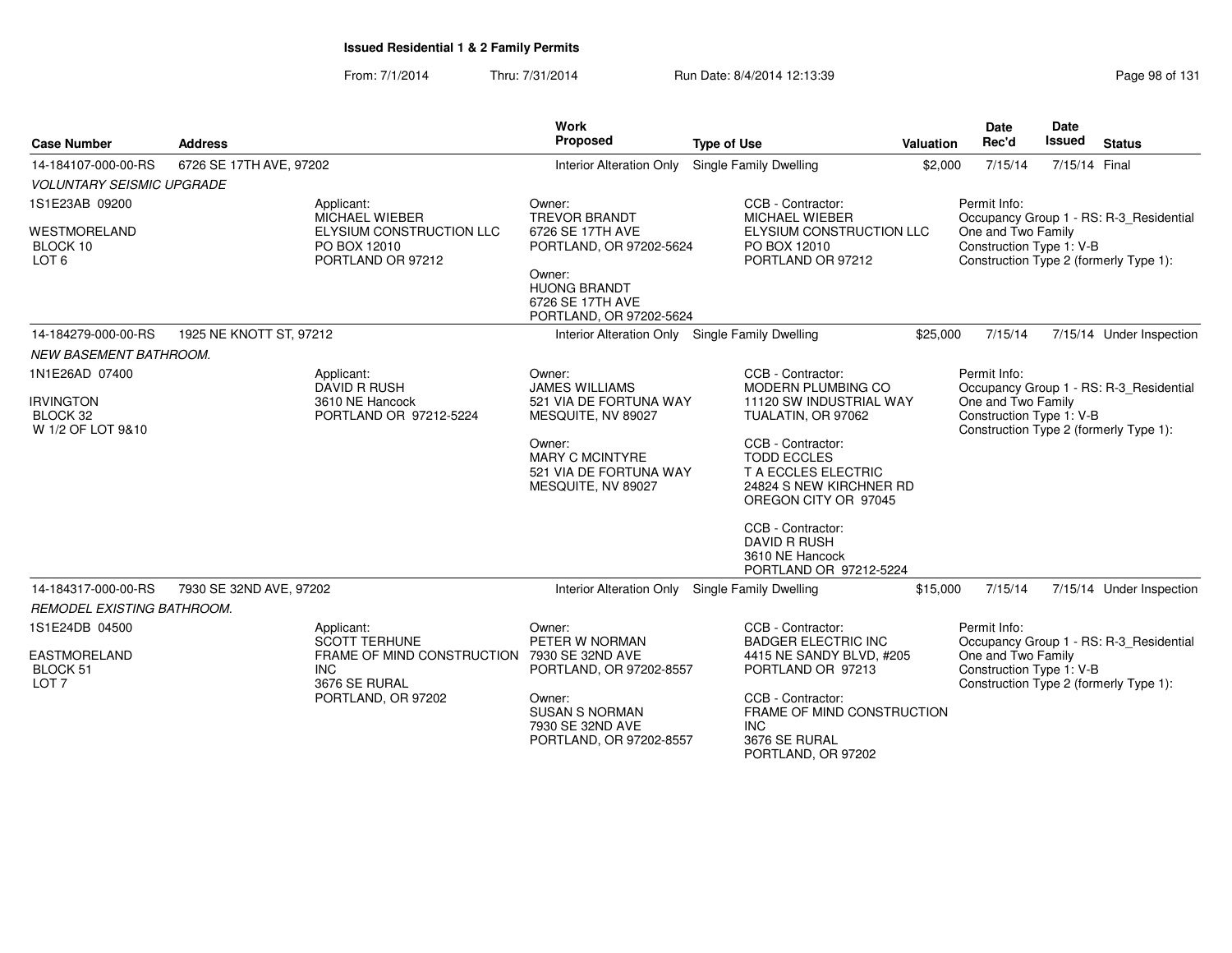| <b>Case Number</b>                                            | <b>Work</b><br>Proposed<br><b>Address</b><br><b>Type of Use</b> |                                                                                                               |                                                                                   |  |                                                                                                                      | Valuation | Date<br>Rec'd                                                  | <b>Date</b><br>Issued | <b>Status</b>                                                                     |
|---------------------------------------------------------------|-----------------------------------------------------------------|---------------------------------------------------------------------------------------------------------------|-----------------------------------------------------------------------------------|--|----------------------------------------------------------------------------------------------------------------------|-----------|----------------------------------------------------------------|-----------------------|-----------------------------------------------------------------------------------|
| 14-183018-000-00-RS                                           | 6707 NE CLEVELAND AVE, 97211                                    |                                                                                                               | <b>Interior Alteration Only</b>                                                   |  | <b>Single Family Dwelling</b>                                                                                        | \$25,000  | 7/11/14                                                        |                       | 7/15/14 Under Inspection                                                          |
|                                                               |                                                                 | REMODEL KITCHEN. EXPAND THE EXISTING OPENING BETWEEN THE KITCHEN AND DINING ROOM.                             |                                                                                   |  |                                                                                                                      |           |                                                                |                       |                                                                                   |
| 1N1E15AD 20000                                                |                                                                 | Applicant:                                                                                                    | Owner:                                                                            |  | CCB - Contractor:                                                                                                    |           | Permit Info:                                                   |                       |                                                                                   |
| <b>NOCERA</b><br><b>BLOCK1</b><br>LOT <sub>9</sub>            |                                                                 | NEIL KELLY CO INC<br>804 N ALBERTA ST<br>PORTLAND, OR 97217-2693                                              | BENJAMIN W ANDERSON-NATHE<br>6707 NE CLEVELAND AVE<br>PORTLAND, OR 97211          |  | NEIL KELLY CO INC<br>804 N ALBERTA ST<br>PORTLAND, OR 97217-2693                                                     |           | One and Two Family<br>Construction Type 1: V-B                 |                       | Occupancy Group 1 - RS: R-3 Residential<br>Construction Type 2 (formerly Type 1): |
|                                                               |                                                                 |                                                                                                               | Owner:<br>MICHAEL V ANDERSON-NATHE<br>6707 NE CLEVELAND AVE<br>PORTLAND, OR 97211 |  | CCB - Contractor:<br><b>MODERN PLUMBING CO</b><br>11120 SW INDUSTRIAL WAY<br>TUALATIN, OR 97062                      |           |                                                                |                       |                                                                                   |
| 14-184342-000-00-RS                                           | 4405 SW PENDLETON ST, 97221                                     |                                                                                                               | Interior Alteration Only Single Family Dwelling                                   |  |                                                                                                                      | \$10,000  | 7/15/14                                                        |                       | 7/16/14 Under Inspection                                                          |
|                                                               | CREATE NEW LAUNDRY ROOM IN EXISTING GARAGE.                     |                                                                                                               |                                                                                   |  |                                                                                                                      |           |                                                                |                       |                                                                                   |
| 1S1E17CB 07600                                                |                                                                 | Applicant:<br>NEIL KELLY CO INC                                                                               | Owner:<br>DANIEL A DETLEFSEN                                                      |  | CCB - Contractor:<br>NEIL KELLY CO INC                                                                               |           | Permit Info:                                                   |                       | Occupancy Group 1 - RS: R-3_Residential                                           |
| SECTION 17 1S 1E<br>TL 7600 0.19 ACRES                        |                                                                 | 804 N ALBERTA ST<br>PORTLAND, OR 97217-2693                                                                   | 4405 SW PENDLETON ST<br>PORTLAND, OR 97221                                        |  | 804 N ALBERTA ST<br>PORTLAND, OR 97217-2693                                                                          |           | One and Two Family<br>Construction Type 1: V-B                 |                       | Construction Type 2 (formerly Type 1):                                            |
|                                                               |                                                                 |                                                                                                               | Owner:<br><b>SUSAN D DETLEFSEN</b><br>4405 SW PENDLETON ST<br>PORTLAND, OR 97221  |  | CCB - Contractor:<br>MODERN PLUMBING CO<br>11120 SW INDUSTRIAL WAY<br>TUALATIN, OR 97062                             |           |                                                                |                       |                                                                                   |
|                                                               |                                                                 |                                                                                                               |                                                                                   |  | CCB - Contractor:<br>COHO ELECTRIC<br>PO BOX 40<br>WILSONVILLE OR 97070                                              |           |                                                                |                       |                                                                                   |
| 14-185260-000-00-RS                                           | 7703 SE MILWAUKIE AVE                                           |                                                                                                               | <b>Interior Alteration Only</b>                                                   |  | Single Family Dwelling                                                                                               | \$4,555   | 7/17/14                                                        | 7/17/14 Final         |                                                                                   |
|                                                               |                                                                 | VOLUNTARY SEISMIC UPGRADE. SEISMIC SHUT OFF VALVE AT GAS METER                                                |                                                                                   |  |                                                                                                                      |           |                                                                |                       |                                                                                   |
| 1S1E23AC 16201<br>PARTITION PLAT 2004-156<br>LOT <sub>1</sub> |                                                                 | Applicant:<br><b>STEVE GEMMELL</b><br><b>GEMMELL CONSTRUCTION LLC</b><br>3817 N WILLIAMS<br>PORTLAND OR 97227 | Owner:<br><b>MATTHEW LYMAN</b><br>7703 SE MILWAUKIE AVE<br>PORTLAND, OR 97202     |  | CCB - Contractor:<br><b>STEVE GEMMELL</b><br><b>GEMMELL CONSTRUCTION LLC</b><br>3817 N WILLIAMS<br>PORTLAND OR 97227 |           | Permit Info:<br>One and Two Family<br>Construction Type 1: V-B |                       | Occupancy Group 1 - RS: R-3_Residential<br>Construction Type 2 (formerly Type 1): |
|                                                               |                                                                 |                                                                                                               | Owner:<br><b>ERICA HENSLEY</b><br>7703 SE MILWAUKIE AVE<br>PORTLAND, OR 97202     |  |                                                                                                                      |           |                                                                |                       |                                                                                   |
| 14-186353-000-00-RS                                           | 5441 SW NEBRASKA ST, 97221                                      |                                                                                                               | Interior Alteration Only Single Family Dwelling                                   |  |                                                                                                                      | \$1,500   | 7/18/14                                                        |                       | 7/18/14 Under Inspection                                                          |
|                                                               | <b>VOLUNTARY SIESMIC STRENGTHENING - RESIDENTIAL</b>            |                                                                                                               |                                                                                   |  |                                                                                                                      |           |                                                                |                       |                                                                                   |
| 1S1E18DC 04600                                                |                                                                 | Applicant:<br><b>MIKE ROSE</b>                                                                                | Owner:<br><b>STEPHEN M LEVY</b>                                                   |  | CCB - Contractor:<br>MIKE ROSE CONTRACTING LLC                                                                       |           | Permit Info:                                                   |                       | Occupancy Group 1 - RS: R-3 Residential                                           |
| <b>VERMONT HILLS</b><br><b>BLOCK7</b><br>LOT <sub>8</sub>     |                                                                 | MIKE ROSE CONTRACTING LLC<br>3543 SE FRANKLIN<br>PORTLAND OR 97202                                            | 5441 SW NEBRASKA ST<br>PORTLAND, OR 97221-1601                                    |  | 3543 SE FRANKLIN ST<br>PORTLAND, OR 97202                                                                            |           | One and Two Family<br>Construction Type 1: V-B                 |                       | Construction Type 2 (formerly Type 1):                                            |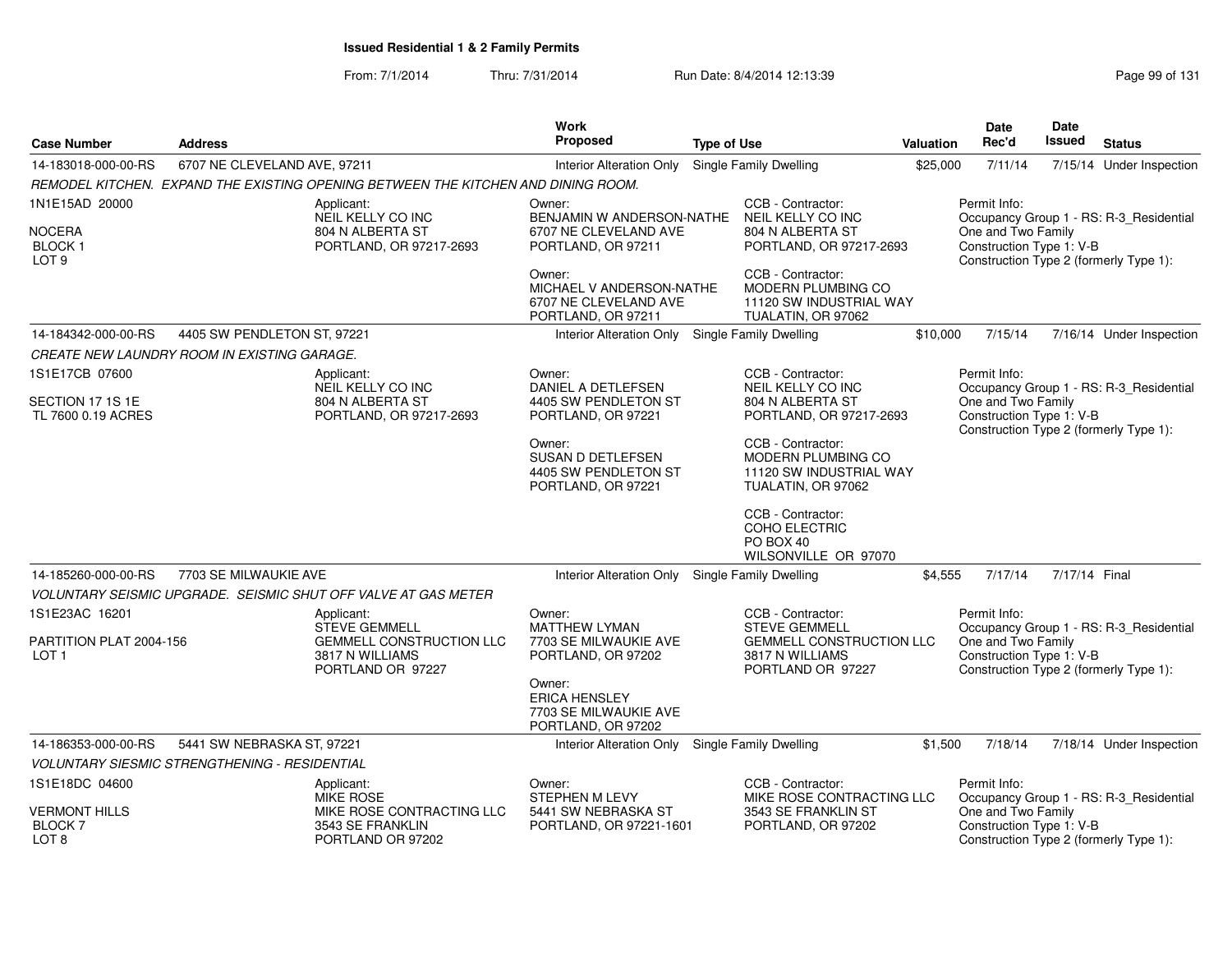| <b>Case Number</b>          | <b>Address</b>                                       |                                                                                                                     | <b>Type of Use</b>                                    | <b>Valuation</b>                                  | <b>Date</b><br>Rec'd | <b>Date</b><br><b>Issued</b>                                  | <b>Status</b> |                                         |  |  |
|-----------------------------|------------------------------------------------------|---------------------------------------------------------------------------------------------------------------------|-------------------------------------------------------|---------------------------------------------------|----------------------|---------------------------------------------------------------|---------------|-----------------------------------------|--|--|
|                             |                                                      |                                                                                                                     | Proposed                                              |                                                   |                      |                                                               |               |                                         |  |  |
| 14-186356-000-00-RS         | 4153 SW LOBELIA ST, 97219                            |                                                                                                                     | <b>Interior Alteration Only</b>                       | Single Family Dwelling                            | \$1,500              | 7/18/14                                                       |               | 7/18/14 Under Inspection                |  |  |
|                             | <b>VOLUNTARY SIESMIC STRENGTHENING - RESIDENTIAL</b> |                                                                                                                     |                                                       |                                                   |                      |                                                               |               |                                         |  |  |
| 1S1E29BB 01700              |                                                      | Applicant:<br><b>MIKE ROSE</b>                                                                                      | Owner:<br><b>CHRISTOPHER LYONS</b>                    | CCB - Contractor:<br>MIKE ROSE CONTRACTING LLC    |                      | Permit Info:                                                  |               |                                         |  |  |
| <b>WESTWOOD</b>             |                                                      | MIKE ROSE CONTRACTING LLC                                                                                           | 4153 SW LOBELIA ST                                    | 3543 SE FRANKLIN ST                               |                      | Occupancy Group 1 - RS: R-3_Residential<br>One and Two Family |               |                                         |  |  |
| BLOCK 10                    |                                                      | 3543 SE FRANKLIN                                                                                                    | PORTLAND, OR 97219                                    | PORTLAND, OR 97202                                |                      | Construction Type 1: V-B                                      |               |                                         |  |  |
| LOT <sub>1</sub>            |                                                      | PORTLAND OR 97202                                                                                                   | Owner:                                                |                                                   |                      |                                                               |               | Construction Type 2 (formerly Type 1):  |  |  |
|                             |                                                      |                                                                                                                     | <b>SARAH LYONS</b>                                    |                                                   |                      |                                                               |               |                                         |  |  |
|                             |                                                      |                                                                                                                     | 4153 SW LOBELIA ST                                    |                                                   |                      |                                                               |               |                                         |  |  |
| 14-188390-000-00-RS         | 4836 NE SKIDMORE ST, 97218                           |                                                                                                                     | PORTLAND, OR 97219<br><b>Interior Alteration Only</b> | Single Family Dwelling                            | \$2,000              | 7/23/14                                                       | 7/23/14 Final |                                         |  |  |
|                             |                                                      | VOLUNTARY SEISMIC STRENGTHENING TO EXISTING SINGLE FAMILY HOUSE                                                     |                                                       |                                                   |                      |                                                               |               |                                         |  |  |
|                             |                                                      |                                                                                                                     |                                                       |                                                   |                      |                                                               |               |                                         |  |  |
| 1N2E19CA 13200              |                                                      | Applicant:<br>ANDREW OSBORN                                                                                         | Owner:<br>KATHLEEN M CORRELL                          | CCB - Contractor:<br>MICHAEL WIEBER               |                      | Permit Info:                                                  |               | Occupancy Group 1 - RS: R-3_Residential |  |  |
| <b>IRVINGTON ACREAGE TR</b> |                                                      | <b>NW SEISMIC</b>                                                                                                   | 4836 NE SKIDMORE ST                                   | ELYSIUM CONSTRUCTION LLC                          |                      | One and Two Family                                            |               |                                         |  |  |
| <b>BLOCK 2 TL 13200</b>     |                                                      | 2649 SE STEPHENS<br>PORTLAND OR 97214                                                                               | PORTLAND, OR 97218                                    | PO BOX 12010<br>PORTLAND OR 97212                 |                      | Construction Type 1: V-B                                      |               | Construction Type 2 (formerly Type 1):  |  |  |
|                             |                                                      |                                                                                                                     | Owner:                                                |                                                   |                      |                                                               |               |                                         |  |  |
|                             |                                                      |                                                                                                                     | <b>REGAN D DOLSBY</b>                                 |                                                   |                      |                                                               |               |                                         |  |  |
|                             |                                                      |                                                                                                                     | 4836 NE SKIDMORE ST<br>PORTLAND, OR 97218             |                                                   |                      |                                                               |               |                                         |  |  |
| 14-166451-REV-01-RS         | 4630 NE 24TH AVE, 97211                              |                                                                                                                     |                                                       | Interior Alteration Only Single Family Dwelling   |                      | \$<br>7/25/14                                                 |               | 7/25/14 Issued                          |  |  |
|                             |                                                      | REVISION TO DOCUMENT ORIGINAL SEISMIC STRENGTHENING PLAN FOR THIS PROPERTY, SCANNED PLAN IS FOR A DIFFERENT ADDRESS |                                                       |                                                   |                      |                                                               |               |                                         |  |  |
| 1N1E24BC 10000              |                                                      | Applicant:                                                                                                          | Owner:                                                | CCB - Contractor:                                 |                      | Permit Info:                                                  |               |                                         |  |  |
|                             |                                                      | <b>MICHAEL WIEBER</b>                                                                                               | <b>ALEXIS GRANT</b>                                   | <b>MICHAEL WIEBER</b>                             |                      |                                                               |               | Occupancy Group 1 - RS: R-3_Remodel     |  |  |
| <b>LESTER PK</b><br>BLOCK 6 |                                                      | ELYSIUM CONSTRUCTION LLC<br>PO BOX 12010                                                                            | 4630 NE 24TH AVE<br>PORTLAND, OR 97211                | ELYSIUM CONSTRUCTION LLC<br>PO BOX 12010          |                      | Construction Type 1: V-B                                      |               | Construction Type 2 (formerly Type 1):  |  |  |
| LOT <sub>8</sub>            |                                                      | PORTLAND OR 97212                                                                                                   |                                                       | PORTLAND OR 97212                                 |                      |                                                               |               |                                         |  |  |
| 14-166460-REV-01-RS         | 1724 SE 48TH AVE, 97215                              |                                                                                                                     |                                                       | Interior Alteration Only Single Family Dwelling   | \$2,500              | 7/25/14                                                       | 7/25/14 Final |                                         |  |  |
|                             |                                                      | VALUE ADDED REVISION TO ADD FOOTINGS AND CRIPPLE WALLS IN 10' X 16' BUMP OUT AT NE CORNER OF HOUSE.                 |                                                       |                                                   |                      |                                                               |               |                                         |  |  |
| 1S2E06CA 13700              |                                                      | Applicant:                                                                                                          | Owner:                                                | CCB - Contractor:                                 |                      | Permit Info:                                                  |               |                                         |  |  |
| <b>NEWPORT</b>              |                                                      | MICHAEL WIEBER<br>ELYSIUM CONSTRUCTION LLC                                                                          | MARY ANNE JOYCE<br>1724 SE 48TH AVE                   | <b>MICHAEL WIEBER</b><br>ELYSIUM CONSTRUCTION LLC |                      | Construction Type 1: V-B                                      |               | Occupancy Group 1 - RS: R-3_Remodel     |  |  |
| BLOCK <sub>1</sub>          |                                                      | PO BOX 12010                                                                                                        | PORTLAND, OR 97215                                    | PO BOX 12010                                      |                      |                                                               |               | Construction Type 2 (formerly Type 1):  |  |  |
| LOT <sub>9</sub>            |                                                      | PORTLAND OR 97212                                                                                                   |                                                       | PORTLAND OR 97212                                 |                      |                                                               |               |                                         |  |  |
|                             |                                                      |                                                                                                                     | Owner:<br>CATHA JOAN LOOMIS                           |                                                   |                      |                                                               |               |                                         |  |  |
|                             |                                                      |                                                                                                                     | 1724 SE 48TH AVE                                      |                                                   |                      |                                                               |               |                                         |  |  |
|                             |                                                      |                                                                                                                     | PORTLAND, OR 97215                                    |                                                   |                      |                                                               |               |                                         |  |  |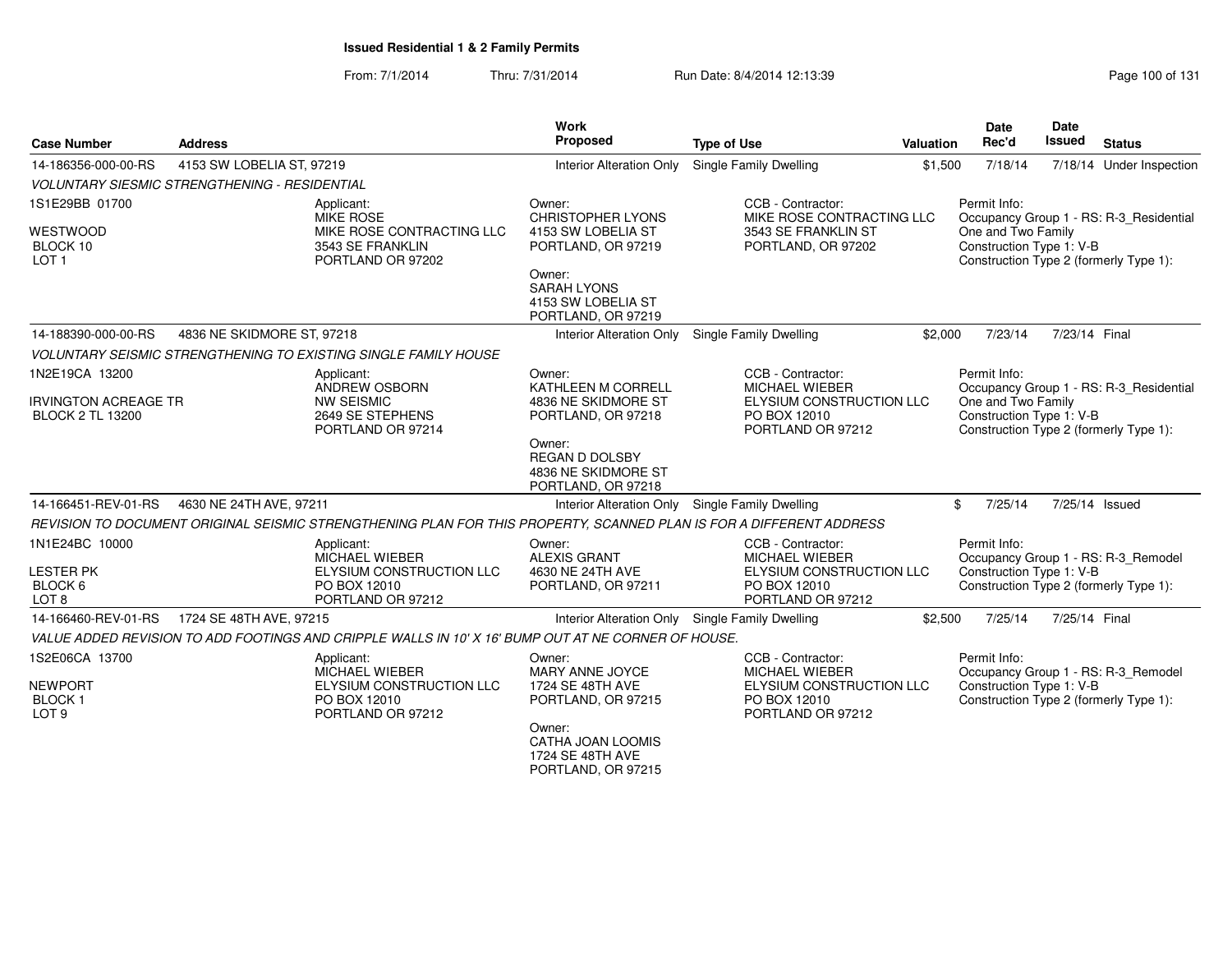| <b>Case Number</b>                                            | <b>Address</b>                                                                                                                                                               | <b>Work</b><br>Proposed                                                                                                                                       | <b>Type of Use</b><br>Valuation                                                                             |          |                                                                                                          | <b>Date</b><br><b>Issued</b> | <b>Status</b>                                                                                                                     |
|---------------------------------------------------------------|------------------------------------------------------------------------------------------------------------------------------------------------------------------------------|---------------------------------------------------------------------------------------------------------------------------------------------------------------|-------------------------------------------------------------------------------------------------------------|----------|----------------------------------------------------------------------------------------------------------|------------------------------|-----------------------------------------------------------------------------------------------------------------------------------|
| 14-190193-000-00-RS                                           | 3234 E BURNSIDE ST, 97214                                                                                                                                                    | <b>Interior Alteration Only</b>                                                                                                                               | <b>Single Family Dwelling</b>                                                                               | \$2,000  | 7/28/14                                                                                                  | 7/28/14 Final                |                                                                                                                                   |
|                                                               | VOLUNTARY SIESMIC STRENGTHENING - RESIDENTIAL                                                                                                                                |                                                                                                                                                               |                                                                                                             |          |                                                                                                          |                              |                                                                                                                                   |
| 1N1E36CD 00200<br>LAURELHURST<br>BLOCK 88<br>LOT <sub>4</sub> | Applicant:<br>MICHAEL WIEBER<br>ELYSIUM CONSTRUCTION LLC<br>PO BOX 12010<br>PORTLAND OR 97212                                                                                | Owner:<br><b>JOSEPH P GERBER</b><br>3234 E BURNSIDE ST<br>PORTLAND, OR 97214-1954<br>Owner:<br>ERIN E GERBER<br>3234 E BURNSIDE ST<br>PORTLAND, OR 97214-1954 | CCB - Contractor:<br><b>MICHAEL WIEBER</b><br>ELYSIUM CONSTRUCTION LLC<br>PO BOX 12010<br>PORTLAND OR 97212 |          | Permit Info:<br>One and Two Family<br>Construction Type 1: V-B<br>Construction Type 2 (formerly Type 1): |                              | Occupancy Group 1 - RS: R-3_Residential                                                                                           |
| 14-178787-000-00-RS                                           | 1723 SE 52ND AVE, 97215                                                                                                                                                      | <b>Interior Alteration Only</b>                                                                                                                               | <b>Single Family Dwelling</b>                                                                               | \$5,076  | 7/2/14                                                                                                   | 7/2/14 Final                 |                                                                                                                                   |
|                                                               | Voluntary seismic upgrade including seismic shut off valve at the gas meter.                                                                                                 |                                                                                                                                                               |                                                                                                             |          |                                                                                                          |                              |                                                                                                                                   |
| 1S2E06DB 19900<br><b>GRASMERE</b><br>BLOCK <sub>2</sub>       | Applicant:<br><b>STEVE GEMMELL</b><br><b>GEMMELL CONSTRUCTION LLC</b><br>3817 N WILLIAMS                                                                                     | Owner:<br><b>MARCUS ANDERSON</b><br>1723 SE 52ND AVE<br>PORTLAND, OR 97215-3319                                                                               | CCB - Contractor:<br><b>STEVE GEMMELL</b><br><b>GEMMELL CONSTRUCTION LLC</b><br>3817 N WILLIAMS             |          | Permit Info:<br>One and Two Family<br>Construction Type 1: V-B                                           |                              | Occupancy Group 1 - RS: R-3_Residential                                                                                           |
| LOT <sub>12</sub>                                             | PORTLAND OR 97227                                                                                                                                                            | Owner:<br><b>JANET ANDERSON</b><br>1723 SE 52ND AVE<br>PORTLAND, OR 97215-3319                                                                                | PORTLAND OR 97227                                                                                           |          | Construction Type 2 (formerly Type 1):                                                                   |                              |                                                                                                                                   |
|                                                               | Total # of RS Interior Alteration Only permits issued: 23                                                                                                                    |                                                                                                                                                               | Total valuation of RS Interior Alteration Only permits issued: \$199,440                                    |          |                                                                                                          |                              |                                                                                                                                   |
| 13-143330-000-00-RS                                           | 4805 NE 14TH PL - Unit B, 97211                                                                                                                                              | <b>New Construction</b>                                                                                                                                       | <b>Accessory Dwelling Unit</b>                                                                              | \$55,240 | 4/24/13                                                                                                  | 7/30/14 Issued               |                                                                                                                                   |
|                                                               | NEW ACCESSORY DWELLING UNIT / 2-STORY / 1-CAR GARAGE / FLAT LOT / COMPLEX+++ LIMITED STRUCTRUAL REVIEW SIGNED +++ DFS TRUSSES. Septic Decommissioning Required. Call for Int |                                                                                                                                                               |                                                                                                             |          |                                                                                                          |                              |                                                                                                                                   |
| 1N1E23AC 09800                                                | Applicant:<br>BRYAN JOHNSON<br>4221 SE 76TH AVE<br>PORTLAND, OR 97206                                                                                                        | Owner:<br><b>ERIN E FIELDS</b><br>4805 NE 14TH PL<br>PORTLAND, OR 97211                                                                                       | CCB - Contractor:<br>SHAFIQ ABDUL<br><b>INNOVISION HOMES LLC</b><br>4221 SE 76TH AVE<br>PORTLAND, OR 97206  |          | Permit Info:<br>One and Two Family<br>Construction Type 1: V-B<br>Number of New Dwelling Units: 1        |                              | Occupancy Group 1 - RS: R-3_Residential<br>Construction Type 2 (formerly Type 1): V-B<br>Total Square Footage - Display Only: 748 |
| 14-146965-REV-01-RS                                           | 5314 NE 47TH AVE - Unit B. 97218                                                                                                                                             | <b>New Construction</b>                                                                                                                                       | <b>Accessory Dwelling Unit</b>                                                                              |          | \$<br>7/8/14                                                                                             |                              | 7/8/14 Issued                                                                                                                     |
|                                                               | REVISION - REPLACE HINGE DOOR WITH SLIDER, ADD NEW WINDOW AND REDUCE WINDOW IN FRONT                                                                                         |                                                                                                                                                               |                                                                                                             |          |                                                                                                          |                              |                                                                                                                                   |
| 1N2E19BA 13300                                                | Applicant:<br>TEAGUE H DOUGLAS<br>5314 NE 47TH AVE<br>PORTLAND, OR 97218-1964                                                                                                | Owner:<br><b>TEAGUE H DOUGLAS</b><br>5314 NE 47TH AVE<br>PORTLAND, OR 97218-1964                                                                              | CCB - Contractor:<br>LOTUS PLUMBING COMPANY<br>8100 SW ELMWOOD ST<br>PORTLAND, OR 97223                     |          | Permit Info:<br>One and Two Family<br>Construction Type 1: V-B<br>Construction Type 2 (formerly Type 1): |                              | Occupancy Group 1 - RS: R-3_Residential<br>Total Square Footage - Display Only: 448                                               |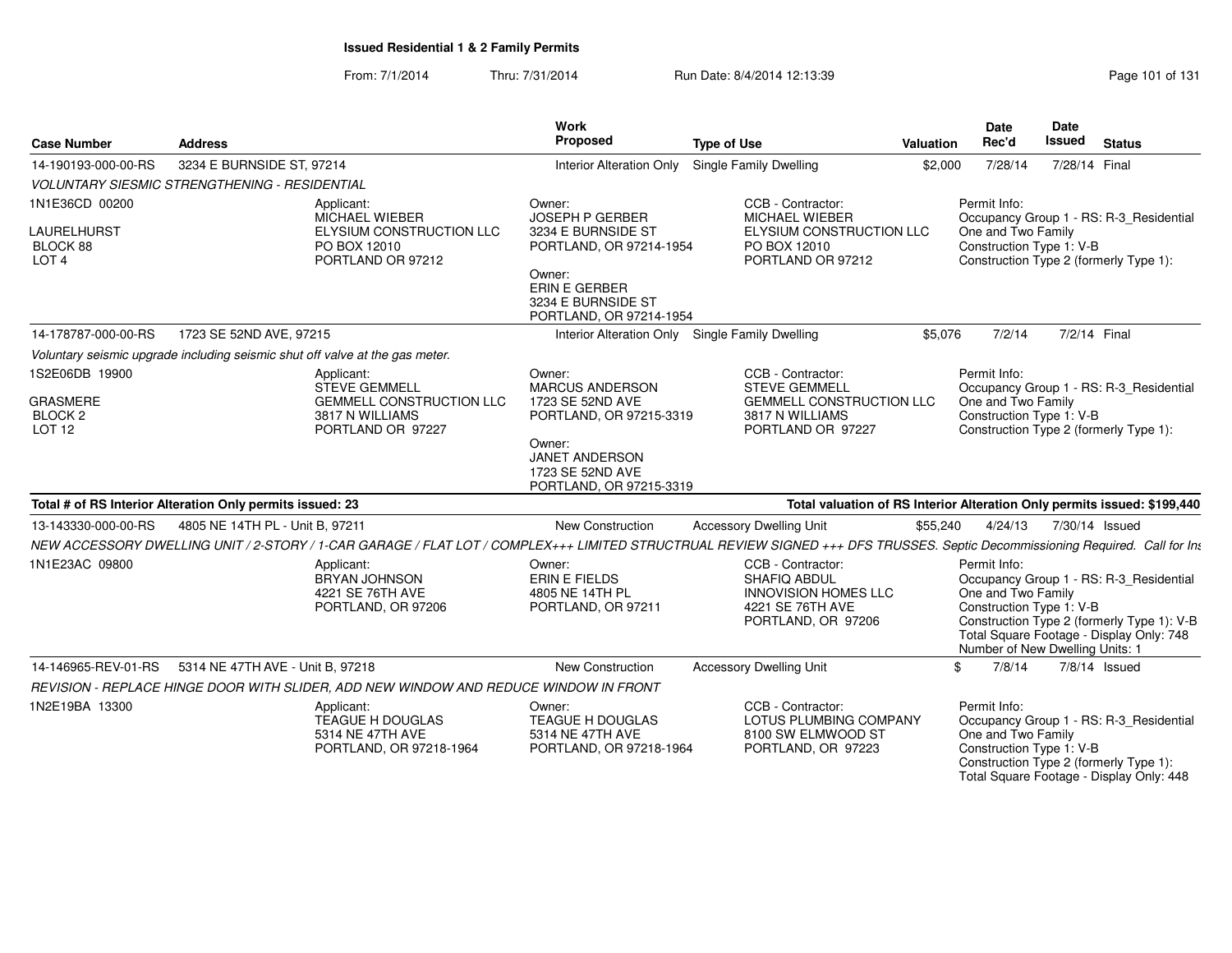| <b>Case Number</b>     | <b>Address</b>                                                                                                                                                   | Work<br>Proposed                                                                                                                                                    | <b>Type of Use</b>                                                                                                                  | <b>Valuation</b> | Date<br>Rec'd                                                                                                                                                                           | Date<br>Issued | <b>Status</b>  |                                                                                       |
|------------------------|------------------------------------------------------------------------------------------------------------------------------------------------------------------|---------------------------------------------------------------------------------------------------------------------------------------------------------------------|-------------------------------------------------------------------------------------------------------------------------------------|------------------|-----------------------------------------------------------------------------------------------------------------------------------------------------------------------------------------|----------------|----------------|---------------------------------------------------------------------------------------|
| 14-155249-000-00-RS    | 2006 N BLANDENA ST - Unit B, 97217                                                                                                                               | New Construction                                                                                                                                                    | <b>Accessory Dwelling Unit</b>                                                                                                      | \$57,351         | 5/12/14                                                                                                                                                                                 |                |                | 7/3/14 Under Inspection                                                               |
|                        | NEW ACCESSORY DWELLING UNIT/2-STORY/NO GARAGE/SLOPED LOT/SIMPLE; 1st FLOOR OF STRUCTURE IS NOT APPROVED AS HABITABLE SPACE AND IS IDENTIFIED AS STORAGE SPACE F( |                                                                                                                                                                     |                                                                                                                                     |                  |                                                                                                                                                                                         |                |                |                                                                                       |
| 1N1E21AC 12100         | Applicant:<br><b>STEPHEN SMITH</b><br><b>DESIGN BUILD PORTLAND</b><br>1333 NE 47TH AVE<br>PORTLAND OR 97213                                                      | Owner:<br>RONALD J JR SKRASEK<br>2006 N BLANDENA ST<br>PORTLAND, OR 97217-3450<br>Owner:<br><b>MISTI LARKIN</b><br>2006 N BLANDENA ST<br>PORTLAND, OR 97217-3450    | CCB - Contractor:<br>STEPHEN RANDALL SMITH<br>1333 NE 47TH<br>PORTLAND OR 97213                                                     |                  | Permit Info:<br>One and Two Family<br>Construction Type 1: V-B<br>Construction Type 2 (formerly Type 1):<br>Total Square Footage - Display Only: 520<br>Number of New Dwelling Units: 1 |                |                | Occupancy Group 1 - RS: R-3_Residential                                               |
| 13-197886-DFS-01-RS    | 7534 N BRANDON AVE - Unit B. 97217                                                                                                                               | <b>New Construction</b>                                                                                                                                             | <b>Accessory Dwelling Unit</b>                                                                                                      | \$1,600          | 7/15/14                                                                                                                                                                                 |                | 7/15/14 Issued |                                                                                       |
| <b>DFS FOR TRUSSES</b> |                                                                                                                                                                  |                                                                                                                                                                     |                                                                                                                                     |                  |                                                                                                                                                                                         |                |                |                                                                                       |
| 1N1E09DC 22300         | Applicant:<br>FINTAN D TOWEY<br>7534 N BRANDON AVE<br>PORTLAND, OR 97217-6406                                                                                    | Owner:<br>FINTAN TOWEY REVOCABLE<br>7534 N BRANDON AVE<br>PORTLAND, OR 97217-6406<br>Owner:<br><b>LIVING TRUST</b><br>7534 N BRANDON AVE<br>PORTLAND, OR 97217-6406 |                                                                                                                                     |                  | Permit Info:<br>One and Two Family<br>Construction Type 1: V-B<br>Construction Type 2 (formerly Type 1):<br>Total Square Footage - Display Only: 504                                    |                |                | Occupancy Group 1 - RS: R-3_Residential                                               |
| 13-230309-000-00-RS    | 767 SE SHERRETT ST, 97202                                                                                                                                        | New Construction                                                                                                                                                    | <b>Accessory Dwelling Unit</b>                                                                                                      | \$70,896         | 11/20/13                                                                                                                                                                                |                | 7/23/14 Issued |                                                                                       |
|                        | NEW ACCESSORY DWELLING UNIT WITH GARAGE BELOW/FLAT LOT/COMPLEX Septic Decommissioning Required. Call for Inspection 842.                                         |                                                                                                                                                                     |                                                                                                                                     |                  |                                                                                                                                                                                         |                |                |                                                                                       |
| 1S1E23CC 13300         | Applicant:<br><b>FREDRICK N PUZYR</b><br>8439 SE 8TH AVE<br>PORTLAND, OR 97202                                                                                   | Owner:<br><b>FREDRICK N PUZYR</b><br>8439 SE 8TH AVE<br>PORTLAND, OR 97202<br>Owner:<br><b>LEAH HOLLINGSHEAD</b><br>8439 SE 8TH AVE<br>PORTLAND, OR 97202           |                                                                                                                                     |                  | Permit Info:<br>One and Two Family<br>Construction Type 1: V-B<br>Total Square Footage - Display Only: 960<br>Number of New Dwelling Units: 1                                           |                |                | Occupancy Group 1 - RS: R-3_Residential<br>Construction Type 2 (formerly Type 1): V-B |
| 14-166148-000-00-RS    | 4036 SE TAYLOR ST - Unit B, 97214                                                                                                                                | New Construction                                                                                                                                                    | <b>Accessory Dwelling Unit</b>                                                                                                      | \$60,770         | 6/6/14                                                                                                                                                                                  |                |                | 7/23/14 Under Inspection                                                              |
|                        | NEW ACCESSORY DWELLING UNIT/1-STORY WITH STORAGE LOFT/FLAT LOT/COMPLEX / EASTLAND, BLOCK 2, LOT 10                                                               |                                                                                                                                                                     |                                                                                                                                     |                  |                                                                                                                                                                                         |                |                |                                                                                       |
| 1S1E01AD 06400         | Applicant:<br>CHRIS PETE<br>9850 SW DENNEY RD<br>BEAVERTON, OR 97008                                                                                             | Owner:<br><b>JONATHAN HAIDLE</b><br>1000 W MCKENNIE AVE<br>NASHVILLE, TN 37206-3353                                                                                 | CCB - Contractor:<br><b>CHRIS PETE</b><br><b>CRAFTSMAN CONSTRUCTION</b><br>AND HOMES LLC<br>7525 SW 179TH AVE<br>PORTLAND, OR 97007 |                  | Permit Info:<br>One and Two Family<br>Construction Type 1: V-B<br>Construction Type 2 (formerly Type 1):<br>Total Square Footage - Display Only: 551<br>Number of New Dwelling Units: 1 |                |                | Occupancy Group 1 - RS: R-3 Residential                                               |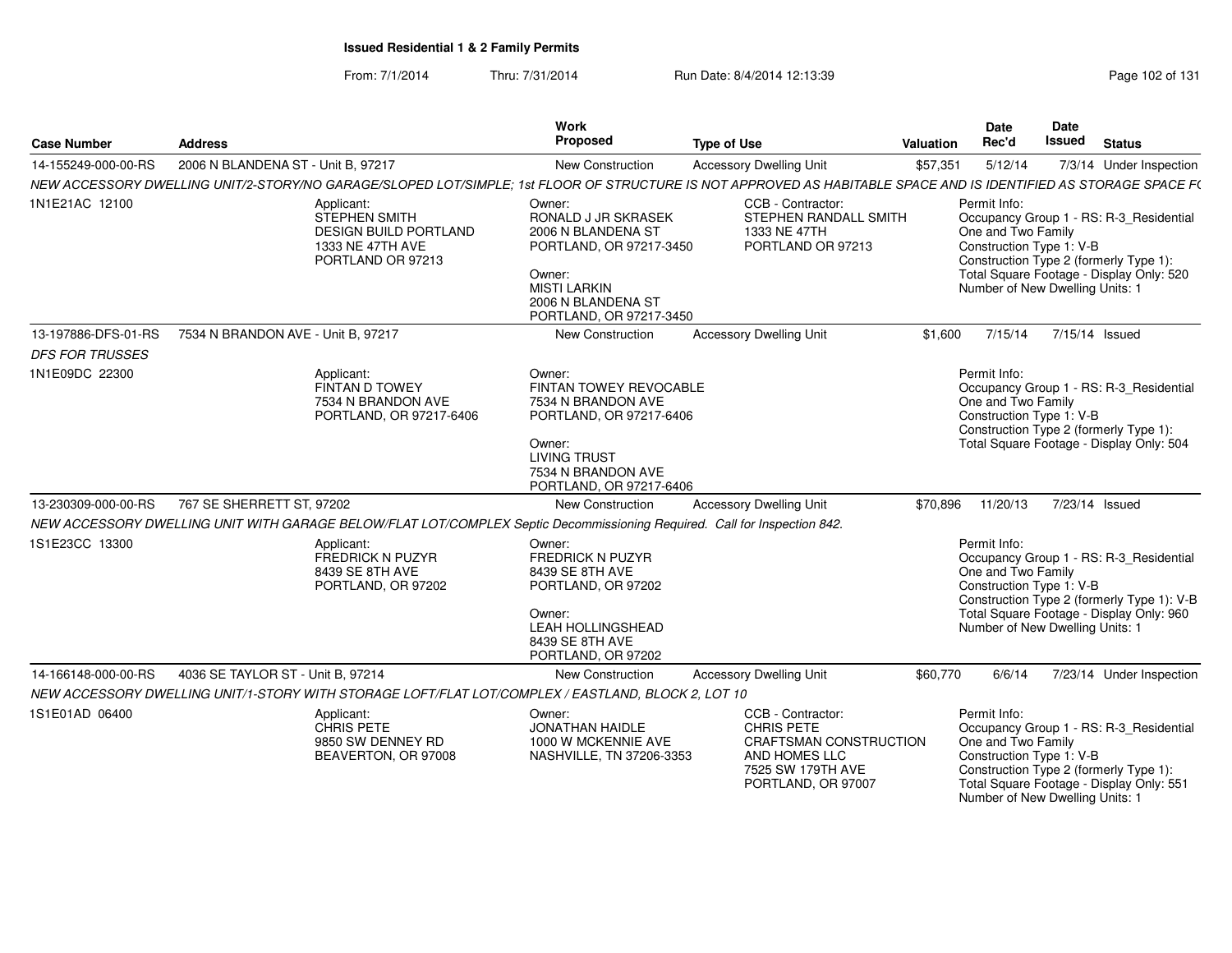| <b>Case Number</b>                                               | <b>Address</b>                                                                                                                                                                                                                                                                                                                                  |                                                                                                     | Work<br><b>Proposed</b>                                                      | <b>Type of Use</b>                                                                                                | <b>Valuation</b>                                                                                                                                                                                    | <b>Date</b><br>Rec'd                                                                                  | <b>Date</b><br><b>Issued</b>                                                                                                      | <b>Status</b>                                                                                                                     |
|------------------------------------------------------------------|-------------------------------------------------------------------------------------------------------------------------------------------------------------------------------------------------------------------------------------------------------------------------------------------------------------------------------------------------|-----------------------------------------------------------------------------------------------------|------------------------------------------------------------------------------|-------------------------------------------------------------------------------------------------------------------|-----------------------------------------------------------------------------------------------------------------------------------------------------------------------------------------------------|-------------------------------------------------------------------------------------------------------|-----------------------------------------------------------------------------------------------------------------------------------|-----------------------------------------------------------------------------------------------------------------------------------|
| 13-143330-DFS-01-RS                                              | 4805 NE 14TH PL - Unit B, 97211                                                                                                                                                                                                                                                                                                                 |                                                                                                     | New Construction                                                             | <b>Accessory Dwelling Unit</b>                                                                                    | \$840                                                                                                                                                                                               | 5/8/13                                                                                                | 7/30/14                                                                                                                           | Issued                                                                                                                            |
| DFS FOR ROOF TRUSS DRAWINGS AND CALCS                            |                                                                                                                                                                                                                                                                                                                                                 |                                                                                                     |                                                                              |                                                                                                                   |                                                                                                                                                                                                     |                                                                                                       |                                                                                                                                   |                                                                                                                                   |
| 1N1E23AC 09800                                                   |                                                                                                                                                                                                                                                                                                                                                 | Applicant:<br>BRYAN JOHNSON<br>4221 SE 76TH AVE<br>PORTLAND, OR 97206                               | Owner:<br><b>ERIN E FIELDS</b><br>4805 NE 14TH PL<br>PORTLAND, OR 97211      | CCB - Contractor:<br><b>SHAFIQ ABDUL</b><br><b>INNOVISION HOMES LLC</b><br>4221 SE 76TH AVE<br>PORTLAND, OR 97206 | Permit Info:<br>Occupancy Group 1 - RS: R-3_Residential<br>One and Two Family<br>Construction Type 1: V-B<br>Construction Type 2 (formerly Type 1): V-B<br>Total Square Footage - Display Only: 748 |                                                                                                       |                                                                                                                                   |                                                                                                                                   |
| 14-167930-000-00-RS                                              | 4136 SE 34TH AVE - Unit B, 97202                                                                                                                                                                                                                                                                                                                |                                                                                                     | New Construction                                                             | <b>Accessory Dwelling Unit</b>                                                                                    | \$88,232                                                                                                                                                                                            | 6/17/14                                                                                               |                                                                                                                                   | 7/17/14 Under Inspection                                                                                                          |
| NEW ACCESSORY DWELLING UNIT/2-STORY/FLAT LOT/COMPLEX             |                                                                                                                                                                                                                                                                                                                                                 |                                                                                                     |                                                                              |                                                                                                                   |                                                                                                                                                                                                     |                                                                                                       |                                                                                                                                   |                                                                                                                                   |
| 1S1E12DC 05800                                                   |                                                                                                                                                                                                                                                                                                                                                 | Applicant:<br><b>LARRY COWLISHAW</b><br>METHOD CONSTRUCTION<br>PO BOX 33822<br>PORTLAND OR 97292    | Owner:<br><b>DAN ZALKOW</b><br>4136 SE 34TH AVE<br>PORTLAND, OR 97202        | CCB - Contractor:<br><b>LARRY COWLISHAW</b><br>METHOD CONSTRUCTION<br>PO BOX 33822<br>PORTLAND, OR 97292          |                                                                                                                                                                                                     | Permit Info:<br>One and Two Family<br>Construction Type 1: V-B<br>Number of New Dwelling Units: 1     |                                                                                                                                   | Occupancy Group 1 - RS: R-3_Residential<br>Construction Type 2 (formerly Type 1):<br>Total Square Footage - Display Only: 800     |
| 14-150736-000-00-RS                                              | 5135 NE 30TH AVE - Unit B, 97211                                                                                                                                                                                                                                                                                                                |                                                                                                     | New Construction                                                             | <b>Accessory Dwelling Unit</b>                                                                                    | \$69,690                                                                                                                                                                                            | 4/30/14                                                                                               |                                                                                                                                   | 7/30/14 Under Inspection                                                                                                          |
|                                                                  |                                                                                                                                                                                                                                                                                                                                                 | NEW ACCESSORY DWELLING UNIT/2 STORY/ATTACHED 1 CAR GARGE/FLAT LOT/PRESCRIPTIVE                      |                                                                              |                                                                                                                   |                                                                                                                                                                                                     |                                                                                                       |                                                                                                                                   |                                                                                                                                   |
| 1N1E24BA 20400                                                   |                                                                                                                                                                                                                                                                                                                                                 | Applicant:<br>RAINBOW VALLEY DESIGN &<br><b>CONSTRUCTION</b><br>785 GRANT STREET<br>EUGENE OR 97402 | Owner:<br>JULIE M KNOEDLER<br>5135 NE 30TH AVE<br>PORTLAND, OR 97211-6931    | CCB - Contractor:<br>RAINBOW VALLEY DESIGN &<br><b>CONSTRUCTION</b><br>785 GRANT STREET<br>EUGENE OR 97402        |                                                                                                                                                                                                     | Permit Info:<br>One and Two Family<br>Construction Type 1: V-B<br>Number of New Dwelling Units: 1     |                                                                                                                                   | Occupancy Group 1 - RS: R-3_Residential<br>Construction Type 2 (formerly Type 1): V-B<br>Total Square Footage - Display Only: 836 |
| 14-143387-000-00-RS                                              | 3265 SE MAIN ST, 97214                                                                                                                                                                                                                                                                                                                          |                                                                                                     | <b>New Construction</b>                                                      | <b>Accessory Structure</b>                                                                                        | \$46,895                                                                                                                                                                                            | 4/18/14                                                                                               |                                                                                                                                   | 7/10/14 Under Inspection                                                                                                          |
|                                                                  |                                                                                                                                                                                                                                                                                                                                                 |                                                                                                     |                                                                              |                                                                                                                   |                                                                                                                                                                                                     |                                                                                                       |                                                                                                                                   |                                                                                                                                   |
| 1S1E01BD 16000<br>CHERRYDALE<br><b>BLOCK D</b><br>E 38' OF LOT 2 | NEW ARTIST STUDIO - NON-CONDITIONED. - POST & PIER FOUNDATION SYSTEM<br>CCB - Contractor:<br>Applicant:<br>Owner:<br>MICRO STRUCTURES LLC<br><b>MARK ORTON</b><br>2953 SE 64TH AV<br>3265 SE MAIN ST<br>2953 SE 64TH AV<br>PORTLAND, OR 97206<br>PORTLAND, OR 97214<br>Owner:<br><b>MEGAN SORENSEN</b><br>3265 SE MAIN ST<br>PORTLAND, OR 97214 |                                                                                                     | MICRO STRUCTURES LLC<br>PORTLAND, OR 97206                                   |                                                                                                                   | Permit Info:<br>One and Two Family<br>Construction Type 1: V-B                                                                                                                                      |                                                                                                       | Occupancy Group 1 - RS: R-3_Residential<br>Construction Type 2 (formerly Type 1): V-B<br>Total Square Footage - Display Only: 447 |                                                                                                                                   |
| 14-170395-000-00-RS                                              | 9812 NE WYGANT ST, 97220                                                                                                                                                                                                                                                                                                                        |                                                                                                     | New Construction                                                             | <b>Accessory Structure</b>                                                                                        | \$28,000                                                                                                                                                                                            | 7/1/14                                                                                                |                                                                                                                                   | 7/1/14 Under Inspection                                                                                                           |
| NEW ACCESSORY STRUCTURE FOR NEW SHOP/STUDIO                      |                                                                                                                                                                                                                                                                                                                                                 |                                                                                                     |                                                                              |                                                                                                                   |                                                                                                                                                                                                     |                                                                                                       |                                                                                                                                   |                                                                                                                                   |
| 1N2E21AD 10200<br>ROSEPARK<br><b>BLOCK1</b><br>LOT <sub>1</sub>  |                                                                                                                                                                                                                                                                                                                                                 | Applicant:<br>ENVO DESIGN AND BUILD LLC<br>7315 SE 17TH AVE<br>PORTLAND, OR 97202                   | Owner:<br><b>RICHARD CARTER</b><br>221 MILL BROOK RD<br>BAR HARBOR, ME 04609 | CCB - Contractor:<br>ENVO DESIGN AND BUILD LLC<br>7315 SE 17TH AVE<br>PORTLAND, OR 97202                          |                                                                                                                                                                                                     | Permit Info:<br>Occupancy Group 1 - RS: U_Private<br>Garage\Utility Misc.<br>Construction Type 1: V-B |                                                                                                                                   | Construction Type 2 (formerly Type 1):<br>Total Square Footage - Display Only: 417                                                |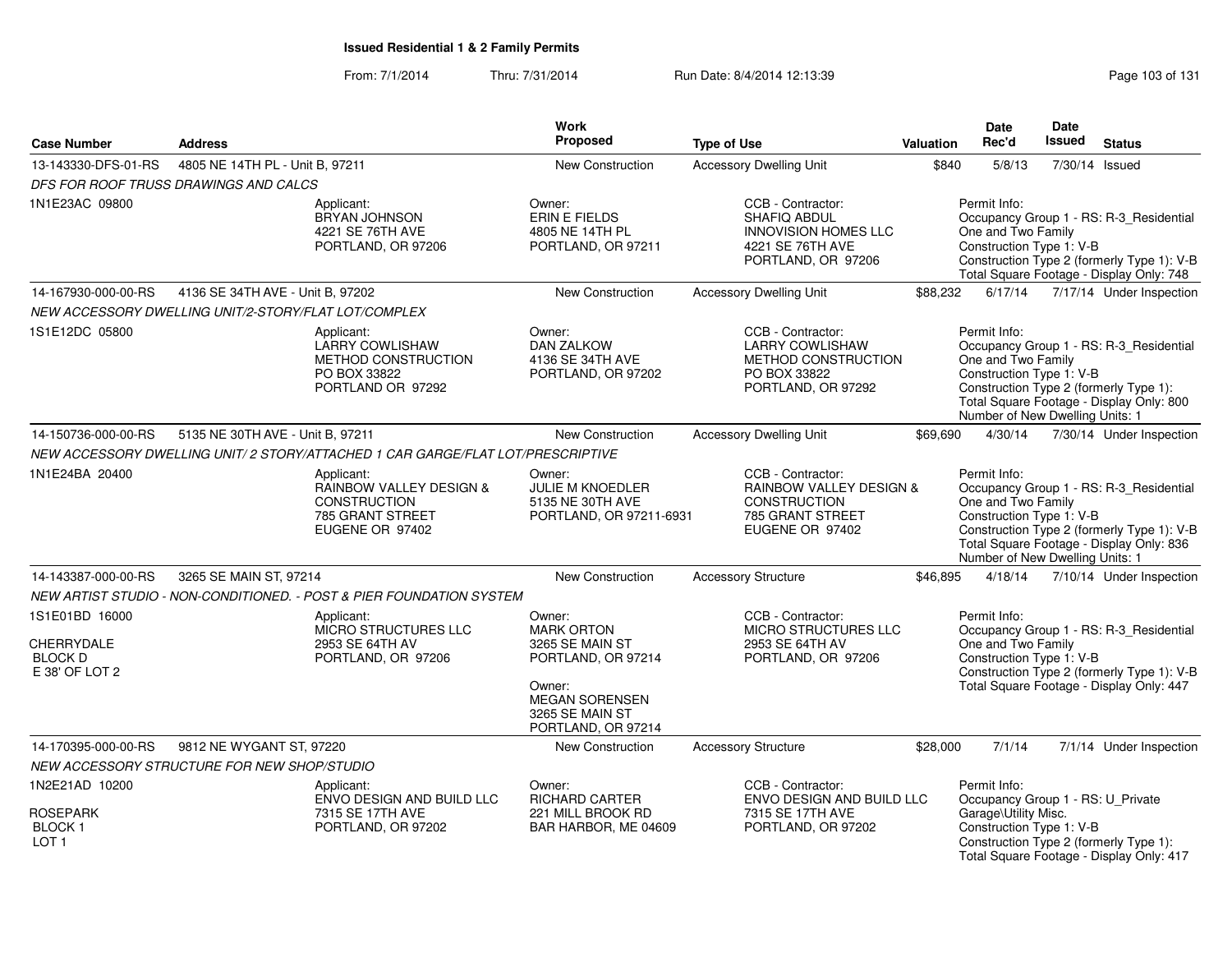| <b>Case Number</b>                                                                                                                  | <b>Address</b>              |                                                                                                                                                                                                                  | Work<br>Proposed                                                                                                                                                               |                                                                                | <b>Valuation</b> | <b>Date</b><br>Rec'd                                             | Date<br><b>Issued</b> | <b>Status</b>                                                                                                            |
|-------------------------------------------------------------------------------------------------------------------------------------|-----------------------------|------------------------------------------------------------------------------------------------------------------------------------------------------------------------------------------------------------------|--------------------------------------------------------------------------------------------------------------------------------------------------------------------------------|--------------------------------------------------------------------------------|------------------|------------------------------------------------------------------|-----------------------|--------------------------------------------------------------------------------------------------------------------------|
|                                                                                                                                     | 12519 SE HAROLD ST          |                                                                                                                                                                                                                  |                                                                                                                                                                                | <b>Type of Use</b><br><b>Accessory Structure</b>                               |                  |                                                                  |                       | 7/23/14 Issued                                                                                                           |
| 14-188430-000-00-RS                                                                                                                 |                             | 1800 SF ACCESSORY STRUCTURE - PERMIT FOR FINAL ELECTRICAL AND STRUCTURAL ONLY - WORK BEGUN UNDER RES96-51041 (aka) 96-051041-RS                                                                                  | <b>New Construction</b>                                                                                                                                                        |                                                                                | \$76,464         | 7/23/14                                                          |                       |                                                                                                                          |
| 1S2E14BC 09101<br>PARTITION PLAT 2005-42<br>LOT <sub>1</sub>                                                                        |                             | Applicant:<br>DONNA A AINSWORTH<br>12519 SE HAROLD ST<br>PORTLAND, OR 97236-4222                                                                                                                                 | Owner:<br>DONNA A AINSWORTH<br>12519 SE HAROLD ST<br>PORTLAND, OR 97236-4222                                                                                                   |                                                                                |                  | Permit Info:<br>Garage\Utility Misc.<br>Construction Type 1: V-B |                       | Occupancy Group 1 - RS: U_Private<br>Construction Type 2 (formerly Type 1):<br>Total Square Footage - Display Only: 1800 |
| 14-162482-000-00-RS                                                                                                                 | 13511 SE HAROLD ST, 97236   |                                                                                                                                                                                                                  | <b>New Construction</b>                                                                                                                                                        | <b>Accessory Structure</b>                                                     | \$2.000          | 7/1/14                                                           |                       | 7/1/14 Under Inspection                                                                                                  |
| BUILD 360 SQ FT STORAGE SHED AT REAR OF HOUSE                                                                                       |                             |                                                                                                                                                                                                                  |                                                                                                                                                                                |                                                                                |                  |                                                                  |                       |                                                                                                                          |
| 1S2E14AC 02900<br>LAMARGENT PK<br>LOT 2 TL 2900                                                                                     |                             | Applicant:<br><b>MARTIN RUBIO</b><br>13511 SE HAROLD ST<br>PORTLAND, OR 97236                                                                                                                                    | Owner:<br>FRANCISCO VELAZQUEZ<br><b>PO BOX 726</b><br>WATERVILLE, WA 98858-0726                                                                                                |                                                                                |                  | Permit Info:<br>Garage\Utility Misc.<br>Construction Type 1: V-B |                       | Occupancy Group 1 - RS: U_Private<br>Construction Type 2 (formerly Type 1):<br>Total Square Footage - Display Only: 360  |
| 14-183217-000-00-RS                                                                                                                 | 2323 SE CARUTHERS ST, 97214 |                                                                                                                                                                                                                  | <b>New Construction</b>                                                                                                                                                        | <b>Accessory Structure</b>                                                     | \$30,000         | 7/18/14                                                          | 7/18/14 Issued        |                                                                                                                          |
|                                                                                                                                     |                             | CONSTRUCT NEW DETACHED ACCESSORY STRUCTURE, SINGLE STORY WITH STORAGE AT FRONT AND BEDROOM, BATHROOM, SAUNA AT REAR (TRADE PERMITS TO BE OBTAINED SEPARATI                                                       |                                                                                                                                                                                |                                                                                |                  |                                                                  |                       |                                                                                                                          |
| 1S1E02DD 06800<br>MURRAYMEAD<br><b>BLOCK7</b><br>LOT <sub>6</sub>                                                                   |                             | Applicant:<br><b>CIARAN FITZGERALD</b><br>6516 SE HAROLD<br>PORTLAND, OR 97206                                                                                                                                   | Owner:<br><b>MARK RUIS</b><br>2323 SE CARUTHERS ST<br>PORTLAND, OR 97214-5519                                                                                                  | CCB - Contractor:<br>SAGE SIDING INC<br>7025 SW 78TH AVE<br>PORTLAND, OR 97223 |                  | Permit Info:<br>One and Two Family<br>Construction Type 1: V-B   |                       | Occupancy Group 1 - RS: R-3_Residential<br>Construction Type 2 (formerly Type 1): V-B                                    |
|                                                                                                                                     |                             |                                                                                                                                                                                                                  |                                                                                                                                                                                |                                                                                |                  |                                                                  |                       | Total Square Footage - Display Only: 387                                                                                 |
| 14-183190-000-00-RS                                                                                                                 | 7137 SW 62ND PL, 97219      |                                                                                                                                                                                                                  | New Construction                                                                                                                                                               | <b>Accessory Structure</b>                                                     | \$44,859         | 7/14/14                                                          |                       | 7/14/14 Issued                                                                                                           |
| 1S1E19BB 07200<br>HIDE-AWAY HILL<br><b>BLOCK1</b><br>LOT <sub>5</sub>                                                               |                             | CONSTRUCT NEW 1,056 DETACHED ACCESSORY STRUCTURE, SINGLE STORY, FLOW THROUGH PLATER, ELECTRICAL TRADE PERMIT TO BE OBTAINED SEPARATELY<br>Applicant:<br>DANIEL K BEAMAN<br>7137 SW 62ND PL<br>PORTLAND, OR 97219 | Owner:<br>DANIEL K BEAMAN<br>7137 SW 62ND PL<br>PORTLAND, OR 97219<br>Owner:<br>JILL A BEAMAN<br>7137 SW 62ND PL<br>PORTLAND, OR 97219                                         |                                                                                |                  | Permit Info:<br>Garage\Utility Misc.<br>Construction Type 1: V-B |                       | Occupancy Group 1 - RS: U_Private<br>Construction Type 2 (formerly Type 1):<br>Total Square Footage - Display Only: 1056 |
| 14-160156-000-00-RS                                                                                                                 | 13611 NW ROCK CREEK RD      |                                                                                                                                                                                                                  | <b>New Construction</b>                                                                                                                                                        | <b>Accessory Structure</b>                                                     | \$5,000          | 7/8/14                                                           |                       | $7/8/14$ Issued                                                                                                          |
|                                                                                                                                     |                             | ADDITION OF ROOF TO RETAINING WALLS PERMITTED UNDER 08-103346RS TO CREATE A ROOT CELLAR                                                                                                                          |                                                                                                                                                                                |                                                                                |                  |                                                                  |                       |                                                                                                                          |
| 2N2W26D 00400<br>SECTION 26 2N 2W<br>TL 400 14.34 ACRES SEE R645577<br>(R972260311) FOR BALANCE OF VALUE &<br>FIRE PATROL ASSESSMNT |                             | Applicant:<br>KARA M LAETSCH<br>13611 NW ROCK CREEK RD<br>PORTLAND, OR 97231-3002                                                                                                                                | Owner:<br><b>MARTIN E LAETSCH</b><br>13611 NW ROCK CREEK RD<br>PORTLAND, OR 97231-3002<br>Owner:<br><b>KARA M LAETSCH</b><br>13611 NW ROCK CREEK RD<br>PORTLAND, OR 97231-3002 |                                                                                |                  | Permit Info:<br>Garage\Utility Misc.<br>Construction Type 1: V-B |                       | Occupancy Group 1 - RS: U_Private<br>Construction Type 2 (formerly Type 1):<br>Total Square Footage - Display Only: 657  |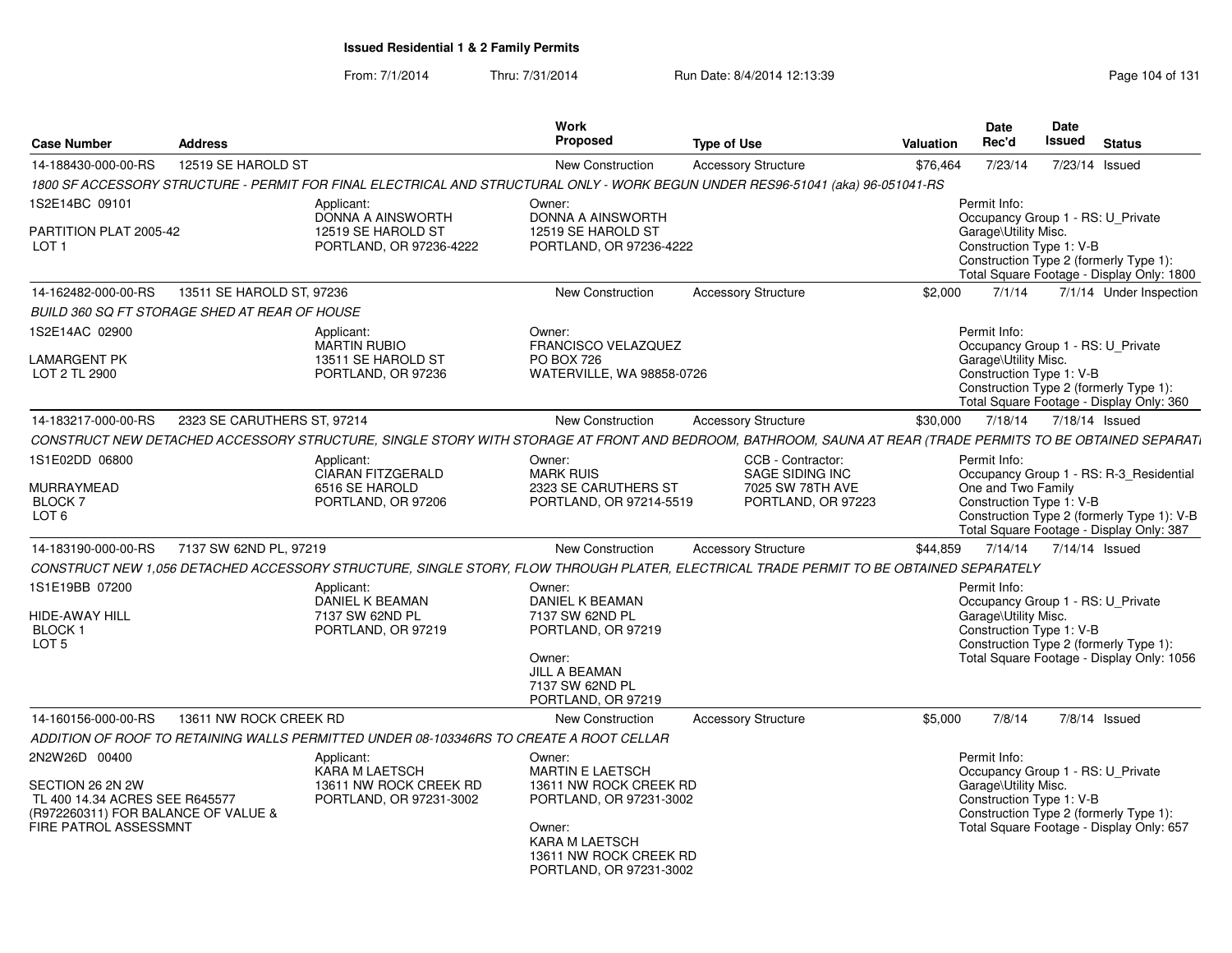| <b>Case Number</b>                                                                                                                         | <b>Address</b>                                 |                                                                                   |                                                                                                                                                                  | <b>Type of Use</b>                                                                  | Valuation | <b>Date</b><br>Rec'd                                                                                                                                | <b>Date</b><br><b>Issued</b> | <b>Status</b>                            |
|--------------------------------------------------------------------------------------------------------------------------------------------|------------------------------------------------|-----------------------------------------------------------------------------------|------------------------------------------------------------------------------------------------------------------------------------------------------------------|-------------------------------------------------------------------------------------|-----------|-----------------------------------------------------------------------------------------------------------------------------------------------------|------------------------------|------------------------------------------|
| 14-182701-000-00-RS                                                                                                                        | 1248 SW UPLAND DR, 97221                       |                                                                                   | New Construction                                                                                                                                                 | Decks, Fences, Retaining Walls                                                      | \$3,059   | 7/11/14                                                                                                                                             |                              | 7/11/14 Under Inspection                 |
| <b>NEW DECK IN BACK OF HOUSE</b>                                                                                                           |                                                |                                                                                   |                                                                                                                                                                  |                                                                                     |           |                                                                                                                                                     |                              |                                          |
| 1S1E06AD 06400                                                                                                                             |                                                | Applicant:<br>CJ GOODRICH                                                         | Owner:<br>ANDREW ROSENGARTEN                                                                                                                                     | CCB - Contractor:<br><b>RICKS CUSTOM FENCING &amp;</b>                              |           | Permit Info:<br>Occupancy Group 1 - RS: U_Decks,                                                                                                    |                              |                                          |
| WEST HIGHLANDS & EXTD<br><b>BLOCK C</b><br><b>LOT 15</b>                                                                                   |                                                | RICKS FENCING AND DECKING<br>4543 SE TV HIGHWAY<br>HILLSBORO, OR 97123            | 1248 SW UPLAND DR<br>PORTLAND, OR 97221-2654<br>Owner:<br>ALEXIS ROSENGARTEN<br>1248 SW UPLAND DR<br>PORTLAND, OR 97221-2654                                     | <b>DECKING INC</b><br>4543 SE TV HIGHWAY<br>HILLSBORO, OR 97123                     |           | Patios, Porches, Carports<br>Construction Type 1: V-B<br>Construction Type 2 (formerly Type 1):                                                     |                              | Total Square Footage - Display Only: 144 |
| 14-182755-000-00-RS                                                                                                                        | 471 SE 72ND AVE, 97215                         |                                                                                   | New Construction                                                                                                                                                 | Decks, Fences, Retaining Walls                                                      | \$8,000   | 7/18/14                                                                                                                                             |                              | 7/18/14 Under Inspection                 |
|                                                                                                                                            | BUILD NEW RETAINING WALL ALONG EXISTING STAIRS |                                                                                   |                                                                                                                                                                  |                                                                                     |           |                                                                                                                                                     |                              |                                          |
| 1N2E32DC 11700<br><b>MORNINGSIDE</b><br>BLOCK 4<br>LOT <sub>4</sub>                                                                        |                                                | Applicant:<br>FINE LINE REMODELING LLC<br>PO BOX 1459<br>CLACKAMAS, OR 97015      | Owner:<br><b>BRYCE BEDERKA</b><br>471 SE 72ND AVE<br>PORTLAND, OR 97215                                                                                          | CCB - Contractor:<br>FINE LINE REMODELING LLC<br>PO BOX 1459<br>CLACKAMAS, OR 97015 |           | Permit Info:<br>Occupancy Group 1 - RS: U_Decks,<br>Patios, Porches, Carports<br>Construction Type 1: V-B<br>Construction Type 2 (formerly Type 1): |                              |                                          |
|                                                                                                                                            |                                                |                                                                                   | Owner:<br>CHRISTINA BEDERKA<br>471 SE 72ND AVE<br>PORTLAND, OR 97215                                                                                             |                                                                                     |           | Total Square Footage - Display Only: 5                                                                                                              |                              |                                          |
| 14-160165-000-00-RS                                                                                                                        | 13611 NW ROCK CREEK RD                         |                                                                                   | New Construction                                                                                                                                                 | Decks, Fences, Retaining Walls                                                      | \$5,000   | 7/8/14                                                                                                                                              |                              | 7/8/14 Under Inspection                  |
|                                                                                                                                            |                                                | RETAINING WALLS WITH CHAIN LINK FENCE ALONG TOP TO CREATE DOG KENNEL              |                                                                                                                                                                  |                                                                                     |           |                                                                                                                                                     |                              |                                          |
| 2N2W26D 00400<br>SECTION 26 2N 2W<br>TL 400 14.34 ACRES SEE R645577<br>(R972260311) FOR BALANCE OF VALUE &<br><b>FIRE PATROL ASSESSMNT</b> |                                                | Applicant:<br>KARA M LAETSCH<br>13611 NW ROCK CREEK RD<br>PORTLAND, OR 97231-3002 | Owner:<br>MARTIN E LAETSCH<br>13611 NW ROCK CREEK RD<br>PORTLAND, OR 97231-3002<br>Owner:<br>KARA M LAETSCH<br>13611 NW ROCK CREEK RD<br>PORTLAND, OR 97231-3002 |                                                                                     |           | Permit Info:<br>Occupancy Group 1 - RS: U_Private<br>Garage\Utility Misc.<br>Construction Type 1: V-B<br>Construction Type 2 (formerly Type 1):     |                              |                                          |
| 14-173815-000-00-RS                                                                                                                        | 5138 NE 33RD AVE, 97211                        |                                                                                   | New Construction                                                                                                                                                 | Decks, Fences, Retaining Walls                                                      | \$3,059   | 7/9/14                                                                                                                                              |                              | 7/9/14 Under Inspection                  |
|                                                                                                                                            | NEW FREESTANDING DECK IN BACK OF HOUSE         |                                                                                   |                                                                                                                                                                  |                                                                                     |           |                                                                                                                                                     |                              |                                          |
| 1N1E24AB 08100<br><b>WILLAMETTE ADD</b><br>BLOCK <sub>25</sub><br>LOT 15&16                                                                |                                                | Applicant:<br>JOHN M SLATE<br>5138 NE 33RD AVE<br>PORTLAND, OR 97211-6948         | Owner:<br>JOHN M SLATE<br>5138 NE 33RD AVE<br>PORTLAND, OR 97211-6948<br>Owner:<br>ELISABETH E MARTIN<br>5138 NE 33RD AVE<br>PORTLAND, OR 97211-6948             |                                                                                     |           | Permit Info:<br>Occupancy Group 1 - RS: U_Decks,<br>Patios, Porches, Carports<br>Construction Type 1: V-B<br>Construction Type 2 (formerly Type 1): |                              | Total Square Footage - Display Only: 144 |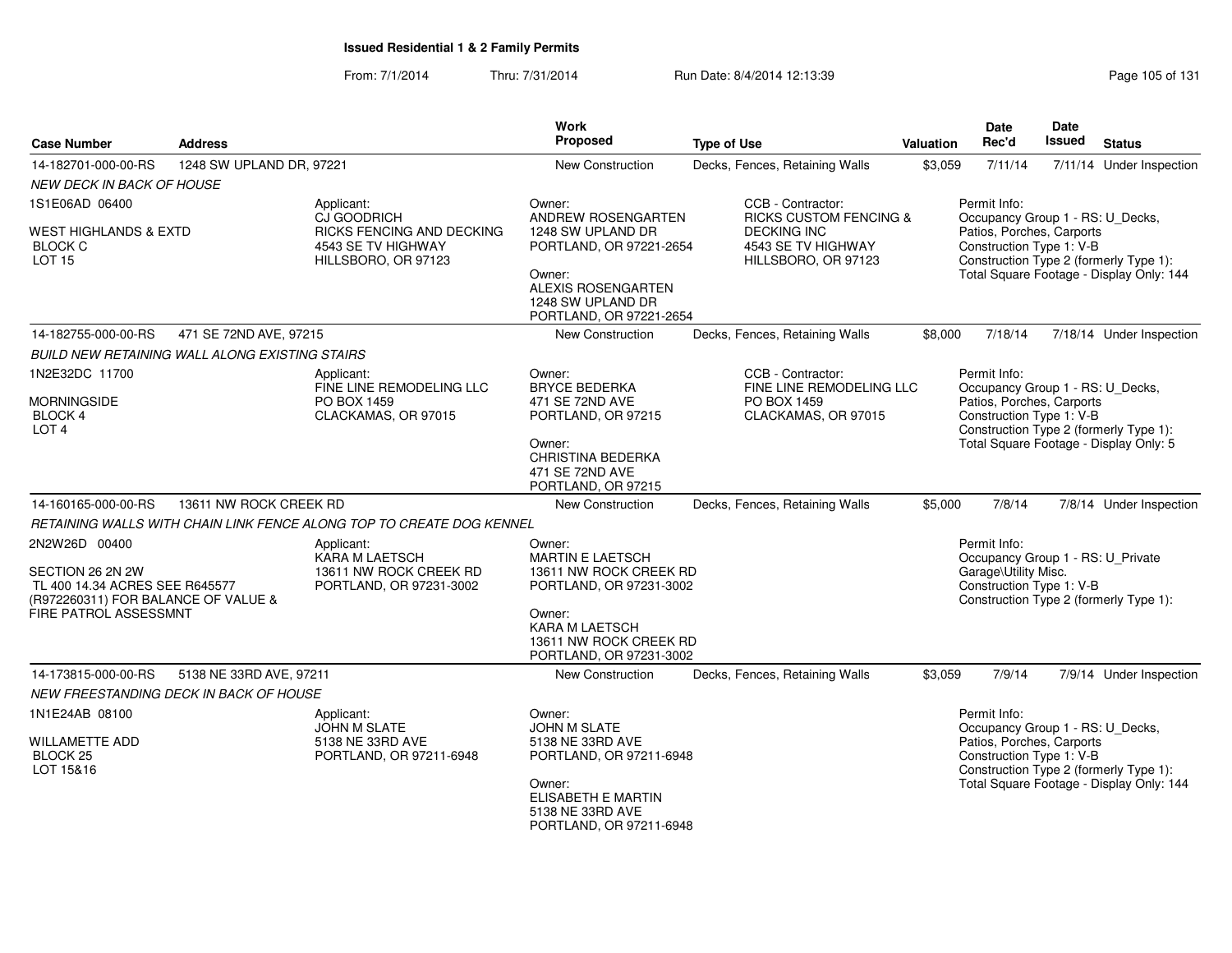From: 7/1/2014Thru: 7/31/2014 Run Date: 8/4/2014 12:13:39 Research 2010 Rage 106 of 131

Number of New Dwelling Units: 2

| <b>Case Number</b>                                                                                | <b>Address</b>              |                                                                                                                                                                              | <b>Work</b><br>Proposed                                                          | <b>Type of Use</b> |                                                                                                                                                                                                                       | Valuation | <b>Date</b><br>Rec'd                                                                                      | <b>Date</b><br><b>Issued</b> | <b>Status</b>                                                                                                                      |
|---------------------------------------------------------------------------------------------------|-----------------------------|------------------------------------------------------------------------------------------------------------------------------------------------------------------------------|----------------------------------------------------------------------------------|--------------------|-----------------------------------------------------------------------------------------------------------------------------------------------------------------------------------------------------------------------|-----------|-----------------------------------------------------------------------------------------------------------|------------------------------|------------------------------------------------------------------------------------------------------------------------------------|
| 14-178564-000-00-RS                                                                               | 01304 SW MILITARY RD, 97219 |                                                                                                                                                                              | New Construction                                                                 |                    | Decks, Fences, Retaining Walls                                                                                                                                                                                        | \$10,620  | 7/15/14                                                                                                   |                              | 7/15/14 Under Inspection                                                                                                           |
| <b>INSTALL BOULDER WALL</b>                                                                       |                             |                                                                                                                                                                              |                                                                                  |                    |                                                                                                                                                                                                                       |           |                                                                                                           |                              |                                                                                                                                    |
| 1S1E34DB 00101                                                                                    |                             | Applicant:<br>CORY PLATT & SONS INC                                                                                                                                          | Owner:<br>SINDY M MAHER                                                          |                    | CCB - Contractor:<br><b>CORY PLATT &amp; SONS INC</b>                                                                                                                                                                 |           | Permit Info:<br>Occupancy Group 1 - RS: U_Private                                                         |                              |                                                                                                                                    |
| <b>TRYON VISTA</b><br>LOT <sub>1</sub>                                                            |                             | 15953 SW DIVISION ST<br>SHERWOOD, OR 97140                                                                                                                                   | 01304 SW MILITARY RD<br>PORTLAND, OR 97219                                       |                    | 15953 SW DIVISION ST<br>SHERWOOD, OR 97140                                                                                                                                                                            |           | Garage\Utility Misc.<br>Construction Type 1: V-B                                                          |                              | Construction Type 2 (formerly Type 1):<br>Total Square Footage - Display Only: 250                                                 |
| 14-178201-000-00-RS                                                                               | 320 SE 62ND AVE, 97215      |                                                                                                                                                                              | <b>New Construction</b>                                                          |                    | Decks, Fences, Retaining Walls                                                                                                                                                                                        | \$3,500   | 7/2/14                                                                                                    |                              | 7/2/14 Under Inspection                                                                                                            |
|                                                                                                   |                             | ADD SMALL DECK AND STAIRS AT BACK DOOR. REPLACE GLAZING AT WINDOW WITH TEMPERED GLAZING.                                                                                     |                                                                                  |                    |                                                                                                                                                                                                                       |           |                                                                                                           |                              |                                                                                                                                    |
| 1N2E32CC 14100<br><b>CRYSTAL SPR TR</b><br>N 62' OF LOT 5 EXC E 84.86'<br>S 1' OF W 160' OF LOT 6 |                             | Applicant:<br>ROBERT E MILLS<br><b>REMILLS CONSTRUCTION INC.</b><br>3501 SE ROETHE RD<br>MILWAUKIE, OR 97267                                                                 | Owner:<br><b>BARBARA C CANAVAN</b><br>320 SE 62ND AVE<br>PORTLAND, OR 97215-1308 |                    | CCB - Contractor:<br><b>ROBERT E MILLS</b><br>R E MILLS CONSTRUCTION INC<br>3501 SE ROETHE RD<br>MILWAUKIE, OR 97267                                                                                                  |           | Permit Info:<br>Occupancy Group 1 - RS: U Decks,<br>Patios, Porches, Carports<br>Construction Type 1: V-B |                              | Construction Type 2 (formerly Type 1):                                                                                             |
|                                                                                                   |                             |                                                                                                                                                                              | Owner:<br><b>DOUGLAS M BLOEM</b><br>320 SE 62ND AVE<br>PORTLAND, OR 97215-1308   |                    |                                                                                                                                                                                                                       |           |                                                                                                           |                              | Total Square Footage - Display Only: 43                                                                                            |
| 14-160199-000-00-RS                                                                               | 2419 SE DIVISION ST, 97214  |                                                                                                                                                                              | <b>New Construction</b>                                                          | Duplex             |                                                                                                                                                                                                                       | \$205,360 | 5/22/14                                                                                                   |                              | 7/8/14 Under Inspection                                                                                                            |
| NEW 2 STORY DUPLEX/ FLAT LOT/ COMPLEX                                                             |                             |                                                                                                                                                                              |                                                                                  |                    |                                                                                                                                                                                                                       |           |                                                                                                           |                              |                                                                                                                                    |
| 1S1E01CC 18300                                                                                    |                             | Applicant:<br>ERIC SCHEEL<br>2413 SE DIVISION<br>portland, OR 97202                                                                                                          | Owner:<br>EASTERN BLOC LLC<br>2413 SE DIVISION ST<br>PORTLAND, OR 97202-1248     |                    | CCB - Contractor:<br>RHINO PLUMBING INC<br>18761 SE EL CAMINO TER<br>DAMASCUS OR 97089<br>CCB - Contractor:<br><b>MARK LISAC</b><br><b>LISAC BROTHERS</b><br>CONSTRUCTION, INC.<br>PO BOX 2422<br>CLACKAMAS, OR 97015 |           | Permit Info:<br>One and Two Family<br>Construction Type 1: V-B<br>Number of New Dwelling Units: 2         |                              | Occupancy Group 1 - RS: R-3_Residential<br>Construction Type 2 (formerly Type 1):<br>Total Square Footage - Display Only: 1862     |
| 09-158393-000-00-RS                                                                               | 133 SW GIBBS ST, 97201      |                                                                                                                                                                              | New Construction                                                                 | Duplex             |                                                                                                                                                                                                                       | \$361,570 | 9/18/09                                                                                                   |                              | 7/9/14 Issued                                                                                                                      |
|                                                                                                   |                             | DUPLEX: 2 STORY WITH BASEMENT AND GARAGES. UNFINISHED ATTIC SPACE (NO STAIR ACCESS) / COMPLEX / SLOPED LOT - SEE 08-117104 LU - see 09-158395 SD - UNITS 11 AND 12 / see Dei |                                                                                  |                    |                                                                                                                                                                                                                       |           |                                                                                                           |                              |                                                                                                                                    |
| 1S1E10BC 04400                                                                                    |                             | Applicant:<br>MIKE COYLE<br><b>FASTER PERMITS</b><br>14334 NW EAGLERIDGE LANE<br>PORTLAND, OR 97229                                                                          |                                                                                  |                    | CCB - Contractor:<br><b>GRAND &amp; BENEDICTS</b><br><b>CONSTRUCTION INC</b><br>6140 SW MACADAM AVE<br>PORTLAND, OR 97239                                                                                             |           | Permit Info:<br>One and Two Family<br>Construction Type 1: V-B                                            |                              | Occupancy Group 1 - RS: R-3_Residential<br>Construction Type 2 (formerly Type 1): V-B<br>Total Square Footage - Display Only: 3752 |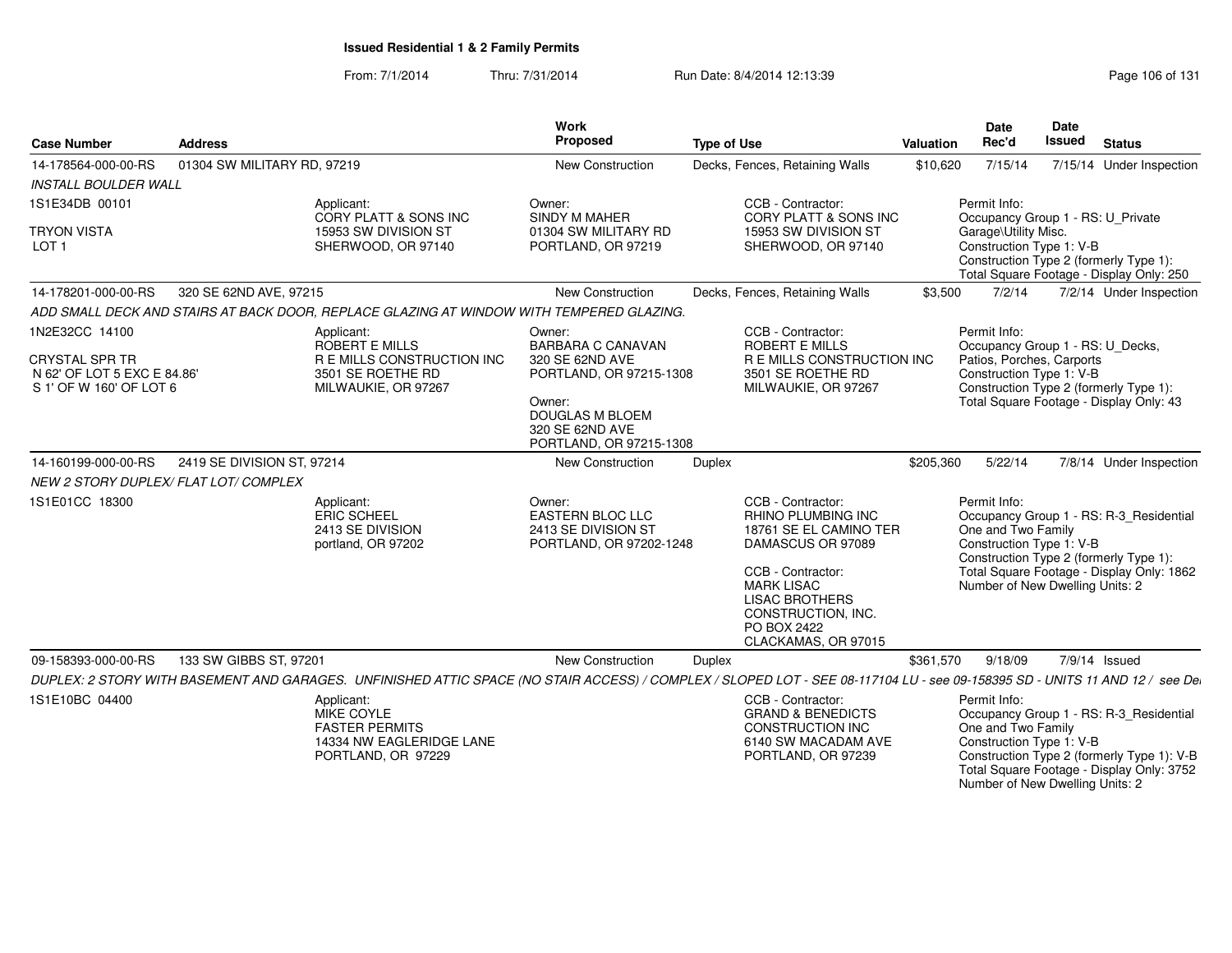| <b>Case Number</b>  | <b>Address</b>                                                                                                                                                               | Work<br>Proposed        | <b>Type of Use</b> |                                                                                                                                  | <b>Valuation</b> | <b>Date</b><br>Rec'd                                                                              | Date<br>Issued | <b>Status</b>                                                                                                                      |
|---------------------|------------------------------------------------------------------------------------------------------------------------------------------------------------------------------|-------------------------|--------------------|----------------------------------------------------------------------------------------------------------------------------------|------------------|---------------------------------------------------------------------------------------------------|----------------|------------------------------------------------------------------------------------------------------------------------------------|
| 09-158391-000-00-RS | 3230 SW 2ND AVE, 97201                                                                                                                                                       | New Construction        | <b>Duplex</b>      |                                                                                                                                  | \$336,135        | 9/18/09                                                                                           |                | 7/9/14 Issued                                                                                                                      |
|                     | DUPLEX 2 STORY / NO BASEMENT / TANDEM GARAGES. UNFINISHED ATTIC SPACE (NO STAIR ACCESS) / COMPLEX / SLOPED LOT - SEE 08-117104 LU - see 09-158395 SD - UNITS 7 AND 8 / see L |                         |                    |                                                                                                                                  |                  |                                                                                                   |                |                                                                                                                                    |
| 1S1E10BC 04300      | Applicant:<br>MIKE COYLE<br><b>FASTER PERMITS</b><br>14334 NW EAGLERIDGE LANE<br>PORTLAND, OR 97229                                                                          |                         |                    | CCB - Contractor:<br><b>GRAND &amp; BENEDICTS</b><br><b>CONSTRUCTION INC</b><br>6140 SW MACADAM AVE<br>PORTLAND, OR 97239        |                  | Permit Info:<br>One and Two Family<br>Construction Type 1: V-B<br>Number of New Dwelling Units: 2 |                | Occupancy Group 1 - RS: R-3_Residential<br>Construction Type 2 (formerly Type 1): V-B<br>Total Square Footage - Display Only: 4136 |
| 09-158392-000-00-RS | 3244 SW 2ND AVE, 97201                                                                                                                                                       | New Construction        | Duplex             |                                                                                                                                  | \$336,135        | 9/18/09                                                                                           |                | 7/9/14 Issued                                                                                                                      |
|                     | DUPLEX 2 STORY / NO BASEMENT. UNFINISHED ATTIC SPACE (NO STAIR ACCESS) / TANDEM GARAGES / COMPLEX / SLOPED LOT - SEE 08-117104 LU - see 09-158395 SD - UNITS 9 AND 10 / see  |                         |                    |                                                                                                                                  |                  |                                                                                                   |                |                                                                                                                                    |
| 1S1E10BC 04400      | Applicant:<br>MIKE COYLE<br><b>FASTER PERMITS</b><br>14334 NW EAGLERIDGE LANE<br>PORTLAND, OR 97229                                                                          |                         |                    | CCB - Contractor:<br><b>GRAND &amp; BENEDICTS</b><br><b>CONSTRUCTION INC</b><br>6140 SW MACADAM AVE<br>PORTLAND, OR 97239        |                  | Permit Info:<br>One and Two Family<br>Construction Type 1: V-B<br>Number of New Dwelling Units: 2 |                | Occupancy Group 1 - RS: R-3_Residential<br>Construction Type 2 (formerly Type 1): V-B<br>Total Square Footage - Display Only: 4136 |
| 09-158390-000-00-RS | 3222 SW 2ND AVE, 97201                                                                                                                                                       | <b>New Construction</b> | <b>Duplex</b>      |                                                                                                                                  | \$337.846        | 9/18/09                                                                                           |                | $7/9/14$ Issued                                                                                                                    |
|                     | DUPLEX 2 STORY / NO BASEMENT / TANDEM GARAGES. UNFINISHED ATTIC SPACE (NO STAIR ACCESS) / COMPLEX / SLOPED LOT - SEE 08-117104 LU - see 09-158395 SD - UNITS 5 AND 6 / see L |                         |                    |                                                                                                                                  |                  |                                                                                                   |                |                                                                                                                                    |
| 1S1E10BC 04300      | Applicant:<br>MIKE COYLE<br><b>FASTER PERMITS</b><br>14334 NW EAGLERIDGE LANE<br>PORTLAND, OR 97229                                                                          |                         |                    | <b>CCB - Contractor:</b><br><b>GRAND &amp; BENEDICTS</b><br><b>CONSTRUCTION INC</b><br>6140 SW MACADAM AVE<br>PORTLAND, OR 97239 |                  | Permit Info:<br>One and Two Family<br>Construction Type 1: V-B<br>Number of New Dwelling Units: 2 |                | Occupancy Group 1 - RS: R-3_Residential<br>Construction Type 2 (formerly Type 1): V-B<br>Total Square Footage - Display Only: 4132 |
| 09-158388-000-00-RS | 126 SW GROVER ST, 97201                                                                                                                                                      | <b>New Construction</b> | <b>Duplex</b>      |                                                                                                                                  | \$425.743        | 9/18/09                                                                                           |                | 7/9/14 Issued                                                                                                                      |
|                     | DUPLEX: 2 STORIES WITH BASEMENT. UNFINISHED ATTIC SPACE (NO STAIR ACCESS) / NO GARAGES / COMPLEX / SLOPED LOT - SEE 08-117104 LU - see 09-158395 SD - UNITS 1 AND 2 - see De |                         |                    |                                                                                                                                  |                  |                                                                                                   |                |                                                                                                                                    |
| 1S1E10BC 04300      | Applicant:<br>MIKE COYLE<br><b>FASTER PERMITS</b><br>14334 NW EAGLERIDGE LANE<br>PORTLAND, OR 97229                                                                          |                         |                    | CCB - Contractor:<br><b>GRAND &amp; BENEDICTS</b><br><b>CONSTRUCTION INC</b><br>6140 SW MACADAM AVE<br>PORTLAND, OR 97239        |                  | Permit Info:<br>One and Two Family<br>Construction Type 1: V-B<br>Number of New Dwelling Units: 2 |                | Occupancy Group 1 - RS: R-3_Residential<br>Construction Type 2 (formerly Type 1):<br>Total Square Footage - Display Only: 4176     |
| 09-158389-000-00-RS | 3214 SW 2ND AVE, 97201                                                                                                                                                       | New Construction        | <b>Duplex</b>      |                                                                                                                                  | \$393,935        | 9/18/09                                                                                           |                | 7/9/14 Issued                                                                                                                      |
|                     | DUPLEX: 2 STORIES WITH BASEMENT. UNFINISHED ATTIC SPACE (NO STAIR ACCESS) / NO GARAGES / COMPLEX / SLOPED LOT - SEE 08-117104 LU - see 09-158395 SD - UNITS 3 AND 4 / see De |                         |                    |                                                                                                                                  |                  |                                                                                                   |                |                                                                                                                                    |
| 1S1E10BC 04300      | Applicant:<br>MIKE COYLE<br><b>FASTER PERMITS</b><br>14334 NW EAGLERIDGE LANE<br>PORTLAND, OR 97229                                                                          |                         |                    | CCB - Contractor:<br><b>GRAND &amp; BENEDICTS</b><br><b>CONSTRUCTION INC</b><br>6140 SW MACADAM AVE<br>PORTLAND, OR 97239        |                  | Permit Info:<br>One and Two Family<br>Construction Type 1: V-B<br>Number of New Dwelling Units: 2 |                | Occupancy Group 1 - RS: R-3_Residential<br>Construction Type 2 (formerly Type 1):<br>Total Square Footage - Display Only: 3864     |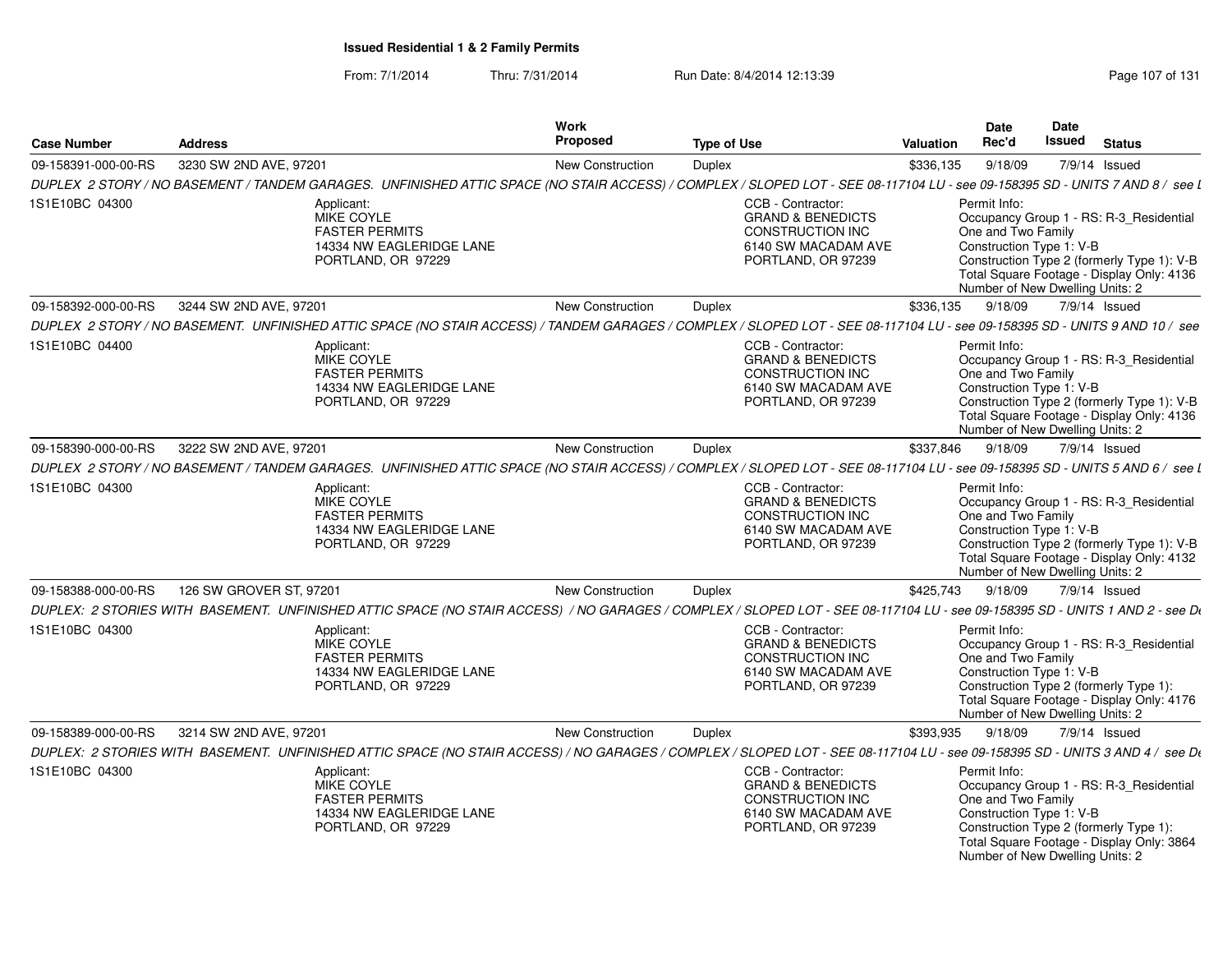|                                                                                           |                                                |                                                                                                                                              | <b>Work</b>                                                                                                                                                                           |                                                                                                                                            |           | <b>Date</b>                                                                                           | <b>Date</b>   |                                                                                    |
|-------------------------------------------------------------------------------------------|------------------------------------------------|----------------------------------------------------------------------------------------------------------------------------------------------|---------------------------------------------------------------------------------------------------------------------------------------------------------------------------------------|--------------------------------------------------------------------------------------------------------------------------------------------|-----------|-------------------------------------------------------------------------------------------------------|---------------|------------------------------------------------------------------------------------|
| <b>Case Number</b>                                                                        | <b>Address</b>                                 |                                                                                                                                              | Proposed                                                                                                                                                                              | <b>Type of Use</b>                                                                                                                         | Valuation | Rec'd                                                                                                 | <b>Issued</b> | <b>Status</b>                                                                      |
| 14-160792-000-00-RS                                                                       | 8448 SE 60TH AVE, 97206                        |                                                                                                                                              | <b>New Construction</b>                                                                                                                                                               | Garage/Carport                                                                                                                             | \$10,195  | 5/23/14                                                                                               |               | 7/11/14 Under Inspection                                                           |
|                                                                                           |                                                | NEW DETACHED ONE CAR ONE STORY GARAGE/FLAT LOT/COMPLEX***WITH NSFR 14-160780-RS*** Septic Decommissioning Required. Call for Inspection 842. |                                                                                                                                                                                       |                                                                                                                                            |           |                                                                                                       |               |                                                                                    |
| 1S2E19DD 03800                                                                            |                                                | Applicant:<br>MIKE COYLE                                                                                                                     | Owner:<br>YIDONG JIANG                                                                                                                                                                | CCB - Contractor:<br><b>BRIAN MCMILLEN LLC</b>                                                                                             |           | Permit Info:<br>Occupancy Group 1 - RS: U_Private                                                     |               |                                                                                    |
| <b>DARLINGTON</b><br>BLOCK <sub>23</sub><br>S 57' OF LOT 3 EXC PT IN ST<br>S 57' OF LOT 4 |                                                | <b>FASTER PERMITS</b><br>14334 NW EAGLERIDGE LANE<br>PORTLAND, OR 97229                                                                      | 2274 EDGEMONT ST SE<br>ALBANY, OR 97322-8872                                                                                                                                          | 15151 SE FRYE<br>HAPPY VALLEY, OR 97086                                                                                                    |           | Garage\Utility Misc.<br>Construction Type 1: V-B                                                      |               | Construction Type 2 (formerly Type 1):<br>Total Square Footage - Display Only: 240 |
| 14-157272-000-00-RS                                                                       | 6564 SE 63RD AVE, 97206                        |                                                                                                                                              | New Construction                                                                                                                                                                      | Garage/Carport                                                                                                                             | \$10,195  | 5/15/14                                                                                               |               | 7/9/14 Under Inspection                                                            |
|                                                                                           |                                                | NEW DETACHED GARAGE/1-STORY/FLAT LOT/SIMPLE***WITH NSFR 14-157268-RS***                                                                      |                                                                                                                                                                                       |                                                                                                                                            |           |                                                                                                       |               |                                                                                    |
| 1S2E20BB 08100                                                                            |                                                | Applicant:<br><b>KEVIN PARTAIN</b><br><b>URBAN VISIONS</b><br>223 NE 56TH AVE<br>PORTLAND, OR 97213                                          | Owner:<br><b>GROUNDBREAKERS</b><br><b>CONSTRUCTION</b><br>6045 SE STARK ST<br>PORTLAND, OR 97215-1933<br>Owner:<br>AND DEVELOPMENT INC<br>6045 SE STARK ST<br>PORTLAND, OR 97215-1933 | CCB - Contractor:<br><b>CLINT WEILER</b><br><b>GROUND BREAKERS CONST &amp;</b><br><b>DEV INC</b><br>6045 SE STARK ST<br>PORTLAND, OR 97215 |           | Permit Info:<br>Occupancy Group 1 - RS: U_Private<br>Garage\Utility Misc.<br>Construction Type 1: V-B |               | Construction Type 2 (formerly Type 1):<br>Total Square Footage - Display Only: 240 |
| 14-157249-000-00-RS                                                                       | 6550 SE 63RD AVE, 97206                        |                                                                                                                                              | New Construction                                                                                                                                                                      | Garage/Carport                                                                                                                             | \$10,195  | 5/15/14                                                                                               |               | 7/9/14 Under Inspection                                                            |
|                                                                                           |                                                | NEW 1-CAR GARAGE/1-STORY/FLAT LOT/SIMPLE***WITH NSFR 14-157243-RS***                                                                         |                                                                                                                                                                                       |                                                                                                                                            |           |                                                                                                       |               |                                                                                    |
| 1S2E20BB 08100                                                                            |                                                | Applicant:<br><b>KEVIN PARTAIN</b><br><b>URBAN VISIONS</b><br>223 NE 56TH AVE<br>PORTLAND, OR 97213                                          | Owner:<br><b>GROUNDBREAKERS</b><br><b>CONSTRUCTION</b><br>6045 SE STARK ST<br>PORTLAND, OR 97215-1933<br>Owner:<br>AND DEVELOPMENT INC                                                | CCB - Contractor:<br><b>CLINT WEILER</b><br><b>GROUND BREAKERS CONST &amp;</b><br><b>DEV INC</b><br>6045 SE STARK ST<br>PORTLAND, OR 97215 |           | Permit Info:<br>Occupancy Group 1 - RS: U_Private<br>Garage\Utility Misc.<br>Construction Type 1: V-B |               | Construction Type 2 (formerly Type 1):<br>Total Square Footage - Display Only: 240 |
|                                                                                           |                                                |                                                                                                                                              | 6045 SE STARK ST<br>PORTLAND, OR 97215-1933                                                                                                                                           |                                                                                                                                            |           |                                                                                                       |               |                                                                                    |
| 14-181171-000-00-RS                                                                       | 6325 SE STEPHENS ST, 97215                     |                                                                                                                                              | <b>New Construction</b>                                                                                                                                                               | Garage/Carport                                                                                                                             | \$34,000  | 7/9/14                                                                                                |               | 7/9/14 Issued                                                                      |
|                                                                                           |                                                | DEMO 170 SF GARAGE; BUILD NEW GARAGE WITH ATTACHED COVERED PORCH                                                                             |                                                                                                                                                                                       |                                                                                                                                            |           |                                                                                                       |               |                                                                                    |
| 1S2E05CB 00300                                                                            |                                                | Applicant:                                                                                                                                   | Owner:                                                                                                                                                                                | CCB - Contractor:                                                                                                                          |           | Permit Info:                                                                                          |               |                                                                                    |
| <b>AUBURN PK</b><br>BLOCK 10<br>LOT 2 EXC PT IN ST<br>WLY 1.3' OF LOT 3 EXC PT IN ST      |                                                | <b>KEYAN MIZANI</b><br>EM ZED DESIGN LLC<br>3302 SE SALMON ST<br>PORTLAND, OR 97214                                                          | PHILIP W YOUNG<br>6325 SE STEPHENS ST<br>PORTLAND, OR 97215-3451                                                                                                                      | THOMAS L CHAMPION<br>TOM CHAMPION BUILDERS LLC<br>PO BOX 14646<br>PORTLAND, OR 97293                                                       |           | Occupancy Group 1 - RS: U_Private<br>Garage\Utility Misc.<br>Construction Type 1: V-B                 |               | Construction Type 2 (formerly Type 1):<br>Total Square Footage - Display Only: 264 |
| 14-178998-000-00-RS                                                                       | 4112 SE 70TH AVE, 97206                        |                                                                                                                                              | New Construction                                                                                                                                                                      | Garage/Carport                                                                                                                             | \$24,468  | 7/3/14                                                                                                |               | $7/3/14$ Issued                                                                    |
|                                                                                           | NEW 576 SF DETACHED GARAGE AT REAR OF PROPERTY |                                                                                                                                              |                                                                                                                                                                                       |                                                                                                                                            |           |                                                                                                       |               |                                                                                    |
| 1S2E08CD 03200                                                                            |                                                | Applicant:                                                                                                                                   | Owner:                                                                                                                                                                                |                                                                                                                                            |           | Permit Info:                                                                                          |               |                                                                                    |
| <b>KERN PK</b><br><b>BLOCK 4</b><br>S 1/2 OF LOT 13&14<br>W 1/2 OF S 1/2 OF LOT 15        |                                                | PAMELA J DURLEY<br>4112 SE 70TH AVE<br>PORTLAND, OR 97206-3538                                                                               | PAMELA J DURLEY<br>4112 SE 70TH AVE<br>PORTLAND, OR 97206-3538                                                                                                                        |                                                                                                                                            |           | Occupancy Group 1 - RS: U_Private<br>Garage\Utility Misc.<br>Construction Type 1: V-B                 |               | Construction Type 2 (formerly Type 1):<br>Total Square Footage - Display Only: 576 |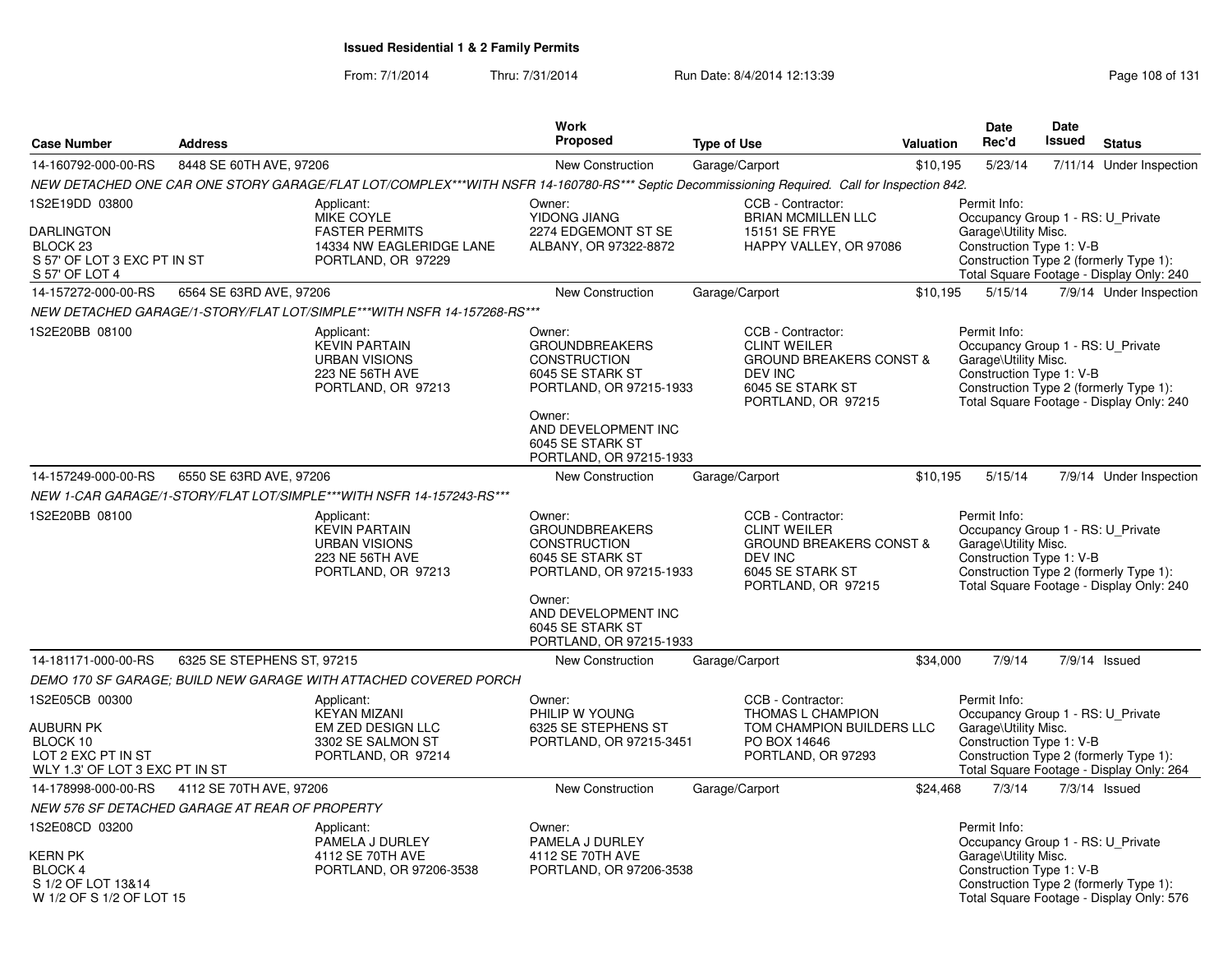From: 7/1/2014Thru: 7/31/2014 Run Date: 8/4/2014 12:13:39 Research 2010 131

| <b>Case Number</b>                                                                  | <b>Address</b>                                             |                                                                                                                             | <b>Work</b><br><b>Proposed</b>                                                                                                                                                                       | <b>Type of Use</b> |                                                                                                                                   | Valuation | <b>Date</b><br>Rec'd                                                                                  | <b>Date</b><br>Issued | <b>Status</b>                                                                      |
|-------------------------------------------------------------------------------------|------------------------------------------------------------|-----------------------------------------------------------------------------------------------------------------------------|------------------------------------------------------------------------------------------------------------------------------------------------------------------------------------------------------|--------------------|-----------------------------------------------------------------------------------------------------------------------------------|-----------|-------------------------------------------------------------------------------------------------------|-----------------------|------------------------------------------------------------------------------------|
| 14-177826-000-00-RS                                                                 | 10247 NE PACIFIC ST, 97220                                 |                                                                                                                             | New Construction                                                                                                                                                                                     |                    | Garage/Carport                                                                                                                    | \$35,343  | 7/2/14                                                                                                |                       | 7/2/14 Under Inspection                                                            |
|                                                                                     | NEW DETACHED GARAGE AND EXTEND DRIVEWAY                    |                                                                                                                             |                                                                                                                                                                                                      |                    |                                                                                                                                   |           |                                                                                                       |                       |                                                                                    |
| 1N2E34BC 02700<br><b>TULIP AC</b><br><b>BLOCK1</b><br>S 140' OF LOT 6               |                                                            | Applicant:<br><b>LEON R GIBB</b><br>10247 NE PACIFIC ST<br>PORTLAND, OR 97220-4025                                          | Owner:<br><b>LEON R GIBB</b><br>10247 NE PACIFIC ST<br>PORTLAND, OR 97220-4025                                                                                                                       |                    |                                                                                                                                   |           | Permit Info:<br>Occupancy Group 1 - RS: U_Private<br>Garage\Utility Misc.<br>Construction Type 1: V-B |                       | Construction Type 2 (formerly Type 1):<br>Total Square Footage - Display Only: 832 |
| 14-106148-000-00-RS                                                                 | 3515 SW CUSTER ST, 97219                                   |                                                                                                                             | New Construction                                                                                                                                                                                     |                    | Garage/Carport                                                                                                                    | \$10,724  | 1/16/14                                                                                               |                       | $7/2/14$ Issued                                                                    |
|                                                                                     |                                                            | NEW DETACHED GARAGE/ 1 STORY/ FLAT LOT**SEE 14-106128 RS FOR NSFR**                                                         |                                                                                                                                                                                                      |                    |                                                                                                                                   |           |                                                                                                       |                       |                                                                                    |
| 1S1E20BD 10600                                                                      |                                                            | Applicant:<br><b>MIKE COYLE</b><br><b>FASTER PERMITS</b><br>14334 NW EAGLERIDGE LANE<br>PORTLAND, OR 97229                  | Owner:<br>WEST COAST DEVELOPMENT<br>1697 19TH ST<br>WEST LINN, OR 97068-4453<br>Owner:<br><b>GROUP INC</b><br>1697 19TH ST<br>WEST LINN, OR 97068-4453                                               |                    | CCB - Contractor:<br><b>WEST COAST DEVELOPMENT</b><br><b>GROUP INC</b><br>1697 19TH ST<br>WEST LINN, OR 97068                     |           | Permit Info:<br>Occupancy Group 1 - RS: U_Private<br>Garage\Utility Misc.<br>Construction Type 1: V-B |                       | Construction Type 2 (formerly Type 1):<br>Total Square Footage - Display Only: 264 |
| 14-152577-000-00-RS                                                                 | 4821 NE GRAND AVE, 97211                                   |                                                                                                                             | <b>New Construction</b>                                                                                                                                                                              |                    | Garage/Carport                                                                                                                    | \$14,018  | 5/5/14                                                                                                |                       | 7/1/14 Under Inspection                                                            |
|                                                                                     |                                                            | NEW DETACHED GARAGE/1-STORY/FLAT LOT/COMPLEX***WITH NSFR 14-152572-RS***                                                    |                                                                                                                                                                                                      |                    |                                                                                                                                   |           |                                                                                                       |                       |                                                                                    |
| 1N1E23BC 06600<br><b>DAVIS HIGHLAND</b><br>BLOCK <sub>3</sub><br><b>LOT 7&amp;8</b> |                                                            | Applicant:<br><b>MIKE COYLE</b><br><b>FASTER PERMITS</b><br>14334 NW EAGLERIDGE LANE<br>PORTLAND, OR 97229                  | Owner:<br>WEST COAST DEVELOPMENT<br>1697 19TH ST<br>WEST LINN, OR 97068-4453                                                                                                                         |                    | CCB - Contractor:<br><b>WEST COAST DEVELOPMENT</b><br><b>GROUP INC</b><br>1697 19TH ST<br>WEST LINN, OR 97068                     |           | Permit Info:<br>Occupancy Group 1 - RS: U_Private<br>Garage\Utility Misc.<br>Construction Type 1: V-B |                       | Construction Type 2 (formerly Type 1):<br>Total Square Footage - Display Only: 330 |
| 14-162220-000-00-RS                                                                 | 3526 SE 14TH AVE, 97202                                    |                                                                                                                             | New Construction                                                                                                                                                                                     |                    | Garage/Carport                                                                                                                    | \$11,894  | 5/28/14                                                                                               |                       | 7/1/14 Under Inspection                                                            |
|                                                                                     |                                                            | NEW DETACHED GARAGE/1-STORY/FLAT LOT/SIMPLE***WITH NSFR 14-162206-RS****                                                    |                                                                                                                                                                                                      |                    |                                                                                                                                   |           |                                                                                                       |                       |                                                                                    |
| 1S1E11DB 02900<br><b>FEURERS ADD</b><br>BLOCK 16<br>LOT <sub>5</sub>                |                                                            | Applicant:<br><b>ADAM HOESLY</b><br>2909 SE TACOMA ST<br>PORTLAND, OR 97202                                                 | Owner:<br>NANCY M RODGERS<br>13317 SE REEDWAY PL<br>PORTLAND, OR 97236-4180                                                                                                                          |                    | CCB - Contractor:<br>ADAM<br>A F HOESLEY INC<br>3731 SE LIEBE<br>PORTLAND, OR 97202                                               |           | Permit Info:<br>Occupancy Group 1 - RS: U_Private<br>Garage\Utility Misc.<br>Construction Type 1: V-B |                       | Construction Type 2 (formerly Type 1):<br>Total Square Footage - Display Only: 280 |
| 14-178194-000-00-RS                                                                 | 5119 NE 35TH AVE, 97211                                    |                                                                                                                             | <b>New Construction</b>                                                                                                                                                                              |                    | Garage/Carport                                                                                                                    | \$10,195  | 7/2/14                                                                                                |                       | 7/31/14 Issued                                                                     |
|                                                                                     | NEW ONE STORY ONE CAR GARAGE *** WITH NSFR 14-178186-RS*** |                                                                                                                             |                                                                                                                                                                                                      |                    |                                                                                                                                   |           |                                                                                                       |                       |                                                                                    |
| 1N1E24AB 10500<br><b>WILLAMETTE ADD</b><br>BLOCK 24<br>LOT 24&25                    |                                                            | Applicant:<br><b>MAJID HABIBI</b><br>PORTLAND DEVELOPMENT<br>GROUP, LLC<br>11124 NE HALSEY ST PMB 643<br>PORTLAND, OR 97220 | Owner:<br>PORTLAND DEVELOPMENT<br><b>GROUP</b><br>11124 NE HALSEY ST PMB 643<br>PORTLAND, OR 97220-2021<br>Owner:<br><b>INVESTMENTS LLC</b><br>11124 NE HALSEY ST PMB 643<br>PORTLAND, OR 97220-2021 |                    | CCB - Contractor:<br><b>GENE</b><br>PORTLAND DEVELOPMENT<br><b>GROUP LLC</b><br>11124 NE HALSEY ST. PMB 643<br>PORTLAND, OR 97220 |           | Permit Info:<br>Occupancy Group 1 - RS: U_Private<br>Garage\Utility Misc.<br>Construction Type 1: V-B |                       | Construction Type 2 (formerly Type 1):<br>Total Square Footage - Display Only: 240 |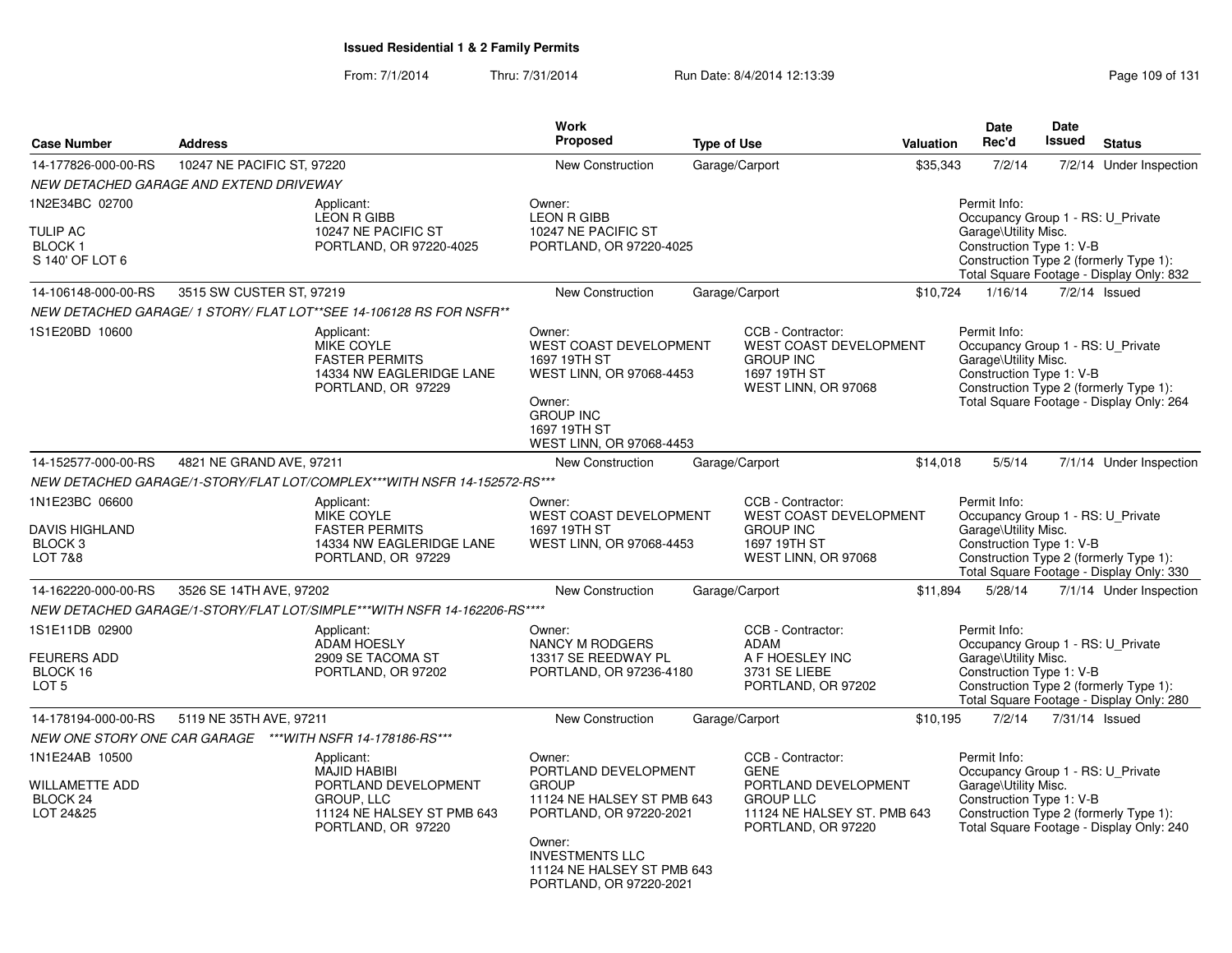From: 7/1/2014Thru: 7/31/2014 Run Date: 8/4/2014 12:13:39 Research 2010 of 131

| <b>Case Number</b>                                              | <b>Address</b>              |                                                                                                                            | <b>Work</b><br><b>Proposed</b>                                                                                                                               | <b>Type of Use</b>                                                                                                                                                                                                                           | Valuation | <b>Date</b><br>Rec'd                                                                                                                            | Date<br>Issued | <b>Status</b>                                                                                                                     |
|-----------------------------------------------------------------|-----------------------------|----------------------------------------------------------------------------------------------------------------------------|--------------------------------------------------------------------------------------------------------------------------------------------------------------|----------------------------------------------------------------------------------------------------------------------------------------------------------------------------------------------------------------------------------------------|-----------|-------------------------------------------------------------------------------------------------------------------------------------------------|----------------|-----------------------------------------------------------------------------------------------------------------------------------|
| 14-138216-REV-01-RS                                             | 3305 NE 50TH AVE, 97213     |                                                                                                                            | <b>New Construction</b>                                                                                                                                      | Garage/Carport                                                                                                                                                                                                                               | \$4,000   | 7/30/14                                                                                                                                         |                | 7/30/14 Issued                                                                                                                    |
|                                                                 |                             | VALUE ADDED REVISION TO FRAME IN BATHROOM IN 2ND FLOOR OFFICE AREA (3 BATHROOMS TOTAL)                                     |                                                                                                                                                              |                                                                                                                                                                                                                                              |           |                                                                                                                                                 |                |                                                                                                                                   |
| 1N2E30BA 04400<br>ROSE CITY PK<br>BLOCK 154<br>LOT <sub>8</sub> |                             | Applicant:<br><b>MORGAN HAY</b><br>3305 NE 50TH AVE<br>PORTLAND, OR 97213                                                  | Owner:<br><b>HAYLI H HAY</b><br>3305 NE 50TH AVE<br>PORTLAND, OR 97213<br>Owner:<br><b>MORGAN HAY</b><br>3305 NE 50TH AVE                                    |                                                                                                                                                                                                                                              |           | Permit Info:<br>One and Two Family<br>Construction Type 1: V-B                                                                                  |                | Occupancy Group 1 - RS: R-3_Residential<br>Construction Type 2 (formerly Type 1): V-B<br>Total Square Footage - Display Only: 743 |
|                                                                 |                             |                                                                                                                            | PORTLAND, OR 97213                                                                                                                                           |                                                                                                                                                                                                                                              |           |                                                                                                                                                 |                |                                                                                                                                   |
| 14-190445-000-00-RS                                             | 2847 SE 109TH AVE, 97266    |                                                                                                                            | <b>New Construction</b>                                                                                                                                      | Garage/Carport                                                                                                                                                                                                                               | \$22.950  | 7/29/14                                                                                                                                         | 7/29/14 Issued |                                                                                                                                   |
|                                                                 |                             | NEW POLE BARN TO BE USED AS GARAGE AND PAVE PARKING PAD ONLY, GRAVEL DRIVEWAY TO REMAIN; EXCAVATING 120 CUBIC FEET OF SOIL |                                                                                                                                                              |                                                                                                                                                                                                                                              |           |                                                                                                                                                 |                |                                                                                                                                   |
| 1S2E10BA 05600<br>PITTOCK GROVE<br>BLOCK 7<br>LOT <sub>5</sub>  |                             | Applicant:<br><b>TERRY L AMBROSE</b><br>2847 SE 109TH AVE<br>PORTLAND, OR 97266                                            | Owner:<br><b>TERRY L AMBROSE</b><br>2847 SE 109TH AVE<br>PORTLAND, OR 97266                                                                                  | CCB - Contractor:<br>M & W BUILDING SUPPLY CO<br><b>PO BOX 220</b><br>CANBY, OR 97013                                                                                                                                                        |           | Permit Info:<br>Occupancy Group 1 - RS: U_Private<br>Garage\Utility Misc.<br>Construction Type 1: V-B<br>Construction Type 2 (formerly Type 1): |                | Total Square Footage - Display Only: 600                                                                                          |
| 14-167603-000-00-RS                                             | 2104 NE HIGHLAND ST, 97211  |                                                                                                                            | New Construction                                                                                                                                             | Garage/Carport                                                                                                                                                                                                                               | \$11,215  | 6/10/14                                                                                                                                         | 7/24/14 Issued |                                                                                                                                   |
|                                                                 |                             | NEW DETACHED ONE STORY ONE CAR GARAGE *** WITH NSFR 14-167594-RS ***                                                       |                                                                                                                                                              |                                                                                                                                                                                                                                              |           |                                                                                                                                                 |                |                                                                                                                                   |
| 1N1E14DA 05000                                                  |                             | Applicant:<br><b>MIKE COYLE</b><br><b>FASTER PERMITS</b><br>14334 NW EAGLERIDGE LANE<br>PORTLAND, OR 97229                 |                                                                                                                                                              | CCB - Contractor:<br>DBA WRIGHT 1 ELECTRIC and<br>THREE PHASE ELECTRIC<br>5618 SE 135TH<br>PORTLAND OR 97236<br>CCB - Contractor:<br><b>VIC REMMERS</b><br><b>EVERETT CUSTOM HOMES INC</b><br>735 SW 158TH AVE STE 180<br>BEAVERTON OR 97008 |           | Permit Info:<br>Occupancy Group 1 - RS: U_Private<br>Garage\Utility Misc.<br>Construction Type 1: V-B<br>Construction Type 2 (formerly Type 1): |                | Total Square Footage - Display Only: 264                                                                                          |
| 14-147724-000-00-RS                                             | 1325 SE CLATSOP ST - Unit A |                                                                                                                            | New Construction                                                                                                                                             | Garage/Carport                                                                                                                                                                                                                               | \$11,215  | 4/24/14                                                                                                                                         | 7/17/14 Issued |                                                                                                                                   |
|                                                                 |                             | NEW SINGLE STORY GARAGE*GOES WITH NSFR PERMIT 14-147697RS*                                                                 |                                                                                                                                                              |                                                                                                                                                                                                                                              |           |                                                                                                                                                 |                |                                                                                                                                   |
| 1S1E26BA 01200<br>SELLWOOD<br>BLOCK 60<br>LOT <sub>9</sub>      |                             | Applicant:<br>MIKE COYLE<br><b>FASTER PERMITS</b><br>14334 NW EAGLERIDGE LANE<br>PORTLAND, OR 97229                        | Owner:<br><b>SAM AYLOR</b><br>1325 SE CLATSOP ST<br>PORTLAND, OR 97202-7142<br>Owner:<br><b>MEGAN AYLOR</b><br>1325 SE CLATSOP ST<br>PORTLAND, OR 97202-7142 | CCB - Contractor:<br><b>ADAM</b><br>A F HOESLEY INC<br>3731 SE LIEBE<br>PORTLAND, OR 97202                                                                                                                                                   |           | Permit Info:<br>Occupancy Group 1 - RS: U_Private<br>Garage\Utility Misc.<br>Construction Type 1: V-B<br>Construction Type 2 (formerly Type 1): |                | Total Square Footage - Display Only: 264                                                                                          |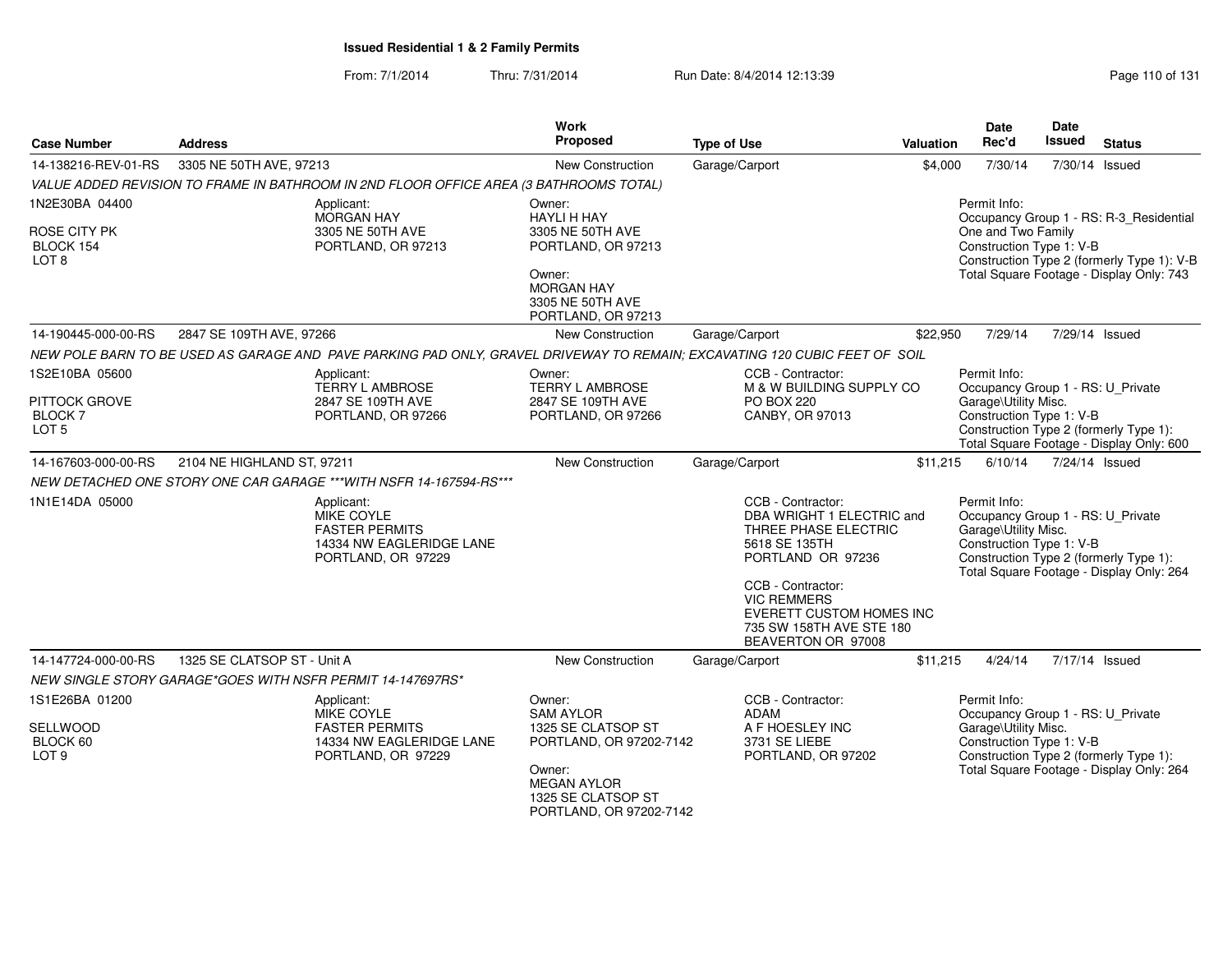From: 7/1/2014Thru: 7/31/2014 Run Date: 8/4/2014 12:13:39 Rege 111 of 131

|                                                                                 |                          |                                                                                                                                           | Work                                                                                                                                               |                    |                                                                                                                                                                                |                  | <b>Date</b>                                                                                           | Date          |                                                                                                                                    |
|---------------------------------------------------------------------------------|--------------------------|-------------------------------------------------------------------------------------------------------------------------------------------|----------------------------------------------------------------------------------------------------------------------------------------------------|--------------------|--------------------------------------------------------------------------------------------------------------------------------------------------------------------------------|------------------|-------------------------------------------------------------------------------------------------------|---------------|------------------------------------------------------------------------------------------------------------------------------------|
| <b>Case Number</b>                                                              | <b>Address</b>           |                                                                                                                                           | Proposed                                                                                                                                           | <b>Type of Use</b> |                                                                                                                                                                                | <b>Valuation</b> | Rec'd                                                                                                 | <b>Issued</b> | <b>Status</b>                                                                                                                      |
| 14-160282-000-00-RS                                                             | 4414 SW SEMLER WAY       |                                                                                                                                           | <b>New Construction</b>                                                                                                                            |                    | Garage/Carport                                                                                                                                                                 | \$72,216         | 5/23/14                                                                                               |               | 7/16/14 Under Inspection                                                                                                           |
|                                                                                 |                          | NEW DETACHED GARAGE WITH SPACE BELOW FOR HEATED PETROOM, POTTING SHED AND UNHEATED STORAGE. HEATED SPACES ARE NOT PERMITTED AS HABITABLE. |                                                                                                                                                    |                    |                                                                                                                                                                                |                  |                                                                                                       |               |                                                                                                                                    |
| 1S1E07CC 01502<br><b>SEMLER PARK</b><br>LOT <sub>2</sub><br>INC UND INT TRACT A |                          | Applicant:<br>TIMUR TURSUNBAEV<br>TIMURLAND CONSTRUCTION LLC<br>17646 SE TIBBETTS ST<br>PORTLAND OR 97236                                 | Owner:<br>ROBERT ELSASSER<br>4414 SW SEMLER WAY<br>PORTLAND, OR 97221<br>Owner:<br>RONALD PIERRE-LOUIS<br>4414 SW SEMLER WAY<br>PORTLAND, OR 97221 |                    | CCB - Contractor:<br>TIMUR TURSUNBAEV<br>TIMURLAND CONSTRUCTION LLC<br>17646 SE TIBBETTS ST<br>PORTLAND OR 97236                                                               |                  | Permit Info:<br>Occupancy Group 1 - RS: U_Private<br>Garage\Utility Misc.<br>Construction Type 1: V-B |               | Construction Type 2 (formerly Type 1):<br>Total Square Footage - Display Only: 1700                                                |
| 13-178846-000-00-RS                                                             | 6303 SE YAMHILL ST       |                                                                                                                                           | New Construction                                                                                                                                   | Garage/Carport     |                                                                                                                                                                                | \$16,248         | 7/12/13                                                                                               |               | 7/17/14 Issued                                                                                                                     |
| <b>DETACHED GARAGE</b>                                                          |                          |                                                                                                                                           |                                                                                                                                                    |                    |                                                                                                                                                                                |                  |                                                                                                       |               |                                                                                                                                    |
| 1S2E05BC 00202                                                                  |                          | Applicant:<br>MIKE COYLE<br><b>FASTER PERMITS</b><br>14334 NW EAGLERIDGE LANE<br>PORTLAND, OR 97229                                       |                                                                                                                                                    |                    | CCB - Contractor:<br>WILDE PROPERTIES INC<br>3735 SE CLAY STE 204<br>PORTLAND, OR 97214                                                                                        |                  | Permit Info:<br>Occupancy Group 1 - RS: U_Private<br>Garage\Utility Misc.<br>Construction Type 1: V-B |               | Construction Type 2 (formerly Type 1):<br>Total Square Footage - Display Only: 400                                                 |
| 12-161129-REV-01-RS                                                             | 6828 SE KNIGHT ST, 97206 |                                                                                                                                           | <b>New Construction</b>                                                                                                                            |                    | Rowhouse (2 units)                                                                                                                                                             |                  | \$<br>7/28/14                                                                                         |               | 7/28/14 Issued                                                                                                                     |
| REVISION - REPLACE DRYWALL WITH 3 SMALLER DRYWALLS                              |                          |                                                                                                                                           |                                                                                                                                                    |                    |                                                                                                                                                                                |                  |                                                                                                       |               |                                                                                                                                    |
| 1S2E17CA                                                                        |                          | Applicant:<br><b>HARRY HANNA</b><br><b>SENTAUR INC</b><br>3880 SE HARRISON ST, STE 100<br>MILWAUKIE OR 97222                              | Owner:<br><b>SENTAUR INC</b><br>3880 SE HARRISON ST #100<br>MILWAUKIE, OR 97222-5899                                                               |                    | CCB - Contractor:<br><b>HARRY HANNA</b><br><b>SENTAUR INC</b><br>3880 SE HARRISON ST SUITE 100<br>MILWAUKIE OR 97222                                                           |                  | Permit Info:<br>One and Two Family<br>Construction Type 1: V-B                                        |               | Occupancy Group 1 - RS: R-3_Residential<br>Construction Type 2 (formerly Type 1):<br>Total Square Footage - Display Only: 1468     |
| 12-161112-REV-01-RS                                                             | 6832 SE KNIGHT ST, 97206 |                                                                                                                                           | <b>New Construction</b>                                                                                                                            |                    | Rowhouse (2 units)                                                                                                                                                             |                  | \$<br>7/28/14                                                                                         |               | 7/28/14 Under Inspection                                                                                                           |
|                                                                                 |                          | REVISION - CHANGE FROM ONE DRYWELL TO 3 SMALLER DRYWELLS                                                                                  |                                                                                                                                                    |                    |                                                                                                                                                                                |                  |                                                                                                       |               |                                                                                                                                    |
| 1S2E17CA                                                                        |                          | Applicant:<br><b>HARRY HANNA</b><br><b>SENTAUR INC</b><br>3880 SE HARRISON ST, STE 100<br>MILWAUKIE OR 97222                              | Owner:<br><b>SENTAUR INC</b><br>3880 SE HARRISON ST #100<br>MILWAUKIE, OR 97222-5899                                                               |                    | CCB - Contractor:<br><b>HARRY HANNA</b><br><b>SENTAUR INC</b><br>3880 SE HARRISON ST SUITE 100<br>MILWAUKIE OR 97222                                                           |                  | Permit Info:<br>One and Two Family<br>Construction Type 1: V-B                                        |               | Occupancy Group 1 - RS: R-3_Residential<br>Construction Type 2 (formerly Type 1):<br>Total Square Footage - Display Only: 1468     |
| 14-163927-000-00-RS                                                             | 4621 NE 72ND AVE, 97218  |                                                                                                                                           | <b>New Construction</b>                                                                                                                            |                    | <b>Single Family Dwelling</b>                                                                                                                                                  | \$304,635        | 6/2/14                                                                                                |               | 7/15/14 Under Inspection                                                                                                           |
|                                                                                 |                          | NEW SINGLE FAMILY RESIDENCE/2-STORY/ATTACHED GARAGE/FLAT LOT/SIMPLE                                                                       |                                                                                                                                                    |                    |                                                                                                                                                                                |                  |                                                                                                       |               |                                                                                                                                    |
| 1N2E20BD 03302                                                                  |                          | Applicant:<br><b>KEVIN PARTAIN</b><br><b>URBAN VISIONS</b><br>223 NE 56TH AVE<br>PORTLAND, OR 97213                                       | Owner:<br><b>CORNICE GROUP LLC</b><br>PO BOX 11778<br>PORTLAND, OR 97211-1778                                                                      |                    | CCB - Contractor:<br><b>CORNICE GROUP LLC</b><br>PO BOX 11778<br>PORTLAND, OR 97211<br>CCB - Contractor:<br>DELTA PLUMBING INC<br>12205 SE 108TH AVE<br>HAPPY VALLEY, OR 97086 |                  | Permit Info:<br>One and Two Family<br>Construction Type 1: V-B<br>Number of New Dwelling Units: 1     |               | Occupancy Group 1 - RS: R-3_Residential<br>Construction Type 2 (formerly Type 1): V-B<br>Total Square Footage - Display Only: 2906 |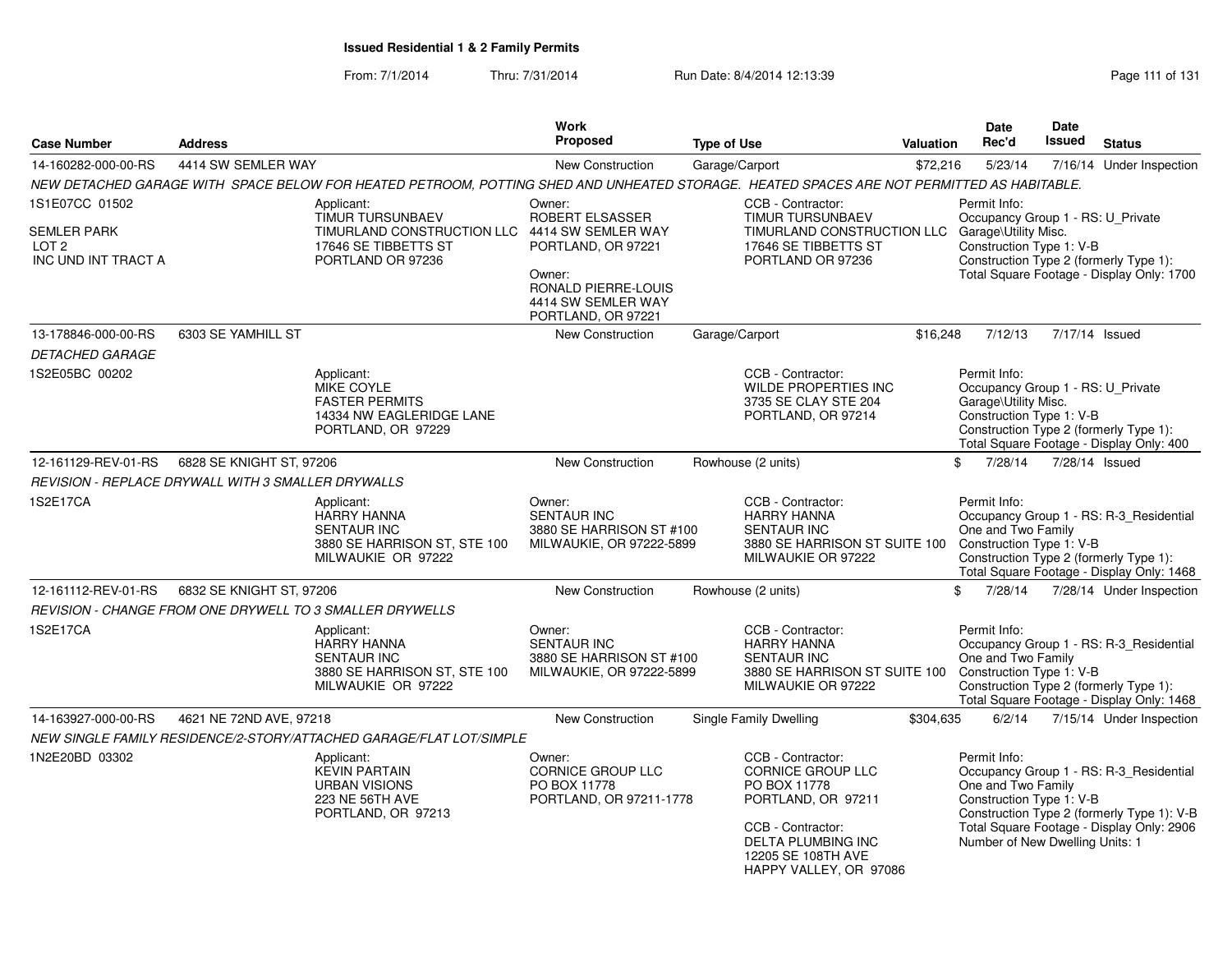From: 7/1/2014Thru: 7/31/2014 Run Date: 8/4/2014 12:13:39 Rege 112 of 131

| <b>Case Number</b>                                                                                    | <b>Address</b>     |                                                                                                              | Work<br>Proposed                                                                                                                                     | <b>Type of Use</b>                                                                                                                                                                                                                                                                                                                                                                                               | <b>Valuation</b> | Date<br>Rec'd                                                                                     | Date<br><b>Issued</b> | <b>Status</b>                                                                                                                      |
|-------------------------------------------------------------------------------------------------------|--------------------|--------------------------------------------------------------------------------------------------------------|------------------------------------------------------------------------------------------------------------------------------------------------------|------------------------------------------------------------------------------------------------------------------------------------------------------------------------------------------------------------------------------------------------------------------------------------------------------------------------------------------------------------------------------------------------------------------|------------------|---------------------------------------------------------------------------------------------------|-----------------------|------------------------------------------------------------------------------------------------------------------------------------|
| 13-212730-DFS-01-RS                                                                                   | 5492 NW RUBICON LN |                                                                                                              | New Construction                                                                                                                                     | Single Family Dwelling                                                                                                                                                                                                                                                                                                                                                                                           | \$5,800          | 6/24/14                                                                                           | 7/16/14 Final         |                                                                                                                                    |
| <b>DFS FOR FIRE SPRINKLERS</b>                                                                        |                    |                                                                                                              |                                                                                                                                                      |                                                                                                                                                                                                                                                                                                                                                                                                                  |                  |                                                                                                   |                       |                                                                                                                                    |
| 1N1W22AA 00618<br>PARTITION PLAT 2011-35<br>LOT 1<br>INC UND INT TRACT A OF PARTITION PLAT<br>2002-60 |                    | Applicant:<br>MIKE COYLE<br><b>FASTER PERMITS</b><br>14334 NW EAGLERIDGE LANE<br>PORTLAND, OR 97229          | Owner:<br><b>SCOTT PAJOR</b><br>4012 NW MCGRATH CT<br>PORTLAND, OR 97229<br>Owner:<br><b>DEBRA PAJOR</b><br>4012 NW MCGRATH CT<br>PORTLAND, OR 97229 | CCB - Contractor:<br>EAST WEST PLUMBING INC<br>11406 SE NORWOOD LOOP<br>HAPPY VALLEY OR 97086<br>CCB - Contractor:<br>PETRINA CONSTRUCTION INC<br>4505 NE TILLAMOOK ST<br>PORTLAND, OR 97213-1319<br>CCB - Contractor:<br>WHISKEY HILL ELECTRIC INC<br><b>HUBBARD OR</b><br>P O BOX 206<br>HUBBARD OR 97032<br>CCB - Contractor:<br><b>B &amp; S HEATING &amp; AIR</b><br><b>CONDITIONING LLC</b><br>PO BOX 1623 |                  | Permit Info:<br>One and Two Family<br>Construction Type 1: V-B                                    |                       | Occupancy Group 1 - RS: R-3 Residential<br>Construction Type 2 (formerly Type 1): V-B<br>Total Square Footage - Display Only: 7540 |
| 13-225707-000-00-RS                                                                                   | 7337 N MOHAWK AVE  |                                                                                                              | <b>New Construction</b>                                                                                                                              | OREGON CITY, OR 97045<br>Single Family Dwelling                                                                                                                                                                                                                                                                                                                                                                  | \$214,600        | 11/7/13                                                                                           |                       | 7/16/14 Under Inspection                                                                                                           |
|                                                                                                       |                    | NEW SINGLE FAMILY RESIDENCE / 2 STORY / ATTACHED GARAGE / FLAT LOT / COMPLEX                                 |                                                                                                                                                      |                                                                                                                                                                                                                                                                                                                                                                                                                  |                  |                                                                                                   |                       |                                                                                                                                    |
| 1N1W12AB 01801                                                                                        |                    | Applicant:<br><b>ROB HUMPHREY</b><br><b>FASTER PERMITS</b><br>14334 NW EAGLERIDGE LANE<br>PORTLAND, OR 97229 |                                                                                                                                                      | CCB - Contractor:<br>DBA WRIGHT 1 ELECTRIC and<br>THREE PHASE ELECTRIC<br>5618 SE 135TH<br>PORTLAND OR 97236<br>CCB - Contractor:<br>DEVELOPMENT NORTHWEST<br>INC/dba Wolcott Plumbing<br>1075 W HISTORIC COLUMBIA<br><b>RIVER HWY</b><br>TROUTDALE OR 97060<br>CCB - Contractor:<br><b>VIC REMMERS</b><br><b>EVERETT CUSTOM HOMES INC</b><br>735 SW 158TH AVE STE 180<br>BEAVERTON OR 97008                     |                  | Permit Info:<br>One and Two Family<br>Construction Type 1: V-B<br>Number of New Dwelling Units: 1 |                       | Occupancy Group 1 - RS: R-3_Residential<br>Construction Type 2 (formerly Type 1): V-B<br>Total Square Footage - Display Only: 2163 |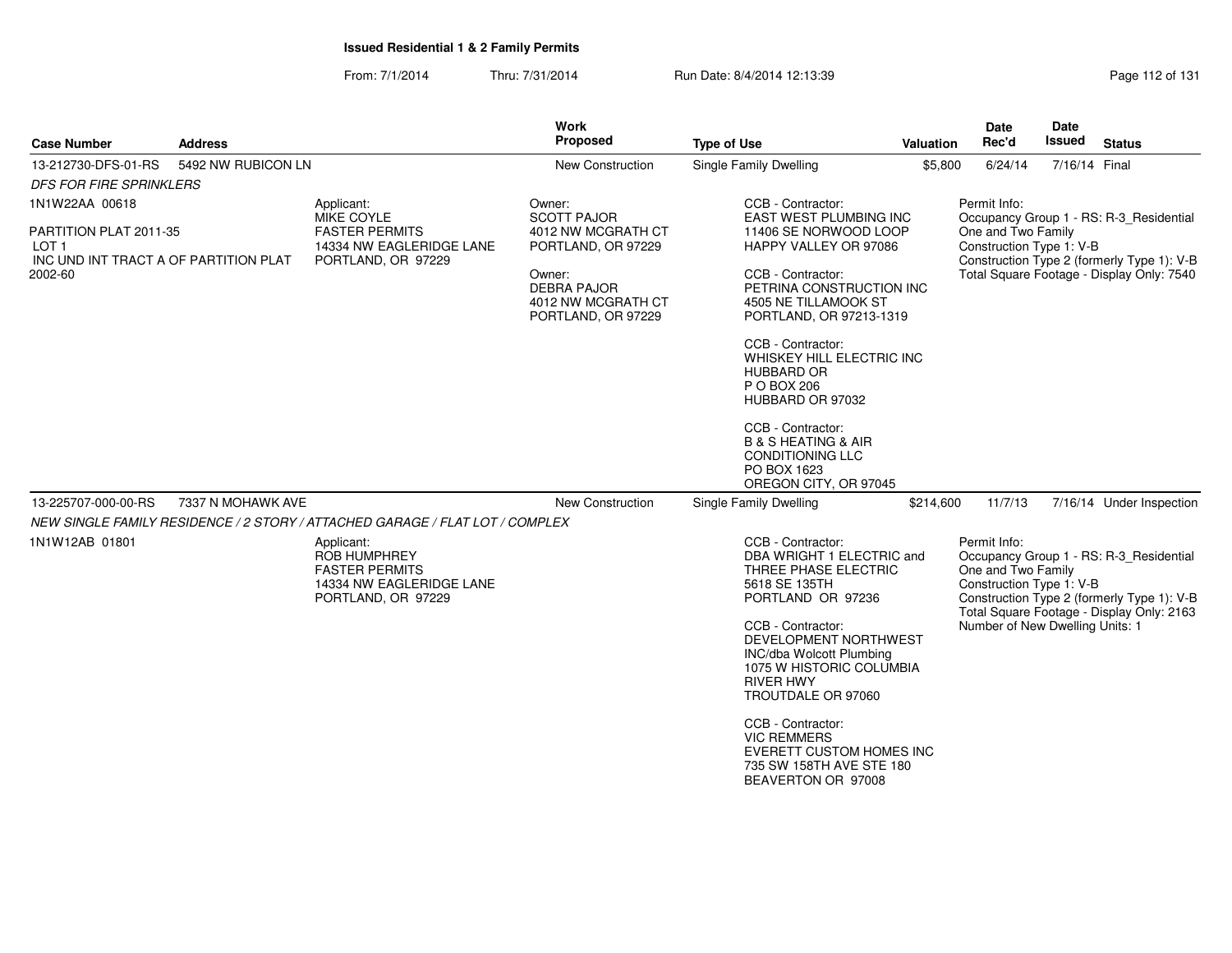#### From: 7/1/2014Thru: 7/31/2014 Run Date: 8/4/2014 12:13:39 Rege 113 of 131

| <b>Case Number</b>                                       | <b>Address</b>                                                                                                                               |                                                                                                | Work<br>Proposed                                                                                                                                             | <b>Type of Use</b> |                                                                                                              | Valuation | <b>Date</b><br>Rec'd                                                                                                                        | <b>Date</b><br><b>Issued</b> | <b>Status</b>                                                                                                                      |
|----------------------------------------------------------|----------------------------------------------------------------------------------------------------------------------------------------------|------------------------------------------------------------------------------------------------|--------------------------------------------------------------------------------------------------------------------------------------------------------------|--------------------|--------------------------------------------------------------------------------------------------------------|-----------|---------------------------------------------------------------------------------------------------------------------------------------------|------------------------------|------------------------------------------------------------------------------------------------------------------------------------|
| 13-217142-000-00-RS                                      | 4928 SW POMONA ST                                                                                                                            |                                                                                                | <b>New Construction</b>                                                                                                                                      |                    | <b>Single Family Dwelling</b>                                                                                | \$279.968 | 10/16/13                                                                                                                                    |                              | 7/16/14 Under Inspection                                                                                                           |
|                                                          | NEW SINGLE FAMILY RESIDENCE/2 STORY/ATTACHED 2 CAR GARAGE/FLAT LOT/COMPLEX                                                                   |                                                                                                |                                                                                                                                                              |                    |                                                                                                              |           |                                                                                                                                             |                              |                                                                                                                                    |
| 1S1E31AA 06401                                           | Applicant:                                                                                                                                   | EDWARD RADULESCU                                                                               | Owner:                                                                                                                                                       |                    | CCB - Contractor:<br>WASHINGTON FEDERAL SAVINGS EMPIRE BUILDING CO. LLC                                      |           | Permit Info:                                                                                                                                |                              | Occupancy Group 1 - RS: R-3 Residential                                                                                            |
| WEST PORTLAND PK<br>BLOCK 38<br>LOT 15-17                | <b>EPR DESIGN</b>                                                                                                                            | 825 NE 20TH AVE STE 202<br>PORTLAND OR 97232                                                   | 425 PIKE ST<br>SEATTLE, WA 98101-2399                                                                                                                        |                    | P.O. BOX 16417<br>PORTLAND, OR 97292                                                                         |           | One and Two Family<br>Construction Type 1: V-B<br>Number of New Dwelling Units: 1                                                           |                              | Construction Type 2 (formerly Type 1): V-B<br>Total Square Footage - Display Only: 2892                                            |
| 13-178837-000-00-RS                                      | 6303 SE YAMHILL ST                                                                                                                           |                                                                                                | New Construction                                                                                                                                             |                    | <b>Single Family Dwelling</b>                                                                                | \$440,741 | 7/12/13                                                                                                                                     | 7/17/14 Issued               |                                                                                                                                    |
|                                                          | NEW SINGLE FAMILY RESIDENCE / 3 STORY / DETACHED GARAGE / SLOPED LOT / COMPLEX / PARTITION PLAT 2010-42, LOT 2+++FIRE SPRINKLERS+++          |                                                                                                |                                                                                                                                                              |                    |                                                                                                              |           |                                                                                                                                             |                              |                                                                                                                                    |
| 1S2E05BC 00202                                           | Applicant:<br>MIKE COYLE<br><b>FASTER PERMITS</b>                                                                                            | 14334 NW EAGLERIDGE LANE<br>PORTLAND, OR 97229                                                 | Owner:<br>WILDE PROPERTIES INC<br>3735 SE CLAY ST #204<br>PORTLAND, OR 97214-5139                                                                            |                    | CCB - Contractor:<br><b>WILDE PROPERTIES INC</b><br>3735 SE CLAY STE 204<br>PORTLAND, OR 97214               |           | Permit Info:<br>One and Two Family<br>Construction Type 1: V-B<br>Construction Type 2 (formerly Type 1):<br>Number of New Dwelling Units: 1 |                              | Occupancy Group 1 - RS: R-3 Residential<br>Total Square Footage - Display Only: 4116                                               |
| 13-146049-000-00-RS                                      | 5942 NE 33RD AVE - Unit A, 97211                                                                                                             |                                                                                                | <b>New Construction</b>                                                                                                                                      |                    | <b>Single Family Dwelling</b>                                                                                | \$343,323 | 5/1/13                                                                                                                                      | 7/17/14 Issued               |                                                                                                                                    |
|                                                          | NEW SINGLE FAMILY RESIDENCE WITH ADU / 2 STORY / ATTACHED GARAGE / FLAT LOT / COMPLEX                                                        |                                                                                                |                                                                                                                                                              |                    |                                                                                                              |           |                                                                                                                                             |                              |                                                                                                                                    |
| 1N1E13DC 03000<br>SECTION 13 1N 1E<br>TL 3000 0.17 ACRES | Applicant:<br><b>ERIK BECKER</b><br><b>PLATFORM</b>                                                                                          | 4668 PHELPS CREEK DR<br>HOOD RIVER, OREGON 97031                                               | Owner:<br><b>CHRISTOPHER STAUB</b><br>1926 W BURNSIDE ST #309<br>PORTLAND, OR 97209-2068                                                                     |                    | CCB - Contractor:<br>RMJ CONSTRUCTION AND<br><b>DEVELOPMENT INC</b><br>9619 SW 3RD AVE<br>PORTLAND, OR 97219 |           | Permit Info:<br>One and Two Family<br>Construction Type 1: V-B<br>Number of New Dwelling Units: 2                                           |                              | Occupancy Group 1 - RS: R-3_Residential<br>Construction Type 2 (formerly Type 1): V-B<br>Total Square Footage - Display Only: 3650 |
| 14-147697-000-00-RS                                      | 1325 SE CLATSOP ST - Unit A                                                                                                                  |                                                                                                | New Construction                                                                                                                                             |                    | Single Family Dwelling                                                                                       | \$530,605 | 4/24/14                                                                                                                                     | 7/17/14 Issued               |                                                                                                                                    |
|                                                          | NEW SINGLE FAMILY RESIDENCE, 2 STORY WITH ACCESSORY DWELLING UNIT IN BASEMENT, DETACHED GARAGE, FLAT LOT, COMPLEX*DETACHED GARAGE 14-147724* |                                                                                                |                                                                                                                                                              |                    |                                                                                                              |           |                                                                                                                                             |                              |                                                                                                                                    |
| 1S1E26BA 01200                                           | Applicant:<br>MIKE COYLE<br><b>FASTER PERMITS</b>                                                                                            | 14334 NW EAGLERIDGE LANE<br>PORTLAND, OR 97229                                                 | Owner:<br><b>SAM AYLOR</b><br>1325 SE CLATSOP ST<br>PORTLAND, OR 97202-7142<br>Owner:<br><b>MEGAN AYLOR</b><br>1325 SE CLATSOP ST<br>PORTLAND, OR 97202-7142 |                    | CCB - Contractor:<br>ADAM<br>A F HOESLEY INC<br>3731 SE LIEBE<br>PORTLAND, OR 97202                          |           | Permit Info:<br>One and Two Family<br>Construction Type 1: V-B<br>Number of New Dwelling Units: 2                                           |                              | Occupancy Group 1 - RS: R-3_Residential<br>Construction Type 2 (formerly Type 1):<br>Total Square Footage - Display Only: 4811     |
| 14-150319-000-00-RS                                      | 5518 NE 25TH AVE, 97211                                                                                                                      |                                                                                                | <b>New Construction</b>                                                                                                                                      |                    | Single Family Dwelling                                                                                       | \$177,787 | 4/29/14                                                                                                                                     |                              | 7/18/14 Under Inspection                                                                                                           |
|                                                          | NEW SINGLE FAMILY RESIDENCE/TWO STORY/UNFINSHED BASEMENT/NO GARAGE/FLAT LOT/PRESCRIPTIVE                                                     |                                                                                                |                                                                                                                                                              |                    |                                                                                                              |           |                                                                                                                                             |                              |                                                                                                                                    |
| 1N1E13CC 11500                                           | Applicant:                                                                                                                                   | JENNIFER FARMER<br>DOZER CONSTRUCTION LLC<br>126 NE ALBERTA ST. SUITE 206<br>PORTLAND OR 97211 | Owner:<br><b>GEZA DEVELOPMENT LLC</b><br>5324 NE 28TH AVE<br>PORTLAND, OR 97211-6235                                                                         |                    | CCB - Contractor:<br>DOZER CONSTRUCTION LLC<br>5324 NE 28TH AVE<br>PORTLAND, OR 97211                        |           | Permit Info:<br>One and Two Family<br>Construction Type 1: V-B<br>Construction Type 2 (formerly Type 1):<br>Number of New Dwelling Units: 1 |                              | Occupancy Group 1 - RS: R-3_Residential<br>Total Square Footage - Display Only: 1612                                               |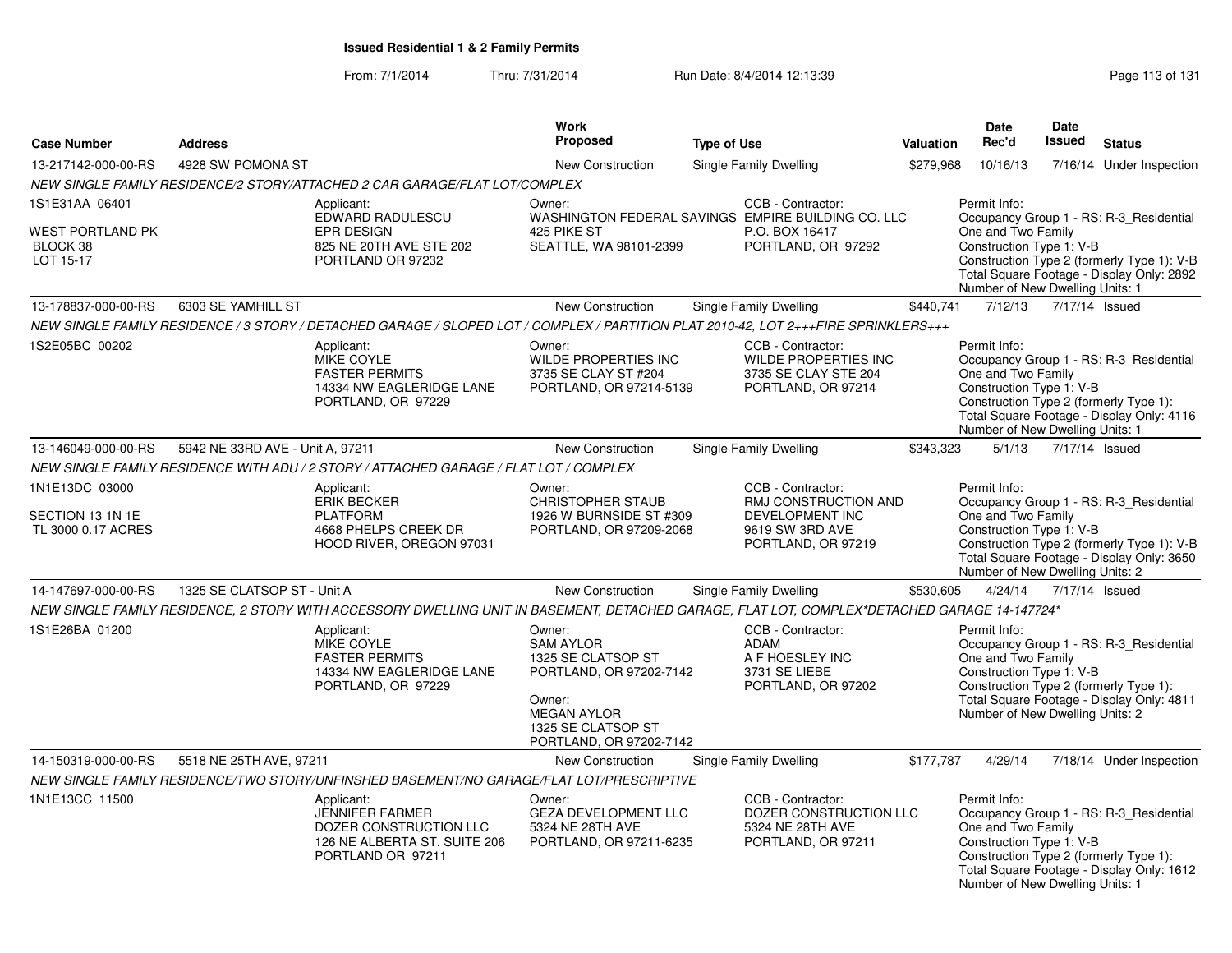From: 7/1/2014Thru: 7/31/2014 Run Date: 8/4/2014 12:13:39 Rege 114 of 131

| <b>Case Number</b>                                                         | Address                       |                                                                                                                                                                  | Work<br><b>Proposed</b>                                                                                                                                          | <b>Type of Use</b>     |                                                                                                                                                                                                                                                                                                                                                                                              | <b>Valuation</b> | <b>Date</b><br>Rec'd                                                                                                                                                                                                                    | <b>Date</b><br>Issued | <b>Status</b> |                          |
|----------------------------------------------------------------------------|-------------------------------|------------------------------------------------------------------------------------------------------------------------------------------------------------------|------------------------------------------------------------------------------------------------------------------------------------------------------------------|------------------------|----------------------------------------------------------------------------------------------------------------------------------------------------------------------------------------------------------------------------------------------------------------------------------------------------------------------------------------------------------------------------------------------|------------------|-----------------------------------------------------------------------------------------------------------------------------------------------------------------------------------------------------------------------------------------|-----------------------|---------------|--------------------------|
| 11-180563-000-00-RS                                                        | 4223 SE TENINO ST             |                                                                                                                                                                  | <b>New Construction</b>                                                                                                                                          | Single Family Dwelling |                                                                                                                                                                                                                                                                                                                                                                                              | \$101,696        | 9/27/11                                                                                                                                                                                                                                 | 7/18/14 Issued        |               |                          |
|                                                                            |                               | NEW SINGLE FAMILY RESIDENCE / 2 STORY / NO GARAGE / FLAT LOT / SIMPLE                                                                                            |                                                                                                                                                                  |                        |                                                                                                                                                                                                                                                                                                                                                                                              |                  |                                                                                                                                                                                                                                         |                       |               |                          |
| 1S2E19CC 04201<br>STANFORD HTS<br>BLOCK 11<br>LOT 24 EXC PT IN ST          |                               | Applicant:<br>RAND LEE ARN<br>16739 SW PLEASANT VALLEY RD<br>BEAVERTON, OR 970079799                                                                             | Owner:<br><b>KAREN K NEAL</b><br>16645 SW PLEASANT VALLEY RD<br>BEAVERTON, OR 97007                                                                              |                        | CCB - Contractor:<br>RAND LEE ARN<br>16739 SW PLEASANT VALLEY RD<br>BEAVERTON, OR 970079799                                                                                                                                                                                                                                                                                                  |                  | Permit Info:<br>Occupancy Group 1 - RS: R-3_Residential<br>One and Two Family<br>Construction Type 1: V-B<br>Construction Type 2 (formerly Type 1):                                                                                     |                       |               |                          |
|                                                                            |                               |                                                                                                                                                                  |                                                                                                                                                                  |                        |                                                                                                                                                                                                                                                                                                                                                                                              |                  | Total Square Footage - Display Only: 998<br>Number of New Dwelling Units: 1                                                                                                                                                             |                       |               |                          |
| 09-179584-REV-02-RS                                                        | 2326 SE MORRISON ST - Unit B  |                                                                                                                                                                  | <b>New Construction</b>                                                                                                                                          | Single Family Dwelling |                                                                                                                                                                                                                                                                                                                                                                                              |                  | \$7/18/14                                                                                                                                                                                                                               | 7/18/14 Issued        |               |                          |
|                                                                            |                               | ADDED VALUE REVISION TO ADD ACCESSORY DWELLING UNIT IN THE BASEMENT***SEE 09-176108-IQ & 09-179584-RS comments***                                                |                                                                                                                                                                  |                        |                                                                                                                                                                                                                                                                                                                                                                                              |                  |                                                                                                                                                                                                                                         |                       |               |                          |
| 1S1E02AA 06304                                                             |                               | Applicant:<br><b>MARGO RETTIG</b><br>2320 SE MORRISON ST #1<br>PORTLAND, OR 97214                                                                                | Owner:<br><b>BENJAMIN GATES</b><br>2320 SE MORRISON ST #1<br>PORTLAND, OR 97214<br>Owner:<br><b>MARGO RETTIG</b><br>2320 SE MORRISON ST #1<br>PORTLAND, OR 97214 |                        |                                                                                                                                                                                                                                                                                                                                                                                              |                  | Permit Info:<br>Occupancy Group 1 - RS: R-3_Residential<br>One and Two Family<br>Construction Type 1: V-B<br>Construction Type 2 (formerly Type 1): V-B<br>Total Square Footage - Display Only: 2427<br>Number of New Dwelling Units: 1 |                       |               |                          |
| 14-129765-000-00-RS                                                        | 7915 N CHAUTAUQUA BLVD, 97203 |                                                                                                                                                                  | New Construction                                                                                                                                                 | Single Family Dwelling |                                                                                                                                                                                                                                                                                                                                                                                              | \$178.181        | 3/21/14                                                                                                                                                                                                                                 |                       |               | 7/21/14 Under Inspection |
|                                                                            |                               | NEW SINGLE FAMILY RESIDENCE / 2 STORY / NO GARAGE / FLAT LOT/ COMPLEX                                                                                            |                                                                                                                                                                  |                        |                                                                                                                                                                                                                                                                                                                                                                                              |                  |                                                                                                                                                                                                                                         |                       |               |                          |
| 1N1E08DB 18800                                                             |                               | Applicant:<br>MIKE COYLE<br><b>FASTER PERMITS</b><br>14334 NW EAGLERIDGE LANE<br>PORTLAND, OR 97229                                                              | Owner:<br><b>VIC REMMERS</b><br>EVERETT CUSTOM HOMES INC<br>735 SW 158TH AVE STE 180<br>BEAVERTON OR 97008                                                       |                        | CCB - Contractor:<br>DBA WRIGHT 1 ELECTRIC and<br>THREE PHASE ELECTRIC<br>5618 SE 135TH<br>PORTLAND OR 97236<br>CCB - Contractor:<br>DEVELOPMENT NORTHWEST<br><b>INC/dba Wolcott Plumbing</b><br>1075 W HISTORIC COLUMBIA<br><b>RIVER HWY</b><br>TROUTDALE OR 97060<br>CCB - Contractor:<br><b>VIC REMMERS</b><br>EVERETT CUSTOM HOMES INC<br>735 SW 158TH AVE STE 180<br>BEAVERTON OR 97008 |                  | Permit Info:<br>Occupancy Group 1 - RS: R-3 Residential<br>One and Two Family<br>Construction Type 1: V-B<br>Construction Type 2 (formerly Type 1):<br>Total Square Footage - Display Only: 1664<br>Number of New Dwelling Units: 1     |                       |               |                          |
| 13-221375-REV-01-RS  12528 SE LONG ST                                      |                               |                                                                                                                                                                  | <b>New Construction</b>                                                                                                                                          | Single Family Dwelling |                                                                                                                                                                                                                                                                                                                                                                                              | \$600            | 7/21/14                                                                                                                                                                                                                                 | 7/21/14 Issued        |               |                          |
|                                                                            |                               | ADDED VALUE REVISION TO MOVE THE HOUSE 4FT TO SE SIDE OF THE PROPERTY; CHANGE WINDOW SIZES AND ADD NEW WINDOWS TO SE (LEFT) SIDE ELEVATION AND NW (REAR) ELEVATI |                                                                                                                                                                  |                        |                                                                                                                                                                                                                                                                                                                                                                                              |                  |                                                                                                                                                                                                                                         |                       |               |                          |
| 1S2E14BB 03106<br><b>VICTOR ACRES</b><br>LOT 6<br>POTENTIAL ADDITIONAL TAX |                               | Applicant:<br>MICHAEL SAVERCHENKO<br>9404 NE GLISAN ST<br>PORTLAND, OR 97220                                                                                     | Owner:<br>MICHAEL SAVERCHENKO<br>9404 NE GLISAN ST<br>PORTLAND, OR 97220                                                                                         |                        |                                                                                                                                                                                                                                                                                                                                                                                              |                  | Permit Info:<br>Occupancy Group 1 - RS: R-3 Residential<br>One and Two Family<br>Construction Type 1: V-B<br>Construction Type 2 (formerly Type 1): V-B<br>Total Square Footage - Display Only: 3233                                    |                       |               |                          |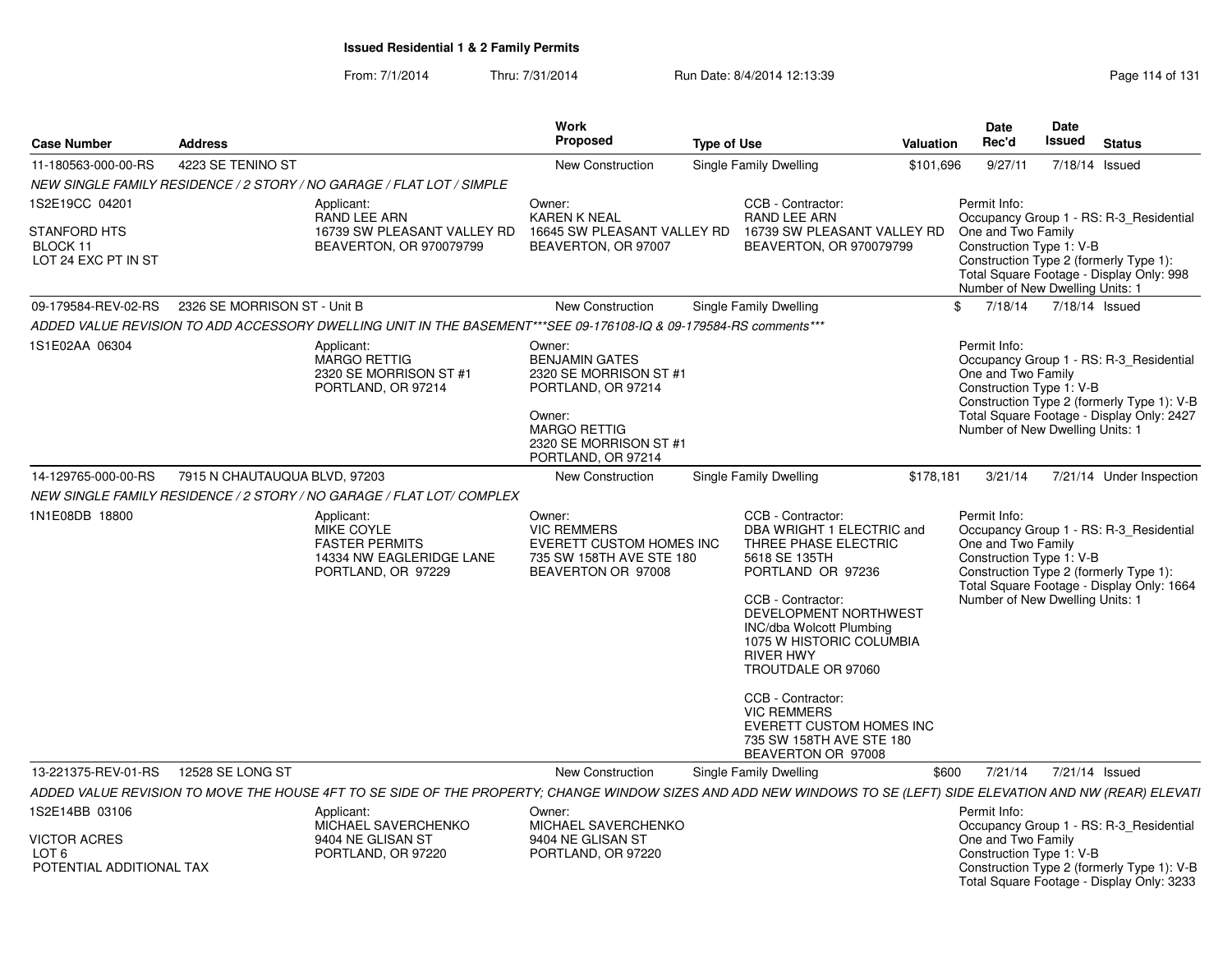From: 7/1/2014Thru: 7/31/2014 Run Date: 8/4/2014 12:13:39 Rege 115 of 131

| <b>Address</b>          | Work<br><b>Proposed</b>                                                                                                                                                                                                                                                           | <b>Type of Use</b> |                                                                                                                                                                                                                                                | Date<br>Rec'd                                                                                                                                                                                                                                                                                                                                                                                                                                                                                                                                                                                                                                                                                                                                                                                                                                                                                                                                                                                       | Date<br><b>Issued</b>                                                                                                                                                                                                | <b>Status</b>                                                                                                                                                                                                                                                                                                                                                                                                                                                                                                                                                                                                                                                                                                 |
|-------------------------|-----------------------------------------------------------------------------------------------------------------------------------------------------------------------------------------------------------------------------------------------------------------------------------|--------------------|------------------------------------------------------------------------------------------------------------------------------------------------------------------------------------------------------------------------------------------------|-----------------------------------------------------------------------------------------------------------------------------------------------------------------------------------------------------------------------------------------------------------------------------------------------------------------------------------------------------------------------------------------------------------------------------------------------------------------------------------------------------------------------------------------------------------------------------------------------------------------------------------------------------------------------------------------------------------------------------------------------------------------------------------------------------------------------------------------------------------------------------------------------------------------------------------------------------------------------------------------------------|----------------------------------------------------------------------------------------------------------------------------------------------------------------------------------------------------------------------|---------------------------------------------------------------------------------------------------------------------------------------------------------------------------------------------------------------------------------------------------------------------------------------------------------------------------------------------------------------------------------------------------------------------------------------------------------------------------------------------------------------------------------------------------------------------------------------------------------------------------------------------------------------------------------------------------------------|
| 1623 SE 88TH AVE, 97216 | <b>New Construction</b>                                                                                                                                                                                                                                                           |                    |                                                                                                                                                                                                                                                |                                                                                                                                                                                                                                                                                                                                                                                                                                                                                                                                                                                                                                                                                                                                                                                                                                                                                                                                                                                                     |                                                                                                                                                                                                                      | 7/22/14 Issued                                                                                                                                                                                                                                                                                                                                                                                                                                                                                                                                                                                                                                                                                                |
|                         |                                                                                                                                                                                                                                                                                   |                    |                                                                                                                                                                                                                                                |                                                                                                                                                                                                                                                                                                                                                                                                                                                                                                                                                                                                                                                                                                                                                                                                                                                                                                                                                                                                     |                                                                                                                                                                                                                      |                                                                                                                                                                                                                                                                                                                                                                                                                                                                                                                                                                                                                                                                                                               |
|                         | Owner:<br><b>JEFF OVINGTON</b><br>METRO HOMES NW, LLC<br>211 NE WEIDLER ST<br>PORTLAND, OR 97232                                                                                                                                                                                  |                    |                                                                                                                                                                                                                                                | Permit Info:                                                                                                                                                                                                                                                                                                                                                                                                                                                                                                                                                                                                                                                                                                                                                                                                                                                                                                                                                                                        |                                                                                                                                                                                                                      |                                                                                                                                                                                                                                                                                                                                                                                                                                                                                                                                                                                                                                                                                                               |
| 1934 SE 51ST AVE, 97215 | <b>New Construction</b>                                                                                                                                                                                                                                                           |                    |                                                                                                                                                                                                                                                |                                                                                                                                                                                                                                                                                                                                                                                                                                                                                                                                                                                                                                                                                                                                                                                                                                                                                                                                                                                                     |                                                                                                                                                                                                                      | 7/22/14 Issued                                                                                                                                                                                                                                                                                                                                                                                                                                                                                                                                                                                                                                                                                                |
|                         |                                                                                                                                                                                                                                                                                   |                    |                                                                                                                                                                                                                                                |                                                                                                                                                                                                                                                                                                                                                                                                                                                                                                                                                                                                                                                                                                                                                                                                                                                                                                                                                                                                     |                                                                                                                                                                                                                      |                                                                                                                                                                                                                                                                                                                                                                                                                                                                                                                                                                                                                                                                                                               |
|                         | Owner:<br>JOHN W WALKER<br>1944 SE 51ST AVE<br>Owner:<br>SANDRA J WALKER<br>1944 SE 51ST AVE                                                                                                                                                                                      |                    |                                                                                                                                                                                                                                                | Permit Info:                                                                                                                                                                                                                                                                                                                                                                                                                                                                                                                                                                                                                                                                                                                                                                                                                                                                                                                                                                                        |                                                                                                                                                                                                                      |                                                                                                                                                                                                                                                                                                                                                                                                                                                                                                                                                                                                                                                                                                               |
| 6630 SE 94TH AVE        | <b>New Construction</b>                                                                                                                                                                                                                                                           |                    |                                                                                                                                                                                                                                                |                                                                                                                                                                                                                                                                                                                                                                                                                                                                                                                                                                                                                                                                                                                                                                                                                                                                                                                                                                                                     |                                                                                                                                                                                                                      | 7/22/14 Under Inspection                                                                                                                                                                                                                                                                                                                                                                                                                                                                                                                                                                                                                                                                                      |
|                         |                                                                                                                                                                                                                                                                                   |                    |                                                                                                                                                                                                                                                |                                                                                                                                                                                                                                                                                                                                                                                                                                                                                                                                                                                                                                                                                                                                                                                                                                                                                                                                                                                                     |                                                                                                                                                                                                                      |                                                                                                                                                                                                                                                                                                                                                                                                                                                                                                                                                                                                                                                                                                               |
|                         | Owner:<br>JEFFREY WHITLEY<br>9633 SE TENINO CT<br>Owner:<br>9633 SE TENINO CT                                                                                                                                                                                                     |                    |                                                                                                                                                                                                                                                | Permit Info:                                                                                                                                                                                                                                                                                                                                                                                                                                                                                                                                                                                                                                                                                                                                                                                                                                                                                                                                                                                        |                                                                                                                                                                                                                      |                                                                                                                                                                                                                                                                                                                                                                                                                                                                                                                                                                                                                                                                                                               |
|                         | Applicant:<br><b>JEFF OVINGTON</b><br>METRO HOMES NW, LLC<br>211 NE WEIDLER ST<br>PORTLAND, OR 97232<br>Applicant:<br><b>KEVIN PARTAIN</b><br><b>URBAN VISIONS</b><br>223 NE 56TH AVE<br>PORTLAND OR 97213<br>Applicant:<br>DONNA KEOUGH<br>508 NW 44TH ST<br>VANCOUVER, WA 98660 |                    | NEW SINGLE FAMILY RESIDENCE/2-STORY WITH LIVING SPACE IN ATTIC/ ATTACHED GARAGE/FLAT LOT/COMPLEX<br>PORTLAND, OR 97215-3312<br>PORTLAND, OR 97215-3312<br>HAPPY VALLEY, OR 97086-3487<br>IRENE CALLESEN-WHITLEY<br>HAPPY VALLEY, OR 97086-3487 | Single Family Dwelling<br>CCB - Contractor:<br>211 NE WEIDER<br>PORTLAND, OR 97232<br>Single Family Dwelling<br>NEW SINGLE FAMILY RESIDENCE/TWO STORY/LOWER LEVEL BASEMENT WITH BEDROOM/TUCKUNDER GARAGE/SLIGHTLY SLOPED LOT/COMPLEX<br>CCB - Contractor:<br>DBA WRIGHT 1 ELECTRIC and<br>THREE PHASE ELECTRIC<br>5618 SE 135TH<br>PORTLAND OR 97236<br>CCB - Contractor:<br>DEVELOPMENT NORTHWEST<br>INC/dba Wolcott Plumbing<br>1075 W HISTORIC COLUMBIA<br><b>RIVER HWY</b><br>TROUTDALE OR 97060<br>CCB - Contractor:<br><b>VIC REMMERS</b><br><b>EVERETT CUSTOM HOMES INC</b><br>735 SW 158TH AVE STE 180<br>BEAVERTON OR 97008<br>Single Family Dwelling<br>CCB - Contractor:<br><b>MB PLUMBING</b><br>13512 SE MARKET ST<br>PORTLAND, OR 97233<br>CCB - Contractor:<br><b>VLADIMIR TISHCHENKO</b><br><b>AZOV ELECTRIC LLC</b><br>9920 SE CITY VIEW DR<br>HAPPY VALLEY, OR 97086<br>CCB - Contractor:<br>FREDERICK G SHERVEY<br><b>CONSTRUCTION INC</b><br>PO BOX 86320<br>PORTLAND, OR 97286 | <b>Valuation</b><br>\$262,980<br>AFFORDABLE NEW HOMES LLC<br>\$356,159<br>\$185,760<br>NEW SINGLE FAMILY RESIDENCE, 2 STORY, ATTACHED GARAGE, FLAT LOT, COMPLEX*SIGNED LIMITED STRUCTURAL ENGINEERING FORM ATTACHED* | 4/18/14<br>Occupancy Group 1 - RS: R-3_Residential<br>One and Two Family<br>Construction Type 1: V-B<br>Construction Type 2 (formerly Type 1): V-B<br>Total Square Footage - Display Only: 2532<br>Number of New Dwelling Units: 1<br>4/17/14<br>Occupancy Group 1 - RS: R-3_Residential<br>One and Two Family<br>Construction Type 1: V-B<br>Construction Type 2 (formerly Type 1): V-B<br>Total Square Footage - Display Only: 3648<br>Number of New Dwelling Units: 1<br>6/6/14<br>Occupancy Group 1 - RS: R-3 Residential<br>One and Two Family<br>Construction Type 1: V-B<br>Construction Type 2 (formerly Type 1): V-B<br>Total Square Footage - Display Only: 1830<br>Number of New Dwelling Units: 1 |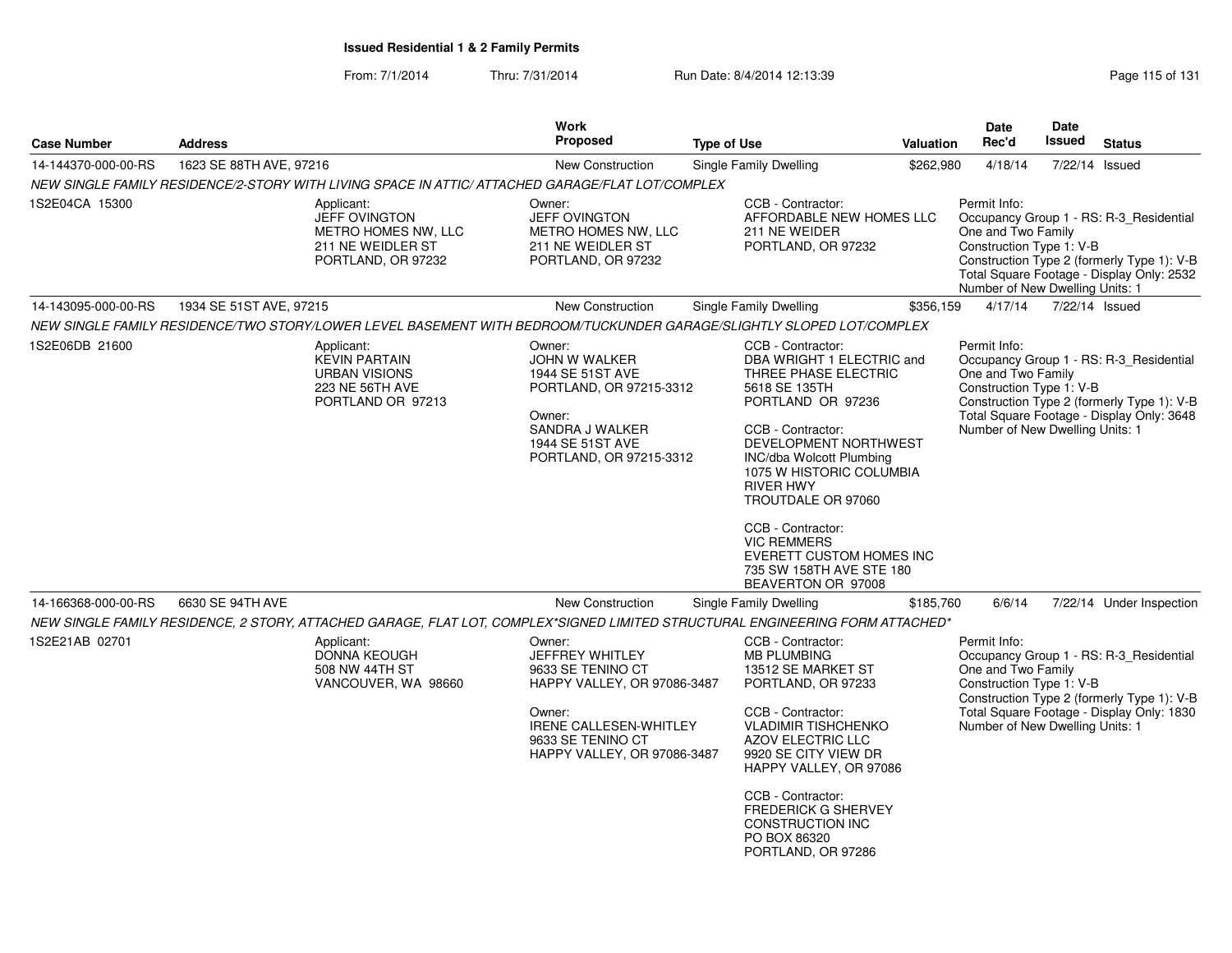From: 7/1/2014Thru: 7/31/2014 Run Date: 8/4/2014 12:13:39 Research 2010 Rage 116 of 131

| <b>Case Number</b>                                                 | <b>Address</b>                                                                                                                                       | <b>Work</b><br><b>Proposed</b>                                            | <b>Type of Use</b>                                                                                                                                                                                                                                                           | Valuation | <b>Date</b><br>Rec'd                                           | <b>Date</b><br><b>Issued</b> | <b>Status</b>                                                                                                                      |
|--------------------------------------------------------------------|------------------------------------------------------------------------------------------------------------------------------------------------------|---------------------------------------------------------------------------|------------------------------------------------------------------------------------------------------------------------------------------------------------------------------------------------------------------------------------------------------------------------------|-----------|----------------------------------------------------------------|------------------------------|------------------------------------------------------------------------------------------------------------------------------------|
| 14-110828-REV-01-RS                                                | 3621 SW HILLSIDE DR, 97221                                                                                                                           | New Construction                                                          | Single Family Dwelling                                                                                                                                                                                                                                                       | \$5,200   | 7/22/14                                                        | 7/22/14                      | Issued                                                                                                                             |
|                                                                    | VALUE ADDED REVISION TO BUILD NEW STEPPED RETAINING WALL AT REAR OF PROPERTY                                                                         |                                                                           |                                                                                                                                                                                                                                                                              |           |                                                                |                              |                                                                                                                                    |
| 1S1E08BD 01900<br>TUALATIN VIEW PK<br>BLOCK 5<br>LOT 25&26 TL 1900 | Applicant:<br><b>MIKE COYLE</b><br><b>FASTER PERMITS</b><br>14334 NW EAGLERIDGE LANE<br>PORTLAND, OR 97229<br>Applicant:<br><b>LISA STIDD SILVER</b> | Owner:<br>TREECE & LAMBERT LLC<br>2905 SW 1ST AVE<br>PORTLAND, OR 97201   | CCB - Contractor:<br>EDWARD MULLEN PLUMBING<br>1601 SE RIVER RD<br>HILLSBORO, OR 97123<br>CCB - Contractor:<br>ADVANCED ELECTRIC INC<br>21811 NE 58TH ST<br>VANCOUVER, WA 98682<br>CCB - Contractor:<br><b>MORRISON BUILT LLC</b><br>4614 SW Kelly Avenue, Ste 17            |           | Permit Info:<br>One and Two Family<br>Construction Type 1: V-B |                              | Occupancy Group 1 - RS: R-3_Residential<br>Construction Type 2 (formerly Type 1): V-B<br>Total Square Footage - Display Only: 4202 |
| 14-110877-REV-01-RS                                                | 3615 SW HILLSIDE DR, 97221                                                                                                                           | New Construction                                                          | Portland, OR 97239<br>Single Family Dwelling                                                                                                                                                                                                                                 | \$5,200   | 7/22/14                                                        |                              | 7/22/14 Issued                                                                                                                     |
|                                                                    | VALUE ADDED REVISION TO BUILD NEW STEPPED RETAINING WALL AT REAR OF PROPERTY                                                                         |                                                                           |                                                                                                                                                                                                                                                                              |           |                                                                |                              |                                                                                                                                    |
| 1S1E08BD 01900                                                     | Applicant:<br><b>MIKE COYLE</b><br><b>FASTER PERMITS</b><br>14334 NW EAGLERIDGE LANE<br>PORTLAND, OR 97229                                           | Owner:<br>TREECE & LAMBERT LLC<br>2905 SW 1ST AVE<br>PORTLAND, OR 97201   | CCB - Contractor:<br><b>MORRISON BUILT LLC</b><br>4614 SW Kelly Avenue, Ste 17<br>Portland, OR 97239                                                                                                                                                                         |           | Permit Info:<br>One and Two Family<br>Construction Type 1: V-B |                              | Occupancy Group 1 - RS: R-3_Residential<br>Construction Type 2 (formerly Type 1): V-B<br>Total Square Footage - Display Only: 4174 |
| 12-175580-REV-01-RS                                                | 12224 SW BREYMAN AVE                                                                                                                                 | New Construction                                                          | Single Family Dwelling                                                                                                                                                                                                                                                       | \$290     | 7/23/14                                                        | 7/23/14 Issued               |                                                                                                                                    |
|                                                                    | <b>VALUE ADDED REVISION TO REPAIR RETAINING WALL</b>                                                                                                 |                                                                           |                                                                                                                                                                                                                                                                              |           |                                                                |                              |                                                                                                                                    |
| 1S1E35CA 01502<br>PARTITION PLAT 2006-92<br>LOT <sub>2</sub>       | Applicant:<br>ROMAN OZERUGA<br>PO BOX 11930<br>PORTLAND, OR 97211-0930                                                                               | Owner:<br>ROMAN OZERUGA<br>PO BOX 11930<br>PORTLAND, OR 97211-0930        | CCB - Contractor:<br>ROMAN OZERUGA<br>URBAN HOUSING DEVELOPMENT One and Two Family<br>PO BOX 11778<br>PORTLAND, OR 97211<br>CCB - Contractor:<br><b>DELTA PLUMBING INC</b><br>12205 SE 108TH AVE<br>HAPPY VALLEY, OR 97086<br>CCB - Contractor:<br>ELITE ELECTRIC GROUP, LLC |           | Permit Info:<br>Construction Type 1: V-B                       |                              | Occupancy Group 1 - RS: R-3_Residential<br>Construction Type 2 (formerly Type 1): V-B<br>Total Square Footage - Display Only: 6152 |
| 14-154921-000-00-RS                                                | 310 NW MERIDIAN RIDGE CT, 97210                                                                                                                      | <b>New Construction</b>                                                   | Single Family Dwelling                                                                                                                                                                                                                                                       | \$420,604 | 5/12/14                                                        |                              | 7/24/14 Under Inspection                                                                                                           |
|                                                                    | NEW SINGLE FAMILY RESIDENCE/2-STORY WITH DAYLIGHT BASEMENT/ATTACHED GARAGE/SLOPED LOT/COMPLEX**fire sprinklers required***                           |                                                                           |                                                                                                                                                                                                                                                                              |           |                                                                |                              |                                                                                                                                    |
| 1N1W36DA 02024                                                     | Applicant:<br>MIKE COYLE<br><b>FASTER PERMITS</b><br>14334 NW EAGLERIDGE LANE<br>PORTLAND, OR 97229                                                  | Owner:<br>PEVZNER HOMES CORP<br>17941 SW CICERO CT<br>BEAVERTON, OR 97007 | CCB - Contractor:<br>THREEFOOT PLUMBING INC<br><b>PO BOX 274</b><br>WEST LINN, OR 97068 0274<br>CCB - Contractor:<br>PEVZNER HOMES CORPORATION Number of New Dwelling Units: 1<br>17941 SW CICERO CT<br>BEAVERTON, OR 97007                                                  |           | Permit Info:<br>One and Two Family<br>Construction Type 1: V-B |                              | Occupancy Group 1 - RS: R-3_Residential<br>Construction Type 2 (formerly Type 1): V-B<br>Total Square Footage - Display Only: 4244 |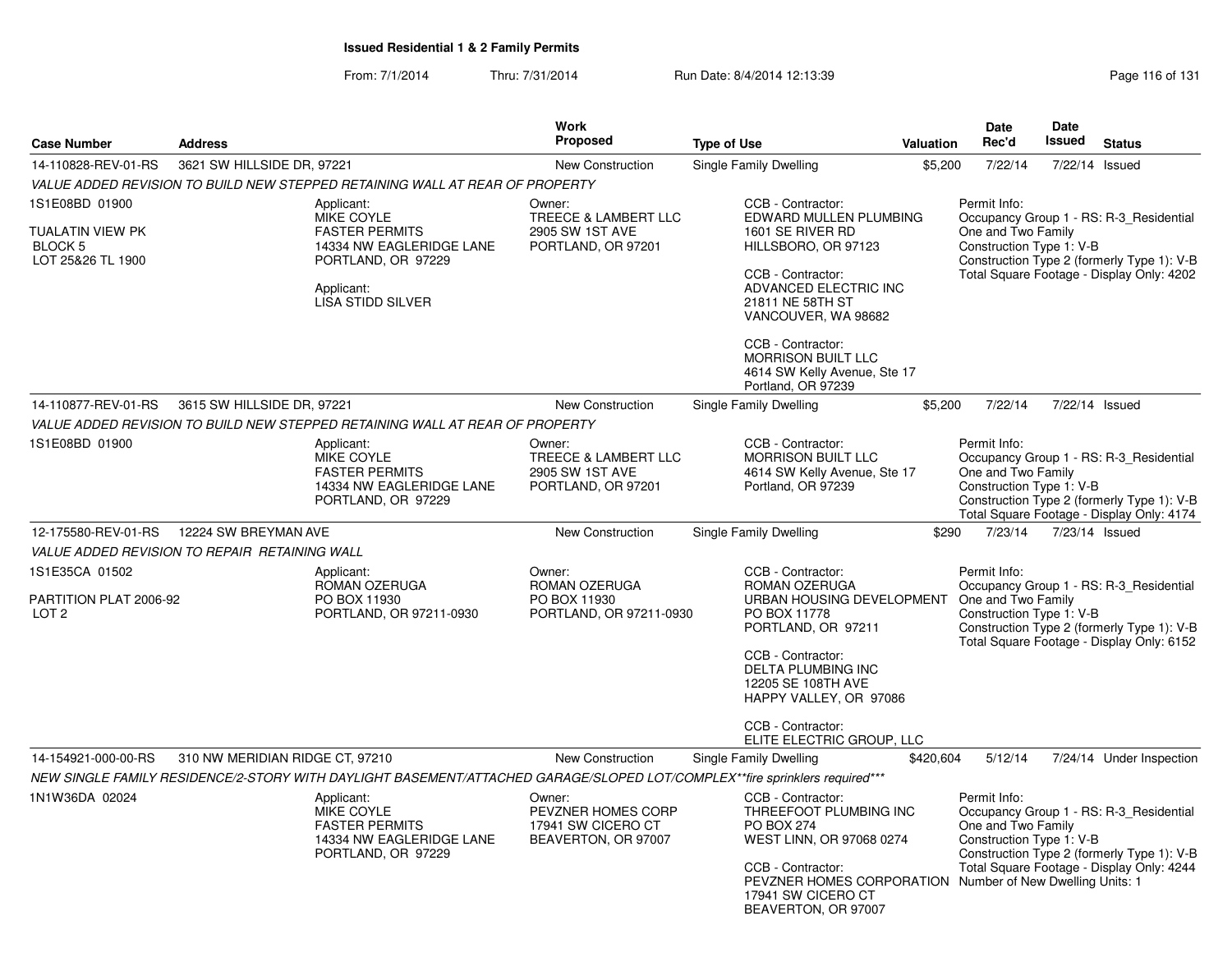From: 7/1/2014Thru: 7/31/2014 Run Date: 8/4/2014 12:13:39

| Page 117 of 131 |  |  |  |
|-----------------|--|--|--|
|-----------------|--|--|--|

|                     |                                                                                                                   | <b>Work</b>                                                                                                                    |                                                                                                                                                                                                                                                              |           | <b>Date</b>                                                                                       | Date          |                                                                                                                                    |
|---------------------|-------------------------------------------------------------------------------------------------------------------|--------------------------------------------------------------------------------------------------------------------------------|--------------------------------------------------------------------------------------------------------------------------------------------------------------------------------------------------------------------------------------------------------------|-----------|---------------------------------------------------------------------------------------------------|---------------|------------------------------------------------------------------------------------------------------------------------------------|
| <b>Case Number</b>  | <b>Address</b>                                                                                                    | Proposed                                                                                                                       | <b>Type of Use</b>                                                                                                                                                                                                                                           | Valuation | Rec'd                                                                                             | <b>Issued</b> | <b>Status</b>                                                                                                                      |
| 14-167594-000-00-RS | 2104 NE HIGHLAND ST. 97211                                                                                        | New Construction                                                                                                               | Single Family Dwelling                                                                                                                                                                                                                                       | \$278,593 | 6/10/14                                                                                           |               | 7/24/14 Issued                                                                                                                     |
|                     | NEW SINGLE FAMILY RESIDENCE / 2 STORY / DETACHED GARAGE / FLAT LOT / COMPLEX***WITH GARAGE PERMIT 14-167603-RS*** |                                                                                                                                |                                                                                                                                                                                                                                                              |           |                                                                                                   |               |                                                                                                                                    |
| 1N1E14DA 05000      | Applicant:<br>MIKE COYLE<br><b>FASTER PERMITS</b><br>14334 NW EAGLERIDGE LANE<br>PORTLAND, OR 97229               | Owner:<br><b>EVERETT CUSTOM HOMES</b><br>735 SW 158TH AVE #180<br>BEAVERTON, OR 97006-4952                                     | CCB - Contractor:<br>DBA WRIGHT 1 ELECTRIC and<br>THREE PHASE ELECTRIC<br>5618 SE 135TH<br>PORTLAND OR 97236<br>CCB - Contractor:<br>DEVELOPMENT NORTHWEST<br>INC/dba Wolcott Plumbing<br>1075 W HISTORIC COLUMBIA<br><b>RIVER HWY</b><br>TROUTDALE OR 97060 |           | Permit Info:<br>One and Two Family<br>Construction Type 1: V-B<br>Number of New Dwelling Units: 1 |               | Occupancy Group 1 - RS: R-3 Residential<br>Construction Type 2 (formerly Type 1):<br>Total Square Footage - Display Only: 2526     |
|                     |                                                                                                                   |                                                                                                                                | CCB - Contractor:<br><b>VIC REMMERS</b><br>EVERETT CUSTOM HOMES INC<br>735 SW 158TH AVE STE 180<br>BEAVERTON OR 97008                                                                                                                                        |           |                                                                                                   |               |                                                                                                                                    |
| 14-141881-000-00-RS | 7707 SE MADISON ST, 97215                                                                                         | <b>New Construction</b>                                                                                                        | Single Family Dwelling                                                                                                                                                                                                                                       | \$362,559 | 4/15/14                                                                                           |               | 7/25/14 Issued                                                                                                                     |
|                     | NEW SINGLE FAMILY RESIDENCE/2-STORY WITH BASEMENT/TUCK UNDER GARAGE/FLAT LOT/COMPLEX                              |                                                                                                                                |                                                                                                                                                                                                                                                              |           |                                                                                                   |               |                                                                                                                                    |
| 1S2E05AC 02200      | Applicant:<br>MIKE COYLE<br><b>FASTER PERMITS</b><br>14334 NW EAGLERIDGE LANE<br>PORTLAND, OR 97229               | Owner:<br><b>JEFFREY ARMSTRONG</b><br>7701 SE MADISON ST<br>PORTLAND, OR 97215<br>Owner:<br>DAWN M MOWER<br>7701 SE MADISON ST | CCB - Contractor:<br><b>WILDE PROPERTIES INC</b><br>3735 SE CLAY STE 204<br>PORTLAND, OR 97214                                                                                                                                                               |           | Permit Info:<br>One and Two Family<br>Construction Type 1: V-B<br>Number of New Dwelling Units: 1 |               | Occupancy Group 1 - RS: R-3 Residential<br>Construction Type 2 (formerly Type 1): V-B<br>Total Square Footage - Display Only: 3564 |
| 13-232376-000-00-RS | 6610 SE 90TH AVE, 97266                                                                                           | PORTLAND, OR 97215<br><b>New Construction</b>                                                                                  | Single Family Dwelling                                                                                                                                                                                                                                       | \$181,745 | 11/26/13                                                                                          |               | 7/25/14 Issued                                                                                                                     |
|                     | NEW SINGLE FAMILY RESIDENCE / 2 STORY / ATTACHED GARAGE / FLAT LOT / SIMPLE                                       |                                                                                                                                |                                                                                                                                                                                                                                                              |           |                                                                                                   |               |                                                                                                                                    |
| 1S2E21BA 07400      | Applicant:<br><b>KEVIN PARTAIN</b><br><b>URBAN VISIONS</b><br>223 NE 56TH AVENUE<br>PORTLAND, OR 97213            | Owner:<br>KARA INVESTMENTS LLC<br>8733 SE DIVISION ST #201<br>PORTLAND, OR 97266-1470                                          | CCB - Contractor:<br><b>CHALET HOMES LLC</b><br>8733 SE DIVISION ST #201<br>PORTLAND, OR 97266                                                                                                                                                               |           | Permit Info:<br>One and Two Family<br>Construction Type 1: V-B<br>Number of New Dwelling Units: 1 |               | Occupancy Group 1 - RS: R-3 Residential<br>Construction Type 2 (formerly Type 1): V-B<br>Total Square Footage - Display Only: 1845 |
| 14-161472-000-00-RS | 7054 NE 15TH AVE, 97211                                                                                           | <b>New Construction</b>                                                                                                        | Single Family Dwelling                                                                                                                                                                                                                                       | \$189,816 | 5/27/14                                                                                           |               | 7/25/14 Under Inspection                                                                                                           |
|                     | NEW SINGLE FAMILY RESIDENCE / 2 STORY / ATTACHED GARAGE / COMPLEX / FLAT LOT                                      |                                                                                                                                |                                                                                                                                                                                                                                                              |           |                                                                                                   |               |                                                                                                                                    |
| 1N1E14AB 06600      | Applicant:<br>MIKE COYLE<br><b>FASTER PERMITS</b><br>14334 NW EAGLERIDGE LANE<br>PORTLAND, OR 97229               | Owner:<br>DEZ DEVELOPMENT LLC<br>10117 SE SUNNYSIDE RD #F1123<br>CLACKAMAS, OR 97015                                           | CCB - Contractor:<br>UKA CONSTRUCTION LLC<br>11016 SE HAPPY VALLEY DR<br>PORTLAND, OR 97086                                                                                                                                                                  |           | Permit Info:<br>One and Two Family<br>Construction Type 1: V-B<br>Number of New Dwelling Units: 1 |               | Occupancy Group 1 - RS: R-3_Residential<br>Construction Type 2 (formerly Type 1): V-B<br>Total Square Footage - Display Only: 1876 |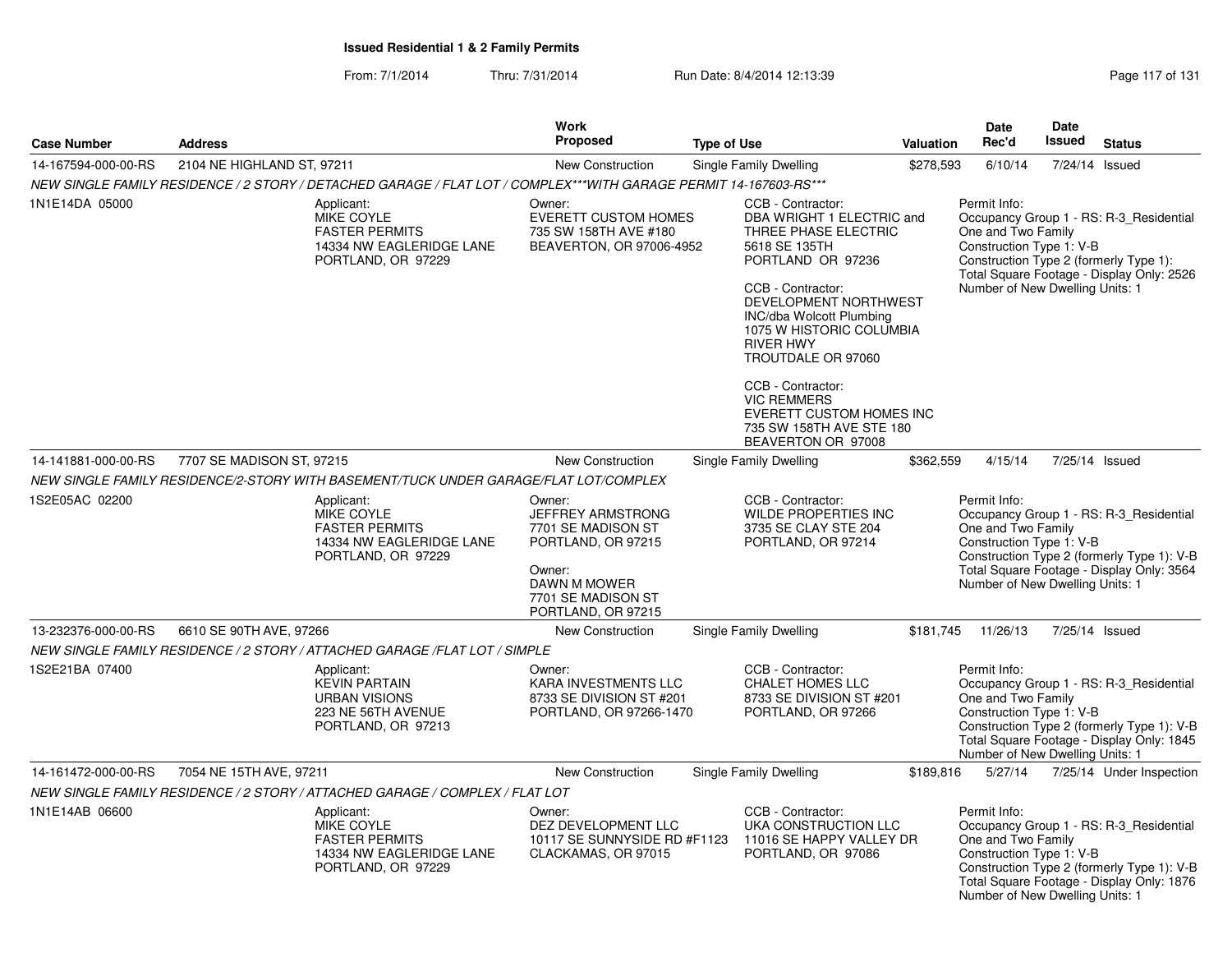#### From: 7/1/2014Thru: 7/31/2014 Run Date: 8/4/2014 12:13:39

| Page 118 of 131 |  |  |
|-----------------|--|--|
|-----------------|--|--|

| <b>Case Number</b>                                         | <b>Address</b>                                |                                                                                                                 | Work<br>Proposed                              | <b>Type of Use</b>                                                                                      | Valuation | <b>Date</b><br>Rec'd                                                                              | Date<br>Issued | <b>Status</b>                                                                                                                      |
|------------------------------------------------------------|-----------------------------------------------|-----------------------------------------------------------------------------------------------------------------|-----------------------------------------------|---------------------------------------------------------------------------------------------------------|-----------|---------------------------------------------------------------------------------------------------|----------------|------------------------------------------------------------------------------------------------------------------------------------|
| 14-111741-REV-01-RS                                        | 7106 SE STEELE ST                             |                                                                                                                 | New Construction                              | Single Family Dwelling                                                                                  |           | 7/25/14<br>\$                                                                                     |                | 7/25/14 Issued                                                                                                                     |
| <b>REVISION TO REVISE TRUSSES</b>                          |                                               |                                                                                                                 |                                               |                                                                                                         |           |                                                                                                   |                |                                                                                                                                    |
| 1S2E17BD 05701                                             |                                               | Applicant:<br><b>JESSEY CEREGHINO</b>                                                                           | Owner:<br><b>FOGLIO HOMES INC</b>             | CCB - Contractor:<br>EURO PLUMBING INC                                                                  |           | Permit Info:                                                                                      |                | Occupancy Group 1 - RS: R-3_Residential                                                                                            |
| NASHS 1ST ADD<br>BLOCK 6<br>LOT 15 EXC W 7' & EXC PT IN ST |                                               | CEREGHINO CONSTRUCTION, LLC PO BOX 120<br>13931 SE MATILDA DR<br>MILWAUKIE, OR 97267                            | GLADSTONE, OR 97027                           | 10659 SE 172ND AVE<br>HAPPY VALLEY OR 97086                                                             |           | One and Two Family<br>Construction Type 1: V-B                                                    |                | Construction Type 2 (formerly Type 1): V-B                                                                                         |
|                                                            |                                               |                                                                                                                 |                                               | CCB - Contractor:<br>SUNLIGHT ELECTRIC INC<br>2800 NE 65TH AVE SUITE B<br>VANCOUVER WA 98661            |           |                                                                                                   |                | Total Square Footage - Display Only: 2117                                                                                          |
|                                                            |                                               |                                                                                                                 |                                               | CCB - Contractor:<br>JB CEREGHINO CONSTRUCTION<br>INC<br>13931 SE MATILDA DR<br>MILWAUKIE, OR 97267     |           |                                                                                                   |                |                                                                                                                                    |
| 14-101737-REV-02-RS                                        | 10655 SW 40TH AVE                             |                                                                                                                 | <b>New Construction</b>                       | Single Family Dwelling                                                                                  |           | 7/25/14<br>\$                                                                                     |                | 7/25/14 Issued                                                                                                                     |
|                                                            | REVISION TO RELOCATE STORM DRAIN DUE TO SLOPE |                                                                                                                 |                                               |                                                                                                         |           |                                                                                                   |                |                                                                                                                                    |
| 1S1E29CC 09803                                             |                                               | Applicant:<br>PARK PLACE HOMES INC                                                                              | Owner:<br><b>SHAWN K GENTEMANN</b>            | CCB - Contractor:<br><b>CRAFTWORK PLUMBING INC</b>                                                      |           | Permit Info:                                                                                      |                | Occupancy Group 1 - RS: R-3_Residential                                                                                            |
| PARTITION PLAT 2008-61<br>LOT <sub>3</sub>                 |                                               | 7128 SW GONZAGA SUITE 200<br>PORTLAND, OR 97223                                                                 | 7128 SW GONZAGA ST #200<br>PORTLAND, OR 97223 | 7737 SW CIRRUS DR<br>BEAVERTON, OR 97008                                                                |           | One and Two Family<br>Construction Type 1: V-B                                                    |                | Construction Type 2 (formerly Type 1): V-B                                                                                         |
|                                                            |                                               |                                                                                                                 |                                               | CCB - Contractor:<br>DEKORTE ELECTRIC INC<br>5331 SW MACADAM AVE, SUITE<br>258-113<br>PORTLAND OR 97239 |           |                                                                                                   |                | Total Square Footage - Display Only: 3700                                                                                          |
|                                                            |                                               |                                                                                                                 |                                               | CCB - Contractor:<br>PARK PLACE HOMES INC<br>7128 SW GONZAGA SUITE 200<br>PORTLAND, OR 97223            |           |                                                                                                   |                |                                                                                                                                    |
| 14-165454-000-00-RS                                        | 5534 SE RURAL ST, 97206                       |                                                                                                                 | <b>New Construction</b>                       | Single Family Dwelling                                                                                  | \$232,482 | 6/5/14                                                                                            |                | 7/28/14 Under Inspection                                                                                                           |
|                                                            |                                               | NEW SINGLE FAMILY RESIDENCE/ 2 STORY/ ATTACHED GARAGE/ FLAT LOT/ COMPLEX / PARCEL 2 OF 12-106656-FP             |                                               |                                                                                                         |           |                                                                                                   |                |                                                                                                                                    |
| 1S2E19AC 01402                                             |                                               | Applicant:<br><b>KYM NGUYEN</b><br>CONCEPT DESIGN & ASSOCIATES PO BOX 90277<br>PO BOX 8464<br>PORTLAND OR 97207 | Owner:<br>DK HOMES LLC<br>PORTLAND, OR 97290  | CCB - Contractor:<br><b>DAMIR KARIN</b><br>DK HOMES LLC<br>PO BOX 90277<br>PORTLAND, OR 97290           |           | Permit Info:<br>One and Two Family<br>Construction Type 1: V-B<br>Number of New Dwelling Units: 1 |                | Occupancy Group 1 - RS: R-3 Residential<br>Construction Type 2 (formerly Type 1): V-B<br>Total Square Footage - Display Only: 2360 |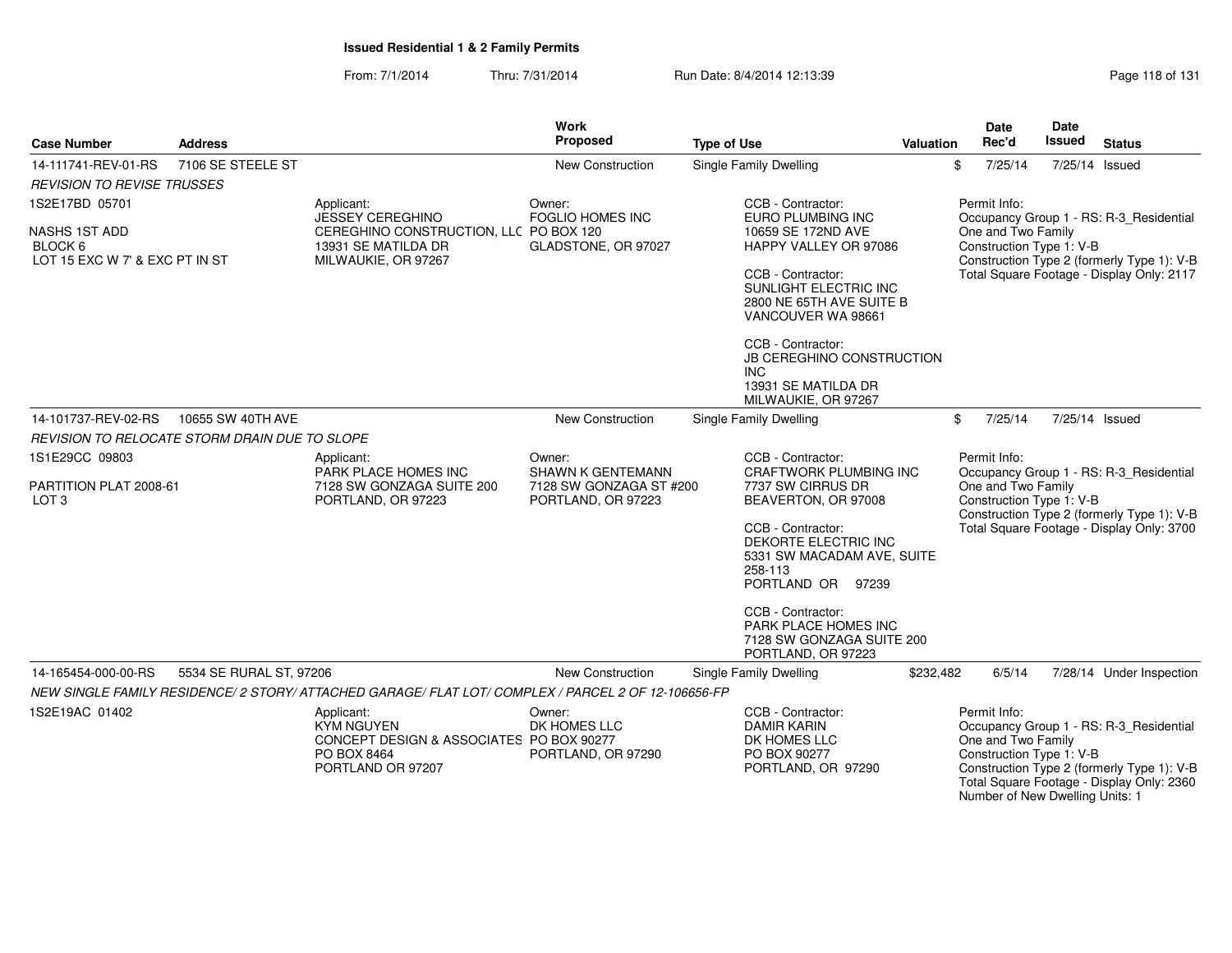From: 7/1/2014Thru: 7/31/2014 Run Date: 8/4/2014 12:13:39 Rege 119 of 131

| <b>Case Number</b>                   | <b>Address</b>                                                                                                                                              | Work<br>Proposed                                                                                                                                                                                     | <b>Type of Use</b>                                                                                                                                                                                                                    | <b>Valuation</b> | <b>Date</b><br>Rec'd                                                                              | Date<br>Issued | <b>Status</b>                                                                                                                      |
|--------------------------------------|-------------------------------------------------------------------------------------------------------------------------------------------------------------|------------------------------------------------------------------------------------------------------------------------------------------------------------------------------------------------------|---------------------------------------------------------------------------------------------------------------------------------------------------------------------------------------------------------------------------------------|------------------|---------------------------------------------------------------------------------------------------|----------------|------------------------------------------------------------------------------------------------------------------------------------|
| 14-143132-000-00-RS                  | 2006 SE 51ST AVE, 97215                                                                                                                                     | <b>New Construction</b>                                                                                                                                                                              | <b>Single Family Dwelling</b>                                                                                                                                                                                                         | \$356,159        | 4/17/14                                                                                           | 7/28/14 Issued |                                                                                                                                    |
|                                      | NEW SINGLE FAMILY RESIDENCE/TWO STORY/LOWER LEVEL BASEMENT WITH BEDROOM/TUCKUNDER GARAGE/SLIGHTLY SLOPED LOT/COMPLEX                                        |                                                                                                                                                                                                      |                                                                                                                                                                                                                                       |                  |                                                                                                   |                |                                                                                                                                    |
| 1S2E06DB 21600                       | Applicant:<br><b>KEVIN PARTAIN</b><br><b>URBAN VISIONS</b><br>223 NE 56TH AVE<br>PORTLAND OR 97213                                                          | Owner:<br>JOHN W WALKER<br>1944 SE 51ST AVE<br>PORTLAND, OR 97215-3312<br>Owner:<br>SANDRA J WALKER<br>1944 SE 51ST AVE<br>PORTLAND, OR 97215-3312                                                   | CCB - Contractor:<br>DBA WRIGHT 1 ELECTRIC and<br>THREE PHASE ELECTRIC<br>5618 SE 135TH<br>PORTLAND OR 97236<br>CCB - Contractor:<br><b>VIC REMMERS</b><br>EVERETT CUSTOM HOMES INC<br>735 SW 158TH AVE STE 180<br>BEAVERTON OR 97008 |                  | Permit Info:<br>One and Two Family<br>Construction Type 1: V-B<br>Number of New Dwelling Units: 1 |                | Occupancy Group 1 - RS: R-3_Residential<br>Construction Type 2 (formerly Type 1): V-B<br>Total Square Footage - Display Only: 3648 |
| 14-154302-DFS-01-RS                  | 2147 N WATTS ST, 97217                                                                                                                                      | New Construction                                                                                                                                                                                     | <b>Single Family Dwelling</b>                                                                                                                                                                                                         | \$10,000         | 7/21/14                                                                                           | 7/29/14 Issued |                                                                                                                                    |
| <i>DFS - ROOF TRUSSES</i>            |                                                                                                                                                             |                                                                                                                                                                                                      |                                                                                                                                                                                                                                       |                  |                                                                                                   |                |                                                                                                                                    |
| 1N1E09DB 13000                       | Applicant:<br>NICK FINKE<br>FINKE CONSTRUCTION<br>PO BOX 1565<br>WILSONVILLE, OR 97070                                                                      | Owner:<br>FINKE CONSTRUCTION LLC<br>P O BOX 1565<br>WILSONVILLE, OR 97070-1565                                                                                                                       | CCB - Contractor:<br><b>HANS FINKE</b><br>FINKE CONSTRUCTION LLC<br>P O BOX 1565<br>WILSONVILLE, OR 97070                                                                                                                             |                  | Permit Info:<br>One and Two Family<br>Construction Type 1: V-B                                    |                | Occupancy Group 1 - RS: R-3 Residential<br>Construction Type 2 (formerly Type 1): V-B<br>Total Square Footage - Display Only: 2115 |
| 14-143132-REV-01-RS                  | 2006 SE 51ST AVE, 97215                                                                                                                                     | New Construction                                                                                                                                                                                     | <b>Single Family Dwelling</b>                                                                                                                                                                                                         | \$.              | 7/30/14                                                                                           | 7/30/14 Issued |                                                                                                                                    |
| REVISION TO REMOVE TREES ON PROPERTY |                                                                                                                                                             |                                                                                                                                                                                                      |                                                                                                                                                                                                                                       |                  |                                                                                                   |                |                                                                                                                                    |
| 1S2E06DB 21600                       | Applicant:<br><b>KEVIN PARTAIN</b><br><b>URBAN VISIONS</b><br><b>223 NE 56TH AVE</b><br>PORTLAND OR 97213                                                   | Owner:<br>JOHN W WALKER<br>1944 SE 51ST AVE<br>PORTLAND, OR 97215-3312<br>Owner:<br>SANDRA J WALKER<br>1944 SE 51ST AVE<br>PORTLAND, OR 97215-3312                                                   | CCB - Contractor:<br><b>VIC REMMERS</b><br>EVERETT CUSTOM HOMES INC<br>735 SW 158TH AVE STE 180<br>BEAVERTON OR 97008                                                                                                                 |                  | Permit Info:<br>One and Two Family<br>Construction Type 1: V-B                                    |                | Occupancy Group 1 - RS: R-3 Residential<br>Construction Type 2 (formerly Type 1): V-B<br>Total Square Footage - Display Only: 3648 |
| 14-178186-000-00-RS                  | 5123 NE 35TH AVE, 97211                                                                                                                                     | New Construction                                                                                                                                                                                     | <b>Single Family Dwelling</b>                                                                                                                                                                                                         | \$319,290        | 7/2/14                                                                                            | 7/31/14 Issued |                                                                                                                                    |
|                                      | NEW SINGLE FAMILY RESIDENCE/TWO STORY WITH BASEMENT BEDROOM/DETACHED GARAGE/FLAT LOT COMPLEX **WITH DETACHED GARAGE 14-178194-RS AND DEMOS 14-178204-RS HOU |                                                                                                                                                                                                      |                                                                                                                                                                                                                                       |                  |                                                                                                   |                |                                                                                                                                    |
| 1N1E24AB 10500                       | Applicant:<br><b>MAJID HABIBI</b><br>PORTLAND DEVELOPMENT<br>GROUP, LLC<br>11124 NE HALSEY ST PMB 643<br>PORTLAND, OR 97220                                 | Owner:<br>PORTLAND DEVELOPMENT<br><b>GROUP</b><br>11124 NE HALSEY ST PMB 643<br>PORTLAND, OR 97220-2021<br>Owner:<br><b>INVESTMENTS LLC</b><br>11124 NE HALSEY ST PMB 643<br>PORTLAND, OR 97220-2021 | CCB - Contractor:<br><b>GENE</b><br>PORTLAND DEVELOPMENT<br><b>GROUP LLC</b><br>11124 NE HALSEY ST. PMB 643<br>PORTLAND, OR 97220                                                                                                     |                  | Permit Info:<br>One and Two Family<br>Construction Type 1: V-B<br>Number of New Dwelling Units: 1 |                | Occupancy Group 1 - RS: R-3_Residential<br>Construction Type 2 (formerly Type 1):<br>Total Square Footage - Display Only: 2895     |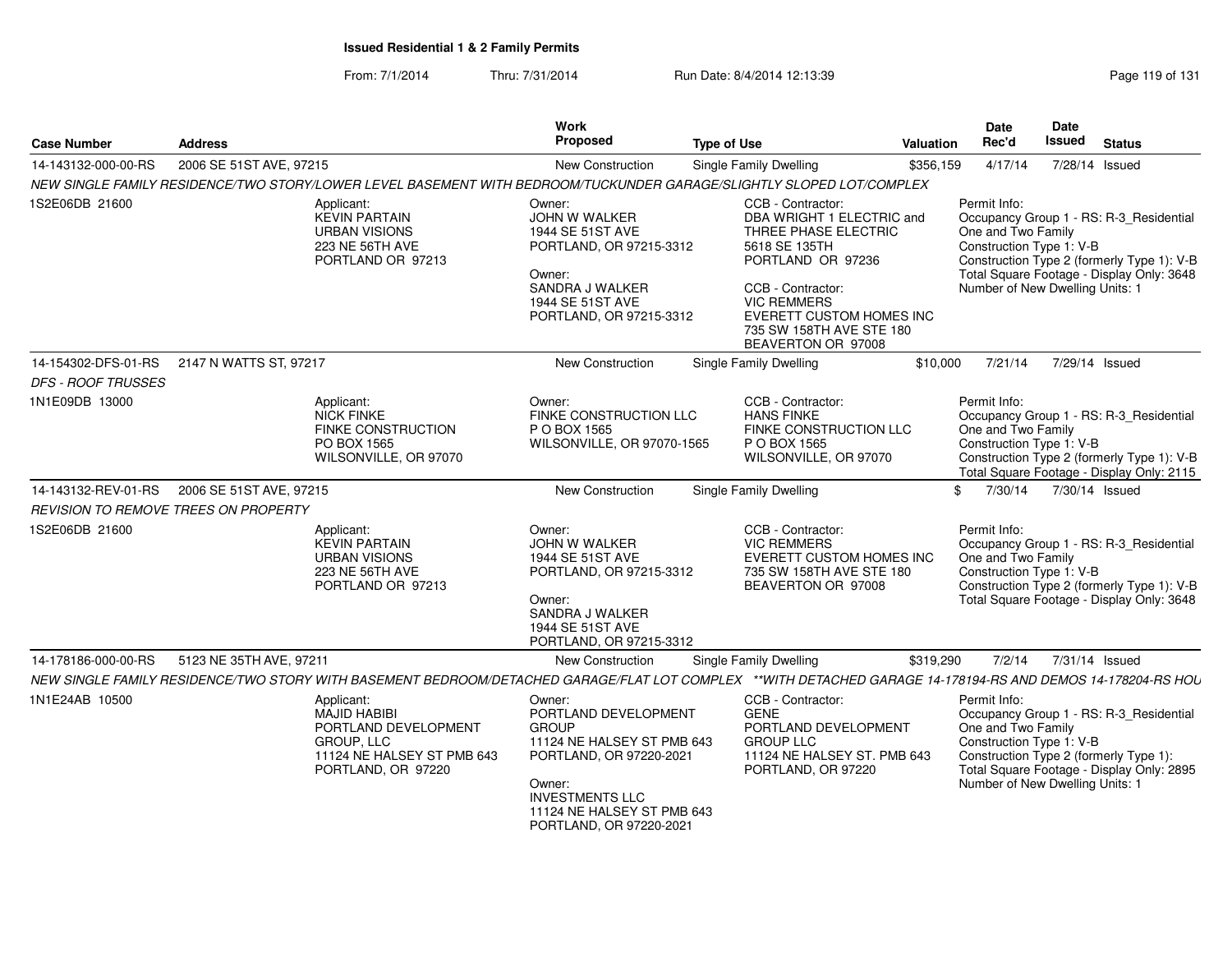From: 7/1/2014Thru: 7/31/2014 Run Date: 8/4/2014 12:13:39 Research 20 of 131

| <b>Case Number</b>                                                   | <b>Address</b>               |                                                                                                                                                                                                                | Work<br>Proposed                                                                                                                                         | <b>Type of Use</b>                                                                                                                                                                                                                                                                        | <b>Valuation</b> | <b>Date</b><br>Rec'd                                                                              | <b>Date</b><br><b>Issued</b> | <b>Status</b>                                                                                                                      |
|----------------------------------------------------------------------|------------------------------|----------------------------------------------------------------------------------------------------------------------------------------------------------------------------------------------------------------|----------------------------------------------------------------------------------------------------------------------------------------------------------|-------------------------------------------------------------------------------------------------------------------------------------------------------------------------------------------------------------------------------------------------------------------------------------------|------------------|---------------------------------------------------------------------------------------------------|------------------------------|------------------------------------------------------------------------------------------------------------------------------------|
| 14-132608-000-00-RS                                                  | 10340 SW RIDGEVIEW LN, 97219 |                                                                                                                                                                                                                | New Construction                                                                                                                                         | Single Family Dwelling                                                                                                                                                                                                                                                                    | \$357,542        | 3/28/14                                                                                           |                              | 7/31/14 Under Inspection                                                                                                           |
|                                                                      |                              | NEW SINGLE FAMILY RESIDENCE/2-STORY/ATTACHED GARAGE/SLIGHTLY SLOPED LOT/COMPLEX***APPLICANT HAS INDICATED FIRE SPRINKLERS WILL BE A DEFFERED SUBMITAL****                                                      |                                                                                                                                                          |                                                                                                                                                                                                                                                                                           |                  |                                                                                                   |                              |                                                                                                                                    |
| 1S1E28CC 00103                                                       |                              | Applicant:<br><b>ERIC RYSTADT</b><br>MAIN STREET DEVELOPMENT INC PMB 208 5331 SW MACADAM AVE MAIN STREET DEVELOPMENT INC One and Two Family<br>PMB# 208 5331 SW MACADAM<br>AVE SUITE 258<br>PORTLAND, OR 97239 | Owner:<br>MAIN STREET DEVELOPMENT INC ERIC RYSTADT<br>#258<br>PORTLAND, OR 97239-3871                                                                    | CCB - Contractor:<br>PO BOX 91096<br>PORTLAND, OR 97291                                                                                                                                                                                                                                   |                  | Permit Info:<br>Construction Type 1: V-B<br>Number of New Dwelling Units: 1                       |                              | Occupancy Group 1 - RS: R-3_Residential<br>Construction Type 2 (formerly Type 1): V-B<br>Total Square Footage - Display Only: 3681 |
| 14-162206-000-00-RS                                                  | 3526 SE 14TH AVE, 97202      |                                                                                                                                                                                                                | New Construction                                                                                                                                         | Single Family Dwelling                                                                                                                                                                                                                                                                    | \$274,843        | 5/28/14                                                                                           |                              | 7/1/14 Under Inspection                                                                                                            |
|                                                                      |                              | NEW SINGLE FAMILY RESIDENCE/2-STORY/DETACHED GARAGE/FLAT LOT/SIMPLE****DETACHED GARAGE 14-162220-RS****                                                                                                        |                                                                                                                                                          |                                                                                                                                                                                                                                                                                           |                  |                                                                                                   |                              |                                                                                                                                    |
| 1S1E11DB 02900<br><b>FEURERS ADD</b><br>BLOCK 16<br>LOT <sub>5</sub> |                              | Applicant:<br><b>ADAM HOESLY</b><br>2909 SE TACOMA ST<br>PORTLAND, OR 97202                                                                                                                                    | Owner:<br><b>ADAM HOESLY</b><br>2909 SE TACOMA ST<br>PORTLAND, OR 97202                                                                                  | CCB - Contractor:<br>RYAN KRUCKMAN PLUMBING INC<br>1570 SE IRON WOOD<br>TROUTDALE, OR 97060<br>CCB - Contractor:<br>SUNLIGHT ELECTRIC INC<br>2800 NE 65TH AVE SUITE B<br>VANCOUVER WA 98661<br>CCB - Contractor:<br><b>ADAM</b><br>A F HOESLEY INC<br>3731 SE LIEBE<br>PORTLAND, OR 97202 |                  | Permit Info:<br>One and Two Family<br>Construction Type 1: V-B<br>Number of New Dwelling Units: 1 |                              | Occupancy Group 1 - RS: R-3_Residential<br>Construction Type 2 (formerly Type 1):<br>Total Square Footage - Display Only: 2492     |
| 14-112215-000-00-RS                                                  | 12830 SE MILL ST             |                                                                                                                                                                                                                | <b>New Construction</b>                                                                                                                                  | Single Family Dwelling                                                                                                                                                                                                                                                                    | \$231,424        | 1/31/14                                                                                           |                              | 7/1/14 Under Inspection                                                                                                            |
|                                                                      |                              | NEW SINGLE FAMILY RESIDENCE/1 STORY/ATTACHED 2 GARAGE/FLAT LOT/COMPLEX.\TRUSSES DEFFERED.                                                                                                                      |                                                                                                                                                          |                                                                                                                                                                                                                                                                                           |                  |                                                                                                   |                              |                                                                                                                                    |
| 1S2E02CA 09703<br>PARTITION PLAT 2008-80<br>LOT <sub>2</sub>         |                              | Applicant:<br><b>DON LONGHMILLER</b><br><b>DIAMOND CREST</b><br>CONSTRUCTION INC<br>PO BOX 3042<br>GRESHAM, OR 97030                                                                                           | Owner:<br>ABRAHAM A ALUNKAL<br>2700 W POWELL BLVD #E335<br>GRESHAM, OR 97030<br>Owner:<br>ANN A ALUNKAL<br>2700 W POWELL BLVD #E335<br>GRESHAM, OR 97030 | CCB - Contractor:<br>DEVELOPMENT NORTHWEST<br><b>INC/dba Wolcott Plumbing</b><br>1075 W HISTORIC COLUMBIA<br><b>RIVER HWY</b><br>TROUTDALE OR 97060<br>CCB - Contractor:<br><b>DON LONGHMILLER</b><br><b>DIAMOND CREST</b><br><b>CONSTRUCTION INC</b><br>PO BOX 3042<br>GRESHAM, OR 97030 |                  | Permit Info:<br>One and Two Family<br>Construction Type 1: V-B<br>Number of New Dwelling Units: 1 |                              | Occupancy Group 1 - RS: R-3_Residential<br>Construction Type 2 (formerly Type 1): V-B<br>Total Square Footage - Display Only: 2357 |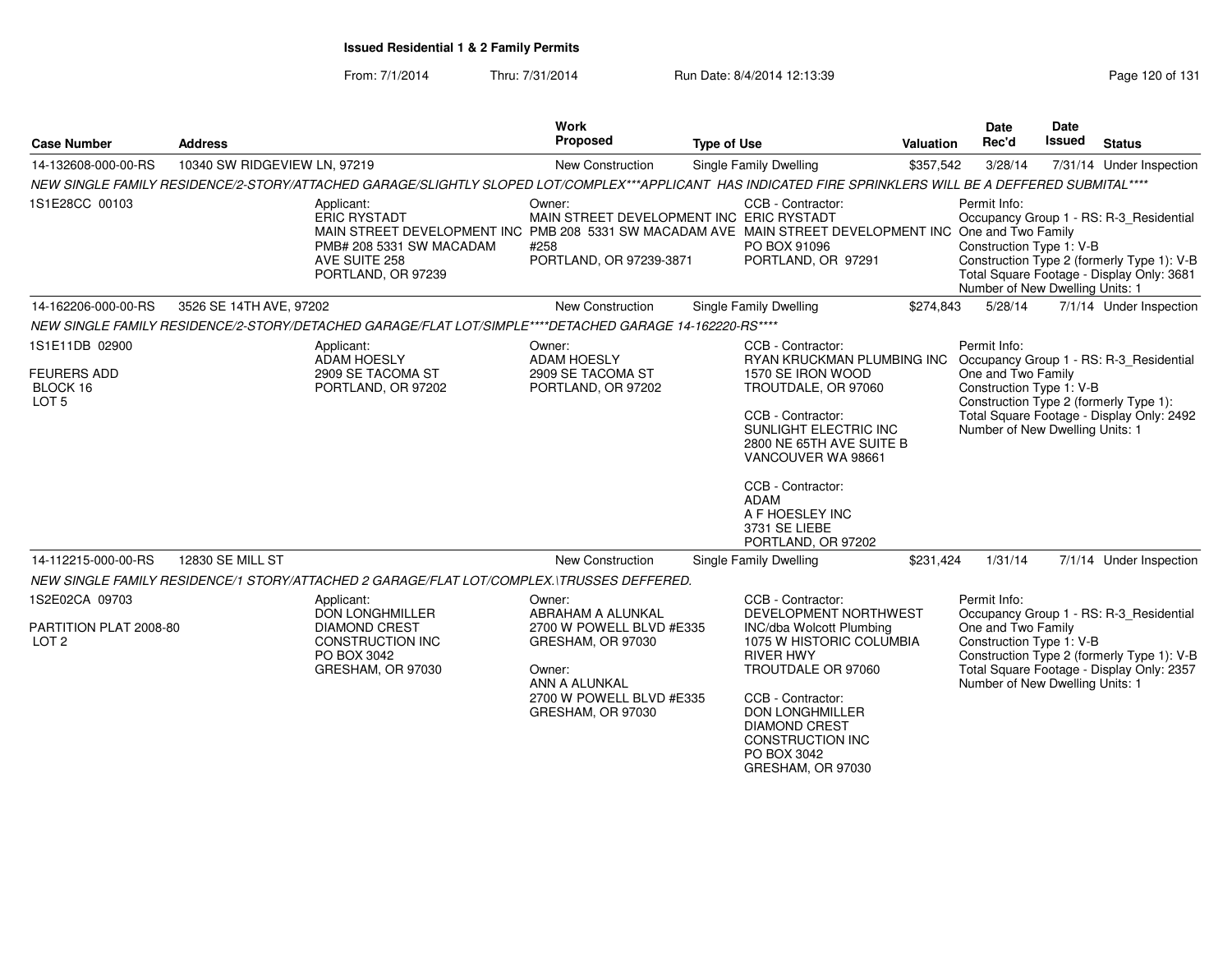From: 7/1/2014Thru: 7/31/2014 Run Date: 8/4/2014 12:13:39 Rege 121 of 131

|                                                              |                                                                                                               |                                              | <b>Work</b>                                                            |                                                                                                                                                 |           | Date                                                                                              | <b>Date</b>   |                                                                                                                                    |
|--------------------------------------------------------------|---------------------------------------------------------------------------------------------------------------|----------------------------------------------|------------------------------------------------------------------------|-------------------------------------------------------------------------------------------------------------------------------------------------|-----------|---------------------------------------------------------------------------------------------------|---------------|------------------------------------------------------------------------------------------------------------------------------------|
| <b>Case Number</b>                                           | <b>Address</b>                                                                                                |                                              | <b>Proposed</b>                                                        | <b>Type of Use</b>                                                                                                                              | Valuation | Rec'd                                                                                             | <b>Issued</b> | <b>Status</b>                                                                                                                      |
| 14-152572-000-00-RS                                          | 4821 NE GRAND AVE, 97211                                                                                      |                                              | New Construction                                                       | Single Family Dwelling                                                                                                                          | \$278,813 | 5/5/14                                                                                            |               | 7/1/14 Under Inspection                                                                                                            |
|                                                              | NEW SINGLE FAMILY RESIDENCE/2-STORY/DETACHED GARAGE/FLAT LOT/COMPLEX***DETACHED GARAGE 14-152577-RS***        |                                              |                                                                        |                                                                                                                                                 |           |                                                                                                   |               |                                                                                                                                    |
| 1N1E23BC 06600                                               | Applicant:                                                                                                    | Owner:                                       |                                                                        | CCB - Contractor:                                                                                                                               |           | Permit Info:                                                                                      |               |                                                                                                                                    |
| <b>DAVIS HIGHLAND</b><br><b>BLOCK3</b><br><b>LOT 7&amp;8</b> | <b>MIKE COYLE</b><br><b>FASTER PERMITS</b><br>PORTLAND, OR 97229                                              | 14334 NW EAGLERIDGE LANE                     | WEST COAST DEVELOPMENT<br>1697 19TH ST<br>WEST LINN, OR 97068-4453     | <b>HAPPY'S EXCAVATION &amp;</b><br>PLUMBING REPAIR INC<br>7483 SE JOHNSON CREEK BLVD<br>PORTLAND OR 97206                                       |           | One and Two Family<br>Construction Type 1: V-B<br>Number of New Dwelling Units: 1                 |               | Occupancy Group 1 - RS: R-3 Residential<br>Total Square Footage - Display Only: 2528                                               |
|                                                              |                                                                                                               |                                              |                                                                        | CCB - Contractor:<br><b>WEST COAST DEVELOPMENT</b><br><b>GROUP INC</b><br>1697 19TH ST<br>WEST LINN, OR 97068                                   |           |                                                                                                   |               |                                                                                                                                    |
| 14-106128-000-00-RS                                          | 3515 SW CUSTER ST, 97219                                                                                      |                                              | New Construction                                                       | <b>Single Family Dwelling</b>                                                                                                                   | \$349,616 | 1/16/14                                                                                           |               | 7/2/14 Issued                                                                                                                      |
|                                                              | NEW SINGLE FAMILY RESIDENCE / 3 STORY / DETACHED GARAGE / FLAT LOT / COMPLEX ** SEE 14-106148 RS FOR GARAGE** |                                              |                                                                        |                                                                                                                                                 |           |                                                                                                   |               |                                                                                                                                    |
| 1S1E20BD 10600                                               | Applicant:<br>MIKE COYLE<br><b>FASTER PERMITS</b><br>PORTLAND, OR 97229                                       | Owner:<br>14334 NW EAGLERIDGE LANE<br>Owner: | WEST COAST DEVELOPMENT<br>1697 19TH ST<br>WEST LINN, OR 97068-4453     | CCB - Contractor:<br>WEST COAST DEVELOPMENT<br><b>GROUP INC</b><br>1697 19TH ST<br>WEST LINN, OR 97068                                          |           | Permit Info:<br>One and Two Family<br>Construction Type 1: V-B                                    |               | Occupancy Group 1 - RS: R-3_Residential<br>Construction Type 2 (formerly Type 1):<br>Total Square Footage - Display Only: 3265     |
|                                                              |                                                                                                               |                                              | <b>GROUP INC</b><br>1697 19TH ST<br>WEST LINN, OR 97068-4453           |                                                                                                                                                 |           | Number of New Dwelling Units: 1                                                                   |               |                                                                                                                                    |
| 14-158488-000-00-RS                                          | 8955 N CLARENDON AVE, 97203                                                                                   |                                              | New Construction                                                       | Single Family Dwelling                                                                                                                          | \$235,015 | 5/19/14                                                                                           |               | 7/2/14 Under Inspection                                                                                                            |
|                                                              | NEW SINGLE FAMILY RESIDENCE/2-STORY/ATTACHED GARAGE/FLAT LOT/COMPLEX                                          |                                              |                                                                        |                                                                                                                                                 |           |                                                                                                   |               |                                                                                                                                    |
| 1N1E07AD 02000                                               | Applicant:<br>EDUARD SHTOGRIN<br>13543 SE WILLINGHAM CT<br>CLACKAMAS, OR 97015                                | Owner:                                       | ROYAL CUSTOM HOMES INC<br>PO BOX 3091<br>CLACKAMAS, OR 97015-3091      | CCB - Contractor:<br><b>EDUARD SHTOGRIN</b><br>ROYAL CUSTOM HOMES INC.<br>13543 SE WILLINGHAM COURT<br>CLACKAMAS, OR 97015<br>CCB - Contractor: |           | Permit Info:<br>One and Two Family<br>Construction Type 1: V-B<br>Number of New Dwelling Units: 1 |               | Occupancy Group 1 - RS: R-3_Residential<br>Construction Type 2 (formerly Type 1): V-B<br>Total Square Footage - Display Only: 2260 |
|                                                              |                                                                                                               |                                              |                                                                        | ARTWORK CONSTRUCTION LLC<br><b>PORTLAND</b><br>8312 SE ASPEN SUMMIT DR<br>PORTLAND OR 97266                                                     |           |                                                                                                   |               |                                                                                                                                    |
| 13-102830-REV-01-RS                                          | 1930 SE 20TH AVE, 97214                                                                                       |                                              | New Construction                                                       | Single Family Dwelling                                                                                                                          | \$        | 5/28/14                                                                                           |               | $7/3/14$ Issued                                                                                                                    |
|                                                              | REVISION TO PAGE S1.2 TO ADD DETAILS IN ORDER TO REMOVE SPECIAL INSPECTION                                    |                                              |                                                                        |                                                                                                                                                 |           |                                                                                                   |               |                                                                                                                                    |
| 1S1E02DA 18300<br><b>COLONIAL HTS</b><br>BLOCK <sub>9</sub>  | Applicant:<br><b>DAVID ADAMS</b><br>OTIS CONSTRUCTION<br>430 NE KNOTT                                         | Owner:                                       | <b>BRADLEY R KOMENDA</b><br>9 W BROADWAY #324<br>BOSTON, MA 02127-1056 | CCB - Contractor:<br>OTIS CONSTRUCTION INC<br>430 NE KNOTT ST<br>PORTLAND, OR 97212-3107                                                        |           | Permit Info:<br>One and Two Family<br>Construction Type 1: V-B                                    |               | Occupancy Group 1 - RS: R-3_Residential                                                                                            |
| LOT <sub>3</sub><br>N 1/2 OF LOT 4                           | PORTLAND OR                                                                                                   | Owner:                                       | MOLLY A KOMENDA<br>9 W BROADWAY #324<br>BOSTON, MA 02127-1056          | CCB - Contractor:<br>HOME THEATER COMPANY INC<br>105 SE TAYLOR ST SUITE 203<br>PORTLAND, OR 97214                                               |           |                                                                                                   |               | Construction Type 2 (formerly Type 1): V-B<br>Total Square Footage - Display Only: 4159                                            |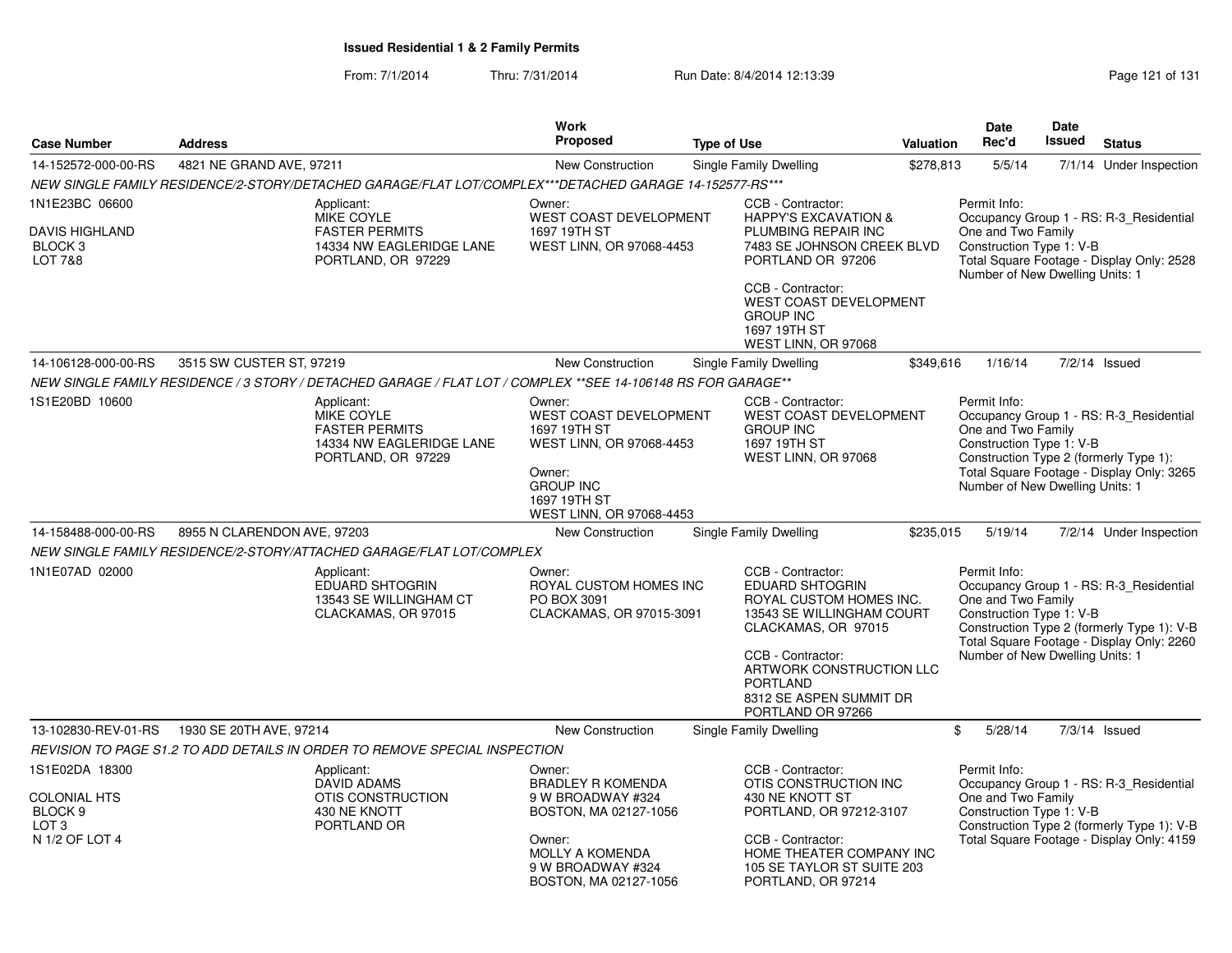From: 7/1/2014Thru: 7/31/2014 Run Date: 8/4/2014 12:13:39 Rege 122 of 131

| <b>Case Number</b>                                               | <b>Address</b>                   |                                                                                                                                                                                                | <b>Work</b><br><b>Proposed</b>                                                                                                                                                        | <b>Type of Use</b> |                                                                                                                                                                                                                                                                                  | <b>Valuation</b> | <b>Date</b><br>Rec'd                                                                                                                                                                                                                    | <b>Date</b><br>Issued | <b>Status</b>                                                                                                                      |  |
|------------------------------------------------------------------|----------------------------------|------------------------------------------------------------------------------------------------------------------------------------------------------------------------------------------------|---------------------------------------------------------------------------------------------------------------------------------------------------------------------------------------|--------------------|----------------------------------------------------------------------------------------------------------------------------------------------------------------------------------------------------------------------------------------------------------------------------------|------------------|-----------------------------------------------------------------------------------------------------------------------------------------------------------------------------------------------------------------------------------------|-----------------------|------------------------------------------------------------------------------------------------------------------------------------|--|
| 14-128730-000-00-RS                                              | 7311 N FISKE AVE - Unit A, 97203 |                                                                                                                                                                                                | New Construction                                                                                                                                                                      |                    | Single Family Dwelling                                                                                                                                                                                                                                                           | \$285,771        | 3/19/14                                                                                                                                                                                                                                 |                       | 7/8/14 Under Inspection                                                                                                            |  |
|                                                                  |                                  | NEW SINGLE FAMILY RESIDENCE/2-STORY/TUCK UNDER GARAGE/ADU IN BASEMENT/FLAT LOT/COMPLEX                                                                                                         |                                                                                                                                                                                       |                    |                                                                                                                                                                                                                                                                                  |                  |                                                                                                                                                                                                                                         |                       |                                                                                                                                    |  |
| 1N1E08CC 15800                                                   |                                  | Applicant:<br><b>KEVIN PARTAIN</b><br><b>URBAN VISIONS</b><br>223 NE 56TH AVE<br>PORTLAND OR 97213                                                                                             | Owner:<br>PETEFARR LLC<br>4772 N LOMBARD ST<br>PORTLAND, OR 97203-4565                                                                                                                |                    | CCB - Contractor:<br>ESTRUSCAN VENTURES LLC<br>4017 SW DOWNS VIEW CT<br>PORTLAND OR 97221                                                                                                                                                                                        |                  | Permit Info:<br>One and Two Family<br>Construction Type 1: V-B<br>Number of New Dwelling Units: 2                                                                                                                                       |                       | Occupancy Group 1 - RS: R-3 Residential<br>Construction Type 2 (formerly Type 1): V-B<br>Total Square Footage - Display Only: 2796 |  |
| 14-144346-000-00-RS                                              | 2120 SW DOLPH CT                 |                                                                                                                                                                                                | New Construction                                                                                                                                                                      |                    | Single Family Dwelling                                                                                                                                                                                                                                                           | \$246,068        | 4/18/14                                                                                                                                                                                                                                 |                       | 7/9/14 Under Inspection                                                                                                            |  |
|                                                                  |                                  | NEW SINGLE FAMILY RESIDENCE/1 STORY/ATTACHED 2 GARAGE/SLIGHTLY SLOPED LOT/COMPLEX                                                                                                              |                                                                                                                                                                                       |                    |                                                                                                                                                                                                                                                                                  |                  |                                                                                                                                                                                                                                         |                       |                                                                                                                                    |  |
| 1S1E28BB 01801                                                   |                                  | Applicant:<br><b>DARIN ORESTE</b><br>ORESTE CONSTRUCTION INC<br>849 SW TROY ST<br>PORTLAND, OR 97219                                                                                           | Owner:<br>ZIAD F KAADY<br>9223 NW FINZER CT<br>PORTLAND, OR 97229-8047                                                                                                                |                    | CCB - Contractor:<br>JAY ORESTE CONTEMPORARY<br><b>HOMES INC</b><br>13599 SE 139TH AVE<br>CLACKAMAS OR 97015                                                                                                                                                                     |                  | Permit Info:<br>One and Two Family<br>Construction Type 1: V-B<br>Number of New Dwelling Units: 1                                                                                                                                       |                       | Occupancy Group 1 - RS: R-3 Residential<br>Construction Type 2 (formerly Type 1): V-B<br>Total Square Footage - Display Only: 2600 |  |
| 14-155441-000-00-RS                                              | 4820 SE BROOKLYN ST, 97206       |                                                                                                                                                                                                | New Construction                                                                                                                                                                      |                    | Single Family Dwelling                                                                                                                                                                                                                                                           | \$349,899        | 5/12/14                                                                                                                                                                                                                                 |                       | 7/9/14 Under Inspection                                                                                                            |  |
|                                                                  |                                  | NEW SINGLE FAMILY RESIDENCE/2-STORY/ATTACHED GARAGE/FLAT LOT/COMPLEX                                                                                                                           |                                                                                                                                                                                       |                    |                                                                                                                                                                                                                                                                                  |                  |                                                                                                                                                                                                                                         |                       |                                                                                                                                    |  |
| 1S2E07BD 18900<br><b>CRESTON</b><br>BLOCK 17<br>LOT <sub>5</sub> |                                  | Applicant:<br>Owner:<br>MIKE COYLE<br><b>MORRISON BUILT LLC</b><br><b>FASTER PERMITS</b><br>4614 SW KELLY AVE #17<br>14334 NW EAGLERIDGE LANE<br>PORTLAND, OR 97239-4277<br>PORTLAND, OR 97229 |                                                                                                                                                                                       |                    | CCB - Contractor:<br>EDWARD MULLEN PLUMBING<br>1601 SE RIVER RD<br>HILLSBORO, OR 97123<br>CCB - Contractor:<br>ADVANCED ELECTRIC INC<br>21811 NE 58TH ST<br>VANCOUVER, WA 98682<br>CCB - Contractor:<br>MORRISON BUILT LLC<br>4614 SW Kelly Avenue, Ste 17<br>Portland, OR 97239 |                  | Permit Info:<br>Occupancy Group 1 - RS: R-3_Residential<br>One and Two Family<br>Construction Type 1: V-B<br>Construction Type 2 (formerly Type 1): V-B<br>Total Square Footage - Display Only: 3341<br>Number of New Dwelling Units: 1 |                       |                                                                                                                                    |  |
| 14-157243-000-00-RS                                              | 6550 SE 63RD AVE, 97206          |                                                                                                                                                                                                | <b>New Construction</b>                                                                                                                                                               |                    | Single Family Dwelling                                                                                                                                                                                                                                                           | \$181,979        | 5/15/14                                                                                                                                                                                                                                 |                       | 7/9/14 Under Inspection                                                                                                            |  |
|                                                                  |                                  | NEW SINGLE FAMILY RESIDENCE/2-STORY/DETACHED GARAGE/FLAT LOT/SIMPLE****DETACHED GARAGE 14-157249***                                                                                            |                                                                                                                                                                                       |                    |                                                                                                                                                                                                                                                                                  |                  |                                                                                                                                                                                                                                         |                       |                                                                                                                                    |  |
| 1S2E20BB 08100                                                   |                                  | Applicant:<br><b>KEVIN PARTAIN</b><br><b>URBAN VISIONS</b><br>223 NE 56TH AVE<br>PORTLAND, OR 97213                                                                                            | Owner:<br><b>GROUNDBREAKERS</b><br><b>CONSTRUCTION</b><br>6045 SE STARK ST<br>PORTLAND, OR 97215-1933<br>Owner:<br>AND DEVELOPMENT INC<br>6045 SE STARK ST<br>PORTLAND, OR 97215-1933 |                    | CCB - Contractor:<br><b>CLINT WEILER</b><br><b>GROUND BREAKERS CONST &amp;</b><br>DEV INC<br>6045 SE STARK ST<br>PORTLAND, OR 97215<br>CCB - Contractor:<br><b>HAPPY'S EXCAVATION &amp;</b><br>PLUMBING REPAIR INC<br>7483 SE JOHNSON CREEK BLVD<br>PORTLAND OR 97206            |                  | Permit Info:<br>One and Two Family<br>Construction Type 1: V-B<br>Number of New Dwelling Units: 1                                                                                                                                       |                       | Occupancy Group 1 - RS: R-3_Residential<br>Construction Type 2 (formerly Type 1):<br>Total Square Footage - Display Only: 1650     |  |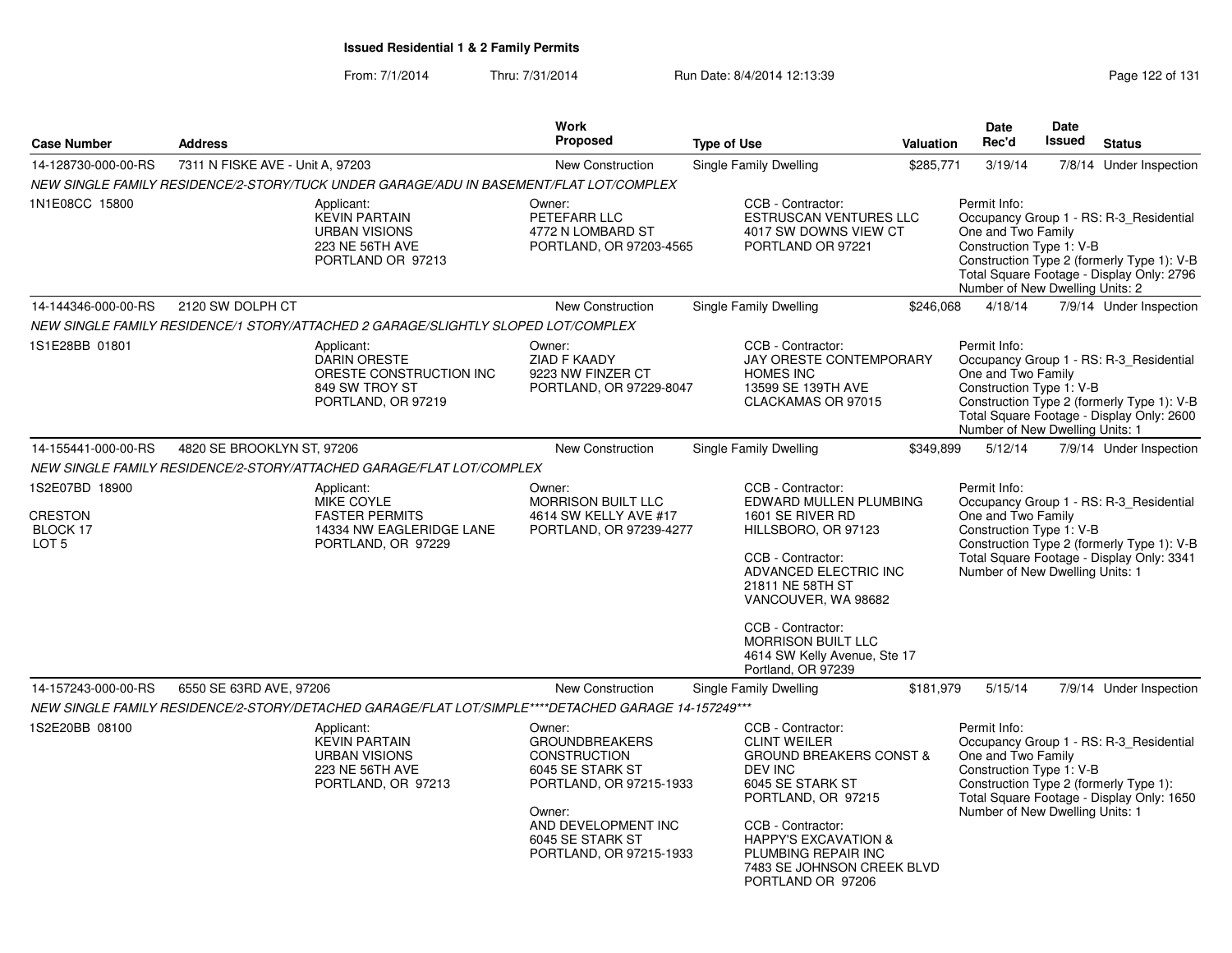#### From: 7/1/2014Thru: 7/31/2014 Run Date: 8/4/2014 12:13:39 Rege 123 of 131

| <b>Case Number</b>  | <b>Address</b>                                                                                        | Work<br>Proposed                                                                                                                                                                      | <b>Type of Use</b>                                                                                                                                                                                                                                                           | Valuation | <b>Date</b><br>Rec'd                                                                              | <b>Date</b><br>Issued | <b>Status</b>                                                                                                                      |
|---------------------|-------------------------------------------------------------------------------------------------------|---------------------------------------------------------------------------------------------------------------------------------------------------------------------------------------|------------------------------------------------------------------------------------------------------------------------------------------------------------------------------------------------------------------------------------------------------------------------------|-----------|---------------------------------------------------------------------------------------------------|-----------------------|------------------------------------------------------------------------------------------------------------------------------------|
| 14-157127-000-00-RS | 6558 SE 63RD AVE, 97206                                                                               | New Construction                                                                                                                                                                      | Single Family Dwelling                                                                                                                                                                                                                                                       | \$198,673 | 5/15/14                                                                                           |                       | 7/9/14 Under Inspection                                                                                                            |
|                     | NEW SINGLE FAMILY RESIDENCE/2-STORY/ATTACHED GARAGE/FLAT LOT/SIMPLE                                   |                                                                                                                                                                                       |                                                                                                                                                                                                                                                                              |           |                                                                                                   |                       |                                                                                                                                    |
| 1S2E20BB 08100      | Applicant:<br><b>KEVIN PARTAIN</b><br><b>URBAN VISIONS</b><br>223 NE 56TH AVE<br>PORTLAND, OR 97213   | Owner:<br><b>GROUNDBREAKERS</b><br><b>CONSTRUCTION</b><br>6045 SE STARK ST<br>PORTLAND, OR 97215-1933<br>Owner:<br>AND DEVELOPMENT INC<br>6045 SE STARK ST<br>PORTLAND, OR 97215-1933 | CCB - Contractor:<br><b>CLINT WEILER</b><br><b>GROUND BREAKERS CONST &amp;</b><br><b>DEV INC</b><br>6045 SE STARK ST<br>PORTLAND, OR 97215<br>CCB - Contractor:<br><b>HAPPY'S EXCAVATION &amp;</b><br>PLUMBING REPAIR INC<br>7483 SE JOHNSON CREEK BLVD<br>PORTLAND OR 97206 |           | Permit Info:<br>One and Two Family<br>Construction Type 1: V-B<br>Number of New Dwelling Units: 1 |                       | Occupancy Group 1 - RS: R-3_Residential<br>Construction Type 2 (formerly Type 1): V-B<br>Total Square Footage - Display Only: 1960 |
| 14-157145-000-00-RS | 6612 SE 63RD AVE, 97206                                                                               | <b>New Construction</b>                                                                                                                                                               | Single Family Dwelling                                                                                                                                                                                                                                                       | \$202,153 | 5/15/14                                                                                           |                       | 7/9/14 Under Inspection                                                                                                            |
|                     | NEW SINGLE FAMILY RESIDENCE/2-STORY/ATTACHED GARAGE/FLAT LOT/SIMPLE                                   |                                                                                                                                                                                       |                                                                                                                                                                                                                                                                              |           |                                                                                                   |                       |                                                                                                                                    |
| 1S2E20BB 08100      | Applicant:<br><b>KEVIN PARTAIN</b><br><b>URBAN VISIONS</b><br>223 NE 56TH AVE<br>PORTLAND, OR 97213   | Owner:<br><b>GROUNDBREAKERS</b><br><b>CONSTRUCTION</b><br>6045 SE STARK ST<br>PORTLAND, OR 97215-1933<br>Owner:<br>AND DEVELOPMENT INC<br>6045 SE STARK ST<br>PORTLAND, OR 97215-1933 | CCB - Contractor:<br><b>CLINT WEILER</b><br><b>GROUND BREAKERS CONST &amp;</b><br><b>DEV INC</b><br>6045 SE STARK ST<br>PORTLAND, OR 97215<br>CCB - Contractor:<br><b>HAPPY'S EXCAVATION &amp;</b><br>PLUMBING REPAIR INC<br>7483 SE JOHNSON CREEK BLVD<br>PORTLAND OR 97206 |           | Permit Info:<br>One and Two Family<br>Construction Type 1: V-B<br>Number of New Dwelling Units: 1 |                       | Occupancy Group 1 - RS: R-3_Residential<br>Construction Type 2 (formerly Type 1): V-B<br>Total Square Footage - Display Only: 2002 |
| 14-157268-000-00-RS | 6564 SE 63RD AVE, 97206                                                                               | <b>New Construction</b>                                                                                                                                                               | Single Family Dwelling                                                                                                                                                                                                                                                       | \$181,979 | 5/15/14                                                                                           |                       | 7/9/14 Under Inspection                                                                                                            |
|                     | NEW SINGLE FAMILY RESIDENCE/2-STORY/DETACHED GARAGE/FLAT LOT/SIMPLE***DETACHED GARAGE 14-157272-RS*** |                                                                                                                                                                                       |                                                                                                                                                                                                                                                                              |           |                                                                                                   |                       |                                                                                                                                    |
| 1S2E20BB 08100      | Applicant:<br><b>KEVIN PARTAIN</b><br><b>URBAN VISIONS</b><br>223 NE 56TH AVE<br>PORTLAND, OR 97213   | Owner:<br><b>GROUNDBREAKERS</b><br><b>CONSTRUCTION</b><br>6045 SE STARK ST<br>PORTLAND, OR 97215-1933<br>Owner:<br>AND DEVELOPMENT INC<br>6045 SE STARK ST<br>PORTLAND, OR 97215-1933 | CCB - Contractor:<br><b>CLINT WEILER</b><br><b>GROUND BREAKERS CONST &amp;</b><br>DEV INC<br>6045 SE STARK ST<br>PORTLAND, OR 97215<br>CCB - Contractor:<br><b>HAPPY'S EXCAVATION &amp;</b><br>PLUMBING REPAIR INC<br>7483 SE JOHNSON CREEK BLVD<br>PORTLAND OR 97206        |           | Permit Info:<br>One and Two Family<br>Construction Type 1: V-B<br>Number of New Dwelling Units: 1 |                       | Occupancy Group 1 - RS: R-3_Residential<br>Construction Type 2 (formerly Type 1):<br>Total Square Footage - Display Only: 1650     |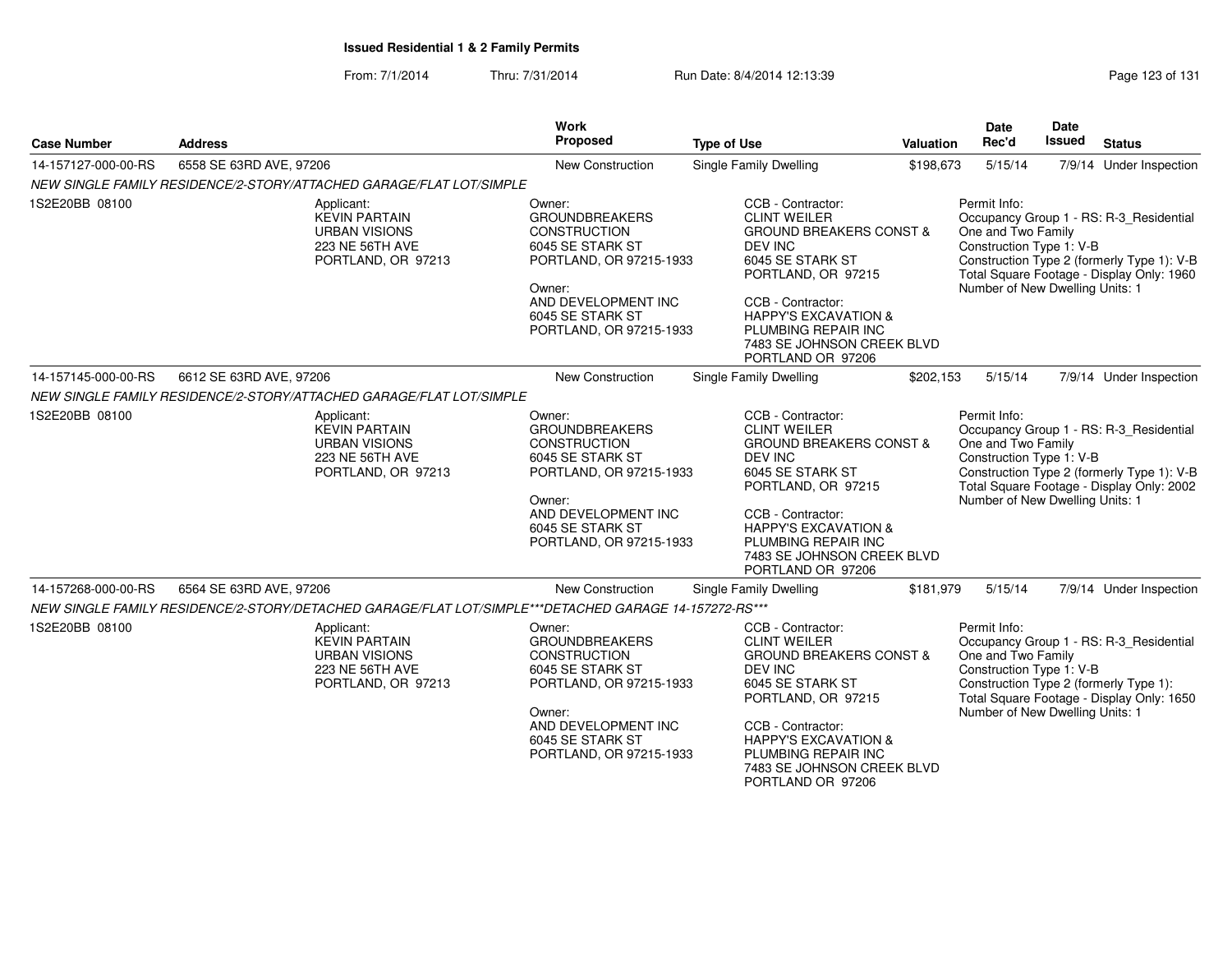#### From: 7/1/2014Thru: 7/31/2014 Run Date: 8/4/2014 12:13:39 Rege 124 of 131

| <b>Case Number</b>                                                   | <b>Address</b>                                                                                                                        | Work<br><b>Proposed</b>                                                      | <b>Type of Use</b>                                                                                                             | <b>Valuation</b> | Date<br>Rec'd                                                                                     | Date<br>Issued | <b>Status</b>                                                                                                                      |
|----------------------------------------------------------------------|---------------------------------------------------------------------------------------------------------------------------------------|------------------------------------------------------------------------------|--------------------------------------------------------------------------------------------------------------------------------|------------------|---------------------------------------------------------------------------------------------------|----------------|------------------------------------------------------------------------------------------------------------------------------------|
| 14-161244-000-00-RS                                                  | 6223 SE DUNBAR DR, 97236                                                                                                              | New Construction                                                             | Single Family Dwelling                                                                                                         | \$237,448        | 5/27/14                                                                                           |                | 7/9/14 Under Inspection                                                                                                            |
|                                                                      | NEW SINGLE FAMILY RESIDENCE / 1 STORY / ATTACHED GARAGE / FLAT LOT / COMPLEX                                                          |                                                                              |                                                                                                                                |                  |                                                                                                   |                |                                                                                                                                    |
| 1S3E18CD 01626                                                       | Applicant:<br><b>LISA BARKER</b><br><b>LMB PERMIT SERVICES</b><br>307 NW 16TH AVENUE<br>BATTLEGROUND WA 98604                         |                                                                              | CCB - Contractor:<br><b>KELLEY SPEER HOMES INC</b><br><b>PO BOX 484</b>                                                        |                  | Permit Info:<br>One and Two Family<br>Construction Type 1: V-B<br>Number of New Dwelling Units: 1 |                | Occupancy Group 1 - RS: R-3_Residential<br>Construction Type 2 (formerly Type 1): V-B<br>Total Square Footage - Display Only: 2429 |
| 13-193322-REV-01-RS                                                  | 3306 SW SCHOLLS FERRY RD, 97221                                                                                                       | <b>New Construction</b>                                                      | Single Family Dwelling                                                                                                         | \$               | 7/10/14                                                                                           |                | 7/10/14 Issued                                                                                                                     |
|                                                                      | REVISION NEW ENGINEERED FLOOR JOIST FRAMING FOR MAIN AND UPPER FLOORS FROM TJI'S TO LPI                                               |                                                                              |                                                                                                                                |                  |                                                                                                   |                |                                                                                                                                    |
| 1S1E07BC 02300                                                       | Applicant:<br><b>SEAN MA</b>                                                                                                          | Owner:<br><b>SEAN MA</b>                                                     | CCB - Contractor:<br><b>WEAVER PLUMBING</b>                                                                                    |                  | Permit Info:                                                                                      |                | Occupancy Group 1 - RS: R-3_Residential                                                                                            |
| SECTION 07 1S 1E<br>TL 2300 2.39 ACRES                               | 3302 SW SCHOLLS FERRY RD<br>PORTLAND, OR 97221                                                                                        | 3302 SW SCHOLLS FERRY RD<br>PORTLAND, OR 97221                               | <b>CLACKAMAS</b><br>11200 SE 119th CT<br>CLACKAMAS OR 97086                                                                    |                  | One and Two Family<br>Construction Type 1: V-B                                                    |                | Construction Type 2 (formerly Type 1): V-B<br>Total Square Footage - Display Only: 5407                                            |
|                                                                      |                                                                                                                                       |                                                                              | CCB - Contractor:<br>5 STAR ELECTRIC INC (see FIVE<br><b>STAR ELECTRIC)</b><br>4676 COMMERCIAL ST SE<br><b>SALEM OR 97302</b>  |                  |                                                                                                   |                |                                                                                                                                    |
|                                                                      |                                                                                                                                       |                                                                              | CCB - Contractor:<br>BC CUSTOM CONSTRUCTION INC<br>410 HIGH ST<br>OREGON CITY OR 97045-2215                                    |                  |                                                                                                   |                |                                                                                                                                    |
| 13-226047-DFS-01-RS                                                  | 7105 N MACRUM AVE, 97203                                                                                                              | New Construction                                                             | Single Family Dwelling                                                                                                         | \$1,500          | 7/10/14                                                                                           |                | 7/10/14 Issued                                                                                                                     |
| <b>DFS - TRUSSES</b>                                                 |                                                                                                                                       |                                                                              |                                                                                                                                |                  |                                                                                                   |                |                                                                                                                                    |
| 1N1E07CA 05500<br>WILLAMETTE BLVD AC<br>BLOCK 1<br>SLY 1/2 OF LOT 11 | Applicant:<br><b>Harvey Friend</b><br><b>NORTHWEST STEEPLEJACK &amp;</b><br><b>PAINTING CO</b><br>2439 NW 22ND AVE<br>CAMUS, WA 98607 | Owner:<br>JAMESTOWN PROPERTIES LLC<br>3519 NE 15TH AVE<br>PORTLAND, OR 97212 | CCB - Contractor:<br>Harvey Friend<br><b>NORTHWEST STEEPLEJACK &amp;</b><br>PAINTING CO<br>2439 NW 22ND AVE<br>CAMUS, WA 98607 |                  | Permit Info:<br>One and Two Family<br>Construction Type 1: V-B                                    |                | Occupancy Group 1 - RS: R-3_Residential<br>Construction Type 2 (formerly Type 1):<br>Total Square Footage - Display Only: 800      |
|                                                                      |                                                                                                                                       |                                                                              | CCB - Contractor:<br><b>DOUGLAS CARRICK</b><br><b>CARRICK INC</b><br>4875 NW KAHNEETA DR<br>PORTLAND, OR 97229                 |                  |                                                                                                   |                |                                                                                                                                    |
| 14-131502-000-00-RS                                                  | 8133 SE 145TH CT, 97236                                                                                                               | <b>New Construction</b>                                                      | Single Family Dwelling                                                                                                         | \$342,547        | 3/26/14                                                                                           |                | 7/10/14 Under Inspection                                                                                                           |
|                                                                      | NEW SINGLE FAMILY RESIDENCE/1 STORY WITH DAYLIGHT BASEMENT/ATTACHED 2 CAR GARAGE/ SLOPED LOT/COMPLEX                                  |                                                                              |                                                                                                                                |                  |                                                                                                   |                |                                                                                                                                    |
| 1S2E24CC 07500                                                       | Applicant:<br><b>SHANNON MCDONALD</b><br>PAHLISCH HOMES INC<br>12725 SW 66TH AVE, SUITE 101<br>TIGARD OR 97223                        | Owner:<br>PAHLISCH HOMES INC<br>63088 NE 18TH ST #100<br>BEND, OR 97701-7102 | CCB - Contractor:<br>PAHLISCH HOMES INC<br>63088 NE 18TH ST STE 100<br>BEND, OR 97701-7102                                     |                  | Permit Info:<br>One and Two Family<br>Construction Type 1: V-B<br>Number of New Dwelling Units: 1 |                | Occupancy Group 1 - RS: R-3 Residential<br>Construction Type 2 (formerly Type 1): V-B<br>Total Square Footage - Display Only: 3482 |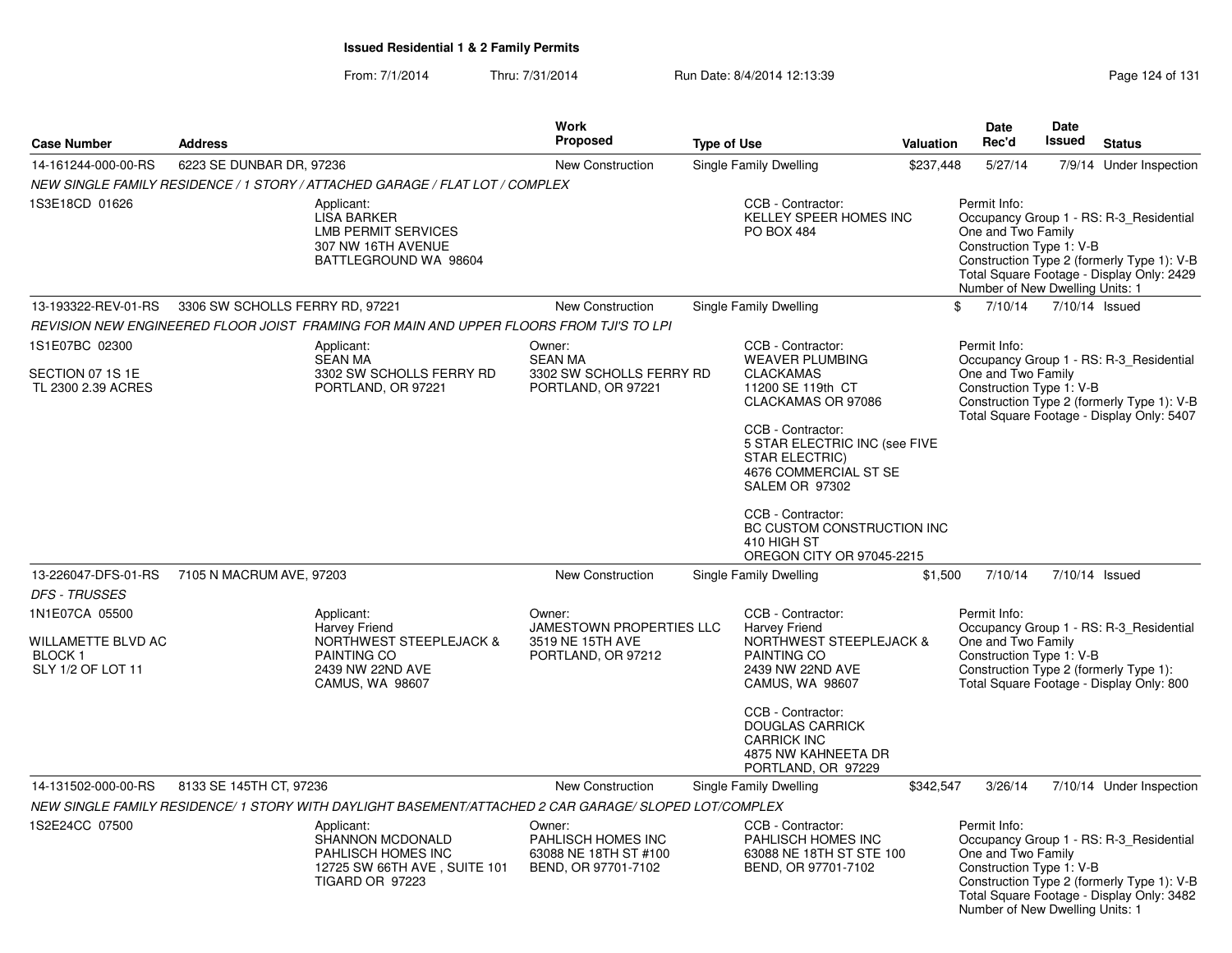From: 7/1/2014Thru: 7/31/2014 Run Date: 8/4/2014 12:13:39 Rege 125 of 131

| <b>Case Number</b>                                                         | <b>Address</b>              |                                                                                                                            | <b>Work</b><br>Proposed                                                     | <b>Type of Use</b>                                                                                                                                                                                                                             | <b>Valuation</b> | <b>Date</b><br>Rec'd                                                                              | <b>Date</b><br>Issued | <b>Status</b>                                                                                                                      |
|----------------------------------------------------------------------------|-----------------------------|----------------------------------------------------------------------------------------------------------------------------|-----------------------------------------------------------------------------|------------------------------------------------------------------------------------------------------------------------------------------------------------------------------------------------------------------------------------------------|------------------|---------------------------------------------------------------------------------------------------|-----------------------|------------------------------------------------------------------------------------------------------------------------------------|
| 14-165742-000-00-RS                                                        | 8953 N COURTENAY AVE, 97203 |                                                                                                                            | New Construction                                                            | Single Family Dwelling                                                                                                                                                                                                                         | \$166,248        | 6/5/14                                                                                            |                       | 7/10/14 Under Inspection                                                                                                           |
|                                                                            |                             | NEW SINGLE FAMILY RESIDENCE/1-STORY/ATTACHED GARAGE/FLAT LOT/SIMPLE & COMPLEX                                              |                                                                             |                                                                                                                                                                                                                                                |                  |                                                                                                   |                       |                                                                                                                                    |
| 1N1E08BC 01900                                                             |                             | Applicant:<br>TOM SPITZNAGEL                                                                                               | Owner:<br><b>TOM SPITZNAGEL</b>                                             | CCB - Contractor:<br><b>TOM SPITZNAGEL</b>                                                                                                                                                                                                     |                  | Permit Info:                                                                                      |                       | Occupancy Group 1 - RS: R-3 Residential                                                                                            |
| PORTSMOUTH VILLA ANX 3-4<br>BLOCK 13<br>LOT <sub>8</sub><br>S 15' OF LOT 9 |                             | PO BOX 25058<br>PORTLAND OR 97298                                                                                          | 8953 N COURTENAY AVE<br>PORTLAND, OR 97203                                  | PTR HOMES, LLC<br>PO BOX 25058<br>PORTLAND OR 97298                                                                                                                                                                                            |                  | One and Two Family<br>Construction Type 1: V-B<br>Number of New Dwelling Units: 1                 |                       | Construction Type 2 (formerly Type 1): V-B<br>Total Square Footage - Display Only: 1666                                            |
| 14-160780-000-00-RS                                                        | 8448 SE 60TH AVE, 97206     |                                                                                                                            | <b>New Construction</b>                                                     | Single Family Dwelling                                                                                                                                                                                                                         | \$237,675        | 5/23/14                                                                                           |                       | 7/11/14 Under Inspection                                                                                                           |
|                                                                            |                             | NEW SINGLE FAMILY RESIDENCE/TWO STORY/DETACHED GARAGE/FLAT LOT/COMPLEX***WITH GARAGE PERMIT 14-160792-RS***                |                                                                             |                                                                                                                                                                                                                                                |                  |                                                                                                   |                       |                                                                                                                                    |
| 1S2E19DD 03800                                                             |                             | Applicant:<br>MIKE COYLE<br><b>FASTER PERMITS</b><br>14334 NW EAGLERIDGE LANE<br>PORTLAND, OR 97229                        | Owner:<br>YIDONG JIANG<br>2274 EDGEMONT ST SE<br>ALBANY, OR 97322-8872      | CCB - Contractor:<br>EDWARD MULLEN PLUMBING<br>1601 SE RIVER RD<br>HILLSBORO, OR 97123<br>CCB - Contractor:<br><b>BRIAN MCMILLEN LLC</b><br>15151 SE FRYE<br>HAPPY VALLEY, OR 97086                                                            |                  | Permit Info:<br>One and Two Family<br>Construction Type 1: V-B<br>Number of New Dwelling Units: 1 |                       | Occupancy Group 1 - RS: R-3_Residential<br>Construction Type 2 (formerly Type 1):<br>Total Square Footage - Display Only: 2155     |
| 14-114063-000-00-RS                                                        | 3221 SW HAMILTON CT, 97201  |                                                                                                                            | New Construction                                                            | Single Family Dwelling                                                                                                                                                                                                                         | \$385,409        | 2/5/14                                                                                            |                       | 7/11/14 Under Inspection                                                                                                           |
|                                                                            |                             |                                                                                                                            |                                                                             | NEW SINGLE FAMILY RESIDENCE/TWO STORY/TUCKUNDER GARAGE/ATTACHED ADU WITH TUCKUNDER GARAGE/SLIGHTLY SLOPED LOT/COMPLEX +++see fire code appeal 10674+++                                                                                         |                  |                                                                                                   |                       |                                                                                                                                    |
| 1S1E17AB 01100                                                             |                             | Applicant:<br><b>KRISTIAN BEYER</b><br>BEYER CONSTRUCTION AND<br>DEVELOPMENT, LLC<br>5207 SW DOSCH RD<br>PORTLAND OR 97239 | Owner:<br><b>KRISTIAN BEYER</b><br>5207 SW DOSCH RD<br>PORTLAND, OR 97239   | CCB - Contractor:<br><b>BEYER CONSTRUCTION &amp;</b><br><b>DEVELOPMENT LLC</b><br>7608 SW HOOD AVE<br>PORTLAND OR 97219                                                                                                                        |                  | Permit Info:<br>One and Two Family<br>Construction Type 1: V-B<br>Number of New Dwelling Units: 2 |                       | Occupancy Group 1 - RS: R-3_Residential<br>Construction Type 2 (formerly Type 1): V-B<br>Total Square Footage - Display Only: 4030 |
| 14-169828-000-00-RS                                                        | 8965 N CLARENDON AVE, 97203 |                                                                                                                            | New Construction                                                            | Single Family Dwelling                                                                                                                                                                                                                         | \$239,206        | 6/16/14                                                                                           |                       | 7/11/14 Under Inspection                                                                                                           |
|                                                                            |                             | NEW SINGLE FAMILY RESIDENCE/2-STORY/ATTACHED GARAGE/FLAT LOT/COMPLEX                                                       |                                                                             |                                                                                                                                                                                                                                                |                  |                                                                                                   |                       |                                                                                                                                    |
| 1N1E07AD 02000                                                             |                             | Applicant:<br><b>EDUARD SHTOGRIN</b><br>13543 SE WILLINGHAM CT<br>CLACKAMAS, OR 97015                                      | Owner:<br>ROYAL CUSTOM HOMES INC<br>PO BOX 3091<br>CLACKAMAS, OR 97015-3091 | CCB - Contractor:<br><b>EDUARD SHTOGRIN</b><br>ROYAL CUSTOM HOMES INC.<br>13543 SE WILLINGHAM COURT<br>CLACKAMAS, OR 97015<br>CCB - Contractor:<br>ARTWORK CONSTRUCTION LLC<br><b>PORTLAND</b><br>8312 SE ASPEN SUMMIT DR<br>PORTLAND OR 97266 |                  | Permit Info:<br>One and Two Family<br>Construction Type 1: V-B<br>Number of New Dwelling Units: 1 |                       | Occupancy Group 1 - RS: R-3_Residential<br>Construction Type 2 (formerly Type 1): V-B<br>Total Square Footage - Display Only: 2298 |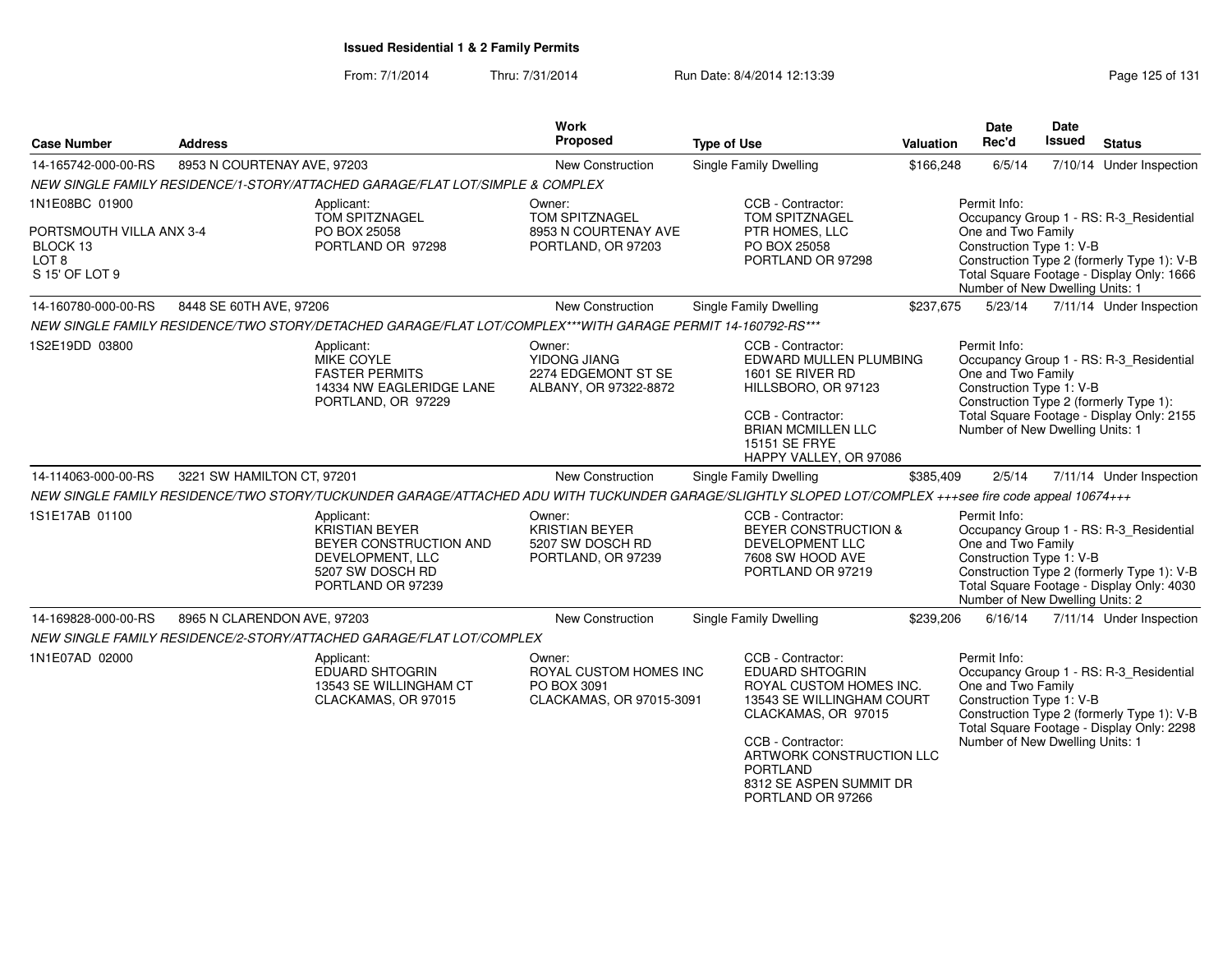From: 7/1/2014Thru: 7/31/2014 Run Date: 8/4/2014 12:13:39 Research 2010 Rage 126 of 131

| <b>Address</b>   |                                                                                                     | <b>Work</b><br><b>Proposed</b>                                                                                  | <b>Type of Use</b>                                                                                                                                                                                                                                                               |                                                                                                                                                                 | Date<br>Rec'd                                                                                                                                                                                                        | Date<br>Issued                                   | <b>Status</b>                                                                                                                                                                                                                                                                                                                                                                                                                                                                                                                                                                                                                                                                 |
|------------------|-----------------------------------------------------------------------------------------------------|-----------------------------------------------------------------------------------------------------------------|----------------------------------------------------------------------------------------------------------------------------------------------------------------------------------------------------------------------------------------------------------------------------------|-----------------------------------------------------------------------------------------------------------------------------------------------------------------|----------------------------------------------------------------------------------------------------------------------------------------------------------------------------------------------------------------------|--------------------------------------------------|-------------------------------------------------------------------------------------------------------------------------------------------------------------------------------------------------------------------------------------------------------------------------------------------------------------------------------------------------------------------------------------------------------------------------------------------------------------------------------------------------------------------------------------------------------------------------------------------------------------------------------------------------------------------------------|
| 6256 SW 63RD WAY |                                                                                                     | New Construction                                                                                                | <b>Single Family Dwelling</b>                                                                                                                                                                                                                                                    |                                                                                                                                                                 | 5/23/14                                                                                                                                                                                                              |                                                  | 7/11/14 Under Inspection                                                                                                                                                                                                                                                                                                                                                                                                                                                                                                                                                                                                                                                      |
|                  |                                                                                                     |                                                                                                                 |                                                                                                                                                                                                                                                                                  |                                                                                                                                                                 |                                                                                                                                                                                                                      |                                                  |                                                                                                                                                                                                                                                                                                                                                                                                                                                                                                                                                                                                                                                                               |
|                  | Applicant:<br><b>KEVIN PARTAIN</b><br><b>URBAN VISIONS</b><br>223 NE 56TH AVE<br>PORTLAND, OR 97213 | Owner:<br>PAHLISCH HOMES INC<br>63088 NE 18TH ST #100<br>BEND, OR 97701-7102                                    | CCB - Contractor:<br><b>PO BOX 207</b><br><b>BANKS, OR 97106</b><br>CCB - Contractor:                                                                                                                                                                                            |                                                                                                                                                                 | Permit Info:                                                                                                                                                                                                         |                                                  |                                                                                                                                                                                                                                                                                                                                                                                                                                                                                                                                                                                                                                                                               |
|                  |                                                                                                     |                                                                                                                 | <b>GARNER ELECTRIC INC</b><br>Hillsboro, Or 97123                                                                                                                                                                                                                                |                                                                                                                                                                 |                                                                                                                                                                                                                      |                                                  |                                                                                                                                                                                                                                                                                                                                                                                                                                                                                                                                                                                                                                                                               |
|                  |                                                                                                     | New Construction                                                                                                | <b>Single Family Dwelling</b>                                                                                                                                                                                                                                                    |                                                                                                                                                                 | 6/2/14                                                                                                                                                                                                               |                                                  | 7/11/14 Under Inspection                                                                                                                                                                                                                                                                                                                                                                                                                                                                                                                                                                                                                                                      |
|                  |                                                                                                     |                                                                                                                 |                                                                                                                                                                                                                                                                                  |                                                                                                                                                                 |                                                                                                                                                                                                                      |                                                  |                                                                                                                                                                                                                                                                                                                                                                                                                                                                                                                                                                                                                                                                               |
|                  | Applicant:<br><b>KEVIN PARTAIN</b><br><b>URBAN VISIONS</b><br>223 NE 56TH AVE<br>PORTLAND, OR 97213 | Owner:<br>CORNICE GROUP LLC<br>PO BOX 11778                                                                     | CCB - Contractor:<br><b>CORNICE GROUP LLC</b><br>PO BOX 11778<br>PORTLAND, OR 97211<br>CCB - Contractor:<br><b>DELTA PLUMBING INC</b><br>12205 SE 108TH AVE                                                                                                                      |                                                                                                                                                                 | Permit Info:                                                                                                                                                                                                         |                                                  |                                                                                                                                                                                                                                                                                                                                                                                                                                                                                                                                                                                                                                                                               |
|                  |                                                                                                     | New Construction                                                                                                | Single Family Dwelling                                                                                                                                                                                                                                                           |                                                                                                                                                                 | 5/7/14                                                                                                                                                                                                               |                                                  | 7/11/14 Under Inspection                                                                                                                                                                                                                                                                                                                                                                                                                                                                                                                                                                                                                                                      |
|                  |                                                                                                     |                                                                                                                 |                                                                                                                                                                                                                                                                                  |                                                                                                                                                                 |                                                                                                                                                                                                                      |                                                  |                                                                                                                                                                                                                                                                                                                                                                                                                                                                                                                                                                                                                                                                               |
|                  | Applicant:<br>DONNA KEOUGH<br>508 NW 44TH ST<br>VANCOUVER, WA 98660                                 | Owner:<br>FREDERICK G SHERVEY<br><b>CONSTRUCTION INC</b><br>PO BOX 86320<br>PORTLAND, OR 97286                  | CCB - Contractor:<br><b>MB PLUMBING</b><br>13512 SE MARKET ST<br>PORTLAND, OR 97233<br>CCB - Contractor:<br><b>VLADIMIR TISHCHENKO</b><br><b>AZOV ELECTRIC LLC</b><br>9920 SE CITY VIEW DR<br>CCB - Contractor:<br><b>CONSTRUCTION INC</b><br>PO BOX 86320<br>PORTLAND, OR 97286 |                                                                                                                                                                 | Permit Info:                                                                                                                                                                                                         |                                                  |                                                                                                                                                                                                                                                                                                                                                                                                                                                                                                                                                                                                                                                                               |
|                  |                                                                                                     | NEW SINGLE FAMILY RESIDENCE/ TWO STORY/ FLAT LOT/ COMPLEX<br>4631 NE 72ND AVE, 97218<br>6209 SE 90TH AVE, 97266 | NEW SINGLE FAMILY RESIDENCE/2-STORY/ATTACHED GARAGE/FLAT LOT/SIMPLE                                                                                                                                                                                                              | CCB - Contractor:<br>PORTLAND, OR 97211-1778<br>NEW SINGLE FAMILY RESIDENCE/2-STORY/ATTACHED GARAGE/FLAT LOT/COMPLEX+++SIGNED LIMITED STRUCTURAL ENGINEERING+++ | MALMEDAL ENTERPRISES INC<br>ARNETT CONSTRUCTION CO<br>15450 SW MIDDLETON CT<br>BEAVERTON, OR 970075181<br>2920 SE Brookward Ave #A<br>HAPPY VALLEY, OR 97086<br>HAPPY VALLEY, OR 97086<br><b>FREDERICK G SHERVEY</b> | Valuation<br>\$305,914<br>\$304,635<br>\$251,747 | Occupancy Group 1 - RS: R-3_Residential<br>One and Two Family<br>Construction Type 1: V-B<br>Construction Type 2 (formerly Type 1): V-B<br>Total Square Footage - Display Only: 3150<br>Number of New Dwelling Units: 1<br>Occupancy Group 1 - RS: R-3_Residential<br>One and Two Family<br>Construction Type 1: V-B<br>Construction Type 2 (formerly Type 1): V-B<br>Total Square Footage - Display Only: 2906<br>Number of New Dwelling Units: 1<br>Occupancy Group 1 - RS: R-3_Residential<br>One and Two Family<br>Construction Type 1: V-B<br>Construction Type 2 (formerly Type 1): V-B<br>Total Square Footage - Display Only: 2432<br>Number of New Dwelling Units: 1 |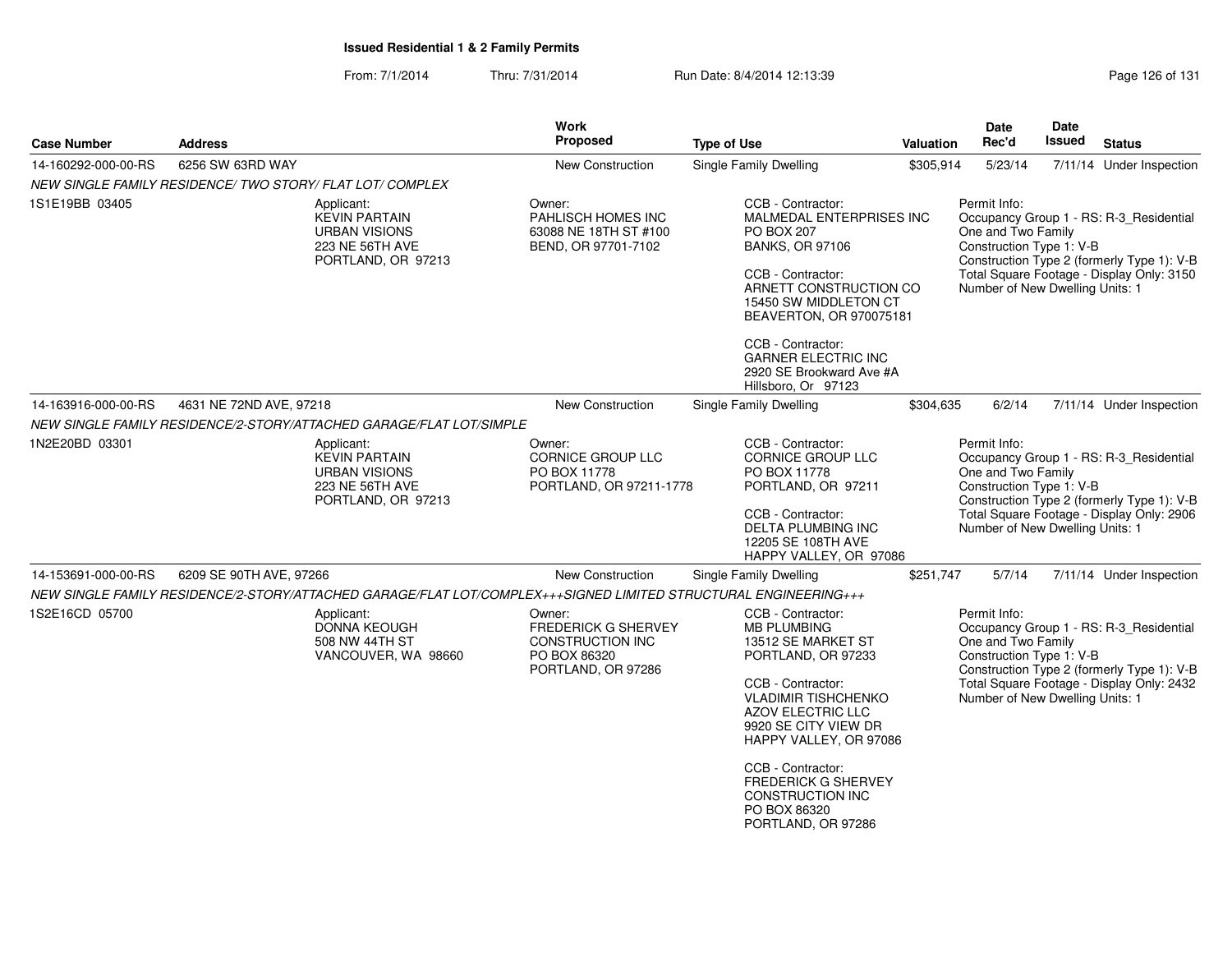From: 7/1/2014Thru: 7/31/2014 Run Date: 8/4/2014 12:13:39 Rege 127 of 131

| <b>Case Number</b>  | <b>Address</b>                                                                                                  | <b>Work</b><br><b>Proposed</b>                                                                 | <b>Type of Use</b>                                                                                                                                                                                                                                                                                                                                                                                                      | <b>Valuation</b> | Date<br>Rec'd                                                                                     | <b>Date</b><br>Issued | <b>Status</b>                                                                                                                      |
|---------------------|-----------------------------------------------------------------------------------------------------------------|------------------------------------------------------------------------------------------------|-------------------------------------------------------------------------------------------------------------------------------------------------------------------------------------------------------------------------------------------------------------------------------------------------------------------------------------------------------------------------------------------------------------------------|------------------|---------------------------------------------------------------------------------------------------|-----------------------|------------------------------------------------------------------------------------------------------------------------------------|
| 14-153667-000-00-RS | 6215 SE 90TH AVE, 97266                                                                                         | <b>New Construction</b>                                                                        | <b>Single Family Dwelling</b>                                                                                                                                                                                                                                                                                                                                                                                           | \$223,864        | 5/7/14                                                                                            |                       | 7/11/14 Under Inspection                                                                                                           |
|                     | NEW SINGLE FAMILY RESIDENCE/2-STORY/ATTACHED GARAGE/FLAT LOT/COMPLEX+++SIGNED LIMITED STRUCTURAL ENGINEERING+++ |                                                                                                |                                                                                                                                                                                                                                                                                                                                                                                                                         |                  |                                                                                                   |                       |                                                                                                                                    |
| 1S2E16CD 05700      | Applicant:<br><b>DONNA KEOUGH</b><br>508 NW 44TH ST<br>VANCOUVER, WA 98660                                      | Owner:<br><b>FREDERICK G SHERVEY</b><br>CONSTRUCTION INC<br>PO BOX 86320<br>PORTLAND, OR 97286 | CCB - Contractor:<br><b>MB PLUMBING</b><br>13512 SE MARKET ST<br>PORTLAND, OR 97233<br>CCB - Contractor:<br><b>VLADIMIR TISHCHENKO</b><br>AZOV ELECTRIC LLC<br>9920 SE CITY VIEW DR<br>HAPPY VALLEY, OR 97086<br>CCB - Contractor:<br>MORGAN HEATING & COOLING IN<br>PO BOX 630<br>GRESHAM OR 97030<br>CCB - Contractor:<br><b>FREDERICK G SHERVEY</b><br><b>CONSTRUCTION INC</b><br>PO BOX 86320<br>PORTLAND, OR 97286 |                  | Permit Info:<br>One and Two Family<br>Construction Type 1: V-B<br>Number of New Dwelling Units: 1 |                       | Occupancy Group 1 - RS: R-3 Residential<br>Construction Type 2 (formerly Type 1): V-B<br>Total Square Footage - Display Only: 2205 |
| 14-141811-000-00-RS | 7103 N GREENWICH AVE, 97217                                                                                     | New Construction                                                                               | Single Family Dwelling                                                                                                                                                                                                                                                                                                                                                                                                  | \$183,523        | 4/15/14                                                                                           |                       | 7/14/14 Under Inspection                                                                                                           |
|                     | NEW SINGLE FAMILY RESIDENCE/2-STORY/NO GARAGE/FLAT LOT/COMPLEX                                                  |                                                                                                |                                                                                                                                                                                                                                                                                                                                                                                                                         |                  |                                                                                                   |                       |                                                                                                                                    |
| 1N1E16AA 18700      | Applicant:<br>MIKE COYLE<br><b>FASTER PERMITS</b><br>14334 NW EAGLERIDGE LANE<br>PORTLAND, OR 97229             |                                                                                                | CCB - Contractor:<br>DBA WRIGHT 1 ELECTRIC and<br>THREE PHASE ELECTRIC<br>5618 SE 135TH<br>PORTLAND OR 97236<br>CCB - Contractor:<br>DEVELOPMENT NORTHWEST<br><b>INC/dba Wolcott Plumbing</b><br>1075 W HISTORIC COLUMBIA<br><b>RIVER HWY</b><br>TROUTDALE OR 97060<br>CCB - Contractor:<br><b>VIC REMMERS</b><br>EVERETT CUSTOM HOMES INC<br>735 SW 158TH AVE STE 180<br>BEAVERTON OR 97008                            |                  | Permit Info:<br>One and Two Family<br>Construction Type 1: V-B<br>Number of New Dwelling Units: 1 |                       | Occupancy Group 1 - RS: R-3_Residential<br>Construction Type 2 (formerly Type 1):<br>Total Square Footage - Display Only: 1664     |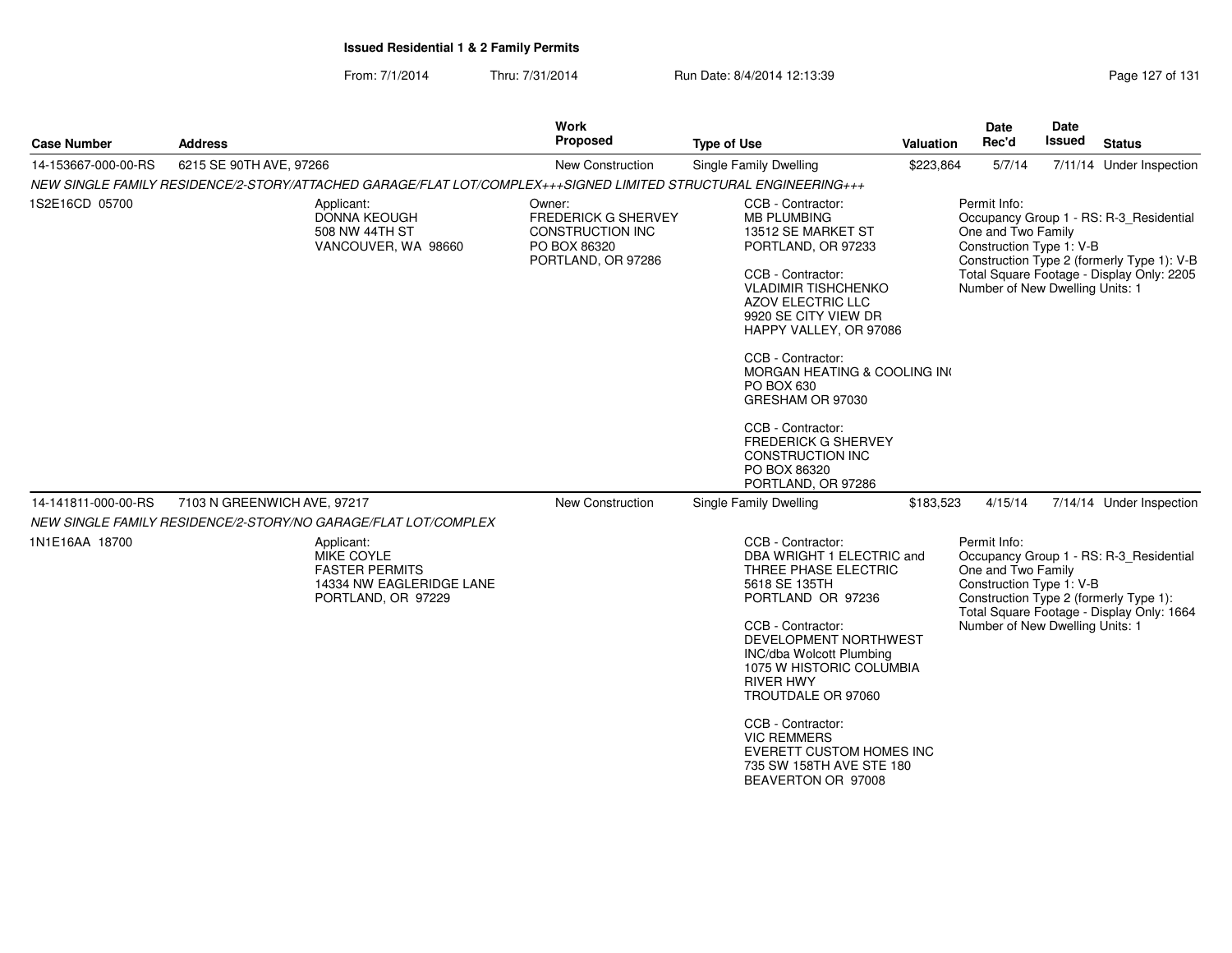#### From: 7/1/2014Thru: 7/31/2014 Run Date: 8/4/2014 12:13:39 Research 2010 Rage 128 of 131

| <b>Case Number</b>                                                                                   | <b>Address</b>            |                                                                                                            | Work<br><b>Proposed</b>                                                                                                                                                     | <b>Type of Use</b>                                                                                                                                                                                                                                   | <b>Valuation</b>                                                                             | <b>Date</b><br>Rec'd                                                                              | Date<br><b>Issued</b> | <b>Status</b>                                                                                                                      |
|------------------------------------------------------------------------------------------------------|---------------------------|------------------------------------------------------------------------------------------------------------|-----------------------------------------------------------------------------------------------------------------------------------------------------------------------------|------------------------------------------------------------------------------------------------------------------------------------------------------------------------------------------------------------------------------------------------------|----------------------------------------------------------------------------------------------|---------------------------------------------------------------------------------------------------|-----------------------|------------------------------------------------------------------------------------------------------------------------------------|
| 14-160958-000-00-RS                                                                                  | 5353 SE HARNEY DR         |                                                                                                            | New Construction                                                                                                                                                            | <b>Single Family Dwelling</b>                                                                                                                                                                                                                        | \$177,254                                                                                    | 5/23/14                                                                                           |                       | 7/14/14 Under Inspection                                                                                                           |
|                                                                                                      |                           | NEW SINGLE FAMILY RESIDENCE/TWO STORY/ATTACHED GARAGE/FLAT LOT/COMPLEX                                     |                                                                                                                                                                             |                                                                                                                                                                                                                                                      |                                                                                              |                                                                                                   |                       |                                                                                                                                    |
| 1S2E19DC 04906                                                                                       |                           | Applicant:<br><b>KEVIN PARTAIN</b><br><b>URBAN VISIONS</b><br>223 NE 56TH AVE<br>PORTLAND, OR 97213        | Owner:<br><b>BLACK DIAMOND CAPITAL LLC</b><br>PO BOX 2007<br>GRESHAM, OR 97030-0594                                                                                         | CCB - Contractor:<br><b>KRISTY RAASCH</b><br>GRESHAM, OR 97080<br>CCB - Contractor:<br><b>GARNER ELECTRIC INC</b><br>2920 SE Brookward Ave #A<br>Hillsboro, Or 97123<br>CCB - Contractor:<br><b>ACE PLUMBING</b><br>PO BOX 1055<br><b>BORING, OR</b> | <b>RAASCH CONSTRUCTION LTD</b><br>3880 SE DEER CREEK WAY                                     | Permit Info:<br>One and Two Family<br>Construction Type 1: V-B<br>Number of New Dwelling Units: 1 |                       | Occupancy Group 1 - RS: R-3_Residential<br>Construction Type 2 (formerly Type 1): V-B<br>Total Square Footage - Display Only: 1874 |
| 14-132053-000-00-RS                                                                                  | 5327 NW RUBICON LN, 97229 |                                                                                                            | <b>New Construction</b>                                                                                                                                                     | Single Family Dwelling                                                                                                                                                                                                                               | \$509,029                                                                                    | 3/27/14                                                                                           |                       | 7/14/14 Issued                                                                                                                     |
|                                                                                                      |                           |                                                                                                            | NEW SINGLE FAMILY RESIDENCE/2-STORY/ATTACHED GARAGE/SLOPED LOT/COMPLEX**fire sprinklers required***                                                                         |                                                                                                                                                                                                                                                      |                                                                                              |                                                                                                   |                       |                                                                                                                                    |
| 1N1W22AA 00612                                                                                       |                           | Applicant:<br><b>SCOTT BENEDETTI</b><br><b>BG CONCEPTS</b><br>10617 SE BURLINGTON DR<br>VANCOUVER WA 98664 | Owner:<br><b>JOSEPH S HARAKAL</b><br>5204 N MICHIGAN AVE<br>PORTLAND, OR 97217-2519<br>Owner:<br><b>CAROLYN M HARAKAL</b><br>5204 N MICHIGAN AVE<br>PORTLAND, OR 97217-2519 | CCB - Contractor:<br><b>SCOTT BENEDETTI</b><br><b>BG CONCEPTS</b><br>VANCOUVER WA 98664                                                                                                                                                              | 10617 SE BURLINGTON DR                                                                       | Permit Info:<br>One and Two Family<br>Construction Type 1: V-B<br>Number of New Dwelling Units: 1 |                       | Occupancy Group 1 - RS: R-3_Residential<br>Construction Type 2 (formerly Type 1): V-B<br>Total Square Footage - Display Only: 5465 |
| 14-129108-DFS-01-RS                                                                                  | 4206 NE 10TH AVE, 97211   |                                                                                                            | New Construction                                                                                                                                                            | Single Family Dwelling                                                                                                                                                                                                                               | \$3,000                                                                                      | 6/24/14                                                                                           |                       | 7/14/14 Issued                                                                                                                     |
| DFS FOR FLOOR TRUSSES ONLY.                                                                          |                           |                                                                                                            |                                                                                                                                                                             |                                                                                                                                                                                                                                                      |                                                                                              |                                                                                                   |                       |                                                                                                                                    |
| 1N1E23CA 09000<br><b>LINCOLN PK ANX</b><br>BLOCK <sub>8</sub><br>LOT 3 EXC N 40'<br>LOT <sub>4</sub> |                           | Applicant:<br><b>LYONS H IV WILLIAMS</b><br>4216 NE 10TH AVE<br>PORTLAND, OR 97211-3458                    | Owner:<br><b>LYONS H IV WILLIAMS</b><br>4216 NE 10TH AVE<br>PORTLAND, OR 97211-3458<br>Owner:<br><b>LISA A MCCLELLAN</b><br>4216 NE 10TH AVE<br>PORTLAND, OR 97211-3458     | CCB - Contractor:<br>12714 SE MAJESTIC LN<br>CCB - Contractor:<br>ALL WAYS ELECTRIC LLC<br>PO BOX 68456<br>MILWAUKIE, OR 97267                                                                                                                       | WEST COAST CENTRAL PLUMBIN(Occupancy Group 1 - RS: R-3 Residential<br>HAPPY VALLEY, OR 97086 | Permit Info:<br>One and Two Family<br>Construction Type 1: V-B                                    |                       | Construction Type 2 (formerly Type 1):<br>Total Square Footage - Display Only: 2011                                                |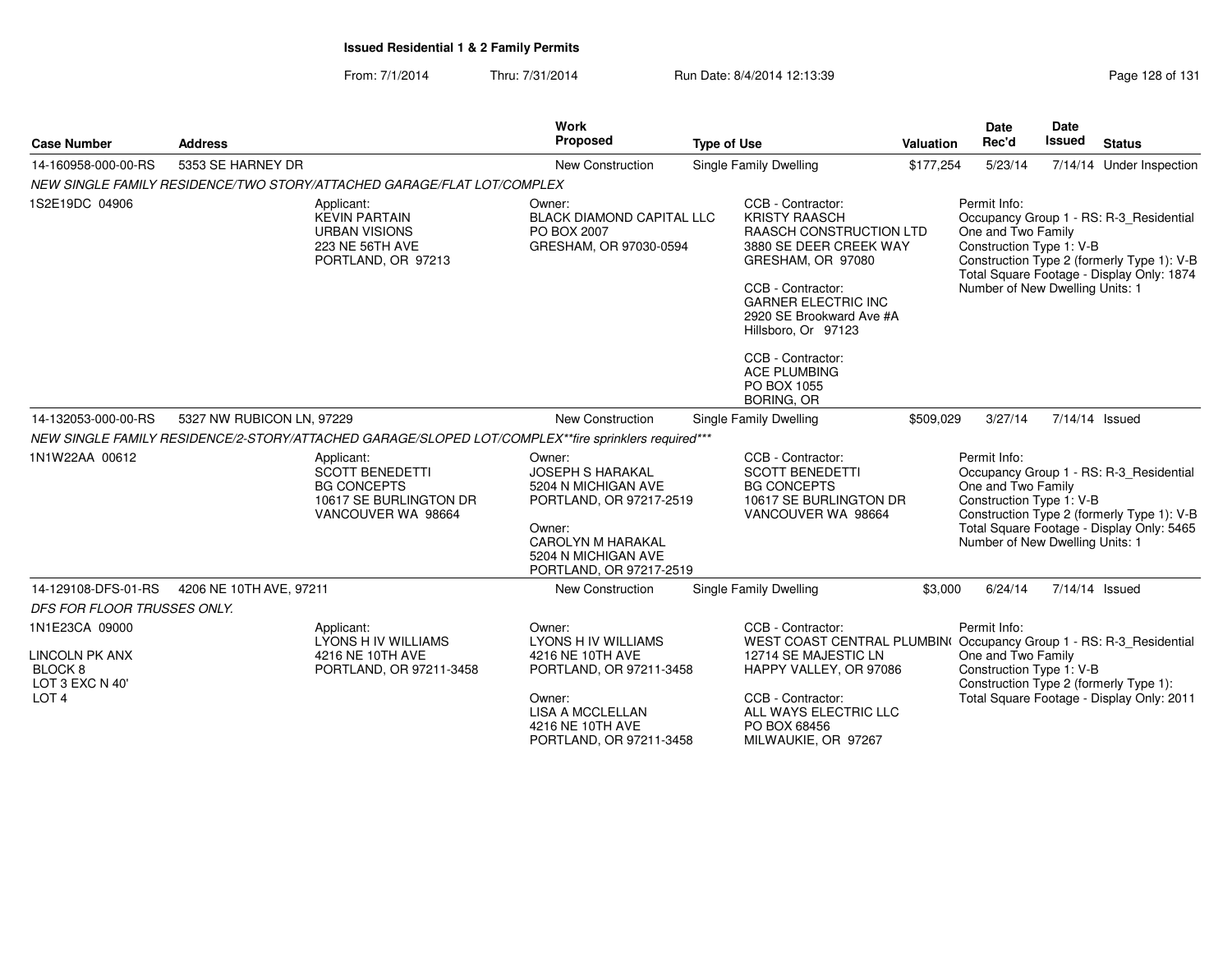From: 7/1/2014Thru: 7/31/2014 Run Date: 8/4/2014 12:13:39 Rege 129 of 131

| <b>Case Number</b>  | <b>Address</b>         |                                                                                                                              | <b>Work</b><br><b>Proposed</b>                                                                                                                                          | <b>Type of Use</b>                                                              | <b>Valuation</b>                                                                                                                                                                          | Date<br>Rec'd                                                                                     | <b>Date</b><br><b>Issued</b> | <b>Status</b>                                                                                                                      |
|---------------------|------------------------|------------------------------------------------------------------------------------------------------------------------------|-------------------------------------------------------------------------------------------------------------------------------------------------------------------------|---------------------------------------------------------------------------------|-------------------------------------------------------------------------------------------------------------------------------------------------------------------------------------------|---------------------------------------------------------------------------------------------------|------------------------------|------------------------------------------------------------------------------------------------------------------------------------|
| 14-160690-000-00-RS | 7711 SE 60th AVE       |                                                                                                                              | <b>New Construction</b>                                                                                                                                                 | Single Family Dwelling                                                          | \$171,439                                                                                                                                                                                 | 5/23/14                                                                                           |                              | 7/15/14 Under Inspection                                                                                                           |
|                     |                        | NEW SINGLE FAMILY RESIDENCE/TWO STORY/ATTACHED GARAGE/FLAT LOT/PRESCRIPTIVE                                                  |                                                                                                                                                                         |                                                                                 |                                                                                                                                                                                           |                                                                                                   |                              |                                                                                                                                    |
| 1S2E19DA 15801      |                        | Applicant:<br><b>KEVIN PARTAIN</b><br><b>URBAN VISIONS</b><br>223 NE 56TH AVE<br>PORTLAND OR 97213                           | Owner:<br><b>JOE STEELE</b><br>540 NW FOREST ST<br>HILLSBORO, OR 97124-2967                                                                                             | CCB - Contractor:<br><b>CLINT WEILER</b><br><b>DEV INC</b><br>CCB - Contractor: | <b>GROUND BREAKERS CONST &amp;</b><br>6045 SE STARK ST<br>PORTLAND, OR 97215<br><b>HAPPY'S EXCAVATION &amp;</b><br>PLUMBING REPAIR INC<br>7483 SE JOHNSON CREEK BLVD<br>PORTLAND OR 97206 | Permit Info:<br>One and Two Family<br>Construction Type 1: V-B<br>Number of New Dwelling Units: 1 |                              | Occupancy Group 1 - RS: R-3_Residential<br>Construction Type 2 (formerly Type 1): V-B<br>Total Square Footage - Display Only: 1702 |
| 14-167899-000-00-RS | 6056 SE KNAPP ST       |                                                                                                                              | <b>New Construction</b>                                                                                                                                                 | <b>Single Family Dwelling</b>                                                   | \$247,160                                                                                                                                                                                 | 6/11/14                                                                                           |                              | 7/15/14 Under Inspection                                                                                                           |
|                     |                        | NEW SINGLE FAMILY RESIDENCE/2-STORY/ATTACHED GARAGE/FLAT LOT/SIMPLE/ENGINEERED COVERED PORCH / PARTITION PLAT 2008-98, LOT 2 |                                                                                                                                                                         |                                                                                 |                                                                                                                                                                                           |                                                                                                   |                              |                                                                                                                                    |
| 1S2E19AD 01602      |                        | Applicant:<br>Chris Ives<br><b>VALHALLA CUSTOM HOMES LLC</b><br>3933 SE 102nd<br>portland, OR 97266                          | Owner:<br>VALHALLA CUSTOM HOMES LLC<br>14210 SE HARNEY ST<br>PORTLAND, OR 97236                                                                                         | CCB - Contractor:<br>5618 SE 135TH<br>CCB - Contractor:                         | DBA WRIGHT 1 ELECTRIC and<br>THREE PHASE ELECTRIC<br>PORTLAND OR 97236<br>VALHALLA CUSTOM HOMES LLC<br>3933 SE 102ND AVE<br>PORTLAND, OR 97266                                            | Permit Info:<br>One and Two Family<br>Construction Type 1: V-B<br>Number of New Dwelling Units: 1 |                              | Occupancy Group 1 - RS: R-3_Residential<br>Construction Type 2 (formerly Type 1): V-B<br>Total Square Footage - Display Only: 2415 |
| 14-121357-000-00-RS | 3826 NE 8TH AVE, 97212 |                                                                                                                              | <b>New Construction</b>                                                                                                                                                 | Townhouse (2 Units)                                                             | \$181,756                                                                                                                                                                                 | 2/27/14                                                                                           | 7/21/14 Issued               |                                                                                                                                    |
|                     |                        | NEW TOWNHOUSE (1 OF 2) / 2 STORY / TUCK UNDER GARAGE / / COMPLEX ***LIMITED STRUCTURAL ENGINEERING PLAN REVIEW***            |                                                                                                                                                                         |                                                                                 |                                                                                                                                                                                           |                                                                                                   |                              |                                                                                                                                    |
| 1N1E23CC 16700      |                        | Applicant:<br><b>JOHN REILLY</b><br>REILLY SIGNATURE HOMES LLC<br>3231 NE US GRANT PL<br>PORTLAND OR 97212                   | Owner:<br><b>JOHN K REILLY</b><br>3231 NE US GRANT PL<br>PORTLAND, OR 97212-5144<br>Owner:<br>JENNIFER DOHERTY-REILLY<br>3231 NE US GRANT PL<br>PORTLAND, OR 97212-5144 | CCB - Contractor:<br>1702 DIKE RD                                               | COLUMBIA MECHANICAL INC<br>WOODLAND WA 98672                                                                                                                                              | Permit Info:<br>One and Two Family<br>Construction Type 1: V-B<br>Number of New Dwelling Units: 1 |                              | Occupancy Group 1 - RS: R-3_Residential<br>Construction Type 2 (formerly Type 1): V-B<br>Total Square Footage - Display Only: 1842 |
| 14-121379-000-00-RS | 3822 NE 8TH AVE, 97212 |                                                                                                                              | <b>New Construction</b>                                                                                                                                                 | Townhouse (2 Units)                                                             | \$181.756                                                                                                                                                                                 | 2/27/14                                                                                           |                              | 7/21/14 Under Inspection                                                                                                           |
|                     |                        | NEW TOWNHOUSE (2 OF 2) / 2 STORY / TUCK UNDER GARAGE / / COMPLEX ***LIMITED STRUCTURAL ENGINEERING PLAN REVIEW***            |                                                                                                                                                                         |                                                                                 |                                                                                                                                                                                           |                                                                                                   |                              |                                                                                                                                    |
| 1N1E23CC 16700      |                        | Applicant:<br><b>JOHN REILLY</b><br>REILLY SIGNATURE HOMES LLC<br>3231 NE US GRANT PL<br>PORTLAND OR 97212                   | Owner:<br><b>JOHN K REILLY</b><br>3231 NE US GRANT PL<br>PORTLAND, OR 97212-5144<br>Owner:<br>JENNIFER DOHERTY-REILLY<br>3231 NE US GRANT PL<br>PORTLAND, OR 97212-5144 |                                                                                 |                                                                                                                                                                                           | Permit Info:<br>One and Two Family<br>Construction Type 1: V-B<br>Number of New Dwelling Units: 1 |                              | Occupancy Group 1 - RS: R-3_Residential<br>Construction Type 2 (formerly Type 1): V-B<br>Total Square Footage - Display Only: 1842 |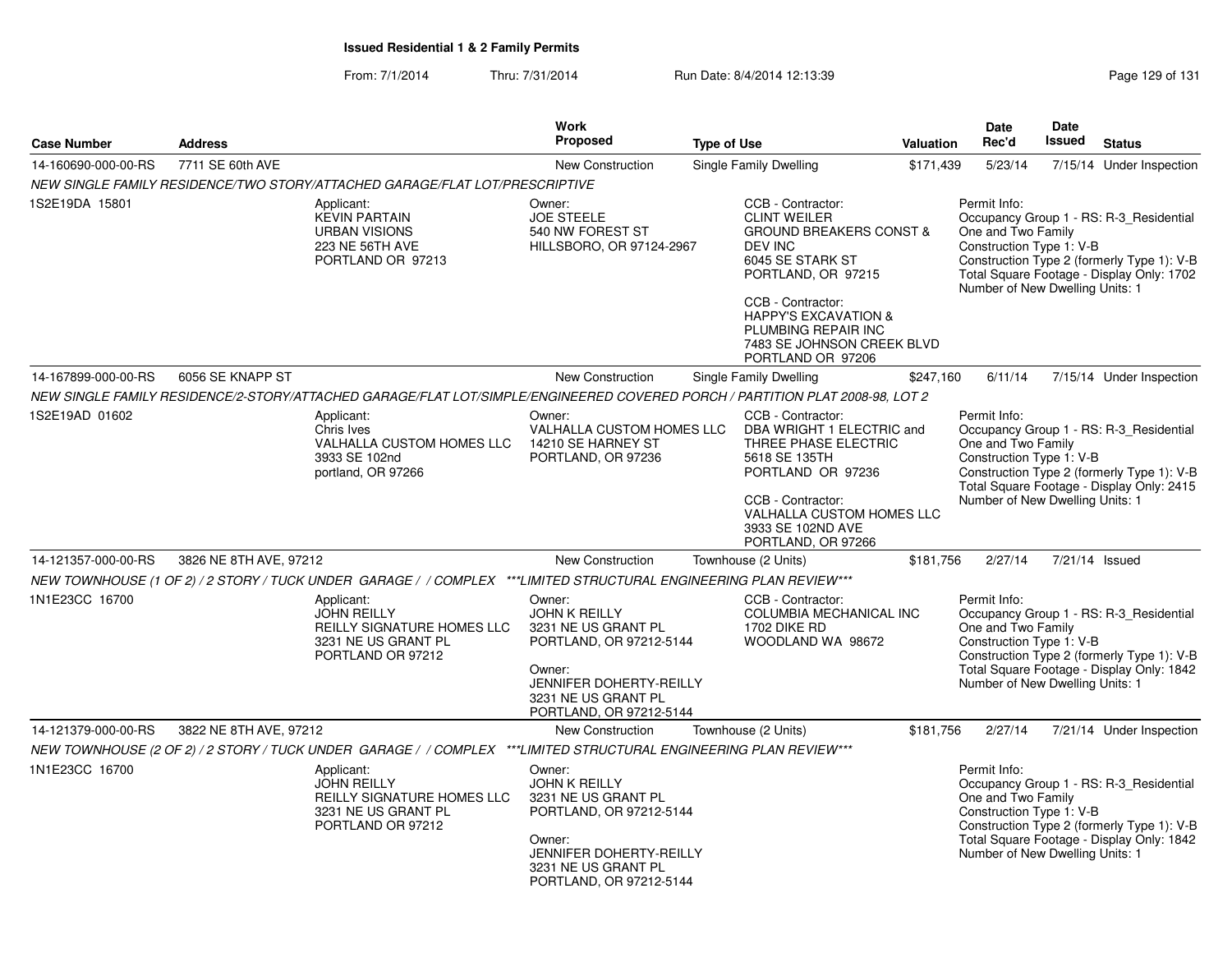From: 7/1/2014Thru: 7/31/2014 Run Date: 8/4/2014 12:13:39 Research 2010 131

| <b>Case Number</b>  | <b>Address</b>                                                                                                                                      | Work<br>Proposed                                                                              | <b>Type of Use</b>                                                                                                                                                                                                                                                                                                                                        | Valuation | Date<br>Rec'd                                                                                     | <b>Date</b><br><b>Issued</b> | <b>Status</b>                                                                                                                      |
|---------------------|-----------------------------------------------------------------------------------------------------------------------------------------------------|-----------------------------------------------------------------------------------------------|-----------------------------------------------------------------------------------------------------------------------------------------------------------------------------------------------------------------------------------------------------------------------------------------------------------------------------------------------------------|-----------|---------------------------------------------------------------------------------------------------|------------------------------|------------------------------------------------------------------------------------------------------------------------------------|
| 13-154186-000-00-RS | 923 NE FREMONT ST, 97212                                                                                                                            | New Construction                                                                              | Townhouse (2 Units)                                                                                                                                                                                                                                                                                                                                       | \$291,333 | 5/16/13                                                                                           |                              | 7/8/14 Under Inspection                                                                                                            |
|                     | NEW 1 OF 2 UNIT TOWNHOUSE ON individual tax lots/3 STORY/ATTACHED 1 CAR GARAGE/FLAT LOT/COMPLEX / PARCEL 1 of 12-204930-FP***UNIT 2 13-154190-RS*** |                                                                                               |                                                                                                                                                                                                                                                                                                                                                           |           |                                                                                                   |                              |                                                                                                                                    |
| 1N1E23CD 26900      | Applicant:<br>MIKE COYLE<br><b>FASTER PERMITS</b><br>14334 NW EAGLERIDGE LANE<br>PORTLAND, OR 97229                                                 | Owner:<br>OREGON HOMEWORKS LLC<br>10940 SW BARNES RD #339<br>PORTLAND, OR 97225               | CCB - Contractor:<br>EDWARD MULLEN PLUMBING<br>1601 SE RIVER RD<br>HILLSBORO, OR 97123<br>CCB - Contractor:<br>Jeremy Osterholm<br>OSTERCRAFT HOMES INC<br>PO BOX 66259<br>PORTLAND, OR 97290                                                                                                                                                             |           | Permit Info:<br>One and Two Family<br>Construction Type 1: V-B<br>Number of New Dwelling Units: 1 |                              | Occupancy Group 1 - RS: R-3_Residential<br>Construction Type 2 (formerly Type 1): V-B<br>Total Square Footage - Display Only: 3054 |
| 14-124709-000-00-RS | 709 N HUMBOLDT ST, 97217                                                                                                                            | <b>New Construction</b>                                                                       | Townhouse (2 Units)                                                                                                                                                                                                                                                                                                                                       | \$291,650 | 3/12/14                                                                                           |                              | 7/1/14 Under Inspection                                                                                                            |
|                     | NEW 2 OF 2 UNIT TOWNHOUSE on individual tax lots/2-STORY WITH BASEMENT/ATTACHED GARAGE/FLAT LOT/COMPLEX+++LIMITED ENGINEERING REVIEW+++             |                                                                                               |                                                                                                                                                                                                                                                                                                                                                           |           |                                                                                                   |                              |                                                                                                                                    |
| 1N1E22BD 19400      | Applicant:<br><b>DONNA KEOUGH</b><br>508 NW 44TH ST<br>VANCOUVER, WA 98660                                                                          | Owner:<br>FIRENZE DEVELOPMENT INC<br>7110 SW OLD WILSONVILLE RD<br>WILSONVILLE, OR 97070-7857 | CCB - Contractor:<br>MARVIN DEE BERGEVIN<br>CONNECTIONS ELECTRIC INC<br>PO BOX 7136<br>SALEM, OR 973030026<br>CCB - Contractor:<br><b>S&amp;B PLUMBING AND DRAIN</b><br><b>CLEANING</b><br>10601 SE EVERGREEN HWY<br>VANCOUVER, WA 98664<br>CCB - Contractor:<br>PETER A KUSYK<br>FIRENZE DEVELOPMENT INC<br>12703 SW 67TH AVE<br><b>TIGARD, OR 97223</b> |           | Permit Info:<br>One and Two Family<br>Construction Type 1: V-B<br>Number of New Dwelling Units: 1 |                              | Occupancy Group 1 - RS: R-3_Residential<br>Construction Type 2 (formerly Type 1): V-B<br>Total Square Footage - Display Only: 2962 |
| 13-154190-000-00-RS | 3503 NE 10TH AVE, 97212                                                                                                                             | <b>New Construction</b>                                                                       | Townhouse (2 Units)                                                                                                                                                                                                                                                                                                                                       | \$314,488 | 5/16/13                                                                                           |                              | 7/8/14 Under Inspection                                                                                                            |
|                     | NEW 2 OF 2 UNIT TOWNHOUSE ON individual tax lot/3 STORY/ATTACHED 1 CAR GARAGE/FLAT LOT/COMPLEX / PARCEL 2 OF 12-204930-FP***UNIT 1 13-154186-RS***  |                                                                                               |                                                                                                                                                                                                                                                                                                                                                           |           |                                                                                                   |                              |                                                                                                                                    |
| 1N1E23CD 26900      | Applicant:<br>MIKE COYLE<br><b>FASTER PERMITS</b><br>14334 NW EAGLERIDGE LANE<br>PORTLAND, OR 97229                                                 | Owner:<br>OREGON HOMEWORKS LLC<br>10940 SW BARNES RD #339<br>PORTLAND, OR 97225               | CCB - Contractor:<br>EDWARD MULLEN PLUMBING<br>1601 SE RIVER RD<br>HILLSBORO, OR 97123<br>CCB - Contractor:<br>Jeremy Osterholm<br>OSTERCRAFT HOMES INC<br>PO BOX 66259<br>PORTLAND, OR 97290                                                                                                                                                             |           | Permit Info:<br>One and Two Family<br>Construction Type 1: V-B<br>Number of New Dwelling Units: 1 |                              | Occupancy Group 1 - RS: R-3 Residential<br>Construction Type 2 (formerly Type 1): V-B<br>Total Square Footage - Display Only: 3161 |